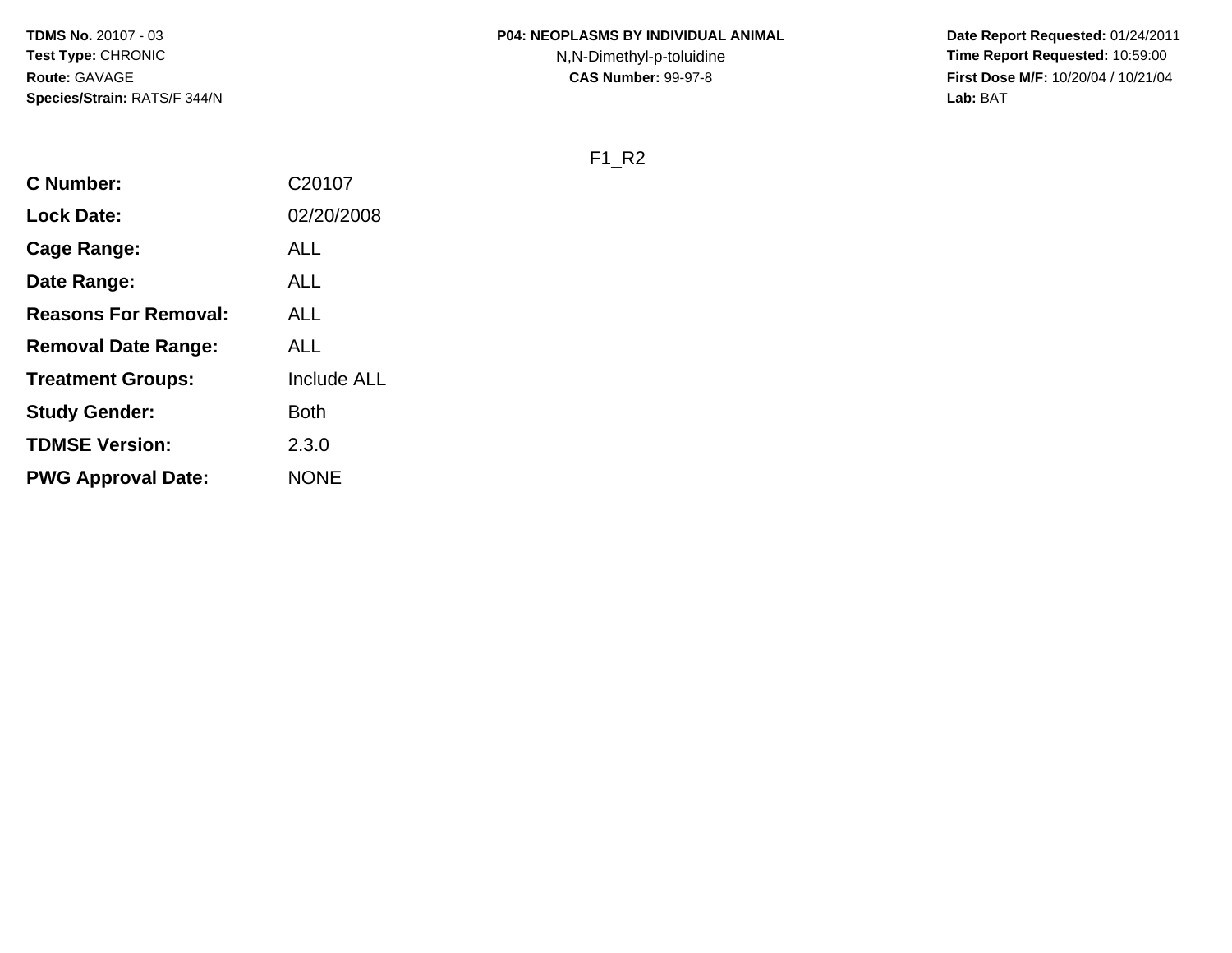## **P04: NEOPLASMS BY INDIVIDUAL ANIMAL**N,N-Dimethyl-p-toluidine

| <b>FISCHER 344 RATS MALE</b>                                                                                                                                          | DAY ON TEST      | $\frac{0}{7}$<br>$_{\rm 8}^2$                                             | $\begin{array}{c} 0 \\ 7 \end{array}$<br>$\frac{2}{7}$           | $\begin{smallmatrix}0\\7\end{smallmatrix}$<br>$\frac{2}{9}$ | $\frac{0}{7}$<br>$\frac{2}{8}$                                                     | $\begin{array}{c} 0 \\ 7 \end{array}$<br>$\frac{2}{8}$     | $\boldsymbol{0}$<br>$\overline{6}$<br>$\bf8$<br>$\mathbf 0$   | 0<br>$\overline{7}$<br>$\frac{2}{7}$                   | $\begin{array}{c} 0 \\ 7 \end{array}$<br>$\frac{2}{7}$      | $_{6}^{\rm 0}$<br>$\overline{\mathbf{4}}$<br>$5\phantom{.0}$ | $\begin{smallmatrix}0\\7\end{smallmatrix}$<br>$\frac{2}{7}$   | $\frac{0}{7}$<br>$\frac{2}{7}$                            | $\mathbf 0$<br>$6\phantom{a}$<br>$\bf 8$<br>8                   | 0<br>$\overline{6}$<br>$\mathbf{1}$<br>$\mathbf 0$                        | $\frac{0}{7}$<br>$\frac{2}{8}$                                   | $\frac{0}{7}$<br>$\frac{2}{7}$                           | $\begin{array}{c} 0 \\ 7 \end{array}$<br>$\frac{2}{7}$ | 0<br>$\overline{7}$<br>$\boldsymbol{2}$<br>$\overline{7}$        | $\begin{array}{c} 0 \\ 7 \end{array}$<br>$\mathbf 0$         | $\frac{0}{7}$<br>$\frac{2}{7}$                         | 0<br>$6\phantom{a}$<br>$\mathbf{1}$<br>$\mathbf 0$                                            | 0<br>$\overline{7}$<br>$\frac{2}{7}$                         | $\frac{0}{7}$<br>$\frac{2}{9}$                   | $\frac{0}{7}$<br>$rac{2}{7}$                               | $\begin{array}{c} 0 \\ 7 \end{array}$<br>$\overline{a}$<br>8                  | $\mathbf 0$<br>$\,6\,$<br>$\mathbf 0$<br>9                 |                       |
|-----------------------------------------------------------------------------------------------------------------------------------------------------------------------|------------------|---------------------------------------------------------------------------|------------------------------------------------------------------|-------------------------------------------------------------|------------------------------------------------------------------------------------|------------------------------------------------------------|---------------------------------------------------------------|--------------------------------------------------------|-------------------------------------------------------------|--------------------------------------------------------------|---------------------------------------------------------------|-----------------------------------------------------------|-----------------------------------------------------------------|---------------------------------------------------------------------------|------------------------------------------------------------------|----------------------------------------------------------|--------------------------------------------------------|------------------------------------------------------------------|--------------------------------------------------------------|--------------------------------------------------------|-----------------------------------------------------------------------------------------------|--------------------------------------------------------------|--------------------------------------------------|------------------------------------------------------------|-------------------------------------------------------------------------------|------------------------------------------------------------|-----------------------|
| 0 MG/KG                                                                                                                                                               | <b>ANIMAL ID</b> | $\mathbf 0$<br>$\pmb{0}$<br>$\boldsymbol{0}$<br>$\pmb{0}$<br>$\mathbf{1}$ | 0<br>$\mathbf 0$<br>$\mathbf 0$<br>$\mathbf 0$<br>$\overline{2}$ | 0<br>$\mathbf 0$<br>$\mathbf 0$<br>0<br>3                   | $\mathbf 0$<br>$\mathbf 0$<br>$\mathbf 0$<br>$\mathbf 0$<br>$\boldsymbol{\Lambda}$ | $\mathbf 0$<br>$\mathbf 0$<br>$\mathbf 0$<br>$\frac{0}{5}$ | $\mathbf 0$<br>$\mathbf 0$<br>$\mathbf 0$<br>$\mathbf 0$<br>6 | 0<br>$\mathbf 0$<br>$\mathbf 0$<br>0<br>$\overline{7}$ | $\mathbf 0$<br>$\mathbf 0$<br>$\mathbf 0$<br>$\pmb{0}$<br>8 | 0<br>$\mathbf 0$<br>$\mathbf 0$<br>$\mathbf{0}$<br>9         | 0<br>$\mathsf{O}$<br>$\pmb{0}$<br>$\mathbf{1}$<br>$\mathbf 0$ | $\mathbf 0$<br>$\mathbf 0$<br>$\mathsf 0$<br>$\mathbf{1}$ | $\mathbf 0$<br>$\boldsymbol{0}$<br>$\mathbf 0$<br>$\frac{1}{2}$ | $\pmb{0}$<br>$\mathbf 0$<br>$\mathbf 0$<br>$\mathbf{1}$<br>$\overline{3}$ | 0<br>$\mathbf 0$<br>$\mathbf 0$<br>$\mathbf 1$<br>$\overline{4}$ | 0<br>$\mathbf 0$<br>$\mathsf{O}\xspace$<br>$\frac{1}{5}$ | $\mathbf 0$<br>0<br>$\mathbf 0$<br>$\mathbf{1}$<br>6   | $\mathbf 0$<br>0<br>$\mathbf 0$<br>$\mathbf 1$<br>$\overline{7}$ | $\mathbf 0$<br>$\mathbf 0$<br>$\pmb{0}$<br>$\mathbf{1}$<br>8 | 0<br>$\mathbf 0$<br>$\mathbf 0$<br>$\overline{1}$<br>9 | $\mathbf 0$<br>$\mathbf 0$<br>$\mathbf 0$<br>$\frac{2}{0}$                                    | $\mathbf 0$<br>$\mathbf 0$<br>$\mathbf 0$<br>$\sqrt{2}$<br>1 | 0<br>$\mathsf 0$<br>$\mathbf 0$<br>$\frac{2}{2}$ | $\mathbf 0$<br>$\mathbf 0$<br>$\mathbf 0$<br>$\frac{2}{3}$ | $\mathbf 0$<br>$\mathbf 0$<br>$\mathbf 0$<br>$\overline{a}$<br>$\overline{4}$ | $\mathbf 0$<br>$\mathbf 0$<br>$\mathbf 0$<br>$\frac{2}{5}$ | males<br>$($ cont $)$ |
| <b>ALIMENTARY SYSTEM</b>                                                                                                                                              |                  |                                                                           |                                                                  |                                                             |                                                                                    |                                                            |                                                               |                                                        |                                                             |                                                              |                                                               |                                                           |                                                                 |                                                                           |                                                                  |                                                          |                                                        |                                                                  |                                                              |                                                        |                                                                                               |                                                              |                                                  |                                                            |                                                                               |                                                            |                       |
| Esophagus                                                                                                                                                             |                  |                                                                           |                                                                  |                                                             |                                                                                    |                                                            |                                                               |                                                        |                                                             |                                                              |                                                               |                                                           |                                                                 |                                                                           |                                                                  |                                                          |                                                        |                                                                  |                                                              |                                                        |                                                                                               |                                                              |                                                  |                                                            |                                                                               | $+$                                                        |                       |
| Intestine Large, Cecum                                                                                                                                                |                  |                                                                           |                                                                  |                                                             |                                                                                    |                                                            |                                                               |                                                        |                                                             |                                                              |                                                               |                                                           |                                                                 |                                                                           |                                                                  |                                                          |                                                        |                                                                  |                                                              |                                                        |                                                                                               |                                                              |                                                  |                                                            | $+$                                                                           | $+$                                                        |                       |
| Intestine Large, Colon                                                                                                                                                |                  |                                                                           |                                                                  |                                                             |                                                                                    |                                                            |                                                               |                                                        |                                                             |                                                              |                                                               |                                                           |                                                                 |                                                                           |                                                                  |                                                          |                                                        |                                                                  |                                                              |                                                        |                                                                                               |                                                              |                                                  |                                                            |                                                                               | $^{+}$                                                     |                       |
| Intestine Large, Rectum                                                                                                                                               |                  |                                                                           |                                                                  |                                                             |                                                                                    |                                                            |                                                               |                                                        |                                                             |                                                              |                                                               |                                                           |                                                                 |                                                                           |                                                                  |                                                          |                                                        |                                                                  |                                                              |                                                        |                                                                                               |                                                              |                                                  |                                                            |                                                                               |                                                            |                       |
| Intestine Small, Duodenum<br>Leukemia Mononuclear                                                                                                                     |                  |                                                                           |                                                                  |                                                             |                                                                                    |                                                            |                                                               |                                                        |                                                             |                                                              |                                                               |                                                           |                                                                 |                                                                           |                                                                  |                                                          |                                                        |                                                                  |                                                              |                                                        |                                                                                               |                                                              |                                                  |                                                            |                                                                               | $\overline{1}$                                             |                       |
| Intestine Small, Ileum                                                                                                                                                |                  |                                                                           |                                                                  |                                                             |                                                                                    |                                                            |                                                               |                                                        |                                                             |                                                              |                                                               |                                                           |                                                                 |                                                                           |                                                                  |                                                          |                                                        |                                                                  |                                                              |                                                        |                                                                                               |                                                              |                                                  |                                                            |                                                                               | $\overline{1}$                                             |                       |
| Intestine Small, Jejunum<br>Leukemia Mononuclear                                                                                                                      |                  |                                                                           |                                                                  |                                                             |                                                                                    |                                                            |                                                               |                                                        |                                                             |                                                              |                                                               |                                                           |                                                                 |                                                                           |                                                                  |                                                          |                                                        |                                                                  |                                                              |                                                        |                                                                                               |                                                              |                                                  |                                                            |                                                                               |                                                            |                       |
| Liver<br>Leukemia Mononuclear                                                                                                                                         |                  |                                                                           |                                                                  |                                                             |                                                                                    |                                                            | X                                                             |                                                        | X                                                           | $\times$                                                     |                                                               |                                                           | X                                                               |                                                                           |                                                                  |                                                          |                                                        |                                                                  | X                                                            |                                                        |                                                                                               |                                                              |                                                  | $\overline{1}$                                             | $\ddot{}$                                                                     | $+$<br>$X$ $X$                                             |                       |
| Mesentery<br>Fat, Leukemia Mononuclear                                                                                                                                |                  |                                                                           |                                                                  |                                                             |                                                                                    |                                                            |                                                               | $\ddot{}$                                              |                                                             | $\ddot{}$                                                    |                                                               |                                                           |                                                                 |                                                                           | $\ddot{}$                                                        |                                                          |                                                        |                                                                  |                                                              |                                                        |                                                                                               |                                                              |                                                  |                                                            |                                                                               | $\ddot{}$<br>X                                             |                       |
| Pancreas<br>Leukemia Mononuclear                                                                                                                                      |                  |                                                                           |                                                                  |                                                             | $\pm$                                                                              | $\ddot{}$                                                  | $\ddot{}$<br>$\times$                                         |                                                        |                                                             |                                                              |                                                               |                                                           |                                                                 |                                                                           |                                                                  |                                                          |                                                        |                                                                  |                                                              |                                                        |                                                                                               |                                                              |                                                  |                                                            | $+$                                                                           | $+$<br>X                                                   |                       |
| Salivary Glands<br>Sarcoma                                                                                                                                            |                  |                                                                           |                                                                  |                                                             |                                                                                    |                                                            |                                                               |                                                        |                                                             |                                                              |                                                               |                                                           |                                                                 |                                                                           |                                                                  |                                                          |                                                        |                                                                  |                                                              |                                                        |                                                                                               |                                                              |                                                  |                                                            |                                                                               |                                                            |                       |
| Stomach, Forestomach                                                                                                                                                  |                  | $+$                                                                       | $+$                                                              | ÷                                                           | +                                                                                  | $\div$                                                     |                                                               |                                                        | +                                                           | $+$                                                          | $+$                                                           | $+$                                                       | $+$                                                             | $\pm$                                                                     | $^{+}$                                                           | $+$                                                      | $+$                                                    | $\pm$                                                            |                                                              | $\ddot{}$                                              | $+$                                                                                           | $\ddot{}$                                                    | $+$                                              | $+$                                                        | $+$ $+$                                                                       |                                                            |                       |
| *  Total animals with tissue examined microscopically; Total animals with tumor<br>+  Tissue examined microscopically<br>X  Lesion present<br>I., Insufficient tissue |                  |                                                                           |                                                                  |                                                             |                                                                                    |                                                            |                                                               |                                                        |                                                             |                                                              |                                                               |                                                           |                                                                 |                                                                           |                                                                  |                                                          |                                                        |                                                                  |                                                              |                                                        | M  Missing tissue<br>A  Autolysis precludes evaluation<br>BLANK  Not examined microscopically |                                                              |                                                  |                                                            |                                                                               |                                                            |                       |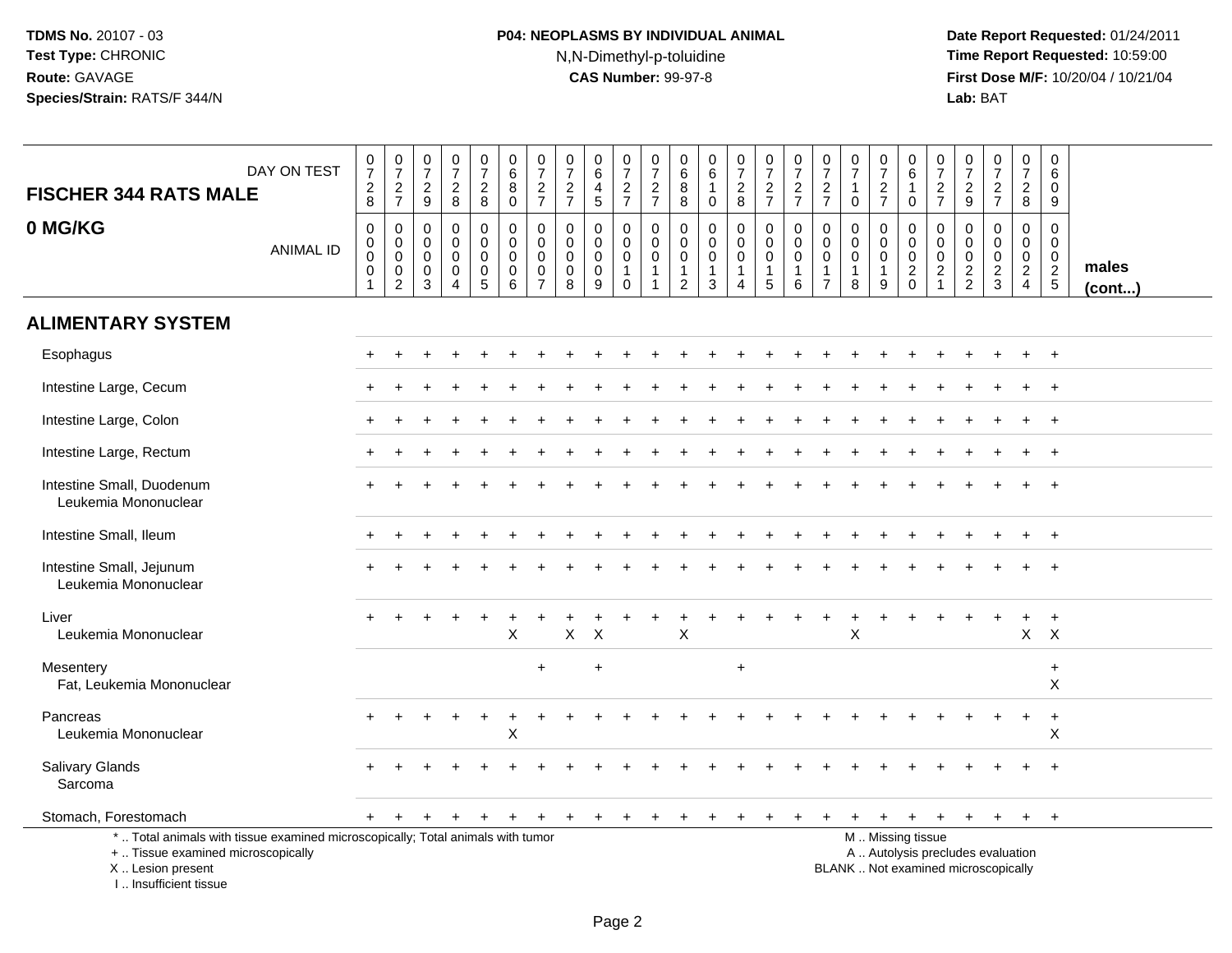### **P04: NEOPLASMS BY INDIVIDUAL ANIMAL**N,N-Dimethyl-p-toluidine

 **Date Report Requested:** 01/24/2011 **Time Report Requested:** 10:59:00 **First Dose M/F:** 10/20/04 / 10/21/04<br>**Lab:** BAT **Lab:** BAT

| DAY ON TEST<br><b>FISCHER 344 RATS MALE</b>            | $\frac{0}{7}$<br>$_{\rm 2}^2$                                | $\begin{array}{c} 0 \\ 7 \end{array}$<br>$\frac{2}{7}$                   | $\frac{0}{7}$<br>$\frac{2}{9}$                      | $\frac{0}{7}$<br>$\overline{2}$<br>8                   | $\frac{0}{7}$<br>$\frac{2}{8}$                                                 | $\begin{matrix} 0 \\ 6 \end{matrix}$<br>$\, 8$<br>$\mathsf{O}\xspace$ | 0<br>$\overline{7}$<br>$\overline{2}$<br>$\overline{7}$          | $\frac{0}{7}$<br>$\frac{2}{7}$                                | 0<br>$\,6\,$<br>$\overline{\mathbf{4}}$<br>$\overline{5}$ | 0<br>$\boldsymbol{7}$<br>$\frac{2}{7}$                      | 0<br>$\overline{7}$<br>$\frac{2}{7}$                         | 0<br>$\,6\,$<br>$\bf 8$<br>$\overline{8}$              | $\begin{array}{c} 0 \\ 6 \end{array}$<br>$\mathbf{1}$<br>$\pmb{0}$ | $\frac{0}{7}$<br>$\frac{2}{8}$                                 | $\frac{0}{7}$<br>$\frac{2}{7}$                                 | $\frac{0}{7}$<br>$\overline{c}$<br>$\overline{7}$ | $\frac{0}{7}$<br>$\frac{2}{7}$                                    | $\boldsymbol{0}$<br>$\overline{7}$<br>$\mathbf{1}$<br>$\mathbf 0$ | 0<br>$\overline{7}$<br>$\frac{2}{7}$                 | 0<br>$\,6$<br>$\mathbf{1}$<br>$\mathbf 0$                 | $\frac{0}{7}$<br>$\overline{2}$<br>$\overline{7}$                             | $\frac{0}{7}$<br>$\frac{2}{9}$                             | $\frac{0}{7}$<br>$\frac{2}{7}$                                     | 0<br>$\overline{7}$<br>$\frac{2}{8}$                                   | 0<br>6<br>$\mathbf 0$<br>$9\,$                             |                       |
|--------------------------------------------------------|--------------------------------------------------------------|--------------------------------------------------------------------------|-----------------------------------------------------|--------------------------------------------------------|--------------------------------------------------------------------------------|-----------------------------------------------------------------------|------------------------------------------------------------------|---------------------------------------------------------------|-----------------------------------------------------------|-------------------------------------------------------------|--------------------------------------------------------------|--------------------------------------------------------|--------------------------------------------------------------------|----------------------------------------------------------------|----------------------------------------------------------------|---------------------------------------------------|-------------------------------------------------------------------|-------------------------------------------------------------------|------------------------------------------------------|-----------------------------------------------------------|-------------------------------------------------------------------------------|------------------------------------------------------------|--------------------------------------------------------------------|------------------------------------------------------------------------|------------------------------------------------------------|-----------------------|
| 0 MG/KG<br><b>ANIMAL ID</b>                            | 0<br>$\pmb{0}$<br>$\mathbf 0$<br>$\mathbf 0$<br>$\mathbf{1}$ | $\mathbf 0$<br>$\mathbf 0$<br>$\mathsf{O}\xspace$<br>0<br>$\overline{2}$ | $\mathsf 0$<br>$\mathbf 0$<br>$\mathbf 0$<br>0<br>3 | 0<br>$\mathbf 0$<br>$\mathbf 0$<br>0<br>$\overline{4}$ | $\pmb{0}$<br>$\pmb{0}$<br>$\mathbf 0$<br>$\begin{array}{c} 0 \\ 5 \end{array}$ | $\mathbf 0$<br>$\mathbf 0$<br>$\mathsf{O}\xspace$<br>0<br>6           | $\mathbf 0$<br>$\mathbf 0$<br>$\mathbf 0$<br>0<br>$\overline{7}$ | $\mathbf 0$<br>$\mathbf 0$<br>$\mathbf 0$<br>$\mathbf 0$<br>8 | 0<br>$\mathbf 0$<br>$\pmb{0}$<br>$\mathbf 0$<br>9         | 0<br>$\mathsf{O}\xspace$<br>$\mathbf 0$<br>1<br>$\mathbf 0$ | 0<br>$\mathbf 0$<br>$\mathsf{O}\xspace$<br>$\mathbf{1}$<br>1 | 0<br>$\mathbf 0$<br>$\mathbf 0$<br>$\overline{1}$<br>2 | $\pmb{0}$<br>$\pmb{0}$<br>$\mathbf 0$<br>3                         | $\mathbf 0$<br>$\pmb{0}$<br>$\mathbf 0$<br>$\overline{1}$<br>4 | $\pmb{0}$<br>$\mathbf 0$<br>$\mathbf 0$<br>$\overline{1}$<br>5 | 0<br>$\mathbf 0$<br>$\mathbf 0$<br>6              | $\mathbf 0$<br>$\mathbf 0$<br>$\mathbf 0$<br>-1<br>$\overline{7}$ | $\mathbf 0$<br>$\mathsf{O}\xspace$<br>$\pmb{0}$<br>8              | 0<br>$\mathbf 0$<br>$\pmb{0}$<br>$\overline{1}$<br>9 | 0<br>$\mathbf 0$<br>$\mathbf 0$<br>$\sqrt{2}$<br>$\Omega$ | $\mathbf 0$<br>$\mathbf 0$<br>$\mathbf 0$<br>$\boldsymbol{2}$<br>$\mathbf{1}$ | $\mathbf 0$<br>$\mathbf 0$<br>$\mathbf 0$<br>$\frac{2}{2}$ | $\mathbf 0$<br>$\mathbf 0$<br>$\mathsf{O}\xspace$<br>$\frac{2}{3}$ | 0<br>$\mathbf 0$<br>$\overline{0}$<br>$\overline{2}$<br>$\overline{4}$ | $\mathbf 0$<br>$\mathbf 0$<br>$\mathbf 0$<br>$\frac{2}{5}$ | males<br>$($ cont $)$ |
| Leukemia Mononuclear                                   |                                                              |                                                                          |                                                     |                                                        |                                                                                | X                                                                     |                                                                  |                                                               |                                                           |                                                             |                                                              |                                                        |                                                                    |                                                                |                                                                |                                                   |                                                                   |                                                                   |                                                      |                                                           |                                                                               |                                                            |                                                                    |                                                                        |                                                            |                       |
| Stomach, Glandular<br>Leukemia Mononuclear             |                                                              |                                                                          |                                                     |                                                        |                                                                                |                                                                       |                                                                  |                                                               |                                                           |                                                             |                                                              |                                                        |                                                                    |                                                                |                                                                |                                                   |                                                                   |                                                                   |                                                      |                                                           |                                                                               |                                                            |                                                                    |                                                                        |                                                            |                       |
| Tooth                                                  |                                                              |                                                                          |                                                     |                                                        |                                                                                |                                                                       |                                                                  |                                                               |                                                           |                                                             |                                                              |                                                        |                                                                    |                                                                |                                                                |                                                   |                                                                   |                                                                   |                                                      |                                                           |                                                                               |                                                            |                                                                    |                                                                        |                                                            |                       |
| <b>CARDIOVASCULAR SYSTEM</b>                           |                                                              |                                                                          |                                                     |                                                        |                                                                                |                                                                       |                                                                  |                                                               |                                                           |                                                             |                                                              |                                                        |                                                                    |                                                                |                                                                |                                                   |                                                                   |                                                                   |                                                      |                                                           |                                                                               |                                                            |                                                                    |                                                                        |                                                            |                       |
| <b>Blood Vessel</b>                                    |                                                              |                                                                          |                                                     |                                                        |                                                                                |                                                                       |                                                                  |                                                               |                                                           |                                                             |                                                              |                                                        |                                                                    |                                                                |                                                                |                                                   |                                                                   |                                                                   |                                                      |                                                           |                                                                               |                                                            |                                                                    |                                                                        | $+$                                                        |                       |
| Heart<br>Carcinoma, Metastatic, Uncertain Primary Site |                                                              |                                                                          |                                                     |                                                        |                                                                                |                                                                       |                                                                  |                                                               |                                                           |                                                             |                                                              |                                                        |                                                                    |                                                                |                                                                |                                                   |                                                                   |                                                                   |                                                      |                                                           |                                                                               |                                                            | X                                                                  | $+$                                                                    | $\overline{+}$                                             |                       |
| Leukemia Mononuclear                                   |                                                              |                                                                          |                                                     |                                                        |                                                                                | $\boldsymbol{\mathsf{X}}$                                             |                                                                  |                                                               |                                                           |                                                             |                                                              |                                                        |                                                                    |                                                                |                                                                |                                                   |                                                                   | X                                                                 |                                                      |                                                           |                                                                               |                                                            |                                                                    |                                                                        | X                                                          |                       |
| <b>ENDOCRINE SYSTEM</b>                                |                                                              |                                                                          |                                                     |                                                        |                                                                                |                                                                       |                                                                  |                                                               |                                                           |                                                             |                                                              |                                                        |                                                                    |                                                                |                                                                |                                                   |                                                                   |                                                                   |                                                      |                                                           |                                                                               |                                                            |                                                                    |                                                                        |                                                            |                       |
| <b>Adrenal Cortex</b><br>Adenoma                       | $\boldsymbol{\mathsf{X}}$                                    |                                                                          |                                                     |                                                        |                                                                                |                                                                       |                                                                  |                                                               |                                                           |                                                             |                                                              |                                                        |                                                                    |                                                                |                                                                |                                                   |                                                                   |                                                                   |                                                      |                                                           |                                                                               |                                                            |                                                                    |                                                                        |                                                            |                       |
| Leukemia Mononuclear                                   |                                                              |                                                                          |                                                     |                                                        |                                                                                |                                                                       |                                                                  |                                                               | $\mathsf X$                                               |                                                             |                                                              |                                                        |                                                                    |                                                                |                                                                |                                                   |                                                                   | $\mathsf X$                                                       |                                                      |                                                           |                                                                               |                                                            |                                                                    |                                                                        |                                                            |                       |
| Adrenal Medulla<br>Leukemia Mononuclear                |                                                              |                                                                          |                                                     |                                                        |                                                                                | X                                                                     |                                                                  |                                                               | X                                                         |                                                             |                                                              |                                                        |                                                                    |                                                                |                                                                |                                                   |                                                                   | $\ddot{}$<br>X                                                    |                                                      |                                                           |                                                                               |                                                            |                                                                    |                                                                        |                                                            |                       |
| Pheochromocytoma Benign<br>Pheochromocytoma Complex    |                                                              |                                                                          | $X$ $X$                                             |                                                        |                                                                                |                                                                       |                                                                  |                                                               |                                                           |                                                             | X                                                            |                                                        |                                                                    | $\boldsymbol{\mathsf{X}}$                                      |                                                                |                                                   |                                                                   |                                                                   | Χ                                                    |                                                           |                                                                               |                                                            | X                                                                  |                                                                        |                                                            |                       |
| Pheochromocytoma Malignant                             |                                                              |                                                                          |                                                     |                                                        |                                                                                |                                                                       |                                                                  |                                                               |                                                           |                                                             |                                                              | X                                                      |                                                                    |                                                                |                                                                |                                                   |                                                                   |                                                                   |                                                      |                                                           |                                                                               |                                                            |                                                                    |                                                                        |                                                            |                       |
| Islets, Pancreatic<br>Adenoma<br>Carcinoma             |                                                              |                                                                          |                                                     | X                                                      |                                                                                |                                                                       |                                                                  |                                                               |                                                           |                                                             |                                                              |                                                        |                                                                    |                                                                |                                                                |                                                   |                                                                   |                                                                   |                                                      |                                                           |                                                                               |                                                            |                                                                    |                                                                        |                                                            |                       |

\* .. Total animals with tissue examined microscopically; Total animals with tumor

+ .. Tissue examined microscopically

X .. Lesion present

I .. Insufficient tissue

 M .. Missing tissuey the contract of the contract of the contract of the contract of the contract of the contract of the contract of  $A$ . Autolysis precludes evaluation Lesion present BLANK .. Not examined microscopically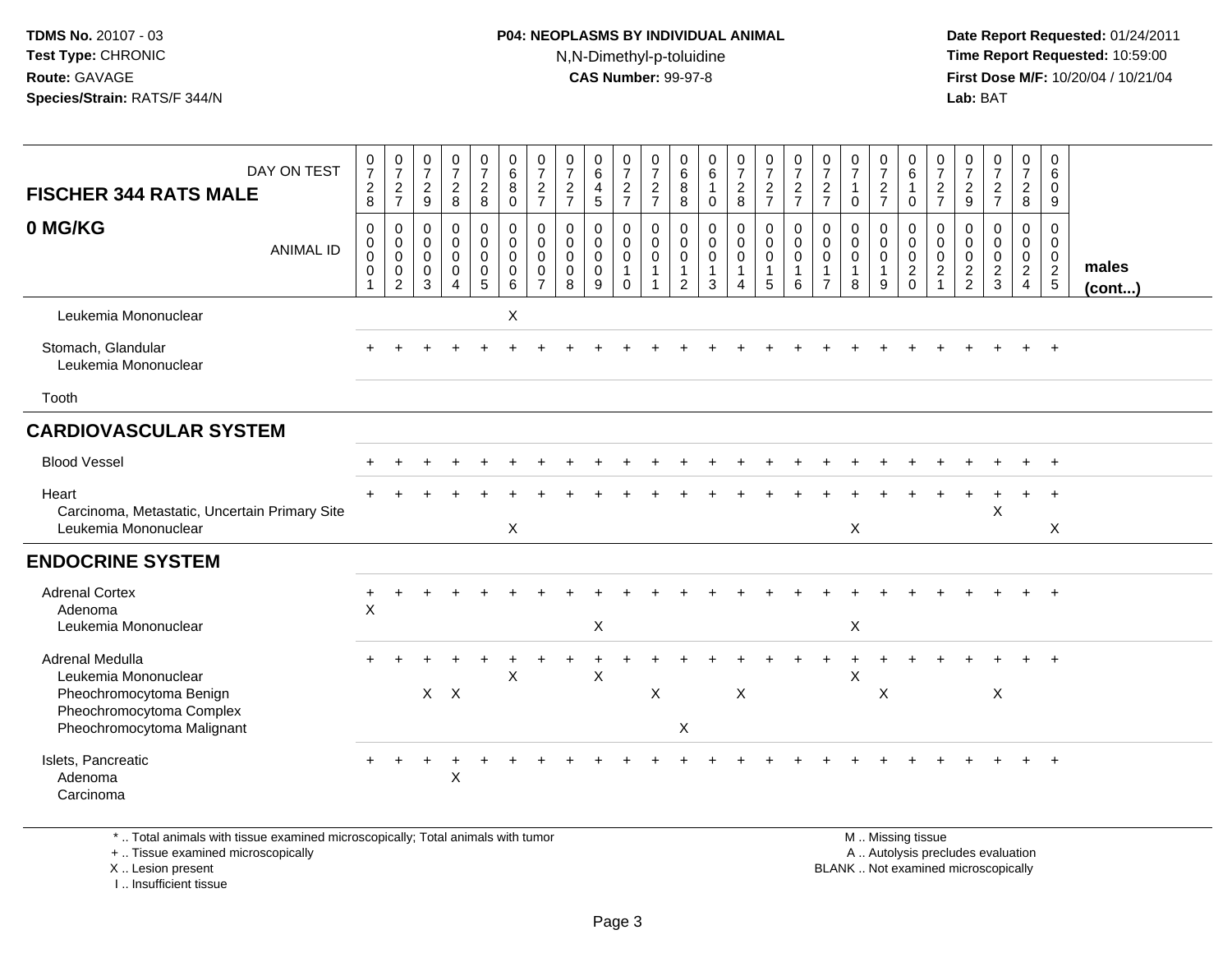## **P04: NEOPLASMS BY INDIVIDUAL ANIMAL**N,N-Dimethyl-p-toluidine

 **Date Report Requested:** 01/24/2011 **Time Report Requested:** 10:59:00 **First Dose M/F:** 10/20/04 / 10/21/04<br>**Lab:** BAT **Lab:** BAT

| DAY ON TEST<br><b>FISCHER 344 RATS MALE</b>                                                                                                | $\frac{0}{7}$<br>$_{\rm 8}^2$                           | $\frac{0}{7}$<br>$\frac{2}{7}$                                                 | $\frac{0}{7}$<br>$\frac{2}{9}$                      | $\frac{0}{7}$<br>$\frac{2}{8}$                                                     | $\frac{0}{7}$<br>$\sqrt{2}$<br>8 | $\pmb{0}$<br>$\,6\,$<br>$\bf 8$<br>$\mathbf 0$                    | $\frac{0}{7}$<br>$\frac{2}{7}$                                             | $\frac{0}{7}$<br>$\frac{2}{7}$                                      | 0<br>6<br>$\overline{4}$<br>5                                 | $\frac{0}{7}$<br>$\frac{2}{7}$                                       | $\frac{0}{7}$<br>$\frac{2}{7}$                              | 0<br>$\,6\,$<br>8<br>$\,8\,$                  | 0<br>$\,6\,$<br>$\mathbf{1}$<br>$\mathbf 0$                                 | $\frac{0}{7}$<br>$\frac{2}{8}$                                          | $072$<br>$72$                                                                               | $\frac{0}{7}$<br>$\frac{2}{7}$             | $\pmb{0}$<br>$\overline{7}$<br>$\frac{2}{7}$            | $\frac{0}{7}$<br>$\mathbf{1}$<br>$\mathbf 0$                 | $\boldsymbol{0}$<br>$\overline{7}$<br>$\frac{2}{7}$         | 0<br>$\,6\,$<br>$\mathbf{1}$<br>$\mathbf 0$                                                   | 0<br>$\overline{7}$<br>$\frac{2}{7}$                                          | $\frac{0}{7}$<br>$\frac{2}{9}$                   | $\frac{0}{7}$<br>$\frac{2}{7}$         | $\begin{smallmatrix}0\\7\end{smallmatrix}$<br>$\overline{2}$<br>8 | 0<br>$\,6\,$<br>0<br>9                                   |                       |
|--------------------------------------------------------------------------------------------------------------------------------------------|---------------------------------------------------------|--------------------------------------------------------------------------------|-----------------------------------------------------|------------------------------------------------------------------------------------|----------------------------------|-------------------------------------------------------------------|----------------------------------------------------------------------------|---------------------------------------------------------------------|---------------------------------------------------------------|----------------------------------------------------------------------|-------------------------------------------------------------|-----------------------------------------------|-----------------------------------------------------------------------------|-------------------------------------------------------------------------|---------------------------------------------------------------------------------------------|--------------------------------------------|---------------------------------------------------------|--------------------------------------------------------------|-------------------------------------------------------------|-----------------------------------------------------------------------------------------------|-------------------------------------------------------------------------------|--------------------------------------------------|----------------------------------------|-------------------------------------------------------------------|----------------------------------------------------------|-----------------------|
| 0 MG/KG<br><b>ANIMAL ID</b>                                                                                                                | $\boldsymbol{0}$<br>$\mathbf 0$<br>$\pmb{0}$<br>0<br>-1 | $\pmb{0}$<br>$\pmb{0}$<br>$\mathbf 0$<br>$\mathsf{O}\xspace$<br>$\overline{2}$ | $\mathbf 0$<br>$\mathbf 0$<br>$\mathbf 0$<br>0<br>3 | $\mathbf 0$<br>$\mathbf 0$<br>$\mathbf 0$<br>$\mathbf 0$<br>$\boldsymbol{\Lambda}$ | 0<br>0<br>$\mathbf 0$<br>0<br>5  | $\mathbf 0$<br>$\mathbf 0$<br>$\mathbf 0$<br>$\pmb{0}$<br>$\,6\,$ | $\mathbf 0$<br>$\mathbf 0$<br>$\mathbf 0$<br>$\mathbf 0$<br>$\overline{7}$ | $\mathbf 0$<br>$\mathbf 0$<br>$\mathsf{O}\xspace$<br>$\pmb{0}$<br>8 | $\mathbf 0$<br>$\mathbf 0$<br>$\mathbf 0$<br>$\mathbf 0$<br>9 | 0<br>$\pmb{0}$<br>$\mathbf 0$<br>$\mathbf{1}$<br>$\mathsf{O}\xspace$ | $\mathbf 0$<br>$\mathbf 0$<br>$\mathsf 0$<br>$\overline{1}$ | 0<br>0<br>0<br>$\mathbf{1}$<br>$\overline{c}$ | $\mathbf 0$<br>$\mathbf 0$<br>$\mathbf 0$<br>$\mathbf{1}$<br>$\overline{3}$ | $\mathbf 0$<br>0<br>$\pmb{0}$<br>$\mathbf{1}$<br>$\boldsymbol{\Lambda}$ | $\mathbf 0$<br>$\ddot{\mathbf{0}}$<br>$\mathsf{O}\xspace$<br>$\mathbf{1}$<br>$\overline{5}$ | 0<br>0<br>$\mathsf 0$<br>$\mathbf{1}$<br>6 | $\mathbf 0$<br>0<br>0<br>$\mathbf{1}$<br>$\overline{7}$ | $\mathbf 0$<br>$\mathbf 0$<br>$\pmb{0}$<br>$\mathbf{1}$<br>8 | 0<br>$\boldsymbol{0}$<br>$\mathbf 0$<br>$\overline{1}$<br>9 | $\mathbf 0$<br>$\overline{0}$<br>0<br>$\frac{2}{0}$                                           | $\mathbf 0$<br>$\mathbf 0$<br>$\mathbf 0$<br>$\boldsymbol{2}$<br>$\mathbf{1}$ | $\mathbf 0$<br>$\mathbf 0$<br>0<br>$\frac{2}{2}$ | 0<br>0<br>$\mathbf 0$<br>$\frac{2}{3}$ | $\mathsf 0$<br>$\mathbf 0$<br>$\mathbf 0$<br>$\frac{2}{4}$        | $\mathbf 0$<br>$\mathbf 0$<br>$\mathbf 0$<br>$rac{2}{5}$ | males<br>$($ cont $)$ |
| Parathyroid Gland                                                                                                                          |                                                         |                                                                                |                                                     |                                                                                    |                                  |                                                                   |                                                                            |                                                                     |                                                               |                                                                      |                                                             |                                               |                                                                             |                                                                         |                                                                                             |                                            |                                                         |                                                              |                                                             |                                                                                               |                                                                               |                                                  |                                        |                                                                   | $+$                                                      |                       |
| <b>Pituitary Gland</b><br>Leukemia Mononuclear<br>Pars Distalis, Adenoma<br>Pars Distalis, Carcinoma                                       | $\sf X$                                                 |                                                                                |                                                     |                                                                                    | X                                |                                                                   | X                                                                          |                                                                     |                                                               | $X$ $X$                                                              |                                                             |                                               | X                                                                           |                                                                         |                                                                                             | $\sf X$                                    |                                                         | Χ                                                            | X X X                                                       |                                                                                               |                                                                               | $\boldsymbol{\mathsf{X}}$                        |                                        |                                                                   |                                                          |                       |
| <b>Thyroid Gland</b><br>Sarcoma, Metastatic, Salivary Glands<br>Bilateral, C-cell, Adenoma<br>C-cell, Adenoma<br>Follicular Cell, Adenoma  | $\boldsymbol{\mathsf{X}}$                               |                                                                                | X                                                   |                                                                                    |                                  | $X$ $X$                                                           |                                                                            |                                                                     |                                                               |                                                                      |                                                             |                                               |                                                                             |                                                                         |                                                                                             |                                            | X                                                       |                                                              | X                                                           |                                                                                               |                                                                               | $\boldsymbol{X}$                                 |                                        | X                                                                 | $\overline{1}$                                           |                       |
| <b>GENERAL BODY SYSTEM</b>                                                                                                                 |                                                         |                                                                                |                                                     |                                                                                    |                                  |                                                                   |                                                                            |                                                                     |                                                               |                                                                      |                                                             |                                               |                                                                             |                                                                         |                                                                                             |                                            |                                                         |                                                              |                                                             |                                                                                               |                                                                               |                                                  |                                        |                                                                   |                                                          |                       |
| <b>NONE</b>                                                                                                                                |                                                         |                                                                                |                                                     |                                                                                    |                                  |                                                                   |                                                                            |                                                                     |                                                               |                                                                      |                                                             |                                               |                                                                             |                                                                         |                                                                                             |                                            |                                                         |                                                              |                                                             |                                                                                               |                                                                               |                                                  |                                        |                                                                   |                                                          |                       |
| <b>GENITAL SYSTEM</b>                                                                                                                      |                                                         |                                                                                |                                                     |                                                                                    |                                  |                                                                   |                                                                            |                                                                     |                                                               |                                                                      |                                                             |                                               |                                                                             |                                                                         |                                                                                             |                                            |                                                         |                                                              |                                                             |                                                                                               |                                                                               |                                                  |                                        |                                                                   |                                                          |                       |
| <b>Coagulating Gland</b>                                                                                                                   |                                                         |                                                                                |                                                     |                                                                                    |                                  |                                                                   |                                                                            |                                                                     | $\ddot{}$                                                     |                                                                      |                                                             |                                               |                                                                             |                                                                         |                                                                                             |                                            |                                                         |                                                              |                                                             |                                                                                               |                                                                               |                                                  |                                        |                                                                   |                                                          |                       |
| Epididymis<br>Mesothelioma Malignant                                                                                                       |                                                         |                                                                                |                                                     |                                                                                    |                                  |                                                                   |                                                                            |                                                                     |                                                               |                                                                      |                                                             |                                               |                                                                             |                                                                         |                                                                                             |                                            |                                                         |                                                              |                                                             |                                                                                               |                                                                               |                                                  |                                        |                                                                   | $\pm$                                                    |                       |
| <b>Preputial Gland</b>                                                                                                                     |                                                         |                                                                                |                                                     |                                                                                    |                                  |                                                                   |                                                                            |                                                                     |                                                               |                                                                      |                                                             |                                               |                                                                             |                                                                         |                                                                                             |                                            |                                                         |                                                              |                                                             |                                                                                               |                                                                               |                                                  |                                        | $\ddot{}$                                                         | $+$                                                      |                       |
| Prostate<br>Leukemia Mononuclear                                                                                                           |                                                         |                                                                                |                                                     |                                                                                    |                                  |                                                                   |                                                                            |                                                                     |                                                               |                                                                      |                                                             |                                               |                                                                             |                                                                         |                                                                                             |                                            |                                                         |                                                              |                                                             |                                                                                               |                                                                               |                                                  |                                        |                                                                   |                                                          |                       |
| Seminal Vesicle                                                                                                                            |                                                         |                                                                                |                                                     |                                                                                    |                                  |                                                                   |                                                                            |                                                                     |                                                               |                                                                      |                                                             |                                               |                                                                             |                                                                         |                                                                                             |                                            |                                                         |                                                              |                                                             |                                                                                               |                                                                               |                                                  |                                        |                                                                   | $\ddot{}$                                                |                       |
| *  Total animals with tissue examined microscopically; Total animals with tumor<br>+  Tissue examined microscopically<br>X  Lesion present |                                                         |                                                                                |                                                     |                                                                                    |                                  |                                                                   |                                                                            |                                                                     |                                                               |                                                                      |                                                             |                                               |                                                                             |                                                                         |                                                                                             |                                            |                                                         |                                                              |                                                             | M  Missing tissue<br>A  Autolysis precludes evaluation<br>BLANK  Not examined microscopically |                                                                               |                                                  |                                        |                                                                   |                                                          |                       |

I .. Insufficient tissue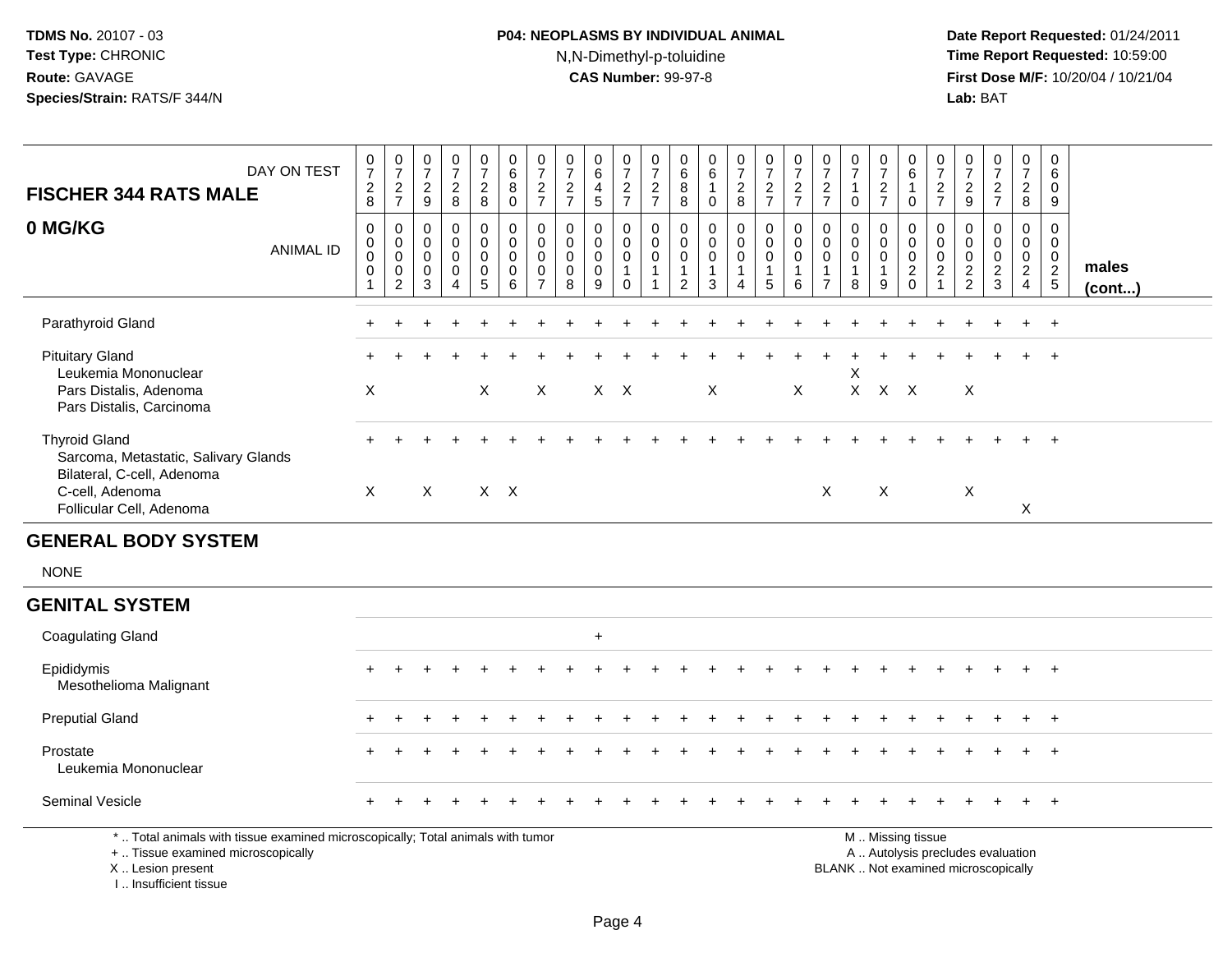## **P04: NEOPLASMS BY INDIVIDUAL ANIMAL**N,N-Dimethyl-p-toluidine

| DAY ON TEST<br><b>FISCHER 344 RATS MALE</b>                                                                                                                         | $\frac{0}{7}$<br>$_{\rm 8}^2$          | $\frac{0}{7}$<br>$\frac{2}{7}$                                   | $\pmb{0}$<br>$\overline{7}$<br>$\frac{2}{9}$                              | $\frac{0}{7}$<br>$\frac{2}{8}$                                           | $\frac{0}{7}$<br>$\frac{2}{8}$                                   | $\pmb{0}$<br>6<br>8<br>$\overline{0}$                                            | $\begin{array}{c} 0 \\ 7 \end{array}$<br>$\frac{2}{7}$             | $\frac{0}{7}$<br>$rac{2}{7}$                                  | 0<br>$\,6\,$<br>$\overline{4}$<br>$\overline{5}$              | 0<br>$\overline{7}$<br>$\frac{2}{7}$                 | 0<br>$\overline{7}$<br>$\frac{2}{7}$                                      | 0<br>$\,6$<br>$\bf 8$<br>8                                        | 0<br>$\,6\,$<br>$\mathbf{1}$<br>$\mathbf 0$                        | $\frac{0}{7}$<br>$_{8}^2$                                                      | $\frac{0}{7}$<br>$\frac{2}{7}$                                | $\frac{0}{7}$<br>$\frac{2}{7}$                                   | $\frac{0}{7}$<br>$\frac{2}{7}$                                            | $\frac{0}{7}$<br>$\mathbf{1}$<br>$\mathbf 0$                 | $\frac{0}{7}$<br>$\frac{2}{7}$                                           | 0<br>6<br>$\mathbf{1}$<br>$\mathbf 0$                                      | 0<br>$\overline{7}$<br>$\frac{2}{7}$                                      | 0<br>$\overline{7}$<br>$\frac{2}{9}$                       | $\frac{0}{7}$<br>$\frac{2}{7}$                                           | 0<br>$\overline{7}$<br>$\overline{c}$<br>8                                     | $\mathbf 0$<br>6<br>$\mathbf 0$<br>9                               |                       |
|---------------------------------------------------------------------------------------------------------------------------------------------------------------------|----------------------------------------|------------------------------------------------------------------|---------------------------------------------------------------------------|--------------------------------------------------------------------------|------------------------------------------------------------------|----------------------------------------------------------------------------------|--------------------------------------------------------------------|---------------------------------------------------------------|---------------------------------------------------------------|------------------------------------------------------|---------------------------------------------------------------------------|-------------------------------------------------------------------|--------------------------------------------------------------------|--------------------------------------------------------------------------------|---------------------------------------------------------------|------------------------------------------------------------------|---------------------------------------------------------------------------|--------------------------------------------------------------|--------------------------------------------------------------------------|----------------------------------------------------------------------------|---------------------------------------------------------------------------|------------------------------------------------------------|--------------------------------------------------------------------------|--------------------------------------------------------------------------------|--------------------------------------------------------------------|-----------------------|
| 0 MG/KG<br><b>ANIMAL ID</b>                                                                                                                                         | $\pmb{0}$<br>0<br>$\pmb{0}$<br>0<br>-1 | $\mathbf 0$<br>$\mathbf 0$<br>$\mathbf 0$<br>0<br>$\overline{2}$ | $\mathbf 0$<br>$\overline{0}$<br>$\mathbf 0$<br>$\mathbf 0$<br>$\sqrt{3}$ | $\mathbf 0$<br>$\mathbf 0$<br>$\pmb{0}$<br>$\mathbf 0$<br>$\overline{4}$ | 0<br>$\mathbf 0$<br>$\mathbf 0$<br>$\mathbf 0$<br>$\overline{5}$ | $\boldsymbol{0}$<br>$\mathbf 0$<br>$\mathbf 0$<br>$\mathbf 0$<br>$6\phantom{1}6$ | $\pmb{0}$<br>$\pmb{0}$<br>$\pmb{0}$<br>$\pmb{0}$<br>$\overline{7}$ | $\mathbf 0$<br>$\mathbf 0$<br>$\mathbf 0$<br>$\mathbf 0$<br>8 | $\mathbf 0$<br>$\mathbf 0$<br>$\mathbf 0$<br>$\mathbf 0$<br>9 | 0<br>$\mathbf 0$<br>$\mathbf 0$<br>$\mathbf{1}$<br>0 | $\pmb{0}$<br>$\mathbf 0$<br>$\mathbf 0$<br>$\mathbf{1}$<br>$\overline{1}$ | $\mathbf 0$<br>$\mathbf 0$<br>0<br>$\mathbf{1}$<br>$\overline{2}$ | $\pmb{0}$<br>$\mathsf{O}\xspace$<br>$\pmb{0}$<br>$\mathbf{1}$<br>3 | $\mathbf 0$<br>$\overline{0}$<br>$\mathbf 0$<br>$\mathbf{1}$<br>$\overline{4}$ | 0<br>$\mathbf 0$<br>$\mathbf 0$<br>$\mathbf{1}$<br>$\sqrt{5}$ | $\pmb{0}$<br>$\mathbf 0$<br>$\pmb{0}$<br>$\mathbf{1}$<br>$\,6\,$ | $\pmb{0}$<br>$\mathbf 0$<br>$\pmb{0}$<br>$\overline{1}$<br>$\overline{7}$ | $\mathbf 0$<br>$\mathbf 0$<br>$\pmb{0}$<br>$\mathbf{1}$<br>8 | 0<br>$\mathbf 0$<br>$\boldsymbol{0}$<br>$\mathbf{1}$<br>$\boldsymbol{9}$ | $\mathbf 0$<br>$\mathbf 0$<br>$\mathbf 0$<br>$\overline{2}$<br>$\mathbf 0$ | 0<br>$\mathbf 0$<br>$\mathsf{O}\xspace$<br>$\overline{c}$<br>$\mathbf{1}$ | $\mathbf 0$<br>$\mathbf 0$<br>$\mathbf 0$<br>$\frac{2}{2}$ | $\pmb{0}$<br>$\pmb{0}$<br>$\frac{0}{2}$                                  | $\mathbf{0}$<br>$\mathbf 0$<br>$\mathbf 0$<br>$\overline{2}$<br>$\overline{4}$ | $\mathbf 0$<br>$\mathbf 0$<br>$\mathsf{O}\xspace$<br>$\frac{2}{5}$ | males<br>$($ cont $)$ |
| Leukemia Mononuclear                                                                                                                                                |                                        |                                                                  |                                                                           |                                                                          |                                                                  |                                                                                  |                                                                    |                                                               |                                                               |                                                      |                                                                           |                                                                   |                                                                    |                                                                                |                                                               |                                                                  |                                                                           |                                                              |                                                                          |                                                                            |                                                                           |                                                            |                                                                          |                                                                                |                                                                    |                       |
| <b>Testes</b><br>Hemangioma                                                                                                                                         |                                        |                                                                  |                                                                           |                                                                          |                                                                  |                                                                                  |                                                                    |                                                               |                                                               |                                                      |                                                                           |                                                                   |                                                                    |                                                                                |                                                               |                                                                  |                                                                           |                                                              |                                                                          |                                                                            |                                                                           |                                                            |                                                                          |                                                                                | $\overline{+}$                                                     |                       |
| Bilateral, Interstitial Cell, Adenoma<br>Interstitial Cell, Adenoma                                                                                                 | X.                                     | $\mathsf{X}$                                                     |                                                                           | $X$ $X$                                                                  |                                                                  | X                                                                                | $\times$                                                           | X                                                             |                                                               |                                                      | $X$ $X$                                                                   | X                                                                 |                                                                    |                                                                                | X X X X                                                       |                                                                  |                                                                           |                                                              | X                                                                        |                                                                            | $\times$                                                                  |                                                            |                                                                          | $X$ $X$ $X$                                                                    |                                                                    |                       |
| <b>HEMATOPOIETIC SYSTEM</b>                                                                                                                                         |                                        |                                                                  |                                                                           |                                                                          |                                                                  |                                                                                  |                                                                    |                                                               |                                                               |                                                      |                                                                           |                                                                   |                                                                    |                                                                                |                                                               |                                                                  |                                                                           |                                                              |                                                                          |                                                                            |                                                                           |                                                            |                                                                          |                                                                                |                                                                    |                       |
| <b>Bone Marrow</b><br>Leukemia Mononuclear                                                                                                                          |                                        |                                                                  |                                                                           |                                                                          |                                                                  | $\mathsf X$                                                                      |                                                                    |                                                               |                                                               |                                                      |                                                                           |                                                                   |                                                                    |                                                                                |                                                               |                                                                  |                                                                           |                                                              |                                                                          |                                                                            |                                                                           |                                                            |                                                                          |                                                                                | $\ddot{}$<br>X                                                     |                       |
| Lymph Node<br>Deep Cervical, Leukemia Mononuclear<br>Mediastinal, Leukemia Mononuclear<br>Pancreatic, Leukemia Mononuclear                                          |                                        |                                                                  |                                                                           |                                                                          |                                                                  |                                                                                  |                                                                    |                                                               | $\ddot{}$                                                     |                                                      |                                                                           |                                                                   |                                                                    |                                                                                |                                                               |                                                                  |                                                                           | $\ddot{}$<br>$\pmb{\times}$                                  |                                                                          |                                                                            |                                                                           |                                                            |                                                                          |                                                                                | $\ddot{}$<br>$\boldsymbol{\mathsf{X}}$<br>X<br>X                   |                       |
| Lymph Node, Mandibular                                                                                                                                              | м                                      | М                                                                | М                                                                         | M                                                                        | М                                                                | M                                                                                | M                                                                  | M                                                             | м                                                             | M                                                    | M                                                                         | M                                                                 | M                                                                  | M                                                                              | M                                                             | M                                                                | M                                                                         | M                                                            | M                                                                        | M                                                                          | M                                                                         | M                                                          |                                                                          | M M                                                                            | M                                                                  |                       |
| Lymph Node, Mesenteric<br>Leukemia Mononuclear                                                                                                                      |                                        |                                                                  |                                                                           |                                                                          |                                                                  | X                                                                                |                                                                    |                                                               |                                                               |                                                      |                                                                           |                                                                   |                                                                    |                                                                                |                                                               |                                                                  |                                                                           | X                                                            |                                                                          |                                                                            |                                                                           |                                                            |                                                                          | $\ddot{}$                                                                      | $\ddot{}$<br>X                                                     |                       |
| Spleen<br>Leukemia Mononuclear                                                                                                                                      |                                        |                                                                  |                                                                           |                                                                          |                                                                  | X                                                                                |                                                                    | X                                                             | $\times$                                                      |                                                      |                                                                           | Χ                                                                 |                                                                    |                                                                                |                                                               |                                                                  |                                                                           | X                                                            |                                                                          |                                                                            |                                                                           |                                                            |                                                                          | $\ddot{}$<br>$\mathsf{X}$                                                      | $\ddot{}$<br>$\mathsf{X}$                                          |                       |
| Thymus<br>Leukemia Mononuclear                                                                                                                                      |                                        |                                                                  |                                                                           |                                                                          |                                                                  | X                                                                                |                                                                    |                                                               |                                                               |                                                      |                                                                           |                                                                   |                                                                    |                                                                                |                                                               |                                                                  |                                                                           |                                                              |                                                                          |                                                                            |                                                                           |                                                            |                                                                          | $\ddot{}$                                                                      | $\ddot{}$<br>X                                                     |                       |
| <b>INTEGUMENTARY SYSTEM</b>                                                                                                                                         |                                        |                                                                  |                                                                           |                                                                          |                                                                  |                                                                                  |                                                                    |                                                               |                                                               |                                                      |                                                                           |                                                                   |                                                                    |                                                                                |                                                               |                                                                  |                                                                           |                                                              |                                                                          |                                                                            |                                                                           |                                                            |                                                                          |                                                                                |                                                                    |                       |
| <b>Mammary Gland</b>                                                                                                                                                |                                        |                                                                  |                                                                           |                                                                          |                                                                  |                                                                                  |                                                                    |                                                               |                                                               |                                                      |                                                                           |                                                                   |                                                                    |                                                                                |                                                               |                                                                  |                                                                           |                                                              |                                                                          |                                                                            |                                                                           |                                                            |                                                                          |                                                                                | $+$                                                                |                       |
| *  Total animals with tissue examined microscopically; Total animals with tumor<br>+  Tissue examined microscopically<br>X  Lesion present<br>I Insufficient tissue |                                        |                                                                  |                                                                           |                                                                          |                                                                  |                                                                                  |                                                                    |                                                               |                                                               |                                                      |                                                                           |                                                                   |                                                                    |                                                                                |                                                               |                                                                  |                                                                           |                                                              |                                                                          | M  Missing tissue                                                          |                                                                           |                                                            | A  Autolysis precludes evaluation<br>BLANK  Not examined microscopically |                                                                                |                                                                    |                       |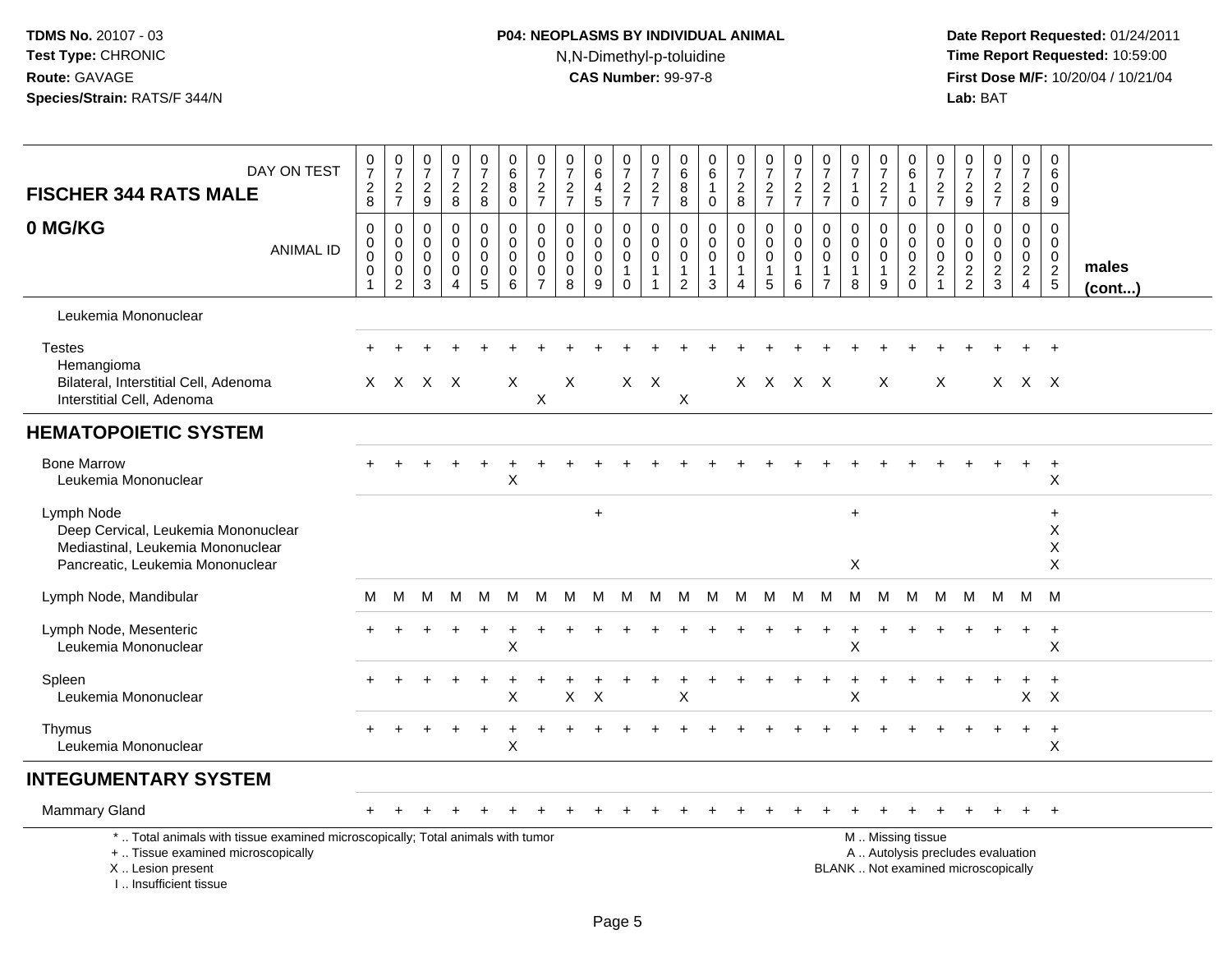## **P04: NEOPLASMS BY INDIVIDUAL ANIMAL**N,N-Dimethyl-p-toluidine

 **Date Report Requested:** 01/24/2011 **Time Report Requested:** 10:59:00 **First Dose M/F:** 10/20/04 / 10/21/04<br>**Lab:** BAT **Lab:** BAT

| DAY ON TEST<br><b>FISCHER 344 RATS MALE</b>                                                                           | 0<br>$\overline{7}$<br>$\overline{c}$<br>8 | 0<br>$\overline{7}$<br>$\overline{c}$<br>$\overline{7}$ | 0<br>$\overline{7}$<br>$\overline{c}$<br>9       | 0<br>$\overline{7}$<br>$\overline{\mathbf{c}}$<br>8 | 0<br>$\boldsymbol{7}$<br>$\overline{c}$<br>8                   | 0<br>$\,6\,$<br>8<br>$\mathbf 0$ | 0<br>$\overline{7}$<br>$\overline{c}$<br>$\overline{7}$ | 0<br>$\boldsymbol{7}$<br>$\boldsymbol{2}$<br>$\overline{7}$ | 0<br>$\,6\,$<br>4<br>5                    | 0<br>$\overline{7}$<br>$\overline{c}$<br>$\overline{7}$               | 0<br>$\overline{7}$<br>$\overline{c}$<br>$\overline{7}$ | 0<br>6<br>8<br>8                                                 | 0<br>6<br>$\mathbf 0$           | 0<br>$\boldsymbol{7}$<br>$\overline{c}$<br>8 | 0<br>$\boldsymbol{7}$<br>$\overline{c}$<br>$\overline{7}$        | 0<br>$\overline{7}$<br>$\overline{c}$<br>$\overline{7}$ | 0<br>$\overline{7}$<br>$\overline{c}$<br>$\overline{7}$                  | 0<br>$\overline{7}$<br>$\Omega$ | 0<br>$\boldsymbol{7}$<br>$\sqrt{2}$<br>$\overline{7}$ | 0<br>6<br>1<br>0                                        | 0<br>$\overline{7}$<br>$\overline{2}$<br>$\overline{7}$ | 0<br>$\overline{7}$<br>$\overline{c}$<br>9                 | 0<br>$\boldsymbol{7}$<br>$\overline{c}$<br>$\overline{7}$ | 0<br>$\overline{7}$<br>$\overline{2}$<br>8                                    | 0<br>6<br>0<br>9                                       |                       |
|-----------------------------------------------------------------------------------------------------------------------|--------------------------------------------|---------------------------------------------------------|--------------------------------------------------|-----------------------------------------------------|----------------------------------------------------------------|----------------------------------|---------------------------------------------------------|-------------------------------------------------------------|-------------------------------------------|-----------------------------------------------------------------------|---------------------------------------------------------|------------------------------------------------------------------|---------------------------------|----------------------------------------------|------------------------------------------------------------------|---------------------------------------------------------|--------------------------------------------------------------------------|---------------------------------|-------------------------------------------------------|---------------------------------------------------------|---------------------------------------------------------|------------------------------------------------------------|-----------------------------------------------------------|-------------------------------------------------------------------------------|--------------------------------------------------------|-----------------------|
| 0 MG/KG<br><b>ANIMAL ID</b>                                                                                           | 0<br>$\mathbf 0$<br>$\mathbf 0$<br>0<br>-1 | 0<br>$\mathbf 0$<br>$\mathbf 0$<br>0<br>$\overline{2}$  | $\mathbf 0$<br>$\Omega$<br>$\mathbf 0$<br>0<br>3 | 0<br>0<br>$\mathbf 0$<br>0<br>$\overline{4}$        | 0<br>$\mathbf 0$<br>$\mathbf 0$<br>$\pmb{0}$<br>$\overline{5}$ | $\mathbf 0$<br>0<br>0<br>0<br>6  | 0<br>0<br>0<br>0<br>$\overline{7}$                      | $\mathbf 0$<br>$\mathbf 0$<br>$\mathbf 0$<br>0<br>8         | 0<br>$\mathbf 0$<br>$\mathbf 0$<br>0<br>9 | $\mathbf 0$<br>$\mathbf 0$<br>$\mathbf 0$<br>$\mathbf{1}$<br>$\Omega$ | 0<br>0<br>0<br>1                                        | $\mathbf 0$<br>$\mathbf 0$<br>0<br>$\mathbf 1$<br>$\overline{2}$ | 0<br>0<br>$\mathsf 0$<br>1<br>3 | 0<br>0<br>$\pmb{0}$<br>$\overline{4}$        | $\mathbf 0$<br>$\mathbf 0$<br>$\mathbf 0$<br>$\overline{1}$<br>5 | 0<br>0<br>0<br>-1<br>6                                  | $\mathbf 0$<br>$\Omega$<br>$\mathbf 0$<br>$\mathbf{1}$<br>$\overline{7}$ | 0<br>0<br>$\mathbf 0$<br>1<br>8 | 0<br>0<br>0<br>$\mathbf{1}$<br>9                      | $\Omega$<br>$\Omega$<br>0<br>$\overline{c}$<br>$\Omega$ | 0<br>0<br>0<br>$\mathbf{2}$<br>$\overline{1}$           | $\mathbf 0$<br>$\mathbf 0$<br>$\mathbf 0$<br>$\frac{2}{2}$ | 0<br>$\mathbf 0$<br>0<br>$\overline{c}$<br>$\mathbf{3}$   | $\mathbf 0$<br>$\mathbf 0$<br>$\mathbf 0$<br>$\overline{2}$<br>$\overline{4}$ | 0<br>$\mathbf 0$<br>$\mathbf 0$<br>$\overline{2}$<br>5 | males<br>$($ cont $)$ |
| Skin<br><b>Basal Cell Adenoma</b><br>Fibroma<br>Fibroma, Multiple<br>Keratoacanthoma<br>Sebaceous Gland, Adenoma      |                                            |                                                         |                                                  |                                                     |                                                                |                                  | X                                                       |                                                             | X                                         |                                                                       |                                                         |                                                                  |                                 |                                              |                                                                  |                                                         | $X$ $X$                                                                  |                                 | X                                                     |                                                         |                                                         |                                                            |                                                           |                                                                               |                                                        |                       |
| <b>MUSCULOSKELETAL SYSTEM</b>                                                                                         |                                            |                                                         |                                                  |                                                     |                                                                |                                  |                                                         |                                                             |                                           |                                                                       |                                                         |                                                                  |                                 |                                              |                                                                  |                                                         |                                                                          |                                 |                                                       |                                                         |                                                         |                                                            |                                                           |                                                                               |                                                        |                       |
| Bone<br>Osteosarcoma                                                                                                  |                                            |                                                         |                                                  |                                                     |                                                                |                                  |                                                         |                                                             |                                           |                                                                       |                                                         |                                                                  |                                 |                                              |                                                                  |                                                         |                                                                          |                                 |                                                       |                                                         |                                                         |                                                            |                                                           |                                                                               | $+$                                                    |                       |
| <b>NERVOUS SYSTEM</b>                                                                                                 |                                            |                                                         |                                                  |                                                     |                                                                |                                  |                                                         |                                                             |                                           |                                                                       |                                                         |                                                                  |                                 |                                              |                                                                  |                                                         |                                                                          |                                 |                                                       |                                                         |                                                         |                                                            |                                                           |                                                                               |                                                        |                       |
| <b>Brain</b><br>Carcinoma, Metastatic, Pituitary Gland                                                                |                                            |                                                         |                                                  |                                                     |                                                                |                                  |                                                         |                                                             |                                           |                                                                       |                                                         |                                                                  |                                 |                                              |                                                                  |                                                         |                                                                          |                                 |                                                       |                                                         |                                                         |                                                            |                                                           |                                                                               | $+$                                                    |                       |
| <b>RESPIRATORY SYSTEM</b>                                                                                             |                                            |                                                         |                                                  |                                                     |                                                                |                                  |                                                         |                                                             |                                           |                                                                       |                                                         |                                                                  |                                 |                                              |                                                                  |                                                         |                                                                          |                                 |                                                       |                                                         |                                                         |                                                            |                                                           |                                                                               |                                                        |                       |
| Lung<br>Leukemia Mononuclear<br>Pheochromocytoma Malignant, Metastatic,<br>Adrenal Medulla                            |                                            |                                                         |                                                  |                                                     |                                                                | ÷<br>X                           |                                                         |                                                             | $\boldsymbol{\mathsf{X}}$                 |                                                                       |                                                         | Χ<br>X                                                           |                                 |                                              |                                                                  |                                                         |                                                                          | $\ddot{}$<br>$\mathsf X$        |                                                       |                                                         |                                                         |                                                            |                                                           | $\ddot{}$                                                                     | $+$<br>X                                               |                       |
| Nose<br>Leukemia Mononuclear                                                                                          |                                            |                                                         |                                                  |                                                     |                                                                |                                  |                                                         |                                                             |                                           |                                                                       |                                                         |                                                                  |                                 |                                              |                                                                  |                                                         |                                                                          |                                 |                                                       |                                                         |                                                         |                                                            |                                                           |                                                                               | $+$<br>Χ                                               |                       |
| Trachea<br>Leukemia Mononuclear                                                                                       |                                            |                                                         |                                                  |                                                     |                                                                |                                  |                                                         |                                                             |                                           |                                                                       |                                                         |                                                                  |                                 |                                              |                                                                  |                                                         |                                                                          |                                 |                                                       |                                                         |                                                         |                                                            |                                                           |                                                                               | $+$                                                    |                       |
| <b>SPECIAL SENSES SYSTEM</b>                                                                                          |                                            |                                                         |                                                  |                                                     |                                                                |                                  |                                                         |                                                             |                                           |                                                                       |                                                         |                                                                  |                                 |                                              |                                                                  |                                                         |                                                                          |                                 |                                                       |                                                         |                                                         |                                                            |                                                           |                                                                               |                                                        |                       |
| *  Total animals with tissue examined microscopically; Total animals with tumor<br>+  Tissue examined microscopically |                                            |                                                         |                                                  |                                                     |                                                                |                                  |                                                         |                                                             |                                           |                                                                       |                                                         |                                                                  |                                 |                                              |                                                                  |                                                         |                                                                          |                                 |                                                       | M  Missing tissue<br>A  Autolysis precludes evaluation  |                                                         |                                                            |                                                           |                                                                               |                                                        |                       |

X .. Lesion present

I .. Insufficient tissue

 A .. Autolysis precludes evaluationLesion present BLANK .. Not examined microscopically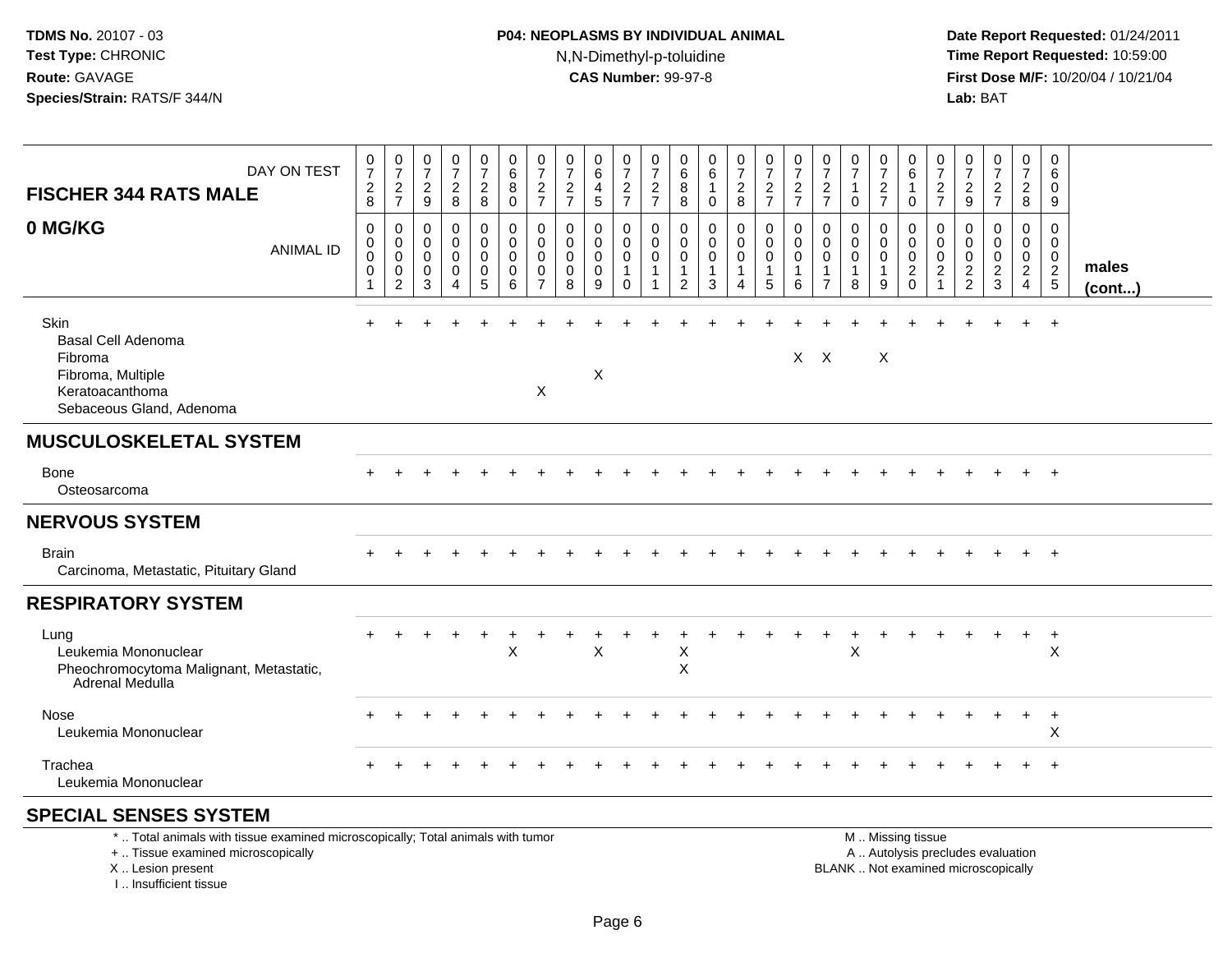### **P04: NEOPLASMS BY INDIVIDUAL ANIMAL**N,N-Dimethyl-p-toluidine

 **Date Report Requested:** 01/24/2011 **Time Report Requested:** 10:59:00 **First Dose M/F:** 10/20/04 / 10/21/04<br>**Lab:** BAT **Lab:** BAT

| DAY ON TEST<br><b>FISCHER 344 RATS MALE</b>                      | $\frac{0}{7}$<br>$\frac{2}{8}$             | $\frac{0}{7}$<br>$\overline{2}$<br>$\overline{7}$                      | 0<br>$\boldsymbol{7}$<br>$\overline{c}$<br>9    | $\frac{0}{7}$<br>$\overline{a}$<br>8         | $\frac{0}{7}$<br>8                                | $\begin{matrix} 0 \\ 6 \end{matrix}$<br>$\bf 8$<br>0 | $\frac{0}{7}$<br>$\frac{2}{7}$                                                                       | $\begin{array}{c} 0 \\ 7 \\ 2 \end{array}$<br>$\overline{7}$ | 0<br>6<br>$\overline{4}$<br>5                   | $\frac{0}{7}$<br>$\frac{2}{7}$                                                        | 0<br>$\overline{7}$<br>$\overline{2}$<br>$\overline{7}$ | 0<br>$\,6$<br>8<br>8 | $\begin{array}{c} 0 \\ 6 \end{array}$<br>$\mathbf{1}$<br>$\mathbf 0$ | $\frac{0}{7}$<br>$\frac{2}{8}$ | $\frac{0}{7}$<br>$\overline{c}$<br>$\overline{7}$ | 0<br>$\overline{7}$<br>$\frac{2}{7}$ | 0<br>$\overline{7}$<br>$\overline{c}$<br>$\overline{7}$ | $\frac{0}{7}$<br>$\mathbf 0$         | $\frac{0}{7}$<br>$\frac{2}{7}$                                                     | 0<br>$\,6\,$<br>$\mathbf{1}$<br>$\mathbf 0$                 | 0<br>$\overline{7}$<br>$\sqrt{2}$<br>$\overline{7}$ | 0<br>$\overline{7}$<br>$\boldsymbol{2}$<br>9                 | $\frac{0}{7}$<br>$\frac{2}{7}$ | $\frac{0}{7}$<br>$\frac{2}{8}$                  | 0<br>6<br>$\pmb{0}$<br>9                         |                 |
|------------------------------------------------------------------|--------------------------------------------|------------------------------------------------------------------------|-------------------------------------------------|----------------------------------------------|---------------------------------------------------|------------------------------------------------------|------------------------------------------------------------------------------------------------------|--------------------------------------------------------------|-------------------------------------------------|---------------------------------------------------------------------------------------|---------------------------------------------------------|----------------------|----------------------------------------------------------------------|--------------------------------|---------------------------------------------------|--------------------------------------|---------------------------------------------------------|--------------------------------------|------------------------------------------------------------------------------------|-------------------------------------------------------------|-----------------------------------------------------|--------------------------------------------------------------|--------------------------------|-------------------------------------------------|--------------------------------------------------|-----------------|
| 0 MG/KG<br>ANIMAL ID                                             | 0<br>$\pmb{0}$<br>$\pmb{0}$<br>$\mathbf 0$ | $\mathbf 0$<br>$\pmb{0}$<br>$\pmb{0}$<br>$\mathbf 0$<br>$\overline{2}$ | 0<br>$\pmb{0}$<br>$\pmb{0}$<br>$\mathbf 0$<br>3 | 0<br>$\bar{0}$<br>$\boldsymbol{0}$<br>0<br>4 | $_{\rm 0}^{\rm 0}$<br>$\pmb{0}$<br>$\pmb{0}$<br>5 | $_{\rm 0}^{\rm 0}$<br>$\mathbf 0$<br>$\pmb{0}$<br>6  | $\begin{smallmatrix} 0\\0 \end{smallmatrix}$<br>$\mathsf{O}\xspace$<br>$\mathbf 0$<br>$\overline{ }$ | $_{\rm 0}^{\rm 0}$<br>$\pmb{0}$<br>0<br>8                    | 0<br>$\ddot{\mathbf{0}}$<br>$\pmb{0}$<br>0<br>9 | $\begin{smallmatrix}0\\0\end{smallmatrix}$<br>$\mathbf 0$<br>$\mathbf{1}$<br>$\Omega$ | $_{\rm 0}^{\rm 0}$<br>$\pmb{0}$<br>$\mathbf{1}$         | 0<br>0<br>0<br>2     | $_{\rm 0}^{\rm 0}$<br>$\pmb{0}$<br>3                                 | $_{0}^{0}$<br>0<br>1<br>4      | $_{0}^{0}$<br>$\pmb{0}$<br>5                      | $_{\rm 0}^{\rm 0}$<br>$\pmb{0}$<br>6 | $_{\rm 0}^{\rm 0}$<br>$\mathbf 0$<br>$\overline{7}$     | $_{\rm 0}^{\rm 0}$<br>$\pmb{0}$<br>8 | $\begin{smallmatrix} 0\\0 \end{smallmatrix}$<br>$\mathbf 0$<br>$\overline{1}$<br>9 | 0<br>$\pmb{0}$<br>$\pmb{0}$<br>$\boldsymbol{2}$<br>$\Omega$ | 0<br>$\pmb{0}$<br>$\pmb{0}$<br>$\overline{c}$       | $\pmb{0}$<br>$\pmb{0}$<br>$\boldsymbol{2}$<br>$\overline{2}$ | $_0^0$<br>0<br>$\frac{2}{3}$   | $_0^0$<br>0<br>$\overline{a}$<br>$\overline{4}$ | 0<br>$\mathbf 0$<br>$\mathbf 0$<br>$\frac{2}{5}$ | males<br>(cont) |
| Eye                                                              |                                            |                                                                        |                                                 |                                              |                                                   |                                                      |                                                                                                      |                                                              |                                                 |                                                                                       |                                                         |                      |                                                                      |                                |                                                   |                                      |                                                         |                                      |                                                                                    |                                                             |                                                     |                                                              | $\ddot{}$                      | $+$                                             | $+$                                              |                 |
| Harderian Gland                                                  |                                            |                                                                        |                                                 |                                              |                                                   |                                                      |                                                                                                      |                                                              |                                                 |                                                                                       |                                                         |                      |                                                                      |                                |                                                   |                                      |                                                         |                                      |                                                                                    |                                                             |                                                     |                                                              |                                | $+$                                             | $+$                                              |                 |
| Zymbal's Gland                                                   |                                            |                                                                        |                                                 |                                              |                                                   |                                                      |                                                                                                      |                                                              |                                                 |                                                                                       |                                                         |                      |                                                                      |                                |                                                   |                                      |                                                         |                                      |                                                                                    |                                                             |                                                     |                                                              |                                | $+$                                             | $+$                                              |                 |
| <b>URINARY SYSTEM</b>                                            |                                            |                                                                        |                                                 |                                              |                                                   |                                                      |                                                                                                      |                                                              |                                                 |                                                                                       |                                                         |                      |                                                                      |                                |                                                   |                                      |                                                         |                                      |                                                                                    |                                                             |                                                     |                                                              |                                |                                                 |                                                  |                 |
| Kidney<br>Leukemia Mononuclear<br>Renal Tubule, Adenoma          |                                            |                                                                        |                                                 |                                              |                                                   |                                                      |                                                                                                      |                                                              | X                                               |                                                                                       |                                                         |                      |                                                                      |                                |                                                   |                                      |                                                         | X                                    |                                                                                    |                                                             |                                                     |                                                              | $\ddot{}$                      | $+$                                             | $+$<br>X                                         |                 |
| <b>Urinary Bladder</b>                                           |                                            |                                                                        |                                                 |                                              |                                                   |                                                      |                                                                                                      |                                                              |                                                 |                                                                                       |                                                         |                      |                                                                      |                                |                                                   |                                      |                                                         |                                      |                                                                                    |                                                             |                                                     |                                                              | $\pm$                          | $+$                                             | $+$                                              |                 |
| <b>SYSTEMIC LESIONS</b>                                          |                                            |                                                                        |                                                 |                                              |                                                   |                                                      |                                                                                                      |                                                              |                                                 |                                                                                       |                                                         |                      |                                                                      |                                |                                                   |                                      |                                                         |                                      |                                                                                    |                                                             |                                                     |                                                              |                                |                                                 |                                                  |                 |
| Multiple Organ<br>Leukemia Mononuclear<br>Mesothelioma Malignant | $+$                                        |                                                                        |                                                 |                                              |                                                   | $\mathsf X$                                          |                                                                                                      | $\mathsf{X}$                                                 | $\boldsymbol{\mathsf{X}}$                       |                                                                                       |                                                         | X                    |                                                                      |                                |                                                   |                                      |                                                         | $\pm$<br>$\mathsf X$                 |                                                                                    |                                                             |                                                     |                                                              |                                | $^+$                                            | $^{+}$<br>$X$ $X$                                |                 |

\* .. Total animals with tissue examined microscopically; Total animals with tumor

+ .. Tissue examined microscopically

X .. Lesion present

I .. Insufficient tissue

 M .. Missing tissuey the contract of the contract of the contract of the contract of the contract of the contract of the contract of  $A$ . Autolysis precludes evaluation Lesion present BLANK .. Not examined microscopically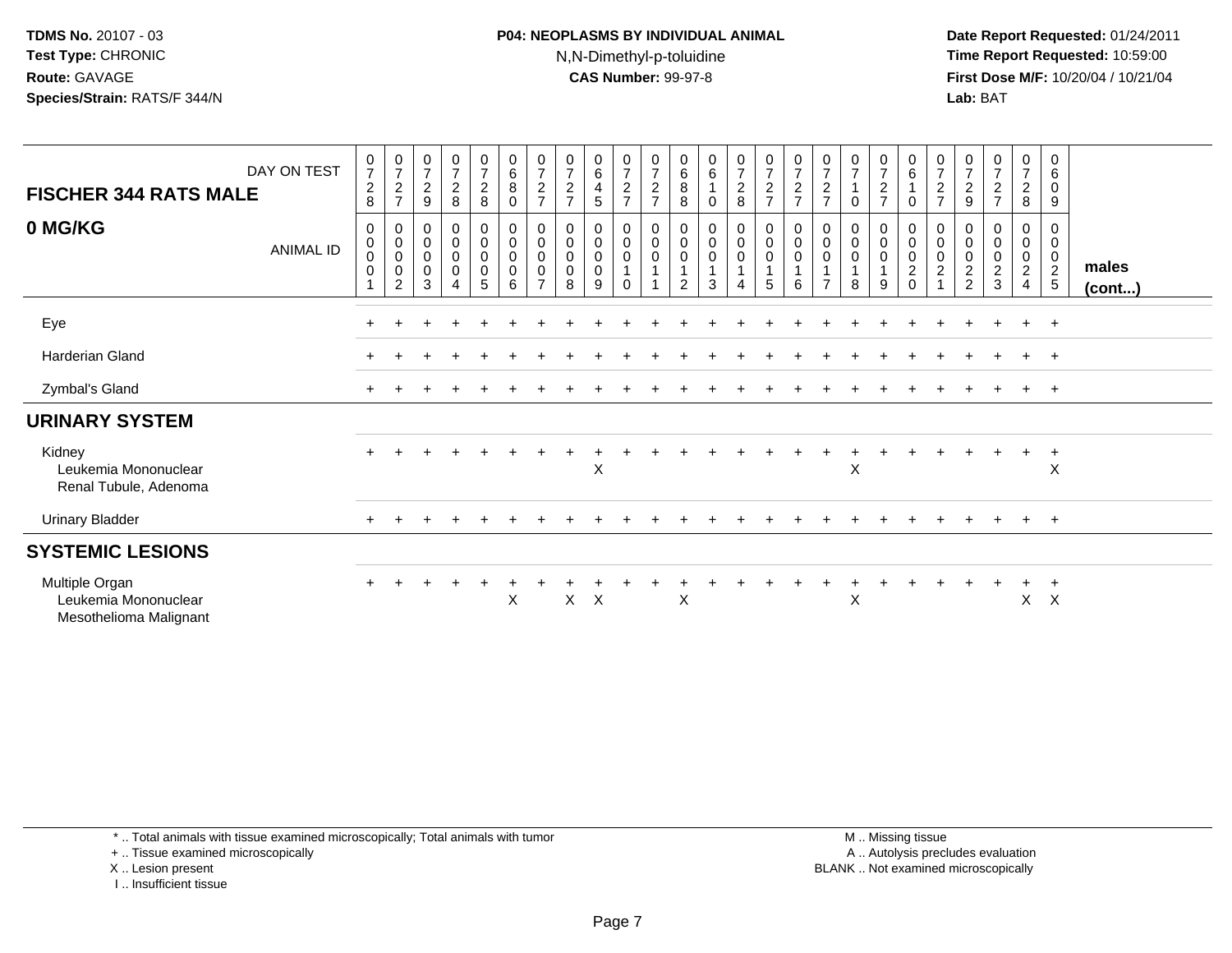## **P04: NEOPLASMS BY INDIVIDUAL ANIMAL**N,N-Dimethyl-p-toluidine

| <b>FISCHER 344 RATS MALE</b>                                                                                                                                        | DAY ON TEST      | $_{3}^{\rm 0}$                                           | $\frac{0}{7}$                                              | $\frac{0}{7}$                                              | $\frac{0}{7}$                                              | $\frac{0}{7}$                                                            | $\frac{0}{7}$                             | $\frac{0}{7}$                                                      | $\frac{0}{7}$                                                               | $\frac{0}{7}$                                                     | 0<br>$\overline{7}$                              | $\frac{0}{7}$                                    | $\frac{0}{7}$                                                                            | 0<br>$6\phantom{a}$<br>$\boldsymbol{9}$                               | $\frac{0}{7}$                                                             | 0<br>$\overline{7}$                                              | $\frac{0}{7}$                                       | 0<br>$6\overline{6}$<br>$\mathbf{1}$                                | $\frac{0}{7}$                                                    | 0<br>6<br>$\,6\,$                                                                      | $\frac{0}{7}$                                                                                 | $\frac{0}{7}$                                                     | 0<br>$6\phantom{a}$<br>8                                            | 0<br>$\overline{7}$                                           | 0<br>$\,6\,$<br>6                      | 0<br>$\overline{7}$<br>$\overline{2}$                               |                                |
|---------------------------------------------------------------------------------------------------------------------------------------------------------------------|------------------|----------------------------------------------------------|------------------------------------------------------------|------------------------------------------------------------|------------------------------------------------------------|--------------------------------------------------------------------------|-------------------------------------------|--------------------------------------------------------------------|-----------------------------------------------------------------------------|-------------------------------------------------------------------|--------------------------------------------------|--------------------------------------------------|------------------------------------------------------------------------------------------|-----------------------------------------------------------------------|---------------------------------------------------------------------------|------------------------------------------------------------------|-----------------------------------------------------|---------------------------------------------------------------------|------------------------------------------------------------------|----------------------------------------------------------------------------------------|-----------------------------------------------------------------------------------------------|-------------------------------------------------------------------|---------------------------------------------------------------------|---------------------------------------------------------------|----------------------------------------|---------------------------------------------------------------------|--------------------------------|
|                                                                                                                                                                     |                  | $\frac{3}{7}$                                            | $\frac{2}{8}$                                              | $\frac{2}{9}$                                              | $\frac{2}{7}$                                              | $\frac{2}{8}$                                                            | $\frac{2}{7}$                             | $\frac{2}{9}$                                                      | $\frac{2}{7}$                                                               | $_{8}^2$                                                          | $\frac{2}{9}$                                    | $\frac{2}{9}$                                    | $_{8}^{\rm 2}$                                                                           | $\overline{9}$                                                        | $\frac{2}{8}$                                                             | $\frac{2}{9}$                                                    | $\frac{2}{9}$                                       | $\overline{2}$                                                      | $\frac{2}{8}$                                                    | $\overline{5}$                                                                         | $\frac{2}{8}$                                                                                 | $\frac{2}{8}$                                                     | $\mathbf 0$                                                         | $\frac{2}{9}$                                                 | 4                                      | $\overline{7}$                                                      |                                |
| 0 MG/KG                                                                                                                                                             | <b>ANIMAL ID</b> | $\mathbf 0$<br>$\mathbf 0$<br>$\pmb{0}$<br>$\frac{2}{6}$ | $\mathbf 0$<br>$\mathbf 0$<br>$\mathbf 0$<br>$\frac{2}{7}$ | $\mathbf 0$<br>$\mathbf 0$<br>$\mathsf 0$<br>$\frac{2}{8}$ | $\mathbf 0$<br>$\mathbf 0$<br>$\mathbf 0$<br>$\frac{2}{9}$ | $\mathbf 0$<br>0<br>$\mathbf 0$<br>$\ensuremath{\mathsf{3}}$<br>$\Omega$ | $\mathbf 0$<br>0<br>$\mathbf 0$<br>3<br>1 | $\Omega$<br>$\Omega$<br>$\pmb{0}$<br>$\mathbf 3$<br>$\overline{2}$ | $\mathbf 0$<br>$\mathbf 0$<br>$\mathbf 0$<br>$\ensuremath{\mathsf{3}}$<br>3 | $\mathbf 0$<br>0<br>$\mathbf 0$<br>$\ensuremath{\mathsf{3}}$<br>4 | 0<br>$\mathbf 0$<br>$\mathsf 0$<br>$\frac{3}{5}$ | $\mathbf 0$<br>0<br>$\mathbf 0$<br>$\frac{3}{6}$ | $\mathbf 0$<br>$\mathbf 0$<br>$\mathbf 0$<br>$\ensuremath{\mathsf{3}}$<br>$\overline{7}$ | $\mathbf 0$<br>$\mathbf 0$<br>$\mathsf{O}\xspace$<br>$\mathsf 3$<br>8 | $\mathbf 0$<br>$\mathbf 0$<br>$\pmb{0}$<br>$\ensuremath{\mathsf{3}}$<br>9 | $\mathbf 0$<br>0<br>$\mathsf 0$<br>$\overline{4}$<br>$\mathbf 0$ | $\Omega$<br>$\Omega$<br>$\pmb{0}$<br>$\overline{4}$ | $\mathbf 0$<br>0<br>$\mathbf 0$<br>$\overline{4}$<br>$\overline{2}$ | 0<br>0<br>$\mathbf 0$<br>$\overline{\mathbf{4}}$<br>$\mathbf{3}$ | $\mathbf 0$<br>$\mathbf 0$<br>$\mathbf 0$<br>$\overline{\mathbf{4}}$<br>$\overline{4}$ | $\mathbf 0$<br>0<br>$\mathbf 0$<br>$\overline{4}$<br>$\overline{5}$                           | $\mathbf 0$<br>$\mathbf{0}$<br>$\mathbf 0$<br>$\overline{4}$<br>6 | $\mathbf 0$<br>0<br>$\mathbf 0$<br>$\overline{4}$<br>$\overline{7}$ | $\mathbf 0$<br>$\Omega$<br>$\mathbf 0$<br>$\overline{4}$<br>8 | 0<br>$\Omega$<br>$\mathbf 0$<br>4<br>9 | $\Omega$<br>$\Omega$<br>$\mathbf 0$<br>$5\phantom{.0}$<br>$\pmb{0}$ | * TOTALS                       |
| <b>ALIMENTARY SYSTEM</b>                                                                                                                                            |                  |                                                          |                                                            |                                                            |                                                            |                                                                          |                                           |                                                                    |                                                                             |                                                                   |                                                  |                                                  |                                                                                          |                                                                       |                                                                           |                                                                  |                                                     |                                                                     |                                                                  |                                                                                        |                                                                                               |                                                                   |                                                                     |                                                               |                                        |                                                                     |                                |
| Esophagus                                                                                                                                                           |                  |                                                          |                                                            |                                                            |                                                            |                                                                          |                                           |                                                                    |                                                                             |                                                                   |                                                  |                                                  |                                                                                          |                                                                       |                                                                           |                                                                  |                                                     |                                                                     |                                                                  |                                                                                        |                                                                                               |                                                                   |                                                                     |                                                               |                                        |                                                                     | 50                             |
| Intestine Large, Cecum                                                                                                                                              |                  |                                                          |                                                            |                                                            |                                                            |                                                                          |                                           |                                                                    |                                                                             |                                                                   |                                                  |                                                  |                                                                                          |                                                                       |                                                                           |                                                                  |                                                     |                                                                     |                                                                  |                                                                                        |                                                                                               |                                                                   |                                                                     |                                                               |                                        |                                                                     | 50                             |
| Intestine Large, Colon                                                                                                                                              |                  |                                                          |                                                            |                                                            |                                                            |                                                                          |                                           |                                                                    |                                                                             |                                                                   |                                                  |                                                  |                                                                                          |                                                                       |                                                                           |                                                                  |                                                     |                                                                     |                                                                  |                                                                                        |                                                                                               |                                                                   |                                                                     |                                                               |                                        |                                                                     | 50                             |
| Intestine Large, Rectum                                                                                                                                             |                  |                                                          |                                                            |                                                            |                                                            |                                                                          |                                           |                                                                    |                                                                             |                                                                   |                                                  |                                                  |                                                                                          |                                                                       |                                                                           |                                                                  |                                                     |                                                                     |                                                                  |                                                                                        |                                                                                               |                                                                   |                                                                     |                                                               |                                        |                                                                     | 50                             |
| Intestine Small, Duodenum<br>Leukemia Mononuclear                                                                                                                   |                  |                                                          |                                                            |                                                            |                                                            |                                                                          |                                           |                                                                    |                                                                             |                                                                   |                                                  |                                                  |                                                                                          | X                                                                     |                                                                           |                                                                  |                                                     |                                                                     |                                                                  |                                                                                        |                                                                                               |                                                                   |                                                                     |                                                               |                                        |                                                                     | 50<br>$\mathbf 1$              |
| Intestine Small, Ileum                                                                                                                                              |                  |                                                          |                                                            |                                                            |                                                            |                                                                          |                                           |                                                                    |                                                                             |                                                                   |                                                  |                                                  |                                                                                          |                                                                       |                                                                           |                                                                  |                                                     |                                                                     |                                                                  |                                                                                        |                                                                                               |                                                                   |                                                                     |                                                               |                                        |                                                                     | 50                             |
| Intestine Small, Jejunum<br>Leukemia Mononuclear                                                                                                                    |                  |                                                          |                                                            |                                                            |                                                            |                                                                          |                                           |                                                                    |                                                                             |                                                                   |                                                  |                                                  |                                                                                          | X                                                                     |                                                                           |                                                                  |                                                     |                                                                     |                                                                  |                                                                                        |                                                                                               |                                                                   |                                                                     |                                                               |                                        |                                                                     | 50<br>$\mathbf{1}$             |
| Liver<br>Leukemia Mononuclear                                                                                                                                       |                  | $\ddot{}$<br>X                                           |                                                            |                                                            |                                                            |                                                                          |                                           | X                                                                  |                                                                             |                                                                   |                                                  |                                                  |                                                                                          | $\ddot{}$<br>X                                                        |                                                                           |                                                                  |                                                     | X                                                                   |                                                                  | $\overline{1}$<br>X                                                                    |                                                                                               |                                                                   |                                                                     |                                                               |                                        |                                                                     | 50<br>12                       |
| Mesentery<br>Fat, Leukemia Mononuclear                                                                                                                              |                  |                                                          |                                                            |                                                            |                                                            |                                                                          |                                           |                                                                    |                                                                             |                                                                   |                                                  |                                                  | $+$                                                                                      |                                                                       |                                                                           |                                                                  | $+$                                                 |                                                                     | $\ddot{}$                                                        |                                                                                        |                                                                                               |                                                                   |                                                                     |                                                               |                                        |                                                                     | $\overline{7}$<br>$\mathbf{1}$ |
| Pancreas<br>Leukemia Mononuclear                                                                                                                                    |                  |                                                          |                                                            |                                                            |                                                            |                                                                          |                                           |                                                                    |                                                                             |                                                                   |                                                  |                                                  |                                                                                          | Χ                                                                     |                                                                           |                                                                  |                                                     | Χ                                                                   |                                                                  |                                                                                        |                                                                                               |                                                                   |                                                                     |                                                               |                                        |                                                                     | 50<br>4                        |
| Salivary Glands<br>Sarcoma                                                                                                                                          |                  |                                                          |                                                            |                                                            |                                                            |                                                                          |                                           |                                                                    |                                                                             |                                                                   |                                                  |                                                  |                                                                                          |                                                                       |                                                                           |                                                                  |                                                     |                                                                     |                                                                  |                                                                                        |                                                                                               |                                                                   | X                                                                   |                                                               |                                        |                                                                     | 50<br>$\mathbf{1}$             |
| Stomach, Forestomach                                                                                                                                                |                  | $+$                                                      | $\ddot{}$                                                  | $\overline{+}$                                             | $+$                                                        | $\ddot{}$                                                                | $\ddot{}$                                 | $\ddot{}$                                                          | $+$                                                                         | $+$                                                               | $\ddot{}$                                        | $\ddot{}$                                        | +                                                                                        | $\ddot{}$                                                             |                                                                           |                                                                  | $\ddot{}$                                           | $_{+}$                                                              | $\ddot{}$                                                        | $+$                                                                                    | $\ddot{}$                                                                                     | $+$                                                               | $+$                                                                 | $+$                                                           | $+$                                    | $\div$                                                              | 50                             |
| *  Total animals with tissue examined microscopically; Total animals with tumor<br>+  Tissue examined microscopically<br>X  Lesion present<br>I Insufficient tissue |                  |                                                          |                                                            |                                                            |                                                            |                                                                          |                                           |                                                                    |                                                                             |                                                                   |                                                  |                                                  |                                                                                          |                                                                       |                                                                           |                                                                  |                                                     |                                                                     |                                                                  |                                                                                        | M  Missing tissue<br>A  Autolysis precludes evaluation<br>BLANK  Not examined microscopically |                                                                   |                                                                     |                                                               |                                        |                                                                     |                                |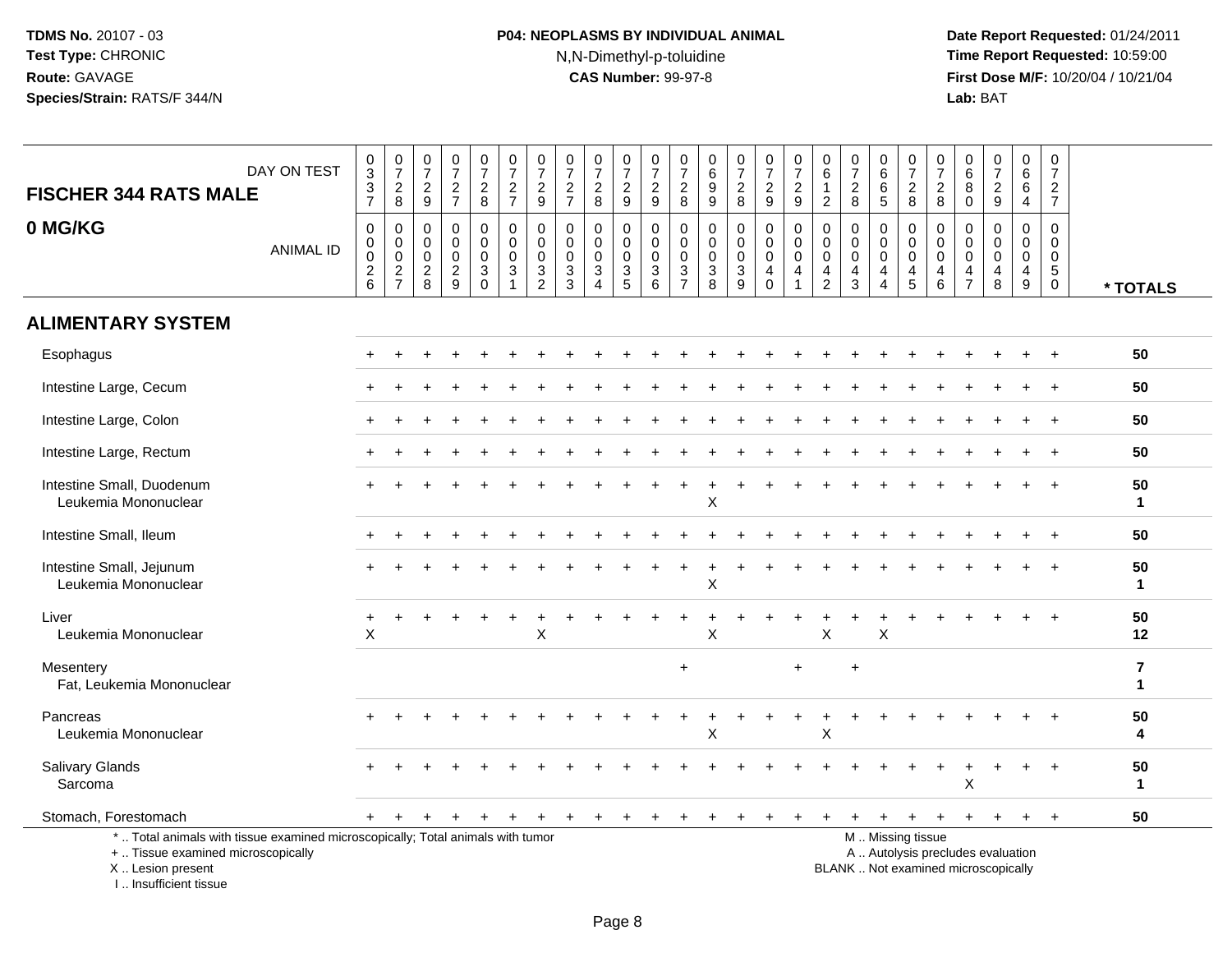### **P04: NEOPLASMS BY INDIVIDUAL ANIMAL**N,N-Dimethyl-p-toluidine

 **Date Report Requested:** 01/24/2011 **Time Report Requested:** 10:59:00 **First Dose M/F:** 10/20/04 / 10/21/04<br>**Lab:** BAT **Lab:** BAT

| DAY ON TEST<br><b>FISCHER 344 RATS MALE</b>                                                                                  | $\frac{0}{3}$<br>$\frac{3}{7}$                                       | $\frac{0}{7}$<br>$\overline{2}$<br>8                                | $\frac{0}{7}$<br>$\overline{2}$<br>9                             | 0<br>$\overline{7}$<br>$\overline{a}$<br>$\overline{7}$          | 0<br>$\overline{7}$<br>$_{8}^2$                             | $\boldsymbol{0}$<br>$\overline{7}$<br>$\frac{2}{7}$ | 0<br>$\overline{7}$<br>$\overline{2}$<br>9                                  | 0<br>$\overline{7}$<br>$\frac{2}{7}$                | $\frac{0}{7}$<br>$\boldsymbol{2}$<br>8                                    | 0<br>$\overline{\mathcal{I}}$<br>$\overline{c}$<br>$9\,$ | 0<br>$\overline{7}$<br>$\overline{c}$<br>9 | 0<br>$\overline{7}$<br>$\overline{2}$<br>8                                     | 0<br>$\,6\,$<br>$\boldsymbol{9}$<br>$\boldsymbol{9}$                              | 0<br>$\overline{7}$<br>$\frac{2}{8}$                               | $\frac{0}{7}$<br>$\overline{c}$<br>$\mathsf g$                          | 0<br>$\overline{7}$<br>$\boldsymbol{2}$<br>$\overline{9}$ | $\mathbf 0$<br>6<br>$\mathbf{1}$<br>$\overline{2}$             | 0<br>$\overline{7}$<br>$\overline{2}$<br>8           | 0<br>6<br>$\,6\,$<br>$\overline{5}$                       | 0<br>$\boldsymbol{7}$<br>$^2_8$           | 0<br>$\overline{7}$<br>$\sqrt{2}$<br>$\,8\,$ | 0<br>$\,6\,$<br>8<br>$\mathbf 0$                                              | $\frac{0}{7}$<br>$\overline{c}$<br>9      | 0<br>6<br>6<br>$\overline{4}$                                      | 0<br>$\overline{7}$<br>$\overline{2}$<br>$\overline{7}$ |              |
|------------------------------------------------------------------------------------------------------------------------------|----------------------------------------------------------------------|---------------------------------------------------------------------|------------------------------------------------------------------|------------------------------------------------------------------|-------------------------------------------------------------|-----------------------------------------------------|-----------------------------------------------------------------------------|-----------------------------------------------------|---------------------------------------------------------------------------|----------------------------------------------------------|--------------------------------------------|--------------------------------------------------------------------------------|-----------------------------------------------------------------------------------|--------------------------------------------------------------------|-------------------------------------------------------------------------|-----------------------------------------------------------|----------------------------------------------------------------|------------------------------------------------------|-----------------------------------------------------------|-------------------------------------------|----------------------------------------------|-------------------------------------------------------------------------------|-------------------------------------------|--------------------------------------------------------------------|---------------------------------------------------------|--------------|
| 0 MG/KG<br><b>ANIMAL ID</b>                                                                                                  | $\boldsymbol{0}$<br>$\mathbf 0$<br>$\boldsymbol{0}$<br>$\frac{2}{6}$ | $\mathbf 0$<br>0<br>$\mathbf 0$<br>$\overline{c}$<br>$\overline{7}$ | $\mathbf 0$<br>$\mathbf 0$<br>$\mathbf 0$<br>$\overline{c}$<br>8 | $\mathbf 0$<br>$\mathbf 0$<br>$\mathbf 0$<br>$\overline{c}$<br>9 | $\mathsf{O}$<br>$\mathbf 0$<br>$\mathbf 0$<br>3<br>$\Omega$ | $\pmb{0}$<br>$\pmb{0}$<br>$\mathbf 0$<br>3          | $\mathbf 0$<br>$\mathbf 0$<br>$\mathbf 0$<br>$\mathbf{3}$<br>$\overline{2}$ | $\mathbf 0$<br>$\mathbf 0$<br>$\mathbf 0$<br>3<br>3 | 0<br>$\mathbf 0$<br>$\mathbf 0$<br>$\mathbf{3}$<br>$\boldsymbol{\Lambda}$ | 0<br>$\mathbf 0$<br>$\mathbf 0$<br>3<br>5                | 0<br>$\mathbf 0$<br>0<br>$\mathbf{3}$<br>6 | $\mathbf 0$<br>0<br>$\mathbf 0$<br>$\ensuremath{\mathsf{3}}$<br>$\overline{7}$ | $\mathbf 0$<br>$\pmb{0}$<br>$\mathsf{O}\xspace$<br>$\ensuremath{\mathsf{3}}$<br>8 | $\mathbf 0$<br>$\mathbf 0$<br>$\mathsf{O}\xspace$<br>$\frac{3}{9}$ | $\mathsf 0$<br>$\mathbf 0$<br>$\mathbf 0$<br>$\overline{4}$<br>$\Omega$ | 0<br>$\mathbf 0$<br>$\mathbf 0$<br>4                      | $\mathbf 0$<br>$\pmb{0}$<br>$\mathbf 0$<br>$\overline{4}$<br>2 | $\mathbf{0}$<br>$\mathbf 0$<br>$\mathbf 0$<br>4<br>3 | 0<br>0<br>$\mathbf 0$<br>$\overline{4}$<br>$\overline{4}$ | 0<br>$\mathbf 0$<br>$\mathbf 0$<br>4<br>5 | 0<br>$\Omega$<br>$\mathbf 0$<br>4<br>6       | $\mathbf 0$<br>$\Omega$<br>$\overline{0}$<br>$\overline{4}$<br>$\overline{7}$ | 0<br>$\mathbf 0$<br>$\mathbf 0$<br>4<br>8 | $\mathbf 0$<br>$\mathbf 0$<br>$\mathbf 0$<br>4<br>$\boldsymbol{9}$ | $\mathbf 0$<br>0<br>0<br>$\sqrt{5}$<br>$\mathbf 0$      | * TOTALS     |
| Leukemia Mononuclear                                                                                                         |                                                                      |                                                                     |                                                                  |                                                                  |                                                             |                                                     |                                                                             |                                                     |                                                                           |                                                          |                                            |                                                                                | X                                                                                 |                                                                    |                                                                         |                                                           |                                                                |                                                      |                                                           |                                           |                                              |                                                                               |                                           |                                                                    |                                                         | $\mathbf{2}$ |
| Stomach, Glandular<br>Leukemia Mononuclear                                                                                   |                                                                      |                                                                     |                                                                  |                                                                  |                                                             |                                                     |                                                                             |                                                     |                                                                           |                                                          |                                            |                                                                                | X                                                                                 |                                                                    |                                                                         |                                                           |                                                                |                                                      |                                                           |                                           |                                              |                                                                               |                                           |                                                                    |                                                         | 50<br>1      |
| Tooth                                                                                                                        |                                                                      |                                                                     |                                                                  |                                                                  |                                                             |                                                     |                                                                             |                                                     |                                                                           |                                                          |                                            |                                                                                |                                                                                   |                                                                    |                                                                         |                                                           |                                                                |                                                      | $+$                                                       |                                           |                                              |                                                                               |                                           |                                                                    |                                                         | 1            |
| <b>CARDIOVASCULAR SYSTEM</b>                                                                                                 |                                                                      |                                                                     |                                                                  |                                                                  |                                                             |                                                     |                                                                             |                                                     |                                                                           |                                                          |                                            |                                                                                |                                                                                   |                                                                    |                                                                         |                                                           |                                                                |                                                      |                                                           |                                           |                                              |                                                                               |                                           |                                                                    |                                                         |              |
| <b>Blood Vessel</b>                                                                                                          |                                                                      |                                                                     |                                                                  |                                                                  |                                                             |                                                     |                                                                             |                                                     |                                                                           |                                                          |                                            |                                                                                |                                                                                   |                                                                    |                                                                         |                                                           |                                                                |                                                      |                                                           |                                           |                                              |                                                                               |                                           |                                                                    |                                                         | 50           |
| Heart<br>Carcinoma, Metastatic, Uncertain Primary Site<br>Leukemia Mononuclear                                               |                                                                      |                                                                     |                                                                  |                                                                  |                                                             |                                                     |                                                                             |                                                     |                                                                           |                                                          |                                            |                                                                                | X                                                                                 |                                                                    |                                                                         |                                                           |                                                                |                                                      |                                                           |                                           |                                              |                                                                               |                                           |                                                                    |                                                         | 50<br>1<br>4 |
| <b>ENDOCRINE SYSTEM</b>                                                                                                      |                                                                      |                                                                     |                                                                  |                                                                  |                                                             |                                                     |                                                                             |                                                     |                                                                           |                                                          |                                            |                                                                                |                                                                                   |                                                                    |                                                                         |                                                           |                                                                |                                                      |                                                           |                                           |                                              |                                                                               |                                           |                                                                    |                                                         |              |
| <b>Adrenal Cortex</b><br>Adenoma<br>Leukemia Mononuclear                                                                     |                                                                      |                                                                     |                                                                  |                                                                  |                                                             |                                                     | $\boldsymbol{\mathsf{X}}$                                                   |                                                     |                                                                           |                                                          |                                            |                                                                                | $\pmb{\times}$                                                                    |                                                                    |                                                                         |                                                           | $\mathsf X$                                                    |                                                      |                                                           |                                           |                                              |                                                                               |                                           |                                                                    |                                                         | 50<br>1<br>5 |
| Adrenal Medulla<br>Leukemia Mononuclear<br>Pheochromocytoma Benign<br>Pheochromocytoma Complex<br>Pheochromocytoma Malignant |                                                                      |                                                                     |                                                                  |                                                                  |                                                             |                                                     |                                                                             |                                                     |                                                                           |                                                          |                                            |                                                                                | Χ                                                                                 |                                                                    | X                                                                       |                                                           |                                                                |                                                      |                                                           |                                           |                                              |                                                                               |                                           |                                                                    |                                                         | 50<br>4<br>6 |
| Islets, Pancreatic<br>Adenoma<br>Carcinoma                                                                                   |                                                                      |                                                                     |                                                                  | X                                                                |                                                             |                                                     |                                                                             |                                                     |                                                                           |                                                          |                                            |                                                                                |                                                                                   |                                                                    | X                                                                       |                                                           |                                                                |                                                      |                                                           |                                           |                                              |                                                                               |                                           |                                                                    |                                                         | 50<br>2<br>1 |

\* .. Total animals with tissue examined microscopically; Total animals with tumor

+ .. Tissue examined microscopically

X .. Lesion present

I .. Insufficient tissue

M .. Missing tissue

y the contract of the contract of the contract of the contract of the contract of the contract of the contract of  $A$ . Autolysis precludes evaluation

Lesion present BLANK .. Not examined microscopically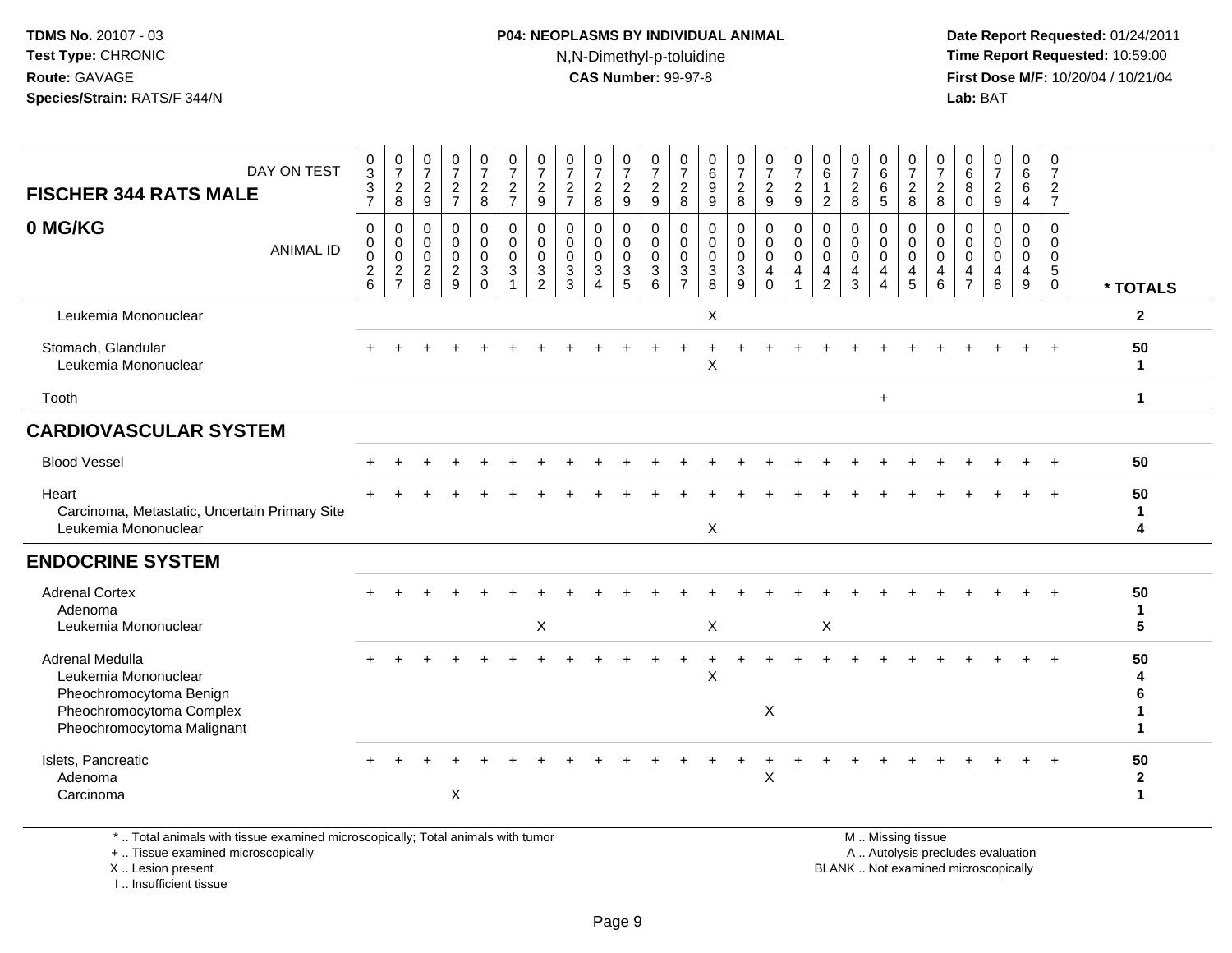## **P04: NEOPLASMS BY INDIVIDUAL ANIMAL**N,N-Dimethyl-p-toluidine

 **Date Report Requested:** 01/24/2011 **Time Report Requested:** 10:59:00 **First Dose M/F:** 10/20/04 / 10/21/04<br>**Lab:** BAT **Lab:** BAT

| DAY ON TEST<br><b>FISCHER 344 RATS MALE</b><br>0 MG/KG<br><b>ANIMAL ID</b>                                                                 | $_{3}^{\rm 0}$<br>$\frac{3}{7}$<br>0<br>0<br>0<br>$\begin{array}{c} 2 \\ 6 \end{array}$ | $\frac{0}{7}$<br>8<br>$\mathbf 0$<br>$\pmb{0}$<br>$\pmb{0}$<br>$\frac{2}{7}$ | $\,0\,$<br>$\overline{7}$<br>$\frac{2}{9}$<br>$\Omega$<br>$\mathbf 0$<br>$\mathbf 0$<br>$\overline{c}$ | $\frac{0}{7}$<br>$\frac{2}{7}$<br>$\Omega$<br>$\mathbf 0$<br>$\mathbf 0$<br>$\boldsymbol{2}$ | $\frac{0}{7}$<br>$_{\rm 8}^2$<br>0<br>0<br>0<br>3 | $\frac{0}{7}$<br>$rac{2}{7}$<br>$\mathbf 0$<br>$\mathbf 0$<br>$\mathbf 0$<br>$\ensuremath{\mathsf{3}}$ | $\frac{0}{7}$<br>$\boldsymbol{2}$<br>9<br>$\mathbf 0$<br>0<br>$\mathbf 0$<br>$\ensuremath{\mathsf{3}}$ | $\begin{array}{c} 0 \\ 7 \end{array}$<br>$\frac{2}{7}$<br>$\mathbf 0$<br>$\mathbf 0$<br>0<br>$\sqrt{3}$ | $\begin{array}{c} 0 \\ 7 \end{array}$<br>$\overline{c}$<br>8<br>$\Omega$<br>$\mathbf 0$<br>0<br>$\sqrt{3}$ | $\begin{array}{c} 0 \\ 7 \end{array}$<br>$\frac{2}{9}$<br>0<br>0<br>$\mathbf 0$<br>$\ensuremath{\mathsf{3}}$ | 0<br>$\overline{7}$<br>$\frac{2}{9}$<br>0<br>0<br>$\mathbf 0$<br>3 | 0<br>$\overline{7}$<br>$\overline{c}$<br>$\overline{8}$<br>0<br>0<br>0<br>$\ensuremath{\mathsf{3}}$ | $\pmb{0}$<br>$\,6\,$<br>$\boldsymbol{9}$<br>$\overline{9}$<br>$\mathbf 0$<br>0<br>0<br>3 | $\frac{0}{7}$<br>$\boldsymbol{2}$<br>$\overline{8}$<br>$\mathbf 0$<br>$\mathbf 0$<br>$\mathbf 0$<br>$\ensuremath{\mathsf{3}}$ | $\begin{smallmatrix}0\\7\end{smallmatrix}$<br>$\frac{2}{9}$<br>0<br>$\mathbf 0$<br>$\mathbf 0$<br>$\overline{4}$ | $\begin{array}{c} 0 \\ 7 \end{array}$<br>$\sqrt{2}$<br>$\overline{9}$<br>0<br>$\mathbf 0$<br>0<br>4 | $\pmb{0}$<br>$\,6\,$<br>1<br>$\overline{2}$<br>0<br>0<br>$\mathbf 0$<br>4 | $\begin{array}{c} 0 \\ 7 \end{array}$<br>$_{\rm 8}^2$<br>$\mathbf 0$<br>$\mathbf 0$<br>$\mathbf 0$<br>$\overline{4}$ | $_6^0$<br>6<br>5<br>$\Omega$<br>$\mathbf 0$<br>$\mathbf 0$<br>4 | $\begin{array}{c} 0 \\ 7 \\ 2 \\ 8 \end{array}$<br>0<br>$\pmb{0}$<br>$\pmb{0}$<br>$\overline{4}$ | $\frac{0}{7}$<br>$_{\rm 8}^2$<br>$\mathbf{0}$<br>0<br>0<br>4 | 0<br>$\,6\,$<br>$\,8\,$<br>$\mathbf 0$<br>$\Omega$<br>0<br>$\mathbf 0$<br>4 | $\begin{array}{c} 0 \\ 7 \end{array}$<br>$\frac{2}{9}$<br>$\Omega$<br>$\mathbf 0$<br>0<br>$\overline{4}$ | 0<br>$\,6\,$<br>6<br>$\overline{4}$<br>$\Omega$<br>0<br>0<br>4 | $\begin{array}{c} 0 \\ 7 \end{array}$<br>$\frac{2}{7}$<br>$\mathbf 0$<br>0<br>$\boldsymbol{0}$<br>5 |                                                          |
|--------------------------------------------------------------------------------------------------------------------------------------------|-----------------------------------------------------------------------------------------|------------------------------------------------------------------------------|--------------------------------------------------------------------------------------------------------|----------------------------------------------------------------------------------------------|---------------------------------------------------|--------------------------------------------------------------------------------------------------------|--------------------------------------------------------------------------------------------------------|---------------------------------------------------------------------------------------------------------|------------------------------------------------------------------------------------------------------------|--------------------------------------------------------------------------------------------------------------|--------------------------------------------------------------------|-----------------------------------------------------------------------------------------------------|------------------------------------------------------------------------------------------|-------------------------------------------------------------------------------------------------------------------------------|------------------------------------------------------------------------------------------------------------------|-----------------------------------------------------------------------------------------------------|---------------------------------------------------------------------------|----------------------------------------------------------------------------------------------------------------------|-----------------------------------------------------------------|--------------------------------------------------------------------------------------------------|--------------------------------------------------------------|-----------------------------------------------------------------------------|----------------------------------------------------------------------------------------------------------|----------------------------------------------------------------|-----------------------------------------------------------------------------------------------------|----------------------------------------------------------|
|                                                                                                                                            |                                                                                         |                                                                              | 8                                                                                                      | 9                                                                                            | $\Omega$                                          | $\mathbf 1$                                                                                            | $\overline{2}$                                                                                         | $\mathbf{3}$                                                                                            | $\overline{4}$                                                                                             | 5                                                                                                            | 6                                                                  | $\overline{7}$                                                                                      | 8                                                                                        | $\overline{9}$                                                                                                                | $\mathbf 0$                                                                                                      | $\mathbf{1}$                                                                                        | $\overline{c}$                                                            | $\mathbf{3}$                                                                                                         | $\overline{4}$                                                  | $\overline{5}$                                                                                   | $\,6\,$                                                      | $\overline{7}$                                                              | 8                                                                                                        | $\boldsymbol{9}$                                               | $\mathbf 0$                                                                                         | * TOTALS                                                 |
| Parathyroid Gland                                                                                                                          |                                                                                         |                                                                              |                                                                                                        |                                                                                              |                                                   |                                                                                                        |                                                                                                        |                                                                                                         |                                                                                                            |                                                                                                              |                                                                    |                                                                                                     |                                                                                          |                                                                                                                               |                                                                                                                  |                                                                                                     | М                                                                         |                                                                                                                      |                                                                 |                                                                                                  |                                                              |                                                                             |                                                                                                          |                                                                |                                                                                                     | 49                                                       |
| <b>Pituitary Gland</b><br>Leukemia Mononuclear<br>Pars Distalis, Adenoma<br>Pars Distalis, Carcinoma                                       |                                                                                         |                                                                              |                                                                                                        | X                                                                                            |                                                   |                                                                                                        | X X X                                                                                                  |                                                                                                         |                                                                                                            |                                                                                                              |                                                                    | $X$ $X$                                                                                             | х                                                                                        | X                                                                                                                             |                                                                                                                  | X                                                                                                   |                                                                           | $\mathsf X$                                                                                                          |                                                                 | X                                                                                                |                                                              | $X$ $X$ $X$                                                                 |                                                                                                          |                                                                |                                                                                                     | 50<br>$\mathbf{2}$<br>23<br>$\mathbf{1}$                 |
| <b>Thyroid Gland</b><br>Sarcoma, Metastatic, Salivary Glands<br>Bilateral, C-cell, Adenoma<br>C-cell, Adenoma<br>Follicular Cell, Adenoma  |                                                                                         |                                                                              |                                                                                                        |                                                                                              | Χ                                                 |                                                                                                        | X                                                                                                      |                                                                                                         |                                                                                                            |                                                                                                              |                                                                    |                                                                                                     | X                                                                                        |                                                                                                                               |                                                                                                                  |                                                                                                     | X                                                                         |                                                                                                                      |                                                                 |                                                                                                  |                                                              | X                                                                           |                                                                                                          |                                                                |                                                                                                     | 50<br>$\mathbf{1}$<br>$\mathbf{1}$<br>10<br>$\mathbf{1}$ |
| <b>GENERAL BODY SYSTEM</b>                                                                                                                 |                                                                                         |                                                                              |                                                                                                        |                                                                                              |                                                   |                                                                                                        |                                                                                                        |                                                                                                         |                                                                                                            |                                                                                                              |                                                                    |                                                                                                     |                                                                                          |                                                                                                                               |                                                                                                                  |                                                                                                     |                                                                           |                                                                                                                      |                                                                 |                                                                                                  |                                                              |                                                                             |                                                                                                          |                                                                |                                                                                                     |                                                          |
| <b>NONE</b>                                                                                                                                |                                                                                         |                                                                              |                                                                                                        |                                                                                              |                                                   |                                                                                                        |                                                                                                        |                                                                                                         |                                                                                                            |                                                                                                              |                                                                    |                                                                                                     |                                                                                          |                                                                                                                               |                                                                                                                  |                                                                                                     |                                                                           |                                                                                                                      |                                                                 |                                                                                                  |                                                              |                                                                             |                                                                                                          |                                                                |                                                                                                     |                                                          |
| <b>GENITAL SYSTEM</b>                                                                                                                      |                                                                                         |                                                                              |                                                                                                        |                                                                                              |                                                   |                                                                                                        |                                                                                                        |                                                                                                         |                                                                                                            |                                                                                                              |                                                                    |                                                                                                     |                                                                                          |                                                                                                                               |                                                                                                                  |                                                                                                     |                                                                           |                                                                                                                      |                                                                 |                                                                                                  |                                                              |                                                                             |                                                                                                          |                                                                |                                                                                                     |                                                          |
| <b>Coagulating Gland</b>                                                                                                                   |                                                                                         |                                                                              |                                                                                                        |                                                                                              |                                                   |                                                                                                        |                                                                                                        |                                                                                                         |                                                                                                            |                                                                                                              |                                                                    |                                                                                                     |                                                                                          |                                                                                                                               |                                                                                                                  |                                                                                                     |                                                                           |                                                                                                                      |                                                                 |                                                                                                  |                                                              |                                                                             |                                                                                                          |                                                                |                                                                                                     | $\mathbf{1}$                                             |
| Epididymis<br>Mesothelioma Malignant                                                                                                       |                                                                                         |                                                                              |                                                                                                        |                                                                                              |                                                   |                                                                                                        |                                                                                                        |                                                                                                         |                                                                                                            |                                                                                                              |                                                                    |                                                                                                     |                                                                                          | $\overline{1}$<br>X                                                                                                           |                                                                                                                  |                                                                                                     |                                                                           |                                                                                                                      |                                                                 |                                                                                                  |                                                              |                                                                             |                                                                                                          |                                                                |                                                                                                     | 50<br>$\mathbf{1}$                                       |
| <b>Preputial Gland</b>                                                                                                                     |                                                                                         |                                                                              |                                                                                                        |                                                                                              |                                                   |                                                                                                        |                                                                                                        |                                                                                                         |                                                                                                            |                                                                                                              |                                                                    |                                                                                                     |                                                                                          |                                                                                                                               |                                                                                                                  |                                                                                                     |                                                                           |                                                                                                                      |                                                                 |                                                                                                  |                                                              |                                                                             |                                                                                                          |                                                                |                                                                                                     | 50                                                       |
| Prostate<br>Leukemia Mononuclear                                                                                                           |                                                                                         |                                                                              |                                                                                                        |                                                                                              |                                                   |                                                                                                        |                                                                                                        |                                                                                                         |                                                                                                            |                                                                                                              |                                                                    |                                                                                                     |                                                                                          |                                                                                                                               |                                                                                                                  |                                                                                                     | X                                                                         |                                                                                                                      |                                                                 |                                                                                                  |                                                              |                                                                             |                                                                                                          |                                                                |                                                                                                     | 50<br>$\mathbf{1}$                                       |
| <b>Seminal Vesicle</b>                                                                                                                     |                                                                                         |                                                                              |                                                                                                        |                                                                                              |                                                   |                                                                                                        |                                                                                                        |                                                                                                         |                                                                                                            |                                                                                                              |                                                                    |                                                                                                     |                                                                                          |                                                                                                                               |                                                                                                                  |                                                                                                     |                                                                           |                                                                                                                      |                                                                 |                                                                                                  |                                                              |                                                                             |                                                                                                          |                                                                |                                                                                                     | 50                                                       |
| *  Total animals with tissue examined microscopically; Total animals with tumor<br>+  Tissue examined microscopically<br>X  Lesion present |                                                                                         |                                                                              |                                                                                                        |                                                                                              |                                                   |                                                                                                        |                                                                                                        |                                                                                                         |                                                                                                            |                                                                                                              |                                                                    |                                                                                                     |                                                                                          |                                                                                                                               |                                                                                                                  |                                                                                                     |                                                                           | BLANK  Not examined microscopically                                                                                  |                                                                 | M  Missing tissue                                                                                |                                                              |                                                                             | A  Autolysis precludes evaluation                                                                        |                                                                |                                                                                                     |                                                          |

I .. Insufficient tissue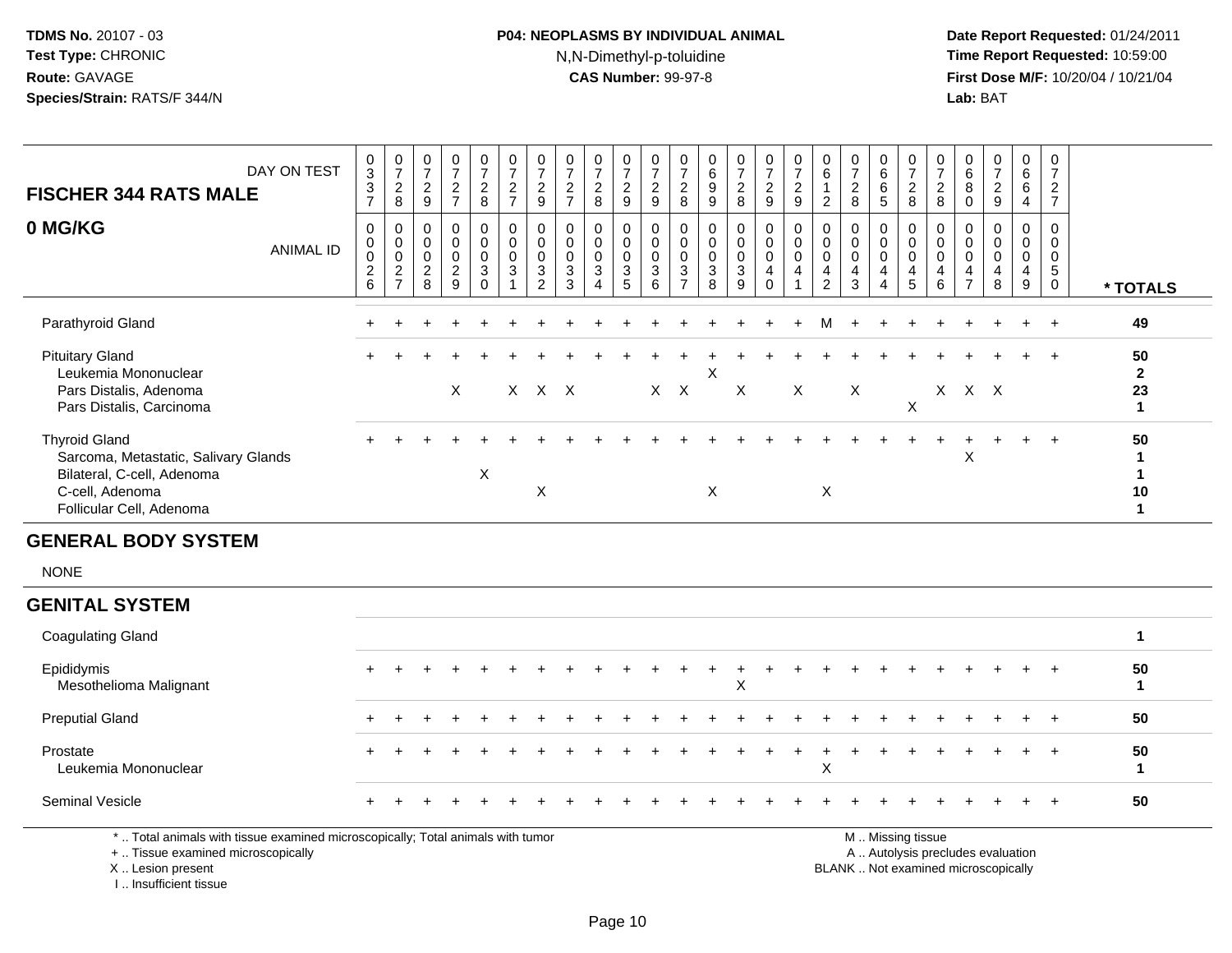## **P04: NEOPLASMS BY INDIVIDUAL ANIMAL**N,N-Dimethyl-p-toluidine

| DAY ON TEST<br><b>FISCHER 344 RATS MALE</b>                                                                                                                          | 0<br>$\sqrt{3}$<br>$\frac{3}{7}$                             | $\frac{0}{7}$<br>$\frac{2}{8}$                             | $\begin{array}{c} 0 \\ 7 \end{array}$<br>$\frac{2}{9}$ | $\frac{0}{7}$<br>$\frac{2}{7}$                                 | $\frac{0}{7}$<br>$\frac{2}{8}$                              | $\frac{0}{7}$<br>$\frac{2}{7}$                       | $\frac{0}{7}$<br>$\frac{2}{9}$                         | $\frac{0}{7}$<br>$\frac{2}{7}$                                             | 0<br>$\overline{7}$<br>$\frac{2}{8}$                                             | $\frac{0}{7}$<br>$\overline{c}$<br>$\mathsf g$           | 0<br>$\overline{7}$<br>$\frac{2}{9}$                 | $\frac{0}{7}$<br>$^2_{\bf 8}$                            | 0<br>$\,6\,$<br>$^9_9$                            | $\frac{0}{7}$<br>$\frac{2}{8}$                                   | $\frac{0}{7}$<br>$\frac{2}{9}$                    | $\frac{0}{7}$<br>$\frac{2}{9}$                                                | 0<br>6<br>$\sqrt{2}$                                                | $\frac{0}{7}$<br>$\overline{c}$<br>8                 | $_{6}^{\rm 0}$<br>6<br>$\overline{5}$                                       | $\frac{0}{7}$<br>$_{8}^2$                            | $\pmb{0}$<br>$\overline{7}$<br>$_{8}^{\rm 2}$                                 | 0<br>$\,6\,$<br>8<br>$\pmb{0}$                          | $\frac{0}{7}$<br>$\frac{2}{9}$                                           | 0<br>$\,6\,$<br>6<br>4                            | $\mathbf 0$<br>$\boldsymbol{7}$<br>$\frac{2}{7}$                             |                                          |
|----------------------------------------------------------------------------------------------------------------------------------------------------------------------|--------------------------------------------------------------|------------------------------------------------------------|--------------------------------------------------------|----------------------------------------------------------------|-------------------------------------------------------------|------------------------------------------------------|--------------------------------------------------------|----------------------------------------------------------------------------|----------------------------------------------------------------------------------|----------------------------------------------------------|------------------------------------------------------|----------------------------------------------------------|---------------------------------------------------|------------------------------------------------------------------|---------------------------------------------------|-------------------------------------------------------------------------------|---------------------------------------------------------------------|------------------------------------------------------|-----------------------------------------------------------------------------|------------------------------------------------------|-------------------------------------------------------------------------------|---------------------------------------------------------|--------------------------------------------------------------------------|---------------------------------------------------|------------------------------------------------------------------------------|------------------------------------------|
| 0 MG/KG<br><b>ANIMAL ID</b>                                                                                                                                          | 0<br>0<br>$\pmb{0}$<br>$\begin{array}{c} 2 \\ 6 \end{array}$ | $\mathbf 0$<br>$\mathbf 0$<br>$\mathbf 0$<br>$\frac{2}{7}$ | 0<br>$\mathbf 0$<br>$\pmb{0}$<br>$\overline{c}$<br>8   | $\pmb{0}$<br>$\mathsf{O}\xspace$<br>$\pmb{0}$<br>$\frac{2}{9}$ | $\pmb{0}$<br>$\overline{0}$<br>$\mathsf 0$<br>$\frac{3}{0}$ | 0<br>$\mathbf 0$<br>$\mathbf 0$<br>$\mathbf{3}$<br>1 | $\pmb{0}$<br>$\pmb{0}$<br>$\mathbf 0$<br>$\frac{3}{2}$ | $\mathbf 0$<br>$\mathbf{0}$<br>$\mathbf 0$<br>$\mathbf{3}$<br>$\mathbf{3}$ | $\mathbf 0$<br>$\mathbf 0$<br>$\boldsymbol{0}$<br>$\mathbf{3}$<br>$\overline{4}$ | 0<br>$\Omega$<br>$\boldsymbol{0}$<br>$\mathfrak{S}$<br>5 | $\pmb{0}$<br>$\pmb{0}$<br>$\pmb{0}$<br>$\frac{3}{6}$ | $\pmb{0}$<br>$\mathbf 0$<br>$\mathsf 0$<br>$\frac{3}{7}$ | $\mathbf 0$<br>$\mathbf 0$<br>$\pmb{0}$<br>$_8^3$ | $\mathbf 0$<br>$\mathsf{O}\xspace$<br>$\pmb{0}$<br>$\frac{3}{9}$ | 0<br>$\mathbf 0$<br>$\pmb{0}$<br>4<br>$\mathbf 0$ | $\mathbf 0$<br>$\mathbf 0$<br>$\mathbf 0$<br>$\overline{4}$<br>$\overline{1}$ | 0<br>$\mathbf 0$<br>$\mathbf 0$<br>$\overline{4}$<br>$\overline{2}$ | 0<br>$\mathbf 0$<br>$\pmb{0}$<br>$\overline{4}$<br>3 | 0<br>$\mathbf 0$<br>$\mathbf 0$<br>$\overline{4}$<br>$\boldsymbol{\Lambda}$ | 0<br>$\mathbf 0$<br>$\pmb{0}$<br>$\overline{4}$<br>5 | $\mathbf 0$<br>$\mathbf 0$<br>$\mathbf 0$<br>$\overline{4}$<br>$6\phantom{1}$ | 0<br>$\mathbf{0}$<br>$\mathbf 0$<br>4<br>$\overline{7}$ | $\Omega$<br>$\Omega$<br>$\pmb{0}$<br>$\overline{4}$<br>8                 | 0<br>$\Omega$<br>$\pmb{0}$<br>$\overline{4}$<br>9 | $\mathbf 0$<br>$\mathbf 0$<br>$\pmb{0}$<br>$\sqrt{5}$<br>$\mathsf{O}\xspace$ | * TOTALS                                 |
| Leukemia Mononuclear                                                                                                                                                 |                                                              |                                                            |                                                        |                                                                |                                                             |                                                      |                                                        |                                                                            |                                                                                  |                                                          |                                                      |                                                          | X                                                 |                                                                  |                                                   |                                                                               | Χ                                                                   |                                                      |                                                                             |                                                      |                                                                               |                                                         |                                                                          |                                                   |                                                                              | $\overline{2}$                           |
| <b>Testes</b><br>Hemangioma<br>Bilateral, Interstitial Cell, Adenoma<br>Interstitial Cell, Adenoma                                                                   | +                                                            | $\times$                                                   | X.                                                     | $\mathsf{X}$                                                   | $\mathsf{X}$                                                | $\mathsf{X}$                                         | $\mathsf X$                                            |                                                                            | $X$ $X$                                                                          | X<br>$\mathsf{X}$                                        | $\mathsf{X}$                                         | $\mathsf{X}$                                             | $\mathsf{X}$                                      |                                                                  | $X$ $X$ $X$                                       |                                                                               | X                                                                   |                                                      | X                                                                           |                                                      | $X$ $X$                                                                       |                                                         | $\times$                                                                 |                                                   | X                                                                            | 50<br>$\mathbf{1}$<br>29<br>11           |
| <b>HEMATOPOIETIC SYSTEM</b>                                                                                                                                          |                                                              |                                                            |                                                        |                                                                |                                                             |                                                      |                                                        |                                                                            |                                                                                  |                                                          |                                                      |                                                          |                                                   |                                                                  |                                                   |                                                                               |                                                                     |                                                      |                                                                             |                                                      |                                                                               |                                                         |                                                                          |                                                   |                                                                              |                                          |
| <b>Bone Marrow</b><br>Leukemia Mononuclear                                                                                                                           | ÷<br>$\times$                                                |                                                            |                                                        |                                                                |                                                             |                                                      |                                                        |                                                                            |                                                                                  |                                                          |                                                      |                                                          |                                                   |                                                                  |                                                   |                                                                               |                                                                     |                                                      |                                                                             |                                                      |                                                                               |                                                         |                                                                          |                                                   |                                                                              | 50<br>3                                  |
| Lymph Node<br>Deep Cervical, Leukemia Mononuclear<br>Mediastinal, Leukemia Mononuclear<br>Pancreatic, Leukemia Mononuclear                                           |                                                              |                                                            |                                                        |                                                                |                                                             |                                                      |                                                        |                                                                            |                                                                                  |                                                          |                                                      |                                                          | $+$<br>X                                          |                                                                  |                                                   |                                                                               |                                                                     |                                                      |                                                                             |                                                      |                                                                               |                                                         |                                                                          |                                                   |                                                                              | 4<br>1<br>$\overline{2}$<br>$\mathbf{2}$ |
| Lymph Node, Mandibular                                                                                                                                               | м                                                            | M                                                          | М                                                      | M                                                              | M                                                           | M                                                    | M                                                      | M                                                                          | M                                                                                | M                                                        | M                                                    | M                                                        | M                                                 | - M                                                              | M                                                 | M                                                                             | M                                                                   |                                                      | M M                                                                         | M                                                    | M                                                                             | M                                                       |                                                                          | M M M                                             |                                                                              | $\mathbf 0$                              |
| Lymph Node, Mesenteric<br>Leukemia Mononuclear                                                                                                                       | +<br>X                                                       |                                                            |                                                        |                                                                |                                                             |                                                      |                                                        |                                                                            |                                                                                  |                                                          |                                                      |                                                          | Χ                                                 |                                                                  |                                                   |                                                                               |                                                                     |                                                      | X                                                                           |                                                      |                                                                               |                                                         |                                                                          |                                                   |                                                                              | 50<br>6                                  |
| Spleen<br>Leukemia Mononuclear                                                                                                                                       | +<br>X                                                       |                                                            |                                                        |                                                                | $\ddot{}$                                                   | $\ddot{}$                                            | X                                                      |                                                                            | X                                                                                |                                                          |                                                      |                                                          | Χ                                                 |                                                                  |                                                   | $\mathsf{X}$                                                                  | $\times$                                                            |                                                      | $\ddot{}$<br>X                                                              |                                                      |                                                                               |                                                         |                                                                          |                                                   |                                                                              | 50<br>14                                 |
| Thymus<br>Leukemia Mononuclear                                                                                                                                       |                                                              |                                                            |                                                        |                                                                |                                                             |                                                      |                                                        |                                                                            |                                                                                  |                                                          |                                                      |                                                          | Χ                                                 |                                                                  |                                                   |                                                                               |                                                                     |                                                      |                                                                             |                                                      |                                                                               |                                                         |                                                                          |                                                   |                                                                              | 50<br>3                                  |
| <b>INTEGUMENTARY SYSTEM</b>                                                                                                                                          |                                                              |                                                            |                                                        |                                                                |                                                             |                                                      |                                                        |                                                                            |                                                                                  |                                                          |                                                      |                                                          |                                                   |                                                                  |                                                   |                                                                               |                                                                     |                                                      |                                                                             |                                                      |                                                                               |                                                         |                                                                          |                                                   |                                                                              |                                          |
| <b>Mammary Gland</b>                                                                                                                                                 |                                                              |                                                            |                                                        |                                                                |                                                             |                                                      |                                                        |                                                                            |                                                                                  |                                                          |                                                      |                                                          |                                                   |                                                                  |                                                   |                                                                               |                                                                     |                                                      |                                                                             |                                                      |                                                                               |                                                         |                                                                          |                                                   |                                                                              | 50                                       |
| *  Total animals with tissue examined microscopically; Total animals with tumor<br>+  Tissue examined microscopically<br>X  Lesion present<br>L. Insufficient tissue |                                                              |                                                            |                                                        |                                                                |                                                             |                                                      |                                                        |                                                                            |                                                                                  |                                                          |                                                      |                                                          |                                                   |                                                                  |                                                   |                                                                               |                                                                     |                                                      |                                                                             | M  Missing tissue                                    |                                                                               |                                                         | A  Autolysis precludes evaluation<br>BLANK  Not examined microscopically |                                                   |                                                                              |                                          |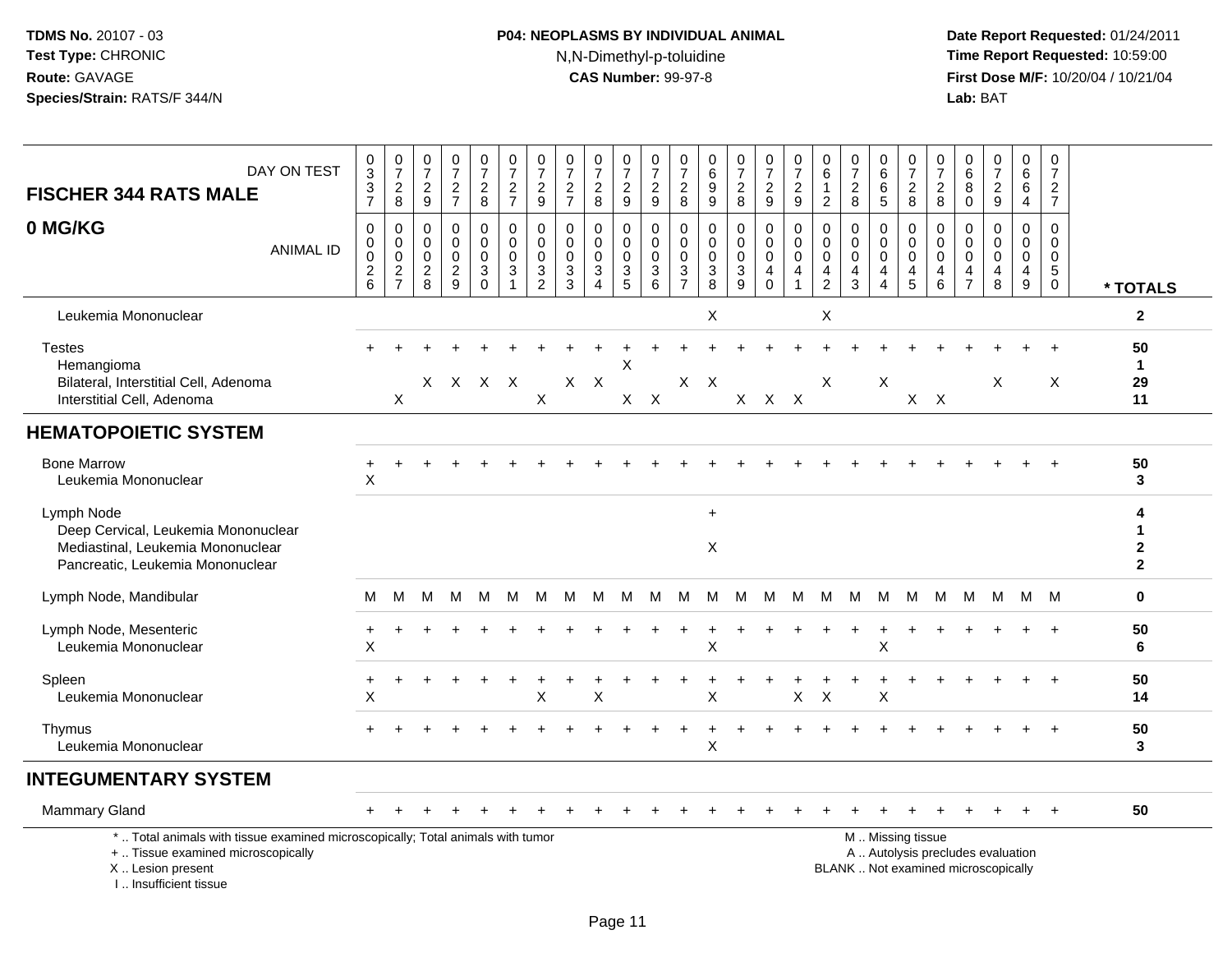### **P04: NEOPLASMS BY INDIVIDUAL ANIMAL**N,N-Dimethyl-p-toluidine

 **Date Report Requested:** 01/24/2011 **Time Report Requested:** 10:59:00 **First Dose M/F:** 10/20/04 / 10/21/04<br>**Lab:** BAT **Lab:** BAT

| DAY ON TEST<br><b>FISCHER 344 RATS MALE</b>                                                                      | 0<br>$\mathbf{3}$<br>3<br>$\overline{7}$ | $\frac{0}{7}$<br>$_{\rm 8}^2$        | $\frac{0}{7}$<br>$\overline{a}$<br>9                      | $\frac{0}{7}$<br>$\frac{2}{7}$     | $\frac{0}{7}$<br>$^2_{\bf 8}$                       | $\frac{0}{7}$<br>$\frac{2}{7}$             | 0<br>$\overline{7}$<br>$\overline{\mathbf{c}}$<br>$\boldsymbol{9}$ | $\frac{0}{7}$<br>$\overline{c}$<br>$\overline{7}$ | $\frac{0}{7}$<br>$\overline{c}$<br>$\,8\,$           | $\frac{0}{7}$<br>$\overline{a}$<br>$9\,$               | 0<br>$\overline{7}$<br>$\overline{c}$<br>$\overline{9}$ | 0<br>$\overline{7}$<br>$\overline{c}$<br>8             | 0<br>6<br>9<br>9                | $\frac{0}{7}$<br>$\overline{\mathbf{c}}$<br>8 | $\frac{0}{7}$<br>$\frac{2}{9}$            | $\frac{0}{7}$<br>$\overline{c}$<br>$\boldsymbol{9}$ | 0<br>6<br>$\overline{2}$                               | $\frac{0}{7}$<br>$\overline{c}$<br>8       | 0<br>6<br>6<br>5                   | $\frac{0}{7}$<br>$_{8}^2$                    | $\frac{0}{7}$<br>$\overline{\mathbf{c}}$<br>8 | 0<br>6<br>8<br>0                          | $\begin{array}{c} 0 \\ 7 \end{array}$<br>$\overline{c}$<br>$\boldsymbol{9}$ | $\begin{array}{c} 0 \\ 6 \end{array}$<br>6<br>$\overline{4}$ | 0<br>$\overline{7}$<br>$\frac{2}{7}$ |                        |
|------------------------------------------------------------------------------------------------------------------|------------------------------------------|--------------------------------------|-----------------------------------------------------------|------------------------------------|-----------------------------------------------------|--------------------------------------------|--------------------------------------------------------------------|---------------------------------------------------|------------------------------------------------------|--------------------------------------------------------|---------------------------------------------------------|--------------------------------------------------------|---------------------------------|-----------------------------------------------|-------------------------------------------|-----------------------------------------------------|--------------------------------------------------------|--------------------------------------------|------------------------------------|----------------------------------------------|-----------------------------------------------|-------------------------------------------|-----------------------------------------------------------------------------|--------------------------------------------------------------|--------------------------------------|------------------------|
| 0 MG/KG<br><b>ANIMAL ID</b>                                                                                      | 0<br>0<br>0<br>$\frac{2}{6}$             | 0<br>0<br>$\pmb{0}$<br>$\frac{2}{7}$ | 0<br>0<br>$\mathbf 0$<br>$\overline{2}$<br>$\overline{8}$ | 0<br>0<br>0<br>$\overline{2}$<br>9 | 0<br>$\mathbf 0$<br>$\mathbf 0$<br>3<br>$\mathbf 0$ | 0<br>$\mathbf 0$<br>0<br>3<br>$\mathbf{1}$ | 0<br>$\mathbf 0$<br>0<br>3<br>2                                    | $\Omega$<br>$\Omega$<br>$\mathbf 0$<br>3<br>3     | 0<br>$\mathbf 0$<br>0<br>3<br>$\boldsymbol{\Lambda}$ | 0<br>$\mathbf 0$<br>$\mathbf 0$<br>3<br>$\overline{5}$ | 0<br>$\mathbf 0$<br>$\mathbf 0$<br>3<br>6               | 0<br>$\mathbf 0$<br>$\mathbf 0$<br>3<br>$\overline{7}$ | 0<br>0<br>$\mathbf 0$<br>3<br>8 | 0<br>0<br>0<br>3<br>9                         | 0<br>0<br>$\mathbf 0$<br>4<br>$\mathbf 0$ | 0<br>$\mathbf 0$<br>0<br>4                          | $\mathbf 0$<br>$\mathbf 0$<br>0<br>4<br>$\overline{2}$ | 0<br>$\mathbf{0}$<br>$\mathbf 0$<br>4<br>3 | 0<br>0<br>0<br>4<br>$\overline{4}$ | 0<br>$\mathbf 0$<br>0<br>$\overline{4}$<br>5 | 0<br>$\mathbf 0$<br>0<br>4<br>6               | 0<br>$\Omega$<br>0<br>4<br>$\overline{7}$ | 0<br>$\Omega$<br>0<br>4<br>8                                                | 0<br>0<br>0<br>4<br>$\boldsymbol{9}$                         | 0<br>$\mathbf 0$<br>0<br>5<br>0      | * TOTALS               |
| Skin<br><b>Basal Cell Adenoma</b><br>Fibroma<br>Fibroma, Multiple<br>Keratoacanthoma<br>Sebaceous Gland, Adenoma |                                          |                                      | X                                                         |                                    |                                                     |                                            | X                                                                  |                                                   |                                                      | X                                                      |                                                         |                                                        |                                 |                                               |                                           |                                                     |                                                        |                                            |                                    |                                              | X<br>$X$ $X$                                  |                                           |                                                                             |                                                              |                                      | 50<br>1<br>-1          |
| <b>MUSCULOSKELETAL SYSTEM</b>                                                                                    |                                          |                                      |                                                           |                                    |                                                     |                                            |                                                                    |                                                   |                                                      |                                                        |                                                         |                                                        |                                 |                                               |                                           |                                                     |                                                        |                                            |                                    |                                              |                                               |                                           |                                                                             |                                                              |                                      |                        |
| <b>Bone</b><br>Osteosarcoma                                                                                      |                                          |                                      |                                                           |                                    |                                                     |                                            | $\mathsf X$                                                        |                                                   |                                                      |                                                        |                                                         |                                                        |                                 |                                               |                                           |                                                     |                                                        |                                            |                                    |                                              |                                               |                                           |                                                                             |                                                              | $\overline{+}$                       | 50<br>$\mathbf{1}$     |
| <b>NERVOUS SYSTEM</b>                                                                                            |                                          |                                      |                                                           |                                    |                                                     |                                            |                                                                    |                                                   |                                                      |                                                        |                                                         |                                                        |                                 |                                               |                                           |                                                     |                                                        |                                            |                                    |                                              |                                               |                                           |                                                                             |                                                              |                                      |                        |
| <b>Brain</b><br>Carcinoma, Metastatic, Pituitary Gland                                                           |                                          |                                      |                                                           |                                    |                                                     |                                            |                                                                    |                                                   |                                                      |                                                        |                                                         |                                                        |                                 |                                               |                                           |                                                     |                                                        |                                            |                                    | +<br>X                                       |                                               |                                           |                                                                             |                                                              | $\overline{1}$                       | 50<br>$\mathbf{1}$     |
| <b>RESPIRATORY SYSTEM</b>                                                                                        |                                          |                                      |                                                           |                                    |                                                     |                                            |                                                                    |                                                   |                                                      |                                                        |                                                         |                                                        |                                 |                                               |                                           |                                                     |                                                        |                                            |                                    |                                              |                                               |                                           |                                                                             |                                                              |                                      |                        |
| Lung<br>Leukemia Mononuclear<br>Pheochromocytoma Malignant, Metastatic,<br>Adrenal Medulla                       |                                          |                                      |                                                           |                                    |                                                     |                                            |                                                                    |                                                   |                                                      |                                                        |                                                         |                                                        | X                               |                                               |                                           |                                                     | X                                                      |                                            | $\sf X$                            |                                              |                                               |                                           |                                                                             |                                                              |                                      | 50<br>8<br>$\mathbf 1$ |
| Nose<br>Leukemia Mononuclear                                                                                     | X                                        |                                      |                                                           |                                    |                                                     |                                            |                                                                    |                                                   |                                                      |                                                        |                                                         |                                                        |                                 |                                               |                                           |                                                     |                                                        |                                            |                                    |                                              |                                               |                                           |                                                                             |                                                              | $\overline{1}$                       | 50<br>$\mathbf{2}$     |
| Trachea<br>Leukemia Mononuclear                                                                                  |                                          |                                      |                                                           |                                    |                                                     |                                            |                                                                    |                                                   |                                                      |                                                        |                                                         |                                                        | X                               |                                               |                                           |                                                     |                                                        |                                            |                                    |                                              |                                               |                                           |                                                                             |                                                              |                                      | 50<br>$\mathbf{1}$     |
| <b>SPECIAL SENSES SYSTEM</b>                                                                                     |                                          |                                      |                                                           |                                    |                                                     |                                            |                                                                    |                                                   |                                                      |                                                        |                                                         |                                                        |                                 |                                               |                                           |                                                     |                                                        |                                            |                                    |                                              |                                               |                                           |                                                                             |                                                              |                                      |                        |

\* .. Total animals with tissue examined microscopically; Total animals with tumor

+ .. Tissue examined microscopically

 Lesion present BLANK .. Not examined microscopicallyX .. Lesion present

I .. Insufficient tissue

M .. Missing tissue

y the contract of the contract of the contract of the contract of the contract of the contract of the contract of  $A$ . Autolysis precludes evaluation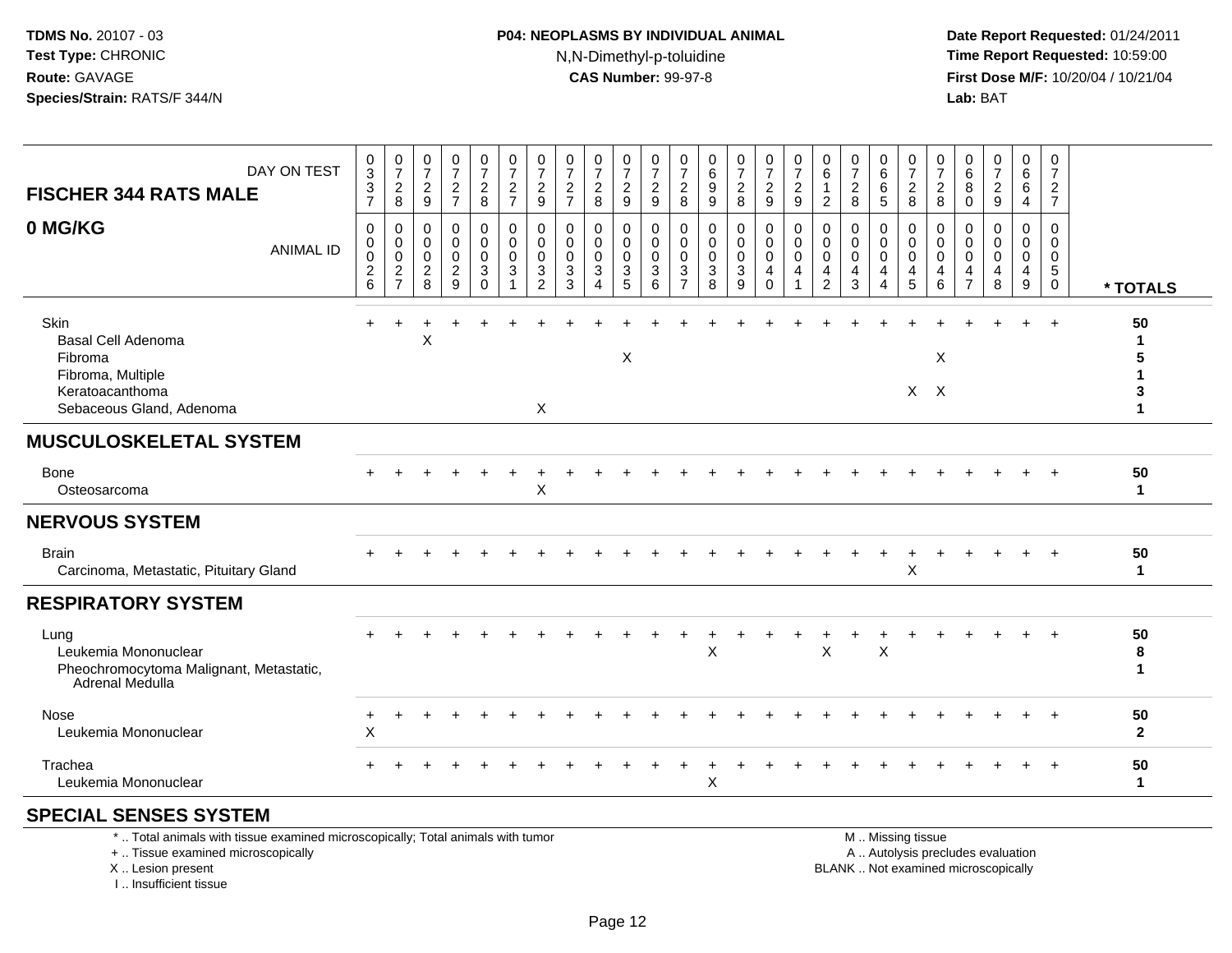### **P04: NEOPLASMS BY INDIVIDUAL ANIMAL**N,N-Dimethyl-p-toluidine

 **Date Report Requested:** 01/24/2011 **Time Report Requested:** 10:59:00 **First Dose M/F:** 10/20/04 / 10/21/04<br>**Lab:** BAT **Lab:** BAT

| <b>FISCHER 344 RATS MALE</b><br>0 MG/KG                          | DAY ON TEST<br><b>ANIMAL ID</b> | $\frac{0}{3}$<br>$\sqrt{3}$<br>$\overline{7}$<br>$\pmb{0}$<br>$\pmb{0}$<br>$\mathbf 0$<br>$\sqrt{2}$ | $\frac{0}{7}$<br>$\sqrt{2}$<br>8<br>0<br>$\begin{smallmatrix}0\\0\end{smallmatrix}$<br>$\sqrt{2}$ | $\frac{0}{7}$<br>$\overline{c}$<br>9<br>$\mathbf 0$<br>$\pmb{0}$<br>$\pmb{0}$<br>$\overline{c}$ | $\frac{0}{7}$<br>$\frac{2}{7}$<br>$\mathbf 0$<br>$\mathsf{O}\xspace$<br>$\boldsymbol{0}$<br>$\frac{2}{9}$ | $\frac{0}{7}$<br>$_{8}^2$<br>$\pmb{0}$<br>$\overline{0}$<br>0<br>$\sqrt{3}$ | $\frac{0}{7}$<br>$\frac{2}{7}$<br>$\begin{smallmatrix}0\\0\\0\end{smallmatrix}$<br>$\sqrt{3}$ | $\frac{0}{7}$<br>$\frac{2}{9}$<br>0<br>$\pmb{0}$<br>$\pmb{0}$<br>$\mathbf{3}$ | $\frac{0}{7}$<br>$\frac{2}{7}$<br>0<br>$\pmb{0}$<br>$\pmb{0}$<br>$\sqrt{3}$ | $\frac{0}{7}$<br>$\frac{2}{8}$<br>0<br>$\mathbf 0$<br>0<br>3 | $\frac{0}{7}$<br>$\frac{2}{9}$<br>0<br>$\mathbf 0$<br>$\pmb{0}$<br>$\ensuremath{\mathsf{3}}$ | $\frac{0}{7}$<br>$\frac{2}{9}$<br>0<br>$\overline{0}$<br>$\ensuremath{\mathsf{3}}$ | $\frac{0}{7}$<br>$\frac{2}{8}$<br>$\pmb{0}$<br>$\overline{0}$<br>$\sqrt{3}$ | $\begin{array}{c} 0 \\ 6 \end{array}$<br>$\boldsymbol{9}$<br>9<br>$\pmb{0}$<br>$\overline{0}$<br>$\sqrt{3}$ | $\frac{0}{7}$<br>$\overline{a}$<br>8<br>$\mathbf 0$<br>$\mathbf 0$<br>$\pmb{0}$<br>$\mathbf{3}$ | $\frac{0}{7}$<br>$\frac{2}{9}$<br>$\pmb{0}$<br>$\pmb{0}$<br>$\pmb{0}$<br>$\overline{4}$ | $\frac{0}{7}$<br>$\frac{2}{9}$<br>0<br>$\ddot{\mathbf{0}}$<br>$\pmb{0}$<br>4 | $\begin{array}{c} 0 \\ 6 \end{array}$<br>$\overline{2}$<br>$\begin{smallmatrix}0\\0\\0\end{smallmatrix}$<br>$\overline{\mathbf{4}}$ | $\frac{0}{7}$<br>$\sqrt{2}$<br>8<br>$\pmb{0}$<br>$\pmb{0}$<br>$\pmb{0}$<br>$\overline{\mathbf{4}}$ | 0<br>6<br>$\,6\,$<br>5<br>0<br>$\pmb{0}$<br>$\pmb{0}$<br>$\overline{4}$ | 0728<br>$\pmb{0}$<br>$\overline{0}$<br>4 | $\frac{0}{7}$<br>$_{\rm 8}^2$<br>$\boldsymbol{0}$<br>$\mathbf 0$<br>$\pmb{0}$<br>$\overline{4}$ | $\begin{array}{c} 0 \\ 6 \end{array}$<br>$\, 8$<br>$\mathbf 0$<br>0<br>$\pmb{0}$<br>$\pmb{0}$<br>$\overline{4}$ | $\begin{array}{c} 0 \\ 7 \end{array}$<br>$\sqrt{2}$<br>9<br>$\pmb{0}$<br>$\pmb{0}$<br>$\pmb{0}$<br>$\overline{\mathbf{4}}$ | 0<br>6<br>6<br>$\overline{4}$<br>0<br>$\mathbf 0$<br>0<br>4 | 0<br>$\overline{7}$<br>$\frac{2}{7}$<br>0<br>$\pmb{0}$<br>$\pmb{0}$<br>$\sqrt{5}$ |          |
|------------------------------------------------------------------|---------------------------------|------------------------------------------------------------------------------------------------------|---------------------------------------------------------------------------------------------------|-------------------------------------------------------------------------------------------------|-----------------------------------------------------------------------------------------------------------|-----------------------------------------------------------------------------|-----------------------------------------------------------------------------------------------|-------------------------------------------------------------------------------|-----------------------------------------------------------------------------|--------------------------------------------------------------|----------------------------------------------------------------------------------------------|------------------------------------------------------------------------------------|-----------------------------------------------------------------------------|-------------------------------------------------------------------------------------------------------------|-------------------------------------------------------------------------------------------------|-----------------------------------------------------------------------------------------|------------------------------------------------------------------------------|-------------------------------------------------------------------------------------------------------------------------------------|----------------------------------------------------------------------------------------------------|-------------------------------------------------------------------------|------------------------------------------|-------------------------------------------------------------------------------------------------|-----------------------------------------------------------------------------------------------------------------|----------------------------------------------------------------------------------------------------------------------------|-------------------------------------------------------------|-----------------------------------------------------------------------------------|----------|
|                                                                  |                                 | $6\phantom{1}$                                                                                       | $\overline{ }$                                                                                    | 8                                                                                               |                                                                                                           | $\mathbf 0$                                                                 |                                                                                               | 2                                                                             | 3                                                                           | $\overline{4}$                                               | 5                                                                                            | 6                                                                                  | $\overline{z}$                                                              | 8                                                                                                           | 9                                                                                               | $\Omega$                                                                                |                                                                              | $\overline{2}$                                                                                                                      | 3                                                                                                  | 4                                                                       | 5                                        | $\,6\,$                                                                                         | $\overline{7}$                                                                                                  | 8                                                                                                                          | 9                                                           | $\mathsf{O}\xspace$                                                               | * TOTALS |
| Eye                                                              |                                 |                                                                                                      |                                                                                                   |                                                                                                 |                                                                                                           |                                                                             |                                                                                               |                                                                               |                                                                             |                                                              |                                                                                              |                                                                                    |                                                                             |                                                                                                             |                                                                                                 |                                                                                         |                                                                              |                                                                                                                                     |                                                                                                    |                                                                         |                                          |                                                                                                 |                                                                                                                 |                                                                                                                            | $\ddot{}$                                                   | $\overline{+}$                                                                    | 50       |
| Harderian Gland                                                  |                                 |                                                                                                      |                                                                                                   |                                                                                                 |                                                                                                           |                                                                             |                                                                                               |                                                                               |                                                                             |                                                              |                                                                                              |                                                                                    |                                                                             |                                                                                                             |                                                                                                 |                                                                                         |                                                                              |                                                                                                                                     |                                                                                                    |                                                                         |                                          |                                                                                                 |                                                                                                                 |                                                                                                                            | $\ddot{}$                                                   | $\overline{+}$                                                                    | 50       |
| Zymbal's Gland                                                   |                                 | M                                                                                                    | $+$                                                                                               |                                                                                                 |                                                                                                           |                                                                             |                                                                                               |                                                                               |                                                                             |                                                              |                                                                                              |                                                                                    |                                                                             |                                                                                                             |                                                                                                 |                                                                                         |                                                                              |                                                                                                                                     |                                                                                                    |                                                                         |                                          |                                                                                                 |                                                                                                                 |                                                                                                                            | $\ddot{}$                                                   | $+$                                                                               | 49       |
| <b>URINARY SYSTEM</b>                                            |                                 |                                                                                                      |                                                                                                   |                                                                                                 |                                                                                                           |                                                                             |                                                                                               |                                                                               |                                                                             |                                                              |                                                                                              |                                                                                    |                                                                             |                                                                                                             |                                                                                                 |                                                                                         |                                                                              |                                                                                                                                     |                                                                                                    |                                                                         |                                          |                                                                                                 |                                                                                                                 |                                                                                                                            |                                                             |                                                                                   |          |
| Kidney<br>Leukemia Mononuclear<br>Renal Tubule, Adenoma          |                                 |                                                                                                      |                                                                                                   |                                                                                                 |                                                                                                           |                                                                             |                                                                                               |                                                                               |                                                                             |                                                              |                                                                                              |                                                                                    |                                                                             | X                                                                                                           |                                                                                                 |                                                                                         |                                                                              |                                                                                                                                     |                                                                                                    |                                                                         |                                          |                                                                                                 |                                                                                                                 |                                                                                                                            |                                                             | X                                                                                 | 50<br>4  |
| <b>Urinary Bladder</b>                                           |                                 | $\pm$                                                                                                | $\pm$                                                                                             |                                                                                                 |                                                                                                           | $\pm$                                                                       |                                                                                               |                                                                               |                                                                             |                                                              |                                                                                              |                                                                                    |                                                                             |                                                                                                             |                                                                                                 |                                                                                         |                                                                              |                                                                                                                                     |                                                                                                    |                                                                         |                                          | $\pm$                                                                                           |                                                                                                                 |                                                                                                                            | $\pm$                                                       | $+$                                                                               | 50       |
| <b>SYSTEMIC LESIONS</b>                                          |                                 |                                                                                                      |                                                                                                   |                                                                                                 |                                                                                                           |                                                                             |                                                                                               |                                                                               |                                                                             |                                                              |                                                                                              |                                                                                    |                                                                             |                                                                                                             |                                                                                                 |                                                                                         |                                                                              |                                                                                                                                     |                                                                                                    |                                                                         |                                          |                                                                                                 |                                                                                                                 |                                                                                                                            |                                                             |                                                                                   |          |
| Multiple Organ<br>Leukemia Mononuclear<br>Mesothelioma Malignant |                                 | $\ddot{}$<br>$\mathsf X$                                                                             |                                                                                                   |                                                                                                 |                                                                                                           |                                                                             |                                                                                               | $\pmb{\times}$                                                                |                                                                             | X                                                            |                                                                                              |                                                                                    |                                                                             | X                                                                                                           | X                                                                                               |                                                                                         | X                                                                            | X                                                                                                                                   |                                                                                                    | Χ                                                                       |                                          |                                                                                                 |                                                                                                                 |                                                                                                                            |                                                             | $+$                                                                               | 50<br>14 |

\* .. Total animals with tissue examined microscopically; Total animals with tumor

+ .. Tissue examined microscopically

X .. Lesion present

I .. Insufficient tissue

 M .. Missing tissuey the contract of the contract of the contract of the contract of the contract of the contract of the contract of  $A$ . Autolysis precludes evaluation Lesion present BLANK .. Not examined microscopically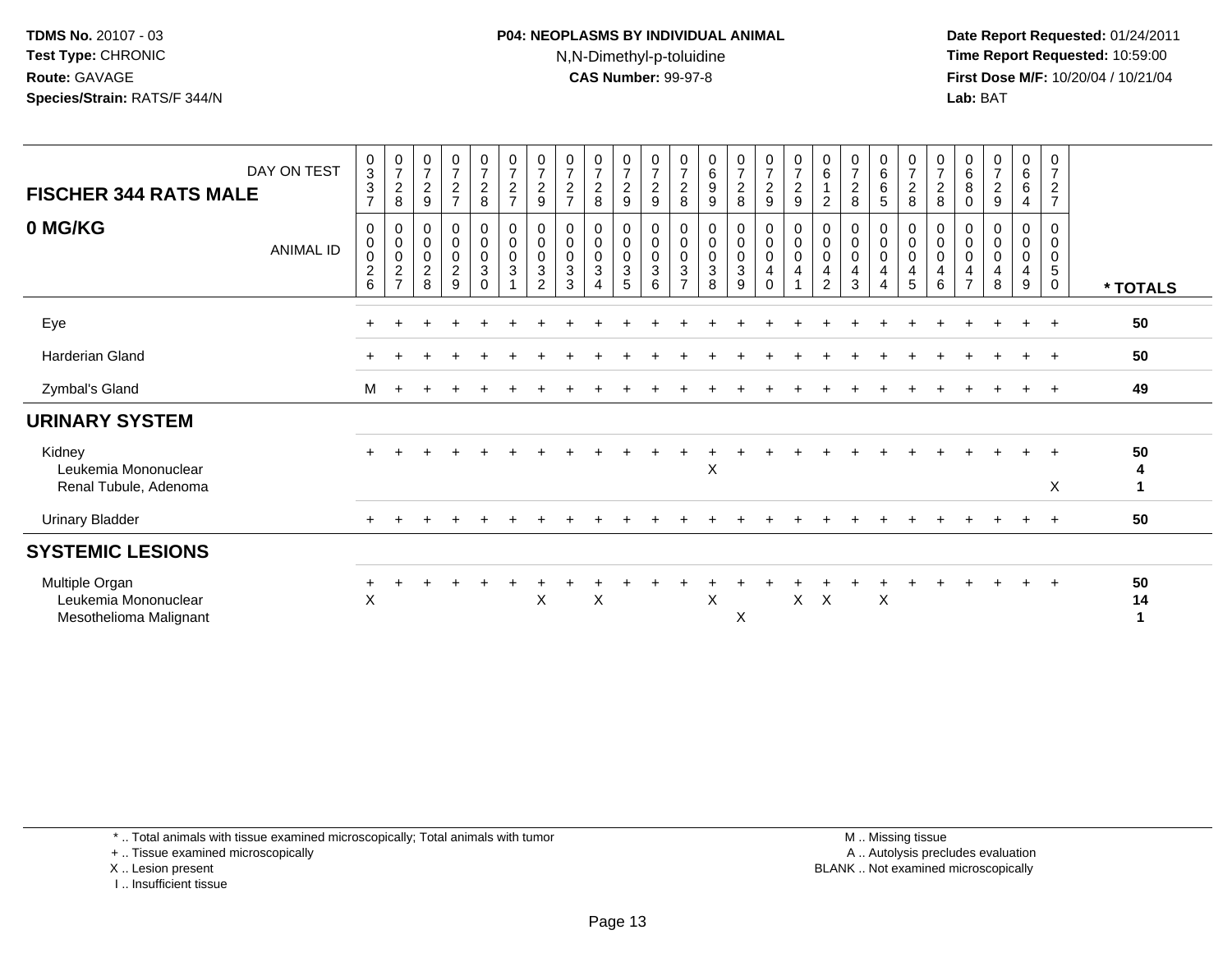### **P04: NEOPLASMS BY INDIVIDUAL ANIMAL**N,N-Dimethyl-p-toluidine

 **Date Report Requested:** 01/24/2011 **Time Report Requested:** 10:59:00 **First Dose M/F:** 10/20/04 / 10/21/04<br>**Lab:** BAT **Lab:** BAT

| DAY ON TEST<br><b>FISCHER 344 RATS MALE</b> | $\frac{0}{7}$<br>$\boldsymbol{2}$<br>$\boldsymbol{9}$                        | $\begin{smallmatrix}0\\7\end{smallmatrix}$<br>$\frac{2}{9}$                   | $\begin{array}{c} 0 \\ 7 \end{array}$<br>$\overline{2}$<br>$\bf 8$                     | $\frac{0}{7}$<br>$\overline{2}$<br>$\bf 8$                                | $\frac{0}{7}$<br>$\frac{2}{9}$                          | $\begin{array}{c} 0 \\ 6 \end{array}$<br>$\mathbf 0$<br>$\mathbf{1}$ | 0<br>$6\phantom{a}$<br>$\overline{2}$<br>4             | $\begin{smallmatrix}0\\7\end{smallmatrix}$<br>$\frac{2}{9}$   | $\frac{0}{7}$<br>$\overline{a}$<br>$\overline{7}$         | $\frac{0}{7}$<br>$\frac{2}{7}$                  | $\frac{0}{7}$<br>$\frac{2}{8}$                                     | 0<br>$\overline{7}$<br>$\overline{c}$<br>$\overline{7}$ | $\frac{0}{7}$<br>$\overline{2}$<br>$\,8\,$                         | $\frac{0}{7}$<br>$\overline{a}$<br>$\mathsf g$       | $\begin{array}{c} 0 \\ 7 \end{array}$<br>$\overline{2}$<br>9       | $\frac{0}{7}$<br>$\boldsymbol{2}$<br>$\overline{7}$                  | $\frac{0}{7}$<br>$\frac{2}{7}$                                         | $\frac{0}{7}$<br>$\frac{2}{7}$                        | $\frac{0}{7}$<br>$\frac{2}{7}$                             | $\frac{0}{7}$<br>$\overline{2}$<br>8                                          | 0<br>5<br>$\mathbf 1$<br>$\overline{2}$                 | 0<br>$\,6\,$<br>$\frac{9}{5}$                           | $\begin{array}{c} 0 \\ 6 \end{array}$<br>$\frac{9}{5}$ | $\begin{smallmatrix}0\\7\end{smallmatrix}$<br>$\frac{2}{7}$                 | 0<br>$\overline{7}$<br>$\overline{2}$<br>$\,8\,$                                   |                       |
|---------------------------------------------|------------------------------------------------------------------------------|-------------------------------------------------------------------------------|----------------------------------------------------------------------------------------|---------------------------------------------------------------------------|---------------------------------------------------------|----------------------------------------------------------------------|--------------------------------------------------------|---------------------------------------------------------------|-----------------------------------------------------------|-------------------------------------------------|--------------------------------------------------------------------|---------------------------------------------------------|--------------------------------------------------------------------|------------------------------------------------------|--------------------------------------------------------------------|----------------------------------------------------------------------|------------------------------------------------------------------------|-------------------------------------------------------|------------------------------------------------------------|-------------------------------------------------------------------------------|---------------------------------------------------------|---------------------------------------------------------|--------------------------------------------------------|-----------------------------------------------------------------------------|------------------------------------------------------------------------------------|-----------------------|
| 6 MG/KG<br><b>ANIMAL ID</b>                 | $\mathbf 0$<br>$\boldsymbol{0}$<br>$\pmb{0}$<br>$\sqrt{5}$<br>$\overline{1}$ | $\pmb{0}$<br>$\boldsymbol{0}$<br>$\mathbf 0$<br>$\,$ 5 $\,$<br>$\overline{2}$ | $\mathbf 0$<br>$\boldsymbol{0}$<br>$\mathsf{O}\xspace$<br>$\sqrt{5}$<br>$\overline{3}$ | $\pmb{0}$<br>$\mathbf 0$<br>$\pmb{0}$<br>$\overline{5}$<br>$\overline{4}$ | $\pmb{0}$<br>$\mathbf 0$<br>$\pmb{0}$<br>$\overline{5}$ | $\mathbf 0$<br>$\mathbf 0$<br>$\mathbf 0$<br>$\,$ 5 $\,$<br>6        | 0<br>$\mathbf 0$<br>$\mathbf 0$<br>5<br>$\overline{7}$ | 0<br>$\mathbf 0$<br>$\pmb{0}$<br>$\sqrt{5}$<br>$\overline{8}$ | 0<br>0<br>$\mathbf 0$<br>$\overline{5}$<br>$\overline{9}$ | $\pmb{0}$<br>$\mathsf 0$<br>$\pmb{0}$<br>6<br>0 | $\pmb{0}$<br>$\mathbf 0$<br>$\mathbf 0$<br>$\,6\,$<br>$\mathbf{1}$ | 0<br>0<br>0<br>6<br>$\overline{2}$                      | $\pmb{0}$<br>$\mathbf 0$<br>$\pmb{0}$<br>$\,6\,$<br>$\overline{3}$ | $\pmb{0}$<br>0<br>$\mathbf 0$<br>6<br>$\overline{4}$ | $\pmb{0}$<br>$\mathbf 0$<br>$\pmb{0}$<br>$\,6\,$<br>$\overline{5}$ | $\mathbf 0$<br>$\pmb{0}$<br>$\mathbf 0$<br>$\,6\,$<br>$6\phantom{1}$ | $\mathbf 0$<br>$\mathbf 0$<br>$\mathbf 0$<br>$\,6\,$<br>$\overline{7}$ | $\pmb{0}$<br>$\mathbf 0$<br>$\pmb{0}$<br>$\,6\,$<br>8 | $\pmb{0}$<br>0<br>$\mathbf 0$<br>$\,6\,$<br>$\overline{9}$ | $\pmb{0}$<br>$\boldsymbol{0}$<br>$\mathbf 0$<br>$\overline{7}$<br>$\mathbf 0$ | 0<br>0<br>$\mathbf 0$<br>$\overline{7}$<br>$\mathbf{1}$ | 0<br>0<br>$\pmb{0}$<br>$\overline{7}$<br>$\overline{2}$ | $\mathbf 0$<br>0<br>$\pmb{0}$<br>$\overline{7}$<br>3   | 0<br>$\mathbf 0$<br>$\mathsf{O}\xspace$<br>$\overline{7}$<br>$\overline{4}$ | $\mathbf 0$<br>$\mathbf 0$<br>$\boldsymbol{0}$<br>$\overline{7}$<br>$\overline{5}$ | males<br>$($ cont $)$ |
| <b>ALIMENTARY SYSTEM</b>                    |                                                                              |                                                                               |                                                                                        |                                                                           |                                                         |                                                                      |                                                        |                                                               |                                                           |                                                 |                                                                    |                                                         |                                                                    |                                                      |                                                                    |                                                                      |                                                                        |                                                       |                                                            |                                                                               |                                                         |                                                         |                                                        |                                                                             |                                                                                    |                       |
| Esophagus                                   |                                                                              |                                                                               |                                                                                        |                                                                           |                                                         |                                                                      |                                                        |                                                               |                                                           |                                                 |                                                                    |                                                         |                                                                    |                                                      |                                                                    |                                                                      |                                                                        |                                                       |                                                            |                                                                               |                                                         |                                                         |                                                        | $\ddot{}$                                                                   | $+$                                                                                |                       |
| Intestine Large, Cecum                      |                                                                              |                                                                               |                                                                                        |                                                                           |                                                         |                                                                      |                                                        |                                                               |                                                           |                                                 |                                                                    |                                                         |                                                                    |                                                      |                                                                    |                                                                      |                                                                        |                                                       |                                                            |                                                                               |                                                         |                                                         |                                                        |                                                                             |                                                                                    |                       |
| Intestine Large, Colon                      |                                                                              |                                                                               |                                                                                        |                                                                           |                                                         |                                                                      |                                                        |                                                               |                                                           |                                                 |                                                                    |                                                         |                                                                    |                                                      |                                                                    |                                                                      |                                                                        |                                                       |                                                            |                                                                               |                                                         |                                                         |                                                        |                                                                             | $\ddot{}$                                                                          |                       |
| Intestine Large, Rectum<br>Carcinoma        |                                                                              |                                                                               |                                                                                        |                                                                           |                                                         |                                                                      |                                                        |                                                               |                                                           |                                                 |                                                                    |                                                         |                                                                    |                                                      |                                                                    |                                                                      |                                                                        |                                                       |                                                            |                                                                               |                                                         |                                                         |                                                        | +                                                                           | $\ddot{}$<br>$\boldsymbol{\mathsf{X}}$                                             |                       |
| Intestine Small, Duodenum                   | $\pm$                                                                        |                                                                               |                                                                                        |                                                                           |                                                         |                                                                      |                                                        |                                                               |                                                           |                                                 |                                                                    |                                                         |                                                                    |                                                      |                                                                    |                                                                      |                                                                        |                                                       |                                                            |                                                                               |                                                         |                                                         |                                                        |                                                                             | $+$                                                                                |                       |
| Intestine Small, Ileum                      |                                                                              |                                                                               |                                                                                        |                                                                           |                                                         |                                                                      |                                                        |                                                               |                                                           |                                                 |                                                                    |                                                         |                                                                    |                                                      |                                                                    |                                                                      |                                                                        |                                                       |                                                            |                                                                               |                                                         |                                                         |                                                        |                                                                             |                                                                                    |                       |
| Intestine Small, Jejunum                    |                                                                              |                                                                               |                                                                                        |                                                                           |                                                         |                                                                      |                                                        |                                                               |                                                           |                                                 |                                                                    |                                                         |                                                                    |                                                      |                                                                    |                                                                      |                                                                        |                                                       |                                                            |                                                                               |                                                         |                                                         |                                                        |                                                                             | $\overline{+}$                                                                     |                       |
| Liver<br>Leukemia Mononuclear               |                                                                              |                                                                               |                                                                                        |                                                                           |                                                         |                                                                      | $\boldsymbol{\mathsf{X}}$                              |                                                               |                                                           |                                                 |                                                                    |                                                         |                                                                    |                                                      |                                                                    |                                                                      |                                                                        |                                                       |                                                            |                                                                               |                                                         |                                                         |                                                        |                                                                             |                                                                                    |                       |
| Mesentery                                   | $+$                                                                          |                                                                               |                                                                                        |                                                                           |                                                         |                                                                      | $\ddot{}$                                              |                                                               | $+$                                                       |                                                 |                                                                    |                                                         |                                                                    |                                                      | $+$                                                                |                                                                      |                                                                        |                                                       |                                                            |                                                                               |                                                         | $\ddot{}$                                               |                                                        |                                                                             |                                                                                    |                       |
| Pancreas                                    | $\div$                                                                       |                                                                               |                                                                                        |                                                                           |                                                         |                                                                      |                                                        |                                                               |                                                           |                                                 |                                                                    |                                                         |                                                                    |                                                      |                                                                    |                                                                      |                                                                        |                                                       |                                                            |                                                                               |                                                         |                                                         |                                                        |                                                                             | $+$                                                                                |                       |
| Salivary Glands                             |                                                                              |                                                                               |                                                                                        |                                                                           |                                                         |                                                                      |                                                        |                                                               |                                                           |                                                 |                                                                    |                                                         |                                                                    |                                                      |                                                                    |                                                                      |                                                                        |                                                       |                                                            |                                                                               |                                                         |                                                         |                                                        |                                                                             |                                                                                    |                       |
| Stomach, Forestomach                        |                                                                              |                                                                               |                                                                                        |                                                                           |                                                         |                                                                      |                                                        |                                                               |                                                           |                                                 |                                                                    |                                                         |                                                                    |                                                      |                                                                    |                                                                      |                                                                        |                                                       |                                                            |                                                                               |                                                         |                                                         |                                                        |                                                                             | $\overline{+}$                                                                     |                       |
| Stomach, Glandular                          |                                                                              |                                                                               |                                                                                        |                                                                           |                                                         |                                                                      |                                                        |                                                               |                                                           |                                                 |                                                                    |                                                         |                                                                    |                                                      |                                                                    |                                                                      |                                                                        |                                                       |                                                            |                                                                               |                                                         |                                                         |                                                        |                                                                             | $\overline{+}$                                                                     |                       |
| Tongue                                      |                                                                              |                                                                               |                                                                                        |                                                                           |                                                         |                                                                      |                                                        |                                                               |                                                           |                                                 |                                                                    |                                                         |                                                                    |                                                      |                                                                    |                                                                      |                                                                        |                                                       |                                                            |                                                                               |                                                         |                                                         |                                                        |                                                                             |                                                                                    |                       |

\* .. Total animals with tissue examined microscopically; Total animals with tumor

+ .. Tissue examined microscopically

X .. Lesion present

I .. Insufficient tissue

M .. Missing tissue

y the contract of the contract of the contract of the contract of the contract of the contract of the contract of  $A$ . Autolysis precludes evaluation Lesion present BLANK .. Not examined microscopically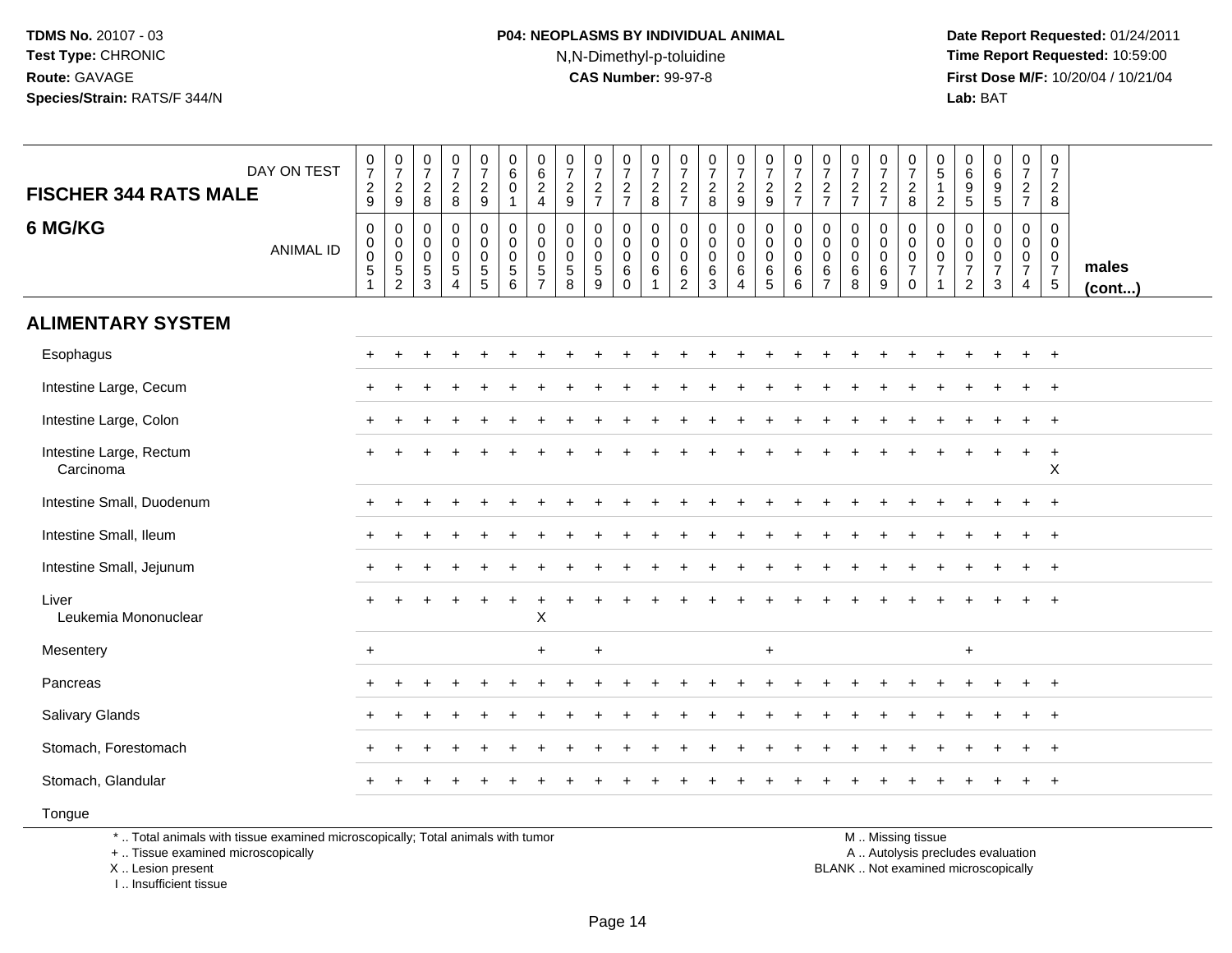## **P04: NEOPLASMS BY INDIVIDUAL ANIMAL**N,N-Dimethyl-p-toluidine

 **Date Report Requested:** 01/24/2011 **Time Report Requested:** 10:59:00 **First Dose M/F:** 10/20/04 / 10/21/04<br>**Lab:** BAT **Lab:** BAT

| DAY ON TEST<br><b>FISCHER 344 RATS MALE</b>                                                                                                | $\frac{0}{7}$<br>$\frac{2}{9}$                  | $\begin{smallmatrix}0\\7\end{smallmatrix}$<br>$\frac{2}{9}$ | $\frac{0}{7}$<br>$\overline{\mathbf{c}}$<br>8      | $\frac{0}{7}$<br>$\sqrt{2}$<br>8                                          | $\frac{0}{7}$<br>$\frac{2}{9}$                   | $_{6}^{\rm 0}$<br>$\mathbf 0$<br>$\mathbf{1}$                   | $\begin{array}{c} 0 \\ 6 \end{array}$<br>$\boldsymbol{2}$<br>$\overline{4}$ | $\frac{0}{7}$<br>$\sqrt{2}$<br>9                                 | $\begin{array}{c} 0 \\ 7 \end{array}$<br>$\frac{2}{7}$ | $\frac{0}{7}$<br>$\frac{2}{7}$                       | $\begin{array}{c} 0 \\ 7 \end{array}$<br>$\frac{2}{8}$ | $\frac{0}{7}$<br>$\frac{2}{7}$                         | $\begin{smallmatrix}0\\7\end{smallmatrix}$<br>$_{8}^{\rm 2}$ | $\frac{0}{7}$<br>$\frac{2}{9}$                         | $\frac{0}{7}$<br>$\frac{2}{9}$                | $\frac{0}{7}$<br>$\frac{2}{7}$                                      | $\frac{0}{7}$<br>$\frac{2}{7}$                                   | $\begin{array}{c} 0 \\ 7 \end{array}$<br>$\frac{2}{7}$    | $\frac{0}{7}$<br>$\frac{2}{7}$            | $\frac{0}{7}$<br>$_{8}^{2}$                                          | 0<br>$\overline{5}$<br>$\mathbf{1}$<br>$\overline{2}$                    | 0<br>$\,6\,$<br>$\frac{9}{5}$                                 | $\begin{array}{c} 0 \\ 6 \end{array}$<br>$\frac{9}{5}$                    | $\frac{0}{7}$<br>$\frac{2}{7}$                         | $\mathbf 0$<br>$\overline{7}$<br>$\overline{a}$<br>8                 |                 |
|--------------------------------------------------------------------------------------------------------------------------------------------|-------------------------------------------------|-------------------------------------------------------------|----------------------------------------------------|---------------------------------------------------------------------------|--------------------------------------------------|-----------------------------------------------------------------|-----------------------------------------------------------------------------|------------------------------------------------------------------|--------------------------------------------------------|------------------------------------------------------|--------------------------------------------------------|--------------------------------------------------------|--------------------------------------------------------------|--------------------------------------------------------|-----------------------------------------------|---------------------------------------------------------------------|------------------------------------------------------------------|-----------------------------------------------------------|-------------------------------------------|----------------------------------------------------------------------|--------------------------------------------------------------------------|---------------------------------------------------------------|---------------------------------------------------------------------------|--------------------------------------------------------|----------------------------------------------------------------------|-----------------|
| 6 MG/KG<br><b>ANIMAL ID</b>                                                                                                                | 0<br>$\mathbf 0$<br>$\pmb{0}$<br>$\overline{5}$ | $\mathbf 0$<br>$\begin{matrix}0\\0\\5\\2\end{matrix}$       | 0<br>$\mathbf 0$<br>$\mathbf 0$<br>$\sqrt{5}$<br>3 | $\mathbf 0$<br>$\mathbf 0$<br>$\mathbf 0$<br>$\sqrt{5}$<br>$\overline{4}$ | 0<br>$\mathbf 0$<br>$\mathbf 0$<br>$\frac{5}{5}$ | $\mathbf 0$<br>$\mathbf 0$<br>$\pmb{0}$<br>$5\,$<br>$6^{\circ}$ | $\mathbf 0$<br>$\mathbf 0$<br>$\mathbf 0$<br>$\frac{5}{7}$                  | $\mathbf 0$<br>$\mathbf 0$<br>0<br>$\,$ 5 $\,$<br>$\overline{8}$ | 0<br>$\pmb{0}$<br>$\mathbf 0$<br>$\frac{5}{9}$         | 0<br>$\mathbf 0$<br>$\mathbf 0$<br>$\,6$<br>$\Omega$ | 0<br>$\mathbf 0$<br>$\mathsf 0$<br>6<br>$\mathbf{1}$   | 0<br>$\mathbf 0$<br>$\mathbf 0$<br>6<br>$\overline{2}$ | 0<br>$\mathbf 0$<br>$\pmb{0}$<br>6<br>$\overline{3}$         | $\mathbf 0$<br>$\mathbf 0$<br>0<br>6<br>$\overline{A}$ | 0<br>$\mathbf 0$<br>$\mathbf 0$<br>$6\over 5$ | 0<br>$\mathsf{O}\xspace$<br>$\mathbf 0$<br>$\,6$<br>$6\phantom{1}6$ | $\mathbf 0$<br>$\mathbf 0$<br>$\mathbf 0$<br>6<br>$\overline{7}$ | $\mathbf 0$<br>$\mathbf 0$<br>$\mathbf 0$<br>$\,6\,$<br>8 | 0<br>$\mathbf 0$<br>$\mathbf 0$<br>6<br>9 | $\pmb{0}$<br>$\pmb{0}$<br>$\pmb{0}$<br>$\overline{7}$<br>$\mathbf 0$ | 0<br>$\mathbf 0$<br>$\mathbf 0$<br>$\overline{7}$<br>$\mathbf{1}$        | 0<br>$\mathbf 0$<br>$\pmb{0}$<br>$\overline{7}$<br>$\sqrt{2}$ | $\mathbf 0$<br>$\mathbf 0$<br>$\pmb{0}$<br>$\overline{7}$<br>$\mathbf{3}$ | 0<br>$\mathbf 0$<br>$\mathbf 0$<br>$\overline{7}$<br>4 | 0<br>$\mathbf 0$<br>$\mathbf 0$<br>$\overline{7}$<br>$5\phantom{.0}$ | males<br>(cont) |
| Squamous Cell Papilloma                                                                                                                    |                                                 |                                                             |                                                    |                                                                           |                                                  |                                                                 |                                                                             |                                                                  |                                                        |                                                      |                                                        |                                                        |                                                              |                                                        |                                               |                                                                     |                                                                  |                                                           |                                           |                                                                      |                                                                          |                                                               |                                                                           |                                                        |                                                                      |                 |
| Tooth                                                                                                                                      |                                                 |                                                             |                                                    |                                                                           |                                                  |                                                                 |                                                                             |                                                                  |                                                        |                                                      |                                                        |                                                        |                                                              |                                                        |                                               |                                                                     |                                                                  |                                                           |                                           |                                                                      |                                                                          | $+$                                                           | $+$                                                                       |                                                        |                                                                      |                 |
| <b>CARDIOVASCULAR SYSTEM</b>                                                                                                               |                                                 |                                                             |                                                    |                                                                           |                                                  |                                                                 |                                                                             |                                                                  |                                                        |                                                      |                                                        |                                                        |                                                              |                                                        |                                               |                                                                     |                                                                  |                                                           |                                           |                                                                      |                                                                          |                                                               |                                                                           |                                                        |                                                                      |                 |
| <b>Blood Vessel</b>                                                                                                                        |                                                 |                                                             |                                                    |                                                                           |                                                  |                                                                 |                                                                             |                                                                  |                                                        |                                                      |                                                        |                                                        |                                                              |                                                        |                                               |                                                                     |                                                                  |                                                           |                                           |                                                                      |                                                                          |                                                               |                                                                           |                                                        |                                                                      |                 |
| Heart                                                                                                                                      |                                                 |                                                             |                                                    |                                                                           |                                                  |                                                                 |                                                                             |                                                                  |                                                        |                                                      |                                                        |                                                        |                                                              |                                                        |                                               |                                                                     |                                                                  |                                                           |                                           |                                                                      |                                                                          |                                                               |                                                                           | $\ddot{}$                                              | $+$                                                                  |                 |
| <b>ENDOCRINE SYSTEM</b>                                                                                                                    |                                                 |                                                             |                                                    |                                                                           |                                                  |                                                                 |                                                                             |                                                                  |                                                        |                                                      |                                                        |                                                        |                                                              |                                                        |                                               |                                                                     |                                                                  |                                                           |                                           |                                                                      |                                                                          |                                                               |                                                                           |                                                        |                                                                      |                 |
| <b>Adrenal Cortex</b><br>Leukemia Mononuclear<br>Osteosarcoma, Metastatic, Bone                                                            |                                                 |                                                             |                                                    |                                                                           |                                                  |                                                                 | $\ddot{}$<br>X                                                              |                                                                  |                                                        |                                                      |                                                        |                                                        |                                                              |                                                        |                                               |                                                                     |                                                                  |                                                           |                                           |                                                                      |                                                                          |                                                               |                                                                           |                                                        | $+$                                                                  |                 |
| Adrenal Medulla<br>Leukemia Mononuclear<br>Pheochromocytoma Benign<br>Pheochromocytoma Complex                                             |                                                 | X                                                           |                                                    |                                                                           |                                                  |                                                                 | $\pmb{\times}$                                                              |                                                                  |                                                        |                                                      |                                                        |                                                        |                                                              |                                                        |                                               |                                                                     |                                                                  |                                                           |                                           |                                                                      |                                                                          |                                                               |                                                                           |                                                        |                                                                      |                 |
| Islets, Pancreatic<br>Adenoma                                                                                                              | $+$                                             | $\ddot{}$                                                   | $\ddot{}$                                          | X                                                                         |                                                  | $\sf X$                                                         |                                                                             |                                                                  | X                                                      | $\times$                                             |                                                        |                                                        |                                                              |                                                        |                                               |                                                                     |                                                                  | X                                                         |                                           |                                                                      |                                                                          |                                                               |                                                                           | $\ddot{}$                                              | $+$                                                                  |                 |
| Parathyroid Gland                                                                                                                          |                                                 |                                                             |                                                    |                                                                           |                                                  |                                                                 |                                                                             |                                                                  |                                                        |                                                      |                                                        |                                                        |                                                              |                                                        |                                               |                                                                     |                                                                  |                                                           |                                           |                                                                      |                                                                          |                                                               |                                                                           | $\ddot{}$                                              | $+$                                                                  |                 |
| <b>Pituitary Gland</b><br>Pars Distalis, Adenoma<br>Pars Distalis, Carcinoma                                                               |                                                 |                                                             |                                                    | $\times$                                                                  | $\boldsymbol{\mathsf{X}}$                        | $\mathsf{X}$                                                    | X                                                                           | X                                                                |                                                        |                                                      |                                                        |                                                        | X                                                            |                                                        |                                               | $\pmb{\times}$                                                      |                                                                  | X                                                         |                                           |                                                                      | $\mathsf X$                                                              |                                                               |                                                                           | $\ddot{}$<br>$X$ $X$                                   | $+$                                                                  |                 |
| <b>Thyroid Gland</b>                                                                                                                       |                                                 |                                                             |                                                    |                                                                           |                                                  |                                                                 |                                                                             |                                                                  |                                                        |                                                      |                                                        |                                                        |                                                              |                                                        |                                               |                                                                     |                                                                  |                                                           |                                           |                                                                      |                                                                          |                                                               |                                                                           |                                                        | $+$                                                                  |                 |
| *  Total animals with tissue examined microscopically; Total animals with tumor<br>+  Tissue examined microscopically<br>X  Lesion present |                                                 |                                                             |                                                    |                                                                           |                                                  |                                                                 |                                                                             |                                                                  |                                                        |                                                      |                                                        |                                                        |                                                              |                                                        |                                               |                                                                     |                                                                  |                                                           |                                           | M  Missing tissue                                                    | A  Autolysis precludes evaluation<br>BLANK  Not examined microscopically |                                                               |                                                                           |                                                        |                                                                      |                 |

I .. Insufficient tissue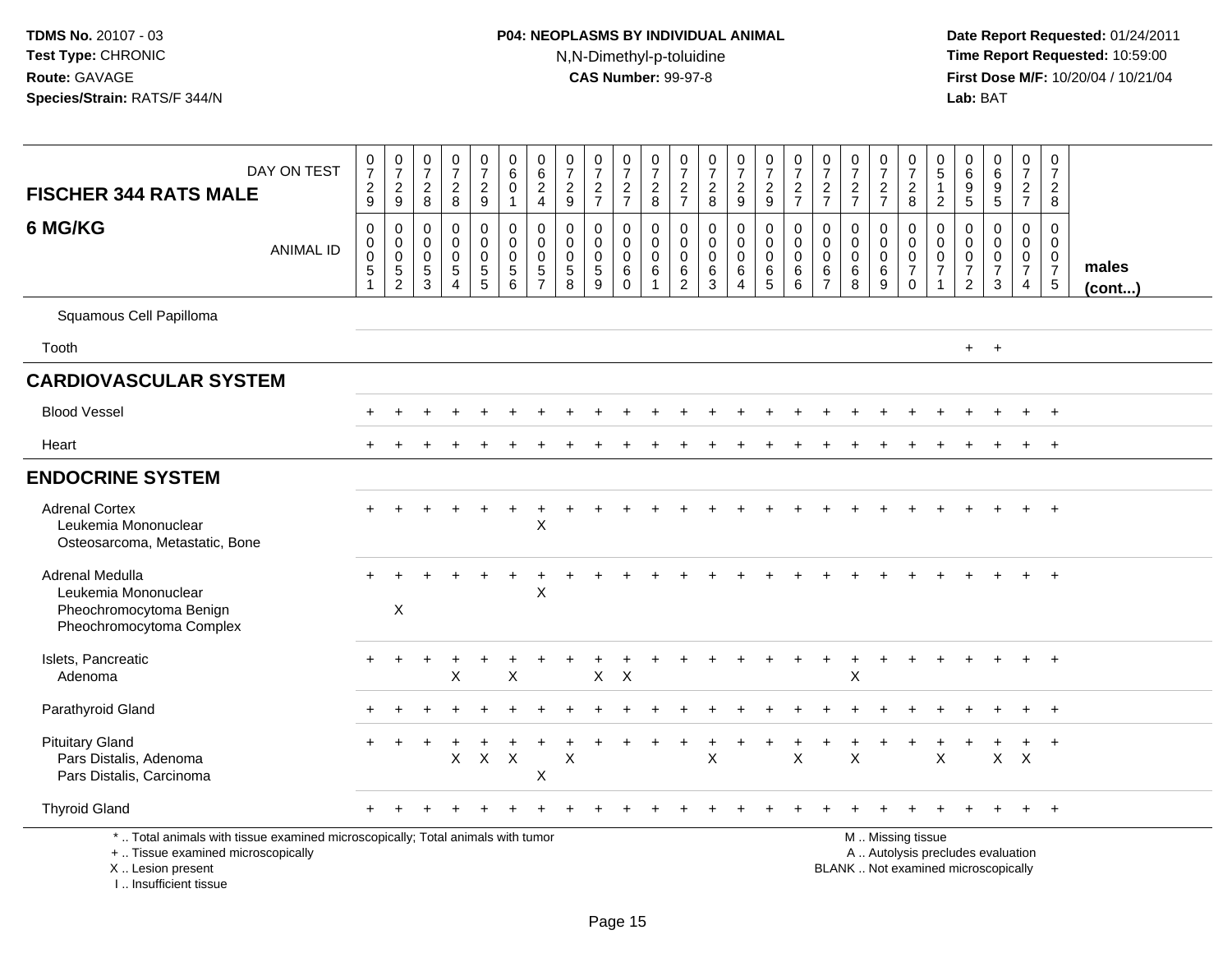## **P04: NEOPLASMS BY INDIVIDUAL ANIMAL**N,N-Dimethyl-p-toluidine

 **Date Report Requested:** 01/24/2011 **Time Report Requested:** 10:59:00 **First Dose M/F:** 10/20/04 / 10/21/04<br>**Lab:** BAT **Lab:** BAT

| DAY ON TEST                                                                     | $\frac{0}{7}$                                          | $\frac{0}{7}$                                                 | $\frac{0}{7}$                                      | $\frac{0}{7}$                                                                 | $\frac{0}{7}$<br>$\sqrt{2}$                                      | 0<br>6<br>$\mathbf 0$                                                      | 0<br>$\overline{6}$<br>$\overline{c}$                | $\frac{0}{7}$                                              | $\frac{0}{7}$<br>$\overline{c}$         | $\frac{0}{7}$                                                       | $\frac{0}{7}$                                                          | $\frac{0}{7}$                                               | $\frac{0}{7}$                                       | $\frac{0}{7}$                                                                         | $\frac{0}{7}$                                           | $\frac{0}{7}$                                           | 0<br>$\overline{7}$                                           | $\frac{0}{7}$                                                      | 0<br>$\overline{7}$                                  | $\frac{0}{7}$                                                                 | 0<br>$\sqrt{5}$<br>$\overline{1}$                     | 0<br>6<br>$9\,$                                                               | 0<br>$6\overline{6}$<br>$\boldsymbol{9}$                                        | $\frac{0}{7}$                                                                 | 0<br>$\overline{7}$<br>$\overline{2}$                      |                 |
|---------------------------------------------------------------------------------|--------------------------------------------------------|---------------------------------------------------------------|----------------------------------------------------|-------------------------------------------------------------------------------|------------------------------------------------------------------|----------------------------------------------------------------------------|------------------------------------------------------|------------------------------------------------------------|-----------------------------------------|---------------------------------------------------------------------|------------------------------------------------------------------------|-------------------------------------------------------------|-----------------------------------------------------|---------------------------------------------------------------------------------------|---------------------------------------------------------|---------------------------------------------------------|---------------------------------------------------------------|--------------------------------------------------------------------|------------------------------------------------------|-------------------------------------------------------------------------------|-------------------------------------------------------|-------------------------------------------------------------------------------|---------------------------------------------------------------------------------|-------------------------------------------------------------------------------|------------------------------------------------------------|-----------------|
| <b>FISCHER 344 RATS MALE</b>                                                    | $\frac{2}{9}$                                          | $\frac{2}{9}$                                                 | $\frac{2}{8}$                                      | $\frac{2}{8}$                                                                 | 9                                                                | $\overline{1}$                                                             | $\overline{4}$                                       | $\frac{2}{9}$                                              | $\overline{7}$                          | $\frac{2}{7}$                                                       | $^2_{\bf 8}$                                                           | $\frac{2}{7}$                                               | $\frac{2}{8}$                                       | $\frac{2}{9}$                                                                         | $\frac{2}{9}$                                           | $\frac{2}{7}$                                           | $\frac{2}{7}$                                                 | $\frac{2}{7}$                                                      | $\frac{2}{7}$                                        | $\frac{2}{8}$                                                                 | $\overline{2}$                                        | 5                                                                             | 5                                                                               | $\frac{2}{7}$                                                                 | 8                                                          |                 |
| 6 MG/KG<br><b>ANIMAL ID</b>                                                     | 0<br>$\pmb{0}$<br>$\pmb{0}$<br>$5\,$<br>$\overline{1}$ | 0<br>$\pmb{0}$<br>$\mathbf 0$<br>$\sqrt{5}$<br>$\overline{2}$ | $\mathbf 0$<br>0<br>$\mathbf 0$<br>$\sqrt{5}$<br>3 | $\mathbf 0$<br>$\mathbf 0$<br>$\mathbf 0$<br>$\overline{5}$<br>$\overline{4}$ | 0<br>$\mathbf 0$<br>$\mathbf 0$<br>$\sqrt{5}$<br>$5\phantom{.0}$ | $\mathbf 0$<br>$\mathbf 0$<br>$\mathbf 0$<br>$\sqrt{5}$<br>$6\phantom{1}6$ | 0<br>$\pmb{0}$<br>$\mathbf 0$<br>5<br>$\overline{7}$ | $\mathbf 0$<br>$\mathbf 0$<br>$\pmb{0}$<br>$\sqrt{5}$<br>8 | 0<br>$\mathbf 0$<br>$\pmb{0}$<br>5<br>9 | 0<br>$\mathsf{O}\xspace$<br>$\mathsf{O}\xspace$<br>6<br>$\mathbf 0$ | $\mathbf 0$<br>$\mathbf 0$<br>$\mathbf 0$<br>$\,6\,$<br>$\overline{1}$ | 0<br>$\boldsymbol{0}$<br>$\mathbf 0$<br>6<br>$\overline{2}$ | $\mathbf 0$<br>$\mathbf 0$<br>$\mathbf 0$<br>6<br>3 | $\mathbf 0$<br>$\pmb{0}$<br>$\mathsf{O}\xspace$<br>$\,6\,$<br>$\overline{\mathbf{4}}$ | 0<br>$\mathbf 0$<br>$\mathbf 0$<br>6<br>$5\phantom{.0}$ | $\mathbf 0$<br>$\pmb{0}$<br>$\mathbf 0$<br>6<br>$\,6\,$ | $\Omega$<br>$\mathbf 0$<br>$\mathbf 0$<br>6<br>$\overline{7}$ | $\mathbf 0$<br>$\pmb{0}$<br>$\mathsf{O}\xspace$<br>$\,6$<br>$\, 8$ | $\mathbf 0$<br>$\mathbf{0}$<br>$\mathbf 0$<br>6<br>9 | $\mathbf 0$<br>$\boldsymbol{0}$<br>$\pmb{0}$<br>$\overline{7}$<br>$\mathbf 0$ | $\Omega$<br>$\mathbf 0$<br>$\Omega$<br>$\overline{7}$ | $\mathbf 0$<br>$\mathbf 0$<br>$\mathbf 0$<br>$\overline{7}$<br>$\overline{2}$ | 0<br>0<br>$\pmb{0}$<br>$\overline{7}$<br>3                                      | $\mathbf 0$<br>$\mathbf 0$<br>$\mathbf 0$<br>$\overline{7}$<br>$\overline{4}$ | $\Omega$<br>$\Omega$<br>$\mathbf 0$<br>$\overline{7}$<br>5 | males<br>(cont) |
| C-cell, Adenoma<br>C-cell, Carcinoma<br>Follicular Cell, Carcinoma              | X                                                      |                                                               |                                                    |                                                                               |                                                                  |                                                                            |                                                      | X                                                          |                                         |                                                                     |                                                                        | X                                                           |                                                     |                                                                                       |                                                         |                                                         |                                                               |                                                                    | X                                                    |                                                                               |                                                       |                                                                               |                                                                                 |                                                                               |                                                            |                 |
| <b>GENERAL BODY SYSTEM</b>                                                      |                                                        |                                                               |                                                    |                                                                               |                                                                  |                                                                            |                                                      |                                                            |                                         |                                                                     |                                                                        |                                                             |                                                     |                                                                                       |                                                         |                                                         |                                                               |                                                                    |                                                      |                                                                               |                                                       |                                                                               |                                                                                 |                                                                               |                                                            |                 |
| <b>NONE</b>                                                                     |                                                        |                                                               |                                                    |                                                                               |                                                                  |                                                                            |                                                      |                                                            |                                         |                                                                     |                                                                        |                                                             |                                                     |                                                                                       |                                                         |                                                         |                                                               |                                                                    |                                                      |                                                                               |                                                       |                                                                               |                                                                                 |                                                                               |                                                            |                 |
| <b>GENITAL SYSTEM</b>                                                           |                                                        |                                                               |                                                    |                                                                               |                                                                  |                                                                            |                                                      |                                                            |                                         |                                                                     |                                                                        |                                                             |                                                     |                                                                                       |                                                         |                                                         |                                                               |                                                                    |                                                      |                                                                               |                                                       |                                                                               |                                                                                 |                                                                               |                                                            |                 |
| <b>Coagulating Gland</b>                                                        |                                                        |                                                               |                                                    |                                                                               |                                                                  |                                                                            |                                                      |                                                            |                                         |                                                                     |                                                                        |                                                             |                                                     |                                                                                       |                                                         |                                                         |                                                               |                                                                    |                                                      |                                                                               |                                                       |                                                                               |                                                                                 |                                                                               |                                                            |                 |
| Epididymis<br>Mesothelioma Malignant                                            | $\ddot{}$                                              | $\ddot{}$<br>X                                                |                                                    |                                                                               |                                                                  |                                                                            |                                                      |                                                            |                                         |                                                                     |                                                                        |                                                             |                                                     |                                                                                       |                                                         |                                                         |                                                               |                                                                    |                                                      |                                                                               |                                                       |                                                                               |                                                                                 |                                                                               | $+$                                                        |                 |
| <b>Preputial Gland</b><br>Adenoma                                               | $\pm$                                                  |                                                               |                                                    |                                                                               |                                                                  |                                                                            |                                                      |                                                            |                                         |                                                                     |                                                                        |                                                             |                                                     |                                                                                       | X                                                       |                                                         |                                                               |                                                                    |                                                      |                                                                               |                                                       |                                                                               |                                                                                 |                                                                               | $\ddot{}$                                                  |                 |
| Prostate                                                                        |                                                        |                                                               |                                                    |                                                                               |                                                                  |                                                                            |                                                      |                                                            |                                         |                                                                     |                                                                        |                                                             |                                                     |                                                                                       |                                                         |                                                         |                                                               |                                                                    |                                                      |                                                                               |                                                       |                                                                               |                                                                                 |                                                                               | $\ddot{}$                                                  |                 |
| <b>Seminal Vesicle</b>                                                          |                                                        |                                                               |                                                    |                                                                               |                                                                  |                                                                            |                                                      |                                                            |                                         |                                                                     |                                                                        |                                                             |                                                     |                                                                                       |                                                         |                                                         |                                                               |                                                                    |                                                      |                                                                               |                                                       |                                                                               |                                                                                 |                                                                               |                                                            |                 |
| <b>Testes</b><br>Mesothelioma Malignant                                         |                                                        |                                                               |                                                    |                                                                               |                                                                  |                                                                            |                                                      |                                                            |                                         |                                                                     |                                                                        |                                                             |                                                     |                                                                                       |                                                         |                                                         |                                                               |                                                                    |                                                      |                                                                               |                                                       |                                                                               |                                                                                 |                                                                               | $+$                                                        |                 |
| Bilateral, Interstitial Cell, Adenoma<br>Interstitial Cell, Adenoma             |                                                        | $X$ $X$ $X$                                                   |                                                    |                                                                               | $\boldsymbol{\mathsf{X}}$                                        |                                                                            |                                                      |                                                            |                                         | $X$ $X$                                                             | $\mathsf{X}$                                                           | $\boldsymbol{\mathsf{X}}$                                   | $\boldsymbol{\mathsf{X}}$                           |                                                                                       | X X X X X X                                             |                                                         |                                                               |                                                                    |                                                      | $\boldsymbol{\mathsf{X}}$                                                     |                                                       |                                                                               | $X$ $X$                                                                         |                                                                               | $X$ $X$                                                    |                 |
| <b>HEMATOPOIETIC SYSTEM</b>                                                     |                                                        |                                                               |                                                    |                                                                               |                                                                  |                                                                            |                                                      |                                                            |                                         |                                                                     |                                                                        |                                                             |                                                     |                                                                                       |                                                         |                                                         |                                                               |                                                                    |                                                      |                                                                               |                                                       |                                                                               |                                                                                 |                                                                               |                                                            |                 |
| <b>Bone Marrow</b>                                                              |                                                        |                                                               |                                                    |                                                                               |                                                                  |                                                                            |                                                      |                                                            |                                         |                                                                     |                                                                        |                                                             |                                                     |                                                                                       |                                                         |                                                         |                                                               |                                                                    |                                                      |                                                                               |                                                       |                                                                               |                                                                                 |                                                                               | $+$                                                        |                 |
| *  Total animals with tissue examined microscopically; Total animals with tumor |                                                        |                                                               |                                                    |                                                                               |                                                                  |                                                                            |                                                      |                                                            |                                         |                                                                     |                                                                        |                                                             |                                                     |                                                                                       |                                                         |                                                         |                                                               |                                                                    |                                                      | M  Missing tissue                                                             |                                                       |                                                                               | the contract of the contract of the contract of the contract of the contract of |                                                                               |                                                            |                 |

+ .. Tissue examined microscopically

X .. Lesion present

I .. Insufficient tissue

y the contract of the contract of the contract of the contract of the contract of the contract of the contract of  $A$ . Autolysis precludes evaluation

Lesion present BLANK .. Not examined microscopically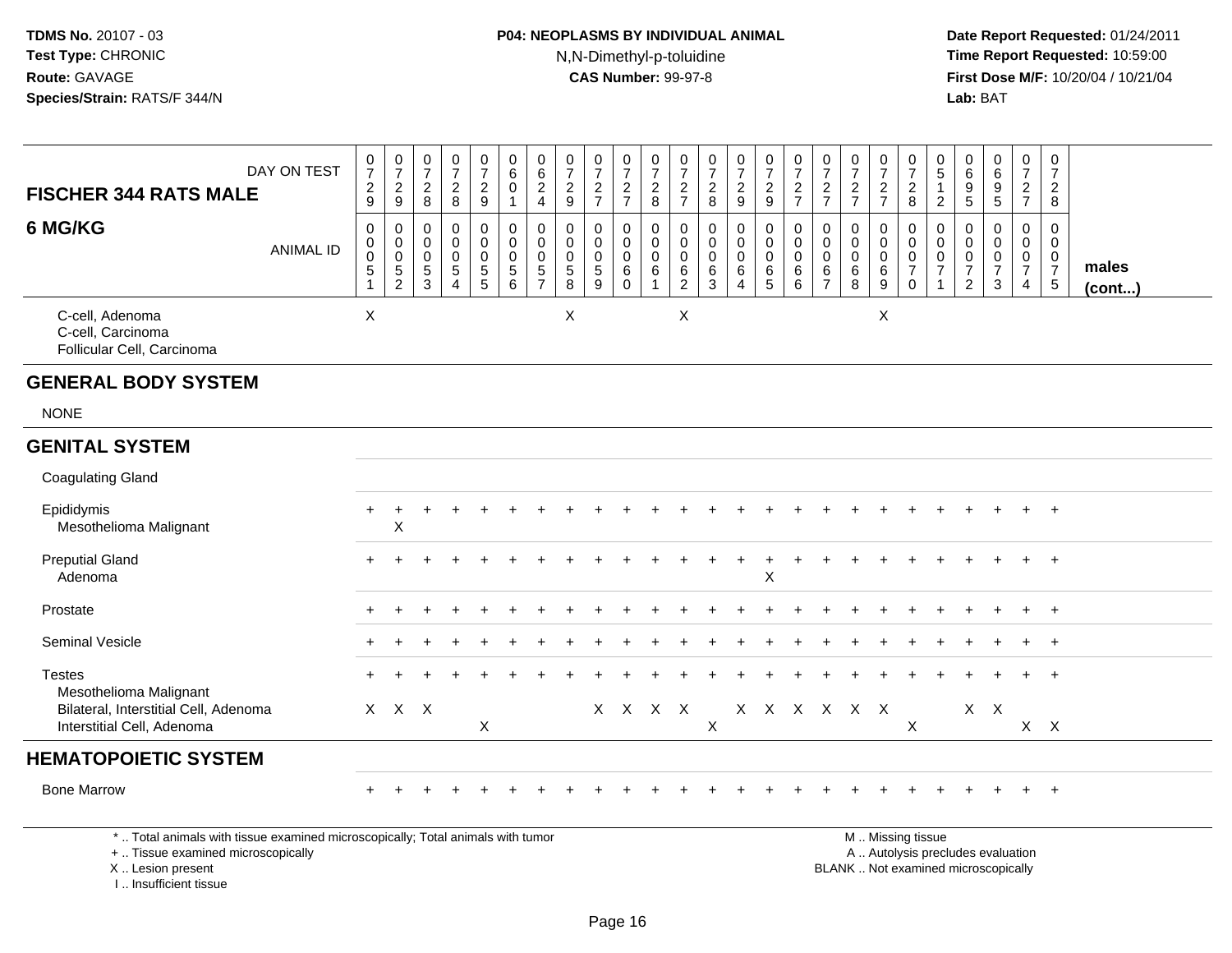## **P04: NEOPLASMS BY INDIVIDUAL ANIMAL**N,N-Dimethyl-p-toluidine

| DAY ON TEST<br><b>FISCHER 344 RATS MALE</b><br>6 MG/KG                                                                                                              | $\frac{0}{7}$<br>$\frac{2}{9}$<br>$\pmb{0}$<br>$\mathbf 0$ | $\frac{0}{7}$<br>$\frac{2}{9}$<br>$\pmb{0}$<br>$\mathbf 0$ | $\frac{0}{7}$<br>$_{8}^{\rm 2}$<br>$\mathbf 0$<br>$\Omega$ | $\frac{0}{7}$<br>$\frac{2}{8}$<br>0<br>$\mathbf 0$ | $\frac{0}{7}$<br>$\frac{2}{9}$<br>$\boldsymbol{0}$<br>$\mathbf 0$ | $\begin{array}{c} 0 \\ 6 \end{array}$<br>0<br>$\mathbf{1}$<br>$\pmb{0}$<br>$\mathbf 0$ | $\begin{array}{c} 0 \\ 6 \end{array}$<br>$\frac{2}{4}$<br>$\mathbf 0$<br>$\mathbf 0$ | $\frac{0}{7}$<br>$\frac{2}{9}$<br>$\mathbf 0$<br>$\mathbf 0$ | $\frac{0}{7}$<br>$\frac{2}{7}$<br>0<br>$\mathbf 0$ | $\frac{0}{7}$<br>$\frac{2}{7}$<br>$\,0\,$<br>$\pmb{0}$ | $\frac{0}{7}$<br>$_{\rm 8}^2$<br>$\pmb{0}$<br>$\mathbf 0$ | $\begin{smallmatrix}0\\7\end{smallmatrix}$<br>$\frac{2}{7}$<br>$\mathbf 0$<br>$\mathbf 0$ | $\frac{0}{7}$<br>$\frac{2}{8}$<br>$\mathbf 0$<br>$\pmb{0}$ | $\begin{smallmatrix}0\\7\end{smallmatrix}$<br>$\frac{2}{9}$<br>$\pmb{0}$<br>$\mathbf 0$ | $\frac{0}{7}$<br>$\frac{2}{9}$<br>$\pmb{0}$<br>$\mathbf 0$ | $\frac{0}{7}$<br>$\frac{2}{7}$<br>0<br>$\mathbf 0$ | $\frac{0}{7}$<br>$\frac{2}{7}$<br>0<br>0 | $\frac{0}{7}$<br>$\frac{2}{7}$<br>$\mathbf 0$<br>$\mathbf 0$ | $\frac{0}{7}$<br>$\frac{2}{7}$<br>0<br>$\mathbf 0$ | $\frac{0}{7}$<br>$\frac{2}{8}$<br>$\,0\,$<br>$\mathbf 0$ | 0<br>5<br>$\overline{c}$<br>0<br>$\Omega$ | 0<br>$\,6\,$<br>$\begin{array}{c} 9 \\ 5 \end{array}$<br>0<br>$\mathbf 0$ | $_{6}^{\rm 0}$<br>$\frac{9}{5}$<br>$\pmb{0}$<br>$\mathbf 0$              | $\pmb{0}$<br>$\overline{7}$<br>$\frac{2}{7}$<br>$\mathbf 0$<br>$\mathbf{0}$ | 0<br>$\overline{7}$<br>$\boldsymbol{2}$<br>8<br>$\mathbf 0$<br>$\mathbf 0$ |                       |
|---------------------------------------------------------------------------------------------------------------------------------------------------------------------|------------------------------------------------------------|------------------------------------------------------------|------------------------------------------------------------|----------------------------------------------------|-------------------------------------------------------------------|----------------------------------------------------------------------------------------|--------------------------------------------------------------------------------------|--------------------------------------------------------------|----------------------------------------------------|--------------------------------------------------------|-----------------------------------------------------------|-------------------------------------------------------------------------------------------|------------------------------------------------------------|-----------------------------------------------------------------------------------------|------------------------------------------------------------|----------------------------------------------------|------------------------------------------|--------------------------------------------------------------|----------------------------------------------------|----------------------------------------------------------|-------------------------------------------|---------------------------------------------------------------------------|--------------------------------------------------------------------------|-----------------------------------------------------------------------------|----------------------------------------------------------------------------|-----------------------|
| ANIMAL ID                                                                                                                                                           | $\pmb{0}$<br>$\overline{5}$<br>-1                          | $\mathsf 0$<br>$\sqrt{5}$<br>$\overline{2}$                | $\mathbf 0$<br>$\sqrt{5}$<br>3                             | $\mathsf 0$<br>5<br>$\overline{4}$                 | $\mathsf{O}\xspace$<br>$\frac{5}{5}$                              | $\pmb{0}$<br>$\begin{array}{c} 5 \\ 6 \end{array}$                                     | $\mathbf 0$<br>$\frac{5}{7}$                                                         | $\pmb{0}$<br>$\sqrt{5}$<br>$\overline{8}$                    | $\pmb{0}$<br>5<br>$\overline{9}$                   | $\pmb{0}$<br>6<br>$\overline{0}$                       | $\mathbf 0$<br>6<br>1                                     | 0<br>$6\over 2$                                                                           | $\mathbf 0$<br>6<br>$\overline{3}$                         | $\mathbf 0$<br>6<br>$\overline{4}$                                                      | $\pmb{0}$<br>6<br>$\overline{5}$                           | $\mathbf 0$<br>6<br>6                              | 0<br>$\frac{6}{7}$                       | $\pmb{0}$<br>$\,6$<br>$\overline{8}$                         | $\mathbf 0$<br>6<br>$\overline{9}$                 | $\mathsf{O}\xspace$<br>$\overline{7}$<br>$\mathbf 0$     | 0<br>$\overline{7}$                       | $\boldsymbol{0}$<br>$\boldsymbol{7}$<br>$\overline{2}$                    | $\frac{0}{7}$<br>3                                                       | $\frac{0}{7}$<br>$\overline{4}$                                             | $\mathbf 0$<br>$\overline{7}$<br>$\,$ 5 $\,$                               | males<br>$($ cont $)$ |
| Lymph Node                                                                                                                                                          |                                                            |                                                            |                                                            |                                                    |                                                                   | $\ddot{}$                                                                              |                                                                                      |                                                              |                                                    |                                                        |                                                           |                                                                                           |                                                            |                                                                                         |                                                            |                                                    |                                          |                                                              |                                                    |                                                          |                                           |                                                                           |                                                                          |                                                                             |                                                                            |                       |
| Lymph Node, Mandibular                                                                                                                                              | м                                                          | M                                                          | М                                                          | M                                                  | M                                                                 | м                                                                                      | м                                                                                    | м                                                            | м                                                  | M                                                      | M                                                         | м                                                                                         | M                                                          | M                                                                                       | M                                                          | M                                                  | M                                        | M                                                            | M                                                  | M                                                        | M                                         |                                                                           | M M M M                                                                  |                                                                             |                                                                            |                       |
| Lymph Node, Mesenteric<br>Leukemia Mononuclear                                                                                                                      |                                                            |                                                            |                                                            |                                                    |                                                                   |                                                                                        | X                                                                                    |                                                              |                                                    |                                                        |                                                           |                                                                                           |                                                            |                                                                                         |                                                            |                                                    |                                          |                                                              |                                                    |                                                          |                                           |                                                                           |                                                                          |                                                                             | $+$                                                                        |                       |
| Spleen<br>Hemangiosarcoma<br>Leukemia Mononuclear                                                                                                                   |                                                            |                                                            |                                                            |                                                    |                                                                   |                                                                                        | X                                                                                    |                                                              |                                                    |                                                        |                                                           |                                                                                           |                                                            |                                                                                         |                                                            |                                                    |                                          |                                                              |                                                    |                                                          |                                           |                                                                           |                                                                          |                                                                             | $+$                                                                        |                       |
| Thymus                                                                                                                                                              | $+$                                                        |                                                            |                                                            |                                                    |                                                                   |                                                                                        |                                                                                      |                                                              |                                                    |                                                        |                                                           |                                                                                           |                                                            |                                                                                         |                                                            |                                                    |                                          |                                                              |                                                    |                                                          |                                           |                                                                           |                                                                          | $\pm$                                                                       | $+$                                                                        |                       |
| <b>INTEGUMENTARY SYSTEM</b>                                                                                                                                         |                                                            |                                                            |                                                            |                                                    |                                                                   |                                                                                        |                                                                                      |                                                              |                                                    |                                                        |                                                           |                                                                                           |                                                            |                                                                                         |                                                            |                                                    |                                          |                                                              |                                                    |                                                          |                                           |                                                                           |                                                                          |                                                                             |                                                                            |                       |
| <b>Mammary Gland</b><br>Carcinoma                                                                                                                                   |                                                            |                                                            |                                                            |                                                    |                                                                   |                                                                                        |                                                                                      |                                                              | X                                                  |                                                        |                                                           |                                                                                           |                                                            |                                                                                         |                                                            |                                                    |                                          |                                                              |                                                    |                                                          |                                           |                                                                           |                                                                          | $+$                                                                         | $+$                                                                        |                       |
| Skin<br><b>Basal Cell Carcinoma</b>                                                                                                                                 |                                                            |                                                            |                                                            |                                                    |                                                                   |                                                                                        |                                                                                      |                                                              |                                                    |                                                        |                                                           |                                                                                           |                                                            |                                                                                         |                                                            |                                                    |                                          |                                                              |                                                    |                                                          |                                           |                                                                           |                                                                          |                                                                             | $+$                                                                        |                       |
| Fibroma<br>Fibroma, Multiple                                                                                                                                        | X                                                          |                                                            |                                                            |                                                    |                                                                   |                                                                                        |                                                                                      |                                                              |                                                    |                                                        |                                                           |                                                                                           |                                                            |                                                                                         |                                                            |                                                    |                                          |                                                              |                                                    | X                                                        |                                           |                                                                           |                                                                          |                                                                             |                                                                            |                       |
| Keratoacanthoma<br>Lipoma<br>Sarcoma                                                                                                                                |                                                            | X                                                          |                                                            | X                                                  |                                                                   |                                                                                        |                                                                                      |                                                              |                                                    |                                                        |                                                           |                                                                                           |                                                            |                                                                                         |                                                            |                                                    |                                          |                                                              | X                                                  |                                                          |                                           |                                                                           | X                                                                        |                                                                             |                                                                            |                       |
| <b>MUSCULOSKELETAL SYSTEM</b>                                                                                                                                       |                                                            |                                                            |                                                            |                                                    |                                                                   |                                                                                        |                                                                                      |                                                              |                                                    |                                                        |                                                           |                                                                                           |                                                            |                                                                                         |                                                            |                                                    |                                          |                                                              |                                                    |                                                          |                                           |                                                                           |                                                                          |                                                                             |                                                                            |                       |
| <b>Bone</b><br>Osteosarcoma                                                                                                                                         |                                                            |                                                            |                                                            |                                                    |                                                                   |                                                                                        |                                                                                      |                                                              |                                                    |                                                        |                                                           |                                                                                           |                                                            |                                                                                         |                                                            |                                                    |                                          |                                                              |                                                    |                                                          |                                           |                                                                           |                                                                          |                                                                             |                                                                            |                       |
| *  Total animals with tissue examined microscopically; Total animals with tumor<br>+  Tissue examined microscopically<br>X  Lesion present<br>I Insufficient tissue |                                                            |                                                            |                                                            |                                                    |                                                                   |                                                                                        |                                                                                      |                                                              |                                                    |                                                        |                                                           |                                                                                           |                                                            |                                                                                         |                                                            |                                                    |                                          |                                                              |                                                    | M  Missing tissue                                        |                                           |                                                                           | A  Autolysis precludes evaluation<br>BLANK  Not examined microscopically |                                                                             |                                                                            |                       |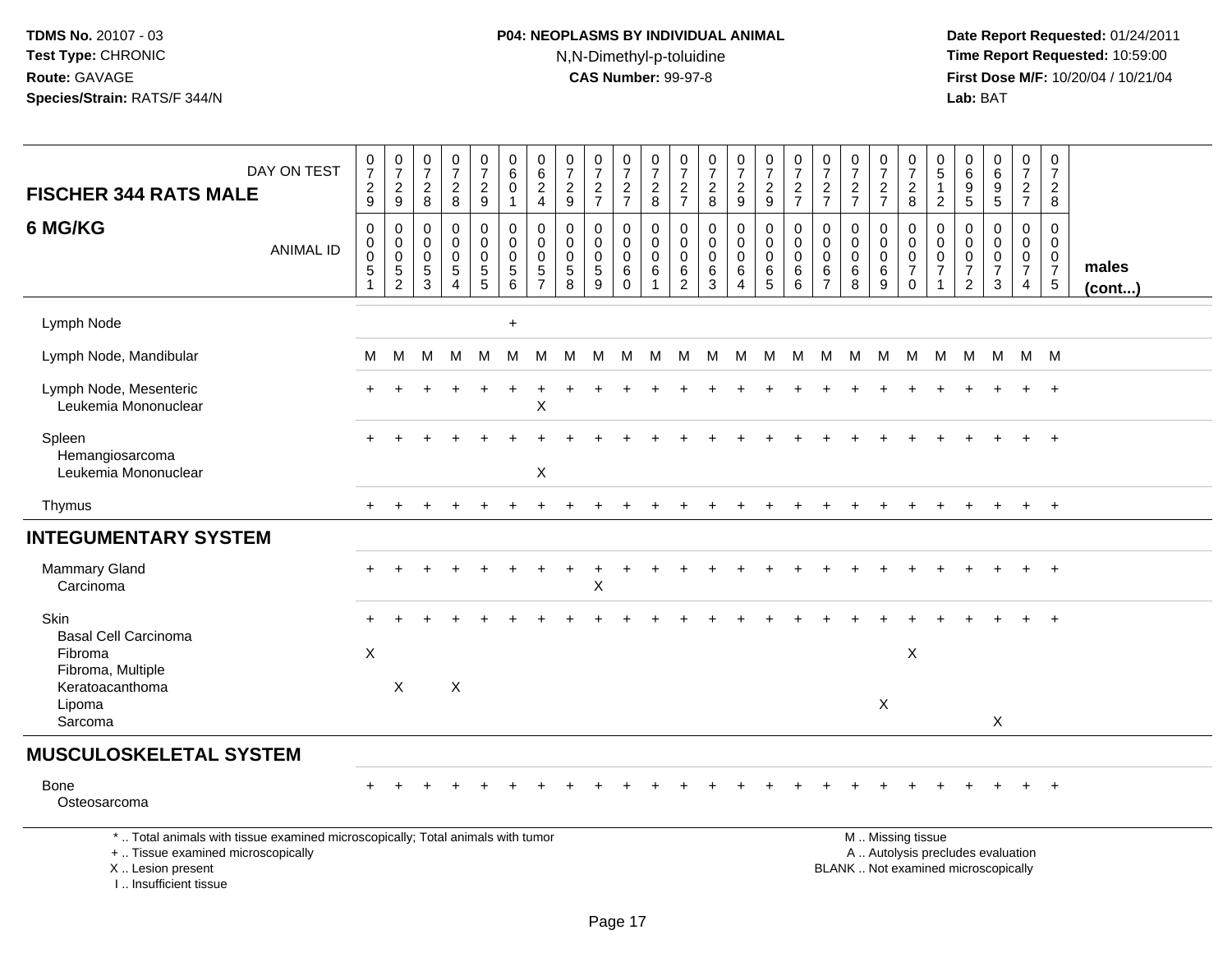# **P04: NEOPLASMS BY INDIVIDUAL ANIMAL**N,N-Dimethyl-p-toluidine

| DAY ON TEST<br><b>FISCHER 344 RATS MALE</b>                                                                                                                         | $\frac{0}{7}$<br>$\frac{2}{9}$                            | $\begin{array}{c} 0 \\ 7 \end{array}$<br>$\frac{2}{9}$    | $\begin{smallmatrix}0\\7\end{smallmatrix}$<br>$_{8}^{\rm 2}$ | $\frac{0}{7}$<br>$\frac{2}{8}$                                                  | $\frac{0}{7}$<br>$\frac{2}{9}$                                           | $\pmb{0}$<br>6<br>$\mathbf 0$<br>$\mathbf{1}$                                      | 0<br>$\,6\,$<br>$\boldsymbol{2}$<br>$\overline{4}$            | $\frac{0}{7}$<br>$\overline{2}$<br>$\overline{9}$                               | $\frac{0}{7}$<br>$\overline{2}$<br>$\overline{7}$ | $\frac{0}{7}$<br>$\frac{2}{7}$  | $\frac{0}{7}$<br>$_{\rm 8}^2$        | $\frac{0}{7}$<br>$\frac{2}{7}$               | $\begin{smallmatrix}0\\7\end{smallmatrix}$<br>$\frac{2}{8}$       | $\frac{0}{7}$<br>$\frac{2}{9}$                | $\frac{0}{7}$<br>$\frac{2}{9}$                                  | $\begin{smallmatrix}0\\7\end{smallmatrix}$<br>$\frac{2}{7}$      | $\begin{array}{c} 0 \\ 7 \end{array}$<br>$\overline{2}$<br>$\overline{7}$ | $\begin{array}{c} 0 \\ 7 \end{array}$<br>$\frac{2}{7}$                 | $\frac{0}{7}$<br>$\frac{2}{7}$                                         | $\frac{0}{7}$<br>$\frac{2}{8}$                                                                | 0<br>$\overline{5}$<br>-1<br>$\sqrt{2}$                                    | 0<br>$6\overline{6}$<br>9<br>5                                       | $_{6}^{\rm 0}$<br>$\frac{9}{5}$              | $\begin{array}{c} 0 \\ 7 \end{array}$<br>$\frac{2}{7}$         | $\pmb{0}$<br>$\overline{7}$<br>$\overline{2}$<br>8                        |                 |
|---------------------------------------------------------------------------------------------------------------------------------------------------------------------|-----------------------------------------------------------|-----------------------------------------------------------|--------------------------------------------------------------|---------------------------------------------------------------------------------|--------------------------------------------------------------------------|------------------------------------------------------------------------------------|---------------------------------------------------------------|---------------------------------------------------------------------------------|---------------------------------------------------|---------------------------------|--------------------------------------|----------------------------------------------|-------------------------------------------------------------------|-----------------------------------------------|-----------------------------------------------------------------|------------------------------------------------------------------|---------------------------------------------------------------------------|------------------------------------------------------------------------|------------------------------------------------------------------------|-----------------------------------------------------------------------------------------------|----------------------------------------------------------------------------|----------------------------------------------------------------------|----------------------------------------------|----------------------------------------------------------------|---------------------------------------------------------------------------|-----------------|
| 6 MG/KG<br><b>ANIMAL ID</b>                                                                                                                                         | $\boldsymbol{0}$<br>0<br>$\pmb{0}$<br>5<br>$\overline{1}$ | $\pmb{0}$<br>$\pmb{0}$<br>$\overline{0}$<br>$\frac{5}{2}$ | $\mathbf 0$<br>$\mathbf 0$<br>$\mathbf 0$<br>$\frac{5}{3}$   | $\pmb{0}$<br>$\mathbf 0$<br>$\mathbf 0$<br>$\sqrt{5}$<br>$\boldsymbol{\Lambda}$ | 0<br>$\mathbf 0$<br>$\mathbf 0$<br>$\begin{array}{c} 5 \\ 5 \end{array}$ | $\mathbf 0$<br>$\mathbf 0$<br>$\mathbf 0$<br>$\begin{array}{c} 5 \\ 6 \end{array}$ | $\mathbf 0$<br>$\Omega$<br>$\mathbf 0$<br>5<br>$\overline{7}$ | $\mathbf 0$<br>$\Omega$<br>$\mathbf 0$<br>$\begin{array}{c} 5 \\ 8 \end{array}$ | 0<br>$\mathbf 0$<br>$\mathbf 0$<br>$\frac{5}{9}$  | 0<br>0<br>0<br>6<br>$\mathbf 0$ | 0<br>$\mathbf 0$<br>$\mathbf 0$<br>6 | 0<br>$\mathbf 0$<br>0<br>6<br>$\overline{2}$ | $\pmb{0}$<br>$\Omega$<br>$\mathbf 0$<br>$\,6\,$<br>$\overline{3}$ | 0<br>$\mathbf 0$<br>$\mathbf 0$<br>$\,6$<br>4 | $\mathbf 0$<br>$\mathsf 0$<br>$\mathsf{O}\xspace$<br>$6\over 5$ | $\mathsf 0$<br>$\mathbf 0$<br>$\mathbf 0$<br>6<br>$\overline{6}$ | $\mathbf 0$<br>$\mathbf 0$<br>$\mathbf 0$<br>6<br>$\overline{7}$          | $\mathbf 0$<br>$\mathbf 0$<br>$\mathbf 0$<br>$\,6\,$<br>$\overline{8}$ | $\mathbf 0$<br>$\mathbf 0$<br>$\mathbf 0$<br>$\,6\,$<br>$\overline{9}$ | 0<br>$\mathbf 0$<br>$\mathbf 0$<br>$\overline{7}$<br>$\mathbf 0$                              | $\mathbf 0$<br>$\mathbf 0$<br>$\mathbf 0$<br>$\overline{7}$<br>$\mathbf 1$ | 0<br>$\mathbf{0}$<br>$\mathbf 0$<br>$\overline{7}$<br>$\overline{c}$ | 0<br>$\mathbf 0$<br>0<br>$\overline{7}$<br>3 | $\pmb{0}$<br>$\mathbf 0$<br>$\mathbf 0$<br>$\overline{7}$<br>4 | $\mathbf 0$<br>$\mathbf 0$<br>$\mathbf 0$<br>$\overline{7}$<br>$\sqrt{5}$ | males<br>(cont) |
| <b>NERVOUS SYSTEM</b>                                                                                                                                               |                                                           |                                                           |                                                              |                                                                                 |                                                                          |                                                                                    |                                                               |                                                                                 |                                                   |                                 |                                      |                                              |                                                                   |                                               |                                                                 |                                                                  |                                                                           |                                                                        |                                                                        |                                                                                               |                                                                            |                                                                      |                                              |                                                                |                                                                           |                 |
| <b>Brain</b><br>Carcinoma, Metastatic, Pituitary Gland                                                                                                              |                                                           |                                                           |                                                              |                                                                                 |                                                                          |                                                                                    | X                                                             |                                                                                 |                                                   |                                 |                                      |                                              |                                                                   |                                               |                                                                 |                                                                  |                                                                           |                                                                        |                                                                        |                                                                                               |                                                                            |                                                                      |                                              |                                                                | $+$                                                                       |                 |
| Spinal Cord<br>Osteosarcoma, Metastatic, Bone                                                                                                                       |                                                           |                                                           |                                                              |                                                                                 |                                                                          |                                                                                    |                                                               |                                                                                 |                                                   |                                 |                                      |                                              |                                                                   |                                               |                                                                 |                                                                  |                                                                           |                                                                        |                                                                        |                                                                                               |                                                                            |                                                                      |                                              |                                                                |                                                                           |                 |
| <b>RESPIRATORY SYSTEM</b>                                                                                                                                           |                                                           |                                                           |                                                              |                                                                                 |                                                                          |                                                                                    |                                                               |                                                                                 |                                                   |                                 |                                      |                                              |                                                                   |                                               |                                                                 |                                                                  |                                                                           |                                                                        |                                                                        |                                                                                               |                                                                            |                                                                      |                                              |                                                                |                                                                           |                 |
| Lung<br>Alveolar/Bronchiolar Adenoma<br>Osteosarcoma, Metastatic, Bone                                                                                              |                                                           |                                                           |                                                              |                                                                                 |                                                                          |                                                                                    |                                                               |                                                                                 |                                                   |                                 |                                      |                                              |                                                                   |                                               |                                                                 |                                                                  |                                                                           |                                                                        |                                                                        |                                                                                               |                                                                            |                                                                      |                                              |                                                                |                                                                           |                 |
| Nose<br>Transitional Epithelium, Adenoma                                                                                                                            |                                                           | $\ddot{}$                                                 | ÷<br>Χ                                                       |                                                                                 |                                                                          |                                                                                    |                                                               |                                                                                 |                                                   |                                 |                                      |                                              |                                                                   |                                               |                                                                 |                                                                  |                                                                           |                                                                        |                                                                        |                                                                                               |                                                                            |                                                                      |                                              |                                                                | $+$                                                                       |                 |
| Trachea                                                                                                                                                             |                                                           |                                                           |                                                              |                                                                                 |                                                                          |                                                                                    |                                                               |                                                                                 |                                                   |                                 |                                      |                                              |                                                                   |                                               |                                                                 |                                                                  |                                                                           |                                                                        |                                                                        |                                                                                               |                                                                            |                                                                      |                                              | $+$                                                            | $+$                                                                       |                 |
| <b>SPECIAL SENSES SYSTEM</b>                                                                                                                                        |                                                           |                                                           |                                                              |                                                                                 |                                                                          |                                                                                    |                                                               |                                                                                 |                                                   |                                 |                                      |                                              |                                                                   |                                               |                                                                 |                                                                  |                                                                           |                                                                        |                                                                        |                                                                                               |                                                                            |                                                                      |                                              |                                                                |                                                                           |                 |
| Eye                                                                                                                                                                 |                                                           |                                                           |                                                              |                                                                                 |                                                                          |                                                                                    |                                                               |                                                                                 |                                                   |                                 |                                      |                                              |                                                                   |                                               |                                                                 |                                                                  |                                                                           |                                                                        |                                                                        |                                                                                               |                                                                            |                                                                      |                                              |                                                                | $\overline{+}$                                                            |                 |
| Harderian Gland                                                                                                                                                     |                                                           |                                                           |                                                              |                                                                                 |                                                                          |                                                                                    |                                                               |                                                                                 |                                                   |                                 |                                      |                                              |                                                                   |                                               |                                                                 |                                                                  |                                                                           |                                                                        |                                                                        |                                                                                               |                                                                            |                                                                      |                                              |                                                                | $\ddot{}$                                                                 |                 |
| Zymbal's Gland                                                                                                                                                      |                                                           |                                                           |                                                              |                                                                                 |                                                                          |                                                                                    |                                                               |                                                                                 |                                                   |                                 |                                      |                                              |                                                                   |                                               |                                                                 |                                                                  |                                                                           |                                                                        |                                                                        |                                                                                               |                                                                            |                                                                      |                                              |                                                                | $+$                                                                       |                 |
| <b>URINARY SYSTEM</b>                                                                                                                                               |                                                           |                                                           |                                                              |                                                                                 |                                                                          |                                                                                    |                                                               |                                                                                 |                                                   |                                 |                                      |                                              |                                                                   |                                               |                                                                 |                                                                  |                                                                           |                                                                        |                                                                        |                                                                                               |                                                                            |                                                                      |                                              |                                                                |                                                                           |                 |
| Kidney<br>Oncocytoma Benign                                                                                                                                         |                                                           |                                                           |                                                              |                                                                                 |                                                                          |                                                                                    |                                                               | X                                                                               |                                                   |                                 |                                      |                                              |                                                                   |                                               |                                                                 |                                                                  |                                                                           |                                                                        |                                                                        |                                                                                               |                                                                            |                                                                      |                                              |                                                                | $\overline{+}$                                                            |                 |
| *  Total animals with tissue examined microscopically; Total animals with tumor<br>+  Tissue examined microscopically<br>X  Lesion present<br>I Insufficient tissue |                                                           |                                                           |                                                              |                                                                                 |                                                                          |                                                                                    |                                                               |                                                                                 |                                                   |                                 |                                      |                                              |                                                                   |                                               |                                                                 |                                                                  |                                                                           |                                                                        |                                                                        | M  Missing tissue<br>A  Autolysis precludes evaluation<br>BLANK  Not examined microscopically |                                                                            |                                                                      |                                              |                                                                |                                                                           |                 |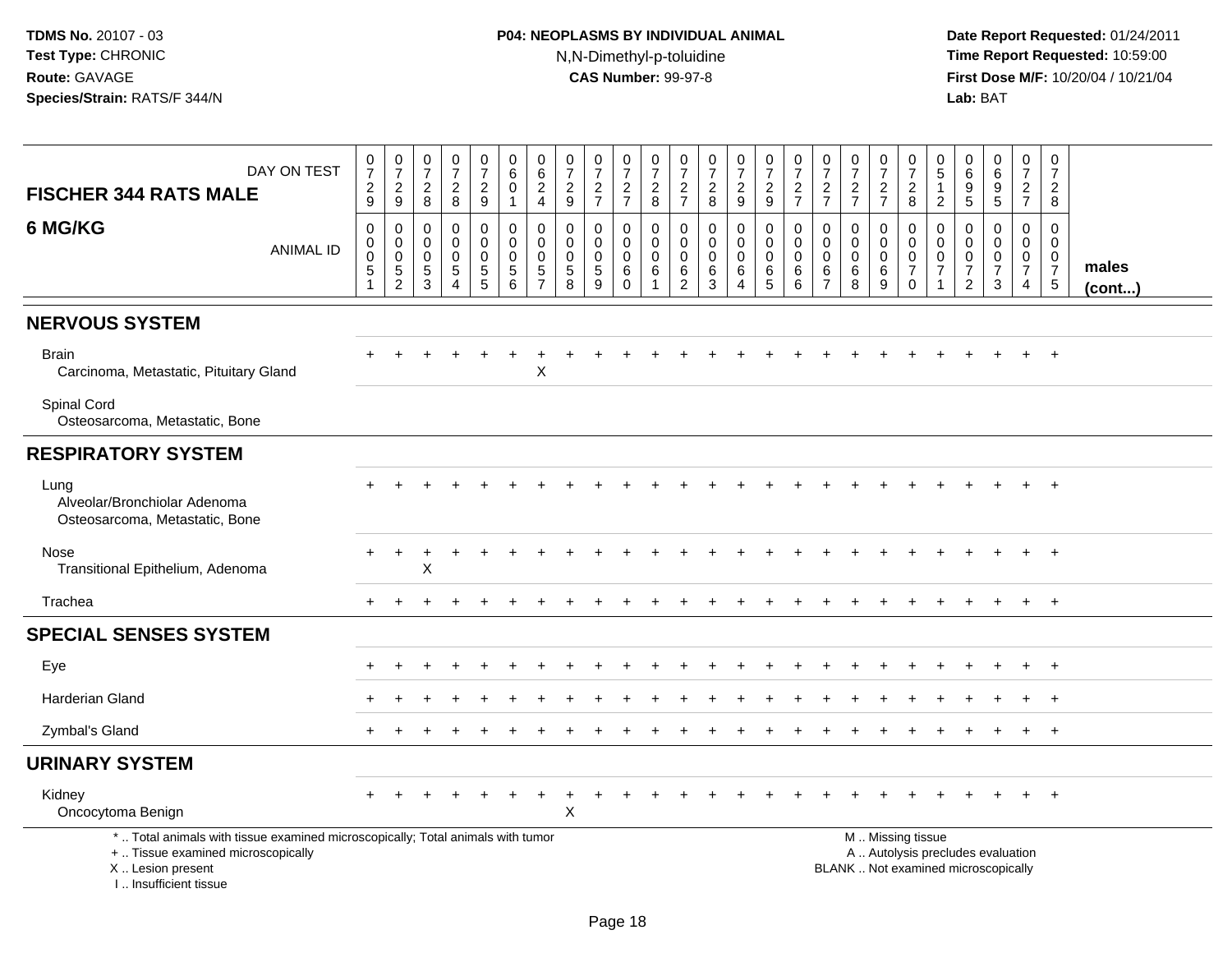### **P04: NEOPLASMS BY INDIVIDUAL ANIMAL**N,N-Dimethyl-p-toluidine

 **Date Report Requested:** 01/24/2011 **Time Report Requested:** 10:59:00 **First Dose M/F:** 10/20/04 / 10/21/04<br>**Lab:** BAT **Lab:** BAT

| <b>FISCHER 344 RATS MALE</b>                                     | DAY ON TEST      | 0<br>$\overline{ }$<br>$\frac{2}{9}$ | $\frac{0}{7}$<br>$\frac{2}{9}$                                | 0<br>$\rightarrow$<br>$\frac{2}{8}$             | 0<br>$\overline{ }$<br>$\overline{c}$<br>8                       | 0<br>$\overline{ }$<br>$\frac{2}{9}$ | $\mathbf 0$<br>$\bar{6}$ <sup>0</sup>   | 0<br>$\,6\,$<br>$\overline{2}$<br>4              | $\frac{0}{7}$<br>$\frac{2}{9}$                | 0<br>$\overline{z}$<br>$\sqrt{2}$<br>$\overline{z}$          | 0<br>$\overline{ }$<br>$\overline{c}$<br>$\overline{ }$ | $\pmb{0}$<br>$\overline{7}$<br>$_{\rm 8}^2$ | $\frac{0}{7}$<br>$\frac{2}{7}$                  | 0<br>$\rightarrow$<br>$\frac{2}{8}$ | $\mathbf 0$<br>$\overline{ }$<br>$\frac{2}{9}$         | 0<br>$\overline{ }$<br>$\frac{2}{9}$ | 0<br>$\overline{ }$<br>$\boldsymbol{2}$<br>$\overline{ }$ | 0<br>$\rightarrow$<br>ົ<br>$\frac{2}{7}$        | $\overline{ }$<br>$\Omega$<br>$\frac{2}{7}$ | 0<br>$\sim$<br>ے<br>$\rightarrow$ | 0<br>$\rightarrow$<br>$\overline{c}$<br>8 | $\begin{array}{c} 0 \\ 5 \end{array}$<br>2    | 0<br>$\,6$<br>$\boldsymbol{9}$<br>5                           | $\,6$<br>9<br>5                                        | 0<br>$\overline{ }$<br>$\frac{2}{7}$ | 0<br>$\overline{ }$<br>$_{\rm 8}^2$                |                       |
|------------------------------------------------------------------|------------------|--------------------------------------|---------------------------------------------------------------|-------------------------------------------------|------------------------------------------------------------------|--------------------------------------|-----------------------------------------|--------------------------------------------------|-----------------------------------------------|--------------------------------------------------------------|---------------------------------------------------------|---------------------------------------------|-------------------------------------------------|-------------------------------------|--------------------------------------------------------|--------------------------------------|-----------------------------------------------------------|-------------------------------------------------|---------------------------------------------|-----------------------------------|-------------------------------------------|-----------------------------------------------|---------------------------------------------------------------|--------------------------------------------------------|--------------------------------------|----------------------------------------------------|-----------------------|
| 6 MG/KG                                                          | <b>ANIMAL ID</b> | 0<br>0<br>0<br>5                     | 0<br>$\pmb{0}$<br>$\mathbf 0$<br>$\sqrt{5}$<br>$\overline{c}$ | 0<br>$\pmb{0}$<br>$\pmb{0}$<br>$\mathbf 5$<br>3 | 0<br>$\boldsymbol{0}$<br>$\boldsymbol{0}$<br>5<br>$\overline{4}$ | 0<br>0<br>0<br>5<br>$5\overline{)}$  | $\mathbf{0}$<br>0<br>$\frac{0}{5}$<br>6 | 0<br>$\pmb{0}$<br>$\frac{0}{5}$<br>$\rightarrow$ | $\bf{0}$<br>$\mathbf 0$<br>$\frac{0}{5}$<br>8 | 0<br>$\pmb{0}$<br>$\begin{array}{c} 0 \\ 5 \end{array}$<br>9 | 0<br>0<br>$\pmb{0}$<br>6<br>0                           | 0<br>$\pmb{0}$<br>$\mathbf 0$<br>6          | $\overline{0}$<br>0<br>0<br>6<br>$\overline{c}$ | U<br>0<br>$\mathbf 0$<br>6<br>3     | 0<br>$\pmb{0}$<br>$\pmb{0}$<br>$\,6$<br>$\overline{4}$ | 0<br>0<br>0<br>6<br>5                | 0<br>$\pmb{0}$<br>$\overline{0}$<br>6<br>$\,6\,$          | $\pmb{0}$<br>$\mathbf 0$<br>6<br>$\overline{ }$ | $\pmb{0}$<br>$6\phantom{1}6$<br>8           | 0<br>0<br>$\pmb{0}$<br>6<br>9     | 0<br>0<br>0<br>$\rightarrow$<br>0         | 0<br>$\pmb{0}$<br>$\pmb{0}$<br>$\overline{ }$ | 0<br>$\,0\,$<br>$\pmb{0}$<br>$\overline{ }$<br>$\overline{2}$ | 0<br>$\mathbf 0$<br>$\mathbf 0$<br>$\overline{ }$<br>3 | 0<br>0<br>0<br>$\overline{ }$<br>4   | 0<br>$\pmb{0}$<br>$\pmb{0}$<br>$\overline{ }$<br>5 | males<br>$($ cont $)$ |
| <b>Urinary Bladder</b>                                           |                  |                                      |                                                               |                                                 |                                                                  |                                      |                                         |                                                  |                                               |                                                              |                                                         |                                             |                                                 |                                     |                                                        |                                      |                                                           |                                                 |                                             |                                   |                                           |                                               |                                                               | $+$                                                    |                                      | $+$ $+$                                            |                       |
| <b>SYSTEMIC LESIONS</b>                                          |                  |                                      |                                                               |                                                 |                                                                  |                                      |                                         |                                                  |                                               |                                                              |                                                         |                                             |                                                 |                                     |                                                        |                                      |                                                           |                                                 |                                             |                                   |                                           |                                               |                                                               |                                                        |                                      |                                                    |                       |
| Multiple Organ<br>Leukemia Mononuclear<br>Mesothelioma Malignant |                  |                                      | X                                                             |                                                 |                                                                  |                                      |                                         | X                                                |                                               |                                                              |                                                         |                                             |                                                 |                                     |                                                        |                                      |                                                           |                                                 |                                             | ÷                                 |                                           |                                               |                                                               | $+$                                                    | $+$                                  | $+$                                                |                       |

\* .. Total animals with tissue examined microscopically; Total animals with tumor

- + .. Tissue examined microscopically
- X .. Lesion present
- I .. Insufficient tissue

 M .. Missing tissuey the contract of the contract of the contract of the contract of the contract of the contract of the contract of  $A$ . Autolysis precludes evaluation Lesion present BLANK .. Not examined microscopically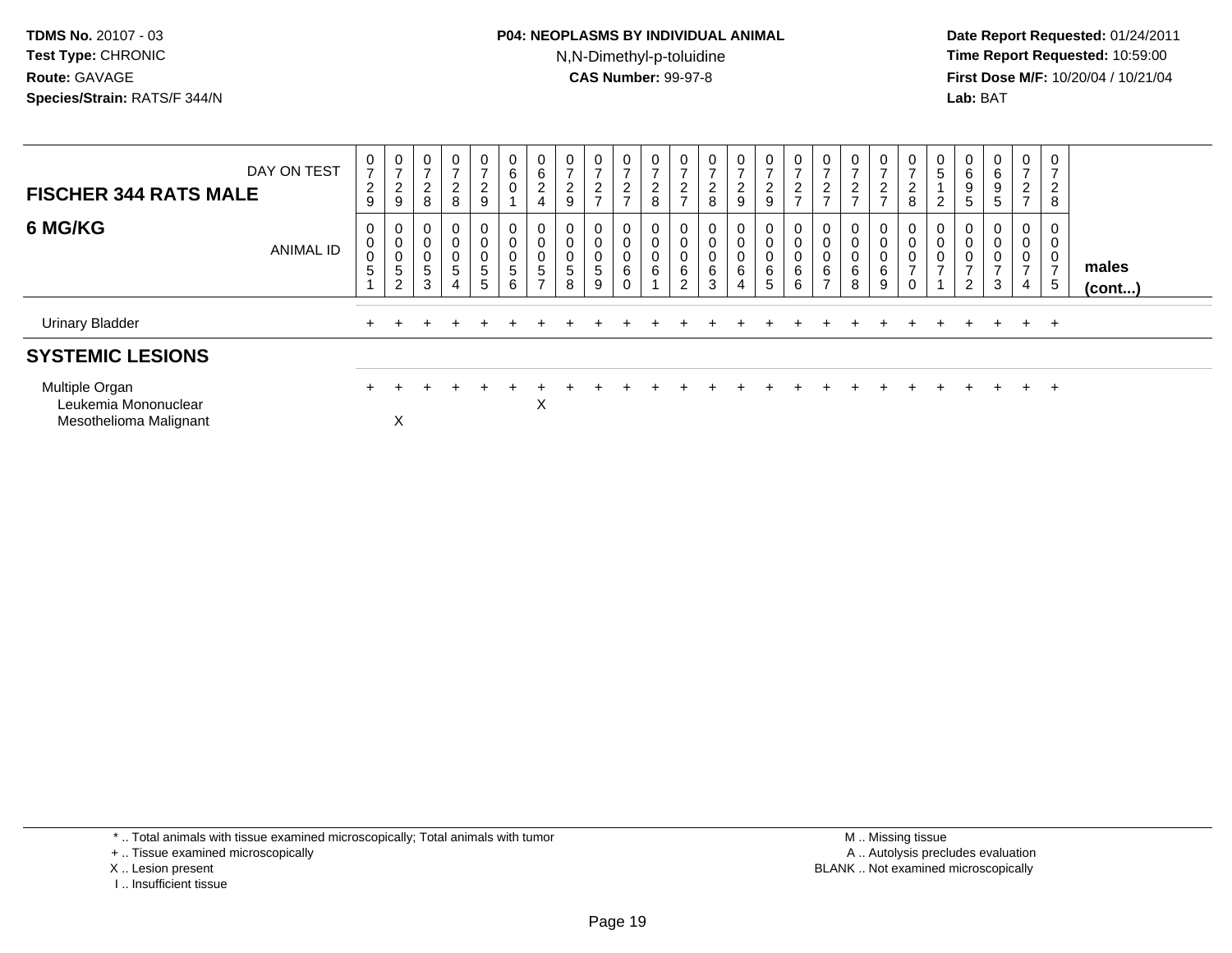## **P04: NEOPLASMS BY INDIVIDUAL ANIMAL**N,N-Dimethyl-p-toluidine

 **Date Report Requested:** 01/24/2011 **Time Report Requested:** 10:59:00 **First Dose M/F:** 10/20/04 / 10/21/04<br>**Lab:** BAT **Lab:** BAT

| <b>FISCHER 344 RATS MALE</b>         | DAY ON TEST                                                                     | $\frac{0}{7}$<br>$\frac{2}{8}$                               | $\frac{0}{7}$<br>$\frac{2}{1}$                                                         | $\frac{0}{7}$<br>$\frac{2}{7}$                                   | $\begin{array}{c} 0 \\ 7 \end{array}$<br>$\frac{2}{7}$           | $\begin{array}{c} 0 \\ 5 \end{array}$<br>$\mathbf{3}$<br>$\mathbf 0$ | $\begin{smallmatrix}0\\7\end{smallmatrix}$<br>$\frac{2}{7}$ | $\begin{array}{c} 0 \\ 7 \end{array}$<br>$\mathbf{1}$<br>3 | $\frac{0}{7}$<br>$_{8}^{\rm 2}$                                      | 0<br>$\mathbf 0$<br>$\,6\,$<br>$\overline{2}$                            | $\pmb{0}$<br>$\sqrt{3}$<br>$\frac{2}{4}$       | 0<br>$\overline{7}$<br>$\overline{c}$<br>$\mathbf{1}$ | $\frac{0}{7}$<br>$_{8}^2$                    | 0<br>$\boldsymbol{7}$<br>$\frac{2}{7}$           | $\frac{0}{7}$<br>$\frac{2}{7}$                                           | $\frac{0}{7}$<br>$\sqrt{2}$<br>8                                 | $\frac{0}{7}$<br>$\overline{c}$<br>8                                          | 0<br>$\,6$<br>$\overline{7}$<br>$\overline{4}$                   | 0<br>$\overline{7}$<br>$\sqrt{2}$<br>8                             | $\frac{0}{7}$<br>$\frac{2}{9}$                                                | $\begin{smallmatrix}0\\7\end{smallmatrix}$<br>$\frac{2}{8}$        | 0<br>$\overline{7}$<br>$\frac{2}{7}$                     | $\begin{array}{c} 0 \\ 5 \end{array}$<br>8<br>8                                 | $\begin{smallmatrix}0\\7\end{smallmatrix}$<br>$\frac{2}{9}$ | $\frac{0}{7}$<br>$\frac{2}{7}$                           | 0<br>$\overline{7}$<br>$\overline{a}$<br>8                     |                    |
|--------------------------------------|---------------------------------------------------------------------------------|--------------------------------------------------------------|----------------------------------------------------------------------------------------|------------------------------------------------------------------|------------------------------------------------------------------|----------------------------------------------------------------------|-------------------------------------------------------------|------------------------------------------------------------|----------------------------------------------------------------------|--------------------------------------------------------------------------|------------------------------------------------|-------------------------------------------------------|----------------------------------------------|--------------------------------------------------|--------------------------------------------------------------------------|------------------------------------------------------------------|-------------------------------------------------------------------------------|------------------------------------------------------------------|--------------------------------------------------------------------|-------------------------------------------------------------------------------|--------------------------------------------------------------------|----------------------------------------------------------|---------------------------------------------------------------------------------|-------------------------------------------------------------|----------------------------------------------------------|----------------------------------------------------------------|--------------------|
| 6 MG/KG                              | <b>ANIMAL ID</b>                                                                | $\pmb{0}$<br>$\begin{array}{c} 0 \\ 0 \\ 7 \end{array}$<br>6 | $\pmb{0}$<br>$\mathsf{O}\xspace$<br>$\overline{0}$<br>$\overline{7}$<br>$\overline{7}$ | $\mathbf 0$<br>$\mathbf 0$<br>$\mathbf 0$<br>$\overline{7}$<br>8 | $\mathbf 0$<br>$\mathbf 0$<br>$\mathbf 0$<br>$\overline{7}$<br>9 | 0<br>$\mathbf 0$<br>$\mathbf 0$<br>$\bf 8$<br>$\Omega$               | 0<br>$\mathbf 0$<br>$\mathbf 0$<br>8<br>$\overline{1}$      | $\pmb{0}$<br>$\mathbf 0$<br>$\pmb{0}$<br>$\frac{8}{2}$     | $\mathbf 0$<br>$\mathbf 0$<br>$\mathbf 0$<br>$\,8\,$<br>$\mathbf{3}$ | $\mathbf 0$<br>$\mathbf 0$<br>$\mathbf 0$<br>8<br>$\boldsymbol{\Lambda}$ | 0<br>$\mathbf 0$<br>$\mathsf 0$<br>$\, 8$<br>5 | 0<br>$\mathbf 0$<br>$\mathbf 0$<br>$\bf 8$<br>6       | 0<br>$\mathbf 0$<br>0<br>8<br>$\overline{7}$ | $\mathbf 0$<br>0<br>$\mathbf 0$<br>$\frac{8}{8}$ | $\mathbf 0$<br>$\mathbf 0$<br>$\overline{0}$<br>$\, 8$<br>$\overline{9}$ | 0<br>0<br>$\mathsf{O}\xspace$<br>$\boldsymbol{9}$<br>$\mathbf 0$ | $\pmb{0}$<br>$\mathbf 0$<br>$\mathbf 0$<br>$\boldsymbol{9}$<br>$\overline{1}$ | $\mathbf 0$<br>$\mathbf 0$<br>$\mathbf 0$<br>9<br>$\overline{2}$ | $\mathbf 0$<br>$\mathbf 0$<br>$\mathbf 0$<br>$\boldsymbol{9}$<br>3 | $\mathbf 0$<br>$\mathbf 0$<br>$\pmb{0}$<br>$\boldsymbol{9}$<br>$\overline{4}$ | $\mathbf 0$<br>$\mathbf 0$<br>$\mathsf{O}\xspace$<br>$\frac{9}{5}$ | 0<br>$\mathbf 0$<br>$\mathbf 0$<br>$\boldsymbol{9}$<br>6 | $\mathbf 0$<br>$\mathbf 0$<br>$\mathbf 0$<br>$\boldsymbol{9}$<br>$\overline{7}$ | $\mathbf 0$<br>$\mathbf 0$<br>$\pmb{0}$<br>$\frac{9}{8}$    | $\mathsf 0$<br>0<br>$\ddot{\mathbf{0}}$<br>$\frac{9}{9}$ | 0<br>$\mathbf 0$<br>$\mathbf{1}$<br>$\mathbf 0$<br>$\mathbf 0$ | * TOTALS           |
| <b>ALIMENTARY SYSTEM</b>             |                                                                                 |                                                              |                                                                                        |                                                                  |                                                                  |                                                                      |                                                             |                                                            |                                                                      |                                                                          |                                                |                                                       |                                              |                                                  |                                                                          |                                                                  |                                                                               |                                                                  |                                                                    |                                                                               |                                                                    |                                                          |                                                                                 |                                                             |                                                          |                                                                |                    |
| Esophagus                            |                                                                                 |                                                              |                                                                                        |                                                                  |                                                                  |                                                                      |                                                             |                                                            |                                                                      |                                                                          |                                                |                                                       |                                              |                                                  |                                                                          |                                                                  |                                                                               |                                                                  |                                                                    |                                                                               |                                                                    |                                                          |                                                                                 |                                                             |                                                          | $\overline{+}$                                                 | 50                 |
| Intestine Large, Cecum               |                                                                                 |                                                              |                                                                                        |                                                                  |                                                                  |                                                                      |                                                             |                                                            |                                                                      |                                                                          |                                                |                                                       |                                              |                                                  |                                                                          |                                                                  |                                                                               |                                                                  |                                                                    |                                                                               |                                                                    |                                                          |                                                                                 |                                                             |                                                          |                                                                | 50                 |
| Intestine Large, Colon               |                                                                                 |                                                              |                                                                                        |                                                                  |                                                                  |                                                                      |                                                             |                                                            |                                                                      |                                                                          |                                                |                                                       |                                              |                                                  |                                                                          |                                                                  |                                                                               |                                                                  |                                                                    |                                                                               |                                                                    |                                                          |                                                                                 |                                                             |                                                          |                                                                | 50                 |
| Intestine Large, Rectum<br>Carcinoma |                                                                                 |                                                              |                                                                                        |                                                                  |                                                                  |                                                                      |                                                             |                                                            |                                                                      |                                                                          |                                                |                                                       |                                              |                                                  |                                                                          |                                                                  |                                                                               |                                                                  |                                                                    |                                                                               |                                                                    |                                                          |                                                                                 |                                                             |                                                          |                                                                | 50<br>$\mathbf 1$  |
| Intestine Small, Duodenum            |                                                                                 | $\pm$                                                        |                                                                                        |                                                                  |                                                                  |                                                                      |                                                             |                                                            |                                                                      |                                                                          |                                                |                                                       |                                              |                                                  |                                                                          |                                                                  |                                                                               |                                                                  |                                                                    |                                                                               |                                                                    |                                                          |                                                                                 |                                                             |                                                          | $\div$                                                         | 50                 |
| Intestine Small, Ileum               |                                                                                 |                                                              |                                                                                        |                                                                  |                                                                  |                                                                      |                                                             |                                                            |                                                                      |                                                                          |                                                |                                                       |                                              |                                                  |                                                                          |                                                                  |                                                                               |                                                                  |                                                                    |                                                                               |                                                                    |                                                          |                                                                                 |                                                             |                                                          |                                                                | 50                 |
| Intestine Small, Jejunum             |                                                                                 |                                                              |                                                                                        |                                                                  |                                                                  |                                                                      |                                                             |                                                            |                                                                      |                                                                          |                                                |                                                       |                                              |                                                  |                                                                          |                                                                  |                                                                               |                                                                  |                                                                    |                                                                               |                                                                    |                                                          |                                                                                 |                                                             |                                                          | $\ddot{}$                                                      | 50                 |
| Liver<br>Leukemia Mononuclear        |                                                                                 |                                                              |                                                                                        |                                                                  |                                                                  |                                                                      |                                                             |                                                            |                                                                      |                                                                          |                                                |                                                       |                                              |                                                  |                                                                          |                                                                  |                                                                               |                                                                  |                                                                    |                                                                               |                                                                    |                                                          |                                                                                 |                                                             |                                                          |                                                                | 50<br>$\mathbf{1}$ |
| Mesentery                            |                                                                                 |                                                              |                                                                                        |                                                                  |                                                                  |                                                                      |                                                             |                                                            |                                                                      |                                                                          |                                                |                                                       |                                              |                                                  |                                                                          |                                                                  |                                                                               |                                                                  |                                                                    |                                                                               |                                                                    |                                                          |                                                                                 |                                                             |                                                          |                                                                | 5                  |
| Pancreas                             |                                                                                 |                                                              |                                                                                        |                                                                  |                                                                  |                                                                      |                                                             |                                                            |                                                                      |                                                                          |                                                |                                                       |                                              |                                                  |                                                                          |                                                                  |                                                                               |                                                                  |                                                                    |                                                                               |                                                                    |                                                          |                                                                                 |                                                             |                                                          | $\ddot{}$                                                      | 50                 |
| Salivary Glands                      |                                                                                 |                                                              |                                                                                        |                                                                  |                                                                  |                                                                      |                                                             |                                                            |                                                                      |                                                                          |                                                |                                                       |                                              |                                                  |                                                                          |                                                                  |                                                                               |                                                                  |                                                                    |                                                                               |                                                                    |                                                          |                                                                                 |                                                             |                                                          | $\pm$                                                          | 50                 |
| Stomach, Forestomach                 |                                                                                 |                                                              |                                                                                        |                                                                  |                                                                  |                                                                      |                                                             |                                                            |                                                                      |                                                                          |                                                |                                                       |                                              |                                                  |                                                                          |                                                                  |                                                                               |                                                                  |                                                                    |                                                                               |                                                                    |                                                          |                                                                                 |                                                             |                                                          |                                                                | 50                 |
| Stomach, Glandular                   |                                                                                 |                                                              |                                                                                        |                                                                  |                                                                  |                                                                      |                                                             |                                                            |                                                                      |                                                                          |                                                |                                                       |                                              |                                                  |                                                                          |                                                                  |                                                                               |                                                                  |                                                                    |                                                                               |                                                                    |                                                          |                                                                                 |                                                             | $\div$                                                   | $\ddot{}$                                                      | 50                 |
| Tongue                               |                                                                                 |                                                              |                                                                                        |                                                                  |                                                                  |                                                                      |                                                             |                                                            |                                                                      |                                                                          |                                                |                                                       |                                              |                                                  |                                                                          |                                                                  |                                                                               |                                                                  |                                                                    |                                                                               | $\ddot{}$                                                          |                                                          |                                                                                 |                                                             |                                                          |                                                                | $\mathbf{1}$       |
| +  Tissue examined microscopically   | *  Total animals with tissue examined microscopically; Total animals with tumor |                                                              |                                                                                        |                                                                  |                                                                  |                                                                      |                                                             |                                                            |                                                                      |                                                                          |                                                |                                                       |                                              |                                                  |                                                                          |                                                                  |                                                                               |                                                                  |                                                                    |                                                                               | M  Missing tissue                                                  |                                                          |                                                                                 | A  Autolysis precludes evaluation                           |                                                          |                                                                |                    |

X .. Lesion present

I .. Insufficient tissue

 A .. Autolysis precludes evaluationLesion present BLANK .. Not examined microscopically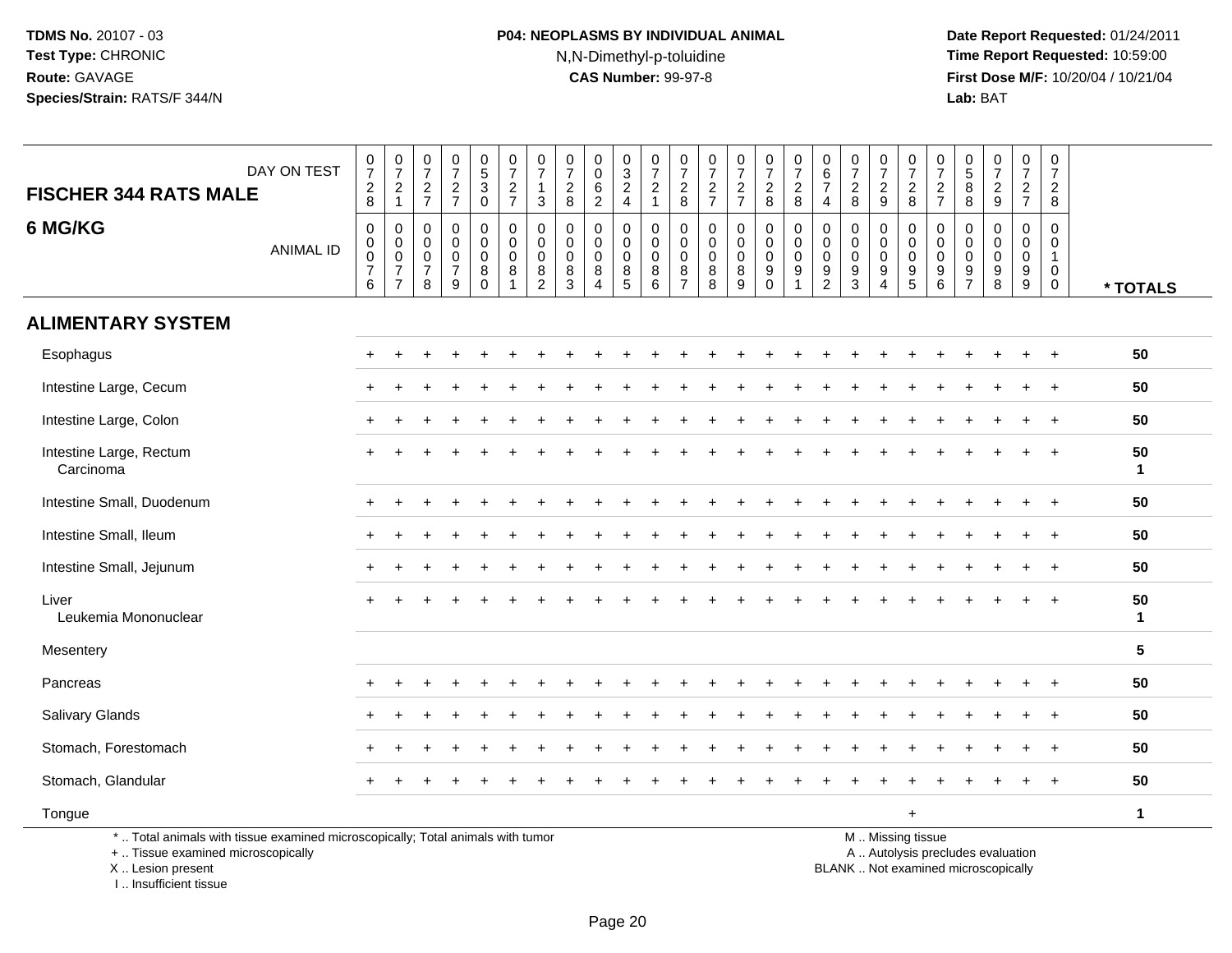## **P04: NEOPLASMS BY INDIVIDUAL ANIMAL**N,N-Dimethyl-p-toluidine

 **Date Report Requested:** 01/24/2011 **Time Report Requested:** 10:59:00 **First Dose M/F:** 10/20/04 / 10/21/04<br>**Lab:** BAT **Lab:** BAT

| <b>FISCHER 344 RATS MALE</b>                                                                                                               | DAY ON TEST      | $\begin{smallmatrix}0\\7\end{smallmatrix}$<br>$_{\rm 8}^2$       | $\frac{0}{7}$<br>$\frac{2}{1}$                                              | $\mathbf 0$<br>$\overline{7}$<br>$\frac{2}{7}$                   | 0<br>$\overline{7}$<br>$\frac{2}{7}$                         | $\begin{array}{c} 0 \\ 5 \end{array}$<br>$\mathbf{3}$<br>$\overline{0}$ | $\frac{0}{7}$<br>$\frac{2}{7}$                 | $\frac{0}{7}$<br>$\mathbf{1}$<br>$\mathbf{3}$                  | 0<br>$\overline{7}$<br>$_{8}^{\rm 2}$            | 0<br>$\mathbf 0$<br>$\,6\,$<br>$\overline{2}$              | 0<br>$\ensuremath{\mathsf{3}}$<br>$\overline{c}$<br>$\overline{4}$ | 0<br>$\overline{7}$<br>$\sqrt{2}$<br>$\mathbf{1}$   | 0<br>$\overline{7}$<br>$_{8}^2$                               | 0<br>$\overline{7}$<br>$\frac{2}{7}$             | $\frac{0}{7}$<br>$\frac{2}{7}$                  | $\frac{0}{7}$<br>$\frac{2}{8}$                                | $\frac{0}{7}$<br>$\frac{2}{8}$                                      | 0<br>$\,6\,$<br>$\overline{7}$<br>$\overline{4}$                   | 0<br>$\overline{7}$<br>$\sqrt{2}$<br>8     | 0<br>$\overline{7}$<br>$\overline{c}$<br>$\overline{9}$ | $\frac{0}{7}$<br>$_{8}^2$                                  | $\frac{0}{7}$<br>$\frac{2}{7}$         | 0<br>$\,$ 5 $\,$<br>8<br>8                     | $\begin{smallmatrix}0\\7\end{smallmatrix}$<br>$\frac{2}{9}$              | 0<br>$\overline{7}$<br>$rac{2}{7}$             | 0<br>$\overline{7}$<br>$\overline{2}$<br>8                         |                                         |
|--------------------------------------------------------------------------------------------------------------------------------------------|------------------|------------------------------------------------------------------|-----------------------------------------------------------------------------|------------------------------------------------------------------|--------------------------------------------------------------|-------------------------------------------------------------------------|------------------------------------------------|----------------------------------------------------------------|--------------------------------------------------|------------------------------------------------------------|--------------------------------------------------------------------|-----------------------------------------------------|---------------------------------------------------------------|--------------------------------------------------|-------------------------------------------------|---------------------------------------------------------------|---------------------------------------------------------------------|--------------------------------------------------------------------|--------------------------------------------|---------------------------------------------------------|------------------------------------------------------------|----------------------------------------|------------------------------------------------|--------------------------------------------------------------------------|------------------------------------------------|--------------------------------------------------------------------|-----------------------------------------|
| 6 MG/KG                                                                                                                                    | <b>ANIMAL ID</b> | $\mathbf 0$<br>$\mathbf 0$<br>$\mathbf 0$<br>$\overline{7}$<br>6 | 0<br>$\mathbf 0$<br>$\mathsf{O}\xspace$<br>$\overline{7}$<br>$\overline{7}$ | $\mathbf 0$<br>$\mathbf 0$<br>$\mathbf 0$<br>$\overline{7}$<br>8 | $\Omega$<br>$\Omega$<br>$\mathbf 0$<br>$\boldsymbol{7}$<br>9 | 0<br>$\mathbf 0$<br>$\mathbf 0$<br>8<br>$\Omega$                        | $\mathbf 0$<br>$\mathbf 0$<br>$\mathbf 0$<br>8 | $\mathbf 0$<br>$\mathbf 0$<br>$\pmb{0}$<br>8<br>$\overline{2}$ | $\mathbf 0$<br>$\Omega$<br>$\mathbf 0$<br>8<br>3 | $\mathbf 0$<br>$\mathbf 0$<br>$\mathbf 0$<br>8<br>$\Delta$ | 0<br>$\mathbf 0$<br>$\mathbf 0$<br>8<br>$\sqrt{5}$                 | $\mathbf 0$<br>$\mathbf 0$<br>$\mathbf 0$<br>8<br>6 | $\mathbf 0$<br>$\Omega$<br>$\mathbf 0$<br>8<br>$\overline{7}$ | $\mathbf 0$<br>$\Omega$<br>$\mathbf 0$<br>8<br>8 | 0<br>$\mathbf 0$<br>$\mathbf 0$<br>$\bf 8$<br>9 | $\mathbf 0$<br>$\mathbf 0$<br>$\mathbf 0$<br>9<br>$\mathbf 0$ | $\mathbf 0$<br>$\mathbf 0$<br>$\mathbf 0$<br>$\boldsymbol{9}$<br>-1 | $\mathbf{0}$<br>$\mathbf{0}$<br>$\mathbf 0$<br>9<br>$\overline{2}$ | $\Omega$<br>$\Omega$<br>$\Omega$<br>9<br>3 | 0<br>$\Omega$<br>$\mathbf 0$<br>9<br>Δ                  | $\mathbf 0$<br>$\mathbf 0$<br>$\mathbf 0$<br>$\frac{9}{5}$ | $\mathbf 0$<br>$\Omega$<br>0<br>9<br>6 | $\Omega$<br>$\mathbf{0}$<br>0<br>$\frac{9}{7}$ | $\mathbf 0$<br>$\mathbf 0$<br>$\mathbf 0$<br>$\boldsymbol{9}$<br>8       | 0<br>$\mathbf 0$<br>0<br>9<br>$\boldsymbol{9}$ | $\Omega$<br>$\Omega$<br>$\mathbf{1}$<br>$\mathbf 0$<br>$\mathbf 0$ | * TOTALS                                |
| Squamous Cell Papilloma                                                                                                                    |                  |                                                                  |                                                                             |                                                                  |                                                              |                                                                         |                                                |                                                                |                                                  |                                                            |                                                                    |                                                     |                                                               |                                                  |                                                 |                                                               |                                                                     |                                                                    |                                            |                                                         | X                                                          |                                        |                                                |                                                                          |                                                |                                                                    | $\mathbf{1}$                            |
| Tooth                                                                                                                                      |                  |                                                                  |                                                                             |                                                                  |                                                              |                                                                         |                                                |                                                                |                                                  |                                                            |                                                                    |                                                     |                                                               |                                                  |                                                 |                                                               |                                                                     |                                                                    |                                            |                                                         |                                                            |                                        |                                                |                                                                          |                                                |                                                                    | $\mathbf{2}$                            |
| <b>CARDIOVASCULAR SYSTEM</b>                                                                                                               |                  |                                                                  |                                                                             |                                                                  |                                                              |                                                                         |                                                |                                                                |                                                  |                                                            |                                                                    |                                                     |                                                               |                                                  |                                                 |                                                               |                                                                     |                                                                    |                                            |                                                         |                                                            |                                        |                                                |                                                                          |                                                |                                                                    |                                         |
| <b>Blood Vessel</b>                                                                                                                        |                  |                                                                  |                                                                             |                                                                  |                                                              |                                                                         |                                                |                                                                |                                                  |                                                            |                                                                    |                                                     |                                                               |                                                  |                                                 |                                                               |                                                                     |                                                                    |                                            |                                                         |                                                            |                                        |                                                |                                                                          |                                                |                                                                    | 50                                      |
| Heart                                                                                                                                      |                  |                                                                  |                                                                             |                                                                  |                                                              |                                                                         |                                                |                                                                |                                                  |                                                            |                                                                    |                                                     |                                                               |                                                  |                                                 |                                                               |                                                                     |                                                                    |                                            |                                                         |                                                            |                                        |                                                |                                                                          |                                                |                                                                    | 50                                      |
| <b>ENDOCRINE SYSTEM</b>                                                                                                                    |                  |                                                                  |                                                                             |                                                                  |                                                              |                                                                         |                                                |                                                                |                                                  |                                                            |                                                                    |                                                     |                                                               |                                                  |                                                 |                                                               |                                                                     |                                                                    |                                            |                                                         |                                                            |                                        |                                                |                                                                          |                                                |                                                                    |                                         |
| <b>Adrenal Cortex</b><br>Leukemia Mononuclear<br>Osteosarcoma, Metastatic, Bone                                                            |                  |                                                                  | $\boldsymbol{\mathsf{X}}$                                                   |                                                                  |                                                              |                                                                         |                                                |                                                                |                                                  |                                                            |                                                                    |                                                     |                                                               |                                                  |                                                 |                                                               |                                                                     |                                                                    |                                            |                                                         |                                                            |                                        |                                                |                                                                          |                                                |                                                                    | 50<br>1<br>1                            |
| Adrenal Medulla<br>Leukemia Mononuclear<br>Pheochromocytoma Benign<br>Pheochromocytoma Complex                                             |                  |                                                                  |                                                                             |                                                                  |                                                              |                                                                         |                                                |                                                                |                                                  |                                                            |                                                                    | X                                                   |                                                               |                                                  |                                                 |                                                               |                                                                     |                                                                    |                                            |                                                         | X                                                          |                                        |                                                |                                                                          |                                                |                                                                    | 50<br>1<br>$\mathbf{2}$<br>$\mathbf{1}$ |
| Islets, Pancreatic<br>Adenoma                                                                                                              |                  |                                                                  |                                                                             |                                                                  |                                                              |                                                                         |                                                | X                                                              |                                                  |                                                            |                                                                    |                                                     |                                                               |                                                  |                                                 |                                                               |                                                                     |                                                                    |                                            |                                                         |                                                            |                                        |                                                |                                                                          |                                                |                                                                    | 50<br>6                                 |
| Parathyroid Gland                                                                                                                          |                  |                                                                  |                                                                             |                                                                  |                                                              |                                                                         |                                                |                                                                |                                                  |                                                            |                                                                    |                                                     |                                                               |                                                  |                                                 |                                                               |                                                                     |                                                                    |                                            |                                                         |                                                            |                                        |                                                |                                                                          |                                                |                                                                    | 49                                      |
| <b>Pituitary Gland</b><br>Pars Distalis, Adenoma<br>Pars Distalis, Carcinoma                                                               |                  | X                                                                | $\times$                                                                    |                                                                  | X                                                            |                                                                         | $\overline{\mathsf{X}}$                        |                                                                | X                                                |                                                            |                                                                    | X                                                   | $\sf X$                                                       | X                                                | $\times$                                        | $\mathsf{X}$                                                  | $\mathsf{X}$                                                        | $\mathsf{X}$                                                       | $\times$                                   | $\times$                                                |                                                            | X                                      | $\mathsf{X}$                                   | $\times$                                                                 |                                                |                                                                    | 50<br>27<br>$\mathbf{1}$                |
| <b>Thyroid Gland</b>                                                                                                                       |                  |                                                                  |                                                                             |                                                                  |                                                              |                                                                         |                                                |                                                                |                                                  |                                                            |                                                                    |                                                     |                                                               |                                                  |                                                 |                                                               |                                                                     |                                                                    |                                            |                                                         |                                                            |                                        |                                                |                                                                          |                                                |                                                                    | 49                                      |
| *  Total animals with tissue examined microscopically; Total animals with tumor<br>+  Tissue examined microscopically<br>X  Lesion present |                  |                                                                  |                                                                             |                                                                  |                                                              |                                                                         |                                                |                                                                |                                                  |                                                            |                                                                    |                                                     |                                                               |                                                  |                                                 |                                                               |                                                                     |                                                                    |                                            |                                                         | M  Missing tissue                                          |                                        |                                                | A  Autolysis precludes evaluation<br>BLANK  Not examined microscopically |                                                |                                                                    |                                         |

I .. Insufficient tissue

pically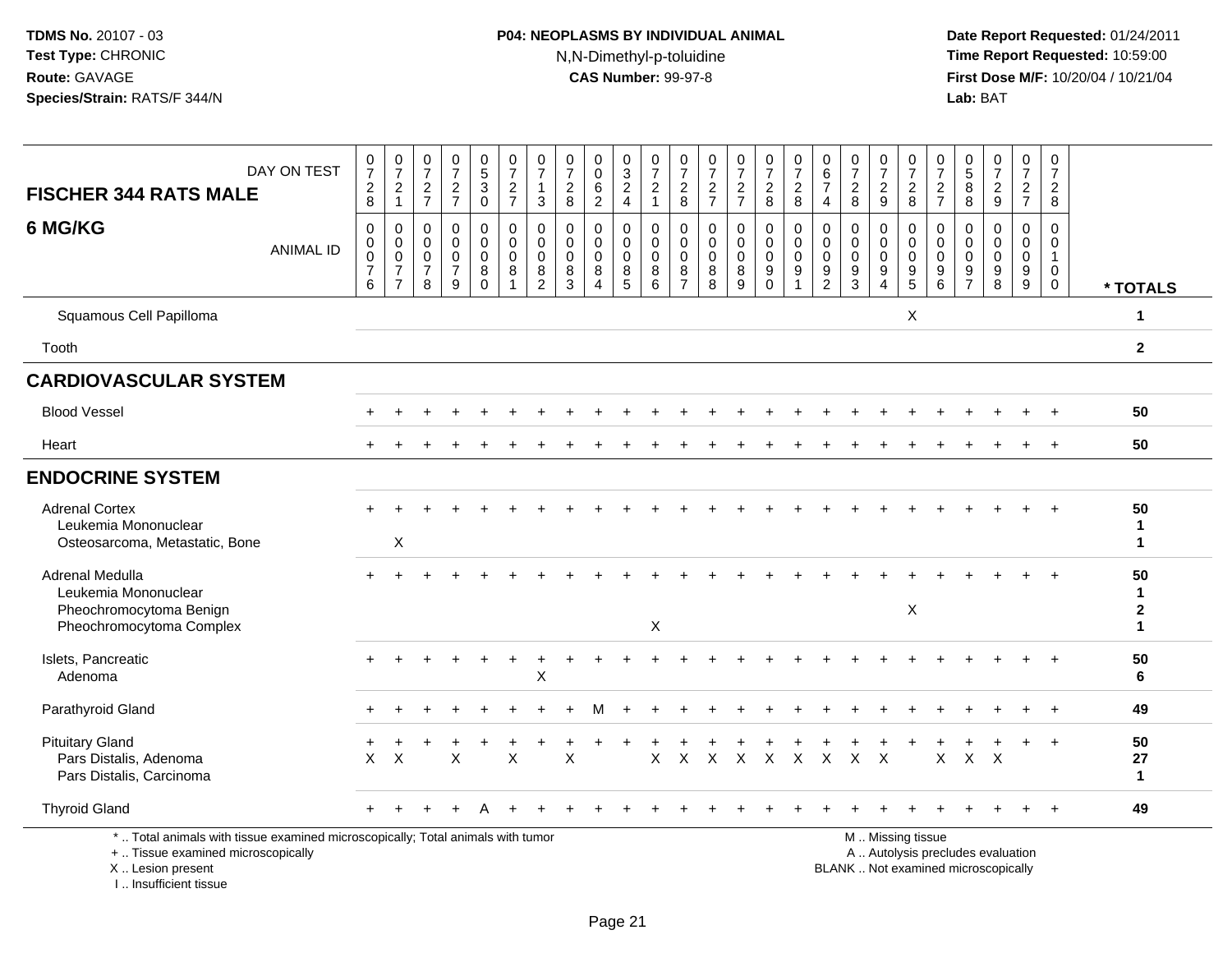### **P04: NEOPLASMS BY INDIVIDUAL ANIMAL**N,N-Dimethyl-p-toluidine

 **Date Report Requested:** 01/24/2011 **Time Report Requested:** 10:59:00 **First Dose M/F:** 10/20/04 / 10/21/04<br>**Lab:** BAT **Lab:** BAT

| DAY ON TEST<br><b>FISCHER 344 RATS MALE</b>                         | $\frac{0}{7}$<br>8                                                   | $\begin{array}{c} 0 \\ 7 \end{array}$<br>$\overline{c}$<br>$\mathbf{1}$ | $\begin{array}{c} 0 \\ 7 \end{array}$<br>$\frac{2}{7}$                 | $\frac{0}{7}$<br>$\overline{c}$<br>$\overline{7}$          | $\begin{array}{c} 0 \\ 5 \\ 3 \end{array}$<br>$\mathbf 0$  | $\frac{0}{7}$<br>$\frac{2}{7}$                                | 0<br>$\overline{7}$<br>$\overline{1}$<br>3                 | $\frac{0}{7}$<br>$\overline{2}$<br>8          | 0<br>$\mathsf 0$<br>6<br>$\overline{2}$ | $\begin{array}{c} 0 \\ 3 \\ 2 \\ 4 \end{array}$           | $\frac{0}{7}$<br>$\overline{a}$<br>$\mathbf{1}$  | $\begin{smallmatrix}0\\7\end{smallmatrix}$<br>$_{8}^2$ | $\frac{0}{7}$<br>$\frac{2}{7}$                      | $\begin{smallmatrix}0\\7\end{smallmatrix}$<br>$\frac{2}{7}$       | $\frac{0}{7}$<br>$\sqrt{2}$<br>8                        | $\frac{0}{7}$<br>$\overline{2}$<br>8                          | 0<br>$\,6\,$<br>$\overline{7}$<br>$\overline{4}$                             | $\frac{0}{7}$<br>$\frac{2}{8}$              | $\frac{0}{7}$<br>$\frac{2}{9}$                                         | $\frac{0}{7}$<br>$\overline{c}$<br>8   | $\frac{0}{7}$<br>$\frac{2}{7}$                                         | $\begin{array}{c} 0 \\ 5 \\ 8 \end{array}$<br>8                                 | $\begin{array}{c} 0 \\ 7 \end{array}$<br>$\frac{2}{9}$             | $\frac{0}{7}$<br>$\sqrt{2}$<br>$\overline{7}$ | $\mathbf 0$<br>$\overline{7}$<br>$\overline{2}$<br>8        |                    |
|---------------------------------------------------------------------|----------------------------------------------------------------------|-------------------------------------------------------------------------|------------------------------------------------------------------------|------------------------------------------------------------|------------------------------------------------------------|---------------------------------------------------------------|------------------------------------------------------------|-----------------------------------------------|-----------------------------------------|-----------------------------------------------------------|--------------------------------------------------|--------------------------------------------------------|-----------------------------------------------------|-------------------------------------------------------------------|---------------------------------------------------------|---------------------------------------------------------------|------------------------------------------------------------------------------|---------------------------------------------|------------------------------------------------------------------------|----------------------------------------|------------------------------------------------------------------------|---------------------------------------------------------------------------------|--------------------------------------------------------------------|-----------------------------------------------|-------------------------------------------------------------|--------------------|
| 6 MG/KG<br><b>ANIMAL ID</b>                                         | $\pmb{0}$<br>$\pmb{0}$<br>$\ddot{\mathbf{0}}$<br>$\overline{7}$<br>6 | $\mathbf 0$<br>0<br>$\mathbf 0$<br>$\overline{7}$<br>$\overline{7}$     | $\mathsf{O}\xspace$<br>0<br>$\mathsf{O}\xspace$<br>$\overline{7}$<br>8 | $\pmb{0}$<br>$\pmb{0}$<br>$\pmb{0}$<br>$\overline{7}$<br>9 | $\mathbf 0$<br>$\mathbf 0$<br>$\mathbf 0$<br>8<br>$\Omega$ | $\mathbf 0$<br>$\mathbf 0$<br>$\Omega$<br>8<br>$\overline{1}$ | $\Omega$<br>$\mathbf 0$<br>$\Omega$<br>8<br>$\overline{2}$ | $\Omega$<br>$\mathbf 0$<br>$\Omega$<br>8<br>3 | 0<br>$\mathbf 0$<br>$\Omega$<br>8<br>4  | $\mathbf 0$<br>$\mathbf 0$<br>$\mathbf 0$<br>$\bf 8$<br>5 | $\mathbf 0$<br>$\mathbf 0$<br>$\Omega$<br>8<br>6 | 0<br>0<br>$\mathbf 0$<br>8<br>$\overline{7}$           | $\pmb{0}$<br>$\pmb{0}$<br>$\pmb{0}$<br>$\bf 8$<br>8 | $\mathbf 0$<br>$\mathbf 0$<br>$\mathsf{O}\xspace$<br>$\bf 8$<br>9 | $\Omega$<br>$\mathbf 0$<br>$\mathbf 0$<br>9<br>$\Omega$ | $\mathbf 0$<br>$\mathbf 0$<br>$\Omega$<br>9<br>$\overline{1}$ | $\Omega$<br>$\mathbf 0$<br>$\mathbf 0$<br>$\boldsymbol{9}$<br>$\overline{2}$ | 0<br>0<br>$\Omega$<br>$\boldsymbol{9}$<br>3 | 0<br>$\mathbf 0$<br>$\overline{0}$<br>$\overline{9}$<br>$\overline{4}$ | $\mathbf 0$<br>0<br>$\Omega$<br>9<br>5 | 0<br>0<br>$\mathsf{O}\xspace$<br>$\begin{array}{c} 9 \\ 6 \end{array}$ | $\mathsf 0$<br>$\mathbf 0$<br>$\mathbf 0$<br>$\boldsymbol{9}$<br>$\overline{7}$ | $\mathsf 0$<br>$\mathbf 0$<br>$\mathsf{O}\xspace$<br>$\frac{9}{8}$ | $\Omega$<br>$\mathbf 0$<br>$\Omega$<br>9<br>9 | $\Omega$<br>0<br>$\mathbf{1}$<br>$\mathbf 0$<br>$\mathbf 0$ | * TOTALS           |
| C-cell, Adenoma<br>C-cell, Carcinoma<br>Follicular Cell, Carcinoma  |                                                                      |                                                                         | X                                                                      |                                                            |                                                            |                                                               |                                                            | X                                             |                                         |                                                           |                                                  |                                                        |                                                     |                                                                   |                                                         | X                                                             |                                                                              |                                             | X                                                                      |                                        | X                                                                      |                                                                                 |                                                                    |                                               | X                                                           | 7<br>$\mathbf{2}$  |
| <b>GENERAL BODY SYSTEM</b>                                          |                                                                      |                                                                         |                                                                        |                                                            |                                                            |                                                               |                                                            |                                               |                                         |                                                           |                                                  |                                                        |                                                     |                                                                   |                                                         |                                                               |                                                                              |                                             |                                                                        |                                        |                                                                        |                                                                                 |                                                                    |                                               |                                                             |                    |
| <b>NONE</b>                                                         |                                                                      |                                                                         |                                                                        |                                                            |                                                            |                                                               |                                                            |                                               |                                         |                                                           |                                                  |                                                        |                                                     |                                                                   |                                                         |                                                               |                                                                              |                                             |                                                                        |                                        |                                                                        |                                                                                 |                                                                    |                                               |                                                             |                    |
| <b>GENITAL SYSTEM</b>                                               |                                                                      |                                                                         |                                                                        |                                                            |                                                            |                                                               |                                                            |                                               |                                         |                                                           |                                                  |                                                        |                                                     |                                                                   |                                                         |                                                               |                                                                              |                                             |                                                                        |                                        |                                                                        |                                                                                 |                                                                    |                                               |                                                             |                    |
| <b>Coagulating Gland</b>                                            |                                                                      | $\ddot{}$                                                               |                                                                        |                                                            |                                                            |                                                               | $\ddot{}$                                                  |                                               |                                         |                                                           |                                                  |                                                        |                                                     |                                                                   |                                                         |                                                               |                                                                              |                                             |                                                                        |                                        |                                                                        |                                                                                 |                                                                    |                                               |                                                             | $\mathbf{2}$       |
| Epididymis<br>Mesothelioma Malignant                                |                                                                      |                                                                         |                                                                        |                                                            |                                                            |                                                               |                                                            |                                               |                                         |                                                           |                                                  |                                                        |                                                     |                                                                   |                                                         | Χ                                                             |                                                                              |                                             |                                                                        |                                        |                                                                        |                                                                                 |                                                                    |                                               |                                                             | 50<br>$\mathbf{2}$ |
| <b>Preputial Gland</b><br>Adenoma                                   |                                                                      |                                                                         |                                                                        |                                                            |                                                            |                                                               |                                                            |                                               |                                         |                                                           |                                                  |                                                        |                                                     |                                                                   |                                                         |                                                               |                                                                              |                                             |                                                                        |                                        |                                                                        |                                                                                 |                                                                    |                                               |                                                             | 50<br>$\mathbf 1$  |
| Prostate                                                            |                                                                      |                                                                         |                                                                        |                                                            |                                                            |                                                               |                                                            |                                               |                                         |                                                           |                                                  |                                                        |                                                     |                                                                   |                                                         |                                                               |                                                                              |                                             |                                                                        |                                        |                                                                        |                                                                                 |                                                                    |                                               | $+$                                                         | 50                 |
| Seminal Vesicle                                                     |                                                                      |                                                                         |                                                                        |                                                            |                                                            |                                                               |                                                            |                                               |                                         |                                                           |                                                  |                                                        |                                                     |                                                                   |                                                         |                                                               |                                                                              |                                             |                                                                        |                                        |                                                                        |                                                                                 |                                                                    |                                               | $\overline{+}$                                              | 50                 |
| <b>Testes</b><br>Mesothelioma Malignant                             |                                                                      |                                                                         |                                                                        |                                                            |                                                            |                                                               |                                                            |                                               |                                         |                                                           |                                                  |                                                        |                                                     |                                                                   |                                                         | Χ                                                             |                                                                              |                                             |                                                                        |                                        |                                                                        |                                                                                 |                                                                    |                                               |                                                             | 50<br>$\mathbf 1$  |
| Bilateral, Interstitial Cell, Adenoma<br>Interstitial Cell, Adenoma | $\mathsf{X}$                                                         |                                                                         | $\mathsf X$                                                            |                                                            |                                                            |                                                               |                                                            | $X$ $X$                                       |                                         |                                                           |                                                  | X X X                                                  |                                                     |                                                                   |                                                         | $X$ $X$                                                       |                                                                              | X                                           | $\times$                                                               | $X$ $X$                                |                                                                        |                                                                                 | X                                                                  | $\boldsymbol{\mathsf{X}}$                     | X                                                           | 23<br>13           |
| <b>HEMATOPOIETIC SYSTEM</b>                                         |                                                                      |                                                                         |                                                                        |                                                            |                                                            |                                                               |                                                            |                                               |                                         |                                                           |                                                  |                                                        |                                                     |                                                                   |                                                         |                                                               |                                                                              |                                             |                                                                        |                                        |                                                                        |                                                                                 |                                                                    |                                               |                                                             |                    |
| <b>Bone Marrow</b>                                                  |                                                                      |                                                                         |                                                                        |                                                            |                                                            |                                                               |                                                            |                                               |                                         |                                                           |                                                  |                                                        |                                                     |                                                                   |                                                         |                                                               |                                                                              |                                             |                                                                        |                                        |                                                                        |                                                                                 |                                                                    |                                               |                                                             | 50                 |

\* .. Total animals with tissue examined microscopically; Total animals with tumor

+ .. Tissue examined microscopically

X .. Lesion present

I .. Insufficient tissue

M .. Missing tissue

y the contract of the contract of the contract of the contract of the contract of the contract of the contract of  $A$ . Autolysis precludes evaluation

Lesion present BLANK .. Not examined microscopically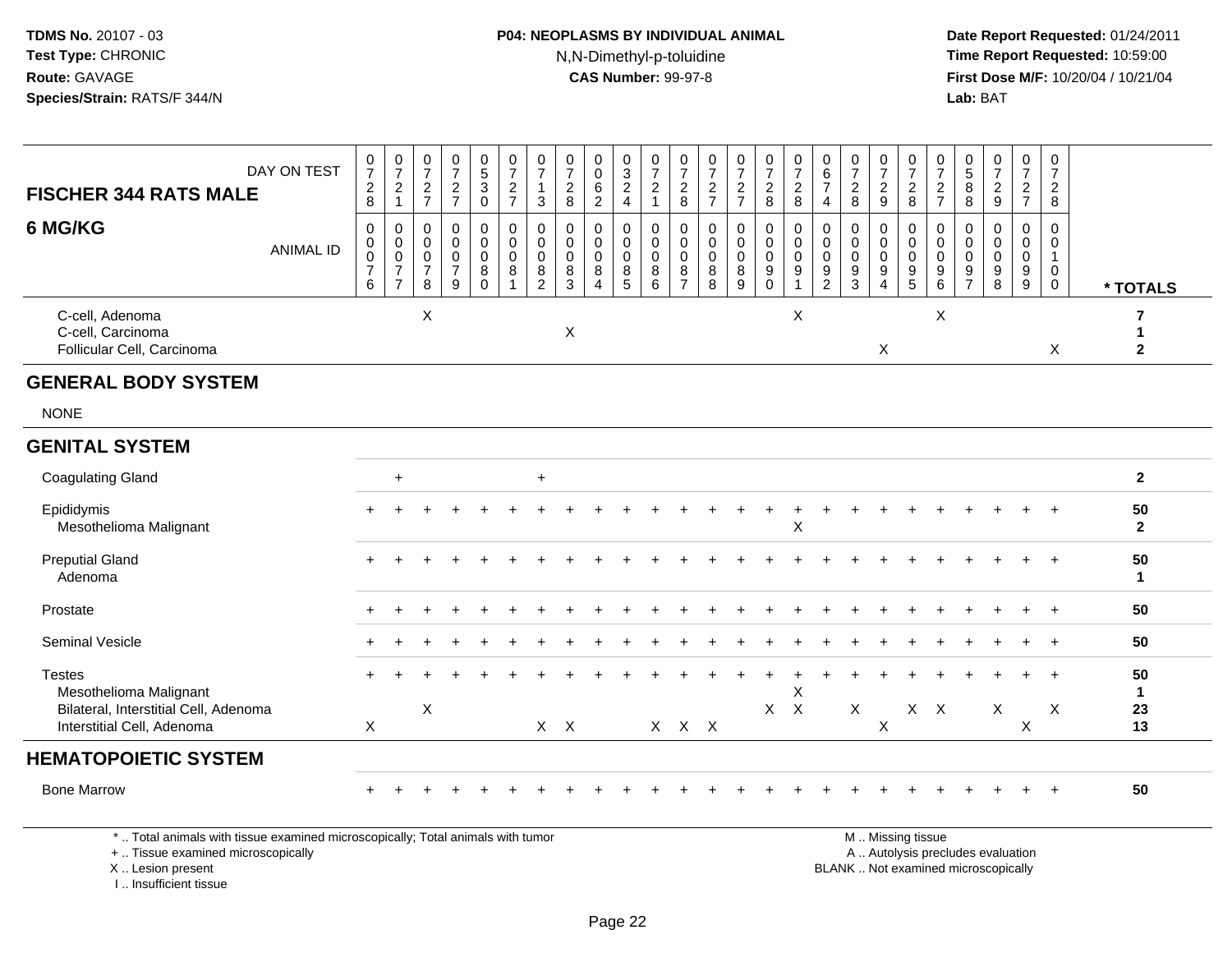I .. Insufficient tissue

## **P04: NEOPLASMS BY INDIVIDUAL ANIMAL**N,N-Dimethyl-p-toluidine

| DAY ON TEST<br><b>FISCHER 344 RATS MALE</b>                                                                                                | $\frac{0}{7}$<br>$\sqrt{2}$<br>8                                 | $\frac{0}{7}$<br>$\boldsymbol{2}$<br>$\mathbf{1}$                         | 0<br>$\overline{7}$<br>$\overline{c}$<br>$\overline{7}$ | $\frac{0}{7}$<br>$\sqrt{2}$<br>$\overline{7}$                 | $\begin{array}{c} 0 \\ 5 \end{array}$<br>$\ensuremath{\mathsf{3}}$<br>$\mathbf 0$ | 0<br>$\overline{7}$<br>$\sqrt{2}$<br>$\overline{7}$ | 0<br>$\overline{7}$<br>$\mathbf{1}$<br>3         | $\frac{0}{7}$<br>$\sqrt{2}$<br>8    | $\pmb{0}$<br>$\overline{0}$<br>$\,6\,$<br>$\overline{2}$ | 0<br>$\overline{3}$<br>$\sqrt{2}$<br>$\overline{4}$ | 0<br>$\overline{7}$<br>$\sqrt{2}$<br>$\mathbf{1}$ | 0<br>$\overline{7}$<br>$\overline{c}$<br>8 | 0<br>$\boldsymbol{7}$<br>$\sqrt{2}$<br>$\overline{7}$ | $\frac{0}{7}$<br>$\frac{2}{7}$                                     | $\begin{smallmatrix}0\\7\end{smallmatrix}$<br>$\frac{2}{8}$ | $\frac{0}{7}$<br>$\overline{c}$<br>8                | 0<br>$\overline{6}$<br>$\overline{7}$<br>$\overline{4}$ | $\frac{0}{7}$<br>$\sqrt{2}$<br>8                                 | $\frac{0}{7}$<br>$\overline{c}$<br>9                    | 0<br>$\overline{7}$<br>$\overline{c}$<br>8                     | 0<br>$\overline{7}$<br>$\overline{c}$<br>$\overline{7}$ | 0<br>$\sqrt{5}$<br>8<br>8                        | 0<br>$\overline{7}$<br>$\boldsymbol{2}$<br>9                             | 0<br>$\overline{7}$<br>$\overline{c}$<br>$\overline{7}$ | 0<br>$\overline{7}$<br>$\overline{c}$<br>8                         |                          |
|--------------------------------------------------------------------------------------------------------------------------------------------|------------------------------------------------------------------|---------------------------------------------------------------------------|---------------------------------------------------------|---------------------------------------------------------------|-----------------------------------------------------------------------------------|-----------------------------------------------------|--------------------------------------------------|-------------------------------------|----------------------------------------------------------|-----------------------------------------------------|---------------------------------------------------|--------------------------------------------|-------------------------------------------------------|--------------------------------------------------------------------|-------------------------------------------------------------|-----------------------------------------------------|---------------------------------------------------------|------------------------------------------------------------------|---------------------------------------------------------|----------------------------------------------------------------|---------------------------------------------------------|--------------------------------------------------|--------------------------------------------------------------------------|---------------------------------------------------------|--------------------------------------------------------------------|--------------------------|
| 6 MG/KG<br><b>ANIMAL ID</b>                                                                                                                | $\mathbf 0$<br>$\mathbf 0$<br>0<br>$\overline{\mathcal{I}}$<br>6 | $\mathbf 0$<br>$\pmb{0}$<br>$\pmb{0}$<br>$\overline{7}$<br>$\overline{7}$ | $\mathbf 0$<br>0<br>$\mathbf 0$<br>7<br>8               | $\mathbf 0$<br>$\Omega$<br>$\mathbf 0$<br>$\overline{7}$<br>9 | $\mathbf 0$<br>$\mathbf 0$<br>$\mathbf 0$<br>8<br>$\mathbf 0$                     | $\mathbf 0$<br>$\mathbf 0$<br>$\mathbf 0$<br>8<br>1 | $\Omega$<br>$\Omega$<br>0<br>8<br>$\overline{2}$ | $\Omega$<br>$\Omega$<br>0<br>8<br>3 | $\mathbf 0$<br>$\mathbf 0$<br>$\mathbf 0$<br>8<br>4      | 0<br>$\mathbf 0$<br>0<br>8<br>5                     | $\mathbf 0$<br>$\Omega$<br>$\mathbf 0$<br>8<br>6  | 0<br>$\Omega$<br>0<br>8<br>$\overline{7}$  | $\Omega$<br>$\Omega$<br>0<br>8<br>8                   | $\mathbf 0$<br>$\mathbf 0$<br>$\mathbf 0$<br>8<br>$\boldsymbol{9}$ | 0<br>$\mathbf 0$<br>$\mathbf 0$<br>9<br>$\mathbf 0$         | $\mathbf 0$<br>$\Omega$<br>0<br>9<br>$\overline{1}$ | 0<br>$\mathbf 0$<br>0<br>9<br>$\overline{2}$            | $\mathbf 0$<br>$\mathbf 0$<br>$\mathbf 0$<br>9<br>$\overline{3}$ | $\mathbf 0$<br>$\Omega$<br>$\mathbf 0$<br>9<br>$\Delta$ | 0<br>$\mathbf 0$<br>0<br>$\begin{array}{c} 9 \\ 5 \end{array}$ | $\mathbf 0$<br>$\Omega$<br>$\mathbf 0$<br>$9\,$<br>6    | $\Omega$<br>$\Omega$<br>0<br>9<br>$\overline{7}$ | $\Omega$<br>$\Omega$<br>$\mathbf 0$<br>9<br>8                            | $\Omega$<br>$\Omega$<br>0<br>9<br>9                     | $\Omega$<br>$\Omega$<br>$\mathbf{1}$<br>$\mathbf 0$<br>$\mathbf 0$ | * TOTALS                 |
| Lymph Node                                                                                                                                 |                                                                  |                                                                           |                                                         | $\ddot{}$                                                     |                                                                                   |                                                     |                                                  |                                     |                                                          |                                                     |                                                   |                                            |                                                       |                                                                    |                                                             |                                                     |                                                         |                                                                  | $\ddot{}$                                               |                                                                |                                                         |                                                  |                                                                          |                                                         |                                                                    | 3                        |
| Lymph Node, Mandibular                                                                                                                     | м                                                                | M                                                                         | м                                                       | м                                                             | м                                                                                 | M                                                   | M                                                | M                                   | M                                                        | M                                                   | M                                                 | M                                          | M                                                     | M                                                                  | M                                                           | M                                                   | M                                                       | M                                                                | M                                                       | M                                                              | M                                                       | M                                                |                                                                          | M M M                                                   |                                                                    | $\mathbf 0$              |
| Lymph Node, Mesenteric<br>Leukemia Mononuclear                                                                                             |                                                                  |                                                                           |                                                         |                                                               |                                                                                   |                                                     |                                                  |                                     |                                                          |                                                     |                                                   |                                            |                                                       |                                                                    |                                                             |                                                     |                                                         |                                                                  |                                                         |                                                                |                                                         |                                                  |                                                                          |                                                         |                                                                    | 50<br>1                  |
| Spleen<br>Hemangiosarcoma<br>Leukemia Mononuclear                                                                                          | $\pm$                                                            |                                                                           |                                                         |                                                               |                                                                                   |                                                     |                                                  |                                     |                                                          | $\mathsf X$                                         |                                                   |                                            |                                                       |                                                                    |                                                             |                                                     |                                                         |                                                                  |                                                         |                                                                |                                                         |                                                  |                                                                          |                                                         | $\overline{+}$                                                     | 50<br>-1<br>$\mathbf{1}$ |
| Thymus                                                                                                                                     | м                                                                |                                                                           |                                                         |                                                               |                                                                                   |                                                     |                                                  |                                     |                                                          |                                                     |                                                   |                                            |                                                       |                                                                    |                                                             |                                                     |                                                         | м                                                                |                                                         |                                                                |                                                         |                                                  |                                                                          |                                                         | $\overline{+}$                                                     | 48                       |
| <b>INTEGUMENTARY SYSTEM</b>                                                                                                                |                                                                  |                                                                           |                                                         |                                                               |                                                                                   |                                                     |                                                  |                                     |                                                          |                                                     |                                                   |                                            |                                                       |                                                                    |                                                             |                                                     |                                                         |                                                                  |                                                         |                                                                |                                                         |                                                  |                                                                          |                                                         |                                                                    |                          |
| Mammary Gland<br>Carcinoma                                                                                                                 |                                                                  |                                                                           |                                                         |                                                               |                                                                                   |                                                     |                                                  |                                     |                                                          |                                                     |                                                   |                                            |                                                       |                                                                    |                                                             |                                                     |                                                         |                                                                  |                                                         |                                                                |                                                         |                                                  |                                                                          |                                                         | $\overline{+}$                                                     | 50<br>$\mathbf{1}$       |
| Skin<br><b>Basal Cell Carcinoma</b><br>Fibroma<br>Fibroma, Multiple<br>Keratoacanthoma<br>Lipoma<br>Sarcoma                                |                                                                  |                                                                           |                                                         |                                                               |                                                                                   | $\sf X$                                             |                                                  |                                     |                                                          |                                                     |                                                   |                                            |                                                       |                                                                    |                                                             | X                                                   |                                                         |                                                                  |                                                         | X                                                              |                                                         |                                                  | $\times$                                                                 |                                                         | $\ddot{}$                                                          | 50<br>3<br>1             |
| <b>MUSCULOSKELETAL SYSTEM</b>                                                                                                              |                                                                  |                                                                           |                                                         |                                                               |                                                                                   |                                                     |                                                  |                                     |                                                          |                                                     |                                                   |                                            |                                                       |                                                                    |                                                             |                                                     |                                                         |                                                                  |                                                         |                                                                |                                                         |                                                  |                                                                          |                                                         |                                                                    |                          |
| <b>Bone</b><br>Osteosarcoma                                                                                                                |                                                                  | $\div$<br>X                                                               |                                                         |                                                               |                                                                                   |                                                     |                                                  |                                     |                                                          |                                                     |                                                   |                                            |                                                       |                                                                    |                                                             |                                                     |                                                         |                                                                  |                                                         |                                                                |                                                         |                                                  |                                                                          |                                                         |                                                                    | 50<br>$\mathbf{1}$       |
| *  Total animals with tissue examined microscopically; Total animals with tumor<br>+  Tissue examined microscopically<br>X  Lesion present |                                                                  |                                                                           |                                                         |                                                               |                                                                                   |                                                     |                                                  |                                     |                                                          |                                                     |                                                   |                                            |                                                       |                                                                    |                                                             |                                                     |                                                         |                                                                  |                                                         | M  Missing tissue                                              |                                                         |                                                  | A  Autolysis precludes evaluation<br>BLANK  Not examined microscopically |                                                         |                                                                    |                          |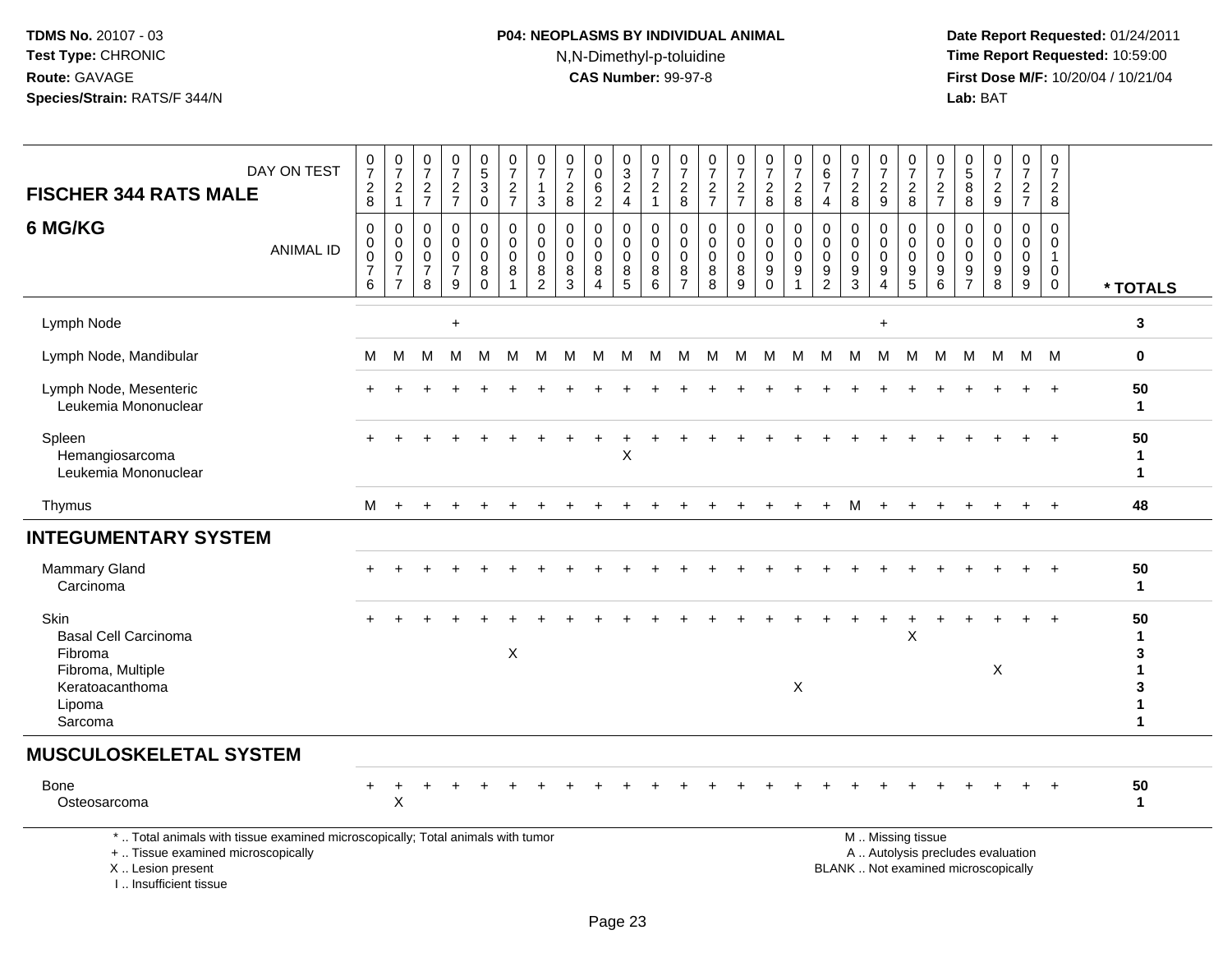## **P04: NEOPLASMS BY INDIVIDUAL ANIMAL**N,N-Dimethyl-p-toluidine

| DAY ON TEST<br><b>FISCHER 344 RATS MALE</b>                                                                                                                         | $\pmb{0}$<br>$\overline{7}$<br>$_{\rm 8}^2$          | $\frac{0}{7}$<br>$\frac{2}{1}$                                                | 0<br>$\overline{7}$<br>$\frac{2}{7}$                   | $\pmb{0}$<br>$\overline{7}$<br>$\frac{2}{7}$                  | $\begin{smallmatrix} 0\\5 \end{smallmatrix}$<br>$\ensuremath{\mathsf{3}}$<br>$\ddot{\mathbf{0}}$ | $\begin{smallmatrix}0\\7\end{smallmatrix}$<br>$\frac{2}{7}$      | 0<br>$\overline{7}$<br>$\mathbf{1}$<br>$\mathbf{3}$                   | $\pmb{0}$<br>$\overline{7}$<br>$\boldsymbol{2}$<br>$\,8\,$ | 0<br>$\mathbf 0$<br>6<br>$\overline{2}$                          | 0<br>$\mathbf{3}$<br>$\overline{c}$<br>$\overline{4}$ | $\frac{0}{7}$<br>$\frac{2}{1}$            | $\frac{0}{7}$<br>$_{8}^2$                                        | $\frac{0}{7}$<br>$\frac{2}{7}$                           | $\frac{0}{7}$<br>$\frac{2}{7}$                   | $\frac{0}{7}$<br>$\frac{2}{8}$                    | $\frac{0}{7}$<br>$\frac{2}{8}$                               | 0<br>$6\phantom{a}$<br>$\overline{7}$<br>$\overline{4}$ | $\frac{0}{7}$<br>$\overline{c}$<br>8                       | $\frac{0}{7}$<br>$\frac{2}{9}$                                                        | $\frac{0}{7}$<br>$\frac{2}{8}$                         | $\pmb{0}$<br>$\overline{7}$<br>$\frac{2}{7}$         | $\begin{array}{c} 0 \\ 5 \end{array}$<br>$\, 8$<br>$\,8\,$ | $\begin{smallmatrix}0\\7\end{smallmatrix}$<br>$\frac{2}{9}$  | $\frac{0}{7}$<br>$\frac{2}{7}$                                   | $\mathbf 0$<br>$\overline{7}$<br>$\overline{a}$<br>8           |                                  |
|---------------------------------------------------------------------------------------------------------------------------------------------------------------------|------------------------------------------------------|-------------------------------------------------------------------------------|--------------------------------------------------------|---------------------------------------------------------------|--------------------------------------------------------------------------------------------------|------------------------------------------------------------------|-----------------------------------------------------------------------|------------------------------------------------------------|------------------------------------------------------------------|-------------------------------------------------------|-------------------------------------------|------------------------------------------------------------------|----------------------------------------------------------|--------------------------------------------------|---------------------------------------------------|--------------------------------------------------------------|---------------------------------------------------------|------------------------------------------------------------|---------------------------------------------------------------------------------------|--------------------------------------------------------|------------------------------------------------------|------------------------------------------------------------|--------------------------------------------------------------|------------------------------------------------------------------|----------------------------------------------------------------|----------------------------------|
| 6 MG/KG<br><b>ANIMAL ID</b>                                                                                                                                         | $\mathbf 0$<br>0<br>$\pmb{0}$<br>$\overline{7}$<br>6 | $\mathbf 0$<br>$\mathbf 0$<br>$\mathbf 0$<br>$\overline{7}$<br>$\overline{7}$ | 0<br>$\mathbf 0$<br>$\mathbf 0$<br>$\overline{7}$<br>8 | $\mathbf 0$<br>$\Omega$<br>$\mathbf 0$<br>$\overline{7}$<br>9 | $\mathbf 0$<br>$\mathbf 0$<br>$\pmb{0}$<br>8<br>$\Omega$                                         | $\mathbf 0$<br>$\mathbf 0$<br>$\mathbf 0$<br>8<br>$\overline{1}$ | $\mathbf 0$<br>$\mathbf 0$<br>$\boldsymbol{0}$<br>8<br>$\overline{2}$ | $\mathbf 0$<br>$\mathbf 0$<br>$\mathbf 0$<br>8<br>3        | $\mathbf 0$<br>$\mathbf 0$<br>$\mathbf 0$<br>8<br>$\overline{4}$ | 0<br>$\mathbf 0$<br>$\pmb{0}$<br>8<br>$\overline{5}$  | 0<br>0<br>$\mathbf 0$<br>8<br>$6^{\circ}$ | $\mathbf 0$<br>$\mathbf 0$<br>$\mathsf 0$<br>8<br>$\overline{7}$ | $\mathbf 0$<br>$\overline{0}$<br>$\mathbf 0$<br>$_{8}^8$ | $\mathbf 0$<br>$\Omega$<br>$\mathbf 0$<br>8<br>9 | 0<br>$\mathbf 0$<br>$\pmb{0}$<br>9<br>$\mathbf 0$ | $\pmb{0}$<br>$\mathbf 0$<br>$\mathbf 0$<br>9<br>$\mathbf{1}$ | $\mathbf 0$<br>$\Omega$<br>0<br>9<br>$\overline{2}$     | $\mathbf 0$<br>$\mathbf 0$<br>$\mathbf 0$<br>$\frac{9}{3}$ | $\mathbf 0$<br>$\mathbf 0$<br>$\pmb{0}$<br>$\boldsymbol{9}$<br>$\boldsymbol{\Lambda}$ | 0<br>$\mathbf 0$<br>$\mathbf 0$<br>$\frac{9}{5}$       | $\mathbf 0$<br>$\mathbf{0}$<br>$\mathbf 0$<br>9<br>6 | 0<br>$\Omega$<br>$\mathbf 0$<br>9<br>$\overline{7}$        | $\mathbf 0$<br>$\Omega$<br>$\mathbf 0$<br>$_{\rm 8}^{\rm 9}$ | $\mathbf 0$<br>$\mathbf 0$<br>$\mathsf 0$<br>9<br>$\overline{9}$ | $\mathbf 0$<br>$\mathbf 0$<br>$\mathbf{1}$<br>$\mathbf 0$<br>0 | * TOTALS                         |
| <b>NERVOUS SYSTEM</b>                                                                                                                                               |                                                      |                                                                               |                                                        |                                                               |                                                                                                  |                                                                  |                                                                       |                                                            |                                                                  |                                                       |                                           |                                                                  |                                                          |                                                  |                                                   |                                                              |                                                         |                                                            |                                                                                       |                                                        |                                                      |                                                            |                                                              |                                                                  |                                                                |                                  |
| <b>Brain</b><br>Carcinoma, Metastatic, Pituitary Gland                                                                                                              |                                                      |                                                                               |                                                        |                                                               |                                                                                                  |                                                                  |                                                                       |                                                            |                                                                  |                                                       |                                           |                                                                  |                                                          |                                                  |                                                   |                                                              |                                                         |                                                            |                                                                                       |                                                        |                                                      |                                                            |                                                              |                                                                  |                                                                | 50<br>$\mathbf{1}$               |
| Spinal Cord<br>Osteosarcoma, Metastatic, Bone                                                                                                                       |                                                      | $\ddot{}$<br>X                                                                |                                                        |                                                               |                                                                                                  |                                                                  |                                                                       |                                                            |                                                                  |                                                       |                                           |                                                                  |                                                          |                                                  |                                                   |                                                              |                                                         |                                                            |                                                                                       |                                                        |                                                      |                                                            |                                                              |                                                                  |                                                                | -1<br>$\mathbf 1$                |
| <b>RESPIRATORY SYSTEM</b>                                                                                                                                           |                                                      |                                                                               |                                                        |                                                               |                                                                                                  |                                                                  |                                                                       |                                                            |                                                                  |                                                       |                                           |                                                                  |                                                          |                                                  |                                                   |                                                              |                                                         |                                                            |                                                                                       |                                                        |                                                      |                                                            |                                                              |                                                                  |                                                                |                                  |
| Lung<br>Alveolar/Bronchiolar Adenoma<br>Osteosarcoma, Metastatic, Bone                                                                                              |                                                      | X                                                                             |                                                        |                                                               |                                                                                                  |                                                                  |                                                                       |                                                            |                                                                  |                                                       |                                           |                                                                  | X                                                        |                                                  |                                                   |                                                              |                                                         |                                                            |                                                                                       |                                                        |                                                      |                                                            |                                                              |                                                                  |                                                                | 50<br>$\mathbf 1$<br>$\mathbf 1$ |
| Nose<br>Transitional Epithelium, Adenoma                                                                                                                            | $+$                                                  | $\ddot{}$                                                                     | X                                                      | $\ddot{}$                                                     | A                                                                                                | $\ddot{}$                                                        | X                                                                     |                                                            |                                                                  |                                                       |                                           |                                                                  |                                                          |                                                  |                                                   |                                                              |                                                         |                                                            |                                                                                       |                                                        |                                                      |                                                            |                                                              |                                                                  |                                                                | 49<br>3                          |
| Trachea                                                                                                                                                             |                                                      |                                                                               |                                                        |                                                               |                                                                                                  |                                                                  |                                                                       |                                                            |                                                                  |                                                       |                                           |                                                                  |                                                          |                                                  |                                                   |                                                              |                                                         |                                                            |                                                                                       |                                                        |                                                      |                                                            |                                                              |                                                                  |                                                                | 50                               |
| <b>SPECIAL SENSES SYSTEM</b>                                                                                                                                        |                                                      |                                                                               |                                                        |                                                               |                                                                                                  |                                                                  |                                                                       |                                                            |                                                                  |                                                       |                                           |                                                                  |                                                          |                                                  |                                                   |                                                              |                                                         |                                                            |                                                                                       |                                                        |                                                      |                                                            |                                                              |                                                                  |                                                                |                                  |
| Eye                                                                                                                                                                 |                                                      |                                                                               |                                                        |                                                               |                                                                                                  |                                                                  |                                                                       |                                                            |                                                                  |                                                       |                                           |                                                                  |                                                          |                                                  |                                                   |                                                              |                                                         |                                                            |                                                                                       |                                                        |                                                      |                                                            |                                                              |                                                                  | $\div$                                                         | 50                               |
| <b>Harderian Gland</b>                                                                                                                                              |                                                      |                                                                               |                                                        |                                                               |                                                                                                  |                                                                  |                                                                       |                                                            |                                                                  |                                                       |                                           |                                                                  |                                                          |                                                  |                                                   |                                                              |                                                         |                                                            |                                                                                       |                                                        |                                                      |                                                            |                                                              |                                                                  |                                                                | 50                               |
| Zymbal's Gland                                                                                                                                                      |                                                      |                                                                               |                                                        |                                                               |                                                                                                  |                                                                  |                                                                       |                                                            |                                                                  |                                                       |                                           |                                                                  |                                                          |                                                  |                                                   |                                                              |                                                         |                                                            |                                                                                       |                                                        |                                                      |                                                            |                                                              |                                                                  | $\ddot{}$                                                      | 50                               |
| <b>URINARY SYSTEM</b>                                                                                                                                               |                                                      |                                                                               |                                                        |                                                               |                                                                                                  |                                                                  |                                                                       |                                                            |                                                                  |                                                       |                                           |                                                                  |                                                          |                                                  |                                                   |                                                              |                                                         |                                                            |                                                                                       |                                                        |                                                      |                                                            |                                                              |                                                                  |                                                                |                                  |
| Kidney<br>Oncocytoma Benign                                                                                                                                         |                                                      |                                                                               |                                                        |                                                               |                                                                                                  |                                                                  |                                                                       |                                                            |                                                                  |                                                       |                                           |                                                                  |                                                          |                                                  |                                                   |                                                              |                                                         |                                                            |                                                                                       |                                                        |                                                      |                                                            |                                                              |                                                                  |                                                                | 50<br>$\mathbf{1}$               |
| *  Total animals with tissue examined microscopically; Total animals with tumor<br>+  Tissue examined microscopically<br>X  Lesion present<br>I Insufficient tissue |                                                      |                                                                               |                                                        |                                                               |                                                                                                  |                                                                  |                                                                       |                                                            |                                                                  |                                                       |                                           |                                                                  |                                                          |                                                  |                                                   |                                                              |                                                         | BLANK  Not examined microscopically                        |                                                                                       | M  Missing tissue<br>A  Autolysis precludes evaluation |                                                      |                                                            |                                                              |                                                                  |                                                                |                                  |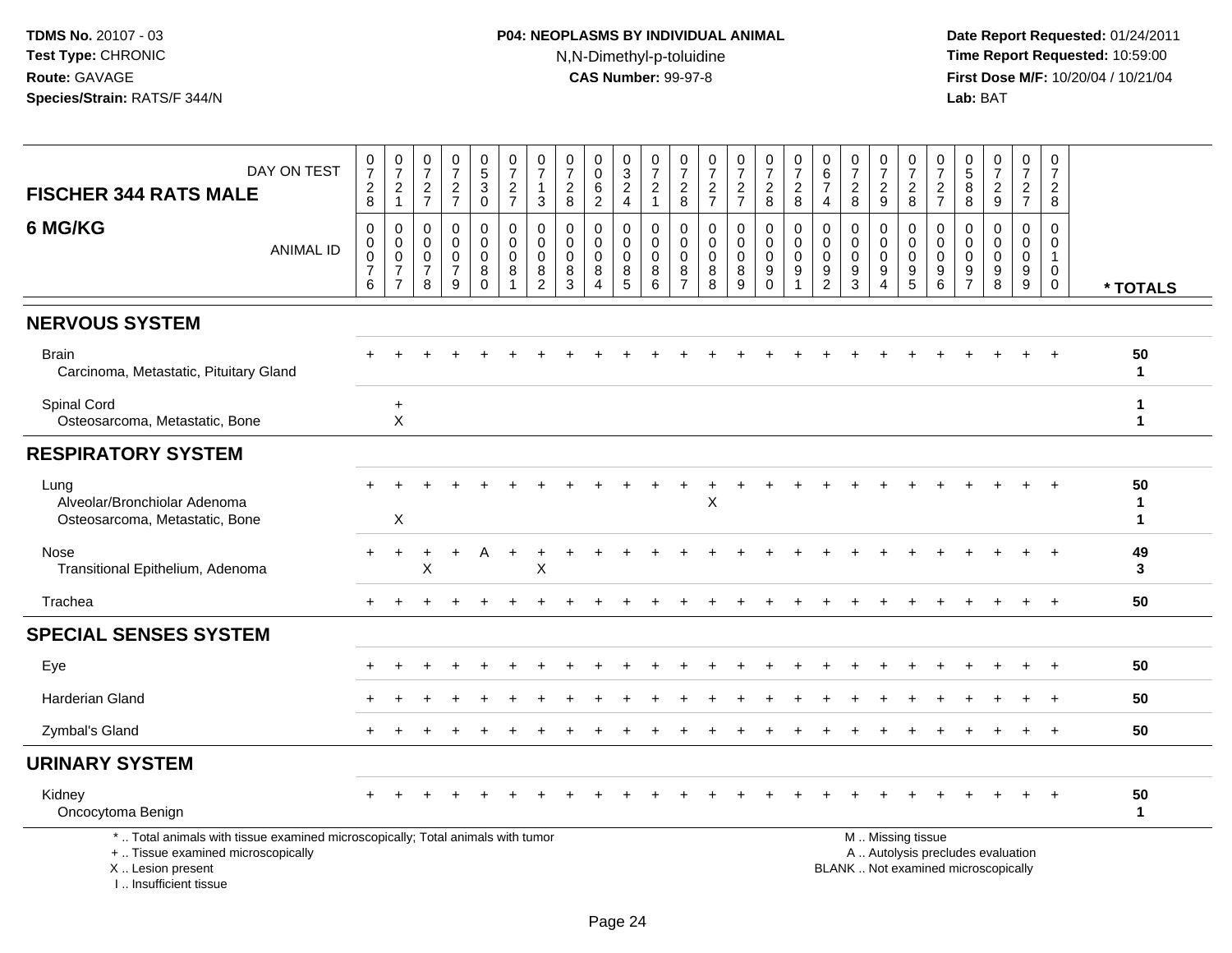### **P04: NEOPLASMS BY INDIVIDUAL ANIMAL**N,N-Dimethyl-p-toluidine

 **Date Report Requested:** 01/24/2011 **Time Report Requested:** 10:59:00 **First Dose M/F:** 10/20/04 / 10/21/04<br>**Lab:** BAT **Lab:** BAT

| <b>FISCHER 344 RATS MALE</b><br>6 MG/KG                          | DAY ON TEST<br><b>ANIMAL ID</b> | $\mathbf 0$<br>$\overline{7}$<br>$\boldsymbol{2}$<br>8<br>0<br>$\,0\,$<br>$\pmb{0}$<br>$\overline{7}$<br>6 | 0<br>$\overline{ }$<br>ົ<br>∠<br>0<br>$\mathbf 0$<br>$\mathbf 0$<br>$\overline{ }$<br>$\rightarrow$ | $\sqrt{2}$<br>$\overline{ }$<br>0<br>$\pmb{0}$<br>0<br>$\overline{ }$<br>8 | 0<br>$\rightarrow$<br>$\overline{a}$<br>$\rightarrow$<br>$\mathbf{0}$<br>0<br>0<br>$\rightarrow$<br>9 | 0<br>$\sqrt{5}$<br>$\mathbf{3}$<br>0<br>0<br>0<br>0<br>8 | $\frac{0}{7}$<br>$\overline{c}$<br>$\overline{ }$<br>0<br>$\pmb{0}$<br>$\pmb{0}$<br>$\, 8$ | 0<br>$\overline{ }$<br>3<br>0<br>$\pmb{0}$<br>0<br>$\,8\,$<br>$\overline{2}$ | $\overline{ }$<br>2<br>8<br>$\mathbf 0$<br>$\boldsymbol{0}$<br>8<br>3 | 0<br>6<br>ົ<br>8 | $\overline{0}$<br>$\sqrt{3}$<br>$\overline{2}$<br>$\overline{0}$<br>$\mathbf 0$<br>$\mathbf 0$<br>8<br>5 | 0<br>$\rightarrow$<br>◠<br>∠<br>U<br>0<br>0<br>8<br>6 | 0<br>$\rightarrow$<br>$\overline{c}$<br>8<br>0<br>0<br>0<br>$\,8\,$<br>$\rightarrow$ | $\boldsymbol{0}$<br>$\overline{ }$<br>$\boldsymbol{2}$<br>$\overline{ }$<br>0<br>$\pmb{0}$<br>$\pmb{0}$<br>$\bf 8$<br>8 | $\mathbf 0$<br>$\overline{ }$<br>$\overline{a}$<br>$\overline{ }$<br>0<br>0<br>0<br>8<br>9 | 0<br>$\overline{\phantom{a}}$<br>$\overline{2}$<br>8<br>0<br>$\pmb{0}$<br>$\pmb{0}$<br>$\boldsymbol{9}$<br>$\mathbf{0}$ | $\overline{0}$<br>$\overline{ }$<br>$\overline{c}$<br>8<br>$\overline{0}$<br>$\pmb{0}$<br>$\pmb{0}$<br>9 | O<br>6<br>-<br>0<br>0<br>9<br>$\overline{2}$ | 0<br>$\rightarrow$<br>$\overline{c}$<br>8<br>$\mathbf{0}$<br>$\pmb{0}$<br>$\mathbf 0$<br>$\boldsymbol{9}$<br>3 | $\frac{0}{7}$<br>$\overline{c}$<br>9<br>0<br>$\pmb{0}$<br>$\pmb{0}$<br>9<br>4 | $\frac{0}{7}$<br>$\overline{2}$<br>$\,8\,$<br>0<br>$\pmb{0}$<br>$\pmb{0}$<br>$\boldsymbol{9}$<br>$\overline{5}$ | 0<br>◠<br>∠<br>$\rightarrow$<br>0<br>0<br>0<br>9<br>6 | 5<br>8<br>8<br>0<br>9<br>$\overline{ }$ | $\overline{0}$<br>$\rightarrow$<br>$\overline{2}$<br>9<br>0<br>$\pmb{0}$<br>0<br>9<br>8 | 0<br>$\overline{ }$<br>$\overline{a}$<br>$\overline{ }$<br>0<br>0<br>0<br>9<br>9 | 0<br>$\overline{2}$<br>8<br>0<br>0<br>0<br>0 | * TOTALS                |
|------------------------------------------------------------------|---------------------------------|------------------------------------------------------------------------------------------------------------|-----------------------------------------------------------------------------------------------------|----------------------------------------------------------------------------|-------------------------------------------------------------------------------------------------------|----------------------------------------------------------|--------------------------------------------------------------------------------------------|------------------------------------------------------------------------------|-----------------------------------------------------------------------|------------------|----------------------------------------------------------------------------------------------------------|-------------------------------------------------------|--------------------------------------------------------------------------------------|-------------------------------------------------------------------------------------------------------------------------|--------------------------------------------------------------------------------------------|-------------------------------------------------------------------------------------------------------------------------|----------------------------------------------------------------------------------------------------------|----------------------------------------------|----------------------------------------------------------------------------------------------------------------|-------------------------------------------------------------------------------|-----------------------------------------------------------------------------------------------------------------|-------------------------------------------------------|-----------------------------------------|-----------------------------------------------------------------------------------------|----------------------------------------------------------------------------------|----------------------------------------------|-------------------------|
| <b>Urinary Bladder</b>                                           |                                 | $+$                                                                                                        |                                                                                                     |                                                                            |                                                                                                       |                                                          |                                                                                            |                                                                              |                                                                       |                  |                                                                                                          |                                                       |                                                                                      |                                                                                                                         |                                                                                            |                                                                                                                         |                                                                                                          |                                              |                                                                                                                |                                                                               |                                                                                                                 |                                                       |                                         | $+$                                                                                     | $+$                                                                              | $+$                                          | 50                      |
| <b>SYSTEMIC LESIONS</b>                                          |                                 |                                                                                                            |                                                                                                     |                                                                            |                                                                                                       |                                                          |                                                                                            |                                                                              |                                                                       |                  |                                                                                                          |                                                       |                                                                                      |                                                                                                                         |                                                                                            |                                                                                                                         |                                                                                                          |                                              |                                                                                                                |                                                                               |                                                                                                                 |                                                       |                                         |                                                                                         |                                                                                  |                                              |                         |
| Multiple Organ<br>Leukemia Mononuclear<br>Mesothelioma Malignant |                                 | $+$                                                                                                        |                                                                                                     |                                                                            |                                                                                                       |                                                          |                                                                                            |                                                                              |                                                                       |                  |                                                                                                          |                                                       |                                                                                      |                                                                                                                         |                                                                                            |                                                                                                                         | X                                                                                                        |                                              |                                                                                                                |                                                                               |                                                                                                                 |                                                       |                                         |                                                                                         | $+$                                                                              | $+$                                          | 50<br>4<br>$\mathbf{2}$ |

\* .. Total animals with tissue examined microscopically; Total animals with tumor

+ .. Tissue examined microscopically

- X .. Lesion present
- I .. Insufficient tissue

 M .. Missing tissuey the contract of the contract of the contract of the contract of the contract of the contract of the contract of  $A$ . Autolysis precludes evaluation Lesion present BLANK .. Not examined microscopically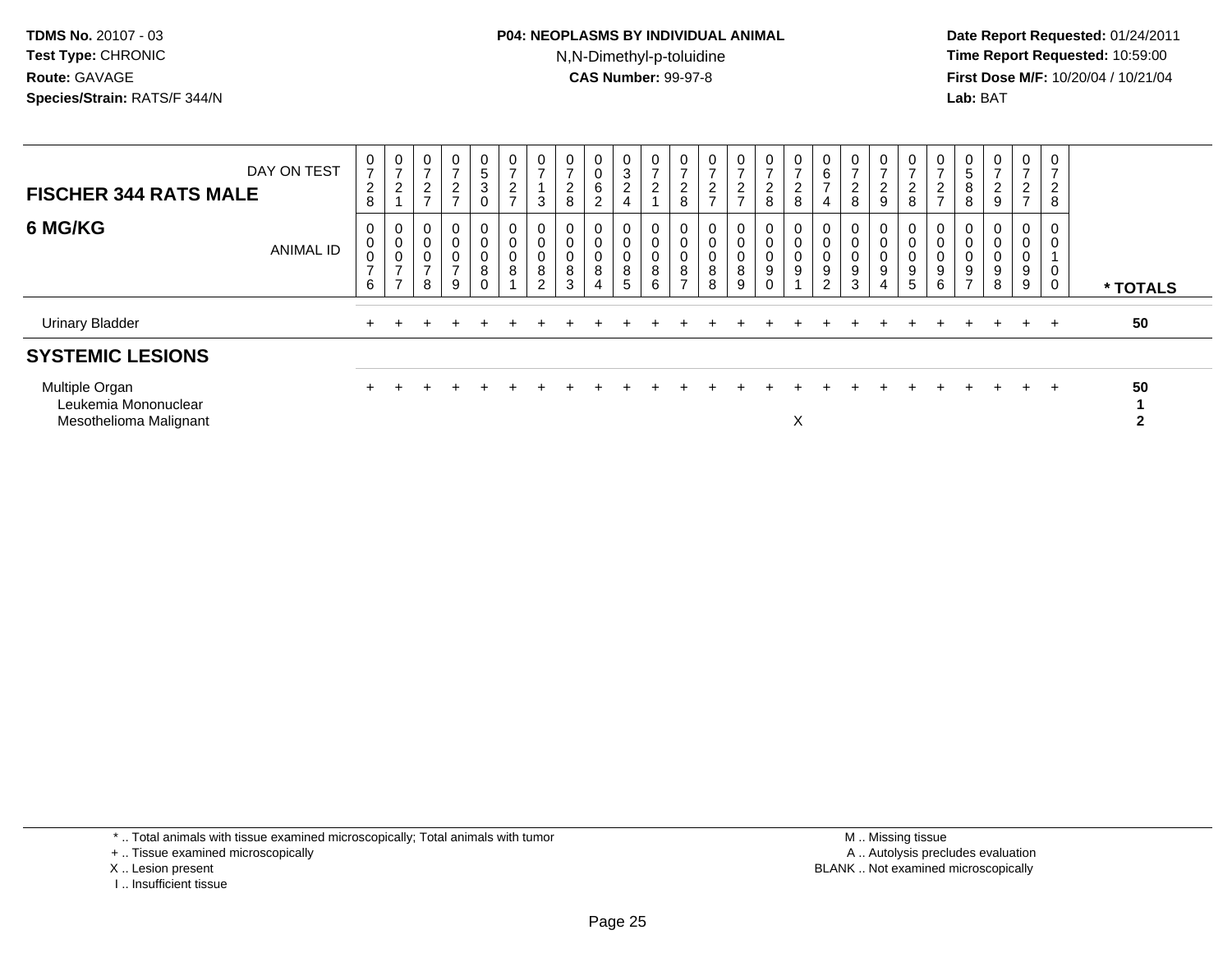I .. Insufficient tissue

## **P04: NEOPLASMS BY INDIVIDUAL ANIMAL**N,N-Dimethyl-p-toluidine

| <b>FISCHER 344 RATS MALE</b>                                                                                                               | DAY ON TEST      | $\frac{0}{7}$<br>$_{8}^2$          | $\frac{0}{7}$<br>$\frac{2}{8}$                                                 | 0<br>$\sqrt{5}$<br>$\overline{1}$<br>9        | 0<br>$\overline{7}$<br>$rac{2}{7}$                                | $\begin{array}{c} 0 \\ 5 \end{array}$<br>3<br>$\overline{8}$ | $\frac{0}{7}$<br>$\frac{2}{7}$                       | $\begin{array}{c} 0 \\ 7 \end{array}$<br>$\overline{c}$<br>$\overline{8}$ | $\frac{0}{7}$<br>$\frac{2}{7}$                      | $\frac{0}{7}$<br>$\frac{2}{8}$                                 | $\frac{0}{7}$<br>$\frac{2}{8}$                                  | $\frac{0}{7}$<br>$\frac{2}{7}$                                                 | 0<br>$\overline{7}$<br>$_{8}^2$            | 0<br>$\,6\,$<br>6<br>$\mathbf{1}$                    | $\begin{array}{c} 0 \\ 6 \end{array}$<br>$\mathbf{1}$<br>$\overline{2}$ | $\begin{array}{c} 0 \\ 6 \end{array}$<br>$\mathbf{1}$<br>$6\phantom{1}6$     | $\frac{0}{7}$<br>$\frac{2}{8}$                          | $\boldsymbol{0}$<br>$\overline{7}$<br>$\frac{2}{7}$                           | $\boldsymbol{0}$<br>$\overline{7}$<br>$\frac{2}{9}$             | $_6^0$<br>5<br>4                          | $\frac{0}{7}$<br>$\frac{2}{9}$                                                                | $\frac{0}{7}$<br>$\frac{2}{7}$                  | $\begin{array}{c} 0 \\ 6 \end{array}$<br>$^2\phantom{1}6$   | $\begin{array}{c} 0 \\ 5 \end{array}$<br>8<br>$\overline{1}$ | $\begin{smallmatrix}0\\7\end{smallmatrix}$<br>$\frac{2}{9}$ | 0<br>$\overline{7}$<br>$\frac{2}{7}$              |                       |
|--------------------------------------------------------------------------------------------------------------------------------------------|------------------|------------------------------------|--------------------------------------------------------------------------------|-----------------------------------------------|-------------------------------------------------------------------|--------------------------------------------------------------|------------------------------------------------------|---------------------------------------------------------------------------|-----------------------------------------------------|----------------------------------------------------------------|-----------------------------------------------------------------|--------------------------------------------------------------------------------|--------------------------------------------|------------------------------------------------------|-------------------------------------------------------------------------|------------------------------------------------------------------------------|---------------------------------------------------------|-------------------------------------------------------------------------------|-----------------------------------------------------------------|-------------------------------------------|-----------------------------------------------------------------------------------------------|-------------------------------------------------|-------------------------------------------------------------|--------------------------------------------------------------|-------------------------------------------------------------|---------------------------------------------------|-----------------------|
| 20 MG/KG                                                                                                                                   | <b>ANIMAL ID</b> | $\mathbf 0$<br>0<br>1<br>$\pmb{0}$ | 0<br>$\mathsf{O}\xspace$<br>$\mathbf{1}$<br>$\boldsymbol{0}$<br>$\overline{2}$ | 0<br>$\mathbf{0}$<br>$\overline{1}$<br>0<br>3 | $\Omega$<br>$\Omega$<br>$\overline{1}$<br>$\mathbf 0$<br>$\Delta$ | 0<br>$\mathbf 0$<br>1<br>$\pmb{0}$<br>5                      | 0<br>$\mathbf 0$<br>$\mathbf{1}$<br>$\mathbf 0$<br>6 | $\mathbf 0$<br>$\mathbf 0$<br>$\mathbf{1}$<br>0<br>$\overline{7}$         | $\mathbf 0$<br>$\Omega$<br>$\overline{1}$<br>0<br>8 | $\mathbf 0$<br>$\mathbf 0$<br>$\mathbf{1}$<br>$\mathbf 0$<br>9 | 0<br>$\mathbf 0$<br>$\mathbf{1}$<br>$\mathbf{1}$<br>$\mathbf 0$ | $\mathbf 0$<br>$\mathbf 0$<br>$\mathbf{1}$<br>$\overline{1}$<br>$\overline{1}$ | $\mathbf 0$<br>$\mathbf 0$<br>1<br>-1<br>2 | $\mathbf 0$<br>$\Omega$<br>-1<br>$\overline{1}$<br>3 | $\mathbf 0$<br>$\mathbf 0$<br>4                                         | $\mathbf 0$<br>$\mathbf 0$<br>$\overline{1}$<br>$\overline{1}$<br>$\sqrt{5}$ | 0<br>$\mathbf 0$<br>$\mathbf{1}$<br>$\overline{1}$<br>6 | $\mathbf 0$<br>$\mathbf{0}$<br>$\mathbf{1}$<br>$\mathbf{1}$<br>$\overline{7}$ | $\mathbf 0$<br>$\mathbf 0$<br>$\mathbf{1}$<br>$\mathbf{1}$<br>8 | 0<br>$\mathbf 0$<br>$\mathbf 1$<br>1<br>9 | 0<br>$\mathbf 0$<br>$\mathbf{1}$<br>$^2_{\rm 0}$                                              | 0<br>$\Omega$<br>$\mathbf{1}$<br>$\overline{c}$ | $\mathbf 0$<br>$\mathbf 0$<br>$\mathbf{1}$<br>$\frac{2}{2}$ | $\mathbf 0$<br>$\Omega$<br>$\mathbf{1}$<br>$\frac{2}{3}$     | $\mathbf 0$<br>$\mathbf 0$<br>$\mathbf{1}$<br>$\frac{2}{4}$ | 0<br>$\mathbf 0$<br>$\mathbf{1}$<br>$\frac{2}{5}$ | males<br>$($ cont $)$ |
| <b>ALIMENTARY SYSTEM</b>                                                                                                                   |                  |                                    |                                                                                |                                               |                                                                   |                                                              |                                                      |                                                                           |                                                     |                                                                |                                                                 |                                                                                |                                            |                                                      |                                                                         |                                                                              |                                                         |                                                                               |                                                                 |                                           |                                                                                               |                                                 |                                                             |                                                              |                                                             |                                                   |                       |
| Esophagus                                                                                                                                  |                  | $+$                                |                                                                                |                                               |                                                                   |                                                              |                                                      |                                                                           |                                                     |                                                                |                                                                 |                                                                                |                                            |                                                      |                                                                         |                                                                              |                                                         |                                                                               |                                                                 |                                           |                                                                                               |                                                 |                                                             |                                                              | $\ddot{}$                                                   | $\overline{+}$                                    |                       |
| Intestine Large, Cecum                                                                                                                     |                  |                                    |                                                                                |                                               |                                                                   |                                                              |                                                      |                                                                           |                                                     |                                                                |                                                                 |                                                                                |                                            |                                                      |                                                                         |                                                                              |                                                         |                                                                               |                                                                 |                                           |                                                                                               |                                                 |                                                             |                                                              |                                                             |                                                   |                       |
| Intestine Large, Colon<br>Mesothelioma Malignant                                                                                           |                  |                                    |                                                                                |                                               |                                                                   |                                                              |                                                      |                                                                           |                                                     |                                                                |                                                                 |                                                                                |                                            |                                                      |                                                                         |                                                                              |                                                         |                                                                               |                                                                 |                                           |                                                                                               |                                                 | X                                                           |                                                              | $\ddot{}$                                                   | $\overline{+}$                                    |                       |
| Intestine Large, Rectum                                                                                                                    |                  |                                    |                                                                                |                                               |                                                                   |                                                              |                                                      |                                                                           |                                                     |                                                                |                                                                 |                                                                                |                                            |                                                      |                                                                         |                                                                              |                                                         |                                                                               |                                                                 |                                           |                                                                                               |                                                 |                                                             |                                                              |                                                             |                                                   |                       |
| Intestine Small, Duodenum                                                                                                                  |                  |                                    |                                                                                |                                               |                                                                   |                                                              |                                                      |                                                                           |                                                     |                                                                |                                                                 |                                                                                |                                            |                                                      |                                                                         |                                                                              |                                                         |                                                                               |                                                                 |                                           |                                                                                               |                                                 |                                                             |                                                              |                                                             | $\overline{1}$                                    |                       |
| Intestine Small, Ileum                                                                                                                     |                  |                                    |                                                                                |                                               |                                                                   |                                                              |                                                      |                                                                           |                                                     |                                                                |                                                                 |                                                                                |                                            |                                                      |                                                                         |                                                                              |                                                         |                                                                               |                                                                 |                                           |                                                                                               |                                                 |                                                             |                                                              |                                                             | $\overline{+}$                                    |                       |
| Intestine Small, Jejunum                                                                                                                   |                  |                                    |                                                                                |                                               |                                                                   |                                                              |                                                      |                                                                           |                                                     |                                                                |                                                                 |                                                                                |                                            |                                                      |                                                                         |                                                                              |                                                         |                                                                               |                                                                 |                                           |                                                                                               |                                                 |                                                             |                                                              |                                                             |                                                   |                       |
| Liver<br>Hepatocellular Adenoma<br>Hepatocellular Carcinoma<br>Leukemia Mononuclear                                                        |                  |                                    |                                                                                |                                               |                                                                   |                                                              |                                                      |                                                                           |                                                     |                                                                |                                                                 |                                                                                | $\sf X$                                    |                                                      |                                                                         |                                                                              |                                                         |                                                                               |                                                                 |                                           |                                                                                               |                                                 |                                                             |                                                              |                                                             |                                                   |                       |
| Mesentery<br>Mesothelioma Malignant                                                                                                        |                  |                                    |                                                                                |                                               |                                                                   |                                                              |                                                      |                                                                           |                                                     |                                                                |                                                                 |                                                                                |                                            |                                                      |                                                                         |                                                                              |                                                         |                                                                               |                                                                 |                                           |                                                                                               |                                                 | $\ddot{}$<br>$\boldsymbol{\mathsf{X}}$                      |                                                              |                                                             |                                                   |                       |
| Pancreas<br>Leukemia Mononuclear<br>Mesothelioma Malignant                                                                                 |                  |                                    |                                                                                |                                               |                                                                   |                                                              |                                                      |                                                                           |                                                     |                                                                |                                                                 |                                                                                |                                            |                                                      |                                                                         |                                                                              |                                                         |                                                                               |                                                                 |                                           |                                                                                               |                                                 | $\mathsf X$                                                 |                                                              |                                                             |                                                   |                       |
| Salivary Glands                                                                                                                            |                  |                                    |                                                                                |                                               |                                                                   |                                                              |                                                      |                                                                           |                                                     |                                                                |                                                                 |                                                                                |                                            |                                                      |                                                                         |                                                                              |                                                         |                                                                               |                                                                 |                                           |                                                                                               |                                                 |                                                             |                                                              |                                                             |                                                   |                       |
| *  Total animals with tissue examined microscopically; Total animals with tumor<br>+  Tissue examined microscopically<br>X  Lesion present |                  |                                    |                                                                                |                                               |                                                                   |                                                              |                                                      |                                                                           |                                                     |                                                                |                                                                 |                                                                                |                                            |                                                      |                                                                         |                                                                              |                                                         |                                                                               |                                                                 |                                           | M  Missing tissue<br>A  Autolysis precludes evaluation<br>BLANK  Not examined microscopically |                                                 |                                                             |                                                              |                                                             |                                                   |                       |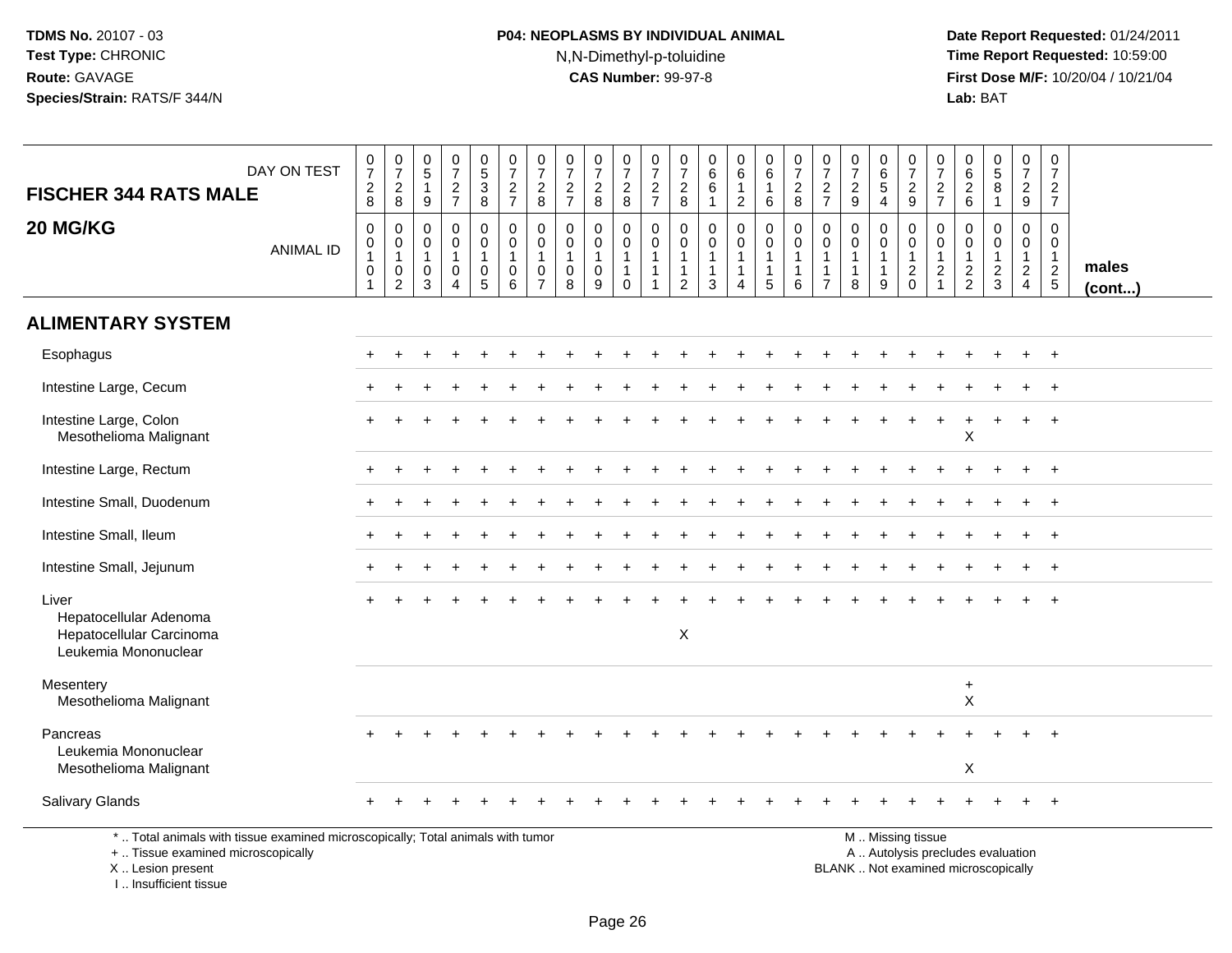## **P04: NEOPLASMS BY INDIVIDUAL ANIMAL**N,N-Dimethyl-p-toluidine

 **Date Report Requested:** 01/24/2011 **Time Report Requested:** 10:59:00 **First Dose M/F:** 10/20/04 / 10/21/04<br>**Lab:** BAT **Lab:** BAT

| <b>FISCHER 344 RATS MALE</b>                                                                                                               | DAY ON TEST      | $\frac{0}{7}$<br>$\frac{2}{8}$  | $\frac{0}{7}$<br>$_{\rm 8}^2$                                       | $\begin{array}{c} 0 \\ 5 \end{array}$<br>$\mathbf{1}$<br>9 | $\frac{0}{7}$<br>$\frac{2}{7}$ | $\begin{array}{c} 0 \\ 5 \end{array}$<br>$_8^3$               | $\frac{0}{7}$<br>$\frac{2}{7}$                     | $\frac{0}{7}$<br>$_{\rm 8}^2$                                       | $\frac{0}{7}$<br>$rac{2}{7}$                                   | $\frac{0}{7}$<br>$_{8}^2$                 | 0<br>$\boldsymbol{7}$<br>$_{8}^{\rm 2}$                             | $\pmb{0}$<br>$\overline{7}$<br>$\frac{2}{7}$          | 0<br>$\overline{7}$<br>$_{8}^2$                 | $\begin{array}{c} 0 \\ 6 \end{array}$<br>$\,6$<br>$\overline{1}$ | 0<br>$\,6\,$<br>$\mathbf{1}$<br>$\sqrt{2}$                       | 0<br>6<br>$\mathbf{1}$<br>6                              | $\frac{0}{7}$<br>$\frac{2}{8}$                                  | 0<br>$\overline{7}$<br>$\frac{2}{7}$               | $\frac{0}{7}$<br>$\frac{2}{9}$                  | 0<br>6<br>5<br>$\overline{4}$                | 0<br>$\overline{7}$<br>$\frac{2}{9}$                                                          | 0<br>$\overline{7}$<br>$\frac{2}{7}$                    | 0<br>6<br>$^2\phantom{1}6$                                  | $\begin{array}{c} 0 \\ 5 \\ 8 \end{array}$<br>$\mathbf{1}$ | $\boldsymbol{0}$<br>$\overline{7}$<br>$\frac{2}{9}$                            | $\pmb{0}$<br>$\overline{7}$<br>$rac{2}{7}$                                         |                 |
|--------------------------------------------------------------------------------------------------------------------------------------------|------------------|---------------------------------|---------------------------------------------------------------------|------------------------------------------------------------|--------------------------------|---------------------------------------------------------------|----------------------------------------------------|---------------------------------------------------------------------|----------------------------------------------------------------|-------------------------------------------|---------------------------------------------------------------------|-------------------------------------------------------|-------------------------------------------------|------------------------------------------------------------------|------------------------------------------------------------------|----------------------------------------------------------|-----------------------------------------------------------------|----------------------------------------------------|-------------------------------------------------|----------------------------------------------|-----------------------------------------------------------------------------------------------|---------------------------------------------------------|-------------------------------------------------------------|------------------------------------------------------------|--------------------------------------------------------------------------------|------------------------------------------------------------------------------------|-----------------|
| 20 MG/KG                                                                                                                                   | <b>ANIMAL ID</b> | $\mathbf 0$<br>$\mathbf 0$<br>0 | 0<br>$\mathbf 0$<br>$\overline{1}$<br>$\mathbf 0$<br>$\overline{c}$ | $\mathbf 0$<br>$\Omega$<br>$\mathbf 1$<br>$\mathbf 0$<br>3 | 0<br>$\mathbf 0$<br>0<br>4     | $\mathbf 0$<br>$\mathbf 0$<br>$\mathbf 1$<br>$\mathbf 0$<br>5 | $\mathbf 0$<br>$\mathbf 0$<br>-1<br>$\pmb{0}$<br>6 | $\mathbf 0$<br>$\mathbf 0$<br>$\overline{1}$<br>0<br>$\overline{7}$ | $\mathbf 0$<br>$\mathbf 0$<br>$\mathbf{1}$<br>$\mathbf 0$<br>8 | 0<br>$\mathbf 0$<br>1<br>$\mathbf 0$<br>9 | $\pmb{0}$<br>$\mathbf 0$<br>$\mathbf 1$<br>$\mathbf{1}$<br>$\Omega$ | 0<br>$\mathbf 0$<br>$\mathbf{1}$<br>$\mathbf{1}$<br>1 | 0<br>$\Omega$<br>$\mathbf{1}$<br>$\overline{c}$ | $\mathbf 0$<br>$\mathbf 0$<br>1<br>$\overline{1}$<br>3           | 0<br>$\mathbf 0$<br>$\mathbf{1}$<br>1<br>$\overline{\mathbf{4}}$ | 0<br>$\overline{0}$<br>$\mathbf{1}$<br>$\mathbf{1}$<br>5 | $\mathbf 0$<br>$\mathbf 0$<br>$\mathbf{1}$<br>$\mathbf{1}$<br>6 | $\mathbf 0$<br>0<br>$\mathbf{1}$<br>$\overline{7}$ | $\mathbf 0$<br>$\mathbf 0$<br>$\mathbf{1}$<br>8 | 0<br>$\mathbf{0}$<br>$\mathbf{1}$<br>-1<br>9 | $\mathbf 0$<br>$\mathbf 0$<br>$\mathbf{1}$<br>$\sqrt{2}$<br>$\Omega$                          | 0<br>$\mathbf 0$<br>$\mathbf{1}$<br>$\overline{2}$<br>1 | $\mathbf 0$<br>$\mathbf 0$<br>$\mathbf{1}$<br>$\frac{2}{2}$ | $\mathbf 0$<br>$\mathbf 0$<br>$\frac{2}{3}$                | $\mathbf 0$<br>$\mathbf 0$<br>$\mathbf{1}$<br>$\overline{a}$<br>$\overline{4}$ | $\mathbf 0$<br>$\overline{0}$<br>$\mathbf{1}$<br>$\overline{2}$<br>$5\phantom{.0}$ | males<br>(cont) |
| Stomach, Forestomach                                                                                                                       |                  |                                 |                                                                     |                                                            |                                |                                                               |                                                    |                                                                     |                                                                |                                           |                                                                     |                                                       |                                                 |                                                                  |                                                                  |                                                          |                                                                 |                                                    |                                                 |                                              |                                                                                               |                                                         |                                                             |                                                            |                                                                                | $+$                                                                                |                 |
| Stomach, Glandular                                                                                                                         |                  |                                 |                                                                     |                                                            |                                |                                                               |                                                    |                                                                     |                                                                |                                           |                                                                     |                                                       |                                                 |                                                                  |                                                                  |                                                          |                                                                 |                                                    |                                                 |                                              |                                                                                               |                                                         |                                                             |                                                            |                                                                                | $+$                                                                                |                 |
| Tooth                                                                                                                                      |                  |                                 |                                                                     |                                                            |                                |                                                               |                                                    |                                                                     |                                                                |                                           |                                                                     |                                                       |                                                 |                                                                  | $\ddot{}$                                                        |                                                          |                                                                 |                                                    |                                                 |                                              | $\ddot{}$                                                                                     |                                                         |                                                             |                                                            |                                                                                |                                                                                    |                 |
| <b>CARDIOVASCULAR SYSTEM</b>                                                                                                               |                  |                                 |                                                                     |                                                            |                                |                                                               |                                                    |                                                                     |                                                                |                                           |                                                                     |                                                       |                                                 |                                                                  |                                                                  |                                                          |                                                                 |                                                    |                                                 |                                              |                                                                                               |                                                         |                                                             |                                                            |                                                                                |                                                                                    |                 |
| <b>Blood Vessel</b>                                                                                                                        |                  |                                 |                                                                     |                                                            |                                |                                                               |                                                    |                                                                     |                                                                |                                           |                                                                     |                                                       |                                                 |                                                                  |                                                                  |                                                          |                                                                 |                                                    |                                                 |                                              |                                                                                               |                                                         |                                                             |                                                            |                                                                                | $^{+}$                                                                             |                 |
| Heart                                                                                                                                      |                  |                                 |                                                                     |                                                            |                                |                                                               |                                                    |                                                                     |                                                                |                                           |                                                                     |                                                       |                                                 |                                                                  |                                                                  |                                                          |                                                                 |                                                    |                                                 |                                              |                                                                                               |                                                         |                                                             |                                                            |                                                                                | $+$                                                                                |                 |
| <b>ENDOCRINE SYSTEM</b>                                                                                                                    |                  |                                 |                                                                     |                                                            |                                |                                                               |                                                    |                                                                     |                                                                |                                           |                                                                     |                                                       |                                                 |                                                                  |                                                                  |                                                          |                                                                 |                                                    |                                                 |                                              |                                                                                               |                                                         |                                                             |                                                            |                                                                                |                                                                                    |                 |
| <b>Adrenal Cortex</b>                                                                                                                      |                  |                                 |                                                                     |                                                            |                                |                                                               |                                                    |                                                                     |                                                                |                                           |                                                                     |                                                       |                                                 |                                                                  |                                                                  |                                                          |                                                                 |                                                    |                                                 |                                              |                                                                                               |                                                         |                                                             |                                                            | $\pm$                                                                          | $+$                                                                                |                 |
| Adrenal Medulla<br>Pheochromocytoma Benign<br>Pheochromocytoma Malignant                                                                   |                  |                                 |                                                                     |                                                            |                                | X                                                             |                                                    |                                                                     |                                                                |                                           | X                                                                   |                                                       | X                                               |                                                                  |                                                                  |                                                          |                                                                 |                                                    | X                                               | X                                            |                                                                                               | X                                                       |                                                             |                                                            | $\ddot{}$                                                                      | $+$                                                                                |                 |
| Islets, Pancreatic<br>Adenoma                                                                                                              |                  |                                 |                                                                     |                                                            |                                |                                                               |                                                    |                                                                     |                                                                |                                           |                                                                     |                                                       |                                                 |                                                                  |                                                                  |                                                          |                                                                 |                                                    |                                                 |                                              |                                                                                               |                                                         |                                                             | $\div$                                                     | $\ddot{}$<br>X                                                                 | $+$                                                                                |                 |
| Parathyroid Gland                                                                                                                          |                  |                                 |                                                                     |                                                            |                                |                                                               |                                                    |                                                                     |                                                                |                                           |                                                                     |                                                       |                                                 |                                                                  |                                                                  |                                                          |                                                                 |                                                    |                                                 |                                              |                                                                                               |                                                         |                                                             |                                                            |                                                                                | $+$                                                                                |                 |
| <b>Pituitary Gland</b><br>Pars Distalis, Adenoma                                                                                           |                  |                                 | X                                                                   |                                                            |                                |                                                               | X                                                  | X                                                                   | $\times$                                                       |                                           |                                                                     |                                                       | X                                               |                                                                  |                                                                  | $\mathsf{X}$                                             | $\boldsymbol{X}$                                                | $\boldsymbol{\mathsf{X}}$                          |                                                 |                                              |                                                                                               | X                                                       |                                                             | X                                                          |                                                                                | $\overline{+}$                                                                     |                 |
| <b>Thyroid Gland</b><br>Bilateral, C-cell, Adenoma<br>C-cell, Adenoma                                                                      |                  |                                 |                                                                     |                                                            |                                |                                                               |                                                    | X                                                                   |                                                                |                                           | X                                                                   |                                                       |                                                 |                                                                  |                                                                  |                                                          | $X$ $X$                                                         |                                                    | X                                               |                                              |                                                                                               |                                                         |                                                             |                                                            |                                                                                | $\overline{+}$                                                                     |                 |
| *  Total animals with tissue examined microscopically; Total animals with tumor<br>+  Tissue examined microscopically<br>X  Lesion present |                  |                                 |                                                                     |                                                            |                                |                                                               |                                                    |                                                                     |                                                                |                                           |                                                                     |                                                       |                                                 |                                                                  |                                                                  |                                                          |                                                                 |                                                    |                                                 |                                              | M  Missing tissue<br>A  Autolysis precludes evaluation<br>BLANK  Not examined microscopically |                                                         |                                                             |                                                            |                                                                                |                                                                                    |                 |

I .. Insufficient tissue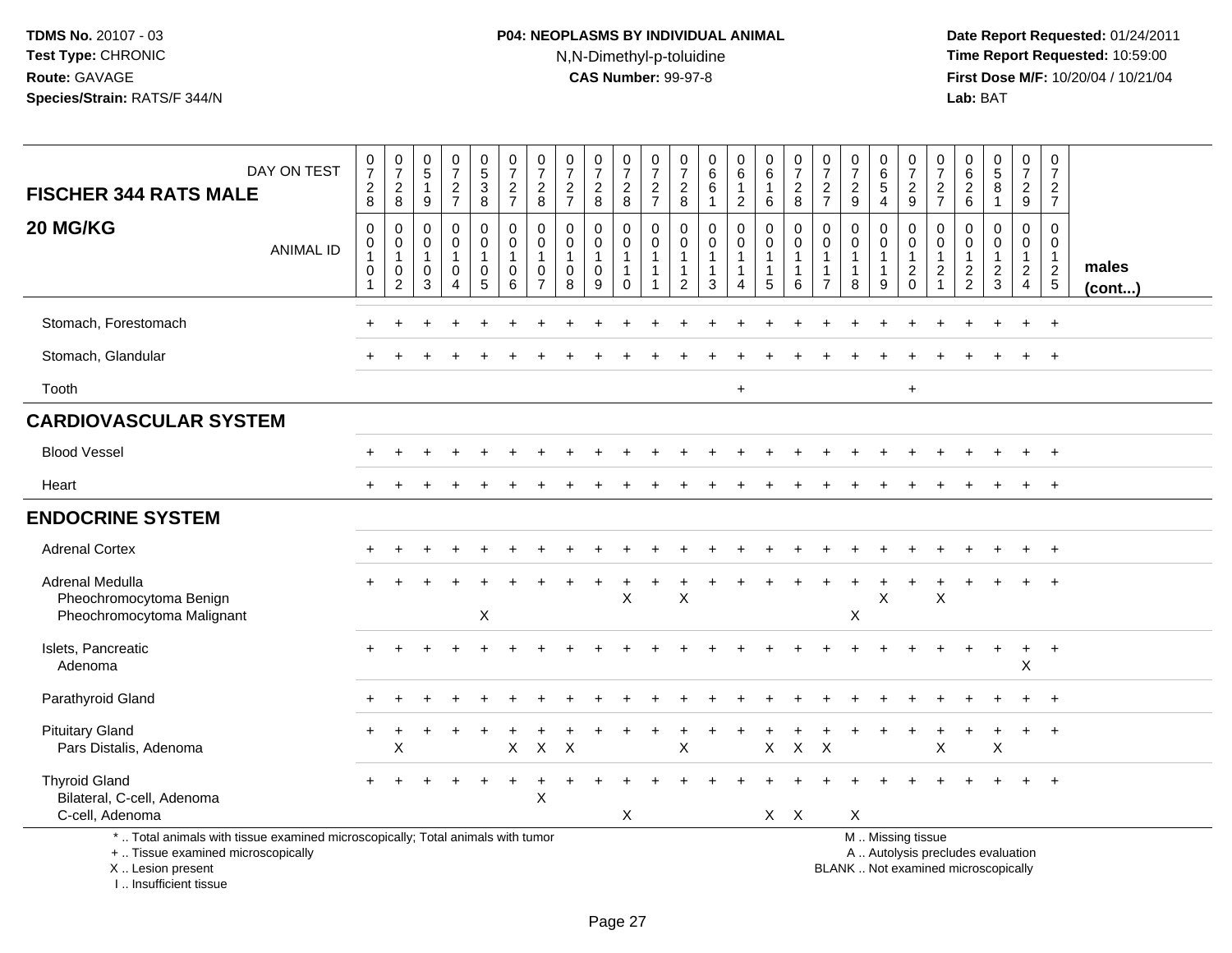### **P04: NEOPLASMS BY INDIVIDUAL ANIMAL**N,N-Dimethyl-p-toluidine

 **Date Report Requested:** 01/24/2011 **Time Report Requested:** 10:59:00 **First Dose M/F:** 10/20/04 / 10/21/04<br>**Lab:** BAT **Lab:** BAT

| DAY ON TEST<br><b>FISCHER 344 RATS MALE</b>                                                                    | $\frac{0}{7}$<br>$\sqrt{2}$<br>8 | $\frac{0}{7}$<br>$\frac{2}{8}$                                                | $\begin{array}{c} 0 \\ 5 \end{array}$<br>$\overline{1}$<br>9 | $\frac{0}{7}$<br>$\overline{2}$<br>$\overline{7}$                             | $\begin{array}{c} 0 \\ 5 \end{array}$<br>3<br>8     | $\frac{0}{7}$<br>$\overline{2}$<br>$\overline{7}$    | $\frac{0}{7}$<br>$\sqrt{2}$<br>8                                            | $\frac{0}{7}$<br>$\overline{2}$<br>$\overline{7}$ | $\frac{0}{7}$<br>$\sqrt{2}$<br>$\,8\,$         | $\begin{smallmatrix}0\\7\end{smallmatrix}$<br>$\sqrt{2}$<br>8            | 0<br>$\overline{7}$<br>$\sqrt{2}$<br>$\overline{7}$        | 0<br>$\overline{7}$<br>$\overline{c}$<br>8                      | 0<br>$6\overline{6}$<br>6<br>$\mathbf{1}$            | $_{6}^{\rm 0}$<br>$\mathbf{1}$<br>$\overline{2}$      | $\begin{smallmatrix} 0\\ 6 \end{smallmatrix}$<br>$\mathbf{1}$<br>6                  | $\frac{0}{7}$<br>$\sqrt{2}$<br>8 | $\frac{0}{7}$<br>$\overline{2}$<br>$\overline{7}$                                | $\mathbf 0$<br>$\overline{7}$<br>$\sqrt{2}$<br>9 | 0<br>$6\phantom{a}$<br>$\overline{5}$<br>$\overline{4}$ | 0<br>$\overline{7}$<br>$\boldsymbol{2}$<br>9                              | 0<br>$\overline{7}$<br>$\overline{c}$<br>$\overline{7}$      | 0<br>$\,6\,$<br>$\sqrt{2}$<br>$\,6\,$            | $\begin{array}{c} 0 \\ 5 \\ 8 \end{array}$<br>1   | 0<br>$\overline{7}$<br>$\overline{2}$<br>9                           | 0<br>$\overline{7}$<br>$\overline{2}$<br>$\overline{7}$     |                 |
|----------------------------------------------------------------------------------------------------------------|----------------------------------|-------------------------------------------------------------------------------|--------------------------------------------------------------|-------------------------------------------------------------------------------|-----------------------------------------------------|------------------------------------------------------|-----------------------------------------------------------------------------|---------------------------------------------------|------------------------------------------------|--------------------------------------------------------------------------|------------------------------------------------------------|-----------------------------------------------------------------|------------------------------------------------------|-------------------------------------------------------|-------------------------------------------------------------------------------------|----------------------------------|----------------------------------------------------------------------------------|--------------------------------------------------|---------------------------------------------------------|---------------------------------------------------------------------------|--------------------------------------------------------------|--------------------------------------------------|---------------------------------------------------|----------------------------------------------------------------------|-------------------------------------------------------------|-----------------|
| 20 MG/KG<br><b>ANIMAL ID</b>                                                                                   | 0<br>0<br>$\mathbf 0$            | $\mathbf 0$<br>$\mathbf 0$<br>$\overline{1}$<br>$\mathbf 0$<br>$\overline{2}$ | $\Omega$<br>0<br>$\overline{1}$<br>$\mathbf 0$<br>3          | $\mathbf 0$<br>$\mathbf 0$<br>$\overline{1}$<br>$\mathbf 0$<br>$\overline{4}$ | $\mathbf 0$<br>$\mathbf 0$<br>1<br>$\mathbf 0$<br>5 | $_{\rm 0}^{\rm 0}$<br>$\mathbf{1}$<br>$\pmb{0}$<br>6 | $\mathbf 0$<br>$\mathbf 0$<br>$\mathbf{1}$<br>$\mathbf 0$<br>$\overline{7}$ | $\mathbf 0$<br>0<br>$\mathbf{1}$<br>0<br>8        | $\mathbf 0$<br>$\mathbf 0$<br>$\mathbf 0$<br>9 | $\pmb{0}$<br>$\mathbf 0$<br>$\overline{1}$<br>$\overline{1}$<br>$\Omega$ | $\mathbf 0$<br>$\mathbf 0$<br>$\mathbf{1}$<br>$\mathbf{1}$ | $\mathbf 0$<br>$\mathbf 0$<br>$\mathbf{1}$<br>$\mathbf{1}$<br>2 | $\mathbf 0$<br>$\mathbf 0$<br>1<br>$\mathbf{1}$<br>3 | 0<br>$\mathbf 0$<br>1<br>1<br>$\overline{\mathbf{4}}$ | $\pmb{0}$<br>$\mathsf{O}\xspace$<br>$\mathbf{1}$<br>$\mathbf{1}$<br>$5\phantom{.0}$ | $\mathbf 0$<br>$\mathbf 0$<br>6  | $\mathbf 0$<br>$\mathbf 0$<br>$\overline{1}$<br>$\overline{1}$<br>$\overline{7}$ | $\mathbf 0$<br>$\mathbf 0$<br>-1<br>1<br>8       | 0<br>$\mathbf 0$<br>$\mathbf{1}$<br>$\mathbf{1}$<br>9   | $\mathbf 0$<br>$\boldsymbol{0}$<br>$\mathbf{1}$<br>$\sqrt{2}$<br>$\Omega$ | $\mathbf 0$<br>$\mathbf 0$<br>$\mathbf{1}$<br>$\overline{2}$ | $\Omega$<br>0<br>$\overline{1}$<br>$\frac{2}{2}$ | $\mathbf 0$<br>0<br>$\mathbf{1}$<br>$\frac{2}{3}$ | 0<br>$\mathbf 0$<br>$\mathbf{1}$<br>$\overline{2}$<br>$\overline{4}$ | $\mathbf 0$<br>$\mathbf 0$<br>$\overline{1}$<br>$rac{2}{5}$ | males<br>(cont) |
| Follicular Cell, Adenoma<br>Follicular Cell, Carcinoma                                                         |                                  |                                                                               |                                                              |                                                                               |                                                     |                                                      |                                                                             |                                                   |                                                |                                                                          |                                                            | $\boldsymbol{\mathsf{X}}$                                       |                                                      |                                                       |                                                                                     |                                  |                                                                                  |                                                  |                                                         |                                                                           |                                                              |                                                  |                                                   |                                                                      |                                                             |                 |
| <b>GENERAL BODY SYSTEM</b>                                                                                     |                                  |                                                                               |                                                              |                                                                               |                                                     |                                                      |                                                                             |                                                   |                                                |                                                                          |                                                            |                                                                 |                                                      |                                                       |                                                                                     |                                  |                                                                                  |                                                  |                                                         |                                                                           |                                                              |                                                  |                                                   |                                                                      |                                                             |                 |
| <b>Tissue NOS</b><br>Carcinoma, Metastatic, Zymbal'S Gland                                                     |                                  |                                                                               |                                                              |                                                                               |                                                     |                                                      |                                                                             |                                                   |                                                |                                                                          |                                                            |                                                                 |                                                      |                                                       |                                                                                     |                                  | $\ddot{}$<br>$\pmb{\times}$                                                      |                                                  |                                                         |                                                                           |                                                              |                                                  |                                                   |                                                                      |                                                             |                 |
| <b>GENITAL SYSTEM</b>                                                                                          |                                  |                                                                               |                                                              |                                                                               |                                                     |                                                      |                                                                             |                                                   |                                                |                                                                          |                                                            |                                                                 |                                                      |                                                       |                                                                                     |                                  |                                                                                  |                                                  |                                                         |                                                                           |                                                              |                                                  |                                                   |                                                                      |                                                             |                 |
| <b>Coagulating Gland</b><br>Mesothelioma Malignant                                                             |                                  |                                                                               |                                                              |                                                                               |                                                     |                                                      |                                                                             |                                                   |                                                |                                                                          |                                                            |                                                                 |                                                      |                                                       |                                                                                     |                                  |                                                                                  |                                                  |                                                         |                                                                           |                                                              | $+$<br>$\mathsf{X}$                              |                                                   |                                                                      |                                                             |                 |
| Epididymis<br>Mesothelioma Malignant                                                                           |                                  |                                                                               |                                                              |                                                                               |                                                     |                                                      |                                                                             |                                                   |                                                |                                                                          | X                                                          |                                                                 |                                                      |                                                       |                                                                                     |                                  |                                                                                  |                                                  | X                                                       |                                                                           |                                                              | X                                                |                                                   |                                                                      | $\overline{+}$                                              |                 |
| <b>Preputial Gland</b><br>Adenoma                                                                              |                                  |                                                                               |                                                              |                                                                               |                                                     |                                                      |                                                                             |                                                   |                                                |                                                                          |                                                            |                                                                 |                                                      |                                                       |                                                                                     |                                  |                                                                                  |                                                  |                                                         |                                                                           |                                                              |                                                  |                                                   |                                                                      | $\overline{+}$                                              |                 |
| Prostate<br>Adenoma<br>Mesothelioma Malignant                                                                  |                                  |                                                                               |                                                              |                                                                               |                                                     |                                                      |                                                                             |                                                   |                                                |                                                                          |                                                            |                                                                 |                                                      |                                                       |                                                                                     |                                  |                                                                                  |                                                  |                                                         |                                                                           |                                                              | X                                                |                                                   |                                                                      |                                                             |                 |
| <b>Seminal Vesicle</b><br>Mesothelioma Malignant                                                               |                                  |                                                                               |                                                              |                                                                               |                                                     |                                                      |                                                                             |                                                   |                                                |                                                                          |                                                            |                                                                 |                                                      |                                                       |                                                                                     |                                  |                                                                                  |                                                  |                                                         |                                                                           |                                                              | $\ddot{}$<br>X                                   | $\ddot{}$                                         | $+$                                                                  | $+$                                                         |                 |
| <b>Testes</b><br>Mesothelioma Malignant<br>Bilateral, Interstitial Cell, Adenoma<br>Interstitial Cell, Adenoma |                                  | $X \times$                                                                    |                                                              |                                                                               |                                                     | X X X X                                              |                                                                             |                                                   |                                                | X X X                                                                    |                                                            |                                                                 |                                                      | X X X X                                               |                                                                                     |                                  | Χ                                                                                |                                                  | X                                                       | X X X X                                                                   |                                                              | X<br>$\boldsymbol{X}$                            | Χ                                                 | $+$                                                                  | $+$<br>$X$ $X$                                              |                 |

\* .. Total animals with tissue examined microscopically; Total animals with tumor

+ .. Tissue examined microscopically

 Lesion present BLANK .. Not examined microscopicallyX .. Lesion present

I .. Insufficient tissue

M .. Missing tissue

y the contract of the contract of the contract of the contract of the contract of the contract of the contract of  $A$ . Autolysis precludes evaluation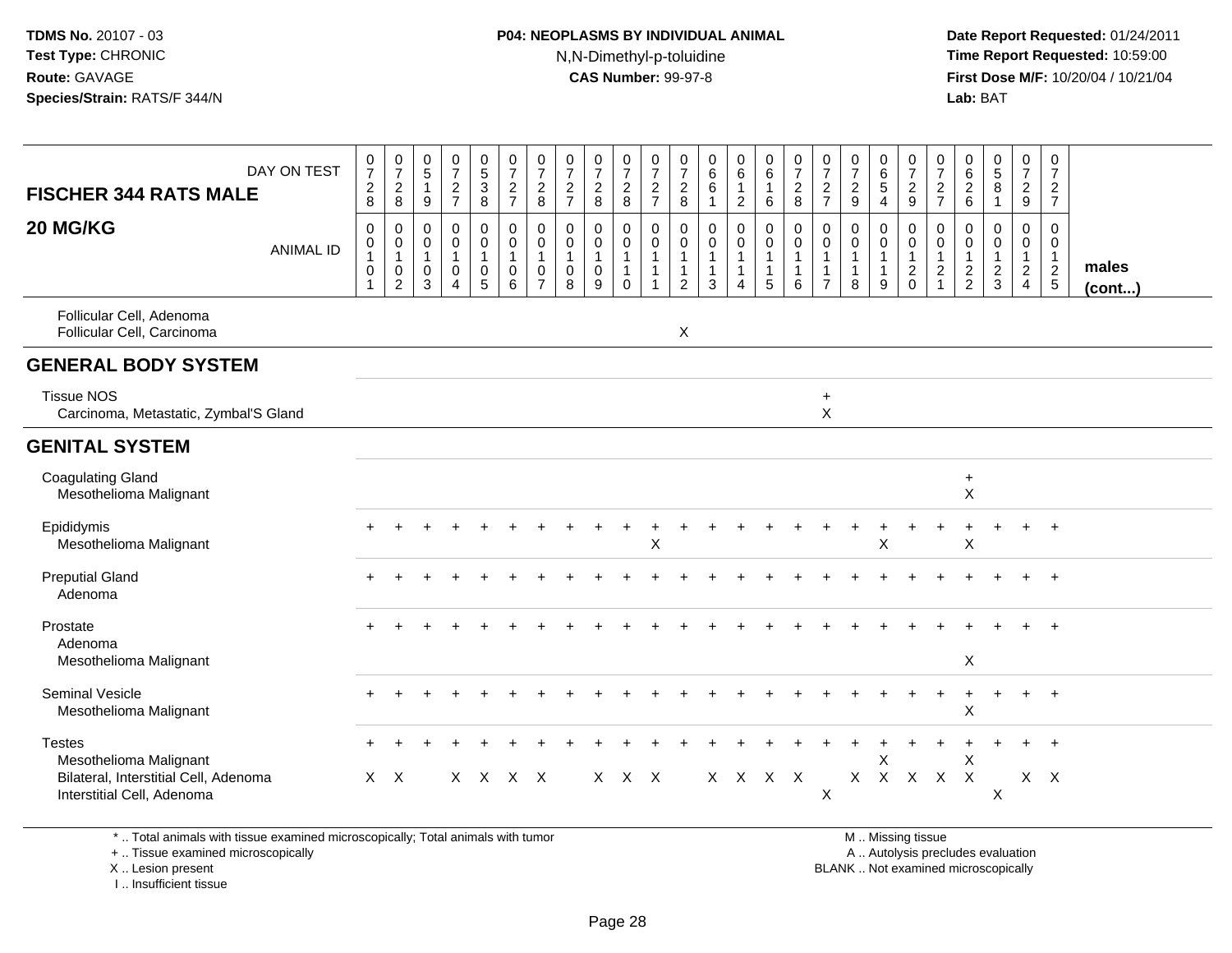## **P04: NEOPLASMS BY INDIVIDUAL ANIMAL**N,N-Dimethyl-p-toluidine

 **Date Report Requested:** 01/24/2011 **Time Report Requested:** 10:59:00 **First Dose M/F:** 10/20/04 / 10/21/04<br>**Lab:** BAT **Lab:** BAT

| <b>FISCHER 344 RATS MALE</b>                                                                                                               | DAY ON TEST      | $\frac{0}{7}$<br>$\overline{\mathbf{c}}$<br>8 | $\frac{0}{7}$<br>$\frac{2}{8}$                                 | 0<br>$\sqrt{5}$<br>$\mathbf{1}$<br>9                  | $\frac{0}{7}$<br>$\frac{2}{7}$          | 0<br>5<br>3<br>8                                     | $\frac{0}{7}$<br>$\frac{2}{7}$         | 0<br>$\overline{7}$<br>$\overline{2}$<br>8 | $\frac{0}{7}$<br>$\frac{2}{7}$                  | $\frac{0}{7}$<br>$\frac{2}{8}$                           | 0<br>$\overline{7}$<br>$\boldsymbol{2}$<br>8                 | $\boldsymbol{0}$<br>$\overline{7}$<br>$\frac{2}{7}$ | 0<br>$\boldsymbol{7}$<br>$_{\rm 8}^2$                          | 0<br>$\overline{6}$<br>6<br>$\mathbf{1}$   | 0<br>$\,6\,$<br>$\mathbf{1}$<br>$\overline{2}$                     | 0<br>6<br>$\mathbf{1}$<br>6                 | $\frac{0}{7}$<br>$\frac{2}{8}$           | $\frac{0}{7}$<br>$\frac{2}{7}$                                                 | 0<br>$\overline{7}$<br>$\frac{2}{9}$       | 0<br>$\,6\,$<br>$\sqrt{5}$<br>$\overline{4}$          | 0<br>$\overline{7}$<br>$\frac{2}{9}$                              | 0<br>$\overline{7}$<br>$\frac{2}{7}$                                | $\begin{array}{c} 0 \\ 6 \end{array}$<br>$^2\phantom{1}6$ | $\begin{array}{c} 0 \\ 5 \end{array}$<br>$\bf8$<br>$\overline{1}$        | $\boldsymbol{0}$<br>$\overline{7}$<br>$\overline{2}$<br>9                  | 0<br>$\overline{7}$<br>2<br>$\overline{7}$                |                       |
|--------------------------------------------------------------------------------------------------------------------------------------------|------------------|-----------------------------------------------|----------------------------------------------------------------|-------------------------------------------------------|-----------------------------------------|------------------------------------------------------|----------------------------------------|--------------------------------------------|-------------------------------------------------|----------------------------------------------------------|--------------------------------------------------------------|-----------------------------------------------------|----------------------------------------------------------------|--------------------------------------------|--------------------------------------------------------------------|---------------------------------------------|------------------------------------------|--------------------------------------------------------------------------------|--------------------------------------------|-------------------------------------------------------|-------------------------------------------------------------------|---------------------------------------------------------------------|-----------------------------------------------------------|--------------------------------------------------------------------------|----------------------------------------------------------------------------|-----------------------------------------------------------|-----------------------|
| 20 MG/KG                                                                                                                                   | <b>ANIMAL ID</b> | $\mathbf 0$<br>$\mathbf 0$<br>0               | 0<br>$\boldsymbol{0}$<br>$\overline{1}$<br>0<br>$\overline{2}$ | $\mathbf 0$<br>$\mathbf{0}$<br>$\mathbf{1}$<br>0<br>3 | 0<br>$\mathbf 0$<br>1<br>$\pmb{0}$<br>4 | 0<br>$\mathbf 0$<br>$\mathbf{1}$<br>$\mathbf 0$<br>5 | $\mathbf 0$<br>$\Omega$<br>1<br>0<br>6 | $\Omega$<br>0<br>-1<br>0<br>$\overline{7}$ | $\mathbf 0$<br>$\mathbf{0}$<br>$\mathbf 0$<br>8 | 0<br>$\mathbf 0$<br>$\overline{1}$<br>$\mathbf 0$<br>$9$ | 0<br>$\Omega$<br>$\mathbf{1}$<br>$\mathbf{1}$<br>$\mathbf 0$ | $\mathbf 0$<br>$\Omega$<br>1<br>$\mathbf{1}$<br>1   | $\mathbf 0$<br>$\Omega$<br>1<br>$\mathbf{1}$<br>$\overline{c}$ | 0<br>$\mathbf 0$<br>1<br>$\mathbf{1}$<br>3 | 0<br>$\mathbf 0$<br>$\mathbf{1}$<br>$\mathbf{1}$<br>$\overline{4}$ | $\mathbf 0$<br>$\Omega$<br>-1<br>$\sqrt{5}$ | $\mathbf 0$<br>$\Omega$<br>-1<br>-1<br>6 | $\mathbf{0}$<br>$\mathbf{0}$<br>$\mathbf{1}$<br>$\mathbf{1}$<br>$\overline{7}$ | 0<br>$\mathbf 0$<br>1<br>$\mathbf{1}$<br>8 | 0<br>$\mathbf 0$<br>$\mathbf{1}$<br>$\mathbf{1}$<br>9 | $\Omega$<br>$\Omega$<br>$\mathbf 1$<br>$\overline{a}$<br>$\Omega$ | 0<br>$\mathbf 0$<br>$\mathbf 1$<br>$\overline{c}$<br>$\overline{1}$ | 0<br>$\Omega$<br>$\frac{2}{2}$                            | 0<br>$\mathbf 0$<br>$\overline{1}$<br>$\frac{2}{3}$                      | $\mathbf 0$<br>$\mathbf 0$<br>$\mathbf{1}$<br>$\sqrt{2}$<br>$\overline{4}$ | $\Omega$<br>$\Omega$<br>1<br>$\overline{2}$<br>$\sqrt{5}$ | males<br>$($ cont $)$ |
| <b>HEMATOPOIETIC SYSTEM</b>                                                                                                                |                  |                                               |                                                                |                                                       |                                         |                                                      |                                        |                                            |                                                 |                                                          |                                                              |                                                     |                                                                |                                            |                                                                    |                                             |                                          |                                                                                |                                            |                                                       |                                                                   |                                                                     |                                                           |                                                                          |                                                                            |                                                           |                       |
| <b>Bone Marrow</b><br>Leukemia Mononuclear                                                                                                 |                  |                                               |                                                                |                                                       |                                         |                                                      |                                        |                                            |                                                 |                                                          |                                                              |                                                     |                                                                |                                            |                                                                    |                                             |                                          |                                                                                |                                            |                                                       |                                                                   |                                                                     | X                                                         |                                                                          |                                                                            | $+$                                                       |                       |
| Lymph Node<br>Pancreatic, Leukemia Mononuclear                                                                                             |                  |                                               |                                                                |                                                       |                                         |                                                      |                                        |                                            |                                                 |                                                          |                                                              |                                                     |                                                                |                                            |                                                                    |                                             |                                          |                                                                                |                                            |                                                       |                                                                   |                                                                     |                                                           | $\ddot{}$                                                                |                                                                            |                                                           |                       |
| Lymph Node, Mandibular                                                                                                                     |                  | м                                             | M                                                              | м                                                     | M                                       | M                                                    | M                                      | M                                          | M                                               | M                                                        | M                                                            | M                                                   | M                                                              | - M                                        | M                                                                  | M                                           | M                                        | M                                                                              | M                                          | M                                                     | M                                                                 | M                                                                   | M                                                         | M                                                                        | M M                                                                        |                                                           |                       |
| Lymph Node, Mesenteric<br>Leukemia Mononuclear                                                                                             |                  |                                               |                                                                |                                                       |                                         |                                                      |                                        |                                            |                                                 |                                                          |                                                              |                                                     |                                                                |                                            |                                                                    |                                             |                                          |                                                                                |                                            |                                                       |                                                                   |                                                                     |                                                           |                                                                          |                                                                            |                                                           |                       |
| Spleen<br>Leukemia Mononuclear                                                                                                             |                  |                                               |                                                                |                                                       |                                         |                                                      |                                        |                                            |                                                 |                                                          |                                                              |                                                     |                                                                |                                            |                                                                    |                                             |                                          |                                                                                |                                            |                                                       |                                                                   |                                                                     | X                                                         |                                                                          |                                                                            | $\ddot{}$                                                 |                       |
| Thymus                                                                                                                                     |                  |                                               |                                                                |                                                       |                                         |                                                      |                                        |                                            |                                                 |                                                          |                                                              |                                                     |                                                                |                                            |                                                                    | м                                           |                                          |                                                                                |                                            |                                                       |                                                                   |                                                                     |                                                           |                                                                          |                                                                            | $+$                                                       |                       |
| <b>INTEGUMENTARY SYSTEM</b>                                                                                                                |                  |                                               |                                                                |                                                       |                                         |                                                      |                                        |                                            |                                                 |                                                          |                                                              |                                                     |                                                                |                                            |                                                                    |                                             |                                          |                                                                                |                                            |                                                       |                                                                   |                                                                     |                                                           |                                                                          |                                                                            |                                                           |                       |
| Mammary Gland                                                                                                                              |                  |                                               |                                                                |                                                       |                                         |                                                      |                                        |                                            |                                                 |                                                          |                                                              |                                                     |                                                                |                                            |                                                                    |                                             |                                          |                                                                                | M                                          |                                                       |                                                                   |                                                                     |                                                           |                                                                          |                                                                            | $+$                                                       |                       |
| Skin<br>Basal Cell Adenoma<br><b>Basal Cell Carcinoma</b>                                                                                  |                  |                                               |                                                                |                                                       |                                         |                                                      | X                                      |                                            |                                                 |                                                          |                                                              |                                                     |                                                                |                                            |                                                                    |                                             |                                          |                                                                                |                                            |                                                       |                                                                   |                                                                     |                                                           |                                                                          |                                                                            |                                                           |                       |
| Fibroma<br>Keratoacanthoma<br>Keratoacanthoma, Multiple<br>Lipoma<br>Liposarcoma<br>Sarcoma                                                |                  |                                               |                                                                |                                                       |                                         |                                                      |                                        |                                            |                                                 |                                                          | $\times$                                                     |                                                     |                                                                |                                            | X                                                                  |                                             |                                          |                                                                                | X                                          |                                                       |                                                                   |                                                                     |                                                           |                                                                          |                                                                            |                                                           |                       |
| *  Total animals with tissue examined microscopically; Total animals with tumor<br>+  Tissue examined microscopically<br>X  Lesion present |                  |                                               |                                                                |                                                       |                                         |                                                      |                                        |                                            |                                                 |                                                          |                                                              |                                                     |                                                                |                                            |                                                                    |                                             |                                          |                                                                                |                                            |                                                       | M  Missing tissue                                                 |                                                                     |                                                           | A  Autolysis precludes evaluation<br>BLANK  Not examined microscopically |                                                                            |                                                           |                       |

I .. Insufficient tissue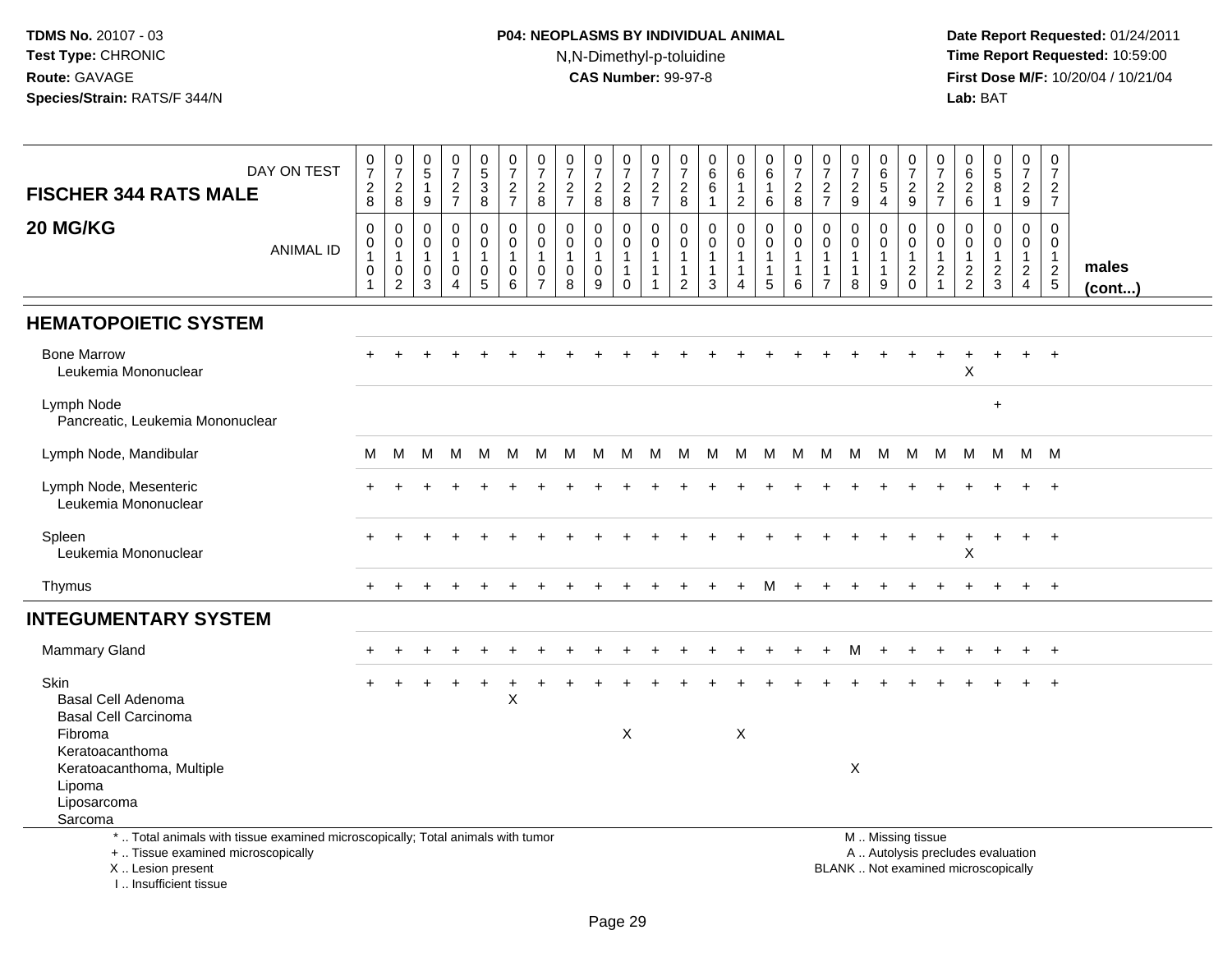## **P04: NEOPLASMS BY INDIVIDUAL ANIMAL**N,N-Dimethyl-p-toluidine

| DAY ON TEST<br><b>FISCHER 344 RATS MALE</b>                                                                                                                         |           | $\frac{0}{7}$<br>$\overline{c}$<br>8                          | $\frac{0}{7}$<br>$\overline{2}$<br>$\bf 8$                  | 0<br>$\sqrt{5}$<br>$\mathbf{1}$<br>9      | $\frac{0}{7}$<br>$\overline{c}$<br>$\overline{7}$                                | $\begin{array}{c} 0 \\ 5 \end{array}$<br>$\overline{3}$<br>$\bf 8$ | $\frac{0}{7}$<br>$\overline{c}$<br>$\overline{7}$               | $\frac{0}{7}$<br>$\overline{2}$<br>8                    | $\frac{0}{7}$<br>$\overline{2}$<br>$\overline{7}$ | $\begin{array}{c} 0 \\ 7 \end{array}$<br>$\overline{2}$<br>8 | $\begin{array}{c} 0 \\ 7 \end{array}$<br>$\overline{2}$<br>8             | $\frac{0}{7}$<br>$\overline{c}$<br>$\overline{7}$                    | 0<br>$\overline{7}$<br>$\overline{2}$<br>8                        | 0<br>$\,6\,$<br>6<br>$\mathbf{1}$                                       | 0<br>$6\phantom{a}$<br>$\overline{c}$        | $_{6}^{\rm 0}$<br>$\mathbf{1}$<br>6                             | $\begin{smallmatrix}0\\7\end{smallmatrix}$<br>$\overline{c}$<br>8 | $\pmb{0}$<br>$\overline{7}$<br>$\overline{c}$<br>$\overline{7}$    | $\begin{array}{c} 0 \\ 7 \end{array}$<br>$\sqrt{2}$<br>9         | $\begin{array}{c} 0 \\ 6 \end{array}$<br>$\overline{5}$<br>$\overline{4}$ | 0<br>$\overline{7}$<br>$\overline{c}$<br>9                                    | $\pmb{0}$<br>$\overline{7}$<br>$\overline{2}$<br>$\overline{7}$                  | $\mathbf 0$<br>$\,6\,$<br>$\overline{c}$<br>6                     | $\begin{matrix} 0 \\ 5 \end{matrix}$<br>$\overline{8}$<br>$\mathbf{1}$ | $\frac{0}{7}$<br>$\overline{2}$<br>9                                        | $\pmb{0}$<br>$\overline{7}$<br>$\overline{2}$<br>$\overline{7}$  |                       |
|---------------------------------------------------------------------------------------------------------------------------------------------------------------------|-----------|---------------------------------------------------------------|-------------------------------------------------------------|-------------------------------------------|----------------------------------------------------------------------------------|--------------------------------------------------------------------|-----------------------------------------------------------------|---------------------------------------------------------|---------------------------------------------------|--------------------------------------------------------------|--------------------------------------------------------------------------|----------------------------------------------------------------------|-------------------------------------------------------------------|-------------------------------------------------------------------------|----------------------------------------------|-----------------------------------------------------------------|-------------------------------------------------------------------|--------------------------------------------------------------------|------------------------------------------------------------------|---------------------------------------------------------------------------|-------------------------------------------------------------------------------|----------------------------------------------------------------------------------|-------------------------------------------------------------------|------------------------------------------------------------------------|-----------------------------------------------------------------------------|------------------------------------------------------------------|-----------------------|
| 20 MG/KG                                                                                                                                                            | ANIMAL ID | $\mathbf 0$<br>0<br>$\mathbf{1}$<br>$\,0\,$<br>$\overline{1}$ | $\mathbf 0$<br>$\pmb{0}$<br>$\mathbf{1}$<br>0<br>$\sqrt{2}$ | $\Omega$<br>0<br>$\overline{1}$<br>0<br>3 | $\Omega$<br>$\mathbf 0$<br>$\mathbf{1}$<br>$\mathbf 0$<br>$\boldsymbol{\Lambda}$ | $\mathbf 0$<br>$\mathbf 0$<br>$\mathbf{1}$<br>0<br>5               | $\mathbf 0$<br>0<br>$\mathbf{1}$<br>$\pmb{0}$<br>$6\phantom{a}$ | $\mathbf 0$<br>0<br>$\mathbf{1}$<br>0<br>$\overline{7}$ | $\Omega$<br>0<br>$\overline{1}$<br>0<br>8         | $\mathbf 0$<br>$\mathbf 0$<br>$\mathbf{1}$<br>$\pmb{0}$<br>9 | $\Omega$<br>$\mathsf{O}$<br>$\overline{1}$<br>$\mathbf 1$<br>$\mathbf 0$ | $\mathbf 0$<br>$\mathbf 0$<br>$\overline{1}$<br>-1<br>$\overline{1}$ | $\Omega$<br>0<br>$\overline{1}$<br>$\mathbf{1}$<br>$\overline{2}$ | $\Omega$<br>$\mathbf 0$<br>$\mathbf{1}$<br>$\mathbf{1}$<br>$\mathbf{3}$ | $\mathbf 0$<br>0<br>1<br>1<br>$\overline{4}$ | $\mathbf 0$<br>$\mathbf 0$<br>$\mathbf{1}$<br>$\mathbf{1}$<br>5 | $\mathbf 0$<br>0<br>$\mathbf{1}$<br>$\mathbf{1}$<br>6             | $\mathbf 0$<br>0<br>$\mathbf{1}$<br>$\mathbf{1}$<br>$\overline{7}$ | $\mathbf{0}$<br>$\mathbf 0$<br>$\mathbf{1}$<br>$\mathbf{1}$<br>8 | $\mathbf 0$<br>$\mathbf 0$<br>$\overline{1}$<br>$\overline{1}$<br>9       | $\Omega$<br>$\mathbf 0$<br>$\overline{1}$<br>$\boldsymbol{2}$<br>$\mathbf{0}$ | $\mathbf 0$<br>$\mathbf 0$<br>$\overline{1}$<br>$\overline{c}$<br>$\overline{1}$ | $\Omega$<br>0<br>$\mathbf{1}$<br>$\overline{c}$<br>$\overline{2}$ | 0<br>$\mathbf 0$<br>$\mathbf{1}$<br>$\overline{a}$<br>3                | $\Omega$<br>$\mathbf 0$<br>$\mathbf{1}$<br>$\overline{a}$<br>$\overline{4}$ | $\Omega$<br>$\mathbf 0$<br>$\overline{1}$<br>$\overline{c}$<br>5 | males<br>$($ cont $)$ |
| Sebaceous Gland, Adenoma                                                                                                                                            |           |                                                               |                                                             |                                           |                                                                                  |                                                                    |                                                                 |                                                         |                                                   |                                                              |                                                                          |                                                                      |                                                                   |                                                                         |                                              |                                                                 |                                                                   |                                                                    |                                                                  |                                                                           |                                                                               |                                                                                  |                                                                   |                                                                        |                                                                             |                                                                  |                       |
| <b>MUSCULOSKELETAL SYSTEM</b>                                                                                                                                       |           |                                                               |                                                             |                                           |                                                                                  |                                                                    |                                                                 |                                                         |                                                   |                                                              |                                                                          |                                                                      |                                                                   |                                                                         |                                              |                                                                 |                                                                   |                                                                    |                                                                  |                                                                           |                                                                               |                                                                                  |                                                                   |                                                                        |                                                                             |                                                                  |                       |
| Bone<br>Chondroma                                                                                                                                                   |           |                                                               | $\ddot{}$                                                   | Χ                                         |                                                                                  |                                                                    |                                                                 |                                                         |                                                   |                                                              |                                                                          |                                                                      |                                                                   |                                                                         |                                              |                                                                 |                                                                   |                                                                    |                                                                  |                                                                           |                                                                               |                                                                                  |                                                                   |                                                                        |                                                                             |                                                                  |                       |
| <b>NERVOUS SYSTEM</b>                                                                                                                                               |           |                                                               |                                                             |                                           |                                                                                  |                                                                    |                                                                 |                                                         |                                                   |                                                              |                                                                          |                                                                      |                                                                   |                                                                         |                                              |                                                                 |                                                                   |                                                                    |                                                                  |                                                                           |                                                                               |                                                                                  |                                                                   |                                                                        |                                                                             |                                                                  |                       |
| <b>Brain</b><br>Astrocytoma Malignant<br><b>Granular Cell Tumor Malignant</b>                                                                                       |           |                                                               |                                                             |                                           |                                                                                  |                                                                    |                                                                 |                                                         |                                                   |                                                              |                                                                          |                                                                      |                                                                   | $\ddot{}$                                                               | $+$                                          | $\ddot{}$<br>$\pmb{\times}$                                     | $\ddot{}$                                                         |                                                                    |                                                                  |                                                                           |                                                                               |                                                                                  |                                                                   |                                                                        |                                                                             | $+$                                                              |                       |
| <b>RESPIRATORY SYSTEM</b>                                                                                                                                           |           |                                                               |                                                             |                                           |                                                                                  |                                                                    |                                                                 |                                                         |                                                   |                                                              |                                                                          |                                                                      |                                                                   |                                                                         |                                              |                                                                 |                                                                   |                                                                    |                                                                  |                                                                           |                                                                               |                                                                                  |                                                                   |                                                                        |                                                                             |                                                                  |                       |
| Lung<br>Alveolar/Bronchiolar Adenoma<br>Carcinoma, Metastatic, Tissue Nos<br>Pheochromocytoma Malignant, Metastatic,<br>Adrenal Medulla                             |           |                                                               |                                                             |                                           |                                                                                  |                                                                    |                                                                 | X                                                       |                                                   |                                                              |                                                                          |                                                                      |                                                                   |                                                                         |                                              |                                                                 |                                                                   | X                                                                  | X                                                                |                                                                           |                                                                               |                                                                                  |                                                                   |                                                                        |                                                                             |                                                                  |                       |
| Nose<br>Transitional Epithelium, Adenoma                                                                                                                            |           |                                                               |                                                             |                                           |                                                                                  |                                                                    |                                                                 |                                                         |                                                   |                                                              |                                                                          |                                                                      |                                                                   |                                                                         |                                              |                                                                 | $\ddot{}$<br>X                                                    |                                                                    |                                                                  |                                                                           |                                                                               |                                                                                  |                                                                   |                                                                        |                                                                             |                                                                  |                       |
| Trachea                                                                                                                                                             |           |                                                               |                                                             |                                           |                                                                                  |                                                                    |                                                                 |                                                         |                                                   |                                                              |                                                                          |                                                                      |                                                                   |                                                                         |                                              |                                                                 |                                                                   |                                                                    |                                                                  |                                                                           |                                                                               |                                                                                  |                                                                   |                                                                        |                                                                             | $+$                                                              |                       |
| <b>SPECIAL SENSES SYSTEM</b>                                                                                                                                        |           |                                                               |                                                             |                                           |                                                                                  |                                                                    |                                                                 |                                                         |                                                   |                                                              |                                                                          |                                                                      |                                                                   |                                                                         |                                              |                                                                 |                                                                   |                                                                    |                                                                  |                                                                           |                                                                               |                                                                                  |                                                                   |                                                                        |                                                                             |                                                                  |                       |
| Eye                                                                                                                                                                 |           |                                                               |                                                             |                                           |                                                                                  |                                                                    |                                                                 |                                                         |                                                   |                                                              |                                                                          |                                                                      |                                                                   |                                                                         |                                              |                                                                 |                                                                   |                                                                    |                                                                  |                                                                           |                                                                               |                                                                                  |                                                                   |                                                                        |                                                                             | $\overline{1}$                                                   |                       |
| Harderian Gland                                                                                                                                                     |           |                                                               |                                                             |                                           |                                                                                  |                                                                    |                                                                 |                                                         |                                                   |                                                              |                                                                          |                                                                      |                                                                   |                                                                         |                                              |                                                                 |                                                                   |                                                                    |                                                                  |                                                                           |                                                                               |                                                                                  |                                                                   |                                                                        |                                                                             |                                                                  |                       |
| *  Total animals with tissue examined microscopically; Total animals with tumor<br>+  Tissue examined microscopically<br>X  Lesion present<br>I Insufficient tissue |           |                                                               |                                                             |                                           |                                                                                  |                                                                    |                                                                 |                                                         |                                                   |                                                              |                                                                          |                                                                      |                                                                   |                                                                         |                                              |                                                                 |                                                                   |                                                                    | BLANK  Not examined microscopically                              |                                                                           | M  Missing tissue<br>A  Autolysis precludes evaluation                        |                                                                                  |                                                                   |                                                                        |                                                                             |                                                                  |                       |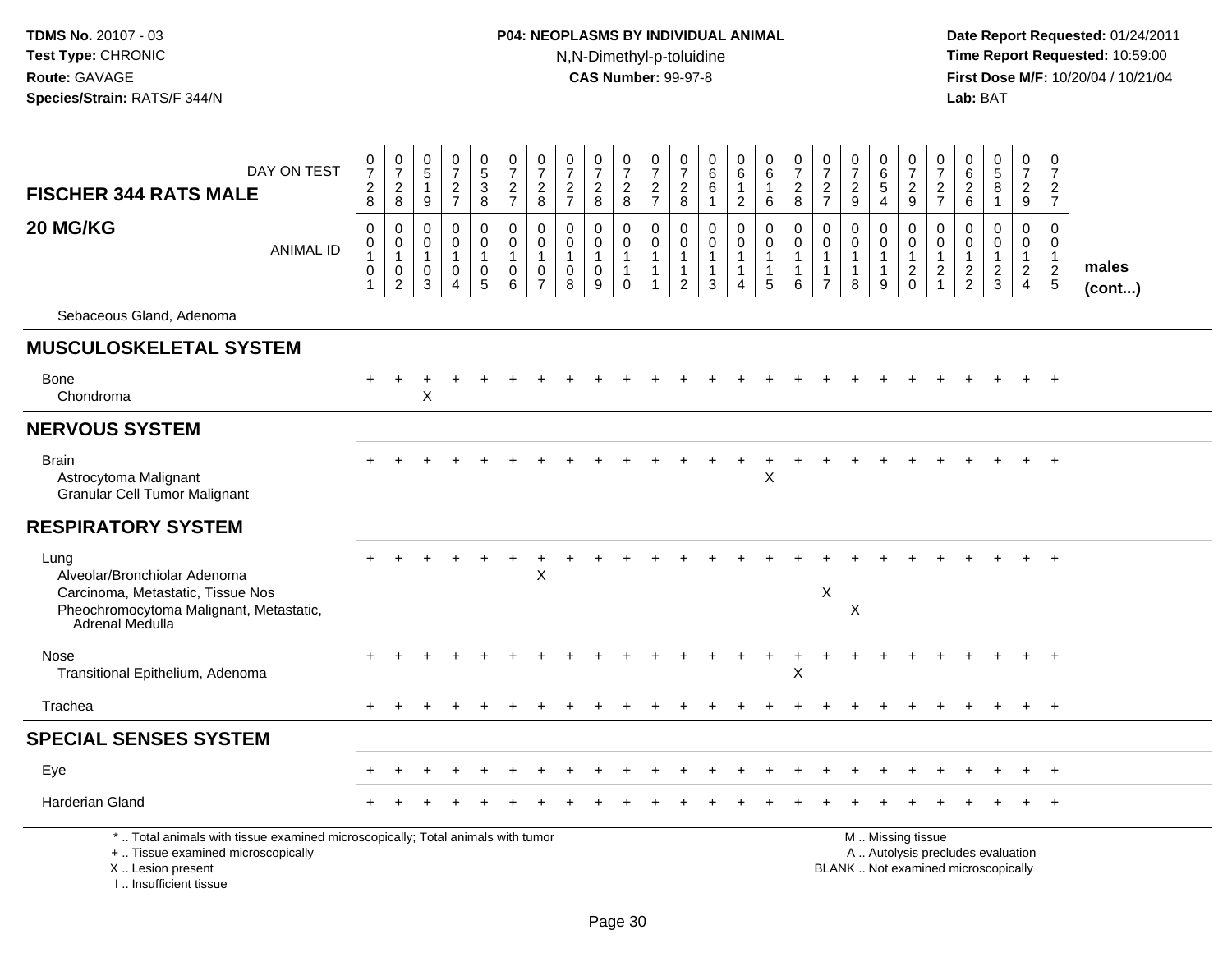### **P04: NEOPLASMS BY INDIVIDUAL ANIMAL**N,N-Dimethyl-p-toluidine

 **Date Report Requested:** 01/24/2011 **Time Report Requested:** 10:59:00 **First Dose M/F:** 10/20/04 / 10/21/04<br>**Lab:** BAT **Lab:** BAT

| DAY ON TEST<br><b>FISCHER 344 RATS MALE</b>                      |                  | $\frac{0}{7}$<br>$\sqrt{2}$<br>8                   | $\frac{0}{7}$<br>$\overline{2}$<br>8                        | $\begin{array}{c} 0 \\ 5 \end{array}$<br>9 | $\frac{0}{7}$<br>$\overline{c}$<br>$\overline{ }$                           | $\begin{array}{c} 0 \\ 5 \\ 3 \end{array}$<br>$\bf 8$           | $\frac{0}{7}$<br>$\boldsymbol{2}$<br>$\overline{7}$                          | $\frac{0}{7}$<br>$\boldsymbol{2}$<br>8          | $\frac{0}{7}$<br>$\boldsymbol{2}$<br>$\overline{ }$    | $\frac{0}{7}$<br>$\overline{c}$<br>8 | $\frac{0}{7}$<br>$\overline{\mathbf{c}}$<br>8 | $\frac{0}{7}$<br>$\boldsymbol{2}$<br>$\overline{ }$ | $\begin{array}{c} 0 \\ 7 \end{array}$<br>$\sqrt{2}$<br>$\,8\,$ | $\begin{array}{c} 0 \\ 6 \end{array}$<br>6 | $\begin{matrix} 0 \\ 6 \end{matrix}$<br>$\overline{c}$ | $_{6}^{\rm 0}$<br>$\overline{A}$<br>6                               | $\frac{0}{7}$<br>$\overline{c}$<br>8 | $\frac{0}{7}$<br>$\overline{c}$<br>$\rightarrow$ | $\frac{0}{7}$<br>$\boldsymbol{2}$<br>$\boldsymbol{9}$ | $_6^0$<br>5<br>4              | $\frac{0}{7}$<br>$\boldsymbol{2}$<br>9                                                         | 0<br>$\overline{7}$<br>$\overline{\mathbf{c}}$<br>$\overline{ }$ | $\begin{array}{c} 0 \\ 6 \end{array}$<br>$\overline{c}$<br>6 | $\begin{array}{c} 0 \\ 5 \end{array}$<br>$\bf 8$ | $\frac{0}{7}$<br>$\overline{c}$<br>9                 | 0<br>$\overline{7}$<br>$\overline{c}$<br>$\overline{7}$ |                       |
|------------------------------------------------------------------|------------------|----------------------------------------------------|-------------------------------------------------------------|--------------------------------------------|-----------------------------------------------------------------------------|-----------------------------------------------------------------|------------------------------------------------------------------------------|-------------------------------------------------|--------------------------------------------------------|--------------------------------------|-----------------------------------------------|-----------------------------------------------------|----------------------------------------------------------------|--------------------------------------------|--------------------------------------------------------|---------------------------------------------------------------------|--------------------------------------|--------------------------------------------------|-------------------------------------------------------|-------------------------------|------------------------------------------------------------------------------------------------|------------------------------------------------------------------|--------------------------------------------------------------|--------------------------------------------------|------------------------------------------------------|---------------------------------------------------------|-----------------------|
| 20 MG/KG                                                         | <b>ANIMAL ID</b> | 0<br>$\pmb{0}$<br>$\mathbf{1}$<br>$\boldsymbol{0}$ | 0<br>$\boldsymbol{0}$<br>$\overline{A}$<br>$\mathbf 0$<br>2 | 0<br>$\mathbf 0$<br>$\mathbf 0$<br>3       | $\begin{smallmatrix}0\\0\end{smallmatrix}$<br>$\mathbf 0$<br>$\overline{4}$ | $\begin{smallmatrix} 0\\0 \end{smallmatrix}$<br>0<br>$\sqrt{5}$ | $\begin{smallmatrix}0\\0\end{smallmatrix}$<br>$\mathbf{1}$<br>$\pmb{0}$<br>6 | 0<br>$\pmb{0}$<br>$\mathbf 0$<br>$\overline{ }$ | $\boldsymbol{0}$<br>$\boldsymbol{0}$<br>$\pmb{0}$<br>8 | 0<br>0<br>0<br>9                     | $_0^0$<br>0                                   | $\begin{smallmatrix}0\0\0\end{smallmatrix}$         | $_{\rm 0}^{\rm 0}$<br>2                                        | $_{\rm 0}^{\rm 0}$<br>3                    | 0<br>$\mathbf 0$<br>4                                  | $\begin{smallmatrix} 0\\0 \end{smallmatrix}$<br>$\overline{A}$<br>5 | $_{\rm 0}^{\rm 0}$<br>6              | 0<br>0                                           | 0<br>$\pmb{0}$<br>8                                   | 0<br>0<br>$\overline{A}$<br>9 | $\begin{smallmatrix} 0\\0 \end{smallmatrix}$<br>$\mathbf 1$<br>$\boldsymbol{2}$<br>$\mathbf 0$ | 0<br>$\pmb{0}$<br>$\overline{\mathbf{c}}$                        | 0<br>0<br>$\frac{2}{2}$                                      | 0<br>$\pmb{0}$<br>$\overline{c}$<br>$\mathbf{3}$ | 0<br>$\mathsf 0$<br>$\overline{c}$<br>$\overline{4}$ | 0<br>$\mathbf 0$<br>$\frac{2}{5}$                       | males<br>$($ cont $)$ |
| Zymbal's Gland<br>Carcinoma                                      |                  |                                                    |                                                             |                                            |                                                                             |                                                                 |                                                                              |                                                 |                                                        |                                      |                                               |                                                     |                                                                | X                                          |                                                        |                                                                     |                                      | X                                                |                                                       |                               |                                                                                                |                                                                  |                                                              |                                                  | $+$                                                  | $+$                                                     |                       |
| <b>URINARY SYSTEM</b>                                            |                  |                                                    |                                                             |                                            |                                                                             |                                                                 |                                                                              |                                                 |                                                        |                                      |                                               |                                                     |                                                                |                                            |                                                        |                                                                     |                                      |                                                  |                                                       |                               |                                                                                                |                                                                  |                                                              |                                                  |                                                      |                                                         |                       |
| Kidney                                                           |                  |                                                    |                                                             |                                            |                                                                             |                                                                 |                                                                              |                                                 |                                                        |                                      |                                               |                                                     |                                                                |                                            |                                                        |                                                                     |                                      |                                                  |                                                       |                               |                                                                                                |                                                                  |                                                              | $\div$                                           | $+$                                                  | $+$                                                     |                       |
| <b>Urinary Bladder</b>                                           |                  |                                                    |                                                             |                                            |                                                                             |                                                                 |                                                                              |                                                 |                                                        |                                      |                                               |                                                     |                                                                |                                            |                                                        |                                                                     |                                      |                                                  |                                                       |                               |                                                                                                |                                                                  | ÷.                                                           | $+$                                              | $+$                                                  | $+$                                                     |                       |
| <b>SYSTEMIC LESIONS</b>                                          |                  |                                                    |                                                             |                                            |                                                                             |                                                                 |                                                                              |                                                 |                                                        |                                      |                                               |                                                     |                                                                |                                            |                                                        |                                                                     |                                      |                                                  |                                                       |                               |                                                                                                |                                                                  |                                                              |                                                  |                                                      |                                                         |                       |
| Multiple Organ<br>Leukemia Mononuclear<br>Mesothelioma Malignant |                  |                                                    |                                                             |                                            |                                                                             |                                                                 |                                                                              |                                                 |                                                        |                                      |                                               | X                                                   |                                                                |                                            |                                                        |                                                                     |                                      |                                                  |                                                       | X                             |                                                                                                |                                                                  | Χ<br>X                                                       |                                                  | $\pm$                                                | $\overline{+}$                                          |                       |

\* .. Total animals with tissue examined microscopically; Total animals with tumor

+ .. Tissue examined microscopically

X .. Lesion present

I .. Insufficient tissue

 M .. Missing tissuey the contract of the contract of the contract of the contract of the contract of the contract of the contract of  $A$ . Autolysis precludes evaluation Lesion present BLANK .. Not examined microscopically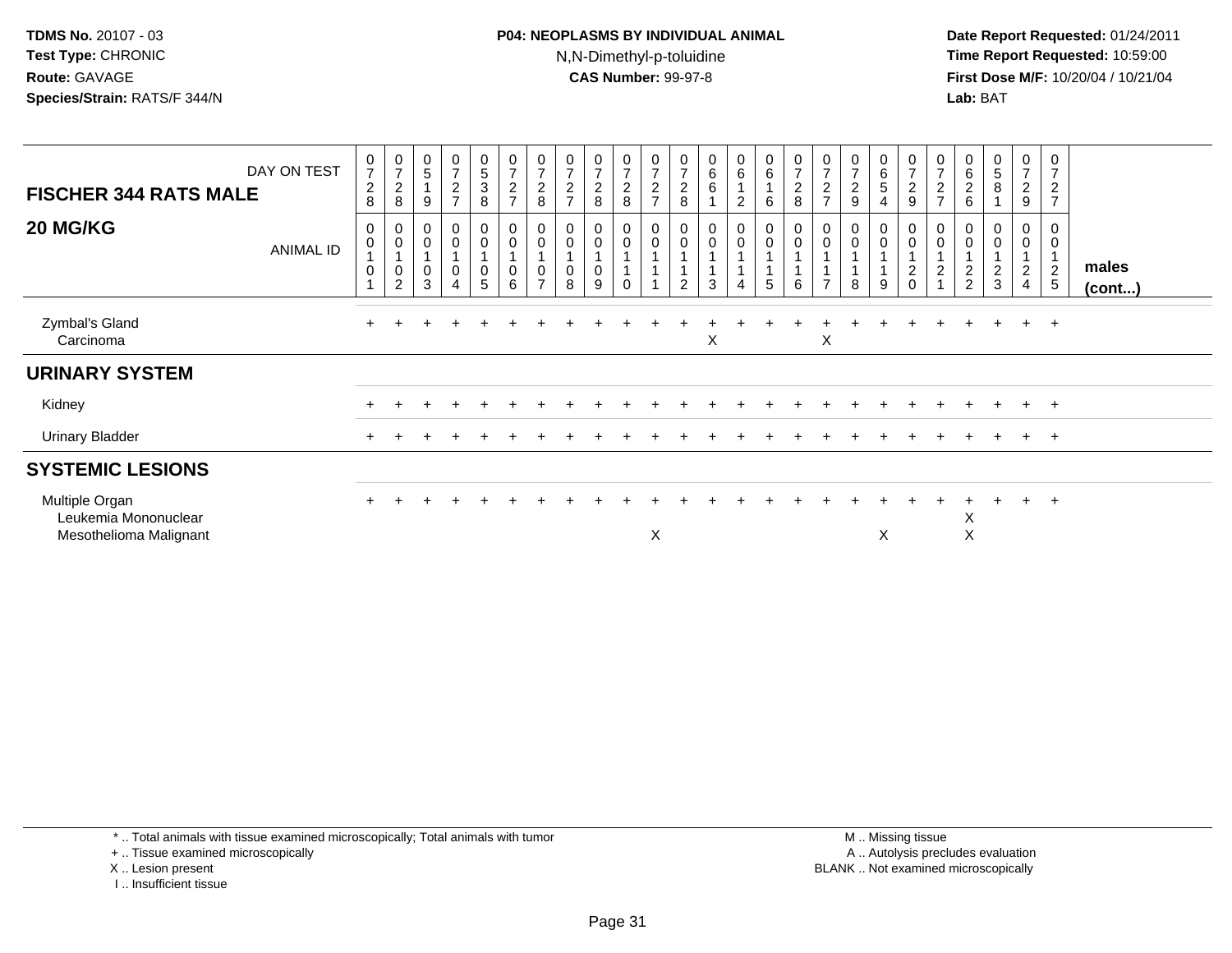## **P04: NEOPLASMS BY INDIVIDUAL ANIMAL**N,N-Dimethyl-p-toluidine

 **Date Report Requested:** 01/24/2011 **Time Report Requested:** 10:59:00 **First Dose M/F:** 10/20/04 / 10/21/04<br>**Lab:** BAT **Lab:** BAT

| <b>FISCHER 344 RATS MALE</b>                                                        | DAY ON TEST      | $\begin{smallmatrix}0\\7\end{smallmatrix}$<br>$\frac{2}{7}$ | $\frac{0}{7}$<br>$\frac{2}{8}$                      | $\frac{0}{7}$<br>$\frac{2}{8}$                              | $_{6}^{\rm 0}$<br>$\begin{array}{c} 4 \\ 5 \end{array}$   | $\frac{0}{7}$<br>$\frac{2}{9}$                    | $\frac{0}{7}$<br>$\frac{2}{7}$      | $\frac{0}{7}$<br>$\frac{2}{7}$                                    | $\frac{0}{7}$<br>$\mathbf 0$<br>$\overline{7}$                    | $\begin{array}{c} 0 \\ 6 \end{array}$<br>8<br>$\Omega$                       | $\frac{0}{7}$<br>$\mathbf{1}$<br>$\overline{2}$ | $\frac{0}{2}$<br>$\frac{2}{7}$                             | $\frac{0}{7}$<br>$\frac{2}{8}$                              | 0<br>$\overline{1}$<br>$\overline{4}$<br>$\overline{7}$       | $\begin{array}{c} 0 \\ 6 \end{array}$<br>$\overline{8}$<br>6     | $\begin{array}{c} 0 \\ 6 \end{array}$<br>$\overline{4}$<br>$\overline{3}$ | $\begin{array}{c} 0 \\ 1 \\ 2 \\ 9 \end{array}$                                             | $\frac{0}{7}$<br>$\frac{2}{8}$                                    | $\frac{0}{7}$<br>$\frac{2}{7}$                        | $\begin{array}{c} 0 \\ 2 \\ 3 \\ 3 \end{array}$                                | $\frac{0}{7}$<br>$\frac{2}{7}$             | $\frac{0}{7}$<br>$\frac{2}{7}$                                                            | $\frac{0}{7}$<br>$\frac{2}{8}$                                    | $\begin{matrix} 0 \\ 6 \end{matrix}$<br>$\bf 8$<br>$\overline{8}$ | $\begin{array}{c} 0 \\ 7 \end{array}$<br>$\frac{2}{7}$                           | $\begin{smallmatrix}0\\7\end{smallmatrix}$<br>$\frac{2}{7}$   |                                    |
|-------------------------------------------------------------------------------------|------------------|-------------------------------------------------------------|-----------------------------------------------------|-------------------------------------------------------------|-----------------------------------------------------------|---------------------------------------------------|-------------------------------------|-------------------------------------------------------------------|-------------------------------------------------------------------|------------------------------------------------------------------------------|-------------------------------------------------|------------------------------------------------------------|-------------------------------------------------------------|---------------------------------------------------------------|------------------------------------------------------------------|---------------------------------------------------------------------------|---------------------------------------------------------------------------------------------|-------------------------------------------------------------------|-------------------------------------------------------|--------------------------------------------------------------------------------|--------------------------------------------|-------------------------------------------------------------------------------------------|-------------------------------------------------------------------|-------------------------------------------------------------------|----------------------------------------------------------------------------------|---------------------------------------------------------------|------------------------------------|
| 20 MG/KG                                                                            | <b>ANIMAL ID</b> | $\mathbf 0$<br>$\mathbf 0$<br>$\mathbf 1$<br>$\frac{2}{6}$  | $\mathbf 0$<br>0<br>$\overline{1}$<br>$\frac{2}{7}$ | $\mathbf 0$<br>$\mathbf 0$<br>$\mathbf{1}$<br>$\frac{2}{8}$ | $\pmb{0}$<br>$\mathbf 0$<br>$\mathbf{1}$<br>$\frac{2}{9}$ | 0<br>$\mathbf 0$<br>$\mathbf{1}$<br>$\frac{3}{0}$ | 0<br>$\overline{0}$<br>$\mathbf{3}$ | $\pmb{0}$<br>$\ddot{\mathbf{0}}$<br>$\mathbf{1}$<br>$\frac{3}{2}$ | $\mathbf 0$<br>$\mathbf 0$<br>$\mathbf{1}$<br>3<br>$\overline{3}$ | $\mathbf 0$<br>$\mathbf 0$<br>$\overline{1}$<br>$\sqrt{3}$<br>$\overline{4}$ | $\mathbf{0}$<br>0<br>1<br>$\frac{3}{5}$         | 0<br>0<br>$\overline{1}$<br>$\ensuremath{\mathsf{3}}$<br>6 | $\mathbf 0$<br>$\mathsf 0$<br>$\mathbf{1}$<br>$\frac{3}{7}$ | $\mathbf 0$<br>$\mathbf 0$<br>$\overline{1}$<br>$\frac{3}{8}$ | $\mathbf 0$<br>0<br>$\mathbf{1}$<br>$\sqrt{3}$<br>$\overline{9}$ | 0<br>$\mathbf 0$<br>$\mathbf{1}$<br>4<br>$\mathbf 0$                      | $\pmb{0}$<br>$\ddot{\mathbf{0}}$<br>$\mathbf{1}$<br>$\overline{\mathbf{4}}$<br>$\mathbf{1}$ | $\mathbf 0$<br>$\mathsf 0$<br>$\mathbf{1}$<br>4<br>$\overline{2}$ | $\mathbf 0$<br>0<br>$\mathbf{1}$<br>4<br>$\mathbf{3}$ | $\mathbf 0$<br>$\mathbf 0$<br>$\mathbf{1}$<br>$\overline{4}$<br>$\overline{4}$ | 0<br>$\mathbf 0$<br>$\mathbf{1}$<br>4<br>5 | $\mathbf 0$<br>$\mathbf 0$<br>$\overline{1}$<br>$\overline{\mathbf{4}}$<br>$6\phantom{a}$ | $\mathbf 0$<br>$\mathbf 0$<br>$\mathbf{1}$<br>4<br>$\overline{7}$ | $\mathbf 0$<br>0<br>$\mathbf{1}$<br>4<br>8                        | $\mathbf 0$<br>$\mathbf 0$<br>$\mathbf{1}$<br>$\overline{4}$<br>$\boldsymbol{9}$ | 0<br>$\mathbf 0$<br>$\mathbf{1}$<br>$\sqrt{5}$<br>$\mathbf 0$ | * TOTALS                           |
| <b>ALIMENTARY SYSTEM</b>                                                            |                  |                                                             |                                                     |                                                             |                                                           |                                                   |                                     |                                                                   |                                                                   |                                                                              |                                                 |                                                            |                                                             |                                                               |                                                                  |                                                                           |                                                                                             |                                                                   |                                                       |                                                                                |                                            |                                                                                           |                                                                   |                                                                   |                                                                                  |                                                               |                                    |
| Esophagus                                                                           |                  |                                                             |                                                     |                                                             |                                                           |                                                   |                                     |                                                                   |                                                                   |                                                                              |                                                 |                                                            |                                                             |                                                               |                                                                  |                                                                           |                                                                                             |                                                                   |                                                       |                                                                                |                                            |                                                                                           |                                                                   |                                                                   |                                                                                  | $+$                                                           | 50                                 |
| Intestine Large, Cecum                                                              |                  |                                                             |                                                     |                                                             |                                                           |                                                   |                                     |                                                                   |                                                                   |                                                                              |                                                 |                                                            |                                                             |                                                               |                                                                  |                                                                           |                                                                                             |                                                                   |                                                       |                                                                                |                                            |                                                                                           |                                                                   |                                                                   |                                                                                  |                                                               | 50                                 |
| Intestine Large, Colon<br>Mesothelioma Malignant                                    |                  |                                                             |                                                     |                                                             |                                                           |                                                   |                                     |                                                                   |                                                                   |                                                                              |                                                 |                                                            |                                                             |                                                               |                                                                  |                                                                           |                                                                                             |                                                                   |                                                       |                                                                                |                                            |                                                                                           |                                                                   |                                                                   |                                                                                  |                                                               | 50<br>$\mathbf{1}$                 |
| Intestine Large, Rectum                                                             |                  |                                                             |                                                     |                                                             |                                                           |                                                   |                                     |                                                                   |                                                                   |                                                                              |                                                 |                                                            |                                                             |                                                               |                                                                  |                                                                           |                                                                                             |                                                                   |                                                       |                                                                                |                                            |                                                                                           |                                                                   |                                                                   |                                                                                  |                                                               | 50                                 |
| Intestine Small, Duodenum                                                           |                  |                                                             |                                                     |                                                             |                                                           |                                                   |                                     |                                                                   |                                                                   |                                                                              |                                                 |                                                            |                                                             |                                                               |                                                                  |                                                                           |                                                                                             |                                                                   |                                                       |                                                                                |                                            |                                                                                           |                                                                   |                                                                   |                                                                                  | $\ddot{}$                                                     | 50                                 |
| Intestine Small, Ileum                                                              |                  | $\ddot{}$                                                   |                                                     |                                                             |                                                           |                                                   |                                     |                                                                   |                                                                   |                                                                              |                                                 |                                                            |                                                             |                                                               |                                                                  |                                                                           |                                                                                             |                                                                   |                                                       |                                                                                |                                            |                                                                                           |                                                                   |                                                                   |                                                                                  | $\ddot{}$                                                     | 50                                 |
| Intestine Small, Jejunum                                                            |                  | +                                                           |                                                     |                                                             |                                                           |                                                   |                                     |                                                                   |                                                                   |                                                                              |                                                 |                                                            |                                                             |                                                               |                                                                  |                                                                           |                                                                                             |                                                                   |                                                       |                                                                                |                                            |                                                                                           |                                                                   |                                                                   |                                                                                  |                                                               | 50                                 |
| Liver<br>Hepatocellular Adenoma<br>Hepatocellular Carcinoma<br>Leukemia Mononuclear |                  | $+$                                                         |                                                     |                                                             |                                                           |                                                   |                                     |                                                                   |                                                                   |                                                                              |                                                 |                                                            |                                                             |                                                               |                                                                  |                                                                           |                                                                                             |                                                                   | $\boldsymbol{\mathsf{X}}$                             |                                                                                |                                            |                                                                                           |                                                                   | X                                                                 | $\ddot{}$                                                                        | $+$                                                           | 50<br>-1<br>1<br>$\mathbf{1}$      |
| Mesentery<br>Mesothelioma Malignant                                                 |                  |                                                             |                                                     |                                                             |                                                           |                                                   |                                     |                                                                   |                                                                   |                                                                              |                                                 |                                                            |                                                             |                                                               |                                                                  |                                                                           |                                                                                             |                                                                   |                                                       |                                                                                |                                            |                                                                                           |                                                                   | $+$                                                               |                                                                                  |                                                               | $\mathbf{2}$<br>$\mathbf{1}$       |
| Pancreas<br>Leukemia Mononuclear<br>Mesothelioma Malignant                          |                  |                                                             |                                                     |                                                             |                                                           |                                                   |                                     |                                                                   |                                                                   |                                                                              |                                                 |                                                            |                                                             |                                                               |                                                                  |                                                                           |                                                                                             |                                                                   | X                                                     |                                                                                |                                            |                                                                                           |                                                                   |                                                                   |                                                                                  |                                                               | 50<br>$\mathbf{1}$<br>$\mathbf{1}$ |
| Salivary Glands                                                                     |                  |                                                             |                                                     |                                                             |                                                           |                                                   |                                     |                                                                   |                                                                   |                                                                              |                                                 |                                                            |                                                             |                                                               |                                                                  |                                                                           |                                                                                             |                                                                   |                                                       |                                                                                |                                            |                                                                                           |                                                                   |                                                                   |                                                                                  |                                                               | 50                                 |
| *  Total animals with tissue examined microscopically; Total animals with tumor     |                  |                                                             |                                                     |                                                             |                                                           |                                                   |                                     |                                                                   |                                                                   |                                                                              |                                                 |                                                            |                                                             |                                                               |                                                                  |                                                                           |                                                                                             |                                                                   |                                                       |                                                                                | M  Missing tissue                          |                                                                                           |                                                                   |                                                                   |                                                                                  |                                                               |                                    |

+ .. Tissue examined microscopically

X .. Lesion present

I .. Insufficient tissue

y the contract of the contract of the contract of the contract of the contract of the contract of the contract of  $A$ . Autolysis precludes evaluation

Lesion present BLANK .. Not examined microscopically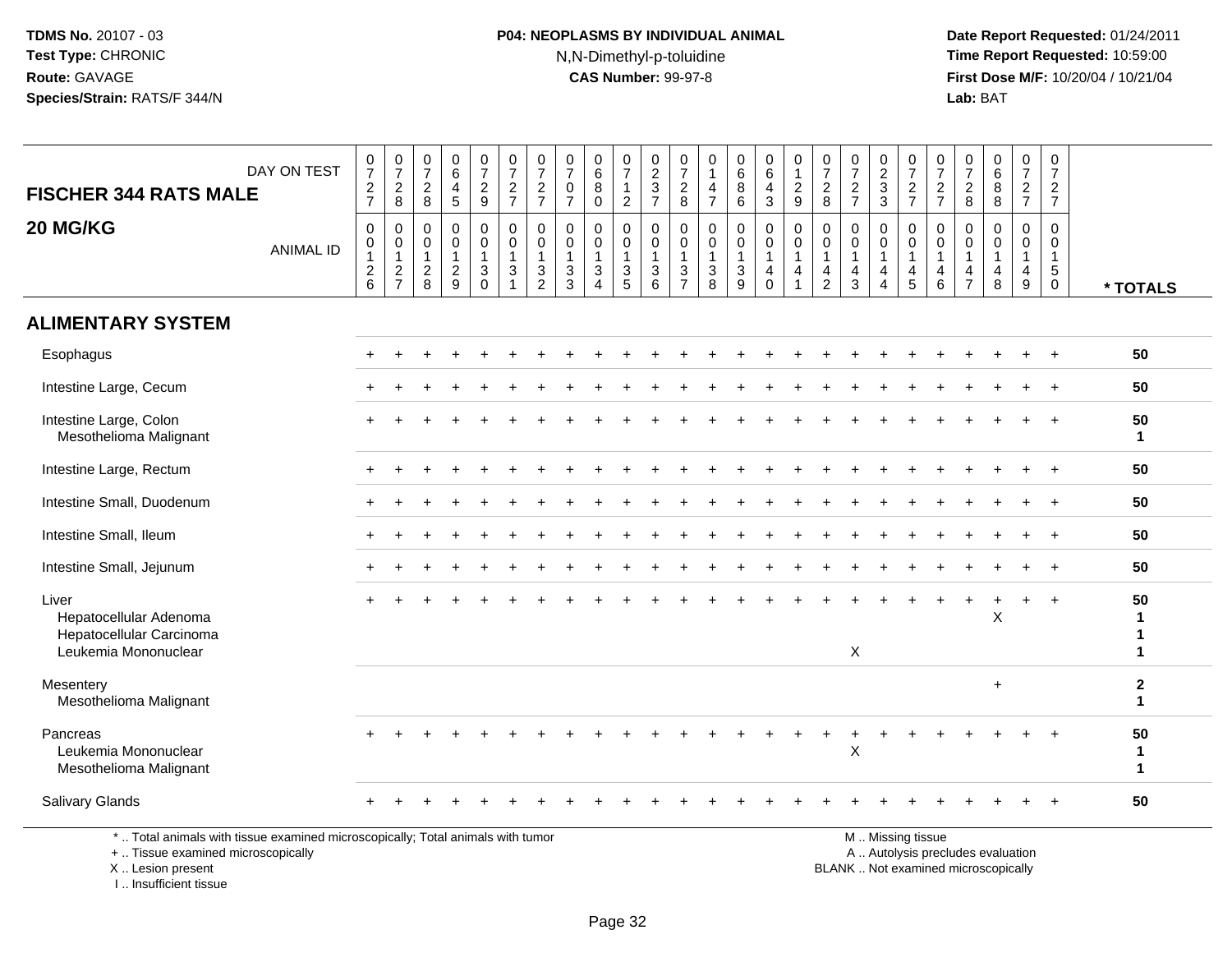## **P04: NEOPLASMS BY INDIVIDUAL ANIMAL**N,N-Dimethyl-p-toluidine

 **Date Report Requested:** 01/24/2011 **Time Report Requested:** 10:59:00 **First Dose M/F:** 10/20/04 / 10/21/04<br>**Lab:** BAT **Lab:** BAT

| <b>FISCHER 344 RATS MALE</b>                                                                                                               | DAY ON TEST      | $\frac{0}{7}$<br>$\frac{2}{7}$                             | $\frac{0}{7}$<br>$\overline{c}$<br>8                        | 0<br>$\overline{7}$<br>$\overline{c}$<br>8                     | $\begin{array}{c} 0 \\ 6 \end{array}$<br>$\overline{\mathbf{4}}$<br>5 | $\begin{smallmatrix}0\\7\end{smallmatrix}$<br>$\overline{2}$<br>9 | $\frac{0}{7}$<br>$\sqrt{2}$<br>$\overline{7}$    | $\frac{0}{7}$<br>$\overline{c}$<br>$\overline{7}$                                        | 0<br>$\overline{7}$<br>$\mathbf 0$<br>$\overline{7}$              | 0<br>$6\phantom{a}$<br>8<br>$\mathbf 0$ | 0<br>$\overline{7}$<br>$\mathbf{1}$<br>$\overline{2}$ | $\frac{0}{2}$<br>$\overline{7}$                       | 0<br>$\overline{7}$<br>$\overline{a}$<br>8     | $\boldsymbol{0}$<br>$\overline{1}$<br>$\overline{4}$<br>$\overline{7}$    | 0<br>$6\phantom{a}$<br>8<br>$\,6\,$        | 0<br>$\,6$<br>$\overline{4}$<br>3                | 0<br>$\mathbf{1}$<br>$\frac{2}{9}$   | 0<br>$\overline{7}$<br>$\sqrt{2}$<br>$\,8\,$                             | $\frac{0}{7}$<br>$\sqrt{2}$<br>$\overline{7}$ | $\begin{array}{c} 0 \\ 2 \\ 3 \\ 3 \end{array}$                                | 0<br>$\boldsymbol{7}$<br>$\frac{2}{7}$  | 0<br>$\overline{7}$<br>$\overline{c}$<br>$\overline{7}$ | 0<br>$\overline{7}$<br>$\sqrt{2}$<br>8                                  | $_6^0$<br>8<br>8                                                         | $\mathbf 0$<br>$\overline{7}$<br>$\frac{2}{7}$                                   | 0<br>$\overline{7}$<br>$\overline{2}$<br>$\overline{7}$         |                           |
|--------------------------------------------------------------------------------------------------------------------------------------------|------------------|------------------------------------------------------------|-------------------------------------------------------------|----------------------------------------------------------------|-----------------------------------------------------------------------|-------------------------------------------------------------------|--------------------------------------------------|------------------------------------------------------------------------------------------|-------------------------------------------------------------------|-----------------------------------------|-------------------------------------------------------|-------------------------------------------------------|------------------------------------------------|---------------------------------------------------------------------------|--------------------------------------------|--------------------------------------------------|--------------------------------------|--------------------------------------------------------------------------|-----------------------------------------------|--------------------------------------------------------------------------------|-----------------------------------------|---------------------------------------------------------|-------------------------------------------------------------------------|--------------------------------------------------------------------------|----------------------------------------------------------------------------------|-----------------------------------------------------------------|---------------------------|
| 20 MG/KG                                                                                                                                   | <b>ANIMAL ID</b> | $\mathbf 0$<br>$\mathbf 0$<br>$\mathbf 1$<br>$\frac{2}{6}$ | $\mathbf 0$<br>$\mathbf 0$<br>$\mathbf{1}$<br>$\frac{2}{7}$ | $\mathbf 0$<br>$\Omega$<br>$\mathbf{1}$<br>$\overline{c}$<br>8 | 0<br>$\mathbf 0$<br>1<br>$\frac{2}{9}$                                | 0<br>$\mathbf 0$<br>$\mathbf{1}$<br>$\frac{3}{0}$                 | $\mathbf 0$<br>$\mathbf 0$<br>-1<br>$\mathbf{3}$ | $\mathbf 0$<br>$\Omega$<br>$\overline{1}$<br>$\ensuremath{\mathsf{3}}$<br>$\overline{2}$ | $\mathbf{0}$<br>$\mathbf{0}$<br>$\mathbf{1}$<br>$\mathbf{3}$<br>3 | 0<br>$\mathbf{0}$<br>3<br>Δ             | 0<br>$\mathbf 0$<br>$\mathbf{1}$<br>$\frac{3}{5}$     | 0<br>$\mathbf 0$<br>$\mathbf{1}$<br>$\mathbf{3}$<br>6 | $\mathbf 0$<br>$\Omega$<br>3<br>$\overline{7}$ | $\mathbf 0$<br>$\mathbf 0$<br>$\mathbf 1$<br>$\sqrt{3}$<br>$\overline{8}$ | 0<br>$\mathbf 0$<br>$\mathbf{1}$<br>3<br>9 | $\mathbf 0$<br>$\mathbf 0$<br>1<br>4<br>$\Omega$ | $\mathbf 0$<br>$\mathbf 0$<br>1<br>4 | $\Omega$<br>$\Omega$<br>$\mathbf{1}$<br>$\overline{4}$<br>$\overline{2}$ | $\mathbf 0$<br>$\Omega$<br>4<br>3             | $\mathbf 0$<br>$\mathbf 0$<br>$\mathbf{1}$<br>$\overline{4}$<br>$\overline{4}$ | 0<br>$\Omega$<br>$\mathbf{1}$<br>4<br>5 | $\Omega$<br>$\Omega$<br>1<br>4<br>6                     | $\Omega$<br>$\Omega$<br>$\mathbf 1$<br>$\overline{4}$<br>$\overline{7}$ | $\mathbf 0$<br>$\Omega$<br>1<br>4<br>8                                   | $\mathbf 0$<br>$\Omega$<br>$\mathbf{1}$<br>$\begin{array}{c} 4 \\ 9 \end{array}$ | $\mathbf 0$<br>0<br>$\overline{1}$<br>$\sqrt{5}$<br>$\mathbf 0$ | * TOTALS                  |
| Stomach, Forestomach                                                                                                                       |                  |                                                            |                                                             |                                                                | $\ddot{}$                                                             | $\ddot{}$                                                         | $\overline{1}$                                   |                                                                                          |                                                                   |                                         |                                                       | $\ddot{}$                                             |                                                |                                                                           | $+$                                        | $\ddot{}$                                        | $\ddot{}$                            | ÷                                                                        | $\div$                                        |                                                                                |                                         |                                                         |                                                                         |                                                                          | $\ddot{}$                                                                        | $+$                                                             | 50                        |
| Stomach, Glandular                                                                                                                         |                  |                                                            |                                                             |                                                                |                                                                       |                                                                   |                                                  |                                                                                          |                                                                   |                                         |                                                       |                                                       |                                                |                                                                           |                                            |                                                  |                                      |                                                                          |                                               |                                                                                |                                         |                                                         |                                                                         |                                                                          |                                                                                  |                                                                 | 50                        |
| Tooth                                                                                                                                      |                  |                                                            |                                                             |                                                                |                                                                       |                                                                   |                                                  |                                                                                          |                                                                   |                                         |                                                       |                                                       |                                                |                                                                           |                                            |                                                  |                                      |                                                                          |                                               |                                                                                |                                         |                                                         |                                                                         |                                                                          |                                                                                  |                                                                 | $\mathbf{2}$              |
| <b>CARDIOVASCULAR SYSTEM</b>                                                                                                               |                  |                                                            |                                                             |                                                                |                                                                       |                                                                   |                                                  |                                                                                          |                                                                   |                                         |                                                       |                                                       |                                                |                                                                           |                                            |                                                  |                                      |                                                                          |                                               |                                                                                |                                         |                                                         |                                                                         |                                                                          |                                                                                  |                                                                 |                           |
| <b>Blood Vessel</b>                                                                                                                        |                  |                                                            |                                                             |                                                                |                                                                       |                                                                   |                                                  |                                                                                          |                                                                   |                                         |                                                       |                                                       |                                                |                                                                           |                                            |                                                  |                                      |                                                                          |                                               |                                                                                |                                         |                                                         |                                                                         |                                                                          |                                                                                  |                                                                 | 50                        |
| Heart                                                                                                                                      |                  |                                                            |                                                             |                                                                |                                                                       |                                                                   |                                                  |                                                                                          |                                                                   |                                         |                                                       |                                                       |                                                |                                                                           |                                            |                                                  |                                      |                                                                          |                                               |                                                                                |                                         |                                                         |                                                                         |                                                                          |                                                                                  |                                                                 | 50                        |
| <b>ENDOCRINE SYSTEM</b>                                                                                                                    |                  |                                                            |                                                             |                                                                |                                                                       |                                                                   |                                                  |                                                                                          |                                                                   |                                         |                                                       |                                                       |                                                |                                                                           |                                            |                                                  |                                      |                                                                          |                                               |                                                                                |                                         |                                                         |                                                                         |                                                                          |                                                                                  |                                                                 |                           |
| <b>Adrenal Cortex</b>                                                                                                                      |                  |                                                            |                                                             |                                                                |                                                                       |                                                                   |                                                  |                                                                                          |                                                                   |                                         |                                                       |                                                       |                                                |                                                                           |                                            |                                                  |                                      |                                                                          |                                               |                                                                                |                                         |                                                         |                                                                         |                                                                          |                                                                                  |                                                                 | 50                        |
| Adrenal Medulla<br>Pheochromocytoma Benign<br>Pheochromocytoma Malignant                                                                   |                  |                                                            |                                                             |                                                                | X                                                                     | X                                                                 |                                                  |                                                                                          |                                                                   |                                         |                                                       |                                                       | X                                              |                                                                           |                                            |                                                  |                                      |                                                                          |                                               |                                                                                |                                         | Χ                                                       |                                                                         |                                                                          | $\pm$                                                                            | $\overline{1}$<br>X                                             | 50<br>8<br>3              |
| Islets, Pancreatic<br>Adenoma                                                                                                              |                  |                                                            |                                                             |                                                                |                                                                       | X                                                                 |                                                  |                                                                                          |                                                                   |                                         | X                                                     |                                                       |                                                |                                                                           |                                            |                                                  |                                      |                                                                          | Х                                             |                                                                                |                                         |                                                         |                                                                         |                                                                          |                                                                                  |                                                                 | 50<br>4                   |
| Parathyroid Gland                                                                                                                          |                  |                                                            | м                                                           | $\ddot{}$                                                      | M                                                                     | M                                                                 | м                                                |                                                                                          |                                                                   |                                         |                                                       | м                                                     |                                                |                                                                           |                                            |                                                  |                                      |                                                                          |                                               |                                                                                |                                         |                                                         |                                                                         |                                                                          |                                                                                  | $\overline{+}$                                                  | 45                        |
| <b>Pituitary Gland</b><br>Pars Distalis, Adenoma                                                                                           |                  |                                                            |                                                             |                                                                |                                                                       | $\mathsf{X}$                                                      | $\mathsf{X}$                                     | $\times$                                                                                 |                                                                   |                                         | $\boldsymbol{\mathsf{X}}$                             |                                                       |                                                |                                                                           | $\sf X$                                    |                                                  |                                      | $\mathsf{X}$                                                             | $\mathsf{X}$                                  |                                                                                |                                         |                                                         |                                                                         |                                                                          |                                                                                  | $\ddot{}$<br>X                                                  | 50<br>18                  |
| <b>Thyroid Gland</b><br>Bilateral, C-cell, Adenoma<br>C-cell, Adenoma                                                                      |                  |                                                            |                                                             |                                                                |                                                                       |                                                                   |                                                  |                                                                                          |                                                                   | X                                       |                                                       |                                                       |                                                |                                                                           |                                            |                                                  |                                      |                                                                          |                                               |                                                                                |                                         |                                                         |                                                                         | $X$ $X$                                                                  |                                                                                  |                                                                 | 50<br>1<br>$\overline{7}$ |
| *  Total animals with tissue examined microscopically; Total animals with tumor<br>+  Tissue examined microscopically<br>X  Lesion present |                  |                                                            |                                                             |                                                                |                                                                       |                                                                   |                                                  |                                                                                          |                                                                   |                                         |                                                       |                                                       |                                                |                                                                           |                                            |                                                  |                                      |                                                                          |                                               |                                                                                | M  Missing tissue                       |                                                         |                                                                         | A  Autolysis precludes evaluation<br>BLANK  Not examined microscopically |                                                                                  |                                                                 |                           |

X .. Lesion present I .. Insufficient tissue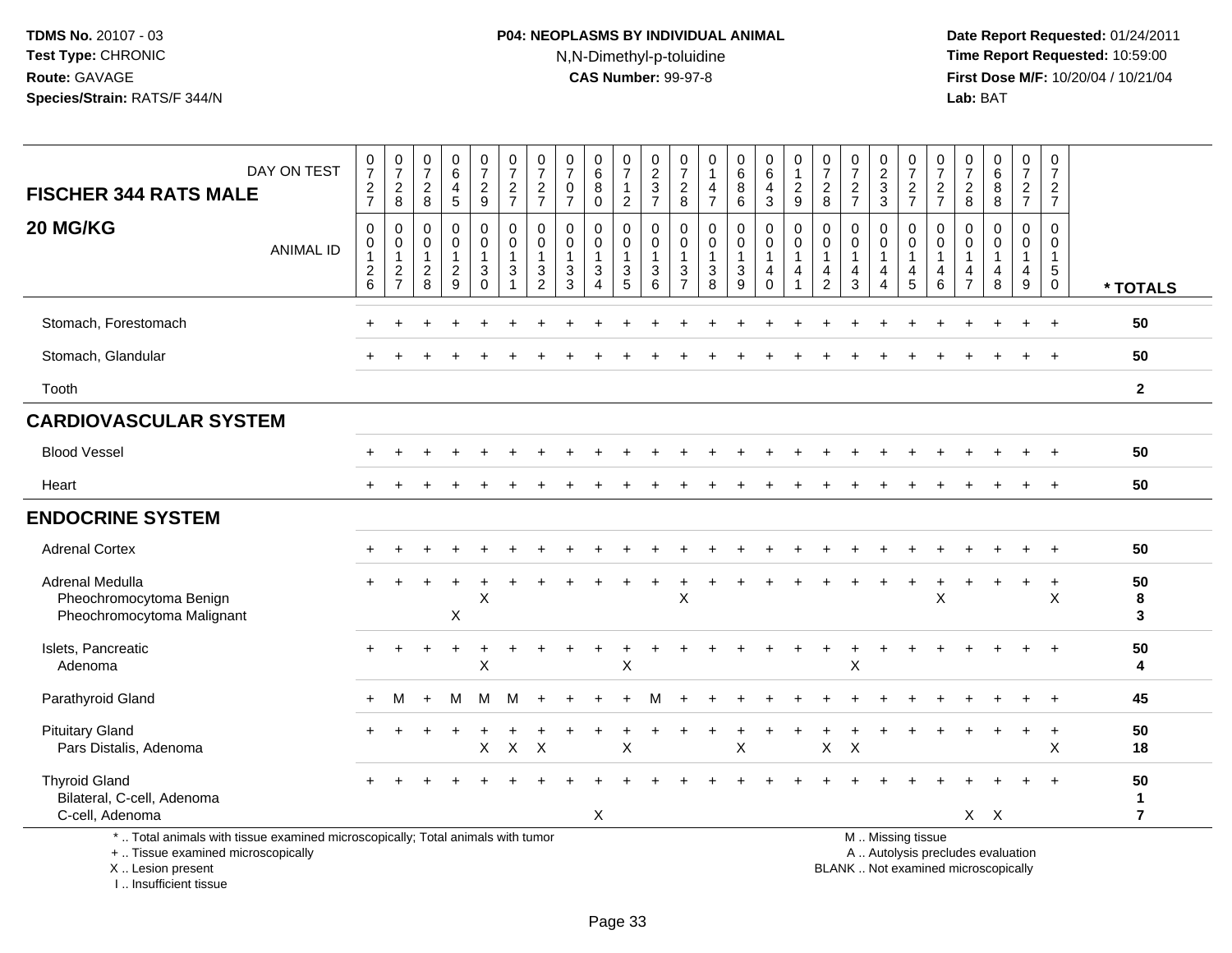### **P04: NEOPLASMS BY INDIVIDUAL ANIMAL**N,N-Dimethyl-p-toluidine

 **Date Report Requested:** 01/24/2011 **Time Report Requested:** 10:59:00 **First Dose M/F:** 10/20/04 / 10/21/04<br>**Lab:** BAT **Lab:** BAT

| DAY ON TEST<br><b>FISCHER 344 RATS MALE</b>                                      | 0<br>$\overline{7}$<br>$\frac{2}{7}$              | 0<br>$\overline{7}$<br>$\overline{c}$<br>8 | 0<br>$\overline{7}$<br>$\sqrt{2}$<br>8                        | 0<br>$6\phantom{1}6$<br>$\overline{a}$<br>5                       | $\frac{0}{7}$<br>$\frac{2}{9}$                                       | $\frac{0}{7}$<br>$\frac{2}{7}$                                             | 0<br>$\overline{7}$<br>$\frac{2}{7}$                                               | 0<br>$\overline{7}$<br>$\mathbf 0$<br>$\overline{7}$ | 0<br>$\,6\,$<br>8<br>$\mathbf 0$                                             | $\frac{0}{7}$<br>$\mathbf{1}$<br>$\overline{2}$ | 0<br>$\frac{2}{3}$<br>$\overline{7}$                  | 0<br>$\overline{7}$<br>$\frac{2}{8}$                             | 0<br>$\overline{1}$<br>$\overline{4}$<br>$\overline{7}$     | 0<br>$\,6\,$<br>$\, 8$<br>6                                   | 0<br>$6\phantom{1}$<br>$\overline{4}$<br>$\mathbf{3}$        | 0<br>$\mathbf{1}$<br>$\frac{2}{9}$                            | $\frac{0}{7}$<br>$\frac{2}{8}$                | $\frac{0}{7}$<br>$\overline{c}$<br>$\overline{7}$       | $\begin{smallmatrix} 0\\2\\3 \end{smallmatrix}$<br>$\overline{3}$ | 0<br>$\overline{7}$<br>$\frac{2}{7}$                               | 0<br>$\overline{7}$<br>$\frac{2}{7}$                                            | 0<br>$\overline{7}$<br>$\boldsymbol{2}$<br>8            | 0<br>6<br>$\bar{8}$<br>8                          | 0<br>$\overline{7}$<br>$\frac{2}{7}$                 | 0<br>$\overline{7}$<br>$\frac{2}{7}$                                    |                                            |
|----------------------------------------------------------------------------------|---------------------------------------------------|--------------------------------------------|---------------------------------------------------------------|-------------------------------------------------------------------|----------------------------------------------------------------------|----------------------------------------------------------------------------|------------------------------------------------------------------------------------|------------------------------------------------------|------------------------------------------------------------------------------|-------------------------------------------------|-------------------------------------------------------|------------------------------------------------------------------|-------------------------------------------------------------|---------------------------------------------------------------|--------------------------------------------------------------|---------------------------------------------------------------|-----------------------------------------------|---------------------------------------------------------|-------------------------------------------------------------------|--------------------------------------------------------------------|---------------------------------------------------------------------------------|---------------------------------------------------------|---------------------------------------------------|------------------------------------------------------|-------------------------------------------------------------------------|--------------------------------------------|
| 20 MG/KG<br><b>ANIMAL ID</b>                                                     | $\mathbf 0$<br>0<br>$\mathbf{1}$<br>$\frac{2}{6}$ | 0<br>0<br>$\mathbf{1}$<br>$\frac{2}{7}$    | $\mathbf 0$<br>$\mathbf 0$<br>$\mathbf{1}$<br>$\sqrt{2}$<br>8 | $\mathbf 0$<br>$\mathbf 0$<br>$\mathbf{1}$<br>$\overline{c}$<br>9 | $\pmb{0}$<br>$\mathbf 0$<br>$\mathbf{1}$<br>$\mathbf{3}$<br>$\Omega$ | $\mathbf 0$<br>$\mathbf 0$<br>$\mathbf{1}$<br>$\sqrt{3}$<br>$\overline{1}$ | $\mathsf{O}\xspace$<br>$\mathbf 0$<br>$\mathbf{1}$<br>$\sqrt{3}$<br>$\overline{2}$ | $\mathbf 0$<br>$\mathbf 0$<br>$\mathbf{1}$<br>3<br>3 | $\mathbf 0$<br>$\mathbf 0$<br>$\mathbf{1}$<br>$\mathbf{3}$<br>$\overline{4}$ | 0<br>$\mathbf 0$<br>$\mathbf{1}$<br>3<br>5      | 0<br>$\mathbf 0$<br>$\mathbf{1}$<br>$\mathbf{3}$<br>6 | 0<br>$\mathbf 0$<br>$\mathbf{1}$<br>$\sqrt{3}$<br>$\overline{7}$ | $\mathbf 0$<br>$\pmb{0}$<br>$\mathbf{1}$<br>$\sqrt{3}$<br>8 | $\pmb{0}$<br>$\mathbf 0$<br>$\mathbf{1}$<br>$\mathbf{3}$<br>9 | $\pmb{0}$<br>$\mathbf 0$<br>$\mathbf{1}$<br>4<br>$\mathbf 0$ | $\pmb{0}$<br>$\mathbf 0$<br>$\mathbf{1}$<br>4<br>$\mathbf{1}$ | 0<br>0<br>$\mathbf{1}$<br>4<br>$\overline{2}$ | $\mathbf 0$<br>0<br>$\mathbf{1}$<br>$\overline{4}$<br>3 | $\mathbf 0$<br>0<br>$\mathbf{1}$<br>4<br>$\overline{4}$           | $\mathbf 0$<br>$\mathbf 0$<br>$\mathbf{1}$<br>4<br>$5\phantom{.0}$ | $\mathbf 0$<br>$\mathbf 0$<br>$\mathbf{1}$<br>$\overline{a}$<br>$6\phantom{1}6$ | $\mathbf 0$<br>0<br>$\mathbf{1}$<br>4<br>$\overline{7}$ | $\mathbf 0$<br>$\Omega$<br>$\mathbf{1}$<br>4<br>8 | $\mathbf 0$<br>$\mathbf 0$<br>$\mathbf{1}$<br>4<br>9 | $\mathbf 0$<br>$\mathbf 0$<br>$\mathbf{1}$<br>$\sqrt{5}$<br>$\mathbf 0$ | * TOTALS                                   |
| Follicular Cell, Adenoma<br>Follicular Cell, Carcinoma                           |                                                   |                                            |                                                               |                                                                   |                                                                      |                                                                            |                                                                                    |                                                      | $\mathsf{X}$                                                                 |                                                 |                                                       |                                                                  |                                                             |                                                               |                                                              |                                                               |                                               |                                                         |                                                                   |                                                                    |                                                                                 |                                                         |                                                   |                                                      |                                                                         | 1                                          |
| <b>GENERAL BODY SYSTEM</b>                                                       |                                                   |                                            |                                                               |                                                                   |                                                                      |                                                                            |                                                                                    |                                                      |                                                                              |                                                 |                                                       |                                                                  |                                                             |                                                               |                                                              |                                                               |                                               |                                                         |                                                                   |                                                                    |                                                                                 |                                                         |                                                   |                                                      |                                                                         |                                            |
| <b>Tissue NOS</b><br>Carcinoma, Metastatic, Zymbal'S Gland                       |                                                   |                                            |                                                               |                                                                   |                                                                      |                                                                            |                                                                                    |                                                      |                                                                              |                                                 |                                                       |                                                                  |                                                             |                                                               |                                                              | $+$                                                           |                                               |                                                         |                                                                   |                                                                    |                                                                                 |                                                         |                                                   |                                                      |                                                                         | $\boldsymbol{2}$<br>$\mathbf{1}$           |
| <b>GENITAL SYSTEM</b>                                                            |                                                   |                                            |                                                               |                                                                   |                                                                      |                                                                            |                                                                                    |                                                      |                                                                              |                                                 |                                                       |                                                                  |                                                             |                                                               |                                                              |                                                               |                                               |                                                         |                                                                   |                                                                    |                                                                                 |                                                         |                                                   |                                                      |                                                                         |                                            |
| <b>Coagulating Gland</b><br>Mesothelioma Malignant                               |                                                   |                                            |                                                               |                                                                   |                                                                      |                                                                            |                                                                                    |                                                      |                                                                              |                                                 |                                                       |                                                                  |                                                             |                                                               |                                                              |                                                               |                                               |                                                         |                                                                   |                                                                    |                                                                                 |                                                         |                                                   |                                                      |                                                                         | 1<br>1                                     |
| Epididymis<br>Mesothelioma Malignant                                             |                                                   |                                            |                                                               |                                                                   |                                                                      |                                                                            |                                                                                    |                                                      |                                                                              |                                                 |                                                       |                                                                  |                                                             |                                                               |                                                              |                                                               |                                               |                                                         |                                                                   |                                                                    |                                                                                 |                                                         |                                                   |                                                      |                                                                         | 50<br>3                                    |
| <b>Preputial Gland</b><br>Adenoma                                                |                                                   |                                            |                                                               |                                                                   |                                                                      |                                                                            |                                                                                    |                                                      |                                                                              |                                                 |                                                       |                                                                  |                                                             |                                                               |                                                              |                                                               |                                               |                                                         |                                                                   |                                                                    |                                                                                 | Χ                                                       |                                                   | $\ddot{}$                                            | $\overline{+}$                                                          | 50<br>$\mathbf{1}$                         |
| Prostate<br>Adenoma<br>Mesothelioma Malignant                                    |                                                   |                                            |                                                               |                                                                   |                                                                      |                                                                            |                                                                                    |                                                      |                                                                              |                                                 |                                                       |                                                                  |                                                             |                                                               |                                                              |                                                               |                                               |                                                         |                                                                   |                                                                    | $\ddot{}$                                                                       | X                                                       |                                                   | $+$                                                  | $\ddot{}$                                                               | 50<br>$\blacktriangleleft$<br>$\mathbf{1}$ |
| <b>Seminal Vesicle</b><br>Mesothelioma Malignant                                 |                                                   |                                            |                                                               |                                                                   |                                                                      |                                                                            |                                                                                    |                                                      |                                                                              |                                                 |                                                       |                                                                  |                                                             |                                                               |                                                              |                                                               |                                               |                                                         |                                                                   |                                                                    |                                                                                 |                                                         |                                                   |                                                      | $\overline{+}$                                                          | 50<br>$\mathbf{1}$                         |
| <b>Testes</b><br>Mesothelioma Malignant<br>Bilateral, Interstitial Cell, Adenoma |                                                   | X X X                                      |                                                               |                                                                   |                                                                      | $X$ $X$                                                                    |                                                                                    |                                                      |                                                                              | $X$ $X$                                         |                                                       | X                                                                |                                                             |                                                               | X                                                            |                                                               | X                                             |                                                         |                                                                   |                                                                    | X X X                                                                           |                                                         |                                                   |                                                      |                                                                         | 50<br>$\overline{2}$<br>33                 |
| Interstitial Cell, Adenoma                                                       |                                                   |                                            |                                                               | X                                                                 |                                                                      |                                                                            |                                                                                    | $X$ $X$                                              |                                                                              |                                                 |                                                       |                                                                  |                                                             | X                                                             |                                                              |                                                               |                                               | X                                                       |                                                                   |                                                                    |                                                                                 |                                                         |                                                   | $X$ $X$ $X$                                          |                                                                         | 10                                         |
|                                                                                  |                                                   |                                            |                                                               |                                                                   |                                                                      |                                                                            |                                                                                    |                                                      |                                                                              |                                                 |                                                       |                                                                  |                                                             |                                                               |                                                              |                                                               |                                               |                                                         |                                                                   |                                                                    |                                                                                 |                                                         |                                                   |                                                      |                                                                         |                                            |

\* .. Total animals with tissue examined microscopically; Total animals with tumor

+ .. Tissue examined microscopically

X .. Lesion present

I .. Insufficient tissue

M .. Missing tissue

y the contract of the contract of the contract of the contract of the contract of the contract of the contract of  $A$ . Autolysis precludes evaluation

Lesion present BLANK .. Not examined microscopically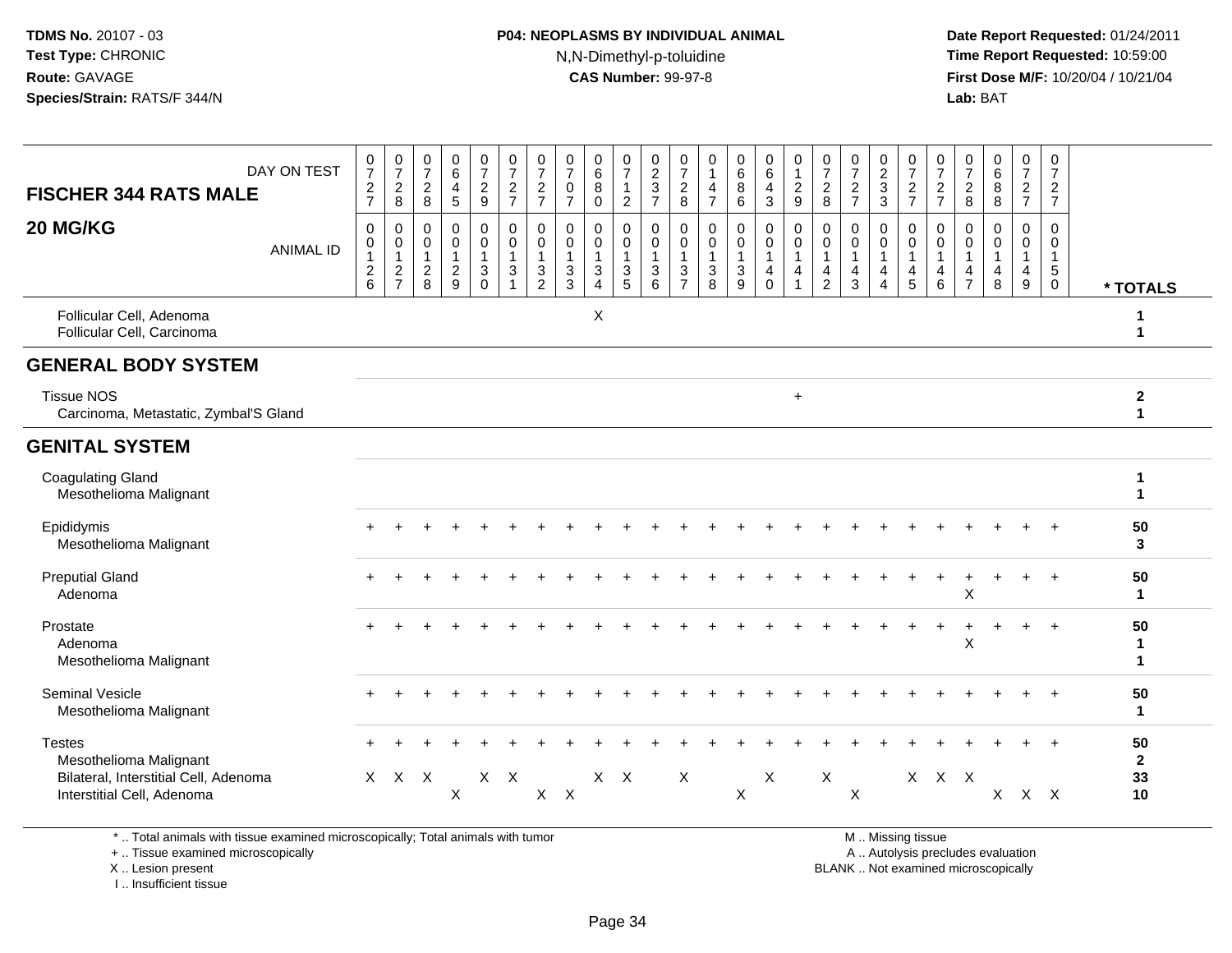## **P04: NEOPLASMS BY INDIVIDUAL ANIMAL**N,N-Dimethyl-p-toluidine

 **Date Report Requested:** 01/24/2011 **Time Report Requested:** 10:59:00 **First Dose M/F:** 10/20/04 / 10/21/04<br>**Lab:** BAT **Lab:** BAT

| DAY ON TEST<br><b>FISCHER 344 RATS MALE</b>                                                                                                          | $\frac{0}{7}$<br>$\frac{2}{7}$          | $\frac{0}{7}$<br>$\boldsymbol{2}$<br>8  | $\frac{0}{7}$<br>$\overline{c}$<br>8               | 0<br>$\,6\,$<br>$\overline{4}$<br>$5\phantom{.0}$ | $\frac{0}{7}$<br>$\frac{2}{9}$             | 0<br>$\overline{7}$<br>$\frac{2}{7}$                     | 0<br>$\overline{7}$<br>$\overline{c}$<br>$\overline{7}$ | 0<br>$\overline{7}$<br>0<br>$\overline{7}$ | 0<br>$\overline{6}$<br>8<br>$\mathbf{0}$                | 0<br>$\overline{7}$<br>$\mathbf 1$<br>$\overline{c}$ | 0<br>$\overline{2}$<br>$\sqrt{3}$<br>$\overline{7}$ | 0<br>$\overline{7}$<br>$\overline{c}$<br>8 | 0<br>1<br>4<br>$\overline{7}$        | 0<br>$6\phantom{a}$<br>$\bf 8$<br>6           | 0<br>6<br>4<br>3                                     | 0<br>$\overline{1}$<br>$\overline{c}$<br>9 | 0<br>$\overline{7}$<br>$\overline{2}$<br>8    | 0<br>$\overline{7}$<br>$\overline{\mathbf{c}}$<br>$\overline{7}$ | $\frac{0}{2}$<br>$\mathbf 3$<br>3             | $\frac{0}{7}$<br>$\frac{2}{7}$                                                               | 0<br>$\overline{7}$<br>$\frac{2}{7}$ | 0<br>$\overline{7}$<br>$\overline{2}$<br>8 | 0<br>$\,6\,$<br>$\,8\,$<br>$\bf8$              | 0<br>$\overline{7}$<br>$\overline{c}$<br>$\overline{7}$ | 0<br>$\overline{7}$<br>$\overline{a}$<br>$\overline{7}$  |                            |
|------------------------------------------------------------------------------------------------------------------------------------------------------|-----------------------------------------|-----------------------------------------|----------------------------------------------------|---------------------------------------------------|--------------------------------------------|----------------------------------------------------------|---------------------------------------------------------|--------------------------------------------|---------------------------------------------------------|------------------------------------------------------|-----------------------------------------------------|--------------------------------------------|--------------------------------------|-----------------------------------------------|------------------------------------------------------|--------------------------------------------|-----------------------------------------------|------------------------------------------------------------------|-----------------------------------------------|----------------------------------------------------------------------------------------------|--------------------------------------|--------------------------------------------|------------------------------------------------|---------------------------------------------------------|----------------------------------------------------------|----------------------------|
| 20 MG/KG<br><b>ANIMAL ID</b>                                                                                                                         | 0<br>0<br>$\mathbf{1}$<br>$\frac{2}{6}$ | 0<br>0<br>$\mathbf{1}$<br>$\frac{2}{7}$ | $\mathbf 0$<br>0<br>$\overline{1}$<br>$_{\rm 8}^2$ | 0<br>0<br>$\mathbf{1}$<br>$\frac{2}{9}$           | 0<br>0<br>$\mathbf{1}$<br>3<br>$\mathbf 0$ | 0<br>0<br>$\mathbf{1}$<br>$\mathbf{3}$<br>$\overline{1}$ | 0<br>0<br>$\mathbf{1}$<br>3<br>$\overline{c}$           | $\Omega$<br>$\Omega$<br>$\mathbf{3}$<br>3  | 0<br>0<br>$\mathbf{1}$<br>$\mathbf 3$<br>$\overline{4}$ | 0<br>0<br>$\mathbf 1$<br>$\sqrt{3}$<br>$\sqrt{5}$    | 0<br>$\mathbf 0$<br>$\mathbf{1}$<br>$\sqrt{3}$<br>6 | 0<br>0<br>1<br>3<br>$\overline{7}$         | $\Omega$<br>$\Omega$<br>-1<br>3<br>8 | 0<br>0<br>1<br>$\ensuremath{\mathsf{3}}$<br>9 | 0<br>$\mathbf 0$<br>$\mathbf{1}$<br>4<br>$\mathbf 0$ | 0<br>$\mathbf 0$<br>$\mathbf{1}$<br>4<br>1 | 0<br>0<br>$\mathbf{1}$<br>4<br>$\overline{c}$ | 0<br>0<br>$\mathbf{1}$<br>4<br>3                                 | $\mathbf{0}$<br>0<br>1<br>4<br>$\overline{4}$ | 0<br>0<br>$\mathbf{1}$<br>$\frac{4}{5}$                                                      | 0<br>$\Omega$<br>1<br>4<br>6         | $\Omega$<br>-1<br>4<br>$\overline{7}$      | $\Omega$<br>$\Omega$<br>$\mathbf{1}$<br>4<br>8 | $\Omega$<br>$\Omega$<br>1<br>4<br>9                     | $\Omega$<br>$\Omega$<br>$\mathbf{1}$<br>5<br>$\mathbf 0$ | * TOTALS                   |
| <b>HEMATOPOIETIC SYSTEM</b>                                                                                                                          |                                         |                                         |                                                    |                                                   |                                            |                                                          |                                                         |                                            |                                                         |                                                      |                                                     |                                            |                                      |                                               |                                                      |                                            |                                               |                                                                  |                                               |                                                                                              |                                      |                                            |                                                |                                                         |                                                          |                            |
| <b>Bone Marrow</b><br>Leukemia Mononuclear                                                                                                           |                                         |                                         |                                                    |                                                   |                                            |                                                          |                                                         |                                            |                                                         |                                                      |                                                     |                                            |                                      |                                               |                                                      |                                            |                                               |                                                                  |                                               |                                                                                              |                                      |                                            |                                                |                                                         |                                                          | 50<br>$\mathbf 1$          |
| Lymph Node<br>Pancreatic, Leukemia Mononuclear                                                                                                       |                                         |                                         |                                                    |                                                   |                                            |                                                          |                                                         |                                            |                                                         |                                                      |                                                     |                                            |                                      |                                               | $\ddot{}$                                            |                                            |                                               | $\ddot{}$<br>$\pmb{\times}$                                      |                                               |                                                                                              |                                      |                                            |                                                |                                                         |                                                          | 3<br>$\mathbf{1}$          |
| Lymph Node, Mandibular                                                                                                                               | м                                       | M                                       | м                                                  | M                                                 | M                                          | M                                                        | M                                                       | M                                          | M                                                       | M                                                    | M                                                   | M                                          | M                                    | M                                             | M                                                    | M                                          | M                                             | M                                                                | M                                             | M                                                                                            | M                                    | M                                          | M                                              | M M                                                     |                                                          | $\mathbf 0$                |
| Lymph Node, Mesenteric<br>Leukemia Mononuclear                                                                                                       |                                         |                                         |                                                    |                                                   |                                            |                                                          |                                                         |                                            |                                                         |                                                      |                                                     |                                            |                                      |                                               |                                                      |                                            |                                               | X                                                                |                                               |                                                                                              |                                      |                                            |                                                |                                                         | $\ddot{}$                                                | 50<br>$\blacktriangleleft$ |
| Spleen<br>Leukemia Mononuclear                                                                                                                       | $+$                                     |                                         |                                                    |                                                   |                                            |                                                          |                                                         |                                            |                                                         |                                                      |                                                     |                                            |                                      |                                               |                                                      |                                            |                                               | X                                                                |                                               |                                                                                              |                                      |                                            |                                                |                                                         | $\ddot{}$                                                | 50<br>$\overline{2}$       |
| Thymus                                                                                                                                               | $+$                                     | $\ddot{}$                               | $\div$                                             | м                                                 | $\ddot{}$                                  |                                                          |                                                         |                                            |                                                         |                                                      |                                                     |                                            |                                      |                                               |                                                      |                                            |                                               |                                                                  |                                               |                                                                                              |                                      |                                            |                                                |                                                         | $\ddot{}$                                                | 48                         |
| <b>INTEGUMENTARY SYSTEM</b>                                                                                                                          |                                         |                                         |                                                    |                                                   |                                            |                                                          |                                                         |                                            |                                                         |                                                      |                                                     |                                            |                                      |                                               |                                                      |                                            |                                               |                                                                  |                                               |                                                                                              |                                      |                                            |                                                |                                                         |                                                          |                            |
| Mammary Gland                                                                                                                                        |                                         |                                         |                                                    |                                                   |                                            |                                                          |                                                         |                                            |                                                         |                                                      |                                                     |                                            |                                      |                                               |                                                      |                                            |                                               |                                                                  |                                               |                                                                                              |                                      |                                            |                                                |                                                         | $\overline{+}$                                           | 49                         |
| <b>Skin</b><br>Basal Cell Adenoma                                                                                                                    |                                         |                                         |                                                    |                                                   |                                            |                                                          |                                                         |                                            |                                                         |                                                      |                                                     |                                            |                                      |                                               |                                                      |                                            |                                               |                                                                  |                                               |                                                                                              |                                      |                                            |                                                |                                                         |                                                          | 50<br>$\mathbf 1$          |
| <b>Basal Cell Carcinoma</b><br>Fibroma<br>Keratoacanthoma                                                                                            |                                         |                                         |                                                    |                                                   |                                            |                                                          | X                                                       | $\boldsymbol{\mathsf{X}}$                  |                                                         |                                                      |                                                     | $\boldsymbol{\mathsf{X}}$                  |                                      |                                               |                                                      |                                            |                                               |                                                                  |                                               |                                                                                              | X                                    | $\times$<br>$\boldsymbol{\mathsf{X}}$      |                                                | X                                                       |                                                          | 3                          |
| Keratoacanthoma, Multiple<br>Lipoma<br>Liposarcoma                                                                                                   |                                         |                                         |                                                    |                                                   |                                            |                                                          |                                                         |                                            |                                                         |                                                      |                                                     |                                            |                                      |                                               |                                                      |                                            |                                               |                                                                  |                                               |                                                                                              |                                      | $\sf X$                                    | $\boldsymbol{\mathsf{X}}$                      |                                                         |                                                          |                            |
| Sarcoma<br>*  Total animals with tissue examined microscopically; Total animals with tumor<br>+  Tissue examined microscopically<br>X Lesion present |                                         |                                         |                                                    |                                                   |                                            |                                                          |                                                         |                                            |                                                         |                                                      |                                                     |                                            |                                      |                                               | X                                                    |                                            |                                               |                                                                  |                                               | M  Missing tissue<br>A  Autolysis precludes evaluation<br>BLANK Not examined microscopically |                                      |                                            |                                                |                                                         |                                                          |                            |

I .. Insufficient tissue

lot examined microscopically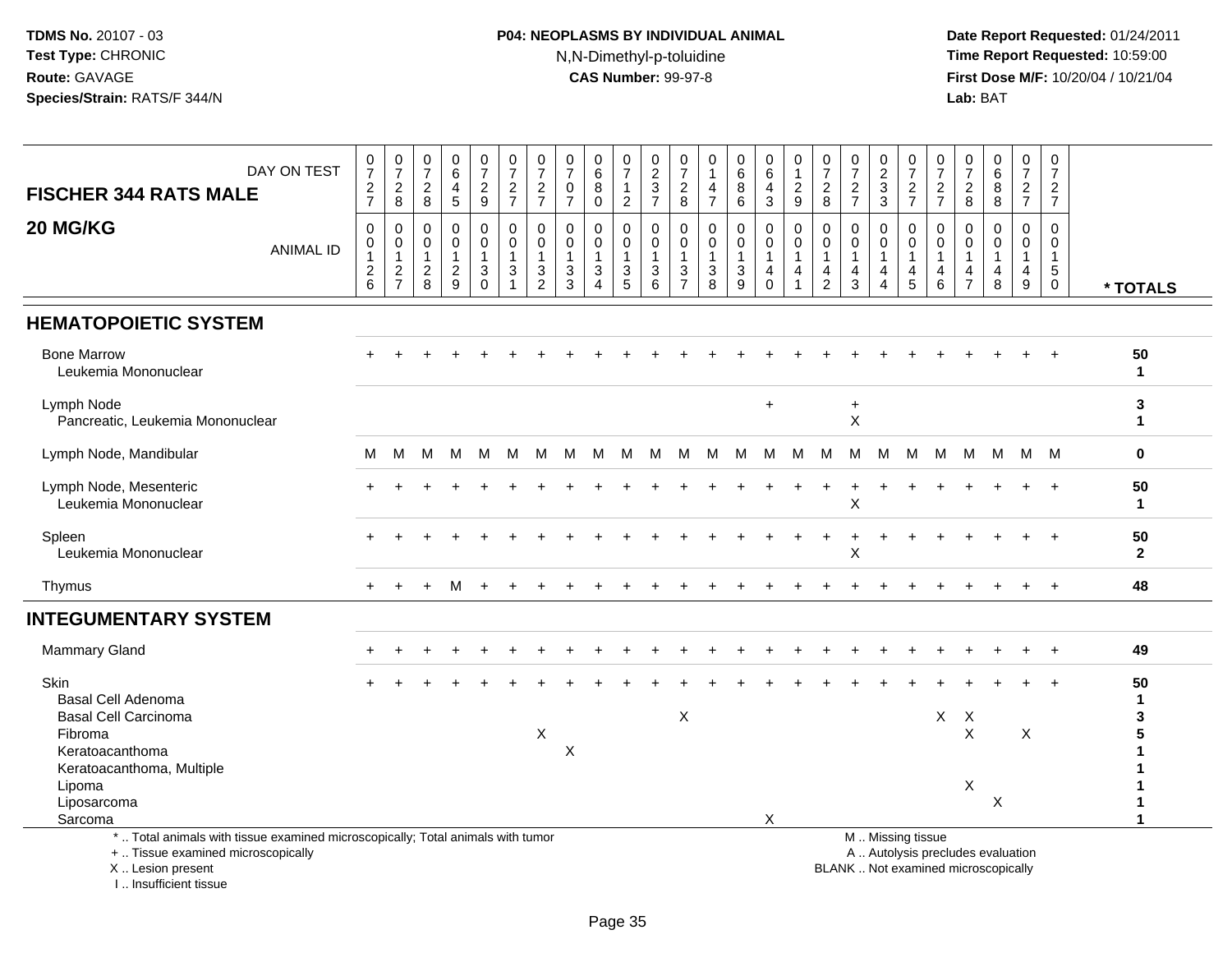## **P04: NEOPLASMS BY INDIVIDUAL ANIMAL**N,N-Dimethyl-p-toluidine

| DAY ON TEST<br><b>FISCHER 344 RATS MALE</b>                                                                                                                         | $\frac{0}{7}$<br>$\frac{2}{7}$                    | $\frac{0}{7}$<br>$_{\rm 8}^2$                                 | $\pmb{0}$<br>$\overline{7}$<br>$\boldsymbol{2}$<br>8    | 0<br>$6\phantom{1}6$<br>4<br>$\overline{5}$                         | $\frac{0}{7}$<br>$\frac{2}{9}$                              | $\begin{array}{c} 0 \\ 7 \end{array}$<br>$\frac{2}{7}$           | $\begin{array}{c} 0 \\ 7 \end{array}$<br>$\frac{2}{7}$      | $\frac{0}{7}$<br>0<br>$\overline{7}$                          | 0<br>$\,6$<br>$\,8\,$<br>$\Omega$                                                         | $\frac{0}{7}$<br>$\mathbf{1}$<br>$\sqrt{2}$                                     | 0<br>$\overline{2}$<br>$\frac{3}{7}$                  | 0<br>$\overline{7}$<br>$_{\rm 8}^2$                           | 0<br>$\mathbf{1}$<br>4<br>$\overline{7}$                | $\pmb{0}$<br>$6\phantom{a}$<br>8<br>$\,6\,$        | $\begin{array}{c} 0 \\ 6 \end{array}$<br>$\overline{4}$<br>$\overline{3}$     | $\begin{smallmatrix}0\\1\end{smallmatrix}$<br>$\frac{2}{9}$        | $\frac{0}{7}$<br>$_{8}^2$                              | 0<br>$\overline{7}$<br>$\frac{2}{7}$                              | $\frac{0}{2}$<br>3                                                            | $\frac{0}{7}$<br>$\frac{2}{7}$                | 0<br>$\overline{7}$<br>$\frac{2}{7}$                                           | 0<br>$\overline{7}$<br>$\overline{c}$<br>8 | 0<br>$\,6\,$<br>8<br>$\bf8$            | 0<br>$\overline{7}$<br>$\frac{2}{7}$      | 0<br>$\overline{7}$<br>$\frac{2}{7}$                 |                                   |
|---------------------------------------------------------------------------------------------------------------------------------------------------------------------|---------------------------------------------------|---------------------------------------------------------------|---------------------------------------------------------|---------------------------------------------------------------------|-------------------------------------------------------------|------------------------------------------------------------------|-------------------------------------------------------------|---------------------------------------------------------------|-------------------------------------------------------------------------------------------|---------------------------------------------------------------------------------|-------------------------------------------------------|---------------------------------------------------------------|---------------------------------------------------------|----------------------------------------------------|-------------------------------------------------------------------------------|--------------------------------------------------------------------|--------------------------------------------------------|-------------------------------------------------------------------|-------------------------------------------------------------------------------|-----------------------------------------------|--------------------------------------------------------------------------------|--------------------------------------------|----------------------------------------|-------------------------------------------|------------------------------------------------------|-----------------------------------|
| 20 MG/KG<br><b>ANIMAL ID</b>                                                                                                                                        | 0<br>$\mathbf 0$<br>$\mathbf{1}$<br>$\frac{2}{6}$ | $\mathbf 0$<br>$\mathbf 0$<br>$\overline{1}$<br>$\frac{2}{7}$ | 0<br>$\mathbf 0$<br>$\mathbf{1}$<br>$\overline{2}$<br>8 | $\mathbf 0$<br>$\mathbf 0$<br>1<br>$\overline{c}$<br>$\overline{9}$ | 0<br>$\mathbf 0$<br>$\mathbf 1$<br>$\mathbf{3}$<br>$\Omega$ | 0<br>$\mathbf 0$<br>$\mathbf{1}$<br>$\sqrt{3}$<br>$\overline{1}$ | $\mathbf 0$<br>$\mathbf 0$<br>$\mathbf{1}$<br>$\frac{3}{2}$ | $\mathbf 0$<br>$\mathbf 0$<br>$\overline{1}$<br>$\frac{3}{3}$ | $\mathbf 0$<br>$\mathbf{0}$<br>$\mathbf 1$<br>$\ensuremath{\mathsf{3}}$<br>$\overline{A}$ | 0<br>$\mathbf 0$<br>$\mathbf{1}$<br>$\ensuremath{\mathsf{3}}$<br>$\overline{5}$ | 0<br>$\mathbf 0$<br>$\mathbf{1}$<br>$\mathbf{3}$<br>6 | 0<br>$\Omega$<br>$\mathbf{1}$<br>$\sqrt{3}$<br>$\overline{7}$ | 0<br>$\mathbf 0$<br>$\mathbf{1}$<br>3<br>$\overline{8}$ | $\mathbf 0$<br>$\mathbf 0$<br>1<br>$\sqrt{3}$<br>9 | $\mathbf 0$<br>$\mathbf 0$<br>$\overline{1}$<br>$\overline{4}$<br>$\mathbf 0$ | 0<br>$\mathbf 0$<br>$\mathbf{1}$<br>$\overline{4}$<br>$\mathbf{1}$ | 0<br>$\Omega$<br>1<br>$\overline{4}$<br>$\overline{2}$ | $\mathbf 0$<br>$\mathbf 0$<br>$\mathbf{1}$<br>$\overline{4}$<br>3 | $\mathbf 0$<br>$\mathbf 0$<br>$\mathbf 1$<br>$\overline{4}$<br>$\overline{4}$ | 0<br>0<br>$\mathbf{1}$<br>$\overline{4}$<br>5 | $\mathbf 0$<br>$\Omega$<br>$\overline{1}$<br>$\overline{4}$<br>$6\phantom{1}6$ | 0<br>$\Omega$<br>-1<br>4<br>$\overline{7}$ | $\mathbf 0$<br>$\Omega$<br>1<br>4<br>8 | 0<br>$\Omega$<br>1<br>$\overline{4}$<br>9 | 0<br>$\mathbf 0$<br>$\mathbf{1}$<br>5<br>$\mathbf 0$ | * TOTALS                          |
| Sebaceous Gland, Adenoma                                                                                                                                            |                                                   |                                                               |                                                         |                                                                     |                                                             |                                                                  |                                                             | Χ                                                             |                                                                                           |                                                                                 |                                                       |                                                               |                                                         |                                                    |                                                                               |                                                                    |                                                        |                                                                   |                                                                               |                                               |                                                                                | X                                          |                                        |                                           |                                                      | $\overline{2}$                    |
| <b>MUSCULOSKELETAL SYSTEM</b>                                                                                                                                       |                                                   |                                                               |                                                         |                                                                     |                                                             |                                                                  |                                                             |                                                               |                                                                                           |                                                                                 |                                                       |                                                               |                                                         |                                                    |                                                                               |                                                                    |                                                        |                                                                   |                                                                               |                                               |                                                                                |                                            |                                        |                                           |                                                      |                                   |
| Bone<br>Chondroma                                                                                                                                                   |                                                   |                                                               |                                                         |                                                                     |                                                             |                                                                  |                                                             |                                                               |                                                                                           |                                                                                 |                                                       |                                                               |                                                         |                                                    |                                                                               |                                                                    |                                                        |                                                                   |                                                                               |                                               |                                                                                |                                            |                                        |                                           |                                                      | 50<br>$\blacktriangleleft$        |
| <b>NERVOUS SYSTEM</b>                                                                                                                                               |                                                   |                                                               |                                                         |                                                                     |                                                             |                                                                  |                                                             |                                                               |                                                                                           |                                                                                 |                                                       |                                                               |                                                         |                                                    |                                                                               |                                                                    |                                                        |                                                                   |                                                                               |                                               |                                                                                |                                            |                                        |                                           |                                                      |                                   |
| <b>Brain</b><br>Astrocytoma Malignant<br><b>Granular Cell Tumor Malignant</b>                                                                                       |                                                   |                                                               |                                                         |                                                                     |                                                             |                                                                  |                                                             |                                                               |                                                                                           |                                                                                 |                                                       |                                                               |                                                         |                                                    |                                                                               |                                                                    |                                                        |                                                                   |                                                                               |                                               | X                                                                              |                                            |                                        |                                           |                                                      | 50<br>$\mathbf 1$<br>$\mathbf{1}$ |
| <b>RESPIRATORY SYSTEM</b>                                                                                                                                           |                                                   |                                                               |                                                         |                                                                     |                                                             |                                                                  |                                                             |                                                               |                                                                                           |                                                                                 |                                                       |                                                               |                                                         |                                                    |                                                                               |                                                                    |                                                        |                                                                   |                                                                               |                                               |                                                                                |                                            |                                        |                                           |                                                      |                                   |
| Lung<br>Alveolar/Bronchiolar Adenoma<br>Carcinoma, Metastatic, Tissue Nos<br>Pheochromocytoma Malignant, Metastatic,<br>Adrenal Medulla                             |                                                   |                                                               |                                                         |                                                                     |                                                             |                                                                  |                                                             |                                                               |                                                                                           |                                                                                 |                                                       |                                                               |                                                         |                                                    |                                                                               |                                                                    |                                                        |                                                                   |                                                                               |                                               |                                                                                |                                            |                                        |                                           |                                                      | 50<br>-1<br>1                     |
| <b>Nose</b><br>Transitional Epithelium, Adenoma                                                                                                                     |                                                   |                                                               |                                                         |                                                                     |                                                             |                                                                  |                                                             |                                                               |                                                                                           |                                                                                 |                                                       |                                                               |                                                         |                                                    |                                                                               |                                                                    |                                                        |                                                                   |                                                                               |                                               |                                                                                |                                            | X                                      |                                           | $\ddot{}$                                            | 50<br>$\overline{2}$              |
| Trachea                                                                                                                                                             | $+$                                               |                                                               |                                                         |                                                                     |                                                             |                                                                  |                                                             |                                                               |                                                                                           |                                                                                 |                                                       |                                                               |                                                         |                                                    |                                                                               |                                                                    |                                                        |                                                                   |                                                                               |                                               |                                                                                |                                            |                                        |                                           | $+$                                                  | 50                                |
| <b>SPECIAL SENSES SYSTEM</b>                                                                                                                                        |                                                   |                                                               |                                                         |                                                                     |                                                             |                                                                  |                                                             |                                                               |                                                                                           |                                                                                 |                                                       |                                                               |                                                         |                                                    |                                                                               |                                                                    |                                                        |                                                                   |                                                                               |                                               |                                                                                |                                            |                                        |                                           |                                                      |                                   |
| Eye                                                                                                                                                                 |                                                   |                                                               |                                                         |                                                                     |                                                             |                                                                  |                                                             |                                                               |                                                                                           |                                                                                 |                                                       |                                                               |                                                         |                                                    |                                                                               |                                                                    |                                                        |                                                                   |                                                                               |                                               |                                                                                |                                            |                                        |                                           |                                                      | 50                                |
| Harderian Gland                                                                                                                                                     |                                                   |                                                               |                                                         |                                                                     |                                                             |                                                                  |                                                             |                                                               |                                                                                           |                                                                                 |                                                       |                                                               |                                                         |                                                    |                                                                               |                                                                    |                                                        |                                                                   |                                                                               |                                               |                                                                                |                                            |                                        |                                           |                                                      | 50                                |
| *  Total animals with tissue examined microscopically; Total animals with tumor<br>+  Tissue examined microscopically<br>X  Lesion present<br>I Insufficient tissue |                                                   |                                                               |                                                         |                                                                     |                                                             |                                                                  |                                                             |                                                               |                                                                                           |                                                                                 |                                                       |                                                               |                                                         |                                                    |                                                                               |                                                                    |                                                        | BLANK  Not examined microscopically                               |                                                                               | M  Missing tissue                             |                                                                                |                                            | A  Autolysis precludes evaluation      |                                           |                                                      |                                   |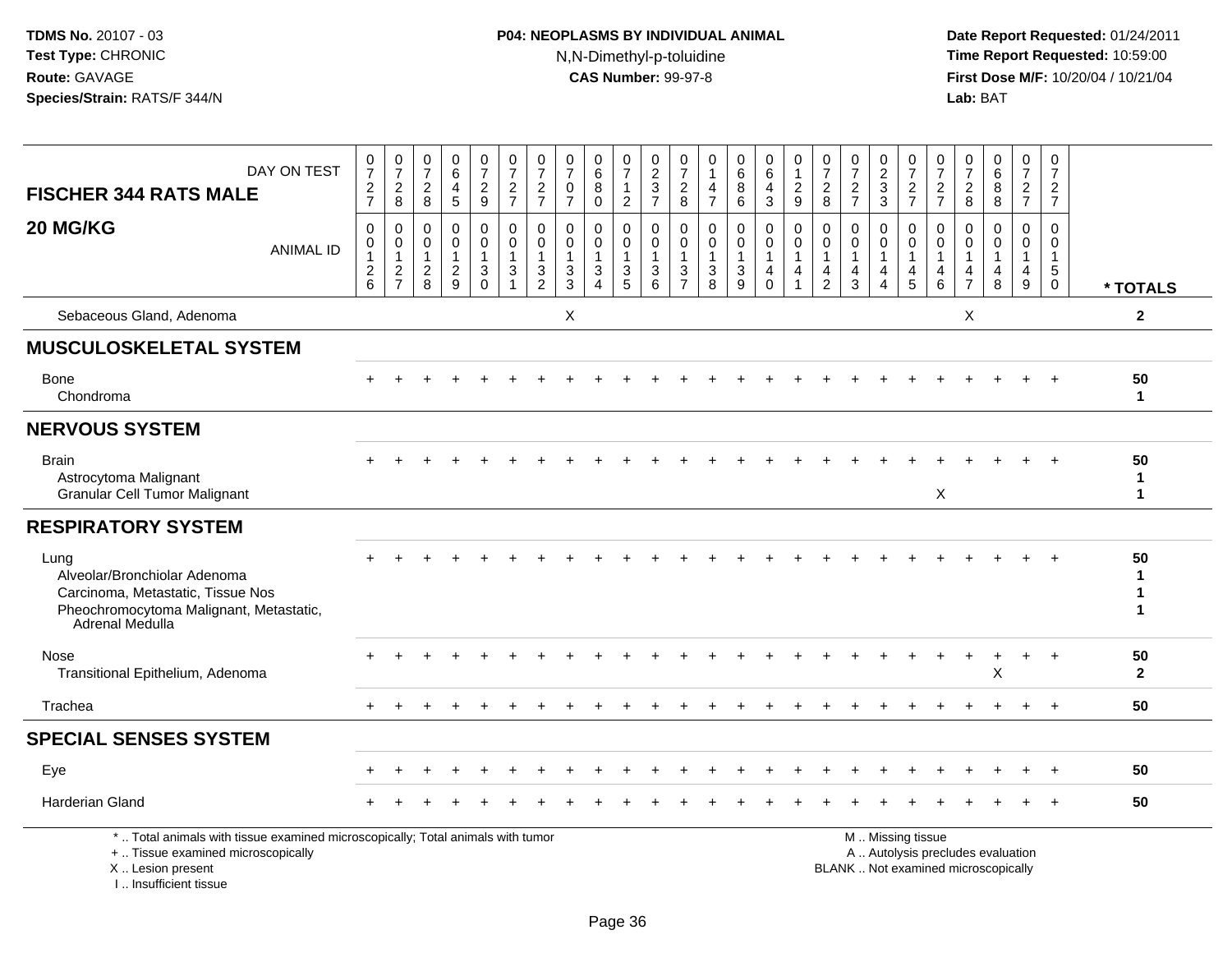### **P04: NEOPLASMS BY INDIVIDUAL ANIMAL**N,N-Dimethyl-p-toluidine

 **Date Report Requested:** 01/24/2011 **Time Report Requested:** 10:59:00 **First Dose M/F:** 10/20/04 / 10/21/04<br>**Lab:** BAT **Lab:** BAT

| <b>FISCHER 344 RATS MALE</b>                                     | DAY ON TEST      | $\begin{array}{c} 0 \\ 7 \end{array}$<br>$\boldsymbol{2}$<br>$\overline{7}$ | $\frac{0}{7}$<br>$\sqrt{2}$<br>8                                      | $\frac{0}{7}$<br>$\boldsymbol{2}$<br>$\, 8$     | $\begin{array}{c} 0 \\ 6 \end{array}$<br>$\overline{\mathbf{4}}$<br>$\overline{5}$ | $\begin{array}{c} 0 \\ 7 \end{array}$<br>$\boldsymbol{2}$<br>9 | $\frac{0}{7}$<br>$\boldsymbol{2}$<br>$\overline{7}$      | $\frac{0}{7}$<br>$\overline{c}$<br>$\overline{ }$ | $\frac{0}{7}$ | $\mathbf 0$<br>$\,6\,$<br>$\bf 8$<br>0                 | $\frac{0}{7}$<br>$\overline{c}$     | $\begin{array}{c} 0 \\ 2 \\ 3 \end{array}$<br>$\overline{7}$                      | $\pmb{0}$<br>$\overline{ }$<br>$\overline{\mathbf{c}}$<br>8 | 0<br>$\overline{7}$            | $\begin{matrix} 0 \\ 6 \\ 8 \end{matrix}$<br>6 | $\begin{array}{c} 0 \\ 6 \end{array}$<br>$\overline{\mathbf{4}}$<br>3 | 0<br>$\mathbf{1}$<br>$\frac{2}{9}$                  | $\frac{0}{7}$<br>$\overline{\mathbf{c}}$<br>8 | $\frac{0}{7}$<br>$\overline{c}$<br>$\overline{z}$ | $\begin{smallmatrix} 0\\2\\3 \end{smallmatrix}$<br>$\mathbf{3}$ | $\frac{0}{7}$<br>$\frac{2}{7}$              | $\frac{0}{7}$<br>$\overline{c}$<br>$\overline{ }$                   | $\frac{0}{7}$<br>$\overline{c}$<br>8 | $\begin{array}{c} 0 \\ 6 \end{array}$<br>8<br>8 | 0<br>$\overline{ }$<br>$\overline{c}$<br>$\overline{ }$ | 0<br>$\overline{7}$<br>$\boldsymbol{2}$<br>$\overline{7}$ |                         |
|------------------------------------------------------------------|------------------|-----------------------------------------------------------------------------|-----------------------------------------------------------------------|-------------------------------------------------|------------------------------------------------------------------------------------|----------------------------------------------------------------|----------------------------------------------------------|---------------------------------------------------|---------------|--------------------------------------------------------|-------------------------------------|-----------------------------------------------------------------------------------|-------------------------------------------------------------|--------------------------------|------------------------------------------------|-----------------------------------------------------------------------|-----------------------------------------------------|-----------------------------------------------|---------------------------------------------------|-----------------------------------------------------------------|---------------------------------------------|---------------------------------------------------------------------|--------------------------------------|-------------------------------------------------|---------------------------------------------------------|-----------------------------------------------------------|-------------------------|
| 20 MG/KG                                                         | <b>ANIMAL ID</b> | $\,0\,$<br>$\mathbf 0$<br>$\sqrt{2}$<br>6                                   | $\boldsymbol{0}$<br>$\mathbf 0$<br>$\boldsymbol{2}$<br>$\overline{ }$ | $\pmb{0}$<br>$\pmb{0}$<br>$\boldsymbol{2}$<br>8 | $\pmb{0}$<br>$\mathbf 0$<br>$\overline{c}$<br>9                                    | 0<br>$\pmb{0}$<br>1<br>$\ensuremath{\mathsf{3}}$<br>$\Omega$   | $\pmb{0}$<br>$\pmb{0}$<br>1<br>$\ensuremath{\mathsf{3}}$ | 0<br>$\pmb{0}$<br>$\mathbf{3}$<br>2               | 0<br>3<br>3   | $\pmb{0}$<br>$\pmb{0}$<br>$\sqrt{3}$<br>$\overline{4}$ | 0<br>$\pmb{0}$<br>$\mathbf{3}$<br>5 | $\begin{smallmatrix}0\\0\end{smallmatrix}$<br>$\overline{1}$<br>$\mathbf{3}$<br>6 | $\boldsymbol{0}$<br>3<br>$\overline{ }$                     | $\mathbf 0$<br>$\sqrt{3}$<br>8 | 0<br>$\mathsf 0$<br>$\sqrt{3}$<br>9            | $\mathbf 0$<br>$\mathbf 0$<br>$\overline{\mathbf{4}}$<br>$\mathbf 0$  | $\pmb{0}$<br>$\mathbf 0$<br>$\overline{\mathbf{4}}$ | 0<br>$\mathbf 0$<br>4<br>$\overline{2}$       | $\pmb{0}$<br>$\overline{\mathbf{4}}$<br>3         | 0<br>0<br>4<br>4                                                | $_0^0$<br>$\overline{4}$<br>$5\phantom{.0}$ | $\pmb{0}$<br>$\boldsymbol{0}$<br>$\overline{\mathbf{4}}$<br>$\,6\,$ | 0<br>4<br>$\overline{ }$             | $\mathbf 0$<br>4<br>8                           | 0<br>0<br>4<br>9                                        | 0<br>$\pmb{0}$<br>$\mathbf 5$<br>$\mathbf 0$              | * TOTALS                |
| Zymbal's Gland<br>Carcinoma                                      |                  |                                                                             |                                                                       |                                                 |                                                                                    |                                                                |                                                          |                                                   |               |                                                        |                                     |                                                                                   |                                                             |                                |                                                |                                                                       |                                                     |                                               |                                                   |                                                                 |                                             |                                                                     |                                      |                                                 | $\pm$                                                   | $+$                                                       | 50<br>$\overline{2}$    |
| <b>URINARY SYSTEM</b>                                            |                  |                                                                             |                                                                       |                                                 |                                                                                    |                                                                |                                                          |                                                   |               |                                                        |                                     |                                                                                   |                                                             |                                |                                                |                                                                       |                                                     |                                               |                                                   |                                                                 |                                             |                                                                     |                                      |                                                 |                                                         |                                                           |                         |
| Kidney                                                           |                  |                                                                             |                                                                       |                                                 |                                                                                    |                                                                |                                                          |                                                   |               |                                                        |                                     |                                                                                   |                                                             |                                |                                                |                                                                       |                                                     |                                               |                                                   |                                                                 | ÷.                                          |                                                                     |                                      | $+$                                             |                                                         | $+$ $+$                                                   | 50                      |
| <b>Urinary Bladder</b>                                           |                  |                                                                             |                                                                       |                                                 |                                                                                    |                                                                |                                                          |                                                   |               |                                                        |                                     |                                                                                   |                                                             |                                |                                                |                                                                       |                                                     |                                               |                                                   |                                                                 |                                             |                                                                     |                                      |                                                 |                                                         | $+$                                                       | 50                      |
| <b>SYSTEMIC LESIONS</b>                                          |                  |                                                                             |                                                                       |                                                 |                                                                                    |                                                                |                                                          |                                                   |               |                                                        |                                     |                                                                                   |                                                             |                                |                                                |                                                                       |                                                     |                                               |                                                   |                                                                 |                                             |                                                                     |                                      |                                                 |                                                         |                                                           |                         |
| Multiple Organ<br>Leukemia Mononuclear<br>Mesothelioma Malignant |                  |                                                                             |                                                                       |                                                 |                                                                                    |                                                                |                                                          |                                                   |               |                                                        |                                     |                                                                                   |                                                             |                                |                                                |                                                                       |                                                     |                                               | X                                                 |                                                                 |                                             |                                                                     |                                      |                                                 | $+$                                                     | $+$                                                       | 50<br>$\mathbf{2}$<br>3 |

\* .. Total animals with tissue examined microscopically; Total animals with tumor

+ .. Tissue examined microscopically

X .. Lesion present

I .. Insufficient tissue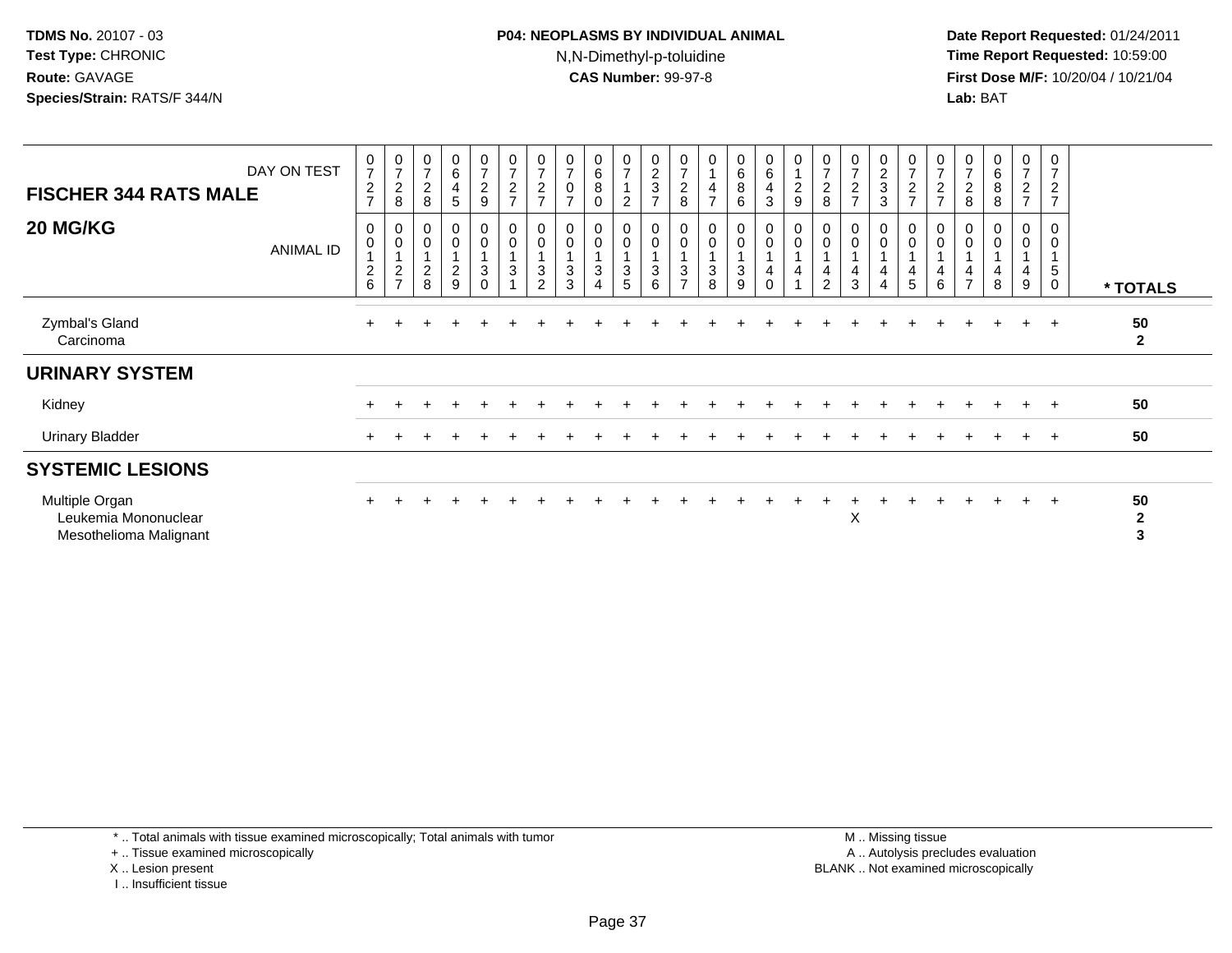# **P04: NEOPLASMS BY INDIVIDUAL ANIMAL**N,N-Dimethyl-p-toluidine

 **Date Report Requested:** 01/24/2011 **Time Report Requested:** 10:59:00 **First Dose M/F:** 10/20/04 / 10/21/04<br>**Lab:** BAT **Lab:** BAT

| <b>FISCHER 344 RATS MALE</b>                                                                                                               | DAY ON TEST      | $\begin{array}{c} 0 \\ 5 \end{array}$<br>$\frac{8}{2}$                 | $\begin{array}{c} 0 \\ 6 \end{array}$<br>$^2\phantom{1}6$         | 0<br>$\overline{7}$<br>$\frac{2}{7}$                           | $\frac{0}{7}$<br>$\frac{2}{9}$                            | $\frac{0}{7}$<br>$\frac{2}{7}$                        | $\pmb{0}$<br>$\,6$<br>$\boldsymbol{9}$<br>$9\,$               | 0<br>$\,6\,$<br>5<br>6                                | 0<br>$\overline{7}$<br>$\overline{c}$<br>8                      | $\frac{0}{7}$<br>$\overline{c}$<br>9 | $\boldsymbol{0}$<br>6<br>$\overline{4}$<br>$\overline{5}$            | 0<br>$\sqrt{3}$<br>8<br>$\overline{4}$              | 0<br>$\overline{7}$<br>$_{8}^{\rm 2}$                                      | 0<br>6<br>6<br>$\overline{9}$             | $\begin{smallmatrix}0\0\4\end{smallmatrix}$<br>$\mathbf{1}$<br>$\overline{a}$ | $\pmb{0}$<br>$\boldsymbol{7}$<br>$_{8}^2$ | $\frac{0}{7}$<br>$_{8}^2$                          | 0<br>$\overline{7}$<br>$_{\rm 8}^2$                                 | $\mathbf 0$<br>6<br>6<br>$\overline{1}$                    | $\begin{matrix} 0 \\ 6 \end{matrix}$<br>$\mathbf{1}$<br>$\overline{4}$ | 0<br>$\sqrt{5}$<br>$\overline{7}$<br>$6\phantom{1}$            | 0<br>$\overline{\mathbf{4}}$<br>9<br>6                          | 0<br>$\overline{7}$<br>$_{8}^{\rm 2}$                                   | $\pmb{0}$<br>$\,6\,$<br>$\mathbf{1}$<br>6                                | 0<br>$\overline{7}$<br>$\overline{c}$<br>$\overline{4}$                 | $\pmb{0}$<br>6<br>6<br>$\mathbf{1}$                                             |                       |
|--------------------------------------------------------------------------------------------------------------------------------------------|------------------|------------------------------------------------------------------------|-------------------------------------------------------------------|----------------------------------------------------------------|-----------------------------------------------------------|-------------------------------------------------------|---------------------------------------------------------------|-------------------------------------------------------|-----------------------------------------------------------------|--------------------------------------|----------------------------------------------------------------------|-----------------------------------------------------|----------------------------------------------------------------------------|-------------------------------------------|-------------------------------------------------------------------------------|-------------------------------------------|----------------------------------------------------|---------------------------------------------------------------------|------------------------------------------------------------|------------------------------------------------------------------------|----------------------------------------------------------------|-----------------------------------------------------------------|-------------------------------------------------------------------------|--------------------------------------------------------------------------|-------------------------------------------------------------------------|---------------------------------------------------------------------------------|-----------------------|
| <b>60 MG/KG</b>                                                                                                                            | <b>ANIMAL ID</b> | $\,0\,$<br>$\mathbf 0$<br>$\overline{1}$<br>$\sqrt{5}$<br>$\mathbf{1}$ | $\mathbf 0$<br>$\mathbf 0$<br>$\mathbf{1}$<br>5<br>$\overline{2}$ | 0<br>$\mathbf 0$<br>$\mathbf 1$<br>$\,$ 5 $\,$<br>$\mathbf{3}$ | $\mathbf 0$<br>$\mathbf 0$<br>1<br>$\sqrt{5}$<br>$\Delta$ | 0<br>$\mathbf{0}$<br>$\mathbf{1}$<br>$\,$ 5 $\,$<br>5 | $\mathbf 0$<br>$\mathbf 0$<br>$\mathbf{1}$<br>$\sqrt{5}$<br>6 | 0<br>$\pmb{0}$<br>$\mathbf{1}$<br>5<br>$\overline{7}$ | $\mathbf 0$<br>$\mathbf 0$<br>$\overline{1}$<br>$\sqrt{5}$<br>8 | 0<br>$\mathbf 0$<br>$\sqrt{5}$<br>9  | $\mathbf 0$<br>$\mathbf 0$<br>$\mathbf{1}$<br>$\,6\,$<br>$\mathbf 0$ | 0<br>$\mathbf 0$<br>$\overline{1}$<br>$\,6\,$<br>-1 | $\mathbf 0$<br>$\overline{0}$<br>$\mathbf{1}$<br>$\,6\,$<br>$\overline{2}$ | $\mathbf 0$<br>$\mathbf 0$<br>1<br>6<br>3 | 0<br>$\mathbf 0$<br>$\mathbf{1}$<br>6<br>4                                    | 0<br>0<br>$\mathbf{1}$<br>$^6_5$          | 0<br>$\mathbf 0$<br>$\overline{1}$<br>$\,6\,$<br>6 | $\mathbf 0$<br>$\mathbf 0$<br>$\overline{1}$<br>6<br>$\overline{7}$ | $\mathbf 0$<br>$\mathbf 0$<br>$\mathbf{1}$<br>$\,6\,$<br>8 | 0<br>$\mathbf 0$<br>$\mathbf{1}$<br>6<br>9                             | 0<br>$\mathbf 0$<br>$\mathbf{1}$<br>$\overline{7}$<br>$\Omega$ | 0<br>$\mathsf{O}\xspace$<br>$\mathbf{1}$<br>$\overline{7}$<br>1 | 0<br>$\mathbf{0}$<br>$\mathbf{1}$<br>$\boldsymbol{7}$<br>$\overline{2}$ | $\mathbf 0$<br>$\mathbf{0}$<br>$\overline{1}$<br>$\overline{7}$<br>3     | 0<br>$\overline{0}$<br>$\mathbf{1}$<br>$\overline{7}$<br>$\overline{4}$ | $\mathbf 0$<br>$\mathbf{0}$<br>$\mathbf{1}$<br>$\overline{7}$<br>$\overline{5}$ | males<br>$($ cont $)$ |
| <b>ALIMENTARY SYSTEM</b>                                                                                                                   |                  |                                                                        |                                                                   |                                                                |                                                           |                                                       |                                                               |                                                       |                                                                 |                                      |                                                                      |                                                     |                                                                            |                                           |                                                                               |                                           |                                                    |                                                                     |                                                            |                                                                        |                                                                |                                                                 |                                                                         |                                                                          |                                                                         |                                                                                 |                       |
| Esophagus                                                                                                                                  |                  |                                                                        | $\ddot{}$                                                         |                                                                |                                                           |                                                       |                                                               |                                                       |                                                                 |                                      |                                                                      |                                                     |                                                                            |                                           |                                                                               |                                           |                                                    |                                                                     |                                                            |                                                                        |                                                                |                                                                 |                                                                         |                                                                          | $\ddot{}$                                                               | $^{+}$                                                                          |                       |
| Intestine Large, Cecum                                                                                                                     |                  |                                                                        |                                                                   |                                                                |                                                           |                                                       |                                                               |                                                       |                                                                 |                                      |                                                                      |                                                     |                                                                            |                                           |                                                                               |                                           |                                                    |                                                                     |                                                            |                                                                        |                                                                |                                                                 |                                                                         |                                                                          |                                                                         |                                                                                 |                       |
| Intestine Large, Colon                                                                                                                     |                  |                                                                        |                                                                   |                                                                |                                                           |                                                       |                                                               |                                                       |                                                                 |                                      |                                                                      |                                                     |                                                                            |                                           |                                                                               |                                           |                                                    |                                                                     |                                                            |                                                                        |                                                                |                                                                 |                                                                         |                                                                          |                                                                         | $\overline{ }$                                                                  |                       |
| Intestine Large, Rectum                                                                                                                    |                  |                                                                        |                                                                   |                                                                |                                                           |                                                       |                                                               |                                                       |                                                                 |                                      |                                                                      |                                                     |                                                                            |                                           |                                                                               |                                           |                                                    |                                                                     |                                                            |                                                                        |                                                                |                                                                 |                                                                         |                                                                          |                                                                         | $\overline{1}$                                                                  |                       |
| Intestine Small, Duodenum                                                                                                                  |                  |                                                                        |                                                                   |                                                                |                                                           |                                                       |                                                               |                                                       |                                                                 |                                      |                                                                      |                                                     |                                                                            |                                           |                                                                               |                                           |                                                    |                                                                     |                                                            |                                                                        |                                                                |                                                                 |                                                                         |                                                                          |                                                                         |                                                                                 |                       |
| Intestine Small, Ileum                                                                                                                     |                  |                                                                        |                                                                   |                                                                |                                                           |                                                       |                                                               |                                                       |                                                                 |                                      |                                                                      |                                                     |                                                                            |                                           |                                                                               |                                           |                                                    |                                                                     |                                                            |                                                                        |                                                                |                                                                 |                                                                         |                                                                          |                                                                         | $\overline{1}$                                                                  |                       |
| Intestine Small, Jejunum                                                                                                                   |                  |                                                                        |                                                                   |                                                                |                                                           |                                                       |                                                               |                                                       |                                                                 |                                      |                                                                      |                                                     |                                                                            |                                           |                                                                               |                                           |                                                    |                                                                     |                                                            |                                                                        |                                                                |                                                                 |                                                                         |                                                                          |                                                                         | $\overline{1}$                                                                  |                       |
| Liver<br>Hepatocellular Adenoma                                                                                                            |                  |                                                                        |                                                                   |                                                                |                                                           |                                                       |                                                               |                                                       |                                                                 | $X$ $X$                              |                                                                      |                                                     |                                                                            |                                           |                                                                               |                                           |                                                    |                                                                     |                                                            |                                                                        |                                                                |                                                                 |                                                                         |                                                                          |                                                                         |                                                                                 |                       |
| Hepatocellular Carcinoma                                                                                                                   |                  |                                                                        |                                                                   |                                                                |                                                           |                                                       |                                                               |                                                       |                                                                 |                                      |                                                                      |                                                     |                                                                            |                                           |                                                                               |                                           |                                                    | $\boldsymbol{\mathsf{X}}$                                           |                                                            |                                                                        |                                                                |                                                                 |                                                                         | X                                                                        |                                                                         |                                                                                 |                       |
| Mesentery                                                                                                                                  |                  |                                                                        |                                                                   |                                                                |                                                           |                                                       |                                                               |                                                       |                                                                 |                                      |                                                                      |                                                     |                                                                            |                                           |                                                                               |                                           |                                                    | $\ddot{}$                                                           |                                                            |                                                                        |                                                                |                                                                 |                                                                         |                                                                          |                                                                         |                                                                                 |                       |
| Pancreas                                                                                                                                   |                  |                                                                        |                                                                   |                                                                |                                                           |                                                       |                                                               |                                                       |                                                                 |                                      |                                                                      |                                                     |                                                                            |                                           |                                                                               |                                           |                                                    |                                                                     |                                                            |                                                                        |                                                                |                                                                 |                                                                         |                                                                          |                                                                         |                                                                                 |                       |
| Salivary Glands                                                                                                                            |                  |                                                                        |                                                                   |                                                                |                                                           |                                                       |                                                               |                                                       |                                                                 |                                      |                                                                      |                                                     |                                                                            |                                           |                                                                               |                                           |                                                    |                                                                     |                                                            |                                                                        |                                                                |                                                                 |                                                                         |                                                                          |                                                                         | $\overline{1}$                                                                  |                       |
| Stomach, Forestomach                                                                                                                       |                  |                                                                        |                                                                   |                                                                |                                                           |                                                       |                                                               |                                                       |                                                                 |                                      |                                                                      |                                                     |                                                                            |                                           |                                                                               |                                           |                                                    |                                                                     |                                                            |                                                                        |                                                                |                                                                 |                                                                         |                                                                          |                                                                         |                                                                                 |                       |
| Stomach, Glandular                                                                                                                         |                  |                                                                        |                                                                   |                                                                |                                                           |                                                       |                                                               |                                                       |                                                                 |                                      |                                                                      |                                                     |                                                                            |                                           |                                                                               |                                           |                                                    |                                                                     |                                                            |                                                                        |                                                                |                                                                 |                                                                         |                                                                          |                                                                         |                                                                                 |                       |
| Tongue                                                                                                                                     |                  |                                                                        |                                                                   |                                                                |                                                           |                                                       |                                                               |                                                       |                                                                 |                                      |                                                                      |                                                     |                                                                            |                                           |                                                                               | $+$                                       |                                                    |                                                                     |                                                            |                                                                        |                                                                |                                                                 |                                                                         |                                                                          |                                                                         |                                                                                 |                       |
| *  Total animals with tissue examined microscopically; Total animals with tumor<br>+  Tissue examined microscopically<br>X  Lesion present |                  |                                                                        |                                                                   |                                                                |                                                           |                                                       |                                                               |                                                       |                                                                 |                                      |                                                                      |                                                     |                                                                            |                                           |                                                                               |                                           |                                                    |                                                                     |                                                            |                                                                        | M  Missing tissue                                              |                                                                 |                                                                         | A  Autolysis precludes evaluation<br>BLANK  Not examined microscopically |                                                                         |                                                                                 |                       |

I .. Insufficient tissue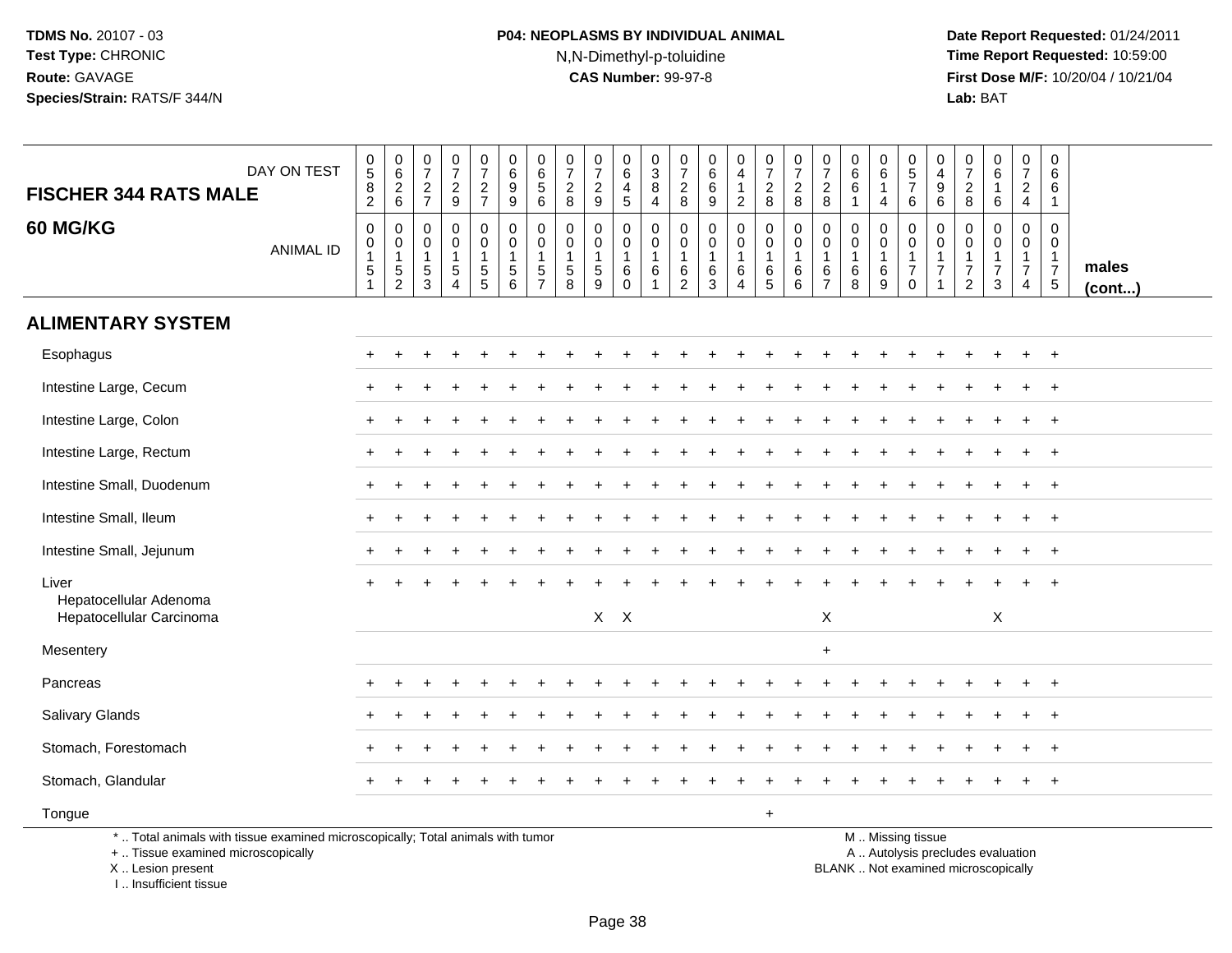# **P04: NEOPLASMS BY INDIVIDUAL ANIMAL**N,N-Dimethyl-p-toluidine

 **Date Report Requested:** 01/24/2011 **Time Report Requested:** 10:59:00 **First Dose M/F:** 10/20/04 / 10/21/04<br>**Lab:** BAT **Lab:** BAT

| <b>FISCHER 344 RATS MALE</b>                                                                                                    | DAY ON TEST      | $\begin{array}{c} 0 \\ 5 \end{array}$<br>$\frac{8}{2}$        | $\begin{array}{c} 0 \\ 6 \end{array}$<br>$\frac{2}{6}$ | $\frac{0}{7}$<br>$\frac{2}{7}$               | $\begin{smallmatrix}0\\7\end{smallmatrix}$<br>$\frac{2}{9}$                | $\frac{0}{7}$<br>$\frac{2}{7}$          | $\begin{array}{c} 0 \\ 6 \end{array}$<br>$\overline{9}$<br>$\overline{9}$                 | $\begin{array}{c} 0 \\ 6 \\ 5 \end{array}$<br>$6\overline{6}$       | $\frac{0}{7}$<br>$_{\rm 8}^2$             | $\frac{0}{7}$<br>$\frac{2}{9}$                            | $\begin{array}{c} 0 \\ 6 \end{array}$<br>$\overline{4}$<br>$\overline{5}$ | $_3^0$<br>$\overline{8}$<br>$\overline{4}$                                        | 0<br>$\overline{7}$<br>$_{\rm 8}^2$                     | 0<br>$\overline{6}$<br>$\,6\,$<br>$\overline{9}$ | $_4^{\rm 0}$<br>$\mathbf{1}$<br>$\overline{c}$           | $\begin{array}{c} 0 \\ 7 \end{array}$<br>$\frac{2}{8}$      | $\frac{0}{7}$<br>$\frac{2}{8}$                                  | $\frac{0}{7}$<br>$\frac{2}{8}$                                   | 0<br>$\,6\,$<br>$6\phantom{1}6$<br>$\mathbf{1}$          | $\begin{array}{c} 0 \\ 6 \end{array}$<br>$\mathbf{1}$<br>$\overline{4}$ | $\begin{array}{c} 0 \\ 5 \\ 7 \end{array}$<br>$6\phantom{1}$                       | $\pmb{0}$<br>$\overline{4}$<br>$\boldsymbol{9}$<br>6                       | 0<br>$\overline{7}$<br>$_{\rm 8}^2$                                  | $\begin{array}{c} 0 \\ 6 \end{array}$<br>$\mathbf{1}$<br>$\,6\,$             | 0<br>$\overline{7}$<br>$\overline{c}$<br>$\overline{4}$               | 0<br>$6\phantom{1}$<br>6<br>$\mathbf{1}$                               |                 |
|---------------------------------------------------------------------------------------------------------------------------------|------------------|---------------------------------------------------------------|--------------------------------------------------------|----------------------------------------------|----------------------------------------------------------------------------|-----------------------------------------|-------------------------------------------------------------------------------------------|---------------------------------------------------------------------|-------------------------------------------|-----------------------------------------------------------|---------------------------------------------------------------------------|-----------------------------------------------------------------------------------|---------------------------------------------------------|--------------------------------------------------|----------------------------------------------------------|-------------------------------------------------------------|-----------------------------------------------------------------|------------------------------------------------------------------|----------------------------------------------------------|-------------------------------------------------------------------------|------------------------------------------------------------------------------------|----------------------------------------------------------------------------|----------------------------------------------------------------------|------------------------------------------------------------------------------|-----------------------------------------------------------------------|------------------------------------------------------------------------|-----------------|
| 60 MG/KG                                                                                                                        | <b>ANIMAL ID</b> | 0<br>$\pmb{0}$<br>$\mathbf{1}$<br>$\mathbf 5$<br>$\mathbf{1}$ | 0<br>$\mathbf 0$<br>$\overline{1}$<br>$\frac{5}{2}$    | 0<br>0<br>$\overline{1}$<br>$\,$ 5 $\,$<br>3 | $\mathbf 0$<br>$\mathbf 0$<br>$\mathbf{1}$<br>$\sqrt{5}$<br>$\overline{4}$ | 0<br>0<br>$\mathbf{1}$<br>$\frac{5}{5}$ | $\pmb{0}$<br>$\ddot{\mathbf{0}}$<br>$\mathbf{1}$<br>$\begin{array}{c} 5 \\ 6 \end{array}$ | $\mathbf 0$<br>$\mathsf{O}\xspace$<br>$\mathbf{1}$<br>$\frac{5}{7}$ | 0<br>0<br>$\mathbf{1}$<br>$\sqrt{5}$<br>8 | $\mathbf 0$<br>$\pmb{0}$<br>$\mathbf{1}$<br>$\frac{5}{9}$ | $\mathbf 0$<br>$\mathbf 0$<br>$\overline{1}$<br>$\,6$<br>$\mathbf 0$      | $\mathbf 0$<br>$\mathsf{O}\xspace$<br>$\overline{1}$<br>$\,6\,$<br>$\overline{1}$ | 0<br>$\mathbf 0$<br>$\mathbf{1}$<br>6<br>$\overline{c}$ | $\pmb{0}$<br>$\pmb{0}$<br>$\mathbf{1}$<br>$^6_3$ | 0<br>$\mathsf{O}$<br>$\mathbf{1}$<br>6<br>$\overline{4}$ | $\mathbf 0$<br>$\overline{0}$<br>$\mathbf{1}$<br>$6\over 5$ | $\mathbf 0$<br>$\overline{0}$<br>$\overline{1}$<br>$\,6\,$<br>6 | $\mathbf{0}$<br>0<br>$\overline{1}$<br>$\,6\,$<br>$\overline{7}$ | $\mathbf 0$<br>$\mathbf 0$<br>$\mathbf{1}$<br>$\,6$<br>8 | 0<br>$\mathbf 0$<br>$\mathbf{1}$<br>6<br>9                              | 0<br>$\mathsf{O}\xspace$<br>$\mathbf{1}$<br>$\overline{\mathbf{7}}$<br>$\mathbf 0$ | 0<br>$\mathsf{O}\xspace$<br>$\mathbf{1}$<br>$\overline{7}$<br>$\mathbf{1}$ | $\mathbf 0$<br>0<br>$\mathbf{1}$<br>$\overline{7}$<br>$\overline{2}$ | 0<br>$\mathsf{O}\xspace$<br>$\overline{1}$<br>$\overline{7}$<br>$\mathbf{3}$ | $\mathbf{0}$<br>$\overline{0}$<br>$\mathbf{1}$<br>$\overline{7}$<br>4 | 0<br>$\mathbf 0$<br>$\overline{1}$<br>$\overline{7}$<br>$\overline{5}$ | males<br>(cont) |
| Squamous Cell Carcinoma                                                                                                         |                  |                                                               |                                                        |                                              |                                                                            |                                         |                                                                                           |                                                                     |                                           |                                                           |                                                                           |                                                                                   |                                                         |                                                  |                                                          | X                                                           |                                                                 |                                                                  |                                                          |                                                                         |                                                                                    |                                                                            |                                                                      |                                                                              |                                                                       |                                                                        |                 |
| <b>CARDIOVASCULAR SYSTEM</b>                                                                                                    |                  |                                                               |                                                        |                                              |                                                                            |                                         |                                                                                           |                                                                     |                                           |                                                           |                                                                           |                                                                                   |                                                         |                                                  |                                                          |                                                             |                                                                 |                                                                  |                                                          |                                                                         |                                                                                    |                                                                            |                                                                      |                                                                              |                                                                       |                                                                        |                 |
| <b>Blood Vessel</b>                                                                                                             |                  |                                                               |                                                        |                                              |                                                                            |                                         |                                                                                           |                                                                     |                                           |                                                           |                                                                           |                                                                                   |                                                         |                                                  |                                                          |                                                             |                                                                 |                                                                  |                                                          |                                                                         |                                                                                    |                                                                            |                                                                      |                                                                              |                                                                       | $\ddot{}$                                                              |                 |
| Heart                                                                                                                           |                  |                                                               |                                                        |                                              |                                                                            |                                         |                                                                                           |                                                                     |                                           |                                                           |                                                                           |                                                                                   |                                                         |                                                  |                                                          |                                                             |                                                                 |                                                                  |                                                          |                                                                         |                                                                                    |                                                                            |                                                                      |                                                                              | $\ddot{}$                                                             | $^{+}$                                                                 |                 |
| <b>ENDOCRINE SYSTEM</b>                                                                                                         |                  |                                                               |                                                        |                                              |                                                                            |                                         |                                                                                           |                                                                     |                                           |                                                           |                                                                           |                                                                                   |                                                         |                                                  |                                                          |                                                             |                                                                 |                                                                  |                                                          |                                                                         |                                                                                    |                                                                            |                                                                      |                                                                              |                                                                       |                                                                        |                 |
| <b>Adrenal Cortex</b><br>Adenoma                                                                                                |                  |                                                               |                                                        |                                              |                                                                            |                                         |                                                                                           |                                                                     |                                           |                                                           |                                                                           |                                                                                   |                                                         |                                                  |                                                          |                                                             |                                                                 |                                                                  |                                                          |                                                                         |                                                                                    |                                                                            |                                                                      |                                                                              |                                                                       | $^{+}$                                                                 |                 |
| Adrenal Medulla<br>Pheochromocytoma Benign<br>Pheochromocytoma Malignant                                                        |                  | $+$                                                           |                                                        |                                              |                                                                            |                                         | X                                                                                         |                                                                     |                                           |                                                           |                                                                           |                                                                                   |                                                         |                                                  |                                                          |                                                             |                                                                 |                                                                  |                                                          |                                                                         |                                                                                    |                                                                            |                                                                      | $\mathsf{X}$                                                                 | $\times$                                                              | $\ddot{}$                                                              |                 |
| Islets, Pancreatic<br>Adenoma                                                                                                   |                  |                                                               |                                                        |                                              |                                                                            | Χ                                       |                                                                                           |                                                                     |                                           |                                                           |                                                                           |                                                                                   |                                                         |                                                  |                                                          |                                                             |                                                                 |                                                                  |                                                          |                                                                         |                                                                                    |                                                                            |                                                                      |                                                                              |                                                                       | $+$                                                                    |                 |
| Parathyroid Gland                                                                                                               |                  |                                                               |                                                        |                                              |                                                                            |                                         |                                                                                           |                                                                     |                                           |                                                           |                                                                           |                                                                                   |                                                         |                                                  |                                                          |                                                             |                                                                 |                                                                  |                                                          |                                                                         |                                                                                    |                                                                            |                                                                      |                                                                              |                                                                       |                                                                        |                 |
| <b>Pituitary Gland</b><br>Pars Distalis, Adenoma<br>Pars Intermedia, Carcinoma                                                  |                  |                                                               |                                                        |                                              | X                                                                          |                                         | $\times$                                                                                  |                                                                     |                                           |                                                           |                                                                           |                                                                                   | X                                                       |                                                  |                                                          | $\pmb{\times}$                                              |                                                                 |                                                                  |                                                          |                                                                         |                                                                                    | $\mathsf{X}$                                                               | $\mathsf X$                                                          |                                                                              | $\sf X$                                                               | $\ddot{}$                                                              |                 |
| <b>Thyroid Gland</b><br>Bilateral, C-cell, Adenoma<br>C-cell, Adenoma<br>Follicular Cell, Adenoma<br>Follicular Cell, Carcinoma |                  |                                                               |                                                        |                                              | X<br>$\boldsymbol{\mathsf{X}}$                                             |                                         |                                                                                           |                                                                     |                                           |                                                           |                                                                           |                                                                                   |                                                         | X                                                |                                                          |                                                             |                                                                 | X<br>$\overline{\mathsf{x}}$                                     |                                                          |                                                                         |                                                                                    |                                                                            |                                                                      |                                                                              |                                                                       | $^{+}$                                                                 |                 |
| *  Total animals with tissue examined microscopically; Total animals with tumor                                                 |                  |                                                               |                                                        |                                              |                                                                            |                                         |                                                                                           |                                                                     |                                           |                                                           |                                                                           |                                                                                   |                                                         |                                                  |                                                          |                                                             |                                                                 |                                                                  |                                                          |                                                                         | M  Missing tissue                                                                  |                                                                            |                                                                      |                                                                              |                                                                       |                                                                        |                 |

+ .. Tissue examined microscopically

X .. Lesion present

I .. Insufficient tissue

y the contract of the contract of the contract of the contract of the contract of the contract of the contract of  $A$ . Autolysis precludes evaluation

Lesion present BLANK .. Not examined microscopically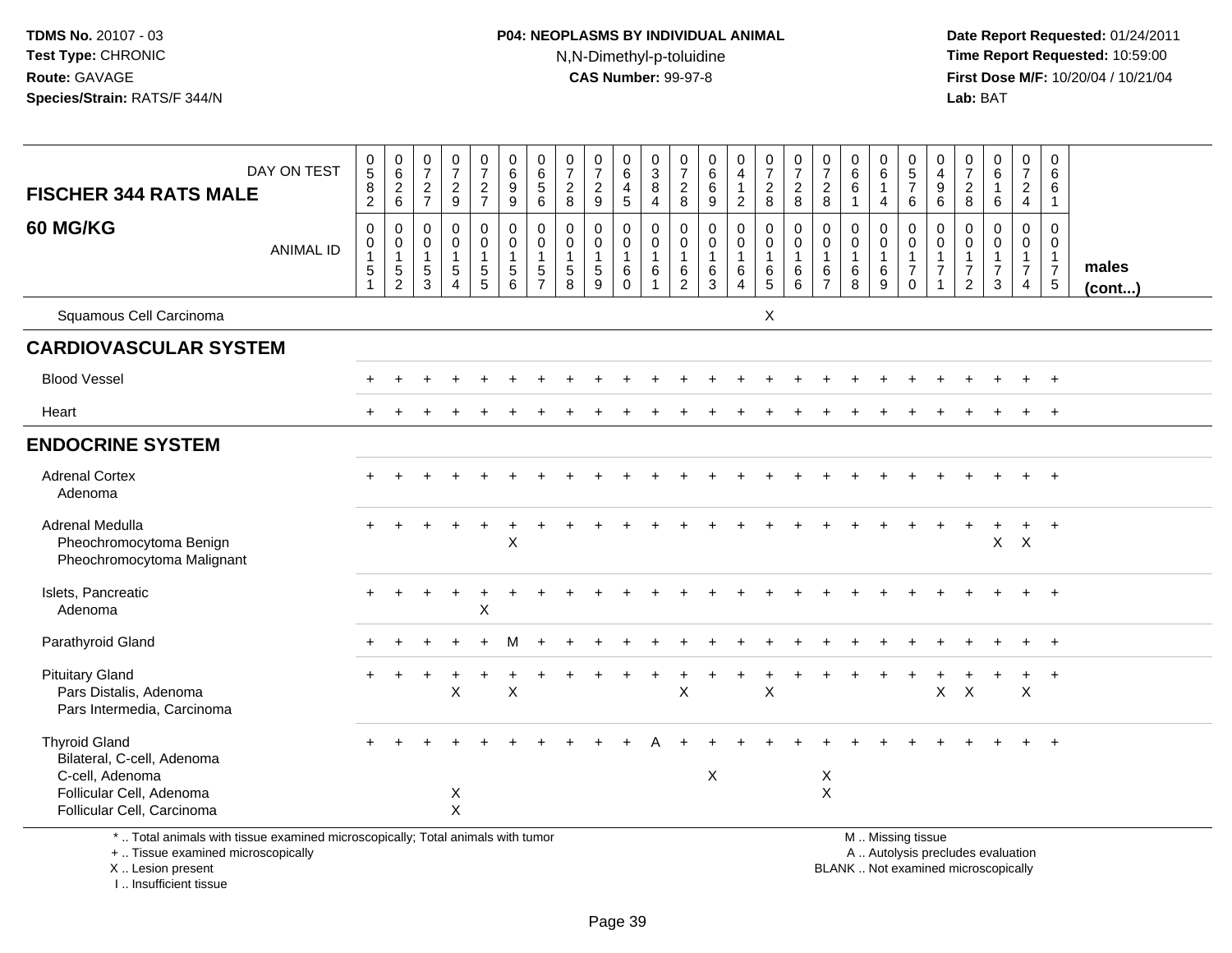### **P04: NEOPLASMS BY INDIVIDUAL ANIMAL**N,N-Dimethyl-p-toluidine

 **Date Report Requested:** 01/24/2011 **Time Report Requested:** 10:59:00 **First Dose M/F:** 10/20/04 / 10/21/04<br>**Lab:** BAT **Lab:** BAT

| DAY ON TEST<br><b>FISCHER 344 RATS MALE</b> | U<br>$5^{\circ}$<br>8<br>$\sim$<br>$\epsilon$ | 0<br>6<br><u>_</u><br>6              | 0<br>$\sim$<br>∼      | υ<br>_ | -<br>$\sim$<br>$\epsilon$<br>- | ັບ<br>c<br>O<br>9<br>9 | U<br>6<br><sub>5</sub><br>6 | 0<br>$\rightarrow$<br><u>_</u><br>8 | 0<br>-<br>ົ<br>∼<br>9       | O<br>ີ | ν<br>د | v<br><u>_</u><br>8         | U<br>O<br>9 | 0<br>ົາ<br><u>.</u> | 0<br>$\sim$<br><u>_</u><br>8 | ν<br>$\epsilon$<br>$\circ$ | ັບ<br><u>_</u> | v<br>⌒<br>O<br>◠ | 0<br>6<br>4      | ◡<br>C.<br>⇁<br>6 | 0<br>4<br>9<br>6 |   | U<br>⌒<br>$\sim$ | 0<br>$\sim$<br>$\sim$<br>,, | 0<br>6<br>6           |                       |
|---------------------------------------------|-----------------------------------------------|--------------------------------------|-----------------------|--------|--------------------------------|------------------------|-----------------------------|-------------------------------------|-----------------------------|--------|--------|----------------------------|-------------|---------------------|------------------------------|----------------------------|----------------|------------------|------------------|-------------------|------------------|---|------------------|-----------------------------|-----------------------|-----------------------|
| <b>60 MG/KG</b><br><b>ANIMAL ID</b>         | 0<br>◡<br>5                                   | U<br>0<br>.5<br>$\Omega$<br><u>_</u> | 0<br>0<br>5<br>◠<br>ۍ | ັ      | 5<br>-<br>5                    | U<br>u<br>ა<br>6       | U<br>υ<br><sub>5</sub>      | 0<br><sub>5</sub><br>8              | 0<br>0<br><sub>5</sub><br>9 |        |        | ν<br>ν<br>ь<br>$\sim$<br>_ | b<br>◠      | 6<br>4              | 0<br>0<br>6<br>G             | 6<br>c                     | 6<br>-         | 6<br>8           | 0<br>0<br>6<br>9 | ັ<br>-            | 0<br>0           | _ | ు                | 0<br>0<br>4                 | 0<br>0<br>$5^{\circ}$ | males<br>$($ cont $)$ |

#### **GENERAL BODY SYSTEM**

NONE

#### **GENITAL SYSTEM**

| Epididymis<br>Mesothelioma Malignant                                          | $+$       | $\div$ |   |   |     |   |           |               |   |     |   | + |   |     | X            | $\div$    | $\pm$ |              |   | ÷ |   |         |   | $+$          |  |
|-------------------------------------------------------------------------------|-----------|--------|---|---|-----|---|-----------|---------------|---|-----|---|---|---|-----|--------------|-----------|-------|--------------|---|---|---|---------|---|--------------|--|
| <b>Preputial Gland</b>                                                        | $\ddot{}$ |        |   |   |     |   |           |               |   |     |   |   |   |     |              |           |       |              |   |   |   |         |   | $+$          |  |
| Prostate                                                                      | $+$       |        |   |   |     |   |           |               |   |     |   |   |   |     |              |           |       |              |   |   |   |         |   | $+$          |  |
| Seminal Vesicle                                                               |           |        |   |   |     |   |           |               |   |     |   |   |   |     |              |           |       |              |   |   |   |         |   | $+$          |  |
| Testes<br>Bilateral, Interstitial Cell, Adenoma<br>Interstitial Cell, Adenoma | X         |        |   |   |     |   |           | X X X X X X X |   | X X |   | X |   |     | $\mathsf{X}$ |           | X     | $\mathsf{X}$ |   |   |   | $X$ $X$ | X | $\mathsf{X}$ |  |
| <b>HEMATOPOIETIC SYSTEM</b>                                                   |           |        |   |   |     |   |           |               |   |     |   |   |   |     |              |           |       |              |   |   |   |         |   |              |  |
| <b>Bone Marrow</b>                                                            |           |        |   |   |     |   |           |               |   |     |   |   |   |     |              |           |       |              |   |   |   |         |   | $+$          |  |
| Lymph Node                                                                    |           |        |   |   | $+$ |   | $\ddot{}$ |               |   |     |   |   |   | $+$ |              | $\ddot{}$ |       |              |   |   |   |         |   | $+$          |  |
| Lymph Node, Mandibular                                                        | M         | M      | M | M | м   | M | IМ        | <b>IVI</b>    | M | M   | M | M | M | M   | M            | M         | M     | M            | м | M | M | M       |   | M M          |  |
| Lymph Node, Mesenteric                                                        | $\ddot{}$ |        |   |   |     |   |           |               |   |     |   |   |   |     |              |           |       |              |   |   |   |         |   | $+$          |  |
| Spleen                                                                        | $+$       |        |   |   |     |   |           |               |   |     |   |   |   |     |              |           |       |              |   |   |   |         |   | $+$          |  |

\* .. Total animals with tissue examined microscopically; Total animals with tumor

+ .. Tissue examined microscopically

X .. Lesion present

I .. Insufficient tissue

M .. Missing tissue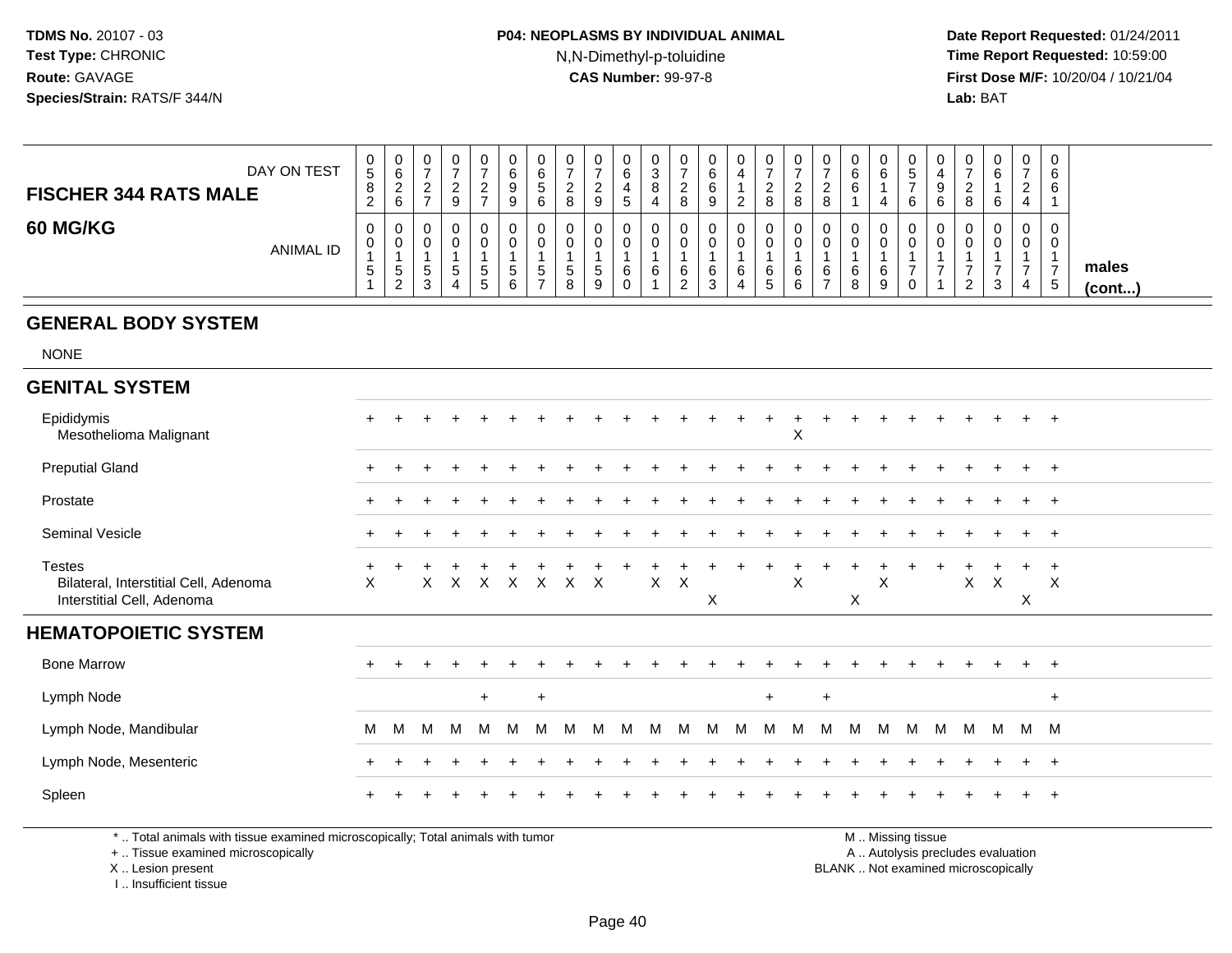# **P04: NEOPLASMS BY INDIVIDUAL ANIMAL**N,N-Dimethyl-p-toluidine

 **Date Report Requested:** 01/24/2011 **Time Report Requested:** 10:59:00 **First Dose M/F:** 10/20/04 / 10/21/04<br>**Lab:** BAT **Lab:** BAT

| DAY ON TEST<br><b>FISCHER 344 RATS MALE</b>                                                                                                                           | $\begin{array}{c} 0 \\ 5 \end{array}$<br>$\frac{8}{2}$ | $\begin{array}{c} 0 \\ 6 \end{array}$<br>$\frac{2}{6}$               | $\frac{0}{7}$<br>$\frac{2}{7}$                                | $\begin{smallmatrix}0\\7\end{smallmatrix}$<br>$\frac{2}{9}$ | 0<br>$\overline{7}$<br>$\frac{2}{7}$                 | 0<br>$6\phantom{a}$<br>$\boldsymbol{9}$<br>9 | 0<br>$6\phantom{a}$<br>$\sqrt{5}$<br>$6\overline{6}$          | $\frac{0}{7}$<br>$\boldsymbol{2}$<br>8                 | 0<br>$\overline{7}$<br>$\frac{2}{9}$ | 0<br>6<br>4<br>$\overline{5}$                                               | 0<br>$\sqrt{3}$<br>8<br>4    | 0<br>$\overline{7}$<br>$_{\rm 8}^2$                             | 0<br>$6\phantom{a}$<br>6<br>9 | 0<br>$\overline{\mathbf{4}}$<br>$\mathbf{1}$<br>$\overline{2}$        | $\begin{array}{c} 0 \\ 7 \end{array}$<br>$\overline{c}$<br>$\bf 8$    | $\frac{0}{7}$<br>$\overline{c}$<br>8    | $\frac{0}{7}$<br>$\frac{2}{8}$                                        | 0<br>$\overline{6}$<br>6<br>$\overline{1}$          | 0<br>6<br>$\mathbf{1}$<br>4                              | 0<br>$\overline{5}$<br>$\overline{7}$<br>6                                                    | 0<br>$\overline{4}$<br>$\boldsymbol{9}$<br>$\overline{6}$                              | $\frac{0}{7}$<br>$\overline{c}$<br>$\overline{8}$                                      | $\begin{array}{c} 0 \\ 6 \end{array}$<br>$\mathbf{1}$<br>$\,6\,$ | $\pmb{0}$<br>$\overline{7}$<br>$\overline{2}$<br>$\overline{4}$                | $\pmb{0}$<br>6<br>6<br>$\overline{1}$                                     |                       |
|-----------------------------------------------------------------------------------------------------------------------------------------------------------------------|--------------------------------------------------------|----------------------------------------------------------------------|---------------------------------------------------------------|-------------------------------------------------------------|------------------------------------------------------|----------------------------------------------|---------------------------------------------------------------|--------------------------------------------------------|--------------------------------------|-----------------------------------------------------------------------------|------------------------------|-----------------------------------------------------------------|-------------------------------|-----------------------------------------------------------------------|-----------------------------------------------------------------------|-----------------------------------------|-----------------------------------------------------------------------|-----------------------------------------------------|----------------------------------------------------------|-----------------------------------------------------------------------------------------------|----------------------------------------------------------------------------------------|----------------------------------------------------------------------------------------|------------------------------------------------------------------|--------------------------------------------------------------------------------|---------------------------------------------------------------------------|-----------------------|
| <b>60 MG/KG</b><br><b>ANIMAL ID</b>                                                                                                                                   | $\pmb{0}$<br>0<br>1<br>$\,$ 5 $\,$<br>$\mathbf{1}$     | $\mathsf 0$<br>0<br>$\mathbf{1}$<br>$\overline{5}$<br>$\overline{2}$ | $\mathbf 0$<br>$\mathbf 0$<br>$\mathbf{1}$<br>$\sqrt{5}$<br>3 | 0<br>$\overline{0}$<br>$\mathbf{1}$<br>$\sqrt{5}$<br>4      | $\mathbf 0$<br>$\mathbf 0$<br>$\mathbf{1}$<br>5<br>5 | 0<br>$\mathbf 0$<br>1<br>5<br>6              | $\mathbf 0$<br>$\Omega$<br>-1<br>$\sqrt{5}$<br>$\overline{7}$ | 0<br>0<br>$\mathbf{1}$<br>$\sqrt{5}$<br>$\overline{8}$ | 0<br>$\mathbf{0}$<br>$\sqrt{5}$<br>9 | $\mathbf 0$<br>$\mathbf 0$<br>$\overline{1}$<br>$6\phantom{1}6$<br>$\Omega$ | 0<br>$\mathbf{0}$<br>-1<br>6 | $\mathbf 0$<br>$\Omega$<br>$\mathbf{1}$<br>$6\phantom{1}6$<br>2 | 0<br>$\Omega$<br>6<br>3       | $\pmb{0}$<br>$\mathbf 0$<br>$\mathbf{1}$<br>$\,6\,$<br>$\overline{4}$ | $\mathsf 0$<br>$\mathsf 0$<br>$\mathbf{1}$<br>$\,6$<br>$\overline{5}$ | $\mathbf 0$<br>$\Omega$<br>$\,6\,$<br>6 | $\pmb{0}$<br>$\mathbf 0$<br>$\mathbf{1}$<br>$\,6\,$<br>$\overline{7}$ | 0<br>$\mathbf{0}$<br>$\overline{1}$<br>$\,6\,$<br>8 | $\pmb{0}$<br>$\mathbf 0$<br>$\overline{1}$<br>$\,6$<br>9 | $\mathbf 0$<br>$\Omega$<br>1<br>$\overline{7}$<br>$\Omega$                                    | $\mathsf{O}\xspace$<br>$\mathbf 0$<br>$\mathbf{1}$<br>$\overline{7}$<br>$\overline{1}$ | $\mathsf{O}\xspace$<br>$\mathbf 0$<br>$\mathbf{1}$<br>$\overline{7}$<br>$\overline{2}$ | 0<br>$\mathbf 0$<br>$\overline{7}$<br>3                          | $\mathbf 0$<br>$\mathbf 0$<br>$\mathbf{1}$<br>$\overline{7}$<br>$\overline{4}$ | $\mathbf 0$<br>$\Omega$<br>$\overline{1}$<br>$\overline{7}$<br>$\sqrt{5}$ | males<br>$($ cont $)$ |
| Thymus                                                                                                                                                                | $\pm$                                                  |                                                                      |                                                               |                                                             |                                                      |                                              |                                                               |                                                        | ÷                                    | м                                                                           | $\ddot{}$                    |                                                                 | $\ddot{}$                     | M                                                                     | $+$                                                                   | $+$                                     | M                                                                     | $+$                                                 |                                                          |                                                                                               |                                                                                        |                                                                                        |                                                                  |                                                                                | $+$                                                                       |                       |
| <b>INTEGUMENTARY SYSTEM</b>                                                                                                                                           |                                                        |                                                                      |                                                               |                                                             |                                                      |                                              |                                                               |                                                        |                                      |                                                                             |                              |                                                                 |                               |                                                                       |                                                                       |                                         |                                                                       |                                                     |                                                          |                                                                                               |                                                                                        |                                                                                        |                                                                  |                                                                                |                                                                           |                       |
| <b>Mammary Gland</b>                                                                                                                                                  |                                                        |                                                                      |                                                               |                                                             |                                                      |                                              |                                                               |                                                        |                                      |                                                                             |                              |                                                                 |                               |                                                                       |                                                                       |                                         |                                                                       |                                                     |                                                          |                                                                                               |                                                                                        |                                                                                        |                                                                  |                                                                                | $+$                                                                       |                       |
| Skin<br>Basal Cell Adenoma<br>Fibroma<br>Keratoacanthoma                                                                                                              |                                                        |                                                                      |                                                               |                                                             |                                                      | $\boldsymbol{X}$                             |                                                               | Χ                                                      |                                      | $\boldsymbol{\mathsf{X}}$                                                   |                              |                                                                 |                               |                                                                       |                                                                       |                                         |                                                                       | $\mathsf X$                                         |                                                          |                                                                                               |                                                                                        |                                                                                        |                                                                  |                                                                                |                                                                           |                       |
| Squamous Cell Papilloma<br>Trichoepithelioma<br>Sebaceous Gland, Adenoma                                                                                              |                                                        |                                                                      |                                                               |                                                             |                                                      |                                              |                                                               | X                                                      | X                                    |                                                                             |                              |                                                                 |                               |                                                                       |                                                                       |                                         |                                                                       |                                                     |                                                          |                                                                                               |                                                                                        |                                                                                        | X                                                                |                                                                                |                                                                           |                       |
| <b>MUSCULOSKELETAL SYSTEM</b>                                                                                                                                         |                                                        |                                                                      |                                                               |                                                             |                                                      |                                              |                                                               |                                                        |                                      |                                                                             |                              |                                                                 |                               |                                                                       |                                                                       |                                         |                                                                       |                                                     |                                                          |                                                                                               |                                                                                        |                                                                                        |                                                                  |                                                                                |                                                                           |                       |
| Bone                                                                                                                                                                  |                                                        |                                                                      |                                                               |                                                             |                                                      |                                              |                                                               |                                                        |                                      |                                                                             |                              |                                                                 |                               |                                                                       |                                                                       |                                         |                                                                       |                                                     |                                                          |                                                                                               |                                                                                        |                                                                                        |                                                                  | $+$                                                                            | $+$                                                                       |                       |
| <b>NERVOUS SYSTEM</b>                                                                                                                                                 |                                                        |                                                                      |                                                               |                                                             |                                                      |                                              |                                                               |                                                        |                                      |                                                                             |                              |                                                                 |                               |                                                                       |                                                                       |                                         |                                                                       |                                                     |                                                          |                                                                                               |                                                                                        |                                                                                        |                                                                  |                                                                                |                                                                           |                       |
| <b>Brain</b><br>Carcinoma, Metastatic, Pituitary Gland                                                                                                                |                                                        |                                                                      |                                                               |                                                             |                                                      |                                              |                                                               |                                                        |                                      |                                                                             |                              |                                                                 |                               |                                                                       |                                                                       |                                         |                                                                       |                                                     |                                                          |                                                                                               |                                                                                        |                                                                                        |                                                                  |                                                                                | $+$                                                                       |                       |
| <b>RESPIRATORY SYSTEM</b>                                                                                                                                             |                                                        |                                                                      |                                                               |                                                             |                                                      |                                              |                                                               |                                                        |                                      |                                                                             |                              |                                                                 |                               |                                                                       |                                                                       |                                         |                                                                       |                                                     |                                                          |                                                                                               |                                                                                        |                                                                                        |                                                                  |                                                                                |                                                                           |                       |
| Lung<br>Alveolar/Bronchiolar Adenoma<br>Hepatocellular Carcinoma, Metastatic, Liver<br>Pheochromocytoma Malignant, Metastatic,<br><b>Adrenal Medulla</b>              |                                                        |                                                                      |                                                               |                                                             |                                                      |                                              |                                                               | X                                                      |                                      |                                                                             |                              |                                                                 |                               |                                                                       |                                                                       |                                         |                                                                       |                                                     |                                                          |                                                                                               |                                                                                        |                                                                                        |                                                                  |                                                                                | $\ddot{}$                                                                 |                       |
| *  Total animals with tissue examined microscopically; Total animals with tumor<br>+  Tissue examined microscopically<br>X  Lesion present<br>I., Insufficient tissue |                                                        |                                                                      |                                                               |                                                             |                                                      |                                              |                                                               |                                                        |                                      |                                                                             |                              |                                                                 |                               |                                                                       |                                                                       |                                         |                                                                       |                                                     |                                                          | M  Missing tissue<br>A  Autolysis precludes evaluation<br>BLANK  Not examined microscopically |                                                                                        |                                                                                        |                                                                  |                                                                                |                                                                           |                       |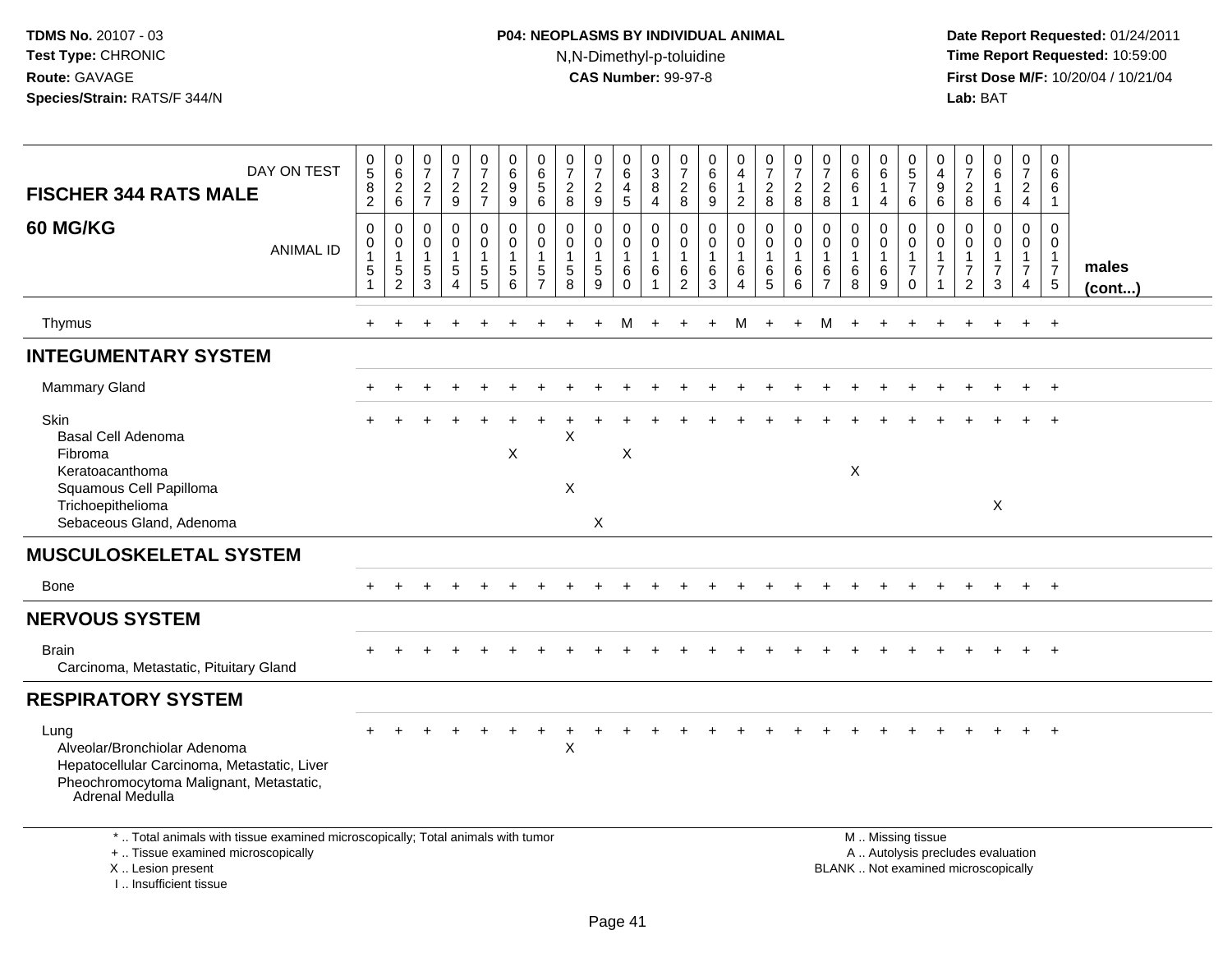# **P04: NEOPLASMS BY INDIVIDUAL ANIMAL**N,N-Dimethyl-p-toluidine

 **Date Report Requested:** 01/24/2011 **Time Report Requested:** 10:59:00 **First Dose M/F:** 10/20/04 / 10/21/04<br>**Lab:** BAT **Lab:** BAT

| DAY ON TEST<br><b>FISCHER 344 RATS MALE</b>                                                                                                | $\begin{array}{c} 0 \\ 5 \end{array}$<br>$\frac{8}{2}$       | $\begin{array}{c} 0 \\ 6 \end{array}$<br>$^2\phantom{1}6$ | 0<br>$\overline{7}$<br>$\frac{2}{7}$      | $\begin{array}{c} 0 \\ 7 \end{array}$<br>$\frac{2}{9}$           | $\begin{smallmatrix}0\\7\end{smallmatrix}$<br>$\frac{2}{7}$ | 0<br>$\,6\,$<br>9                                        | 0<br>$\,6$<br>$\sqrt{5}$                                                              | 0<br>$\overline{7}$<br>$\frac{2}{8}$                          | $\frac{0}{7}$<br>$\overline{c}$                             | 0<br>6<br>4                                               | $_{3}^{\rm 0}$<br>$\bf 8$                                       | 0<br>$\overline{7}$<br>$\frac{2}{8}$                   | $\boldsymbol{0}$<br>$\,6\,$<br>6                              | 0<br>$\overline{4}$<br>$\mathbf{1}$                                             | $\pmb{0}$<br>$\overline{7}$<br>$\frac{2}{8}$               | $\frac{0}{7}$<br>$_{8}^2$        | 0<br>$\overline{7}$<br>$\overline{c}$                       | 0<br>$\,6$<br>$\,6$                                      | 0<br>$6\phantom{1}$<br>$\overline{1}$                         | $\begin{array}{c} 0 \\ 5 \\ 7 \end{array}$                              | 0<br>$\overline{4}$<br>9                                             | 0<br>$\overline{7}$<br>$\frac{2}{8}$                                             | 0<br>$6\overline{6}$<br>$\mathbf{1}$           | 0<br>$\overline{7}$<br>$\frac{2}{4}$                                   | 0<br>6<br>6                                                                     |                       |
|--------------------------------------------------------------------------------------------------------------------------------------------|--------------------------------------------------------------|-----------------------------------------------------------|-------------------------------------------|------------------------------------------------------------------|-------------------------------------------------------------|----------------------------------------------------------|---------------------------------------------------------------------------------------|---------------------------------------------------------------|-------------------------------------------------------------|-----------------------------------------------------------|-----------------------------------------------------------------|--------------------------------------------------------|---------------------------------------------------------------|---------------------------------------------------------------------------------|------------------------------------------------------------|----------------------------------|-------------------------------------------------------------|----------------------------------------------------------|---------------------------------------------------------------|-------------------------------------------------------------------------|----------------------------------------------------------------------|----------------------------------------------------------------------------------|------------------------------------------------|------------------------------------------------------------------------|---------------------------------------------------------------------------------|-----------------------|
| <b>60 MG/KG</b><br><b>ANIMAL ID</b>                                                                                                        | $\pmb{0}$<br>$\mathbf 0$<br>$\mathbf{1}$<br>$\,$ 5 $\,$<br>1 | $\mathbf 0$<br>0<br>$\mathbf{1}$<br>5<br>$\overline{2}$   | 0<br>0<br>$\mathbf{1}$<br>$\sqrt{5}$<br>3 | $\pmb{0}$<br>$\mathbf 0$<br>$\sqrt{5}$<br>$\boldsymbol{\Lambda}$ | 0<br>$\mathbf 0$<br>$\overline{1}$<br>$\frac{5}{5}$         | 9<br>0<br>$\mathbf 0$<br>$\mathbf{1}$<br>$\sqrt{5}$<br>6 | $\,6\,$<br>$\mathbf 0$<br>$\mathbf 0$<br>$\mathbf{1}$<br>$\sqrt{5}$<br>$\overline{7}$ | $\mathbf 0$<br>$\mathbf 0$<br>$\mathbf{1}$<br>$\sqrt{5}$<br>8 | $\overline{9}$<br>0<br>$\mathbf 0$<br>1<br>$\,$ 5 $\,$<br>9 | $\overline{5}$<br>0<br>0<br>$\mathbf{1}$<br>6<br>$\Omega$ | $\overline{4}$<br>0<br>$\mathsf{O}\xspace$<br>$\mathbf{1}$<br>6 | $\mathbf 0$<br>$\mathbf 0$<br>$\overline{1}$<br>6<br>2 | 9<br>$\pmb{0}$<br>$\mathbf 0$<br>$\mathbf{1}$<br>$\,6\,$<br>3 | $\overline{2}$<br>0<br>$\mathbf 0$<br>$\mathbf{1}$<br>$\,6\,$<br>$\overline{4}$ | $\mathbf 0$<br>$\mathbf 0$<br>$\mathbf{1}$<br>$\,6\,$<br>5 | 0<br>0<br>$\mathbf{1}$<br>6<br>6 | 8<br>$\mathbf 0$<br>$\mathbf 0$<br>$\overline{1}$<br>6<br>7 | -1<br>0<br>0<br>$\mathbf{1}$<br>6<br>8                   | $\overline{4}$<br>$\mathbf 0$<br>$\mathbf{0}$<br>$\,6\,$<br>9 | 6<br>0<br>$\mathbf 0$<br>$\overline{1}$<br>$\boldsymbol{7}$<br>$\Omega$ | 6<br>$\mathbf 0$<br>$\mathbf{0}$<br>$\overline{1}$<br>$\overline{7}$ | $\mathbf 0$<br>$\mathbf 0$<br>$\mathbf{1}$<br>$\boldsymbol{7}$<br>$\overline{2}$ | 6<br>0<br>$\Omega$<br>1<br>$\overline{7}$<br>3 | 0<br>$\mathbf 0$<br>$\mathbf{1}$<br>$\boldsymbol{7}$<br>$\overline{4}$ | 1<br>$\mathbf 0$<br>$\mathbf 0$<br>$\mathbf{1}$<br>$\overline{7}$<br>$\sqrt{5}$ | males<br>$($ cont $)$ |
| Nose<br>Glands, Olfactory Epithelium, Adenoma<br>Transitional Epithelium, Adenoma<br>Transitional Epithelium, Carcinoma                    | X                                                            |                                                           |                                           |                                                                  |                                                             |                                                          | X                                                                                     |                                                               | $\boldsymbol{\mathsf{X}}$                                   |                                                           |                                                                 |                                                        | X                                                             |                                                                                 |                                                            | X                                |                                                             |                                                          |                                                               |                                                                         |                                                                      | $\pmb{\times}$                                                                   |                                                |                                                                        | $\ddot{+}$                                                                      |                       |
| Trachea                                                                                                                                    |                                                              |                                                           |                                           |                                                                  |                                                             |                                                          |                                                                                       |                                                               |                                                             |                                                           |                                                                 |                                                        |                                                               |                                                                                 |                                                            |                                  |                                                             |                                                          |                                                               |                                                                         |                                                                      |                                                                                  |                                                |                                                                        | $+$                                                                             |                       |
| <b>SPECIAL SENSES SYSTEM</b>                                                                                                               |                                                              |                                                           |                                           |                                                                  |                                                             |                                                          |                                                                                       |                                                               |                                                             |                                                           |                                                                 |                                                        |                                                               |                                                                                 |                                                            |                                  |                                                             |                                                          |                                                               |                                                                         |                                                                      |                                                                                  |                                                |                                                                        |                                                                                 |                       |
| Eye                                                                                                                                        |                                                              |                                                           |                                           |                                                                  |                                                             |                                                          |                                                                                       |                                                               |                                                             |                                                           |                                                                 |                                                        |                                                               |                                                                                 |                                                            |                                  |                                                             |                                                          |                                                               |                                                                         |                                                                      |                                                                                  |                                                |                                                                        | $+$                                                                             |                       |
| Harderian Gland                                                                                                                            |                                                              |                                                           |                                           |                                                                  |                                                             |                                                          |                                                                                       |                                                               |                                                             |                                                           |                                                                 |                                                        |                                                               |                                                                                 |                                                            |                                  |                                                             |                                                          |                                                               |                                                                         |                                                                      |                                                                                  |                                                |                                                                        | $+$                                                                             |                       |
| Zymbal's Gland<br>Adenoma<br>Carcinoma                                                                                                     |                                                              |                                                           |                                           |                                                                  |                                                             |                                                          | X                                                                                     |                                                               |                                                             |                                                           |                                                                 |                                                        |                                                               |                                                                                 |                                                            |                                  |                                                             |                                                          |                                                               |                                                                         |                                                                      |                                                                                  |                                                |                                                                        |                                                                                 |                       |
| <b>URINARY SYSTEM</b>                                                                                                                      |                                                              |                                                           |                                           |                                                                  |                                                             |                                                          |                                                                                       |                                                               |                                                             |                                                           |                                                                 |                                                        |                                                               |                                                                                 |                                                            |                                  |                                                             |                                                          |                                                               |                                                                         |                                                                      |                                                                                  |                                                |                                                                        |                                                                                 |                       |
| Kidney                                                                                                                                     |                                                              |                                                           |                                           |                                                                  |                                                             |                                                          |                                                                                       |                                                               |                                                             |                                                           |                                                                 |                                                        |                                                               |                                                                                 |                                                            |                                  |                                                             |                                                          |                                                               |                                                                         |                                                                      |                                                                                  |                                                |                                                                        | $+$                                                                             |                       |
| Ureter                                                                                                                                     |                                                              |                                                           |                                           |                                                                  |                                                             |                                                          |                                                                                       |                                                               |                                                             |                                                           |                                                                 |                                                        |                                                               | +                                                                               |                                                            |                                  |                                                             |                                                          |                                                               |                                                                         |                                                                      |                                                                                  |                                                |                                                                        |                                                                                 |                       |
| <b>Urinary Bladder</b><br>Transitional Epithelium, Papilloma                                                                               |                                                              |                                                           |                                           |                                                                  |                                                             |                                                          |                                                                                       |                                                               |                                                             |                                                           |                                                                 |                                                        |                                                               |                                                                                 |                                                            |                                  |                                                             |                                                          |                                                               |                                                                         |                                                                      | X                                                                                |                                                |                                                                        | $+$                                                                             |                       |
| <b>SYSTEMIC LESIONS</b>                                                                                                                    |                                                              |                                                           |                                           |                                                                  |                                                             |                                                          |                                                                                       |                                                               |                                                             |                                                           |                                                                 |                                                        |                                                               |                                                                                 |                                                            |                                  |                                                             |                                                          |                                                               |                                                                         |                                                                      |                                                                                  |                                                |                                                                        |                                                                                 |                       |
| Multiple Organ<br>Mesothelioma Malignant                                                                                                   |                                                              |                                                           |                                           |                                                                  |                                                             |                                                          |                                                                                       |                                                               |                                                             |                                                           |                                                                 |                                                        |                                                               |                                                                                 |                                                            | X                                |                                                             |                                                          |                                                               |                                                                         |                                                                      |                                                                                  |                                                |                                                                        | $+$                                                                             |                       |
| *  Total animals with tissue examined microscopically; Total animals with tumor<br>+  Tissue examined microscopically<br>X  Lesion present |                                                              |                                                           |                                           |                                                                  |                                                             |                                                          |                                                                                       |                                                               |                                                             |                                                           |                                                                 |                                                        |                                                               |                                                                                 |                                                            |                                  |                                                             | M  Missing tissue<br>BLANK  Not examined microscopically |                                                               | A  Autolysis precludes evaluation                                       |                                                                      |                                                                                  |                                                |                                                                        |                                                                                 |                       |

I .. Insufficient tissue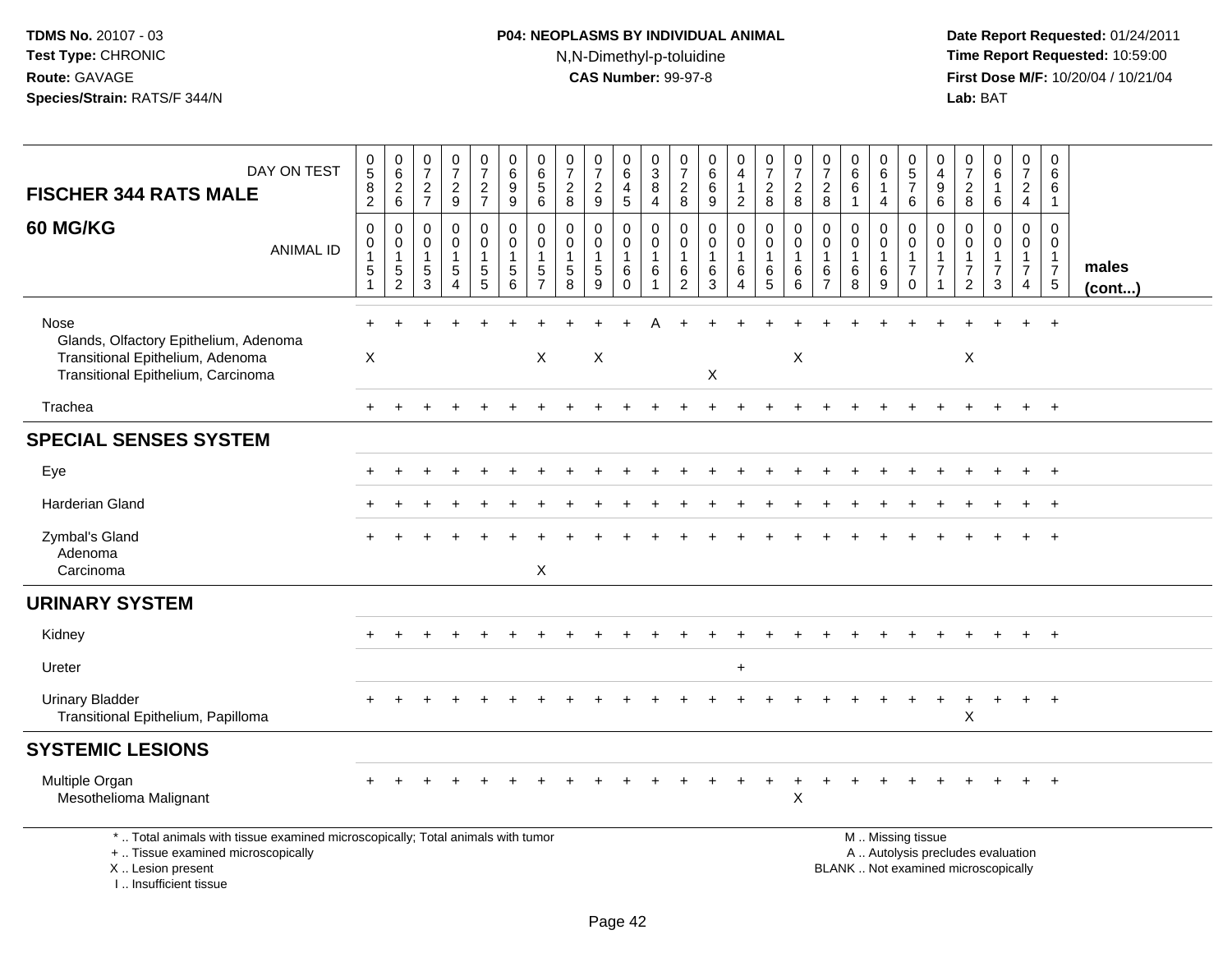# **P04: NEOPLASMS BY INDIVIDUAL ANIMAL**N,N-Dimethyl-p-toluidine

 **Date Report Requested:** 01/24/2011 **Time Report Requested:** 10:59:00 **First Dose M/F:** 10/20/04 / 10/21/04<br>**Lab:** BAT **Lab:** BAT

| DAY ON TEST<br><b>FISCHER 344 RATS MALE</b>                                     | $\frac{0}{7}$<br>$\frac{2}{3}$                | $\frac{0}{7}$<br>$\frac{2}{9}$                                               | $\begin{array}{c} 0 \\ 6 \end{array}$<br>4<br>$\overline{5}$      | $\frac{0}{7}$<br>$\frac{2}{8}$                                    | $\begin{smallmatrix}0\\7\end{smallmatrix}$<br>$\frac{2}{8}$   | 0<br>$\overline{4}$<br>$\mathbf{3}$<br>$\mathbf{1}$ | $\frac{0}{7}$<br>$_{8}^2$          | 0<br>$\mathbf{1}$<br>$\frac{9}{2}$ | $\frac{0}{7}$<br>$\frac{2}{4}$                                    | $\begin{smallmatrix}0\\7\end{smallmatrix}$<br>$\frac{2}{4}$                 | $_{3}^{\rm 0}$<br>4<br>$\overline{8}$                             | $\frac{0}{7}$<br>$_{\rm 8}^2$                 | $\begin{matrix} 0 \\ 6 \end{matrix}$<br>$\mathbf 0$<br>$\mathbf{1}$ | $\frac{0}{7}$<br>$\frac{2}{7}$             | $\frac{0}{7}$<br>$\frac{2}{7}$    | $\frac{0}{7}$<br>$\frac{2}{7}$                                                             | $\frac{0}{7}$<br>$\frac{2}{7}$                          | 0<br>6<br>$\overline{1}$<br>$\overline{2}$                  | $\begin{array}{c} 0 \\ 6 \\ 7 \end{array}$                                | $062$<br>22                                                       | $\frac{0}{7}$<br>$\frac{2}{8}$                                  | $\begin{array}{c} 0 \\ 6 \end{array}$<br>$\frac{5}{3}$     | $\frac{0}{7}$<br>$\frac{2}{8}$                       | $\begin{matrix} 0 \\ 6 \\ 9 \end{matrix}$<br>$\overline{5}$ | 0<br>6<br>6<br>8                                                    |                        |
|---------------------------------------------------------------------------------|-----------------------------------------------|------------------------------------------------------------------------------|-------------------------------------------------------------------|-------------------------------------------------------------------|---------------------------------------------------------------|-----------------------------------------------------|------------------------------------|------------------------------------|-------------------------------------------------------------------|-----------------------------------------------------------------------------|-------------------------------------------------------------------|-----------------------------------------------|---------------------------------------------------------------------|--------------------------------------------|-----------------------------------|--------------------------------------------------------------------------------------------|---------------------------------------------------------|-------------------------------------------------------------|---------------------------------------------------------------------------|-------------------------------------------------------------------|-----------------------------------------------------------------|------------------------------------------------------------|------------------------------------------------------|-------------------------------------------------------------|---------------------------------------------------------------------|------------------------|
| 60 MG/KG<br><b>ANIMAL ID</b>                                                    | 0<br>0<br>$\mathbf{1}$<br>$\overline{7}$<br>6 | $\mathbf 0$<br>$\pmb{0}$<br>$\mathbf{1}$<br>$\overline{7}$<br>$\overline{7}$ | $\mathbf 0$<br>$\mathbf 0$<br>$\mathbf{1}$<br>$\overline{7}$<br>8 | $\mathbf 0$<br>$\mathbf 0$<br>$\mathbf{1}$<br>$\overline{7}$<br>9 | 0<br>$\mathbf 0$<br>$\mathbf{1}$<br>$\,8\,$<br>$\overline{0}$ | 0<br>$\mathbf 0$<br>$\mathbf{1}$<br>8<br>1          | 0<br>0<br>1<br>8<br>$\overline{2}$ | 0<br>0<br>$\mathbf{1}$<br>$^8_3$   | $\mathbf 0$<br>$\mathbf 0$<br>$\mathbf{1}$<br>8<br>$\overline{4}$ | 0<br>$\mathbf 0$<br>$\overline{1}$<br>$\begin{array}{c} 8 \\ 5 \end{array}$ | $\mathbf 0$<br>$\mathbf 0$<br>$\mathbf{1}$<br>8<br>$6\phantom{1}$ | 0<br>0<br>$\mathbf{1}$<br>8<br>$\overline{7}$ | $\mathbf 0$<br>$\mathbf 0$<br>$\mathbf{1}$<br>$_{8}^8$              | 0<br>$\mathbf 0$<br>$\mathbf{1}$<br>$^8_9$ | 0<br>$\overline{0}$<br>$_{0}^{9}$ | $\mathbf 0$<br>$\mathsf{O}\xspace$<br>$\overline{1}$<br>$\boldsymbol{9}$<br>$\overline{1}$ | $\mathbf 0$<br>0<br>$\mathbf{1}$<br>9<br>$\overline{2}$ | $\mathbf 0$<br>$\mathbf 0$<br>$\mathbf{1}$<br>$\frac{9}{3}$ | $\mathbf 0$<br>$\mathbf 0$<br>$\mathbf{1}$<br>9<br>$\boldsymbol{\Lambda}$ | 0<br>0<br>$\overline{1}$<br>$\begin{array}{c} 9 \\ 5 \end{array}$ | 0<br>0<br>$\mathbf{1}$<br>$\begin{array}{c} 9 \\ 6 \end{array}$ | $\mathbf 0$<br>$\mathbf 0$<br>$\mathbf 1$<br>$\frac{9}{7}$ | $\mathbf 0$<br>$\mathbf 0$<br>$\mathbf{1}$<br>9<br>8 | 0<br>$\mathbf 0$<br>$\mathbf{1}$<br>$^9_9$                  | 0<br>$\mathbf 0$<br>$\overline{a}$<br>$\overline{0}$<br>$\mathbf 0$ | * TOTALS               |
| <b>ALIMENTARY SYSTEM</b>                                                        |                                               |                                                                              |                                                                   |                                                                   |                                                               |                                                     |                                    |                                    |                                                                   |                                                                             |                                                                   |                                               |                                                                     |                                            |                                   |                                                                                            |                                                         |                                                             |                                                                           |                                                                   |                                                                 |                                                            |                                                      |                                                             |                                                                     |                        |
| Esophagus                                                                       |                                               |                                                                              |                                                                   |                                                                   |                                                               |                                                     |                                    |                                    |                                                                   |                                                                             |                                                                   |                                               |                                                                     |                                            |                                   |                                                                                            |                                                         |                                                             |                                                                           |                                                                   |                                                                 |                                                            |                                                      |                                                             |                                                                     | 50                     |
| Intestine Large, Cecum                                                          |                                               |                                                                              |                                                                   |                                                                   |                                                               |                                                     |                                    |                                    |                                                                   |                                                                             |                                                                   |                                               |                                                                     |                                            |                                   |                                                                                            |                                                         |                                                             |                                                                           |                                                                   |                                                                 |                                                            |                                                      |                                                             |                                                                     | 50                     |
| Intestine Large, Colon                                                          |                                               |                                                                              |                                                                   |                                                                   |                                                               |                                                     |                                    |                                    |                                                                   |                                                                             |                                                                   |                                               |                                                                     |                                            |                                   |                                                                                            |                                                         |                                                             |                                                                           |                                                                   |                                                                 |                                                            |                                                      |                                                             |                                                                     | 50                     |
| Intestine Large, Rectum                                                         |                                               |                                                                              |                                                                   |                                                                   |                                                               |                                                     |                                    |                                    |                                                                   |                                                                             |                                                                   |                                               |                                                                     |                                            |                                   |                                                                                            |                                                         |                                                             |                                                                           |                                                                   |                                                                 |                                                            |                                                      |                                                             |                                                                     | 50                     |
| Intestine Small, Duodenum                                                       |                                               |                                                                              |                                                                   |                                                                   |                                                               |                                                     |                                    |                                    |                                                                   |                                                                             |                                                                   |                                               |                                                                     |                                            |                                   |                                                                                            |                                                         |                                                             |                                                                           |                                                                   |                                                                 |                                                            |                                                      |                                                             | $+$                                                                 | 50                     |
| Intestine Small, Ileum                                                          |                                               |                                                                              |                                                                   |                                                                   |                                                               |                                                     |                                    |                                    |                                                                   |                                                                             |                                                                   |                                               |                                                                     |                                            |                                   |                                                                                            |                                                         |                                                             |                                                                           |                                                                   |                                                                 |                                                            |                                                      |                                                             |                                                                     | 50                     |
| Intestine Small, Jejunum                                                        | ÷                                             |                                                                              |                                                                   |                                                                   |                                                               |                                                     |                                    |                                    |                                                                   |                                                                             |                                                                   |                                               |                                                                     |                                            |                                   |                                                                                            |                                                         |                                                             |                                                                           |                                                                   |                                                                 |                                                            |                                                      |                                                             |                                                                     | 50                     |
| Liver<br>Hepatocellular Adenoma<br>Hepatocellular Carcinoma                     |                                               |                                                                              |                                                                   |                                                                   |                                                               |                                                     |                                    |                                    |                                                                   |                                                                             |                                                                   |                                               |                                                                     |                                            |                                   |                                                                                            |                                                         | $X$ $X$                                                     | Χ                                                                         |                                                                   |                                                                 |                                                            |                                                      |                                                             | $\overline{1}$                                                      | 50<br>$\mathbf 1$<br>6 |
| Mesentery                                                                       |                                               |                                                                              |                                                                   |                                                                   |                                                               |                                                     |                                    |                                    |                                                                   |                                                                             |                                                                   |                                               |                                                                     |                                            |                                   |                                                                                            |                                                         |                                                             |                                                                           |                                                                   |                                                                 |                                                            |                                                      |                                                             |                                                                     | $\mathbf{1}$           |
| Pancreas                                                                        | ÷                                             |                                                                              |                                                                   |                                                                   |                                                               |                                                     |                                    |                                    |                                                                   |                                                                             |                                                                   |                                               |                                                                     |                                            |                                   |                                                                                            |                                                         |                                                             |                                                                           |                                                                   |                                                                 |                                                            |                                                      |                                                             |                                                                     | 50                     |
| <b>Salivary Glands</b>                                                          |                                               |                                                                              |                                                                   |                                                                   |                                                               |                                                     |                                    |                                    |                                                                   |                                                                             |                                                                   |                                               |                                                                     |                                            |                                   |                                                                                            |                                                         |                                                             |                                                                           |                                                                   |                                                                 |                                                            |                                                      |                                                             |                                                                     | 50                     |
| Stomach, Forestomach                                                            |                                               |                                                                              |                                                                   |                                                                   |                                                               |                                                     |                                    |                                    |                                                                   |                                                                             |                                                                   |                                               |                                                                     |                                            |                                   |                                                                                            |                                                         |                                                             |                                                                           |                                                                   |                                                                 |                                                            |                                                      |                                                             | $\overline{ }$                                                      | 50                     |
| Stomach, Glandular                                                              |                                               |                                                                              |                                                                   |                                                                   |                                                               |                                                     |                                    |                                    |                                                                   |                                                                             |                                                                   |                                               |                                                                     |                                            |                                   |                                                                                            |                                                         |                                                             |                                                                           |                                                                   |                                                                 |                                                            |                                                      |                                                             |                                                                     | 50                     |
| Tongue                                                                          |                                               |                                                                              |                                                                   |                                                                   |                                                               |                                                     |                                    |                                    |                                                                   |                                                                             |                                                                   |                                               |                                                                     |                                            |                                   |                                                                                            |                                                         |                                                             |                                                                           |                                                                   |                                                                 |                                                            |                                                      |                                                             |                                                                     | $\mathbf{1}$           |
| *  Total animals with tissue examined microscopically; Total animals with tumor |                                               |                                                                              |                                                                   |                                                                   |                                                               |                                                     |                                    |                                    |                                                                   |                                                                             |                                                                   |                                               |                                                                     |                                            |                                   |                                                                                            |                                                         |                                                             |                                                                           | M  Missing tissue                                                 |                                                                 |                                                            |                                                      |                                                             |                                                                     |                        |

+ .. Tissue examined microscopically

 Lesion present BLANK .. Not examined microscopicallyX .. Lesion present

I .. Insufficient tissue

y the contract of the contract of the contract of the contract of the contract of the contract of the contract of  $A$ . Autolysis precludes evaluation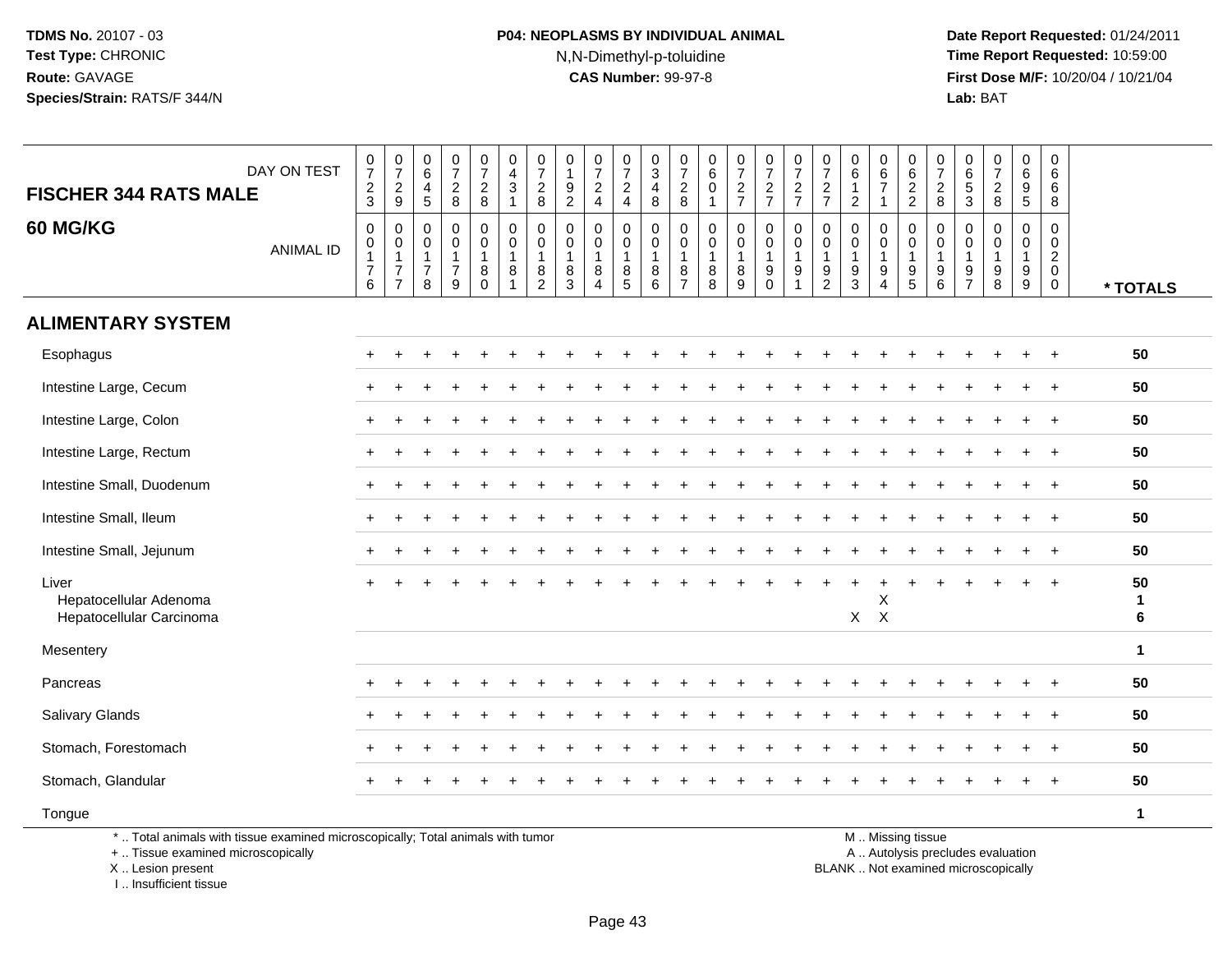### **P04: NEOPLASMS BY INDIVIDUAL ANIMAL**N,N-Dimethyl-p-toluidine

 **Date Report Requested:** 01/24/2011 **Time Report Requested:** 10:59:00 **First Dose M/F:** 10/20/04 / 10/21/04<br>**Lab:** BAT **Lab:** BAT

| $\frac{0}{7}$<br>$\frac{2}{3}$             | $\frac{0}{7}$<br>$\sqrt{2}$<br>9                                | $\mathbf 0$<br>$\,6\,$<br>$\overline{4}$<br>5      | $\begin{smallmatrix}0\\7\end{smallmatrix}$<br>$\overline{2}$<br>8 | $\frac{0}{7}$<br>$\overline{2}$<br>8 | $\begin{smallmatrix}0\\4\end{smallmatrix}$<br>$\sqrt{3}$<br>$\mathbf{1}$ | $\frac{0}{7}$<br>$\sqrt{2}$<br>8             | $\begin{smallmatrix}0\\1\end{smallmatrix}$<br>$9\,$<br>2 | $\frac{0}{7}$<br>$\overline{2}$<br>$\overline{4}$          | $\frac{0}{7}$<br>$\overline{2}$<br>$\overline{4}$ | $_{3}^{\rm 0}$<br>$\overline{4}$<br>8         | 0<br>$\overline{7}$<br>$\sqrt{2}$<br>8   | 0<br>6<br>$\mathbf 0$<br>$\mathbf{1}$ | $\begin{array}{c} 0 \\ 7 \end{array}$<br>$\sqrt{2}$<br>$\overline{7}$ | $\frac{0}{7}$<br>$\sqrt{2}$<br>$\overline{7}$ | $\frac{0}{7}$<br>$\overline{2}$<br>$\overline{7}$                 | $\frac{0}{7}$<br>$\overline{c}$<br>$\overline{7}$ | $_{6}^{\rm 0}$<br>$\mathbf{1}$<br>2                  | 0<br>$\,6\,$<br>$\overline{7}$<br>$\overline{1}$ | $\begin{matrix} 0 \\ 6 \\ 2 \end{matrix}$<br>$\overline{2}$                  | $\frac{0}{7}$<br>$\sqrt{2}$<br>8      | $\begin{array}{c} 0 \\ 6 \end{array}$<br>$\,$ 5 $\,$<br>$\mathbf{3}$ | $\begin{array}{c} 0 \\ 7 \end{array}$<br>$\overline{c}$<br>8 | 0<br>6<br>$\boldsymbol{9}$<br>5 | 0<br>$\,6\,$<br>6<br>8                         |                                                          |
|--------------------------------------------|-----------------------------------------------------------------|----------------------------------------------------|-------------------------------------------------------------------|--------------------------------------|--------------------------------------------------------------------------|----------------------------------------------|----------------------------------------------------------|------------------------------------------------------------|---------------------------------------------------|-----------------------------------------------|------------------------------------------|---------------------------------------|-----------------------------------------------------------------------|-----------------------------------------------|-------------------------------------------------------------------|---------------------------------------------------|------------------------------------------------------|--------------------------------------------------|------------------------------------------------------------------------------|---------------------------------------|----------------------------------------------------------------------|--------------------------------------------------------------|---------------------------------|------------------------------------------------|----------------------------------------------------------|
| 0<br>$\overline{1}$<br>$\overline{7}$<br>6 | $\mathbf 0$<br>$\mathbf{1}$<br>$\overline{7}$<br>$\overline{7}$ | $\mathbf 0$<br>$\mathbf{1}$<br>$\overline{7}$<br>8 | $\mathbf 0$<br>$\mathbf{1}$<br>$\overline{7}$<br>9                | $\mathbf 0$<br>8<br>$\Omega$         | $\mathbf 0$<br>$\mathbf{1}$<br>$\bf8$                                    | $\pmb{0}$<br>$\overline{1}$<br>$\frac{8}{2}$ | $\boldsymbol{0}$<br>$\overline{1}$<br>8<br>3             | $\mathbf 0$<br>$\mathbf{1}$<br>8<br>$\boldsymbol{\Lambda}$ | $\mathsf{O}\xspace$<br>$\mathbf{1}$<br>8<br>5     | $\mathsf{O}\xspace$<br>$\mathbf{1}$<br>8<br>6 | 0<br>$\mathbf{1}$<br>8<br>$\overline{7}$ | 0<br>$\overline{1}$<br>$_{8}^8$       | $\mathsf 0$<br>$\mathbf{1}$<br>$\bf 8$<br>9                           | $\mathbf 0$<br>$\overline{1}$<br>$_{0}^{9}$   | $\mathbf 0$<br>$\overline{1}$<br>$\boldsymbol{9}$<br>$\mathbf{1}$ | $\boldsymbol{0}$<br>1<br>9<br>$\overline{2}$      | $\mathbf 0$<br>$\mathbf{1}$<br>$\boldsymbol{9}$<br>3 | $\mathsf{O}$<br>$\mathbf{1}$<br>9                | $\mathsf{O}\xspace$<br>$\mathbf{1}$<br>$\begin{array}{c} 9 \\ 5 \end{array}$ | $\mathsf 0$<br>$\mathbf{1}$<br>9<br>6 | 0<br>$\overline{1}$<br>9<br>$\overline{7}$                           | $\mathbf 0$<br>$\mathbf{1}$<br>$\boldsymbol{9}$<br>8         | 0<br>9<br>9                     | $\mathbf 0$<br>$\frac{2}{0}$<br>$\overline{0}$ | * TOTALS                                                 |
|                                            |                                                                 |                                                    |                                                                   |                                      |                                                                          |                                              |                                                          |                                                            |                                                   |                                               |                                          |                                       |                                                                       |                                               |                                                                   |                                                   |                                                      |                                                  |                                                                              |                                       |                                                                      |                                                              |                                 |                                                | $\mathbf 1$                                              |
|                                            |                                                                 |                                                    |                                                                   |                                      |                                                                          |                                              |                                                          |                                                            |                                                   |                                               |                                          |                                       |                                                                       |                                               |                                                                   |                                                   |                                                      |                                                  |                                                                              |                                       |                                                                      |                                                              |                                 |                                                |                                                          |
|                                            |                                                                 |                                                    |                                                                   |                                      |                                                                          |                                              |                                                          |                                                            |                                                   |                                               |                                          |                                       |                                                                       |                                               |                                                                   |                                                   |                                                      |                                                  |                                                                              |                                       |                                                                      |                                                              |                                 |                                                | 50                                                       |
|                                            |                                                                 |                                                    |                                                                   |                                      |                                                                          |                                              |                                                          |                                                            |                                                   |                                               |                                          |                                       |                                                                       |                                               |                                                                   |                                                   |                                                      |                                                  |                                                                              |                                       |                                                                      |                                                              |                                 |                                                | 50                                                       |
|                                            |                                                                 |                                                    |                                                                   |                                      |                                                                          |                                              |                                                          |                                                            |                                                   |                                               |                                          |                                       |                                                                       |                                               |                                                                   |                                                   |                                                      |                                                  |                                                                              |                                       |                                                                      |                                                              |                                 |                                                |                                                          |
|                                            |                                                                 |                                                    |                                                                   | $\sf X$                              |                                                                          |                                              |                                                          |                                                            |                                                   |                                               |                                          |                                       |                                                                       |                                               |                                                                   |                                                   |                                                      |                                                  |                                                                              |                                       |                                                                      |                                                              |                                 |                                                | 50<br>$\mathbf{1}$                                       |
|                                            |                                                                 |                                                    |                                                                   |                                      |                                                                          |                                              |                                                          |                                                            |                                                   |                                               | X                                        | X                                     |                                                                       |                                               |                                                                   |                                                   |                                                      |                                                  |                                                                              |                                       |                                                                      |                                                              |                                 |                                                | 50<br>4<br>$\mathbf{1}$                                  |
|                                            |                                                                 |                                                    |                                                                   |                                      |                                                                          |                                              |                                                          |                                                            |                                                   |                                               |                                          |                                       |                                                                       |                                               |                                                                   |                                                   |                                                      |                                                  |                                                                              |                                       |                                                                      |                                                              |                                 |                                                | 50<br>$\mathbf 1$                                        |
|                                            |                                                                 |                                                    |                                                                   |                                      |                                                                          |                                              |                                                          |                                                            |                                                   |                                               |                                          |                                       |                                                                       |                                               |                                                                   |                                                   |                                                      |                                                  |                                                                              | м                                     |                                                                      |                                                              | $\ddot{}$                       | $+$                                            | 48                                                       |
|                                            |                                                                 |                                                    |                                                                   | $\sf X$                              |                                                                          |                                              |                                                          | X                                                          |                                                   |                                               |                                          |                                       |                                                                       | $\boldsymbol{\mathsf{X}}$                     | X                                                                 |                                                   |                                                      | $\mathsf{X}$                                     | $\mathsf{X}$                                                                 |                                       |                                                                      |                                                              |                                 |                                                | 50<br>15<br>$\mathbf{1}$                                 |
|                                            | X                                                               |                                                    |                                                                   | X                                    |                                                                          |                                              |                                                          |                                                            |                                                   |                                               |                                          |                                       |                                                                       |                                               |                                                                   |                                                   |                                                      |                                                  |                                                                              |                                       |                                                                      |                                                              |                                 |                                                | 49<br>$\mathbf 1$<br>$\mathbf{2}$<br>3<br>$\overline{2}$ |
| <b>ANIMAL ID</b>                           | $\boldsymbol{0}$                                                | $\mathbf 0$                                        | $\mathbf 0$                                                       | $\mathbf 0$                          | 0                                                                        | $\pmb{0}$                                    | $\pmb{0}$                                                | $\mathbf 0$                                                | $\pmb{0}$                                         | 0                                             | $\mathbf 0$                              | $\mathbf 0$                           | $\mathbf 0$                                                           | $\mathbf 0$                                   | $\pmb{0}$                                                         | $\mathbf 0$                                       | 0                                                    | 0                                                | 0                                                                            | 0                                     | $\mathbf 0$<br>X                                                     | $\mathbf 0$                                                  | $\mathbf 0$<br>X                | 0<br>$X$ $X$                                   | $\mathbf 0$                                              |

\* .. Total animals with tissue examined microscopically; Total animals with tumor

+ .. Tissue examined microscopically

 Lesion present BLANK .. Not examined microscopicallyX .. Lesion present

I .. Insufficient tissue

M .. Missing tissue

y the contract of the contract of the contract of the contract of the contract of the contract of the contract of  $A$ . Autolysis precludes evaluation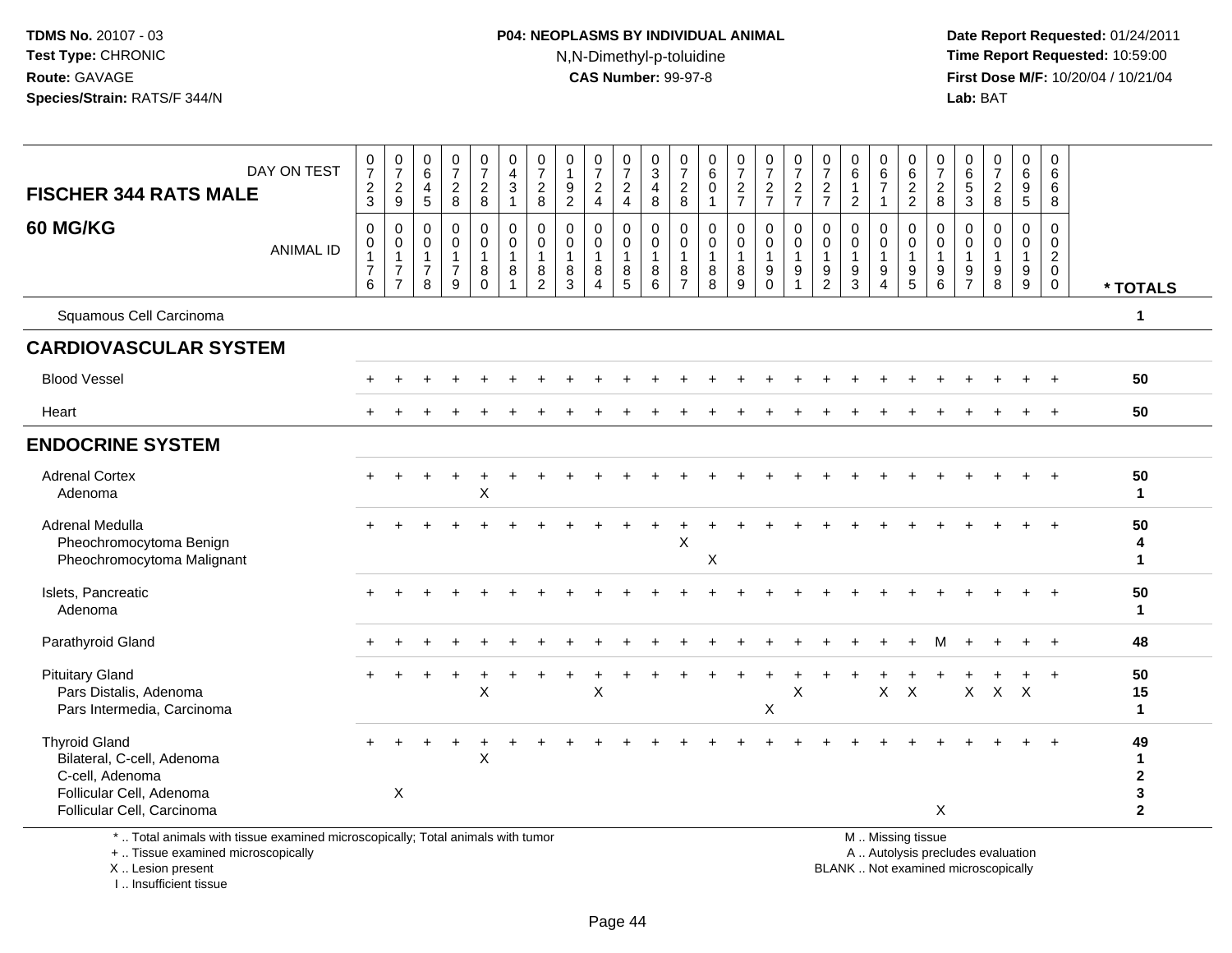### **P04: NEOPLASMS BY INDIVIDUAL ANIMAL**N,N-Dimethyl-p-toluidine

 **Date Report Requested:** 01/24/2011 **Time Report Requested:** 10:59:00 **First Dose M/F:** 10/20/04 / 10/21/04<br>**Lab:** BAT **Lab:** BAT

| DAY ON TEST<br><b>FISCHER 344 RATS MALE</b> | 0<br>-<br>ົ<br>$\epsilon$<br>3 | U<br>$\epsilon$<br>9    | 0<br>G        |   | υ<br>J | 0<br>2<br><u>_</u><br>8 | 0<br>9<br>$\mathcal{D}$<br>∠ | υ      | ▵ | U<br>ა<br>8      | U<br><u>_</u><br>$\Omega$ | 0<br>6 | 0<br><sup>o</sup><br><u>_</u><br>$\rightarrow$ | <u>_</u> | ν<br><u>_</u><br>$\overline{\phantom{a}}$ | v<br>∼             | 0<br>6           | v<br>6      | U<br>6<br>n,      | J<br>O<br>3 | 0<br><u>.</u><br>8 | 0<br>6<br>9<br>$5^{\circ}$ | 0<br>6<br>6<br>8                  |          |
|---------------------------------------------|--------------------------------|-------------------------|---------------|---|--------|-------------------------|------------------------------|--------|---|------------------|---------------------------|--------|------------------------------------------------|----------|-------------------------------------------|--------------------|------------------|-------------|-------------------|-------------|--------------------|----------------------------|-----------------------------------|----------|
| 60 MG/KG<br>ANIMAL ID                       | 0<br>0<br>6                    | U<br>U<br>$\rightarrow$ | - 0<br>0<br>8 | 9 | U<br>8 | 0<br>0<br>8<br>2        | 0<br>0<br>8<br>3             | 8<br>4 | G | ν<br>υ<br>8<br>6 | ິດ<br>$\circ$             | ୪<br>8 | 0<br>0<br>8<br>9                               | ູ        | v                                         | 9<br>⌒<br><u>.</u> | 0<br>0<br>9<br>3 | υ<br>9<br>4 | υ<br>U<br>9<br>৾৾ | ັບ<br>9     | 0<br>0<br>9<br>8   | 0<br>0<br>9<br>9           | 0<br>0<br>ົ<br><u>_</u><br>0<br>0 | * TOTALS |

#### **GENERAL BODY SYSTEM**

NONE

| <b>GENITAL SYSTEM</b>                                                         |                |   |   |     |   |   |         |   |   |   |   |   |         |   |   |   |         |   |          |   |              |   |   |                  |                     |                         |
|-------------------------------------------------------------------------------|----------------|---|---|-----|---|---|---------|---|---|---|---|---|---------|---|---|---|---------|---|----------|---|--------------|---|---|------------------|---------------------|-------------------------|
| Epididymis<br>Mesothelioma Malignant                                          | $+$            |   |   |     |   |   |         |   |   |   |   |   |         |   |   |   |         |   |          |   |              |   |   | $+$              | $+$                 | 50<br>1                 |
| <b>Preputial Gland</b>                                                        |                |   |   |     |   |   |         |   |   |   |   |   |         |   |   |   |         |   |          |   |              |   |   | $+$              | $+$                 | 50                      |
| Prostate                                                                      | $\ddot{}$      |   |   |     |   |   |         |   |   |   |   |   |         |   |   |   |         |   |          |   |              |   |   | $+$              | $+$                 | 50                      |
| Seminal Vesicle                                                               | $\ddot{}$      |   |   |     |   |   |         |   |   |   |   |   |         |   |   |   |         |   |          |   |              |   |   | $\pm$            | $+$                 | 50                      |
| Testes<br>Bilateral, Interstitial Cell, Adenoma<br>Interstitial Cell, Adenoma | $\ddot{}$<br>X | X | X | X   | X |   | $\sf X$ |   | X | X |   |   | X X X X |   |   | X | $\sf X$ |   | $\times$ |   | $\mathsf{X}$ |   |   | $\pm$<br>$X$ $X$ | $\overline{+}$<br>X | 50<br>25<br>12          |
| <b>HEMATOPOIETIC SYSTEM</b>                                                   |                |   |   |     |   |   |         |   |   |   |   |   |         |   |   |   |         |   |          |   |              |   |   |                  |                     |                         |
| <b>Bone Marrow</b>                                                            | $\ddot{}$      |   |   |     |   |   |         |   |   |   |   |   |         |   |   |   |         |   |          |   |              |   |   |                  | $+$                 | 50                      |
| Lymph Node                                                                    |                |   |   | $+$ |   |   |         |   |   |   |   |   |         |   |   |   |         |   |          |   |              |   |   |                  | $+$                 | $\overline{\mathbf{r}}$ |
| Lymph Node, Mandibular                                                        | M              | M | M | M   | M | м | M       | M | M | M | м | M | M       | M | M | м | M       | M | M        | M | M            | M | M | M                | - M                 | $\mathbf 0$             |
| Lymph Node, Mesenteric                                                        | $\ddot{}$      |   |   |     |   |   |         |   |   |   |   |   |         |   |   |   |         |   |          |   |              |   |   | $\ddot{}$        | $+$                 | 50                      |
| Spleen                                                                        | $\ddot{}$      |   |   |     |   |   |         |   |   |   |   |   |         |   |   |   |         |   |          |   |              |   |   |                  | $+$                 | 50                      |

\* .. Total animals with tissue examined microscopically; Total animals with tumor

+ .. Tissue examined microscopically

X .. Lesion present

I .. Insufficient tissue

M .. Missing tissue

y the contract of the contract of the contract of the contract of the contract of the contract of the contract of  $A$ . Autolysis precludes evaluation

Lesion present BLANK .. Not examined microscopically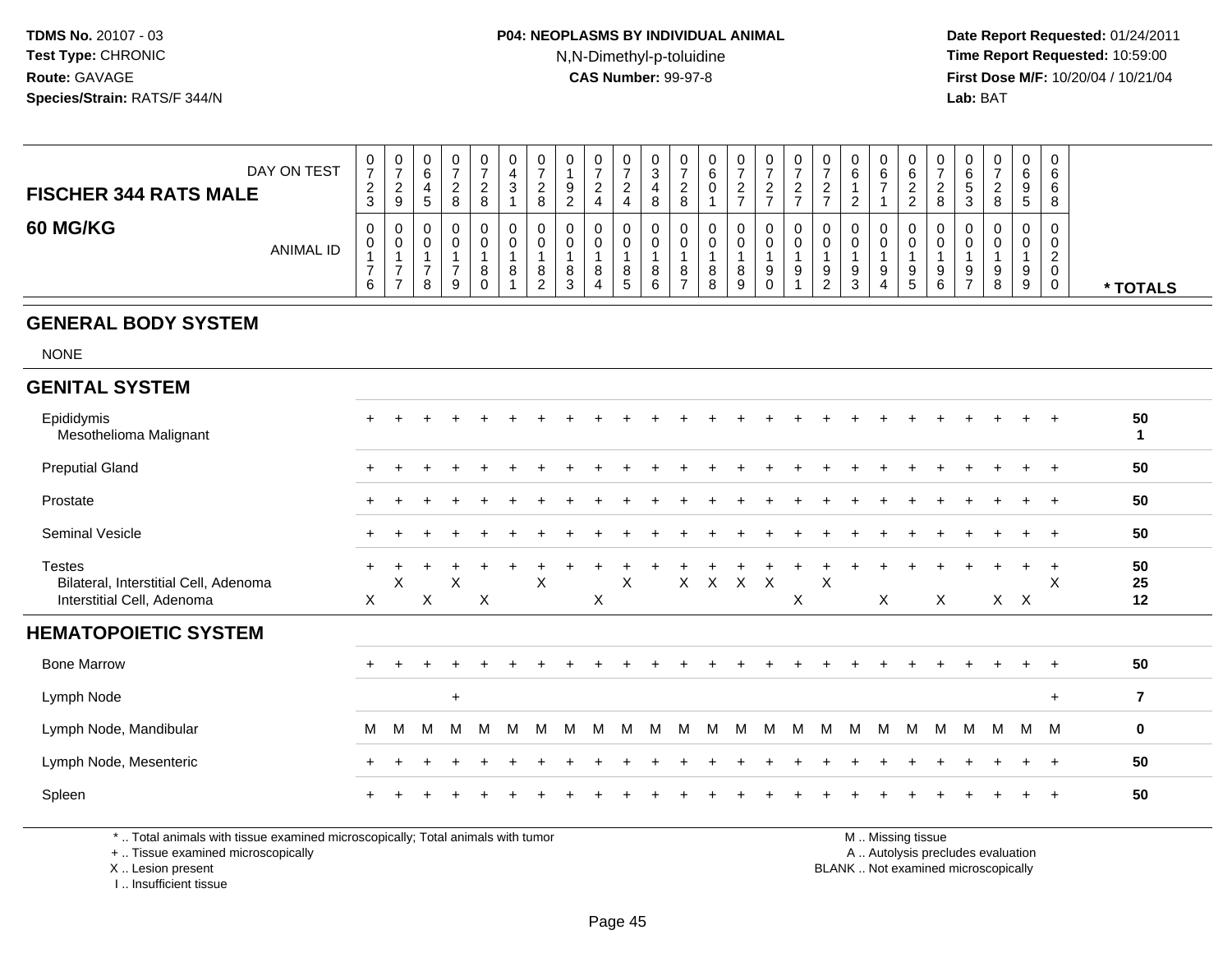I .. Insufficient tissue

# **P04: NEOPLASMS BY INDIVIDUAL ANIMAL**N,N-Dimethyl-p-toluidine

 **Date Report Requested:** 01/24/2011 **Time Report Requested:** 10:59:00 **First Dose M/F:** 10/20/04 / 10/21/04<br>**Lab:** BAT **Lab:** BAT

| DAY ON TEST<br><b>FISCHER 344 RATS MALE</b>                                                                                                       | $\frac{0}{7}$<br>$\frac{2}{3}$                                    | 0<br>$\overline{7}$<br>$\overline{a}$<br>9              | $\begin{array}{c} 0 \\ 6 \end{array}$<br>4<br>5                   | $\frac{0}{7}$<br>$\overline{c}$<br>8                    | $\frac{0}{7}$<br>$_{\rm 8}^2$ | 0<br>$\overline{4}$<br>$\mathbf{3}$<br>$\overline{1}$               | 0<br>$\overline{7}$<br>$\overline{2}$<br>8                          | 0<br>$\overline{1}$<br>$9\,$<br>$\overline{2}$       | 0<br>$\overline{7}$<br>$\overline{c}$<br>$\overline{4}$ | $\frac{0}{7}$<br>$\overline{c}$<br>$\overline{4}$ | 0<br>$\sqrt{3}$<br>$\overline{4}$<br>8       | 0<br>$\overline{7}$<br>$\frac{2}{8}$                      | 0<br>$\,6\,$<br>$\mathbf 0$<br>$\mathbf 1$           | 0<br>$\overline{7}$<br>$\frac{2}{7}$  | $\frac{0}{7}$<br>$rac{2}{7}$                                        | $\frac{0}{7}$<br>$\frac{2}{7}$        | 0<br>$\overline{7}$<br>$\overline{c}$<br>$\overline{7}$ | 0<br>$\,6\,$<br>$\mathbf{1}$<br>$\overline{2}$                      | 0<br>$\,6\,$<br>$\overline{7}$   | 0<br>$\,6\,$<br>$\frac{2}{2}$                                                                 | 0<br>$\overline{7}$<br>$\overline{c}$<br>8 | 0<br>6<br>5<br>3              | $\frac{0}{7}$<br>$\overline{c}$<br>8                     | 0<br>$6\phantom{1}6$<br>9<br>5                         | 0<br>6<br>6<br>8                                                           |                                                              |
|---------------------------------------------------------------------------------------------------------------------------------------------------|-------------------------------------------------------------------|---------------------------------------------------------|-------------------------------------------------------------------|---------------------------------------------------------|-------------------------------|---------------------------------------------------------------------|---------------------------------------------------------------------|------------------------------------------------------|---------------------------------------------------------|---------------------------------------------------|----------------------------------------------|-----------------------------------------------------------|------------------------------------------------------|---------------------------------------|---------------------------------------------------------------------|---------------------------------------|---------------------------------------------------------|---------------------------------------------------------------------|----------------------------------|-----------------------------------------------------------------------------------------------|--------------------------------------------|-------------------------------|----------------------------------------------------------|--------------------------------------------------------|----------------------------------------------------------------------------|--------------------------------------------------------------|
| <b>60 MG/KG</b><br><b>ANIMAL ID</b>                                                                                                               | $\mathbf 0$<br>$\mathbf 0$<br>$\mathbf{1}$<br>$\overline{7}$<br>6 | 0<br>$\mathbf 0$<br>$\mathbf{1}$<br>$\overline{7}$<br>7 | $\mathbf 0$<br>$\mathbf 0$<br>$\mathbf{1}$<br>$\overline{7}$<br>8 | $\mathbf 0$<br>0<br>$\mathbf{1}$<br>$\overline{7}$<br>9 | 0<br>0<br>1<br>8<br>$\Omega$  | $\mathbf 0$<br>$\mathbf 0$<br>$\overline{1}$<br>8<br>$\overline{1}$ | $\mathbf 0$<br>$\mathbf 0$<br>$\overline{1}$<br>8<br>$\overline{2}$ | $\mathbf 0$<br>$\mathbf 0$<br>$\mathbf{1}$<br>8<br>3 | 0<br>$\mathbf 0$<br>1<br>8<br>$\boldsymbol{\Lambda}$    | 0<br>0<br>$\mathbf{1}$<br>$\bf 8$<br>5            | $\mathbf 0$<br>0<br>$\overline{1}$<br>8<br>6 | 0<br>$\mathbf 0$<br>$\overline{1}$<br>8<br>$\overline{7}$ | $\mathbf 0$<br>$\mathbf 0$<br>$\mathbf{1}$<br>8<br>8 | 0<br>$\mathbf 0$<br>1<br>$\bf 8$<br>9 | 0<br>$\mathbf 0$<br>$\mathbf{1}$<br>$\boldsymbol{9}$<br>$\mathbf 0$ | $\mathbf 0$<br>0<br>$\mathbf{1}$<br>9 | 0<br>0<br>$\mathbf 1$<br>$9\,$<br>$\overline{2}$        | $\mathbf 0$<br>$\mathbf 0$<br>$\mathbf{1}$<br>$\boldsymbol{9}$<br>3 | 0<br>0<br>$\mathbf{1}$<br>9<br>4 | $\mathbf 0$<br>$\mathbf 0$<br>$\overline{1}$<br>$\boldsymbol{9}$<br>5                         | 0<br>$\mathbf 0$<br>1<br>9<br>6            | 0<br>0<br>9<br>$\overline{7}$ | $\mathbf 0$<br>$\mathbf 0$<br>1<br>$\boldsymbol{9}$<br>8 | $\mathbf 0$<br>$\mathbf 0$<br>$\overline{1}$<br>9<br>9 | $\mathbf 0$<br>$\mathbf 0$<br>$\overline{2}$<br>$\mathbf 0$<br>$\mathbf 0$ | * TOTALS                                                     |
| Thymus                                                                                                                                            |                                                                   |                                                         |                                                                   |                                                         |                               |                                                                     |                                                                     |                                                      |                                                         |                                                   |                                              |                                                           |                                                      |                                       |                                                                     |                                       |                                                         |                                                                     |                                  |                                                                                               | $\ddot{}$                                  |                               | $\ddot{}$                                                | $\ddot{}$                                              | $+$                                                                        | 47                                                           |
| <b>INTEGUMENTARY SYSTEM</b>                                                                                                                       |                                                                   |                                                         |                                                                   |                                                         |                               |                                                                     |                                                                     |                                                      |                                                         |                                                   |                                              |                                                           |                                                      |                                       |                                                                     |                                       |                                                         |                                                                     |                                  |                                                                                               |                                            |                               |                                                          |                                                        |                                                                            |                                                              |
| <b>Mammary Gland</b>                                                                                                                              |                                                                   |                                                         |                                                                   |                                                         |                               |                                                                     |                                                                     |                                                      |                                                         |                                                   |                                              |                                                           |                                                      |                                       |                                                                     |                                       |                                                         |                                                                     |                                  |                                                                                               |                                            |                               |                                                          |                                                        |                                                                            | 50                                                           |
| Skin<br>Basal Cell Adenoma<br>Fibroma<br>Keratoacanthoma<br>Squamous Cell Papilloma<br>Trichoepithelioma<br>Sebaceous Gland, Adenoma              |                                                                   |                                                         |                                                                   |                                                         |                               |                                                                     |                                                                     |                                                      |                                                         |                                                   |                                              | $\boldsymbol{\mathsf{X}}$                                 |                                                      |                                       |                                                                     |                                       | X                                                       |                                                                     |                                  |                                                                                               |                                            |                               |                                                          |                                                        | $\div$                                                                     | 50<br>$\mathbf 1$<br>3<br>$\mathbf{2}$<br>-1<br>$\mathbf{1}$ |
| <b>MUSCULOSKELETAL SYSTEM</b>                                                                                                                     |                                                                   |                                                         |                                                                   |                                                         |                               |                                                                     |                                                                     |                                                      |                                                         |                                                   |                                              |                                                           |                                                      |                                       |                                                                     |                                       |                                                         |                                                                     |                                  |                                                                                               |                                            |                               |                                                          |                                                        |                                                                            |                                                              |
| Bone                                                                                                                                              | $\pm$                                                             |                                                         |                                                                   |                                                         |                               |                                                                     |                                                                     |                                                      |                                                         |                                                   |                                              |                                                           |                                                      |                                       |                                                                     |                                       |                                                         |                                                                     |                                  |                                                                                               |                                            |                               |                                                          |                                                        |                                                                            | 50                                                           |
| <b>NERVOUS SYSTEM</b>                                                                                                                             |                                                                   |                                                         |                                                                   |                                                         |                               |                                                                     |                                                                     |                                                      |                                                         |                                                   |                                              |                                                           |                                                      |                                       |                                                                     |                                       |                                                         |                                                                     |                                  |                                                                                               |                                            |                               |                                                          |                                                        |                                                                            |                                                              |
| <b>Brain</b><br>Carcinoma, Metastatic, Pituitary Gland                                                                                            |                                                                   |                                                         |                                                                   |                                                         |                               |                                                                     |                                                                     |                                                      |                                                         |                                                   |                                              |                                                           |                                                      |                                       | X                                                                   |                                       |                                                         |                                                                     |                                  |                                                                                               |                                            |                               |                                                          |                                                        |                                                                            | 50<br>$\mathbf{1}$                                           |
| <b>RESPIRATORY SYSTEM</b>                                                                                                                         |                                                                   |                                                         |                                                                   |                                                         |                               |                                                                     |                                                                     |                                                      |                                                         |                                                   |                                              |                                                           |                                                      |                                       |                                                                     |                                       |                                                         |                                                                     |                                  |                                                                                               |                                            |                               |                                                          |                                                        |                                                                            |                                                              |
| Lung<br>Alveolar/Bronchiolar Adenoma<br>Hepatocellular Carcinoma, Metastatic, Liver<br>Pheochromocytoma Malignant, Metastatic,<br>Adrenal Medulla |                                                                   |                                                         |                                                                   |                                                         |                               |                                                                     |                                                                     |                                                      |                                                         |                                                   |                                              |                                                           | X                                                    |                                       |                                                                     |                                       |                                                         | $X$ $X$                                                             |                                  |                                                                                               |                                            |                               |                                                          |                                                        |                                                                            | 50<br>1<br>$\mathbf{2}$<br>$\mathbf{1}$                      |
| *  Total animals with tissue examined microscopically; Total animals with tumor<br>+  Tissue examined microscopically<br>X  Lesion present        |                                                                   |                                                         |                                                                   |                                                         |                               |                                                                     |                                                                     |                                                      |                                                         |                                                   |                                              |                                                           |                                                      |                                       |                                                                     |                                       |                                                         |                                                                     |                                  | M  Missing tissue<br>A  Autolysis precludes evaluation<br>BLANK  Not examined microscopically |                                            |                               |                                                          |                                                        |                                                                            |                                                              |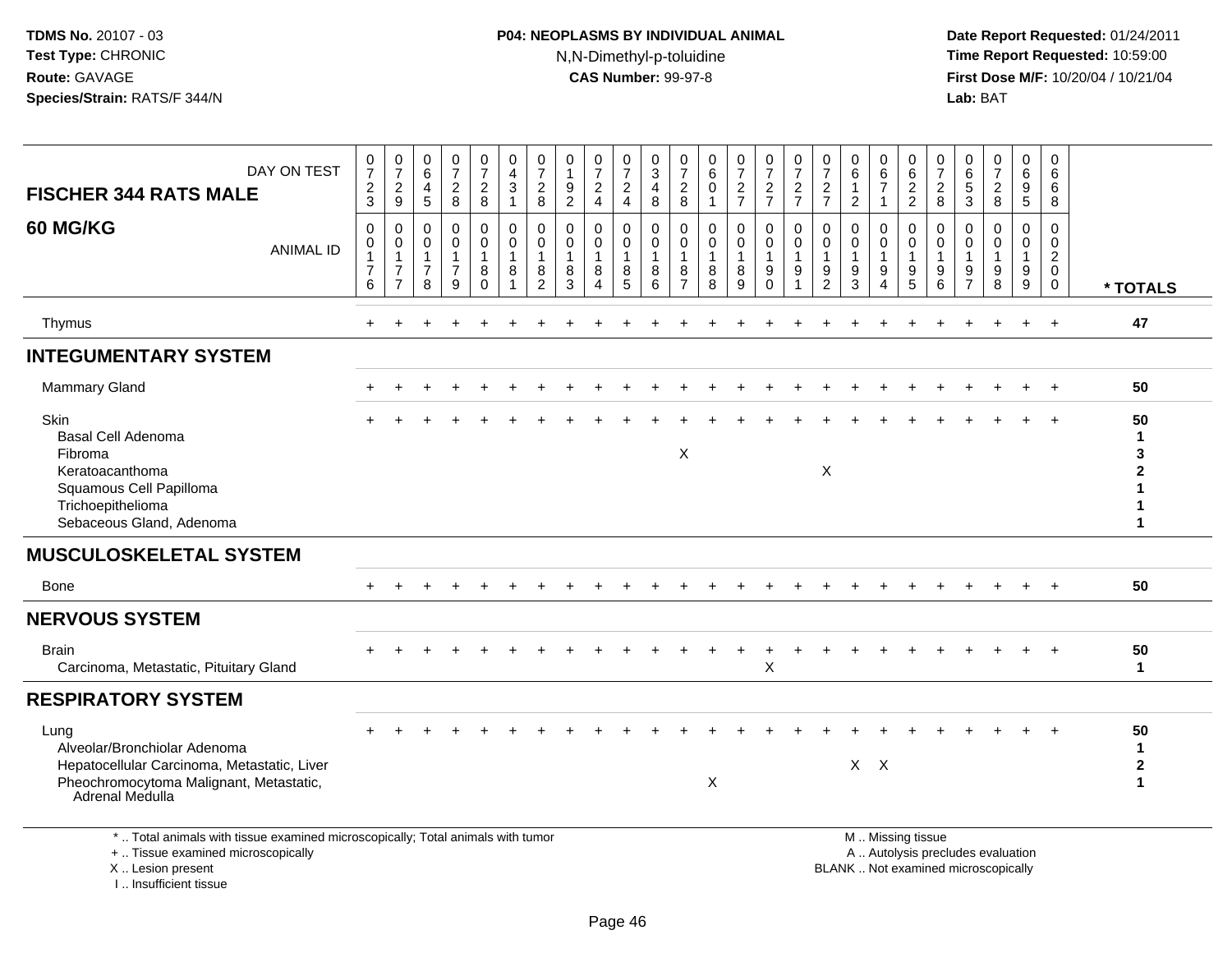# **P04: NEOPLASMS BY INDIVIDUAL ANIMAL**N,N-Dimethyl-p-toluidine

 **Date Report Requested:** 01/24/2011 **Time Report Requested:** 10:59:00 **First Dose M/F:** 10/20/04 / 10/21/04<br>**Lab:** BAT **Lab:** BAT

| DAY ON TEST<br><b>FISCHER 344 RATS MALE</b>                                                                             | $\frac{0}{7}$<br>$\frac{2}{3}$                          | $\begin{array}{c} 0 \\ 7 \end{array}$<br>$\overline{c}$<br>9               | $\begin{array}{c} 0 \\ 6 \end{array}$<br>4<br>5                   | $\frac{0}{7}$<br>$\frac{2}{8}$                                    | $\begin{smallmatrix}0\\7\end{smallmatrix}$<br>$\overline{2}$<br>8 | 0<br>$\overline{\mathbf{4}}$<br>$\sqrt{3}$<br>$\mathbf{1}$      | $\frac{0}{7}$<br>$_{8}^{2}$                                 | 0<br>$\mathbf{1}$<br>$9\,$<br>$\overline{2}$ | $\frac{0}{7}$<br>$\overline{c}$<br>$\overline{4}$                 | $\begin{array}{c} 0 \\ 7 \end{array}$<br>$\frac{2}{4}$                    | 0<br>$\overline{3}$<br>$\overline{4}$<br>8   | $\frac{0}{7}$<br>$\overline{2}$<br>8                              | $_{6}^{\rm 0}$<br>$\mathbf 0$<br>$\mathbf{1}$              | $\frac{0}{7}$<br>$\frac{2}{7}$             | $\begin{smallmatrix}0\\7\end{smallmatrix}$<br>$\frac{2}{7}$ | $\frac{0}{7}$<br>$\frac{2}{7}$                                                   | $\frac{0}{7}$<br>$\frac{2}{7}$                            | 0<br>$\,6\,$<br>$\mathbf{1}$<br>$\overline{2}$                      | 0<br>$6\phantom{a}$<br>$\overline{7}$ | $\begin{array}{c} 0 \\ 6 \end{array}$<br>$\frac{2}{2}$                   | $\frac{0}{7}$<br>$\overline{c}$<br>8                                             | 0<br>$\,6\,$<br>$\sqrt{5}$<br>$\overline{3}$ | $\begin{array}{c} 0 \\ 7 \end{array}$<br>$\frac{2}{8}$           | $\begin{array}{c} 0 \\ 6 \end{array}$<br>$\boldsymbol{9}$<br>5 | 0<br>6<br>6<br>8                                                           |                                            |
|-------------------------------------------------------------------------------------------------------------------------|---------------------------------------------------------|----------------------------------------------------------------------------|-------------------------------------------------------------------|-------------------------------------------------------------------|-------------------------------------------------------------------|-----------------------------------------------------------------|-------------------------------------------------------------|----------------------------------------------|-------------------------------------------------------------------|---------------------------------------------------------------------------|----------------------------------------------|-------------------------------------------------------------------|------------------------------------------------------------|--------------------------------------------|-------------------------------------------------------------|----------------------------------------------------------------------------------|-----------------------------------------------------------|---------------------------------------------------------------------|---------------------------------------|--------------------------------------------------------------------------|----------------------------------------------------------------------------------|----------------------------------------------|------------------------------------------------------------------|----------------------------------------------------------------|----------------------------------------------------------------------------|--------------------------------------------|
| 60 MG/KG<br><b>ANIMAL ID</b>                                                                                            | $\pmb{0}$<br>0<br>$\mathbf{1}$<br>$\boldsymbol{7}$<br>6 | $\pmb{0}$<br>$\pmb{0}$<br>$\mathbf{1}$<br>$\overline{7}$<br>$\overline{7}$ | $\mathbf 0$<br>$\mathbf 0$<br>$\mathbf{1}$<br>$\overline{7}$<br>8 | $\mathbf 0$<br>$\pmb{0}$<br>$\overline{1}$<br>$\overline{7}$<br>9 | 0<br>$\mathbf 0$<br>$\mathbf{1}$<br>8<br>$\Omega$                 | $\mathbf 0$<br>$\mathbf 0$<br>$\mathbf{1}$<br>8<br>$\mathbf{1}$ | 0<br>$\pmb{0}$<br>$\mathbf{1}$<br>$\bf 8$<br>$\overline{2}$ | $\mathbf 0$<br>0<br>$\mathbf{1}$<br>8<br>3   | $\mathbf 0$<br>$\mathbf 0$<br>$\mathbf{1}$<br>$\bf 8$<br>$\Delta$ | $\mathbf 0$<br>$\mathbf 0$<br>$\overline{1}$<br>$\bf 8$<br>$\overline{5}$ | 0<br>$\mathbf 0$<br>$\overline{1}$<br>8<br>6 | $\mathbf 0$<br>$\mathbf 0$<br>$\mathbf{1}$<br>8<br>$\overline{7}$ | $\mathbf 0$<br>$\mathbf 0$<br>$\mathbf{1}$<br>$\bf 8$<br>8 | 0<br>$\mathbf 0$<br>$\mathbf{1}$<br>8<br>9 | $\pmb{0}$<br>$\pmb{0}$<br>$\mathbf{1}$<br>$_{0}^{9}$        | $\mathbf 0$<br>$\pmb{0}$<br>$\overline{1}$<br>$\boldsymbol{9}$<br>$\overline{1}$ | 0<br>$\mathbf 0$<br>$\overline{1}$<br>9<br>$\overline{2}$ | $\mathbf 0$<br>$\mathbf 0$<br>$\mathbf{1}$<br>$\boldsymbol{9}$<br>3 | 0<br>0<br>9<br>4                      | $\pmb{0}$<br>$\begin{smallmatrix}0\\1\end{smallmatrix}$<br>$\frac{9}{5}$ | $\mathbf 0$<br>$\mathbf 0$<br>$\mathbf{1}$<br>$\boldsymbol{9}$<br>$\overline{6}$ | 0<br>$\Omega$<br>$\frac{9}{7}$               | $\mathbf 0$<br>$\mathbf 0$<br>$\mathbf{1}$<br>$_{\rm 8}^{\rm 9}$ | 0<br>$\mathbf 0$<br>$\mathbf{1}$<br>9<br>$\overline{9}$        | $\mathbf 0$<br>$\mathbf 0$<br>$\overline{2}$<br>$\mathbf 0$<br>$\mathbf 0$ | * TOTALS                                   |
| Nose<br>Glands, Olfactory Epithelium, Adenoma<br>Transitional Epithelium, Adenoma<br>Transitional Epithelium, Carcinoma |                                                         |                                                                            | X                                                                 |                                                                   |                                                                   |                                                                 |                                                             |                                              |                                                                   | X                                                                         |                                              |                                                                   |                                                            |                                            |                                                             | $X$ $X$                                                                          |                                                           |                                                                     |                                       |                                                                          | X                                                                                |                                              | X<br>$\mathsf{X}$                                                | $\boldsymbol{\mathsf{X}}$                                      | $\ddot{+}$                                                                 | 49<br>$\mathbf{1}$<br>11<br>$\overline{2}$ |
| Trachea                                                                                                                 |                                                         |                                                                            |                                                                   |                                                                   |                                                                   |                                                                 |                                                             |                                              |                                                                   |                                                                           |                                              |                                                                   |                                                            |                                            |                                                             |                                                                                  |                                                           |                                                                     |                                       |                                                                          |                                                                                  |                                              |                                                                  | $+$                                                            | $+$                                                                        | 50                                         |
| <b>SPECIAL SENSES SYSTEM</b>                                                                                            |                                                         |                                                                            |                                                                   |                                                                   |                                                                   |                                                                 |                                                             |                                              |                                                                   |                                                                           |                                              |                                                                   |                                                            |                                            |                                                             |                                                                                  |                                                           |                                                                     |                                       |                                                                          |                                                                                  |                                              |                                                                  |                                                                |                                                                            |                                            |
| Eye                                                                                                                     |                                                         |                                                                            |                                                                   |                                                                   |                                                                   |                                                                 |                                                             |                                              |                                                                   |                                                                           |                                              |                                                                   |                                                            |                                            |                                                             |                                                                                  |                                                           |                                                                     |                                       |                                                                          |                                                                                  |                                              |                                                                  |                                                                | $\ddot{}$                                                                  | 50                                         |
| <b>Harderian Gland</b>                                                                                                  |                                                         |                                                                            |                                                                   |                                                                   |                                                                   |                                                                 |                                                             |                                              |                                                                   |                                                                           |                                              |                                                                   |                                                            |                                            |                                                             |                                                                                  |                                                           |                                                                     |                                       |                                                                          |                                                                                  |                                              |                                                                  |                                                                | $\pm$                                                                      | 50                                         |
| Zymbal's Gland<br>Adenoma<br>Carcinoma                                                                                  |                                                         |                                                                            |                                                                   |                                                                   |                                                                   |                                                                 |                                                             |                                              |                                                                   |                                                                           |                                              |                                                                   |                                                            |                                            | $\pmb{\times}$                                              |                                                                                  |                                                           |                                                                     |                                       |                                                                          |                                                                                  |                                              |                                                                  |                                                                |                                                                            | 50<br>1<br>$\mathbf{1}$                    |
| <b>URINARY SYSTEM</b>                                                                                                   |                                                         |                                                                            |                                                                   |                                                                   |                                                                   |                                                                 |                                                             |                                              |                                                                   |                                                                           |                                              |                                                                   |                                                            |                                            |                                                             |                                                                                  |                                                           |                                                                     |                                       |                                                                          |                                                                                  |                                              |                                                                  |                                                                |                                                                            |                                            |
| Kidney                                                                                                                  |                                                         |                                                                            |                                                                   |                                                                   |                                                                   |                                                                 |                                                             |                                              |                                                                   |                                                                           |                                              |                                                                   |                                                            |                                            |                                                             |                                                                                  |                                                           |                                                                     |                                       |                                                                          |                                                                                  |                                              |                                                                  |                                                                |                                                                            | 50                                         |
| Ureter                                                                                                                  |                                                         |                                                                            |                                                                   |                                                                   |                                                                   |                                                                 |                                                             |                                              |                                                                   |                                                                           |                                              |                                                                   |                                                            |                                            |                                                             |                                                                                  |                                                           |                                                                     |                                       |                                                                          |                                                                                  |                                              |                                                                  |                                                                |                                                                            | $\mathbf{1}$                               |
| <b>Urinary Bladder</b><br>Transitional Epithelium, Papilloma                                                            |                                                         |                                                                            |                                                                   |                                                                   |                                                                   |                                                                 |                                                             |                                              |                                                                   |                                                                           |                                              |                                                                   |                                                            |                                            |                                                             |                                                                                  |                                                           |                                                                     |                                       |                                                                          |                                                                                  |                                              |                                                                  |                                                                |                                                                            | 50<br>$\mathbf{1}$                         |
| <b>SYSTEMIC LESIONS</b>                                                                                                 |                                                         |                                                                            |                                                                   |                                                                   |                                                                   |                                                                 |                                                             |                                              |                                                                   |                                                                           |                                              |                                                                   |                                                            |                                            |                                                             |                                                                                  |                                                           |                                                                     |                                       |                                                                          |                                                                                  |                                              |                                                                  |                                                                |                                                                            |                                            |
| Multiple Organ<br>Mesothelioma Malignant                                                                                |                                                         |                                                                            |                                                                   |                                                                   |                                                                   |                                                                 |                                                             |                                              |                                                                   |                                                                           |                                              |                                                                   |                                                            |                                            |                                                             |                                                                                  |                                                           |                                                                     |                                       |                                                                          |                                                                                  |                                              |                                                                  |                                                                |                                                                            | 50<br>1                                    |
| *  Total animals with tissue examined microscopically; Total animals with tumor<br>+  Tissue examined microscopically   |                                                         |                                                                            |                                                                   |                                                                   |                                                                   |                                                                 |                                                             |                                              |                                                                   |                                                                           |                                              |                                                                   |                                                            |                                            |                                                             |                                                                                  |                                                           |                                                                     |                                       | M  Missing tissue<br>A  Autolysis precludes evaluation                   |                                                                                  |                                              |                                                                  |                                                                |                                                                            |                                            |

+ .. Tissue examined microscopically

X .. Lesion present

I .. Insufficient tissue

Lesion present BLANK .. Not examined microscopically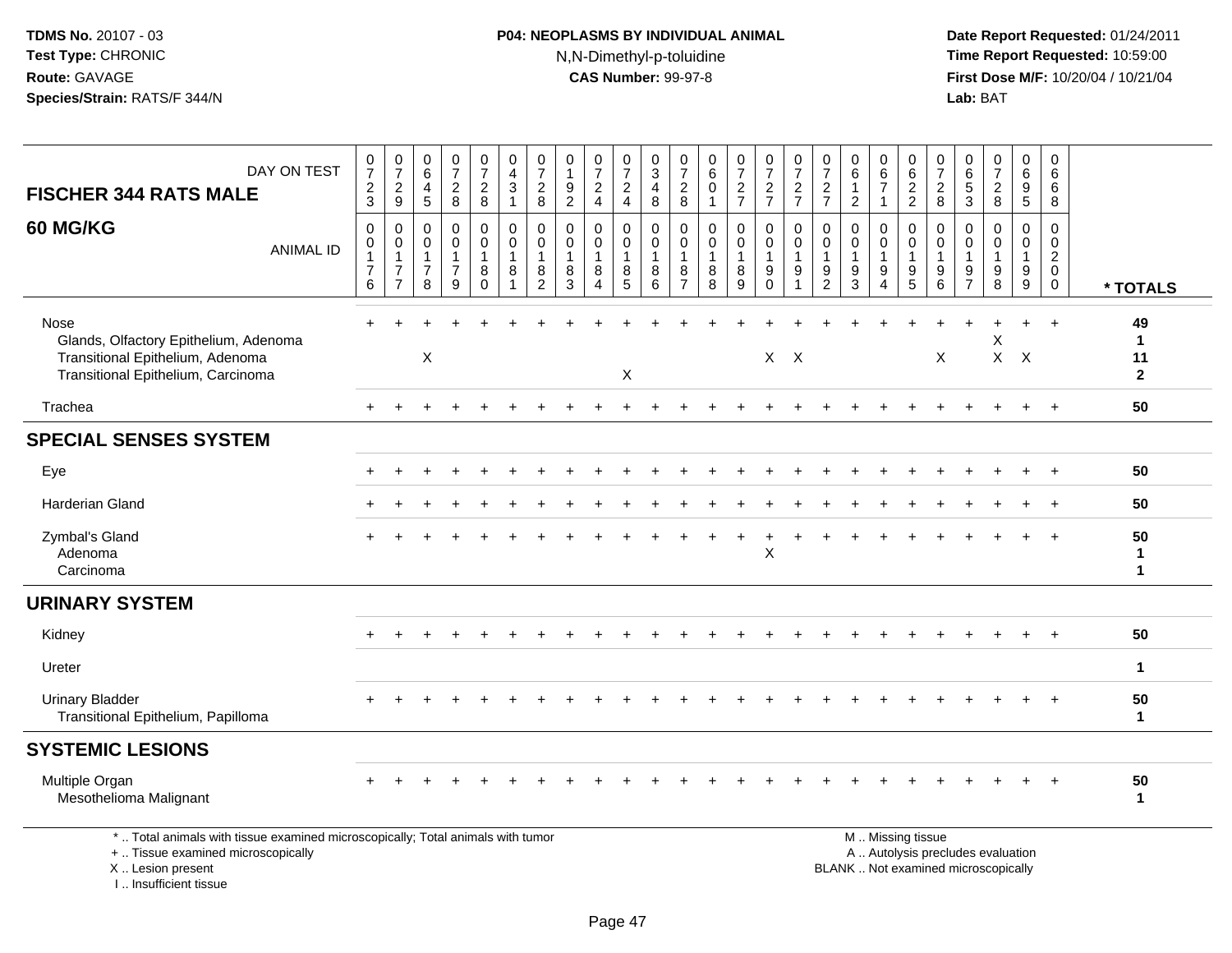**Date Report Requested:** 01/24/2011 **Time Report Requested:** 10:59:00 **First Dose M/F:** 10/20/04 / 10/21/04<br>**Lab:** BAT **Lab:** BAT

\*\*\* END OF MALE DATA \*\*\*

\* .. Total animals with tissue examined microscopically; Total animals with tumor

+ .. Tissue examined microscopically

- X .. Lesion present
- I .. Insufficient tissue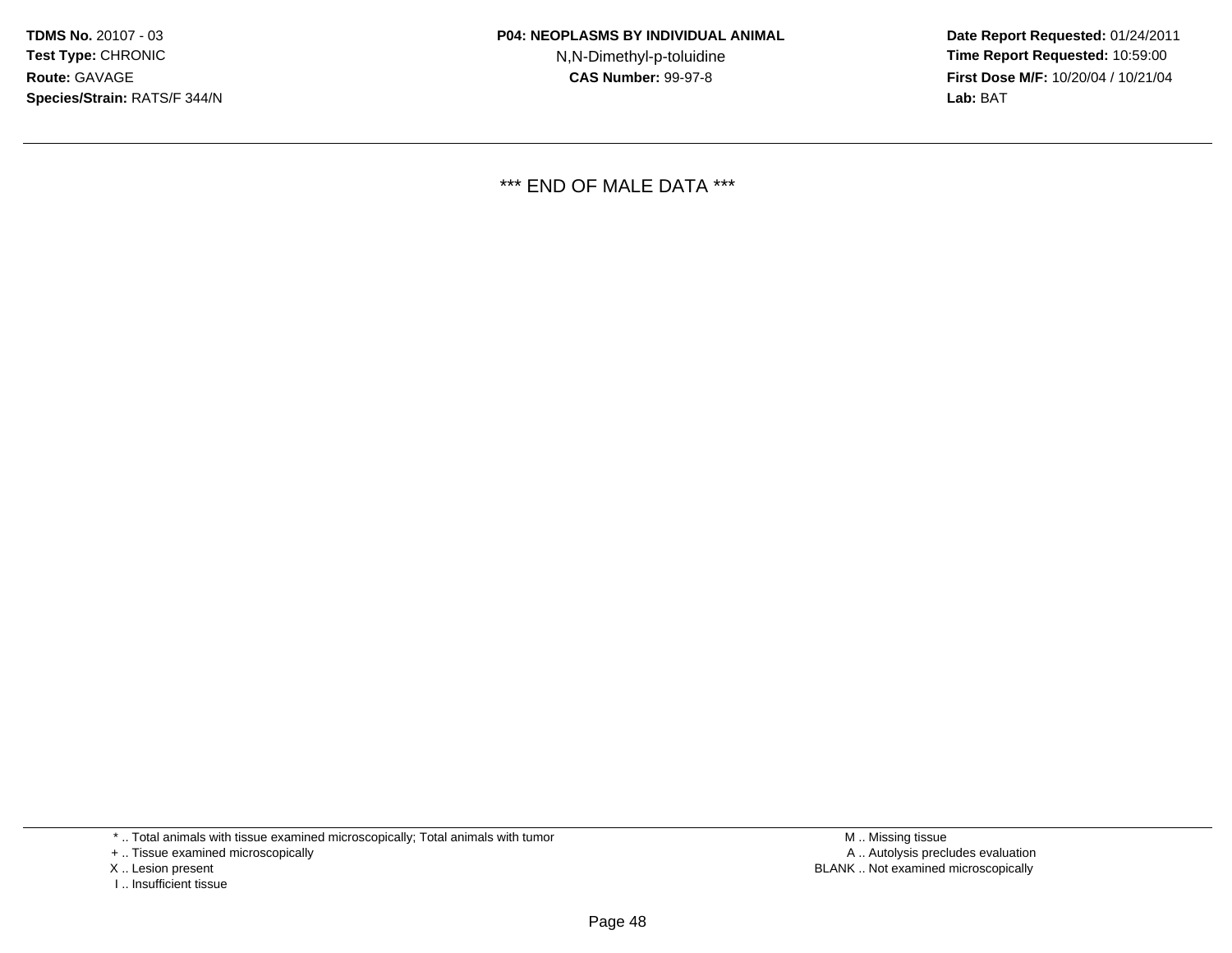# **P04: NEOPLASMS BY INDIVIDUAL ANIMAL**N,N-Dimethyl-p-toluidine

 **Date Report Requested:** 01/24/2011 **Time Report Requested:** 10:59:00 **First Dose M/F:** 10/20/04 / 10/21/04<br>**Lab:** BAT **Lab:** BAT

| <b>FISCHER 344 RATS FEMALE</b>                                                                                        | DAY ON TEST      | $\frac{0}{7}$<br>$\frac{2}{8}$                     | $\begin{array}{c} 0 \\ 7 \end{array}$<br>$\frac{2}{9}$ | $\begin{array}{c} 0 \\ 6 \end{array}$<br>$\begin{array}{c} 4 \\ 6 \end{array}$ | $\pmb{0}$<br>$6\phantom{1}$<br>8<br>$\overline{7}$                            | $\begin{array}{c} 0 \\ 6 \end{array}$<br>$\overline{7}$<br>3 | $\frac{0}{7}$<br>$\sqrt{3}$<br>$\mathbf 0$     | $\frac{0}{7}$<br>$\frac{2}{9}$                                                | 0<br>$\sqrt{5}$<br>$\overline{4}$<br>$\overline{7}$              | $\begin{array}{c} 0 \\ 6 \end{array}$<br>$\boldsymbol{9}$<br>$\mathbf{0}$ | 0<br>$6\overline{6}$<br>$\overline{4}$<br>$\overline{c}$ | 0<br>6<br>9<br>$\overline{1}$                               | 0<br>$\overline{7}$<br>$\ensuremath{\mathsf{3}}$<br>$\mathbf 0$                | $\frac{0}{7}$<br>$\frac{2}{8}$                                                       | $\frac{0}{7}$<br>$\ensuremath{\mathsf{3}}$<br>$\mathbf 0$ | $\frac{0}{7}$<br>$\frac{2}{9}$                          | $\frac{0}{7}$<br>$\mathbf 3$<br>$\mathbf 0$          | $\frac{0}{7}$<br>$\frac{2}{9}$                                                 | 0<br>$\overline{7}$<br>$\boldsymbol{2}$<br>8                      | $\frac{0}{7}$<br>$\frac{2}{9}$                | $\frac{0}{7}$<br>$\mathbf{3}$<br>$\mathbf 0$     | $\begin{array}{c} 0 \\ 5 \end{array}$<br>$\overline{7}$<br>$\overline{4}$ | $\frac{0}{7}$<br>$\frac{2}{8}$              | $\frac{0}{7}$<br>$\sqrt{2}$<br>9  | $\frac{0}{7}$<br>$\mathbf{3}$<br>$\mathbf 0$                  | 0<br>6<br>9<br>8                                 |                         |
|-----------------------------------------------------------------------------------------------------------------------|------------------|----------------------------------------------------|--------------------------------------------------------|--------------------------------------------------------------------------------|-------------------------------------------------------------------------------|--------------------------------------------------------------|------------------------------------------------|-------------------------------------------------------------------------------|------------------------------------------------------------------|---------------------------------------------------------------------------|----------------------------------------------------------|-------------------------------------------------------------|--------------------------------------------------------------------------------|--------------------------------------------------------------------------------------|-----------------------------------------------------------|---------------------------------------------------------|------------------------------------------------------|--------------------------------------------------------------------------------|-------------------------------------------------------------------|-----------------------------------------------|--------------------------------------------------|---------------------------------------------------------------------------|---------------------------------------------|-----------------------------------|---------------------------------------------------------------|--------------------------------------------------|-------------------------|
| 0 MG/KG                                                                                                               | <b>ANIMAL ID</b> | 0<br>$_{2}^{\rm 0}$<br>$\mathbf 0$<br>$\mathbf{1}$ | 0<br>$\frac{0}{2}$<br>$\overline{2}$                   | $\mathbf 0$<br>$\mathbf 0$<br>$\frac{2}{0}$<br>3                               | $\mathbf 0$<br>$\mathbf 0$<br>$\overline{2}$<br>$\mathbf 0$<br>$\overline{4}$ | 0<br>$\mathbf 0$<br>$\overline{2}$<br>$\mathbf 0$<br>5       | 0<br>$\ddot{\mathbf{0}}$<br>$\frac{2}{0}$<br>6 | $\mathbf 0$<br>$\mathbf 0$<br>$\overline{c}$<br>$\mathbf 0$<br>$\overline{7}$ | $\mathbf 0$<br>$\mathbf 0$<br>$\overline{2}$<br>$\mathbf 0$<br>8 | $\mathbf 0$<br>$\pmb{0}$<br>$\frac{2}{0}$<br>9                            | 0<br>0<br>$\overline{2}$<br>$\mathbf{1}$<br>$\Omega$     | $\mathbf 0$<br>$\mathbf 0$<br>$\frac{2}{1}$<br>$\mathbf{1}$ | $\mathbf 0$<br>$\mathbf 0$<br>$\overline{c}$<br>$\mathbf{1}$<br>$\overline{2}$ | $\mathbf 0$<br>$\mathsf{O}\xspace$<br>$\overline{2}$<br>$\mathbf{1}$<br>$\mathbf{3}$ | 0<br>$_2^0$<br>$\mathbf{1}$<br>$\overline{4}$             | 0<br>$\mathbf 0$<br>$\overline{2}$<br>$\mathbf{1}$<br>5 | 0<br>$\mathbf 0$<br>$\frac{2}{1}$<br>$6\phantom{1}6$ | $\mathbf 0$<br>$\mathbf 0$<br>$\overline{c}$<br>$\mathbf{1}$<br>$\overline{7}$ | $\mathbf 0$<br>$\mathbf 0$<br>$\overline{2}$<br>$\mathbf{1}$<br>8 | 0<br>0<br>$\overline{2}$<br>$\mathbf{1}$<br>9 | $\mathbf 0$<br>$\mathbf 0$<br>$\frac{2}{2}$<br>0 | 0<br>$\pmb{0}$<br>$\frac{2}{2}$<br>$\mathbf{1}$                           | $\mathbf 0$<br>$\mathbf 0$<br>$\frac{2}{2}$ | $\mathbf 0$<br>0<br>$\frac{2}{3}$ | $\mathbf 0$<br>$\mathbf 0$<br>$\frac{2}{2}$<br>$\overline{4}$ | $\mathbf 0$<br>$\mathbf 0$<br>$\frac{2}{2}$<br>5 | females<br>$($ cont $)$ |
| <b>ALIMENTARY SYSTEM</b>                                                                                              |                  |                                                    |                                                        |                                                                                |                                                                               |                                                              |                                                |                                                                               |                                                                  |                                                                           |                                                          |                                                             |                                                                                |                                                                                      |                                                           |                                                         |                                                      |                                                                                |                                                                   |                                               |                                                  |                                                                           |                                             |                                   |                                                               |                                                  |                         |
| Esophagus                                                                                                             |                  |                                                    |                                                        |                                                                                |                                                                               |                                                              |                                                |                                                                               |                                                                  |                                                                           |                                                          |                                                             |                                                                                |                                                                                      |                                                           |                                                         |                                                      |                                                                                |                                                                   |                                               |                                                  |                                                                           |                                             |                                   |                                                               |                                                  |                         |
| Intestine Large, Cecum                                                                                                |                  |                                                    |                                                        |                                                                                |                                                                               |                                                              |                                                |                                                                               |                                                                  |                                                                           |                                                          |                                                             |                                                                                |                                                                                      |                                                           |                                                         |                                                      |                                                                                |                                                                   |                                               |                                                  |                                                                           |                                             |                                   |                                                               |                                                  |                         |
| Intestine Large, Colon                                                                                                |                  |                                                    |                                                        |                                                                                |                                                                               |                                                              |                                                |                                                                               |                                                                  |                                                                           |                                                          |                                                             |                                                                                |                                                                                      |                                                           |                                                         |                                                      |                                                                                |                                                                   |                                               |                                                  |                                                                           |                                             |                                   |                                                               |                                                  |                         |
| Intestine Large, Rectum<br>Leukemia Mononuclear                                                                       |                  |                                                    |                                                        |                                                                                |                                                                               |                                                              |                                                |                                                                               |                                                                  |                                                                           |                                                          |                                                             |                                                                                |                                                                                      |                                                           |                                                         |                                                      |                                                                                |                                                                   |                                               |                                                  |                                                                           |                                             |                                   |                                                               |                                                  |                         |
| Intestine Small, Duodenum                                                                                             |                  | $+$                                                |                                                        |                                                                                |                                                                               |                                                              |                                                |                                                                               |                                                                  |                                                                           |                                                          |                                                             |                                                                                |                                                                                      |                                                           |                                                         |                                                      |                                                                                |                                                                   |                                               |                                                  |                                                                           |                                             |                                   |                                                               | $+$                                              |                         |
| Intestine Small, Ileum                                                                                                |                  |                                                    |                                                        |                                                                                |                                                                               |                                                              |                                                |                                                                               |                                                                  |                                                                           |                                                          |                                                             |                                                                                |                                                                                      |                                                           |                                                         |                                                      |                                                                                |                                                                   |                                               |                                                  |                                                                           |                                             |                                   |                                                               |                                                  |                         |
| Intestine Small, Jejunum<br>Leiomyosarcoma<br>Leukemia Mononuclear                                                    |                  |                                                    |                                                        | X                                                                              |                                                                               |                                                              |                                                |                                                                               |                                                                  |                                                                           |                                                          |                                                             |                                                                                |                                                                                      |                                                           |                                                         |                                                      |                                                                                |                                                                   |                                               |                                                  |                                                                           |                                             |                                   |                                                               |                                                  |                         |
| Liver<br>Leukemia Mononuclear                                                                                         |                  | $+$                                                | $\overline{+}$                                         | +<br>$\pmb{\times}$                                                            | $\times$                                                                      |                                                              |                                                |                                                                               | X                                                                | $\mathsf{X}$                                                              |                                                          |                                                             | X                                                                              |                                                                                      |                                                           |                                                         | $\times$                                             |                                                                                |                                                                   |                                               |                                                  |                                                                           |                                             |                                   |                                                               |                                                  |                         |
| Mesentery                                                                                                             |                  |                                                    |                                                        |                                                                                | $\ddot{}$                                                                     |                                                              |                                                |                                                                               |                                                                  |                                                                           |                                                          |                                                             |                                                                                |                                                                                      |                                                           |                                                         |                                                      |                                                                                | $\ddot{}$                                                         |                                               |                                                  |                                                                           |                                             |                                   | $\ddot{}$                                                     |                                                  |                         |
| Pancreas<br>Leukemia Mononuclear                                                                                      |                  |                                                    |                                                        |                                                                                |                                                                               |                                                              |                                                |                                                                               |                                                                  |                                                                           |                                                          |                                                             |                                                                                |                                                                                      |                                                           |                                                         |                                                      |                                                                                |                                                                   |                                               |                                                  |                                                                           |                                             |                                   |                                                               |                                                  |                         |
| Salivary Glands                                                                                                       |                  |                                                    |                                                        |                                                                                |                                                                               |                                                              |                                                |                                                                               |                                                                  |                                                                           |                                                          |                                                             |                                                                                |                                                                                      |                                                           |                                                         |                                                      |                                                                                |                                                                   |                                               |                                                  |                                                                           |                                             |                                   |                                                               |                                                  |                         |
| Stomach, Forestomach                                                                                                  |                  |                                                    |                                                        |                                                                                |                                                                               |                                                              |                                                |                                                                               |                                                                  |                                                                           |                                                          |                                                             |                                                                                |                                                                                      |                                                           |                                                         |                                                      |                                                                                |                                                                   |                                               |                                                  |                                                                           |                                             |                                   |                                                               |                                                  |                         |
| *  Total animals with tissue examined microscopically; Total animals with tumor<br>+  Tissue examined microscopically |                  |                                                    |                                                        |                                                                                |                                                                               |                                                              |                                                |                                                                               |                                                                  |                                                                           |                                                          |                                                             |                                                                                |                                                                                      |                                                           |                                                         |                                                      |                                                                                |                                                                   |                                               | M  Missing tissue                                |                                                                           |                                             | A  Autolysis precludes evaluation |                                                               |                                                  |                         |

X .. Lesion present I .. Insufficient tissue

Lesion present BLANK .. Not examined microscopically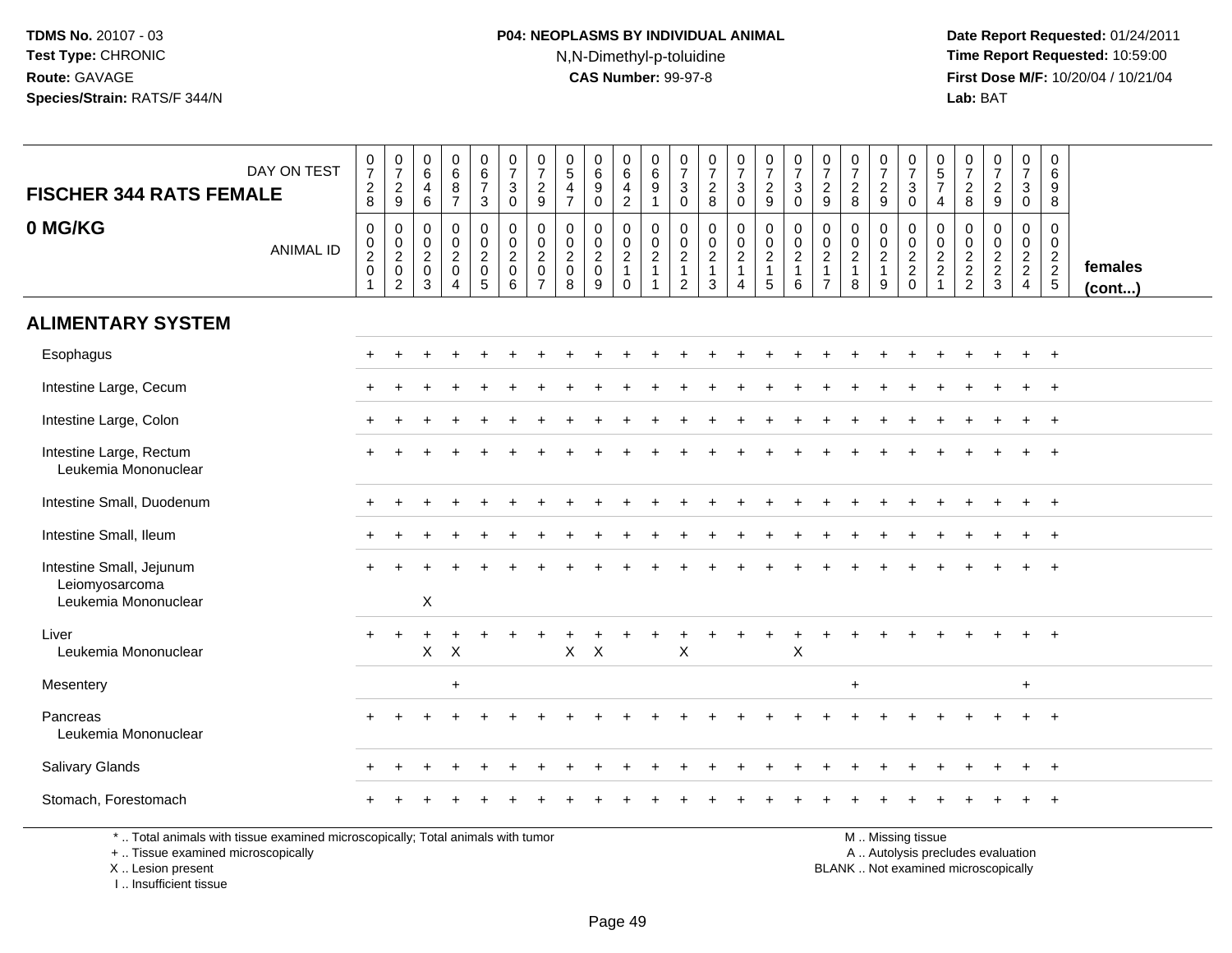# **P04: NEOPLASMS BY INDIVIDUAL ANIMAL**N,N-Dimethyl-p-toluidine

 **Date Report Requested:** 01/24/2011 **Time Report Requested:** 10:59:00 **First Dose M/F:** 10/20/04 / 10/21/04<br>**Lab:** BAT **Lab:** BAT

| <b>FISCHER 344 RATS FEMALE</b>                                                                                                             | DAY ON TEST      | $\pmb{0}$<br>$\overline{7}$<br>$\sqrt{2}$<br>8                     | $\frac{0}{7}$<br>$\overline{c}$<br>9                     | 0<br>$\,6$<br>4<br>6                                              | $\pmb{0}$<br>$6\phantom{a}$<br>$\bf 8$<br>$\overline{7}$                  | $\mathbf 0$<br>6<br>$\boldsymbol{7}$<br>3                                 | $\mathbf 0$<br>$\overline{7}$<br>$\sqrt{3}$<br>$\mathbf 0$ | 0<br>$\overline{7}$<br>$\overline{2}$<br>$9$                  | $\begin{array}{c} 0 \\ 5 \end{array}$<br>4<br>$\overline{7}$       | $_{6}^{\rm 0}$<br>9<br>$\mathbf 0$                               | 0<br>$6\phantom{a}$<br>4<br>$\overline{2}$              | 0<br>$\,6\,$<br>$9\,$<br>$\overline{1}$                          | 0<br>$\overline{7}$<br>$\mathbf{3}$<br>$\mathbf 0$                          | 0<br>$\overline{7}$<br>$\boldsymbol{2}$<br>8                | $\frac{0}{7}$<br>3<br>$\mathbf 0$                       | $\begin{smallmatrix}0\\7\end{smallmatrix}$<br>$\overline{a}$<br>9 | $\frac{0}{7}$<br>$\sqrt{3}$<br>$\mathbf 0$                        | $\frac{0}{7}$<br>$\overline{c}$<br>9                                           | 0<br>$\overline{7}$<br>$\boldsymbol{2}$<br>8                | 0<br>$\overline{7}$<br>$\overline{\mathbf{c}}$<br>9     | 0<br>$\overline{7}$<br>$\ensuremath{\mathsf{3}}$<br>$\mathbf 0$                   | $\begin{array}{c} 0 \\ 5 \\ 7 \end{array}$<br>$\overline{4}$           | 0<br>$\overline{7}$<br>$\boldsymbol{2}$<br>8                   | $\frac{0}{7}$<br>$\overline{c}$<br>9                       | 0<br>$\overline{7}$<br>3<br>$\mathbf 0$                                  | 0<br>6<br>9<br>8                                 |                         |
|--------------------------------------------------------------------------------------------------------------------------------------------|------------------|--------------------------------------------------------------------|----------------------------------------------------------|-------------------------------------------------------------------|---------------------------------------------------------------------------|---------------------------------------------------------------------------|------------------------------------------------------------|---------------------------------------------------------------|--------------------------------------------------------------------|------------------------------------------------------------------|---------------------------------------------------------|------------------------------------------------------------------|-----------------------------------------------------------------------------|-------------------------------------------------------------|---------------------------------------------------------|-------------------------------------------------------------------|-------------------------------------------------------------------|--------------------------------------------------------------------------------|-------------------------------------------------------------|---------------------------------------------------------|-----------------------------------------------------------------------------------|------------------------------------------------------------------------|----------------------------------------------------------------|------------------------------------------------------------|--------------------------------------------------------------------------|--------------------------------------------------|-------------------------|
| 0 MG/KG                                                                                                                                    | <b>ANIMAL ID</b> | $\mathbf 0$<br>$\mathbf 0$<br>$\boldsymbol{2}$<br>$\mathbf 0$<br>1 | 0<br>0<br>$\overline{\mathbf{c}}$<br>0<br>$\overline{c}$ | $\mathbf 0$<br>$\mathbf{0}$<br>$\overline{c}$<br>$\mathbf 0$<br>3 | $\mathbf 0$<br>$\pmb{0}$<br>$\overline{c}$<br>0<br>$\boldsymbol{\Lambda}$ | $\mathbf 0$<br>$\mathbf 0$<br>$\overline{a}$<br>$\mathbf 0$<br>$\sqrt{5}$ | $\mathbf 0$<br>$\mathbf 0$<br>$\overline{c}$<br>0<br>6     | $\mathbf 0$<br>$\Omega$<br>$\overline{c}$<br>$\mathbf 0$<br>7 | $\mathbf 0$<br>$\mathbf 0$<br>$\boldsymbol{2}$<br>$\mathbf 0$<br>8 | $\mathbf 0$<br>$\mathbf 0$<br>$\overline{c}$<br>$\mathbf 0$<br>9 | 0<br>0<br>$\overline{c}$<br>$\mathbf{1}$<br>$\mathbf 0$ | $\mathbf 0$<br>$\mathbf 0$<br>$\boldsymbol{2}$<br>$\overline{1}$ | $\mathbf 0$<br>$\Omega$<br>$\overline{c}$<br>$\mathbf{1}$<br>$\overline{c}$ | $\Omega$<br>$\Omega$<br>$\overline{c}$<br>$\mathbf{1}$<br>3 | 0<br>$\mathbf 0$<br>$\overline{a}$<br>$\mathbf{1}$<br>Δ | 0<br>$\mathbf 0$<br>$\sqrt{2}$<br>$\mathbf{1}$<br>$\overline{5}$  | $\mathbf 0$<br>$\mathsf 0$<br>$\overline{c}$<br>$\mathbf{1}$<br>6 | $\mathbf 0$<br>$\mathbf 0$<br>$\overline{c}$<br>$\mathbf{1}$<br>$\overline{7}$ | $\Omega$<br>$\mathbf{0}$<br>$\sqrt{2}$<br>$\mathbf{1}$<br>8 | 0<br>$\mathbf 0$<br>$\overline{c}$<br>$\mathbf{1}$<br>9 | $\mathbf 0$<br>$\mathbf 0$<br>$\boldsymbol{2}$<br>$\boldsymbol{2}$<br>$\mathbf 0$ | 0<br>$\mathbf 0$<br>$\overline{c}$<br>$\overline{c}$<br>$\overline{1}$ | $\mathbf 0$<br>0<br>$\begin{array}{c} 2 \\ 2 \\ 2 \end{array}$ | $\mathbf 0$<br>$\Omega$<br>$\overline{c}$<br>$\frac{2}{3}$ | $\mathbf 0$<br>$\mathbf 0$<br>$\begin{array}{c} 2 \\ 2 \\ 4 \end{array}$ | $\mathbf 0$<br>$\mathbf 0$<br>$\frac{2}{2}$<br>5 | females<br>$($ cont $)$ |
| Stomach, Glandular                                                                                                                         |                  |                                                                    |                                                          |                                                                   | $\ddot{}$                                                                 |                                                                           |                                                            |                                                               |                                                                    |                                                                  |                                                         |                                                                  |                                                                             |                                                             |                                                         |                                                                   |                                                                   |                                                                                |                                                             |                                                         |                                                                                   |                                                                        |                                                                |                                                            | $\div$                                                                   | $+$                                              |                         |
| Tongue<br>Squamous Cell Papilloma                                                                                                          |                  |                                                                    |                                                          |                                                                   |                                                                           |                                                                           |                                                            |                                                               |                                                                    |                                                                  |                                                         |                                                                  |                                                                             |                                                             |                                                         |                                                                   |                                                                   |                                                                                |                                                             |                                                         |                                                                                   |                                                                        |                                                                |                                                            |                                                                          | $\ddot{}$<br>X                                   |                         |
| <b>CARDIOVASCULAR SYSTEM</b>                                                                                                               |                  |                                                                    |                                                          |                                                                   |                                                                           |                                                                           |                                                            |                                                               |                                                                    |                                                                  |                                                         |                                                                  |                                                                             |                                                             |                                                         |                                                                   |                                                                   |                                                                                |                                                             |                                                         |                                                                                   |                                                                        |                                                                |                                                            |                                                                          |                                                  |                         |
| <b>Blood Vessel</b><br>Leukemia Mononuclear                                                                                                |                  |                                                                    |                                                          |                                                                   |                                                                           |                                                                           |                                                            |                                                               |                                                                    |                                                                  |                                                         |                                                                  |                                                                             |                                                             |                                                         |                                                                   |                                                                   |                                                                                |                                                             |                                                         |                                                                                   |                                                                        |                                                                |                                                            |                                                                          | $\overline{1}$                                   |                         |
| Heart<br>Leukemia Mononuclear                                                                                                              |                  |                                                                    |                                                          |                                                                   |                                                                           |                                                                           |                                                            |                                                               |                                                                    | $\pm$<br>X                                                       |                                                         |                                                                  |                                                                             |                                                             |                                                         |                                                                   |                                                                   |                                                                                |                                                             |                                                         |                                                                                   |                                                                        |                                                                |                                                            |                                                                          |                                                  |                         |
| <b>ENDOCRINE SYSTEM</b>                                                                                                                    |                  |                                                                    |                                                          |                                                                   |                                                                           |                                                                           |                                                            |                                                               |                                                                    |                                                                  |                                                         |                                                                  |                                                                             |                                                             |                                                         |                                                                   |                                                                   |                                                                                |                                                             |                                                         |                                                                                   |                                                                        |                                                                |                                                            |                                                                          |                                                  |                         |
| <b>Adrenal Cortex</b><br>Adenoma                                                                                                           |                  |                                                                    |                                                          |                                                                   |                                                                           |                                                                           | X                                                          |                                                               |                                                                    |                                                                  |                                                         |                                                                  |                                                                             |                                                             |                                                         |                                                                   |                                                                   |                                                                                |                                                             |                                                         |                                                                                   |                                                                        | X                                                              |                                                            |                                                                          | $\overline{+}$                                   |                         |
| Leukemia Mononuclear                                                                                                                       |                  |                                                                    |                                                          | X                                                                 |                                                                           |                                                                           |                                                            |                                                               | $X$ $X$                                                            |                                                                  |                                                         |                                                                  |                                                                             |                                                             |                                                         |                                                                   |                                                                   |                                                                                |                                                             |                                                         |                                                                                   |                                                                        |                                                                |                                                            |                                                                          |                                                  |                         |
| Adrenal Medulla<br>Leukemia Mononuclear<br>Pheochromocytoma Benign                                                                         |                  | $\ddot{}$                                                          | $\ddot{}$                                                | X                                                                 |                                                                           |                                                                           |                                                            |                                                               |                                                                    | $\ddot{}$<br>$\sf X$                                             |                                                         |                                                                  |                                                                             |                                                             |                                                         |                                                                   | Χ                                                                 |                                                                                |                                                             |                                                         |                                                                                   |                                                                        |                                                                |                                                            |                                                                          |                                                  |                         |
| Islets, Pancreatic                                                                                                                         |                  |                                                                    |                                                          |                                                                   |                                                                           |                                                                           |                                                            |                                                               |                                                                    |                                                                  |                                                         |                                                                  |                                                                             |                                                             |                                                         |                                                                   |                                                                   |                                                                                |                                                             |                                                         |                                                                                   |                                                                        |                                                                |                                                            |                                                                          |                                                  |                         |
| Parathyroid Gland                                                                                                                          |                  |                                                                    |                                                          |                                                                   |                                                                           |                                                                           |                                                            |                                                               |                                                                    |                                                                  |                                                         |                                                                  |                                                                             |                                                             |                                                         |                                                                   |                                                                   |                                                                                |                                                             |                                                         |                                                                                   |                                                                        |                                                                |                                                            |                                                                          |                                                  |                         |
| <b>Pituitary Gland</b><br>Leukemia Mononuclear                                                                                             |                  |                                                                    |                                                          |                                                                   |                                                                           |                                                                           |                                                            |                                                               |                                                                    |                                                                  |                                                         |                                                                  |                                                                             |                                                             |                                                         |                                                                   |                                                                   |                                                                                |                                                             |                                                         |                                                                                   |                                                                        |                                                                |                                                            |                                                                          |                                                  |                         |
| Pars Distalis, Adenoma                                                                                                                     |                  |                                                                    | $X$ $X$                                                  |                                                                   |                                                                           | $X$ $X$                                                                   |                                                            |                                                               | x x x x x                                                          |                                                                  |                                                         |                                                                  |                                                                             | $\sf X$                                                     |                                                         |                                                                   | X                                                                 |                                                                                |                                                             |                                                         | X X X X X X                                                                       |                                                                        |                                                                |                                                            |                                                                          |                                                  |                         |
| *  Total animals with tissue examined microscopically; Total animals with tumor<br>+  Tissue examined microscopically<br>X  Lesion present |                  |                                                                    |                                                          |                                                                   |                                                                           |                                                                           |                                                            |                                                               |                                                                    |                                                                  |                                                         |                                                                  |                                                                             |                                                             |                                                         |                                                                   |                                                                   |                                                                                | BLANK  Not examined microscopically                         |                                                         | M  Missing tissue                                                                 |                                                                        |                                                                | A  Autolysis precludes evaluation                          |                                                                          |                                                  |                         |

I .. Insufficient tissue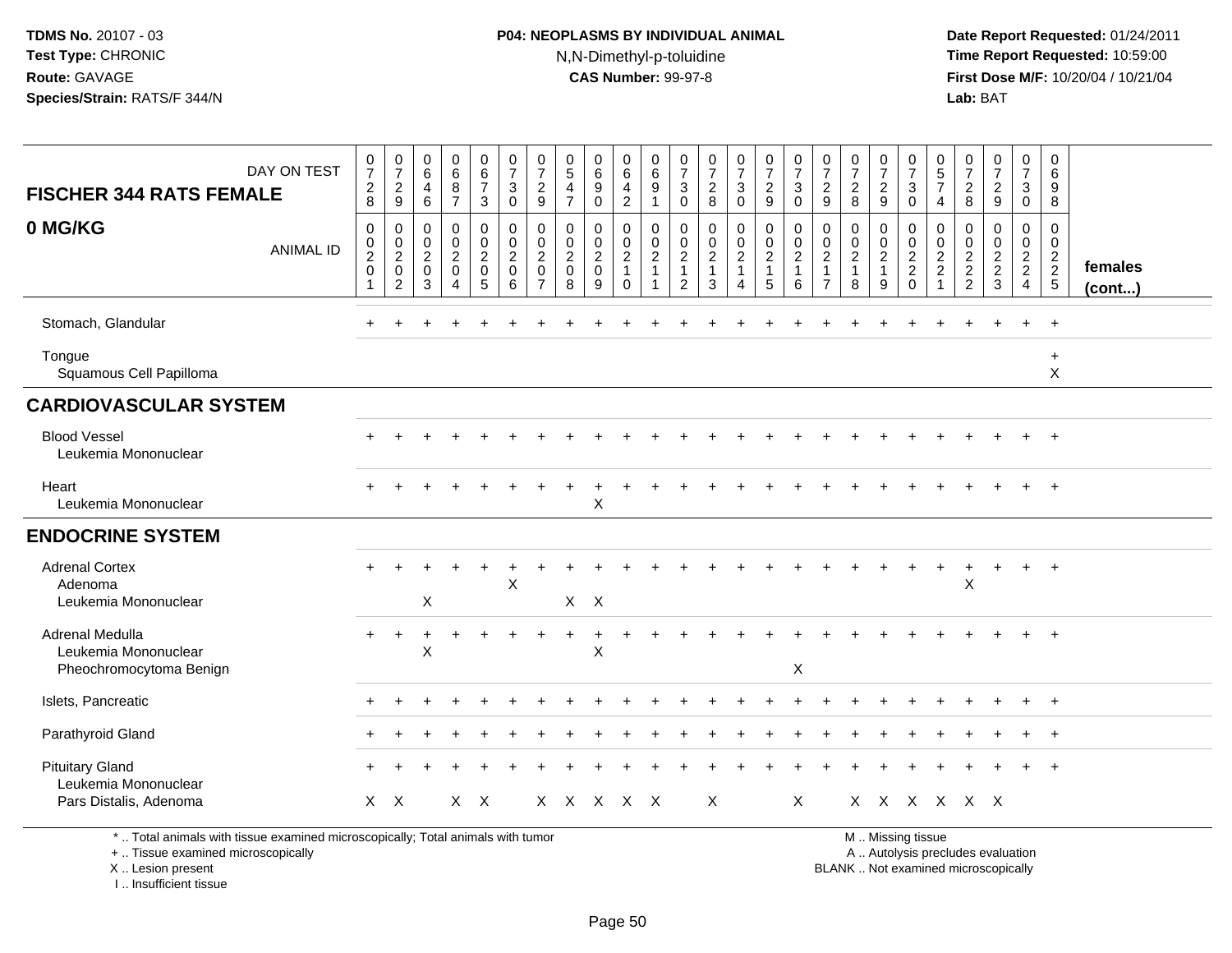# **P04: NEOPLASMS BY INDIVIDUAL ANIMAL**N,N-Dimethyl-p-toluidine

 **Date Report Requested:** 01/24/2011 **Time Report Requested:** 10:59:00 **First Dose M/F:** 10/20/04 / 10/21/04<br>**Lab:** BAT **Lab:** BAT

| <b>FISCHER 344 RATS FEMALE</b>                                                     | DAY ON TEST                                                                     | $\mathbf 0$<br>$\overline{7}$<br>$_{\rm 8}^2$       | $\begin{array}{c} 0 \\ 7 \end{array}$<br>$\frac{2}{9}$ | 0<br>$\,6\,$<br>$\overline{4}$<br>$\,6\,$           | $\pmb{0}$<br>$6\phantom{1}6$<br>$\begin{array}{c} 8 \\ 7 \end{array}$     | $\begin{array}{c} 0 \\ 6 \end{array}$<br>$\boldsymbol{7}$<br>3 | $\begin{array}{c} 0 \\ 7 \end{array}$<br>$\ensuremath{\mathsf{3}}$<br>$\mathbf 0$ | $\pmb{0}$<br>$\overline{7}$<br>$\overline{\mathbf{c}}$<br>$\boldsymbol{9}$ | 0<br>$\sqrt{5}$<br>$\overline{\mathbf{4}}$<br>$\overline{7}$ | $\pmb{0}$<br>$\,6$<br>$\boldsymbol{9}$<br>$\mathbf 0$ | 0<br>6<br>$\overline{4}$<br>$\overline{2}$                                  | $\begin{array}{c} 0 \\ 6 \end{array}$<br>$\boldsymbol{9}$<br>$\mathbf{1}$ | 0<br>$\overline{7}$<br>$\sqrt{3}$<br>$\mathbf 0$                         | $\begin{array}{c} 0 \\ 7 \end{array}$<br>$\frac{2}{8}$      | $\frac{0}{7}$<br>3<br>$\pmb{0}$                                   | $\frac{0}{7}$<br>$\frac{2}{9}$                         | $\frac{0}{7}$<br>3<br>$\mathbf 0$                           | 0<br>$\overline{7}$<br>$\overline{c}$<br>9                                       | $\frac{0}{7}$<br>$\overline{c}$<br>8          | 0<br>$\overline{7}$<br>$\overline{c}$<br>9                | $\frac{0}{7}$<br>$_{0}^{3}$                                    | $\pmb{0}$<br>$\sqrt{5}$<br>$\overline{7}$<br>$\overline{4}$ | $\frac{0}{7}$<br>$\sqrt{2}$<br>8            | $\frac{0}{7}$<br>$\overline{\mathbf{c}}$<br>$\boldsymbol{9}$             | $\pmb{0}$<br>$\overline{7}$<br>$\ensuremath{\mathsf{3}}$<br>$\mathbf 0$ | 0<br>6<br>9<br>8                                 |                   |
|------------------------------------------------------------------------------------|---------------------------------------------------------------------------------|-----------------------------------------------------|--------------------------------------------------------|-----------------------------------------------------|---------------------------------------------------------------------------|----------------------------------------------------------------|-----------------------------------------------------------------------------------|----------------------------------------------------------------------------|--------------------------------------------------------------|-------------------------------------------------------|-----------------------------------------------------------------------------|---------------------------------------------------------------------------|--------------------------------------------------------------------------|-------------------------------------------------------------|-------------------------------------------------------------------|--------------------------------------------------------|-------------------------------------------------------------|----------------------------------------------------------------------------------|-----------------------------------------------|-----------------------------------------------------------|----------------------------------------------------------------|-------------------------------------------------------------|---------------------------------------------|--------------------------------------------------------------------------|-------------------------------------------------------------------------|--------------------------------------------------|-------------------|
| 0 MG/KG                                                                            | <b>ANIMAL ID</b>                                                                | 0<br>$\pmb{0}$<br>$\overline{c}$<br>$\pmb{0}$<br>-1 | $\pmb{0}$<br>$\frac{0}{2}$<br>$\overline{2}$           | $\mathbf 0$<br>0<br>$\sqrt{2}$<br>0<br>$\mathbf{3}$ | $\mathbf 0$<br>$\mathbf 0$<br>$\sqrt{2}$<br>$\mathbf 0$<br>$\overline{4}$ | 0<br>$\mathbf 0$<br>$\overline{c}$<br>$\pmb{0}$<br>5           | $\pmb{0}$<br>$\ddot{\mathbf{0}}$<br>$\frac{2}{0}$<br>6                            | 0<br>0<br>$\sqrt{2}$<br>$\pmb{0}$<br>$\overline{7}$                        | 0<br>$\mathbf 0$<br>$\boldsymbol{2}$<br>$\mathbf 0$<br>8     | 0<br>0<br>$\overline{c}$<br>$\pmb{0}$<br>9            | $\mathbf 0$<br>$\mathbf 0$<br>$\overline{2}$<br>$\mathbf{1}$<br>$\mathbf 0$ | 0<br>$\ddot{\mathbf{0}}$<br>$\frac{2}{1}$<br>$\overline{1}$               | 0<br>$\mathbf 0$<br>$\boldsymbol{2}$<br>$\overline{1}$<br>$\overline{c}$ | $\mathbf 0$<br>$\mathbf 0$<br>$\frac{2}{1}$<br>$\mathbf{3}$ | 0<br>$\mathsf{O}\xspace$<br>$\boldsymbol{2}$<br>$\mathbf{1}$<br>4 | $\pmb{0}$<br>$\ddot{\mathbf{0}}$<br>$\frac{2}{1}$<br>5 | 0<br>$\pmb{0}$<br>$\overline{c}$<br>$\mathbf{1}$<br>$\,6\,$ | $\mathbf 0$<br>$\mathbf 0$<br>$\boldsymbol{2}$<br>$\mathbf{1}$<br>$\overline{7}$ | 0<br>0<br>$\overline{c}$<br>$\mathbf{1}$<br>8 | 0<br>$\mathbf 0$<br>$\boldsymbol{2}$<br>$\mathbf{1}$<br>9 | $\mathbf 0$<br>$\begin{array}{c} 0 \\ 2 \\ 2 \\ 0 \end{array}$ | 0<br>0<br>$\frac{2}{2}$<br>$\overline{1}$                   | $\mathbf 0$<br>$\mathbf 0$<br>$\frac{2}{2}$ | 0<br>0<br>$\frac{2}{3}$                                                  | 0<br>$\mathbf 0$<br>$\frac{2}{2}$<br>$\overline{4}$                     | $\Omega$<br>0<br>$\frac{2}{2}$<br>$\overline{5}$ | females<br>(cont) |
| <b>Thyroid Gland</b><br>C-cell, Adenoma<br>Follicular Cell, Adenoma                |                                                                                 |                                                     |                                                        |                                                     | X                                                                         |                                                                | $\pmb{\times}$                                                                    |                                                                            | $\pmb{\times}$                                               | А                                                     |                                                                             |                                                                           |                                                                          |                                                             |                                                                   |                                                        |                                                             |                                                                                  | X                                             |                                                           |                                                                |                                                             |                                             |                                                                          |                                                                         | $\ddot{}$                                        |                   |
| <b>GENERAL BODY SYSTEM</b>                                                         |                                                                                 |                                                     |                                                        |                                                     |                                                                           |                                                                |                                                                                   |                                                                            |                                                              |                                                       |                                                                             |                                                                           |                                                                          |                                                             |                                                                   |                                                        |                                                             |                                                                                  |                                               |                                                           |                                                                |                                                             |                                             |                                                                          |                                                                         |                                                  |                   |
| <b>NONE</b>                                                                        |                                                                                 |                                                     |                                                        |                                                     |                                                                           |                                                                |                                                                                   |                                                                            |                                                              |                                                       |                                                                             |                                                                           |                                                                          |                                                             |                                                                   |                                                        |                                                             |                                                                                  |                                               |                                                           |                                                                |                                                             |                                             |                                                                          |                                                                         |                                                  |                   |
| <b>GENITAL SYSTEM</b>                                                              |                                                                                 |                                                     |                                                        |                                                     |                                                                           |                                                                |                                                                                   |                                                                            |                                                              |                                                       |                                                                             |                                                                           |                                                                          |                                                             |                                                                   |                                                        |                                                             |                                                                                  |                                               |                                                           |                                                                |                                                             |                                             |                                                                          |                                                                         |                                                  |                   |
| <b>Clitoral Gland</b><br>Adenoma<br>Leukemia Mononuclear                           |                                                                                 |                                                     |                                                        | X                                                   |                                                                           |                                                                |                                                                                   | X                                                                          |                                                              |                                                       |                                                                             | X                                                                         |                                                                          |                                                             |                                                                   |                                                        |                                                             |                                                                                  |                                               | $\mathsf X$                                               |                                                                |                                                             |                                             |                                                                          |                                                                         |                                                  |                   |
| Ovary<br>Leukemia Mononuclear<br>Bilateral, Fibrosarcoma                           |                                                                                 |                                                     |                                                        |                                                     |                                                                           |                                                                |                                                                                   |                                                                            |                                                              | X                                                     |                                                                             |                                                                           |                                                                          |                                                             |                                                                   | X                                                      |                                                             |                                                                                  |                                               |                                                           |                                                                |                                                             |                                             |                                                                          |                                                                         |                                                  |                   |
| Uterus<br>Leukemia Mononuclear<br>Polyp Stromal                                    |                                                                                 |                                                     |                                                        |                                                     |                                                                           |                                                                |                                                                                   |                                                                            |                                                              |                                                       |                                                                             |                                                                           |                                                                          |                                                             |                                                                   |                                                        |                                                             |                                                                                  |                                               |                                                           |                                                                |                                                             |                                             |                                                                          |                                                                         | $\ddot{}$                                        |                   |
| Vagina<br>Schwannoma Malignant                                                     |                                                                                 |                                                     |                                                        |                                                     |                                                                           |                                                                |                                                                                   |                                                                            |                                                              |                                                       |                                                                             |                                                                           |                                                                          |                                                             |                                                                   |                                                        |                                                             |                                                                                  |                                               |                                                           |                                                                |                                                             |                                             |                                                                          |                                                                         |                                                  |                   |
| <b>HEMATOPOIETIC SYSTEM</b>                                                        |                                                                                 |                                                     |                                                        |                                                     |                                                                           |                                                                |                                                                                   |                                                                            |                                                              |                                                       |                                                                             |                                                                           |                                                                          |                                                             |                                                                   |                                                        |                                                             |                                                                                  |                                               |                                                           |                                                                |                                                             |                                             |                                                                          |                                                                         |                                                  |                   |
| <b>Bone Marrow</b><br>Leukemia Mononuclear                                         |                                                                                 |                                                     |                                                        |                                                     | X                                                                         |                                                                |                                                                                   |                                                                            |                                                              | $\pmb{\times}$                                        |                                                                             |                                                                           |                                                                          |                                                             |                                                                   |                                                        |                                                             |                                                                                  |                                               |                                                           |                                                                |                                                             |                                             |                                                                          |                                                                         |                                                  |                   |
| Lymph Node                                                                         |                                                                                 |                                                     |                                                        |                                                     | $+$                                                                       |                                                                |                                                                                   |                                                                            |                                                              |                                                       |                                                                             |                                                                           |                                                                          |                                                             |                                                                   |                                                        |                                                             |                                                                                  |                                               |                                                           |                                                                |                                                             |                                             |                                                                          |                                                                         |                                                  |                   |
| +  Tissue examined microscopically<br>X  Lesion present<br>I., Insufficient tissue | *  Total animals with tissue examined microscopically; Total animals with tumor |                                                     |                                                        |                                                     |                                                                           |                                                                |                                                                                   |                                                                            |                                                              |                                                       |                                                                             |                                                                           |                                                                          |                                                             |                                                                   |                                                        |                                                             |                                                                                  |                                               |                                                           | M  Missing tissue                                              |                                                             |                                             | A  Autolysis precludes evaluation<br>BLANK  Not examined microscopically |                                                                         |                                                  |                   |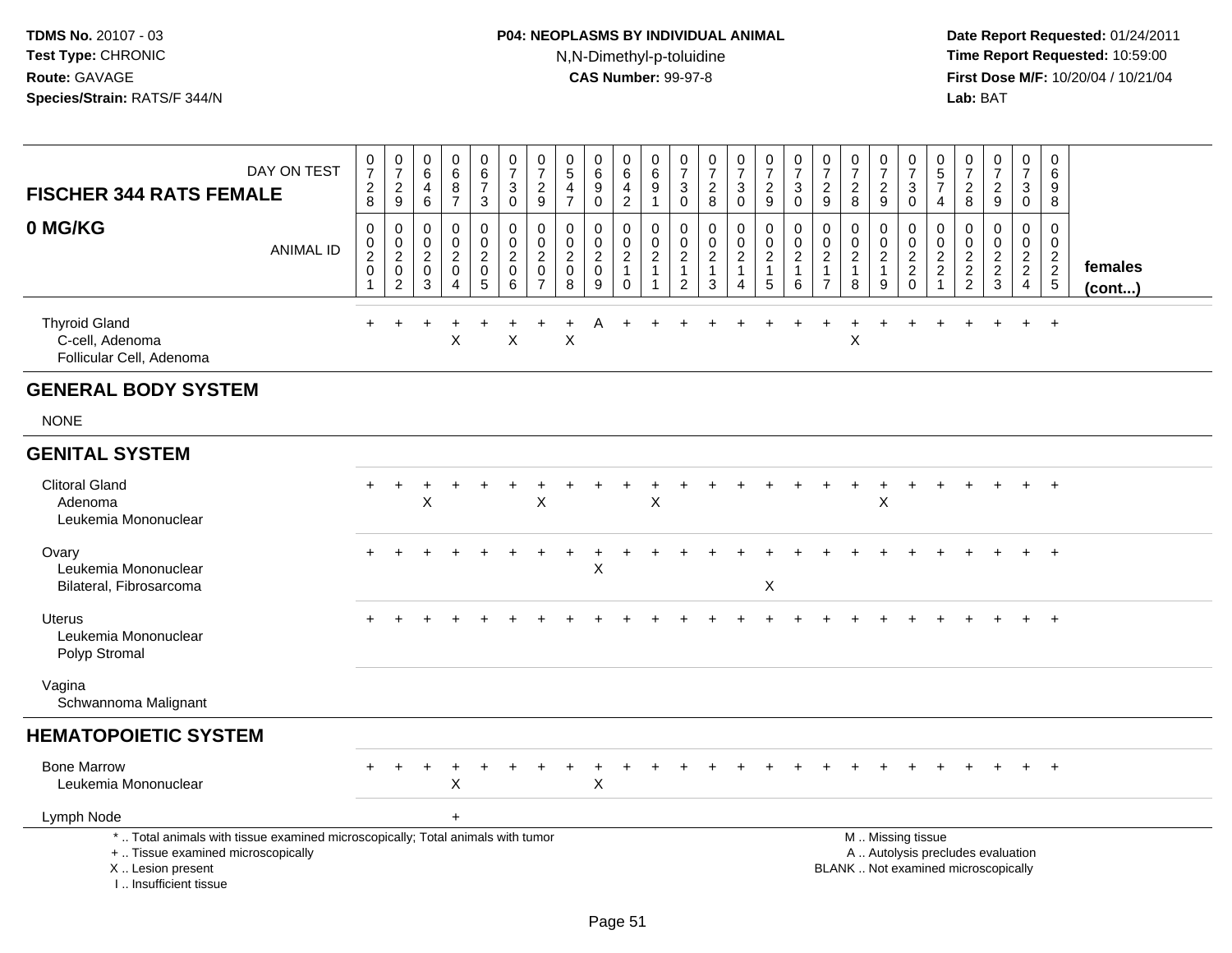### **P04: NEOPLASMS BY INDIVIDUAL ANIMAL**N,N-Dimethyl-p-toluidine

 **Date Report Requested:** 01/24/2011 **Time Report Requested:** 10:59:00 **First Dose M/F:** 10/20/04 / 10/21/04<br>**Lab:** BAT **Lab:** BAT

| DAY ON TEST<br><b>FISCHER 344 RATS FEMALE</b>                                                                |                  | $\frac{0}{7}$<br>$\sqrt{2}$<br>8                                       | $\frac{0}{7}$<br>$\boldsymbol{2}$<br>$\boldsymbol{9}$ | $\begin{array}{c} 0 \\ 6 \end{array}$<br>$\overline{4}$<br>$\,6\,$ | $\begin{array}{c} 0 \\ 6 \end{array}$<br>$\bf 8$<br>$\overline{7}$          | $\begin{array}{c} 0 \\ 6 \\ 7 \end{array}$<br>3      | $\begin{smallmatrix}0\\7\end{smallmatrix}$<br>$\mathbf{3}$<br>$\mathbf 0$ | $\frac{0}{7}$<br>$\overline{c}$<br>9                                          | $\begin{smallmatrix}0\0\5\end{smallmatrix}$<br>$\overline{4}$<br>$\overline{7}$ | $\begin{array}{c} 0 \\ 6 \end{array}$<br>$\boldsymbol{9}$<br>$\mathbf 0$ | 0<br>$\,6\,$<br>$\overline{4}$<br>$\overline{2}$                    | $\pmb{0}$<br>$\,6\,$<br>$9\,$<br>$\overline{1}$ | $\pmb{0}$<br>$\overline{7}$<br>$\sqrt{3}$<br>$\mathbf 0$             | $\frac{0}{7}$<br>$\overline{2}$<br>8                  | $\frac{0}{7}$<br>$\ensuremath{\mathsf{3}}$<br>$\mathbf 0$ | $\begin{smallmatrix}0\\7\end{smallmatrix}$<br>$\sqrt{2}$<br>9                     | $\frac{0}{7}$<br>$\mathbf 3$<br>$\Omega$         | $\pmb{0}$<br>$\overline{7}$<br>$\overline{2}$<br>9                                | $\frac{0}{7}$<br>$\overline{2}$<br>8            | $\frac{0}{7}$<br>$\overline{\mathbf{c}}$<br>9                     | $\begin{smallmatrix}0\\7\end{smallmatrix}$<br>$\ensuremath{\mathsf{3}}$<br>$\mathsf{O}\xspace$ | $\begin{array}{c} 0 \\ 5 \\ 7 \end{array}$<br>$\overline{4}$ | $\frac{0}{7}$<br>$\boldsymbol{2}$<br>8 | $\frac{0}{7}$<br>$\overline{c}$<br>9        | $\frac{0}{7}$<br>$\mathbf{3}$<br>0                            | 0<br>$\,6\,$<br>$\boldsymbol{9}$<br>8  |                   |
|--------------------------------------------------------------------------------------------------------------|------------------|------------------------------------------------------------------------|-------------------------------------------------------|--------------------------------------------------------------------|-----------------------------------------------------------------------------|------------------------------------------------------|---------------------------------------------------------------------------|-------------------------------------------------------------------------------|---------------------------------------------------------------------------------|--------------------------------------------------------------------------|---------------------------------------------------------------------|-------------------------------------------------|----------------------------------------------------------------------|-------------------------------------------------------|-----------------------------------------------------------|-----------------------------------------------------------------------------------|--------------------------------------------------|-----------------------------------------------------------------------------------|-------------------------------------------------|-------------------------------------------------------------------|------------------------------------------------------------------------------------------------|--------------------------------------------------------------|----------------------------------------|---------------------------------------------|---------------------------------------------------------------|----------------------------------------|-------------------|
| 0 MG/KG                                                                                                      | <b>ANIMAL ID</b> | 0<br>$\begin{smallmatrix} 0\\2\\0 \end{smallmatrix}$<br>$\overline{1}$ | $\mathbf 0$<br>$\frac{0}{2}$<br>$\overline{c}$        | $\mathbf 0$<br>$\mathbf 0$<br>$\overline{2}$<br>$\mathbf 0$<br>3   | $\pmb{0}$<br>$\mathbf 0$<br>$\overline{2}$<br>$\mathbf 0$<br>$\overline{A}$ | 0<br>$\mathbf 0$<br>$\overline{2}$<br>$\pmb{0}$<br>5 | $\boldsymbol{0}$<br>$\frac{0}{2}$<br>6                                    | $\mathbf 0$<br>$\mathbf 0$<br>$\overline{c}$<br>$\mathbf 0$<br>$\overline{7}$ | $\mathbf 0$<br>0<br>$\overline{2}$<br>0<br>8                                    | $\mathbf 0$<br>$\pmb{0}$<br>$\overline{2}$<br>$\pmb{0}$<br>9             | 0<br>$\mathbf 0$<br>$\overline{2}$<br>$\overline{1}$<br>$\mathbf 0$ | $\mathbf 0$<br>$\frac{0}{2}$<br>$\overline{1}$  | 0<br>$\mathbf 0$<br>$\overline{c}$<br>$\mathbf{1}$<br>$\overline{2}$ | 0<br>$\pmb{0}$<br>$\overline{2}$<br>$\mathbf{1}$<br>3 | $\pmb{0}$<br>$\frac{0}{2}$<br>$\overline{4}$              | $\mathbf 0$<br>$\mathbf 0$<br>$\overline{2}$<br>$\overline{1}$<br>$5\phantom{.0}$ | $\mathbf 0$<br>$\mathbf 0$<br>$\frac{2}{1}$<br>6 | $\mathbf 0$<br>$\boldsymbol{0}$<br>$\sqrt{2}$<br>$\overline{1}$<br>$\overline{7}$ | $\pmb{0}$<br>$\frac{0}{2}$<br>$\mathbf{1}$<br>8 | $\mathbf 0$<br>$\mathbf 0$<br>$\overline{2}$<br>$\mathbf{1}$<br>9 | 0<br>$\begin{array}{c} 0 \\ 2 \\ 2 \\ 0 \end{array}$                                           | 0<br>$\frac{0}{2}$<br>$\frac{2}{1}$                          | 0<br>$\frac{0}{2}$<br>2                | $\mathbf 0$<br>$\mathbf 0$<br>$\frac{2}{3}$ | $\mathbf 0$<br>$\mathbf 0$<br>$\frac{2}{2}$<br>$\overline{4}$ | 0<br>$\mathbf 0$<br>$\frac{2}{2}$<br>5 | females<br>(cont) |
| Deep Cervical, Leukemia Mononuclear<br>Mediastinal, Leukemia Mononuclear<br>Pancreatic, Leukemia Mononuclear |                  |                                                                        |                                                       |                                                                    |                                                                             |                                                      |                                                                           |                                                                               |                                                                                 |                                                                          |                                                                     |                                                 |                                                                      |                                                       |                                                           |                                                                                   |                                                  |                                                                                   |                                                 |                                                                   |                                                                                                |                                                              |                                        |                                             |                                                               |                                        |                   |
| Lymph Node, Mandibular                                                                                       |                  | М                                                                      | M                                                     | М                                                                  | M                                                                           | M                                                    | M                                                                         | M                                                                             | M                                                                               | M                                                                        | M                                                                   | M                                               | M                                                                    | M                                                     | M                                                         | M                                                                                 | М                                                | M                                                                                 | M                                               | M                                                                 | M                                                                                              | M                                                            | M                                      | M                                           |                                                               | M M                                    |                   |
| Lymph Node, Mesenteric<br>Leukemia Mononuclear                                                               |                  |                                                                        |                                                       |                                                                    |                                                                             |                                                      |                                                                           |                                                                               |                                                                                 | $\mathsf X$                                                              |                                                                     |                                                 | X                                                                    |                                                       |                                                           |                                                                                   |                                                  |                                                                                   |                                                 |                                                                   |                                                                                                |                                                              |                                        |                                             |                                                               | $\ddot{+}$                             |                   |
| Spleen<br>Leukemia Mononuclear                                                                               |                  |                                                                        |                                                       | $\mathsf X$                                                        | $\times$                                                                    |                                                      |                                                                           |                                                                               | X                                                                               | $\times$                                                                 |                                                                     |                                                 | X                                                                    |                                                       |                                                           |                                                                                   | $\pmb{\times}$                                   |                                                                                   |                                                 |                                                                   |                                                                                                |                                                              |                                        |                                             |                                                               | $\ddot{}$                              |                   |
| Thymus<br>Leukemia Mononuclear                                                                               |                  | $\pm$                                                                  |                                                       |                                                                    |                                                                             |                                                      |                                                                           |                                                                               |                                                                                 |                                                                          |                                                                     |                                                 |                                                                      |                                                       | м                                                         |                                                                                   | м                                                |                                                                                   |                                                 |                                                                   |                                                                                                |                                                              |                                        |                                             |                                                               | $\ddot{}$                              |                   |
| <b>INTEGUMENTARY SYSTEM</b>                                                                                  |                  |                                                                        |                                                       |                                                                    |                                                                             |                                                      |                                                                           |                                                                               |                                                                                 |                                                                          |                                                                     |                                                 |                                                                      |                                                       |                                                           |                                                                                   |                                                  |                                                                                   |                                                 |                                                                   |                                                                                                |                                                              |                                        |                                             |                                                               |                                        |                   |
| <b>Mammary Gland</b><br>Carcinoma, Multiple                                                                  |                  |                                                                        |                                                       |                                                                    |                                                                             |                                                      |                                                                           |                                                                               |                                                                                 |                                                                          |                                                                     |                                                 |                                                                      |                                                       |                                                           |                                                                                   |                                                  |                                                                                   |                                                 |                                                                   |                                                                                                | $\sf X$                                                      |                                        |                                             |                                                               | $\ddot{}$                              |                   |
| Fibroadenoma<br>Fibroadenoma, Multiple<br>Leukemia Mononuclear                                               |                  | X                                                                      |                                                       | $\pmb{\times}$                                                     |                                                                             | $\pmb{\times}$                                       |                                                                           |                                                                               |                                                                                 |                                                                          | $X$ $X$ $X$                                                         |                                                 | X                                                                    |                                                       |                                                           |                                                                                   | $\sf X$                                          |                                                                                   | $\sf X$                                         |                                                                   |                                                                                                |                                                              |                                        |                                             | $X$ $X$                                                       |                                        |                   |
| Skin<br><b>Basal Cell Carcinoma</b><br>Fibroma<br>Fibrosarcoma<br>Fibrosarcoma, Multiple                     |                  |                                                                        |                                                       |                                                                    |                                                                             |                                                      |                                                                           |                                                                               |                                                                                 |                                                                          |                                                                     |                                                 |                                                                      |                                                       |                                                           |                                                                                   |                                                  |                                                                                   |                                                 | Χ                                                                 |                                                                                                |                                                              |                                        |                                             |                                                               |                                        |                   |
| Keratoacanthoma<br>Liposarcoma                                                                               |                  |                                                                        |                                                       |                                                                    |                                                                             |                                                      |                                                                           |                                                                               |                                                                                 |                                                                          |                                                                     |                                                 |                                                                      |                                                       |                                                           |                                                                                   |                                                  |                                                                                   |                                                 | $\cdots$                                                          |                                                                                                |                                                              |                                        |                                             | $\sf X$                                                       |                                        |                   |

\* .. Total animals with tissue examined microscopically; Total animals with tumor

+ .. Tissue examined microscopically

X .. Lesion present

I .. Insufficient tissue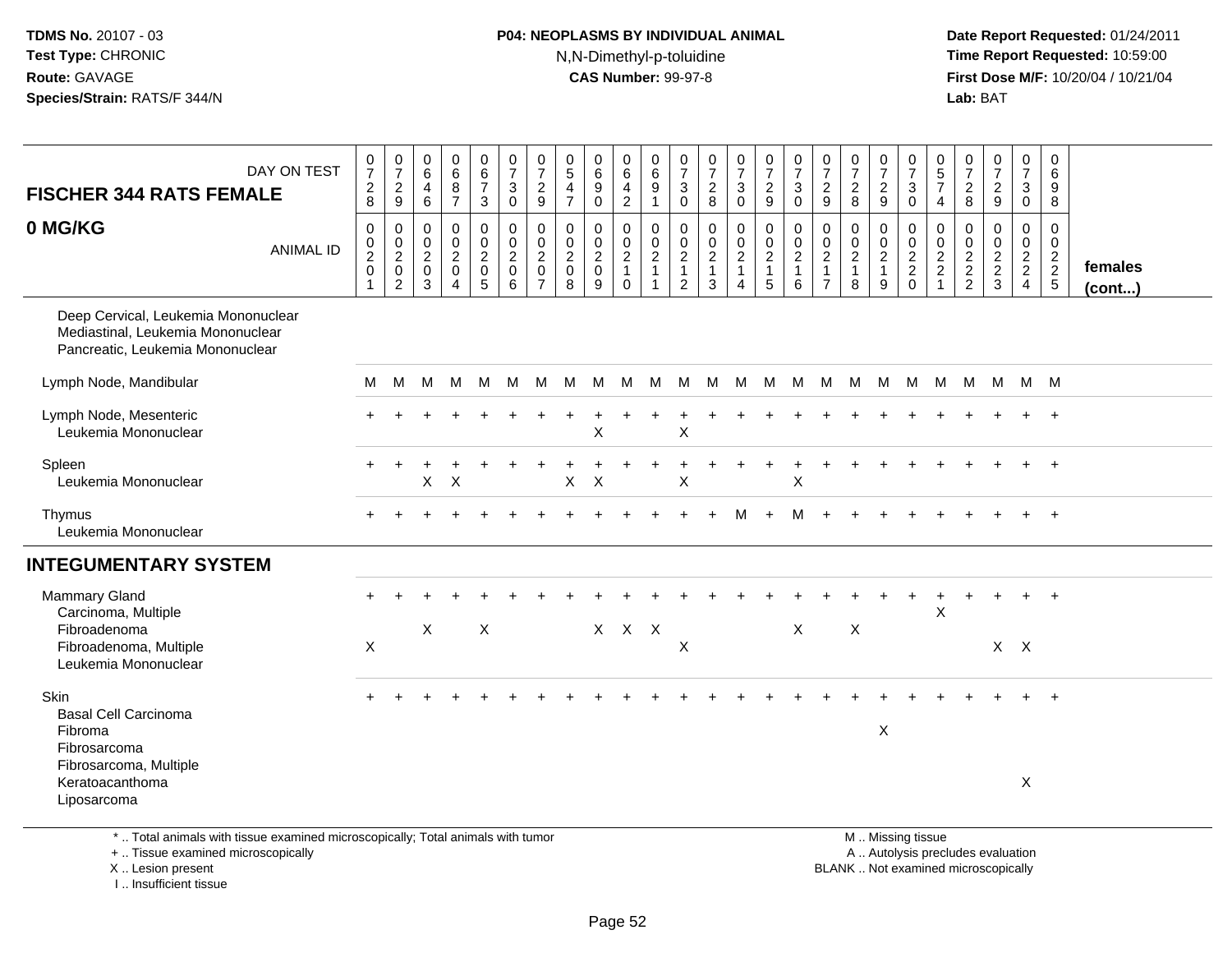# **P04: NEOPLASMS BY INDIVIDUAL ANIMAL**N,N-Dimethyl-p-toluidine

 **Date Report Requested:** 01/24/2011 **Time Report Requested:** 10:59:00 **First Dose M/F:** 10/20/04 / 10/21/04<br>**Lab:** BAT **Lab:** BAT

| <b>FISCHER 344 RATS FEMALE</b>                                                                                        | DAY ON TEST      | $\begin{smallmatrix}0\\7\end{smallmatrix}$<br>$\frac{2}{8}$                      | $\frac{0}{7}$<br>$\overline{\mathbf{c}}$<br>9             | 0<br>$\,6\,$<br>$\overline{4}$<br>6                              | 0<br>$\,6\,$<br>8<br>$\overline{7}$                       | $\begin{array}{c} 0 \\ 6 \\ 7 \end{array}$<br>3             | $\frac{0}{7}$<br>$\ensuremath{\mathsf{3}}$<br>$\mathbf 0$    | $\frac{0}{7}$<br>$\frac{2}{9}$                                                | $\begin{array}{c} 0 \\ 5 \end{array}$<br>$\overline{4}$<br>$\overline{7}$ | $\pmb{0}$<br>$\,6\,$<br>$9\,$<br>$\Omega$            | 0<br>$\,6\,$<br>4<br>$\overline{c}$                         | 0<br>$\,6$<br>9<br>$\mathbf 1$                                     | $\frac{0}{7}$<br>$\sqrt{3}$<br>$\Omega$                              | $\frac{0}{7}$<br>$\frac{2}{8}$                                         | $\begin{smallmatrix}0\\7\end{smallmatrix}$<br>$\frac{3}{0}$                         | $\frac{0}{7}$<br>$\frac{2}{9}$                             | $\frac{0}{7}$<br>3<br>$\Omega$                         | $\frac{0}{7}$<br>$\frac{2}{9}$                                               | $\frac{0}{7}$<br>$\overline{c}$<br>8                    | $\frac{0}{7}$<br>$\frac{2}{9}$                            | $\frac{0}{7}$<br>$\ensuremath{\mathsf{3}}$<br>$\Omega$ | $\begin{array}{c} 0 \\ 5 \\ 7 \end{array}$<br>$\overline{4}$               | $\frac{0}{7}$<br>$\frac{2}{8}$            | $\frac{0}{7}$<br>$\frac{2}{9}$    | $\frac{0}{7}$<br>3<br>$\Omega$                      | 0<br>$6\phantom{1}6$<br>9<br>8                         |                   |
|-----------------------------------------------------------------------------------------------------------------------|------------------|----------------------------------------------------------------------------------|-----------------------------------------------------------|------------------------------------------------------------------|-----------------------------------------------------------|-------------------------------------------------------------|--------------------------------------------------------------|-------------------------------------------------------------------------------|---------------------------------------------------------------------------|------------------------------------------------------|-------------------------------------------------------------|--------------------------------------------------------------------|----------------------------------------------------------------------|------------------------------------------------------------------------|-------------------------------------------------------------------------------------|------------------------------------------------------------|--------------------------------------------------------|------------------------------------------------------------------------------|---------------------------------------------------------|-----------------------------------------------------------|--------------------------------------------------------|----------------------------------------------------------------------------|-------------------------------------------|-----------------------------------|-----------------------------------------------------|--------------------------------------------------------|-------------------|
| 0 MG/KG                                                                                                               | <b>ANIMAL ID</b> | $\pmb{0}$<br>$\mathbf 0$<br>$\boldsymbol{2}$<br>$\boldsymbol{0}$<br>$\mathbf{1}$ | 0<br>$\mathbf 0$<br>$\overline{2}$<br>0<br>$\overline{c}$ | $\mathbf 0$<br>$\mathbf 0$<br>$\overline{2}$<br>$\mathbf 0$<br>3 | 0<br>0<br>$\overline{2}$<br>$\mathbf 0$<br>$\overline{4}$ | 0<br>$\boldsymbol{0}$<br>$\overline{a}$<br>$\mathbf 0$<br>5 | $\pmb{0}$<br>$\pmb{0}$<br>$\boldsymbol{2}$<br>$\pmb{0}$<br>6 | $\mathbf 0$<br>$\mathbf 0$<br>$\overline{2}$<br>$\mathbf 0$<br>$\overline{7}$ | $\mathbf 0$<br>$\mathbf 0$<br>$\overline{2}$<br>$\boldsymbol{0}$<br>8     | 0<br>$\pmb{0}$<br>$\boldsymbol{2}$<br>$\pmb{0}$<br>9 | 0<br>$\pmb{0}$<br>$\sqrt{2}$<br>$\mathbf{1}$<br>$\mathbf 0$ | 0<br>$\mathsf{O}$<br>$\overline{c}$<br>$\mathbf{1}$<br>$\mathbf 1$ | 0<br>$\mathbf 0$<br>$\overline{c}$<br>$\mathbf{1}$<br>$\overline{2}$ | $\mathbf 0$<br>$\boldsymbol{0}$<br>$\overline{2}$<br>$\mathbf{1}$<br>3 | 0<br>$\begin{smallmatrix} 0\\2 \end{smallmatrix}$<br>$\mathbf{1}$<br>$\overline{4}$ | 0<br>$\pmb{0}$<br>$\sqrt{2}$<br>$\mathbf{1}$<br>$\sqrt{5}$ | $\mathbf 0$<br>$\mathbf 0$<br>$\overline{2}$<br>1<br>6 | $\pmb{0}$<br>$\mathbf 0$<br>$\overline{2}$<br>$\mathbf{1}$<br>$\overline{7}$ | 0<br>$\mathbf 0$<br>$\overline{2}$<br>$\mathbf{1}$<br>8 | 0<br>$\pmb{0}$<br>$\overline{2}$<br>$\mathbf{1}$<br>$9\,$ | 0<br>$\begin{array}{c} 0 \\ 2 \\ 2 \\ 0 \end{array}$   | 0<br>$\mathbf 0$<br>$\boldsymbol{2}$<br>$\boldsymbol{2}$<br>$\overline{1}$ | $\mathbf 0$<br>$\pmb{0}$<br>$\frac{2}{2}$ | 0<br>$\mathbf 0$<br>$\frac{2}{3}$ | 0<br>$\mathbf 0$<br>$\frac{2}{2}$<br>$\overline{4}$ | 0<br>$\overline{0}$<br>$\overline{2}$<br>$\frac{2}{5}$ | females<br>(cont) |
| <b>MUSCULOSKELETAL SYSTEM</b>                                                                                         |                  |                                                                                  |                                                           |                                                                  |                                                           |                                                             |                                                              |                                                                               |                                                                           |                                                      |                                                             |                                                                    |                                                                      |                                                                        |                                                                                     |                                                            |                                                        |                                                                              |                                                         |                                                           |                                                        |                                                                            |                                           |                                   |                                                     |                                                        |                   |
| Bone                                                                                                                  |                  |                                                                                  |                                                           |                                                                  |                                                           |                                                             |                                                              |                                                                               |                                                                           |                                                      |                                                             |                                                                    |                                                                      |                                                                        |                                                                                     |                                                            |                                                        |                                                                              |                                                         |                                                           |                                                        |                                                                            |                                           |                                   |                                                     | $\overline{+}$                                         |                   |
| <b>NERVOUS SYSTEM</b>                                                                                                 |                  |                                                                                  |                                                           |                                                                  |                                                           |                                                             |                                                              |                                                                               |                                                                           |                                                      |                                                             |                                                                    |                                                                      |                                                                        |                                                                                     |                                                            |                                                        |                                                                              |                                                         |                                                           |                                                        |                                                                            |                                           |                                   |                                                     |                                                        |                   |
| <b>Brain</b><br>Leukemia Mononuclear                                                                                  |                  |                                                                                  |                                                           |                                                                  |                                                           |                                                             |                                                              |                                                                               |                                                                           | X                                                    |                                                             |                                                                    |                                                                      |                                                                        |                                                                                     |                                                            |                                                        |                                                                              |                                                         |                                                           |                                                        |                                                                            |                                           |                                   |                                                     | $+$                                                    |                   |
| <b>RESPIRATORY SYSTEM</b>                                                                                             |                  |                                                                                  |                                                           |                                                                  |                                                           |                                                             |                                                              |                                                                               |                                                                           |                                                      |                                                             |                                                                    |                                                                      |                                                                        |                                                                                     |                                                            |                                                        |                                                                              |                                                         |                                                           |                                                        |                                                                            |                                           |                                   |                                                     |                                                        |                   |
| Lung<br>Alveolar/Bronchiolar Adenoma<br>Fibrosarcoma, Metastatic, Skin                                                |                  |                                                                                  |                                                           |                                                                  |                                                           |                                                             |                                                              |                                                                               |                                                                           |                                                      |                                                             |                                                                    |                                                                      |                                                                        |                                                                                     |                                                            |                                                        |                                                                              | $\ddot{}$<br>$\sf X$                                    | +                                                         |                                                        |                                                                            |                                           |                                   |                                                     | $^{+}$                                                 |                   |
| Leukemia Mononuclear                                                                                                  |                  |                                                                                  |                                                           | $\mathsf{X}$                                                     |                                                           |                                                             |                                                              |                                                                               |                                                                           | $X$ $X$                                              |                                                             |                                                                    |                                                                      |                                                                        |                                                                                     |                                                            |                                                        |                                                                              |                                                         |                                                           |                                                        |                                                                            |                                           |                                   |                                                     |                                                        |                   |
| Nose                                                                                                                  |                  |                                                                                  |                                                           |                                                                  |                                                           |                                                             |                                                              |                                                                               |                                                                           |                                                      |                                                             |                                                                    |                                                                      |                                                                        |                                                                                     |                                                            |                                                        |                                                                              |                                                         |                                                           |                                                        |                                                                            |                                           |                                   |                                                     | $+$                                                    |                   |
| Trachea                                                                                                               |                  |                                                                                  |                                                           |                                                                  |                                                           |                                                             |                                                              |                                                                               |                                                                           |                                                      |                                                             |                                                                    |                                                                      |                                                                        |                                                                                     |                                                            |                                                        |                                                                              |                                                         |                                                           |                                                        |                                                                            |                                           |                                   |                                                     | $^{+}$                                                 |                   |
| <b>SPECIAL SENSES SYSTEM</b>                                                                                          |                  |                                                                                  |                                                           |                                                                  |                                                           |                                                             |                                                              |                                                                               |                                                                           |                                                      |                                                             |                                                                    |                                                                      |                                                                        |                                                                                     |                                                            |                                                        |                                                                              |                                                         |                                                           |                                                        |                                                                            |                                           |                                   |                                                     |                                                        |                   |
| Ear<br><b>Neural Crest Tumor</b>                                                                                      |                  |                                                                                  |                                                           |                                                                  |                                                           |                                                             |                                                              |                                                                               |                                                                           |                                                      |                                                             |                                                                    |                                                                      | $\ddot{}$<br>X                                                         |                                                                                     |                                                            |                                                        |                                                                              |                                                         |                                                           |                                                        |                                                                            |                                           |                                   |                                                     |                                                        |                   |
| Eye<br>Melanoma Benign                                                                                                |                  |                                                                                  |                                                           |                                                                  |                                                           |                                                             |                                                              |                                                                               |                                                                           |                                                      |                                                             |                                                                    |                                                                      | $\ddot{}$                                                              | $\ddot{}$<br>X                                                                      |                                                            |                                                        |                                                                              |                                                         |                                                           |                                                        |                                                                            |                                           |                                   |                                                     | $\overline{+}$                                         |                   |
| Harderian Gland<br>Leukemia Mononuclear                                                                               |                  |                                                                                  |                                                           |                                                                  |                                                           |                                                             |                                                              |                                                                               |                                                                           | $\sf X$                                              |                                                             |                                                                    |                                                                      |                                                                        |                                                                                     |                                                            |                                                        |                                                                              |                                                         |                                                           |                                                        |                                                                            |                                           |                                   |                                                     |                                                        |                   |
| *  Total animals with tissue examined microscopically; Total animals with tumor<br>+  Tissue examined microscopically |                  |                                                                                  |                                                           |                                                                  |                                                           |                                                             |                                                              |                                                                               |                                                                           |                                                      |                                                             |                                                                    |                                                                      |                                                                        |                                                                                     |                                                            |                                                        |                                                                              |                                                         |                                                           | M  Missing tissue<br>A  Autolysis precludes evaluation |                                                                            |                                           |                                   |                                                     |                                                        |                   |

I .. Insufficient tissue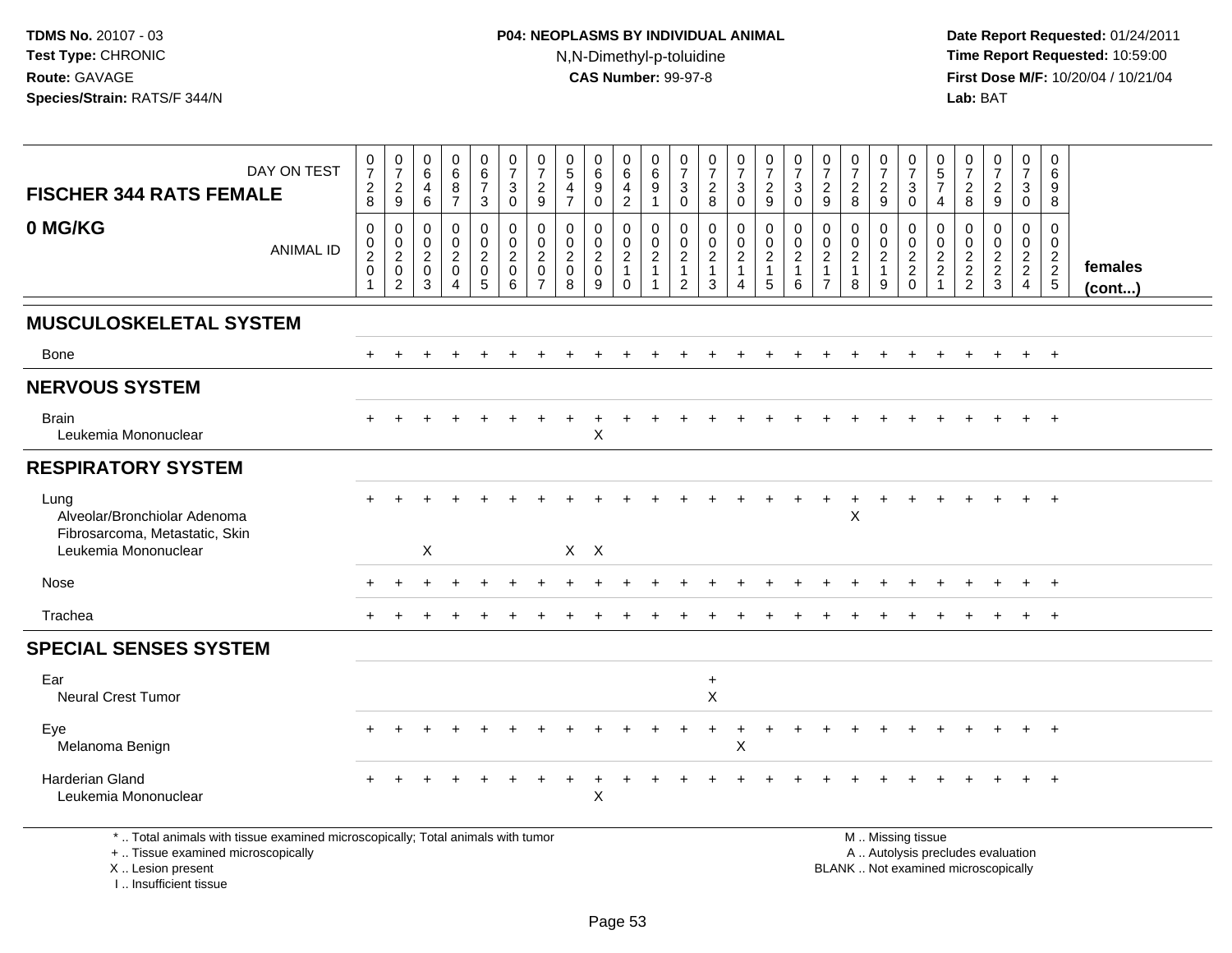**Date Report Requested:** 01/24/2011 **Time Report Requested:** 10:59:00 **First Dose M/F:** 10/20/04 / 10/21/04<br>**Lab:** BAT **Lab:** BAT

| DAY ON TEST<br><b>FISCHER 344 RATS FEMALE</b>                                        | $\frac{0}{7}$<br>$\frac{2}{8}$                       | $\frac{0}{7}$<br>$\overline{c}$<br>$\boldsymbol{9}$ | 0<br>$\,6$<br>$\overline{4}$<br>6             | 0<br>6<br>8<br>$\overline{7}$     | 0<br>$\overline{6}$<br>$\overline{ }$<br>3  | $\frac{0}{7}$<br>$\mathbf{3}$<br>$\mathbf 0$ | $\frac{0}{7}$<br>$\frac{2}{9}$                    | $\begin{array}{c} 0 \\ 5 \end{array}$<br>$\overline{4}$<br>$\overline{7}$ | 0<br>$\,6\,$<br>$\boldsymbol{9}$<br>$\mathbf 0$ | $\begin{matrix} 0 \\ 6 \end{matrix}$<br>4<br>$\overline{2}$ | 0<br>$\,6$<br>9                      | 0<br>$\overline{ }$<br>3<br>$\mathbf 0$ | $\overline{7}$<br>$\overline{c}$<br>8 | 0<br>$\overline{ }$<br>$\sqrt{3}$<br>$\mathbf 0$ | $\frac{0}{7}$<br>$\overline{c}$<br>9 | 0<br>$\overline{7}$<br>$\mathbf{3}$<br>$\mathbf 0$        | 0<br>$\overline{7}$<br>$\overline{2}$<br>$9\,$     | $\overline{ }$<br>$\boldsymbol{2}$<br>8 | 0<br>$\overline{ }$<br>$\overline{c}$<br>9 | $\frac{0}{7}$<br>$\mathbf 3$<br>0 | 5<br>$\overline{ }$<br>$\overline{4}$                    | 0<br>$_{\rm 8}^2$                    | 0<br>$\overline{7}$<br>$\overline{c}$<br>9 | 0<br>$\overline{7}$<br>$\mathbf{3}$<br>0          | $\mathbf 0$<br>6<br>9<br>8                                |                   |
|--------------------------------------------------------------------------------------|------------------------------------------------------|-----------------------------------------------------|-----------------------------------------------|-----------------------------------|---------------------------------------------|----------------------------------------------|---------------------------------------------------|---------------------------------------------------------------------------|-------------------------------------------------|-------------------------------------------------------------|--------------------------------------|-----------------------------------------|---------------------------------------|--------------------------------------------------|--------------------------------------|-----------------------------------------------------------|----------------------------------------------------|-----------------------------------------|--------------------------------------------|-----------------------------------|----------------------------------------------------------|--------------------------------------|--------------------------------------------|---------------------------------------------------|-----------------------------------------------------------|-------------------|
| 0 MG/KG<br><b>ANIMAL ID</b>                                                          | 0<br>$\begin{smallmatrix} 0\\2\\0 \end{smallmatrix}$ | 0<br>$\pmb{0}$<br>$\frac{2}{0}$<br>$\overline{c}$   | $\mathbf 0$<br>$\pmb{0}$<br>$^2_{\rm 0}$<br>3 | $\boldsymbol{0}$<br>$\frac{2}{0}$ | 0<br>$\boldsymbol{0}$<br>$\frac{2}{0}$<br>5 | $\mathbf 0$<br>$\frac{0}{2}$<br>6            | 0<br>$\pmb{0}$<br>$\frac{2}{0}$<br>$\overline{ }$ | $\pmb{0}$<br>$\frac{0}{2}$<br>8                                           | 0<br>$\pmb{0}$<br>$^2_{\rm 0}$<br>9             | $\pmb{0}$<br>$\pmb{0}$<br>$\frac{2}{1}$<br>$\Omega$         | $\boldsymbol{0}$<br>$\boldsymbol{2}$ | 0<br>$\overline{c}$<br>$\mathcal{P}$    | 0<br>$\overline{c}$<br>3              | 0<br>0<br>$\overline{c}$<br>4                    | 0<br>$\mathbf 0$<br>$\sqrt{2}$<br>5  | 0<br>$\pmb{0}$<br>$\boldsymbol{2}$<br>$\overline{A}$<br>6 | 0<br>$\pmb{0}$<br>$\overline{c}$<br>$\overline{ }$ | $\pmb{0}$<br>$\overline{c}$<br>8        | 0<br>$\overline{c}$<br>9                   | 0<br>$\frac{2}{2}$<br>$\Omega$    | $\boldsymbol{0}$<br>$\boldsymbol{2}$<br>$\boldsymbol{2}$ | 0<br>$\frac{2}{2}$<br>$\overline{2}$ | $\pmb{0}$<br>$\frac{2}{2}$<br>3            | 0<br>$\pmb{0}$<br>$\frac{2}{2}$<br>$\overline{4}$ | 0<br>$\overline{c}$<br>$\boldsymbol{2}$<br>$\overline{5}$ | females<br>(cont) |
| <b>URINARY SYSTEM</b>                                                                |                                                      |                                                     |                                               |                                   |                                             |                                              |                                                   |                                                                           |                                                 |                                                             |                                      |                                         |                                       |                                                  |                                      |                                                           |                                                    |                                         |                                            |                                   |                                                          |                                      |                                            |                                                   |                                                           |                   |
| Kidney<br>Leukemia Mononuclear                                                       |                                                      |                                                     |                                               |                                   |                                             |                                              |                                                   | X.                                                                        | $\times$                                        |                                                             |                                      |                                         |                                       |                                                  |                                      |                                                           |                                                    |                                         |                                            |                                   |                                                          |                                      |                                            | $+$                                               | $+$                                                       |                   |
| <b>Urinary Bladder</b><br>Leukemia Mononuclear<br>Transitional Epithelium, Papilloma |                                                      | X                                                   |                                               |                                   |                                             |                                              |                                                   |                                                                           |                                                 |                                                             |                                      |                                         |                                       |                                                  |                                      |                                                           |                                                    |                                         |                                            |                                   |                                                          |                                      |                                            | $\pm$                                             | $+$                                                       |                   |
| <b>SYSTEMIC LESIONS</b>                                                              |                                                      |                                                     |                                               |                                   |                                             |                                              |                                                   |                                                                           |                                                 |                                                             |                                      |                                         |                                       |                                                  |                                      |                                                           |                                                    |                                         |                                            |                                   |                                                          |                                      |                                            |                                                   |                                                           |                   |
| Multiple Organ<br>Leukemia Mononuclear                                               |                                                      |                                                     | X                                             | X                                 |                                             |                                              |                                                   | X                                                                         | X                                               |                                                             |                                      | X                                       |                                       |                                                  |                                      | X                                                         |                                                    |                                         |                                            |                                   |                                                          |                                      |                                            |                                                   | $\overline{ }$                                            |                   |

- X .. Lesion present
- I .. Insufficient tissue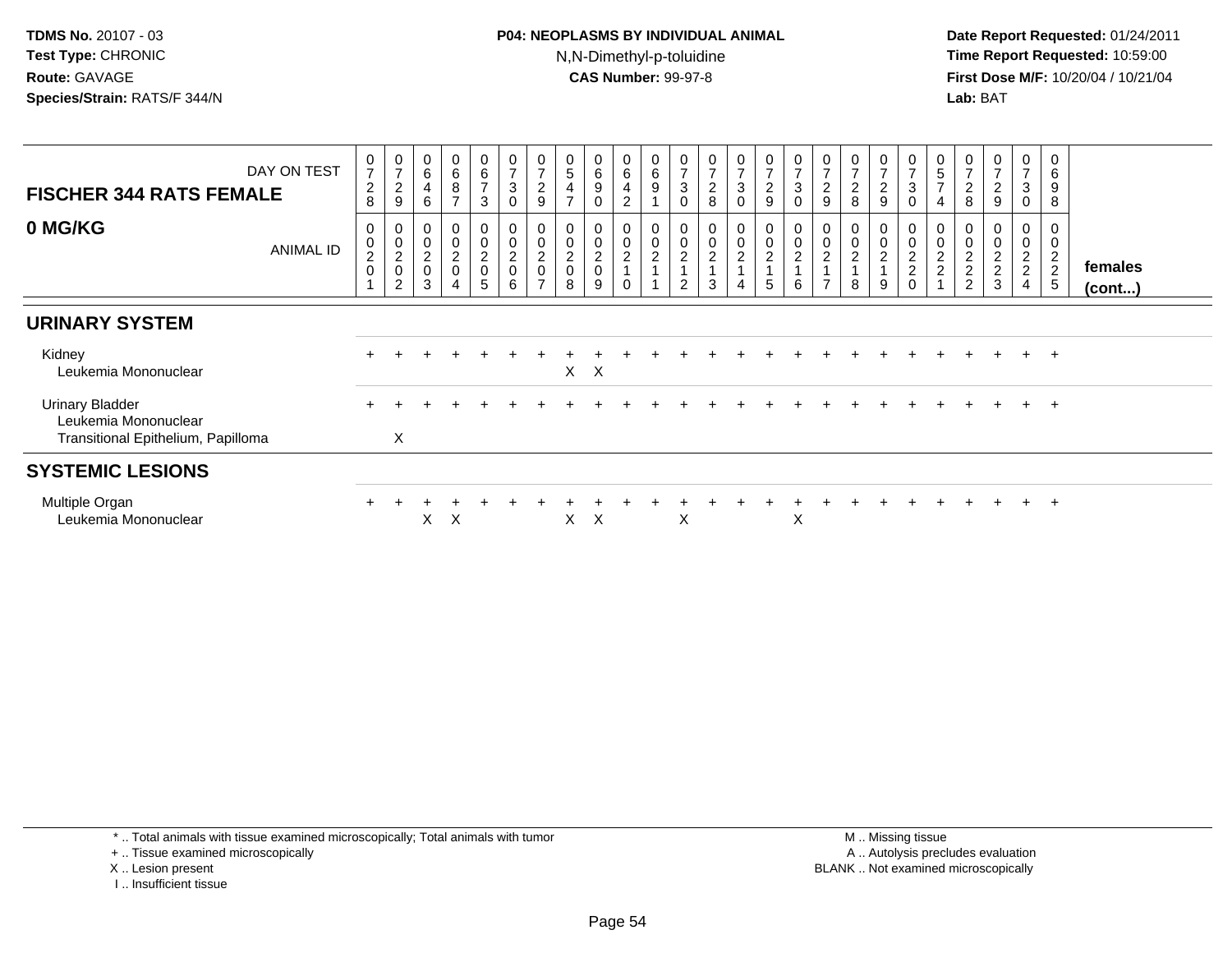# **P04: NEOPLASMS BY INDIVIDUAL ANIMAL**N,N-Dimethyl-p-toluidine

 **Date Report Requested:** 01/24/2011 **Time Report Requested:** 10:59:00 **First Dose M/F:** 10/20/04 / 10/21/04<br>**Lab:** BAT **Lab:** BAT

| <b>FISCHER 344 RATS FEMALE</b>                                     | DAY ON TEST                                                                     | $\frac{0}{7}$<br>$\ensuremath{\mathsf{3}}$<br>$\mathbf 0$ | $\frac{0}{7}$<br>$\sqrt{2}$<br>$9\,$                                       | $\begin{smallmatrix}0\\7\end{smallmatrix}$<br>$\overline{2}$<br>8 | $\frac{0}{7}$<br>$\overline{2}$<br>9         | $\frac{0}{7}$<br>$\overline{2}$<br>9                | $\frac{0}{7}$<br>$\mathbf{3}$<br>$\mathbf 0$                         | $\frac{0}{7}$<br>$\mathbf{3}$<br>$\Omega$                                    | $\frac{0}{7}$<br>$\overline{c}$<br>8                                | $\begin{array}{c} 0 \\ 6 \end{array}$<br>$\overline{4}$<br>5        | $\frac{0}{7}$<br>$\mathbf 0$<br>$\mathbf{1}$ | $\frac{0}{7}$<br>$\boldsymbol{2}$<br>9                          | 0<br>$\overline{7}$<br>$\mathbf{3}$<br>$\Omega$                                             | $\frac{0}{7}$<br>0<br>$\mathbf{1}$        | $_{6}^{\rm 0}$<br>$\overline{7}$<br>3 | $\frac{0}{7}$<br>$\sqrt{3}$<br>$\mathbf 0$ | $\frac{0}{7}$<br>$\sqrt{2}$<br>9                                                                | 0<br>6<br>$\mathbf 0$<br>$\Omega$                                                    | $_{6}^{\rm 0}$<br>$\bf 8$<br>5                      | 0<br>$\overline{7}$<br>3<br>$\Omega$                           | 0<br>$\,6\,$<br>$\sqrt{2}$<br>5                                | $\frac{0}{7}$<br>$\mathbf{3}$<br>$\mathbf{0}$                                      | 0<br>$\overline{7}$<br>$\overline{1}$<br>3                         | $\frac{0}{7}$<br>$\overline{2}$<br>9                     | 0<br>$\overline{7}$<br>$\boldsymbol{2}$<br>8              | 0<br>$\overline{7}$<br>$\overline{c}$<br>9                  |                                   |
|--------------------------------------------------------------------|---------------------------------------------------------------------------------|-----------------------------------------------------------|----------------------------------------------------------------------------|-------------------------------------------------------------------|----------------------------------------------|-----------------------------------------------------|----------------------------------------------------------------------|------------------------------------------------------------------------------|---------------------------------------------------------------------|---------------------------------------------------------------------|----------------------------------------------|-----------------------------------------------------------------|---------------------------------------------------------------------------------------------|-------------------------------------------|---------------------------------------|--------------------------------------------|-------------------------------------------------------------------------------------------------|--------------------------------------------------------------------------------------|-----------------------------------------------------|----------------------------------------------------------------|----------------------------------------------------------------|------------------------------------------------------------------------------------|--------------------------------------------------------------------|----------------------------------------------------------|-----------------------------------------------------------|-------------------------------------------------------------|-----------------------------------|
| 0 MG/KG                                                            | <b>ANIMAL ID</b>                                                                | 0<br>$\pmb{0}$<br>$\frac{2}{2}$<br>6                      | $\mathbf 0$<br>$\begin{matrix} 0 \\ 2 \\ 2 \end{matrix}$<br>$\overline{7}$ | $\mathbf 0$<br>$\frac{0}{2}$<br>8                                 | $\pmb{0}$<br>$\pmb{0}$<br>$\frac{2}{2}$<br>9 | 0<br>$\mathbf 0$<br>$\overline{c}$<br>3<br>$\Omega$ | $\pmb{0}$<br>$\pmb{0}$<br>$\sqrt{2}$<br>$\sqrt{3}$<br>$\overline{1}$ | $\mathbf 0$<br>$\mathsf 0$<br>$\overline{c}$<br>$\sqrt{3}$<br>$\overline{2}$ | $\mathbf 0$<br>$\mathbf 0$<br>$\boldsymbol{2}$<br>$\mathbf{3}$<br>3 | $\mathbf 0$<br>$\pmb{0}$<br>$\frac{2}{3}$<br>$\boldsymbol{\Lambda}$ | 0<br>$\pmb{0}$<br>$\frac{2}{3}$<br>5         | $\mathbf 0$<br>$\pmb{0}$<br>$\overline{c}$<br>$\mathbf{3}$<br>6 | $\mathbf 0$<br>$\pmb{0}$<br>$\boldsymbol{2}$<br>$\ensuremath{\mathsf{3}}$<br>$\overline{7}$ | 0<br>0<br>$\sqrt{2}$<br>$\mathbf{3}$<br>8 | $\mathbf 0$<br>$\frac{0}{2}$<br>9     | $\mathbf 0$<br>$\frac{0}{2}$<br>$\Omega$   | $\mathbf 0$<br>$\begin{smallmatrix} 0\\2 \end{smallmatrix}$<br>$\overline{4}$<br>$\overline{1}$ | 0<br>$\boldsymbol{0}$<br>$\overline{c}$<br>$\overline{\mathbf{4}}$<br>$\overline{2}$ | 0<br>$\pmb{0}$<br>$\sqrt{2}$<br>$\overline{4}$<br>3 | 0<br>$\pmb{0}$<br>$\overline{c}$<br>$\overline{4}$<br>$\Delta$ | 0<br>$\mathbf 0$<br>$\sqrt{2}$<br>$\overline{\mathbf{4}}$<br>5 | $\mathbf 0$<br>$\begin{smallmatrix} 0\\2 \end{smallmatrix}$<br>$\overline{4}$<br>6 | $\mathbf 0$<br>0<br>$\sqrt{2}$<br>$\overline{4}$<br>$\overline{7}$ | $\mathbf 0$<br>$\mathbf 0$<br>$\boldsymbol{2}$<br>4<br>8 | $\mathbf 0$<br>0<br>$\overline{a}$<br>$\overline{4}$<br>9 | $\mathbf 0$<br>$\mathbf 0$<br>$rac{2}{5}$<br>$\overline{0}$ | * TOTALS                          |
| <b>ALIMENTARY SYSTEM</b>                                           |                                                                                 |                                                           |                                                                            |                                                                   |                                              |                                                     |                                                                      |                                                                              |                                                                     |                                                                     |                                              |                                                                 |                                                                                             |                                           |                                       |                                            |                                                                                                 |                                                                                      |                                                     |                                                                |                                                                |                                                                                    |                                                                    |                                                          |                                                           |                                                             |                                   |
| Esophagus                                                          |                                                                                 |                                                           |                                                                            |                                                                   |                                              |                                                     |                                                                      |                                                                              |                                                                     |                                                                     |                                              |                                                                 |                                                                                             |                                           |                                       |                                            |                                                                                                 |                                                                                      |                                                     |                                                                |                                                                |                                                                                    |                                                                    |                                                          |                                                           | $\ddot{}$                                                   | 50                                |
| Intestine Large, Cecum                                             |                                                                                 |                                                           |                                                                            |                                                                   |                                              |                                                     |                                                                      |                                                                              |                                                                     |                                                                     |                                              |                                                                 |                                                                                             |                                           |                                       |                                            |                                                                                                 |                                                                                      |                                                     |                                                                |                                                                |                                                                                    |                                                                    |                                                          |                                                           | $\overline{+}$                                              | 50                                |
| Intestine Large, Colon                                             |                                                                                 | $+$                                                       | $\overline{1}$                                                             |                                                                   |                                              |                                                     |                                                                      |                                                                              |                                                                     |                                                                     |                                              |                                                                 |                                                                                             |                                           |                                       |                                            |                                                                                                 |                                                                                      |                                                     |                                                                |                                                                |                                                                                    |                                                                    |                                                          |                                                           | $\overline{+}$                                              | 50                                |
| Intestine Large, Rectum<br>Leukemia Mononuclear                    |                                                                                 | $+$                                                       |                                                                            |                                                                   |                                              |                                                     |                                                                      |                                                                              | Χ                                                                   |                                                                     |                                              |                                                                 |                                                                                             |                                           |                                       |                                            |                                                                                                 |                                                                                      |                                                     |                                                                |                                                                |                                                                                    |                                                                    |                                                          |                                                           | $\ddot{}$                                                   | 50<br>$\mathbf{1}$                |
| Intestine Small, Duodenum                                          |                                                                                 | $+$                                                       |                                                                            |                                                                   |                                              |                                                     |                                                                      |                                                                              |                                                                     |                                                                     |                                              |                                                                 |                                                                                             |                                           |                                       |                                            |                                                                                                 |                                                                                      |                                                     |                                                                |                                                                |                                                                                    |                                                                    |                                                          | $\div$                                                    | $+$                                                         | 50                                |
| Intestine Small, Ileum                                             |                                                                                 |                                                           |                                                                            |                                                                   |                                              |                                                     |                                                                      |                                                                              |                                                                     |                                                                     |                                              |                                                                 |                                                                                             |                                           |                                       |                                            |                                                                                                 |                                                                                      |                                                     |                                                                |                                                                |                                                                                    |                                                                    |                                                          |                                                           | $\ddot{}$                                                   | 50                                |
| Intestine Small, Jejunum<br>Leiomyosarcoma<br>Leukemia Mononuclear |                                                                                 |                                                           |                                                                            |                                                                   |                                              |                                                     |                                                                      |                                                                              |                                                                     |                                                                     |                                              |                                                                 |                                                                                             |                                           |                                       |                                            |                                                                                                 |                                                                                      |                                                     |                                                                |                                                                |                                                                                    |                                                                    |                                                          | $\ddot{}$                                                 | $\ddot{}$<br>$\mathsf X$                                    | 50<br>$\mathbf 1$<br>$\mathbf{1}$ |
| Liver<br>Leukemia Mononuclear                                      |                                                                                 | $\ddot{}$                                                 | X                                                                          |                                                                   |                                              |                                                     |                                                                      |                                                                              | X                                                                   |                                                                     | $\times$                                     |                                                                 |                                                                                             |                                           | X                                     |                                            |                                                                                                 |                                                                                      |                                                     | X                                                              |                                                                |                                                                                    | X                                                                  |                                                          | $\times$                                                  | $\ddot{}$                                                   | 50<br>13                          |
| Mesentery                                                          |                                                                                 |                                                           |                                                                            |                                                                   |                                              |                                                     |                                                                      | $\ddot{}$                                                                    |                                                                     |                                                                     |                                              |                                                                 |                                                                                             | $\ddot{}$                                 |                                       |                                            |                                                                                                 |                                                                                      |                                                     | $+$                                                            | $+$                                                            |                                                                                    |                                                                    |                                                          | $\ddot{}$                                                 |                                                             | 8                                 |
| Pancreas<br>Leukemia Mononuclear                                   |                                                                                 | $+$                                                       | $\ddot{}$<br>X                                                             |                                                                   |                                              |                                                     |                                                                      | $\ddot{}$                                                                    | X                                                                   |                                                                     |                                              |                                                                 |                                                                                             |                                           |                                       |                                            |                                                                                                 |                                                                                      |                                                     |                                                                |                                                                |                                                                                    |                                                                    |                                                          |                                                           |                                                             | 50<br>$\mathbf{2}$                |
| Salivary Glands                                                    |                                                                                 |                                                           |                                                                            |                                                                   |                                              |                                                     |                                                                      |                                                                              |                                                                     |                                                                     |                                              |                                                                 |                                                                                             |                                           |                                       |                                            |                                                                                                 |                                                                                      |                                                     |                                                                |                                                                |                                                                                    |                                                                    |                                                          |                                                           | $\ddot{+}$                                                  | 50                                |
| Stomach, Forestomach                                               |                                                                                 |                                                           |                                                                            |                                                                   |                                              |                                                     |                                                                      |                                                                              |                                                                     |                                                                     |                                              |                                                                 |                                                                                             |                                           |                                       |                                            |                                                                                                 |                                                                                      |                                                     |                                                                |                                                                |                                                                                    |                                                                    |                                                          |                                                           |                                                             | 50                                |
|                                                                    | *  Total animals with tissue examined microscopically; Total animals with tumor |                                                           |                                                                            |                                                                   |                                              |                                                     |                                                                      |                                                                              |                                                                     |                                                                     |                                              |                                                                 |                                                                                             |                                           |                                       |                                            |                                                                                                 |                                                                                      |                                                     |                                                                | M  Missing tissue                                              |                                                                                    |                                                                    |                                                          |                                                           |                                                             |                                   |

+ .. Tissue examined microscopically

 Lesion present BLANK .. Not examined microscopicallyX .. Lesion present

I .. Insufficient tissue

y the contract of the contract of the contract of the contract of the contract of the contract of the contract of  $A$ . Autolysis precludes evaluation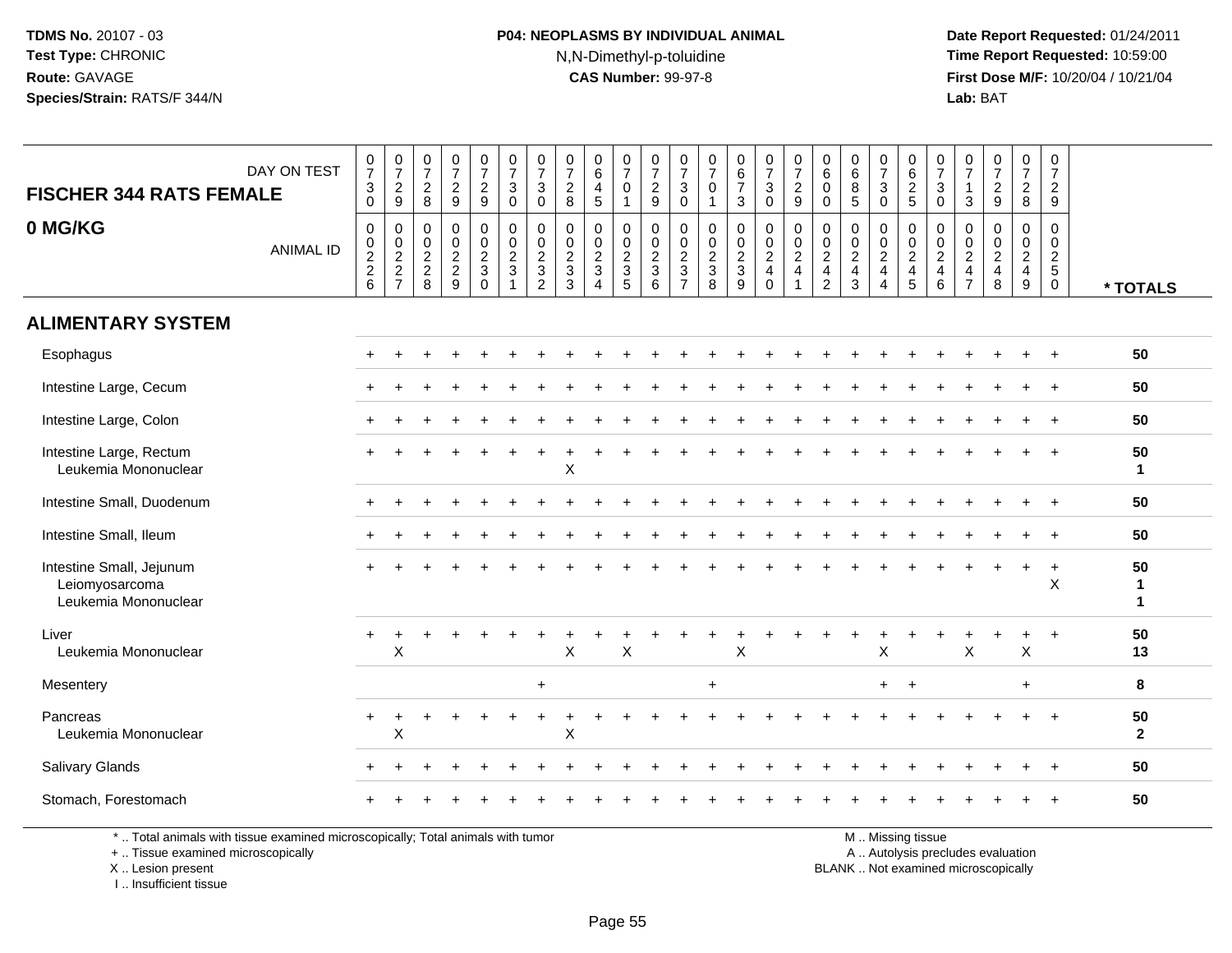### **P04: NEOPLASMS BY INDIVIDUAL ANIMAL**N,N-Dimethyl-p-toluidine

 **Date Report Requested:** 01/24/2011 **Time Report Requested:** 10:59:00 **First Dose M/F:** 10/20/04 / 10/21/04<br>**Lab:** BAT **Lab:** BAT

| <b>FISCHER 344 RATS FEMALE</b>                                           | DAY ON TEST                                                   | $\frac{0}{7}$<br>3<br>0                                   | $\begin{array}{c} 0 \\ 7 \end{array}$<br>$\boldsymbol{2}$<br>9                 | 0<br>$\overline{7}$<br>$\boldsymbol{2}$<br>8              | $\frac{0}{7}$<br>$\boldsymbol{2}$<br>9                              | $\frac{0}{7}$<br>$\frac{2}{9}$                                | 0<br>$\overline{7}$<br>3<br>$\mathbf 0$                                   | $\frac{0}{7}$<br>3<br>$\mathbf 0$                       | 0<br>$\overline{7}$<br>$\overline{c}$<br>8     | $\begin{array}{c} 0 \\ 6 \end{array}$<br>$\overline{a}$<br>$\sqrt{5}$ | $\frac{0}{7}$<br>$\mathbf 0$<br>$\overline{1}$                     | 0<br>$\overline{7}$<br>$\sqrt{2}$<br>$9\,$                | 0<br>$\overline{7}$<br>3<br>$\mathbf 0$                   | $\frac{0}{7}$<br>$\mathbf 0$<br>$\mathbf{1}$                         | $\begin{matrix} 0 \\ 6 \end{matrix}$<br>$\overline{7}$<br>$\mathbf{3}$ | 0<br>$\overline{7}$<br>3<br>$\mathbf 0$                             | 0<br>$\overline{7}$<br>$\sqrt{2}$<br>$\overline{9}$ | 0<br>6<br>$\mathbf 0$<br>$\mathbf 0$                        | 0<br>6<br>8<br>$\sqrt{5}$                | 0<br>$\overline{7}$<br>$\mathbf{3}$<br>$\mathbf 0$ | 0<br>6<br>$\sqrt{2}$<br>$\sqrt{5}$                          | 0<br>$\overline{7}$<br>$\mathbf{3}$<br>$\mathbf 0$ | 0<br>$\overline{7}$<br>$\mathbf{1}$<br>3                     | $\frac{0}{7}$<br>$\boldsymbol{2}$<br>9                   | $\frac{0}{7}$<br>$\frac{2}{8}$                            | 0<br>$\boldsymbol{7}$<br>$\overline{2}$<br>9                        |                                         |
|--------------------------------------------------------------------------|---------------------------------------------------------------|-----------------------------------------------------------|--------------------------------------------------------------------------------|-----------------------------------------------------------|---------------------------------------------------------------------|---------------------------------------------------------------|---------------------------------------------------------------------------|---------------------------------------------------------|------------------------------------------------|-----------------------------------------------------------------------|--------------------------------------------------------------------|-----------------------------------------------------------|-----------------------------------------------------------|----------------------------------------------------------------------|------------------------------------------------------------------------|---------------------------------------------------------------------|-----------------------------------------------------|-------------------------------------------------------------|------------------------------------------|----------------------------------------------------|-------------------------------------------------------------|----------------------------------------------------|--------------------------------------------------------------|----------------------------------------------------------|-----------------------------------------------------------|---------------------------------------------------------------------|-----------------------------------------|
| 0 MG/KG                                                                  | <b>ANIMAL ID</b>                                              | $\mathbf 0$<br>0<br>$\overline{c}$<br>$\overline{c}$<br>6 | $\pmb{0}$<br>$\mathbf 0$<br>$\overline{c}$<br>$\overline{c}$<br>$\overline{7}$ | $\mathbf 0$<br>0<br>$\overline{c}$<br>$\overline{c}$<br>8 | $\mathbf 0$<br>$\mathbf 0$<br>$\overline{2}$<br>$\overline{c}$<br>9 | 0<br>$\mathbf 0$<br>$\sqrt{2}$<br>$\mathbf{3}$<br>$\mathbf 0$ | $\pmb{0}$<br>$\mathbf 0$<br>$\overline{c}$<br>$\mathbf{3}$<br>$\mathbf 1$ | 0<br>$\pmb{0}$<br>$\overline{c}$<br>3<br>$\overline{2}$ | 0<br>0<br>$\boldsymbol{2}$<br>$\mathbf 3$<br>3 | 0<br>$\mathbf 0$<br>$\boldsymbol{2}$<br>$\sqrt{3}$                    | 0<br>$\mathbf 0$<br>$\overline{c}$<br>$\sqrt{3}$<br>$\overline{5}$ | 0<br>$\mathsf{O}\xspace$<br>$\sqrt{2}$<br>$\sqrt{3}$<br>6 | 0<br>$\mathbf 0$<br>$\overline{2}$<br>3<br>$\overline{7}$ | 0<br>$\mathbf 0$<br>$\overline{c}$<br>$\ensuremath{\mathsf{3}}$<br>8 | $\pmb{0}$<br>$\mathsf{O}$<br>$\overline{c}$<br>$\mathbf{3}$<br>9       | 0<br>$\mathbf 0$<br>$\overline{2}$<br>$\overline{4}$<br>$\mathbf 0$ | 0<br>$\pmb{0}$<br>$\boldsymbol{2}$<br>4<br>-1       | 0<br>$\mathbf 0$<br>$\boldsymbol{2}$<br>4<br>$\overline{c}$ | $\mathbf 0$<br>0<br>$\sqrt{2}$<br>4<br>3 | 0<br>0<br>$\overline{c}$<br>$\overline{4}$         | 0<br>$\mathbf 0$<br>$\overline{c}$<br>$\overline{4}$<br>5   | 0<br>$\pmb{0}$<br>$\overline{c}$<br>4<br>$\,6\,$   | 0<br>0<br>$\overline{2}$<br>$\overline{4}$<br>$\overline{7}$ | $\mathbf 0$<br>$\mathbf 0$<br>$\boldsymbol{2}$<br>4<br>8 | 0<br>$\mathbf 0$<br>$\overline{c}$<br>$\overline{4}$<br>9 | 0<br>$\mathbf 0$<br>$\overline{2}$<br>$\overline{5}$<br>$\mathbf 0$ | * TOTALS                                |
| Stomach, Glandular                                                       |                                                               |                                                           |                                                                                |                                                           |                                                                     |                                                               |                                                                           |                                                         |                                                |                                                                       |                                                                    |                                                           |                                                           |                                                                      |                                                                        |                                                                     |                                                     |                                                             |                                          |                                                    |                                                             |                                                    |                                                              |                                                          |                                                           |                                                                     | 50                                      |
| Tongue<br>Squamous Cell Papilloma                                        |                                                               |                                                           |                                                                                |                                                           |                                                                     |                                                               |                                                                           |                                                         |                                                |                                                                       |                                                                    |                                                           |                                                           |                                                                      |                                                                        |                                                                     |                                                     |                                                             |                                          |                                                    |                                                             |                                                    |                                                              |                                                          |                                                           |                                                                     | $\mathbf{1}$<br>$\mathbf{1}$            |
| <b>CARDIOVASCULAR SYSTEM</b>                                             |                                                               |                                                           |                                                                                |                                                           |                                                                     |                                                               |                                                                           |                                                         |                                                |                                                                       |                                                                    |                                                           |                                                           |                                                                      |                                                                        |                                                                     |                                                     |                                                             |                                          |                                                    |                                                             |                                                    |                                                              |                                                          |                                                           |                                                                     |                                         |
| <b>Blood Vessel</b><br>Leukemia Mononuclear                              |                                                               |                                                           | Χ                                                                              |                                                           |                                                                     |                                                               |                                                                           |                                                         |                                                |                                                                       |                                                                    |                                                           |                                                           |                                                                      |                                                                        |                                                                     |                                                     |                                                             |                                          |                                                    |                                                             |                                                    |                                                              |                                                          |                                                           |                                                                     | 50<br>$\mathbf{1}$                      |
| Heart<br>Leukemia Mononuclear                                            |                                                               | $\ddot{}$                                                 | $\pm$<br>X                                                                     |                                                           |                                                                     |                                                               |                                                                           |                                                         | Χ                                              |                                                                       |                                                                    |                                                           |                                                           |                                                                      |                                                                        |                                                                     |                                                     |                                                             |                                          |                                                    |                                                             |                                                    |                                                              |                                                          |                                                           |                                                                     | 50<br>$\mathbf{3}$                      |
| <b>ENDOCRINE SYSTEM</b>                                                  |                                                               |                                                           |                                                                                |                                                           |                                                                     |                                                               |                                                                           |                                                         |                                                |                                                                       |                                                                    |                                                           |                                                           |                                                                      |                                                                        |                                                                     |                                                     |                                                             |                                          |                                                    |                                                             |                                                    |                                                              |                                                          |                                                           |                                                                     |                                         |
| <b>Adrenal Cortex</b><br>Adenoma<br>Leukemia Mononuclear                 |                                                               |                                                           | X                                                                              |                                                           |                                                                     | X                                                             |                                                                           |                                                         | $\mathsf X$                                    |                                                                       |                                                                    |                                                           |                                                           |                                                                      |                                                                        |                                                                     |                                                     |                                                             |                                          |                                                    |                                                             |                                                    | X                                                            |                                                          | X                                                         |                                                                     | 50<br>3<br>$\overline{\mathbf{r}}$      |
| Adrenal Medulla<br>Leukemia Mononuclear<br>Pheochromocytoma Benign       |                                                               | $\ddot{}$                                                 | +<br>X                                                                         |                                                           |                                                                     |                                                               |                                                                           |                                                         | X                                              |                                                                       |                                                                    |                                                           |                                                           |                                                                      |                                                                        |                                                                     |                                                     | X                                                           |                                          |                                                    |                                                             |                                                    | X                                                            |                                                          | $\ddot{}$                                                 |                                                                     | 50<br>$5\phantom{.0}$<br>$\overline{2}$ |
| Islets, Pancreatic                                                       |                                                               |                                                           |                                                                                |                                                           |                                                                     |                                                               |                                                                           |                                                         |                                                |                                                                       |                                                                    |                                                           |                                                           |                                                                      |                                                                        |                                                                     |                                                     |                                                             |                                          |                                                    |                                                             |                                                    |                                                              |                                                          |                                                           |                                                                     | 50                                      |
| Parathyroid Gland                                                        |                                                               |                                                           |                                                                                |                                                           |                                                                     |                                                               |                                                                           |                                                         |                                                |                                                                       |                                                                    |                                                           |                                                           |                                                                      |                                                                        |                                                                     |                                                     |                                                             |                                          |                                                    |                                                             |                                                    |                                                              |                                                          |                                                           |                                                                     | 50                                      |
| <b>Pituitary Gland</b><br>Leukemia Mononuclear<br>Pars Distalis, Adenoma |                                                               | $+$                                                       | X                                                                              | X                                                         |                                                                     |                                                               | X                                                                         |                                                         | Χ<br>$\mathsf X$                               |                                                                       | X                                                                  |                                                           |                                                           |                                                                      |                                                                        |                                                                     | X X X X X X X                                       |                                                             |                                          |                                                    |                                                             | X                                                  |                                                              |                                                          | $X$ $X$                                                   |                                                                     | 50<br>$\mathbf{2}$<br>31                |
| $\star$ . The final material contribution of $\star$                     | este e dinstance e contentiu Textel en tecnico de cultividad. |                                                           |                                                                                |                                                           |                                                                     |                                                               |                                                                           |                                                         |                                                |                                                                       |                                                                    |                                                           |                                                           |                                                                      |                                                                        |                                                                     |                                                     |                                                             |                                          |                                                    | $M = M_{\text{in}}$ and $M_{\text{in}}$ and $M_{\text{in}}$ |                                                    |                                                              |                                                          |                                                           |                                                                     |                                         |

\* .. Total animals with tissue examined microscopically; Total animals with tumor

+ .. Tissue examined microscopically

X .. Lesion present

I .. Insufficient tissue

M .. Missing tissue

y the contract of the contract of the contract of the contract of the contract of the contract of the contract of  $A$ . Autolysis precludes evaluation

Lesion present BLANK .. Not examined microscopically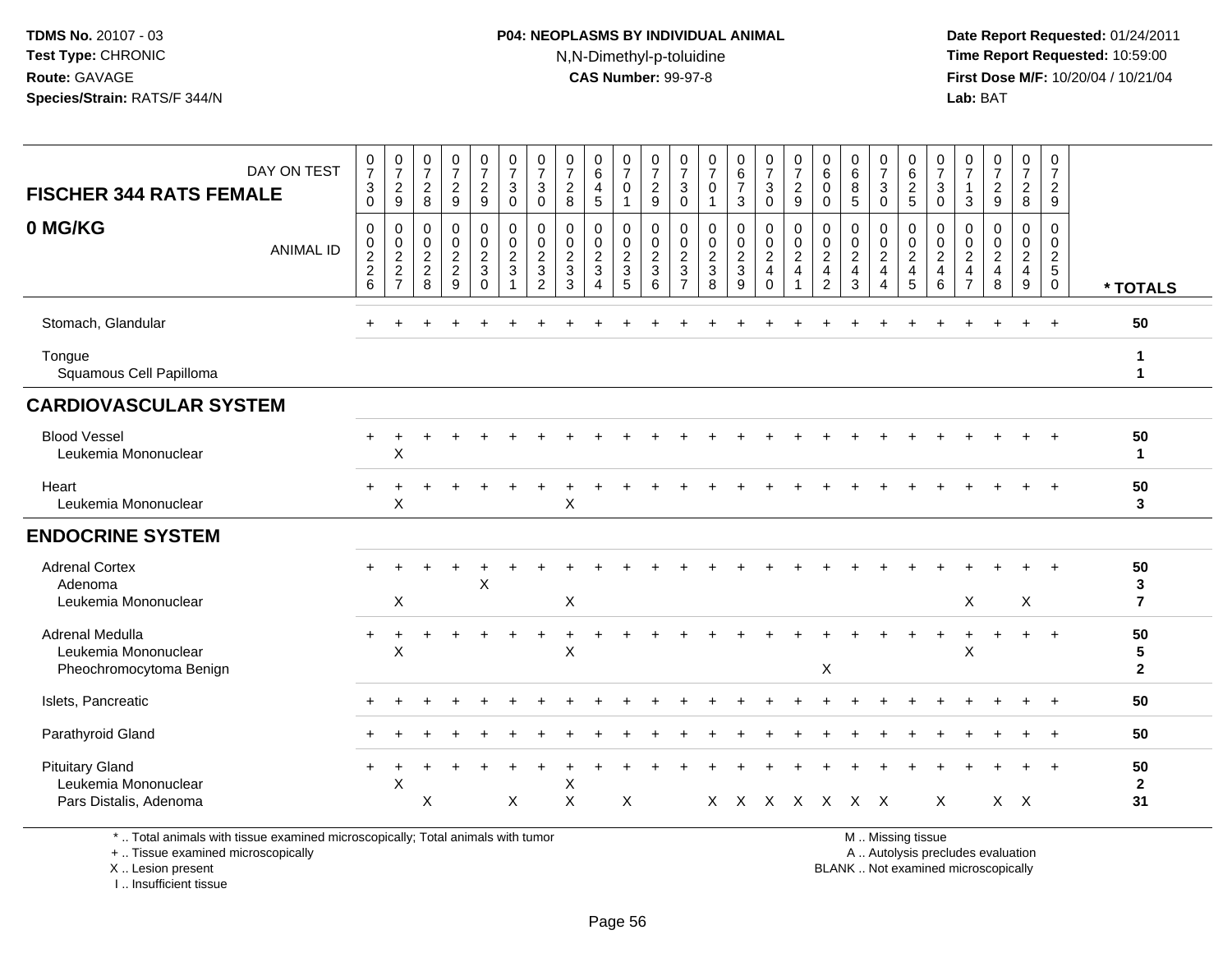# **P04: NEOPLASMS BY INDIVIDUAL ANIMAL**N,N-Dimethyl-p-toluidine

 **Date Report Requested:** 01/24/2011 **Time Report Requested:** 10:59:00 **First Dose M/F:** 10/20/04 / 10/21/04<br>**Lab:** BAT **Lab:** BAT

| <b>FISCHER 344 RATS FEMALE</b>                                                                                                             | DAY ON TEST      | $\begin{array}{c} 0 \\ 7 \end{array}$<br>3<br>$\pmb{0}$ | $\frac{0}{7}$<br>$\frac{2}{9}$                                               | $\frac{0}{7}$<br>$\overline{c}$<br>8 | $\begin{smallmatrix}0\\7\end{smallmatrix}$<br>$\frac{2}{9}$ | $\frac{0}{7}$<br>$\overline{c}$<br>9                 | $\frac{0}{7}$<br>$\sqrt{3}$<br>$\mathsf{O}\xspace$                           | $\frac{0}{7}$<br>$\sqrt{3}$<br>$\pmb{0}$                                   | $\frac{0}{7}$<br>$\overline{c}$<br>$\,8\,$                       | $\pmb{0}$<br>$\,6\,$<br>$\overline{4}$<br>$\sqrt{5}$           | $\begin{array}{c} 0 \\ 7 \end{array}$<br>$\,0\,$<br>$\mathbf{1}$ | $\begin{array}{c} 0 \\ 7 \end{array}$<br>$\frac{2}{9}$    | 0<br>$\overline{7}$<br>3<br>$\mathbf 0$                    | 0<br>$\overline{7}$<br>$\Omega$<br>$\mathbf{1}$ | $_{6}^{\rm 0}$<br>$\overline{7}$<br>3                           | $\frac{0}{7}$<br>3<br>0                      | $\frac{0}{7}$<br>$\frac{2}{9}$                                           | 0<br>$\,6\,$<br>$\mathbf 0$<br>0                             | $\pmb{0}$<br>$\,6\,$<br>8<br>$\sqrt{5}$                             | $\begin{array}{c} 0 \\ 7 \end{array}$<br>3<br>$\mathsf{O}\xspace$     | $\pmb{0}$<br>$6\phantom{a}$<br>$rac{2}{5}$     | 0<br>$\overline{7}$<br>3<br>0      | $\pmb{0}$<br>$\overline{7}$<br>$\mathbf 1$<br>$\mathbf{3}$          | $\frac{0}{7}$<br>$\frac{2}{9}$                                           | $\mathbf 0$<br>$\overline{7}$<br>$\frac{2}{8}$            | $\pmb{0}$<br>$\overline{7}$<br>$\overline{c}$<br>9                        |                                    |
|--------------------------------------------------------------------------------------------------------------------------------------------|------------------|---------------------------------------------------------|------------------------------------------------------------------------------|--------------------------------------|-------------------------------------------------------------|------------------------------------------------------|------------------------------------------------------------------------------|----------------------------------------------------------------------------|------------------------------------------------------------------|----------------------------------------------------------------|------------------------------------------------------------------|-----------------------------------------------------------|------------------------------------------------------------|-------------------------------------------------|-----------------------------------------------------------------|----------------------------------------------|--------------------------------------------------------------------------|--------------------------------------------------------------|---------------------------------------------------------------------|-----------------------------------------------------------------------|------------------------------------------------|------------------------------------|---------------------------------------------------------------------|--------------------------------------------------------------------------|-----------------------------------------------------------|---------------------------------------------------------------------------|------------------------------------|
| 0 MG/KG                                                                                                                                    | <b>ANIMAL ID</b> | 0<br>0<br>$\overline{2}$<br>$\boldsymbol{2}$<br>6       | $\mathbf 0$<br>$\begin{smallmatrix} 0\\2 \end{smallmatrix}$<br>$\frac{2}{7}$ | 0<br>0<br>2<br>$\mathbf{2}$<br>8     | 0<br>$\mathbf 0$<br>$\overline{2}$<br>$\overline{c}$<br>9   | 0<br>0<br>$\overline{c}$<br>$\mathbf{3}$<br>$\Omega$ | 0<br>$\mathsf{O}\xspace$<br>$\overline{2}$<br>$\mathfrak{Z}$<br>$\mathbf{1}$ | $\mathbf 0$<br>$\pmb{0}$<br>$\overline{2}$<br>$\sqrt{3}$<br>$\overline{2}$ | 0<br>$\mathbf 0$<br>$\sqrt{2}$<br>$\ensuremath{\mathsf{3}}$<br>3 | 0<br>$\mathbf 0$<br>$\sqrt{2}$<br>$\sqrt{3}$<br>$\overline{A}$ | 0<br>0<br>$\sqrt{2}$<br>$\mathbf{3}$<br>5                        | 0<br>$\mathbf 0$<br>$\boldsymbol{2}$<br>$\mathbf{3}$<br>6 | 0<br>0<br>$\overline{2}$<br>$\mathbf{3}$<br>$\overline{7}$ | 0<br>0<br>$\boldsymbol{2}$<br>$\sqrt{3}$<br>8   | $\mathbf 0$<br>$\pmb{0}$<br>$\overline{2}$<br>$\mathbf{3}$<br>9 | 0<br>0<br>$\overline{2}$<br>4<br>$\mathbf 0$ | $\mathbf 0$<br>$\pmb{0}$<br>$\sqrt{2}$<br>$\overline{4}$<br>$\mathbf{1}$ | 0<br>0<br>$\overline{2}$<br>$\overline{4}$<br>$\overline{2}$ | $\mathbf 0$<br>$\mathbf 0$<br>$\overline{2}$<br>$\overline{a}$<br>3 | 0<br>0<br>$\overline{c}$<br>$\overline{\mathbf{4}}$<br>$\overline{4}$ | 0<br>$^{\rm 0}_{\rm 2}$<br>$\overline{4}$<br>5 | 0<br>0<br>$\overline{c}$<br>4<br>6 | $\mathbf 0$<br>$\mathbf 0$<br>$\overline{c}$<br>4<br>$\overline{7}$ | $\mathbf 0$<br>$\mathbf 0$<br>$\boldsymbol{2}$<br>$\overline{4}$<br>8    | 0<br>$\mathbf 0$<br>$\overline{2}$<br>$\overline{4}$<br>9 | $\mathbf 0$<br>$\mathbf 0$<br>$\overline{2}$<br>$\sqrt{5}$<br>$\mathbf 0$ | * TOTALS                           |
| <b>Thyroid Gland</b><br>C-cell, Adenoma<br>Follicular Cell, Adenoma                                                                        |                  |                                                         |                                                                              |                                      | X                                                           |                                                      |                                                                              | $\pmb{\mathsf{X}}$                                                         |                                                                  |                                                                | X                                                                |                                                           |                                                            |                                                 |                                                                 |                                              |                                                                          |                                                              |                                                                     | X                                                                     | $\boldsymbol{\mathsf{X}}$                      |                                    |                                                                     | $\sf X$                                                                  |                                                           | $+$                                                                       | 49<br>9<br>$\mathbf{1}$            |
| <b>GENERAL BODY SYSTEM</b>                                                                                                                 |                  |                                                         |                                                                              |                                      |                                                             |                                                      |                                                                              |                                                                            |                                                                  |                                                                |                                                                  |                                                           |                                                            |                                                 |                                                                 |                                              |                                                                          |                                                              |                                                                     |                                                                       |                                                |                                    |                                                                     |                                                                          |                                                           |                                                                           |                                    |
| <b>NONE</b>                                                                                                                                |                  |                                                         |                                                                              |                                      |                                                             |                                                      |                                                                              |                                                                            |                                                                  |                                                                |                                                                  |                                                           |                                                            |                                                 |                                                                 |                                              |                                                                          |                                                              |                                                                     |                                                                       |                                                |                                    |                                                                     |                                                                          |                                                           |                                                                           |                                    |
| <b>GENITAL SYSTEM</b>                                                                                                                      |                  |                                                         |                                                                              |                                      |                                                             |                                                      |                                                                              |                                                                            |                                                                  |                                                                |                                                                  |                                                           |                                                            |                                                 |                                                                 |                                              |                                                                          |                                                              |                                                                     |                                                                       |                                                |                                    |                                                                     |                                                                          |                                                           |                                                                           |                                    |
| <b>Clitoral Gland</b><br>Adenoma<br>Leukemia Mononuclear                                                                                   |                  |                                                         |                                                                              |                                      |                                                             |                                                      |                                                                              |                                                                            | $\mathsf X$                                                      |                                                                |                                                                  |                                                           |                                                            |                                                 |                                                                 |                                              | X                                                                        |                                                              |                                                                     |                                                                       |                                                |                                    |                                                                     |                                                                          |                                                           | $\div$                                                                    | 50<br>5<br>$\mathbf{1}$            |
| Ovary<br>Leukemia Mononuclear<br>Bilateral, Fibrosarcoma                                                                                   |                  |                                                         |                                                                              |                                      |                                                             |                                                      |                                                                              |                                                                            | $\ddot{}$<br>X                                                   |                                                                |                                                                  |                                                           |                                                            |                                                 |                                                                 |                                              |                                                                          |                                                              |                                                                     |                                                                       |                                                |                                    |                                                                     |                                                                          |                                                           | $\overline{+}$                                                            | 50<br>$\mathbf{2}$<br>1            |
| <b>Uterus</b><br>Leukemia Mononuclear<br>Polyp Stromal                                                                                     |                  | $+$                                                     |                                                                              |                                      | X                                                           |                                                      | X                                                                            |                                                                            | X                                                                |                                                                |                                                                  |                                                           |                                                            |                                                 | X<br>$\boldsymbol{\mathsf{X}}$                                  |                                              |                                                                          |                                                              |                                                                     |                                                                       |                                                |                                    |                                                                     |                                                                          |                                                           | $+$                                                                       | 50<br>$\mathbf{2}$<br>$\mathbf{3}$ |
| Vagina<br>Schwannoma Malignant                                                                                                             |                  |                                                         |                                                                              |                                      |                                                             |                                                      |                                                                              |                                                                            |                                                                  | $\ddot{}$<br>X                                                 |                                                                  |                                                           |                                                            |                                                 |                                                                 |                                              |                                                                          |                                                              |                                                                     |                                                                       |                                                |                                    |                                                                     |                                                                          |                                                           |                                                                           | 1<br>1                             |
| <b>HEMATOPOIETIC SYSTEM</b>                                                                                                                |                  |                                                         |                                                                              |                                      |                                                             |                                                      |                                                                              |                                                                            |                                                                  |                                                                |                                                                  |                                                           |                                                            |                                                 |                                                                 |                                              |                                                                          |                                                              |                                                                     |                                                                       |                                                |                                    |                                                                     |                                                                          |                                                           |                                                                           |                                    |
| <b>Bone Marrow</b><br>Leukemia Mononuclear                                                                                                 |                  |                                                         |                                                                              |                                      |                                                             |                                                      |                                                                              |                                                                            |                                                                  |                                                                | Χ                                                                |                                                           |                                                            |                                                 |                                                                 |                                              |                                                                          |                                                              |                                                                     |                                                                       |                                                | $\ddot{}$                          | X                                                                   |                                                                          |                                                           | $\ddot{}$                                                                 | 50<br>4                            |
| Lymph Node                                                                                                                                 |                  |                                                         |                                                                              |                                      |                                                             |                                                      |                                                                              |                                                                            | $\ddot{}$                                                        |                                                                |                                                                  |                                                           |                                                            |                                                 |                                                                 |                                              |                                                                          |                                                              |                                                                     |                                                                       |                                                |                                    |                                                                     |                                                                          |                                                           |                                                                           | $\mathbf{2}$                       |
| *  Total animals with tissue examined microscopically; Total animals with tumor<br>+  Tissue examined microscopically<br>X  Lesion present |                  |                                                         |                                                                              |                                      |                                                             |                                                      |                                                                              |                                                                            |                                                                  |                                                                |                                                                  |                                                           |                                                            |                                                 |                                                                 |                                              |                                                                          |                                                              | M  Missing tissue                                                   |                                                                       |                                                |                                    |                                                                     | A  Autolysis precludes evaluation<br>BLANK  Not examined microscopically |                                                           |                                                                           |                                    |

I .. Insufficient tissue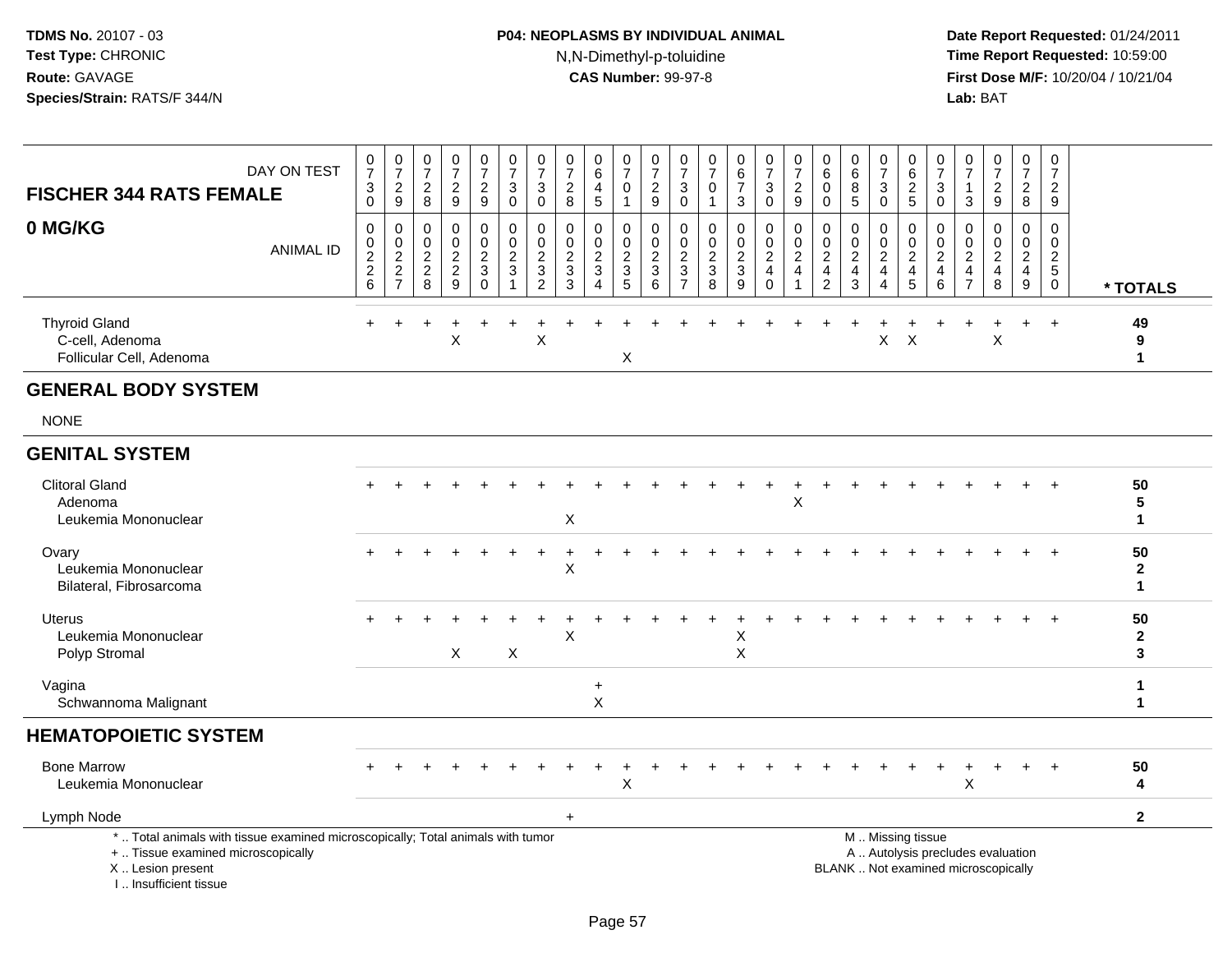### **P04: NEOPLASMS BY INDIVIDUAL ANIMAL**N,N-Dimethyl-p-toluidine

 **Date Report Requested:** 01/24/2011 **Time Report Requested:** 10:59:00 **First Dose M/F:** 10/20/04 / 10/21/04<br>**Lab:** BAT **Lab:** BAT

| DAY ON TEST<br><b>FISCHER 344 RATS FEMALE</b>                                                                | $\frac{0}{7}$<br>$\sqrt{3}$<br>$\mathbf 0$                     | $\frac{0}{7}$<br>$\sqrt{2}$<br>9                                         | 0<br>$\overline{7}$<br>$\sqrt{2}$<br>8                          | $\frac{0}{7}$<br>$\sqrt{2}$<br>$9\,$                              | $\frac{0}{7}$<br>$\frac{2}{9}$                                              | 0<br>$\overline{7}$<br>3<br>$\mathbf 0$                 | $\frac{0}{7}$<br>3<br>$\Omega$                            | $\frac{0}{7}$<br>$\overline{c}$<br>8                    | $\begin{array}{c} 0 \\ 6 \end{array}$<br>$\overline{4}$<br>$\sqrt{5}$ | 0<br>$\overline{7}$<br>0<br>$\overline{1}$              | 0<br>$\overline{7}$<br>$\sqrt{2}$<br>9                               | 0<br>$\overline{7}$<br>$\mathbf{3}$<br>$\mathbf 0$                   | $\frac{0}{7}$<br>$\mathbf 0$<br>$\mathbf{1}$ | $\begin{array}{c} 0 \\ 6 \\ 7 \end{array}$<br>3   | $\frac{0}{7}$<br>$\sqrt{3}$<br>$\mathbf 0$                             | $\begin{matrix} 0 \\ 7 \\ 2 \end{matrix}$<br>$9\,$                   | 0<br>6<br>$\mathbf 0$<br>$\mathbf 0$                                   | $\begin{matrix} 0 \\ 6 \end{matrix}$<br>$\bf 8$<br>$\sqrt{5}$ | $\frac{0}{7}$<br>$\ensuremath{\mathsf{3}}$<br>$\mathbf 0$            | 0<br>$\,6\,$<br>$\frac{2}{5}$                         | 0<br>$\overline{7}$<br>$\sqrt{3}$<br>$\mathbf 0$                | 0<br>$\overline{7}$<br>$\overline{1}$<br>3                                       | $\frac{0}{7}$<br>$\overline{c}$<br>$9\,$              | $\frac{0}{7}$<br>$\frac{2}{8}$                            | 0<br>$\overline{7}$<br>$\frac{2}{9}$                      |                         |
|--------------------------------------------------------------------------------------------------------------|----------------------------------------------------------------|--------------------------------------------------------------------------|-----------------------------------------------------------------|-------------------------------------------------------------------|-----------------------------------------------------------------------------|---------------------------------------------------------|-----------------------------------------------------------|---------------------------------------------------------|-----------------------------------------------------------------------|---------------------------------------------------------|----------------------------------------------------------------------|----------------------------------------------------------------------|----------------------------------------------|---------------------------------------------------|------------------------------------------------------------------------|----------------------------------------------------------------------|------------------------------------------------------------------------|---------------------------------------------------------------|----------------------------------------------------------------------|-------------------------------------------------------|-----------------------------------------------------------------|----------------------------------------------------------------------------------|-------------------------------------------------------|-----------------------------------------------------------|-----------------------------------------------------------|-------------------------|
| 0 MG/KG<br><b>ANIMAL ID</b>                                                                                  | $\mathbf 0$<br>$\begin{array}{c} 0 \\ 2 \\ 2 \end{array}$<br>6 | 0<br>$\mathbf 0$<br>$\boldsymbol{2}$<br>$\overline{c}$<br>$\overline{7}$ | $\mathbf 0$<br>$\mathbf 0$<br>$\sqrt{2}$<br>$\overline{c}$<br>8 | $\mathbf 0$<br>$\mathbf 0$<br>$\sqrt{2}$<br>$\boldsymbol{2}$<br>9 | 0<br>$\mathbf 0$<br>$\overline{2}$<br>$\ensuremath{\mathsf{3}}$<br>$\Omega$ | 0<br>$\mathbf 0$<br>$\overline{2}$<br>3<br>$\mathbf{1}$ | 0<br>$\mathbf 0$<br>$\overline{c}$<br>3<br>$\overline{2}$ | 0<br>$\mathbf 0$<br>$\overline{a}$<br>$\mathbf{3}$<br>3 | $\mathbf 0$<br>$\mathbf 0$<br>$\sqrt{2}$<br>$\sqrt{3}$<br>$\Delta$    | 0<br>$\mathbf 0$<br>$\boldsymbol{2}$<br>$\sqrt{3}$<br>5 | $\mathbf 0$<br>$\overline{0}$<br>$\overline{2}$<br>$\mathbf{3}$<br>6 | 0<br>$\mathbf 0$<br>$\overline{c}$<br>$\mathbf{3}$<br>$\overline{7}$ | 0<br>0<br>$\sqrt{2}$<br>$\mathbf{3}$<br>8    | 0<br>$\mathbf 0$<br>$\sqrt{2}$<br>$\sqrt{3}$<br>9 | $\mathbf 0$<br>$\mathbf 0$<br>$\sqrt{2}$<br>$\overline{4}$<br>$\Omega$ | 0<br>$\mathbf 0$<br>$\overline{c}$<br>$\overline{4}$<br>$\mathbf{1}$ | 0<br>$\mathbf 0$<br>$\overline{c}$<br>$\overline{4}$<br>$\overline{2}$ | 0<br>0<br>$\sqrt{2}$<br>$\overline{4}$<br>3                   | 0<br>0<br>$\overline{c}$<br>$\overline{4}$<br>$\boldsymbol{\Lambda}$ | 0<br>$\mathbf 0$<br>$\sqrt{2}$<br>$\overline{4}$<br>5 | $\mathbf 0$<br>$\mathbf 0$<br>$\sqrt{2}$<br>$\overline{4}$<br>6 | $\mathbf 0$<br>$\mathbf 0$<br>$\overline{c}$<br>$\overline{4}$<br>$\overline{7}$ | 0<br>$\mathbf 0$<br>$\sqrt{2}$<br>$\overline{4}$<br>8 | 0<br>$\mathbf 0$<br>$\overline{a}$<br>$\overline{4}$<br>9 | 0<br>0<br>$\overline{a}$<br>$\overline{5}$<br>$\mathbf 0$ | * TOTALS                |
| Deep Cervical, Leukemia Mononuclear<br>Mediastinal, Leukemia Mononuclear<br>Pancreatic, Leukemia Mononuclear |                                                                |                                                                          |                                                                 |                                                                   |                                                                             |                                                         |                                                           | X<br>$\mathsf X$<br>X                                   |                                                                       |                                                         |                                                                      |                                                                      |                                              |                                                   |                                                                        |                                                                      |                                                                        |                                                               |                                                                      |                                                       |                                                                 |                                                                                  |                                                       |                                                           |                                                           | 1<br>1                  |
| Lymph Node, Mandibular                                                                                       | м                                                              | M                                                                        | м                                                               | м                                                                 | M                                                                           | M                                                       | M                                                         | м                                                       | м                                                                     | м                                                       | M                                                                    | M                                                                    | M                                            | M                                                 | M                                                                      | M                                                                    | M                                                                      | M                                                             | M                                                                    | M                                                     | M                                                               | M                                                                                | M                                                     | M                                                         | M                                                         | 0                       |
| Lymph Node, Mesenteric<br>Leukemia Mononuclear                                                               |                                                                | X                                                                        |                                                                 |                                                                   |                                                                             |                                                         |                                                           | X                                                       |                                                                       | $\mathsf X$                                             |                                                                      |                                                                      |                                              |                                                   |                                                                        |                                                                      |                                                                        |                                                               |                                                                      |                                                       |                                                                 |                                                                                  |                                                       | $\sf X$                                                   | $+$                                                       | 50<br>6                 |
| Spleen<br>Leukemia Mononuclear                                                                               |                                                                | Χ                                                                        |                                                                 |                                                                   |                                                                             |                                                         | X                                                         | X                                                       |                                                                       | $\sf X$                                                 |                                                                      |                                                                      |                                              | X                                                 | $\sf X$                                                                |                                                                      |                                                                        |                                                               | $\mathsf X$                                                          |                                                       |                                                                 | X                                                                                |                                                       | X                                                         | $\ddot{}$                                                 | 50<br>15                |
| Thymus<br>Leukemia Mononuclear                                                                               |                                                                | X                                                                        |                                                                 |                                                                   |                                                                             | м                                                       | $\ddot{}$                                                 | X                                                       |                                                                       |                                                         |                                                                      |                                                                      |                                              |                                                   |                                                                        |                                                                      |                                                                        |                                                               |                                                                      |                                                       |                                                                 |                                                                                  |                                                       |                                                           |                                                           | 47<br>$\mathbf{2}$      |
| <b>INTEGUMENTARY SYSTEM</b>                                                                                  |                                                                |                                                                          |                                                                 |                                                                   |                                                                             |                                                         |                                                           |                                                         |                                                                       |                                                         |                                                                      |                                                                      |                                              |                                                   |                                                                        |                                                                      |                                                                        |                                                               |                                                                      |                                                       |                                                                 |                                                                                  |                                                       |                                                           |                                                           |                         |
| <b>Mammary Gland</b><br>Carcinoma, Multiple<br>Fibroadenoma                                                  | X                                                              |                                                                          |                                                                 |                                                                   | $\pmb{\times}$                                                              |                                                         |                                                           |                                                         | $X$ $X$                                                               |                                                         |                                                                      |                                                                      | $\boldsymbol{\mathsf{X}}$                    |                                                   |                                                                        |                                                                      |                                                                        |                                                               | $X$ $X$ $X$                                                          |                                                       |                                                                 |                                                                                  | $X$ $X$                                               |                                                           |                                                           | 50<br>$\mathbf 1$<br>17 |
| Fibroadenoma, Multiple<br>Leukemia Mononuclear                                                               |                                                                | $\mathsf X$                                                              |                                                                 | $\mathsf{X}$                                                      |                                                                             | $\boldsymbol{\mathsf{X}}$                               |                                                           | X                                                       |                                                                       |                                                         | $\boldsymbol{\mathsf{X}}$                                            |                                                                      |                                              |                                                   |                                                                        | $X$ $X$                                                              |                                                                        |                                                               |                                                                      |                                                       | $\mathsf X$                                                     |                                                                                  |                                                       | $\times$                                                  |                                                           | 12<br>$\mathbf{1}$      |
| Skin<br><b>Basal Cell Carcinoma</b><br>Fibroma<br>Fibrosarcoma<br>Fibrosarcoma, Multiple                     |                                                                |                                                                          |                                                                 | $\mathsf X$                                                       |                                                                             | X                                                       |                                                           |                                                         |                                                                       | $\ddot{}$<br>X                                          |                                                                      | X                                                                    |                                              |                                                   |                                                                        |                                                                      |                                                                        |                                                               |                                                                      |                                                       |                                                                 |                                                                                  |                                                       |                                                           |                                                           | 50<br>1                 |
| Keratoacanthoma<br>Liposarcoma                                                                               |                                                                |                                                                          |                                                                 |                                                                   |                                                                             |                                                         |                                                           |                                                         |                                                                       |                                                         | Χ                                                                    |                                                                      |                                              |                                                   |                                                                        |                                                                      |                                                                        |                                                               |                                                                      |                                                       |                                                                 |                                                                                  |                                                       |                                                           |                                                           |                         |

\* .. Total animals with tissue examined microscopically; Total animals with tumor

+ .. Tissue examined microscopically

X .. Lesion present

I .. Insufficient tissue

M .. Missing tissue

y the contract of the contract of the contract of the contract of the contract of the contract of the contract of  $A$ . Autolysis precludes evaluation

Lesion present BLANK .. Not examined microscopically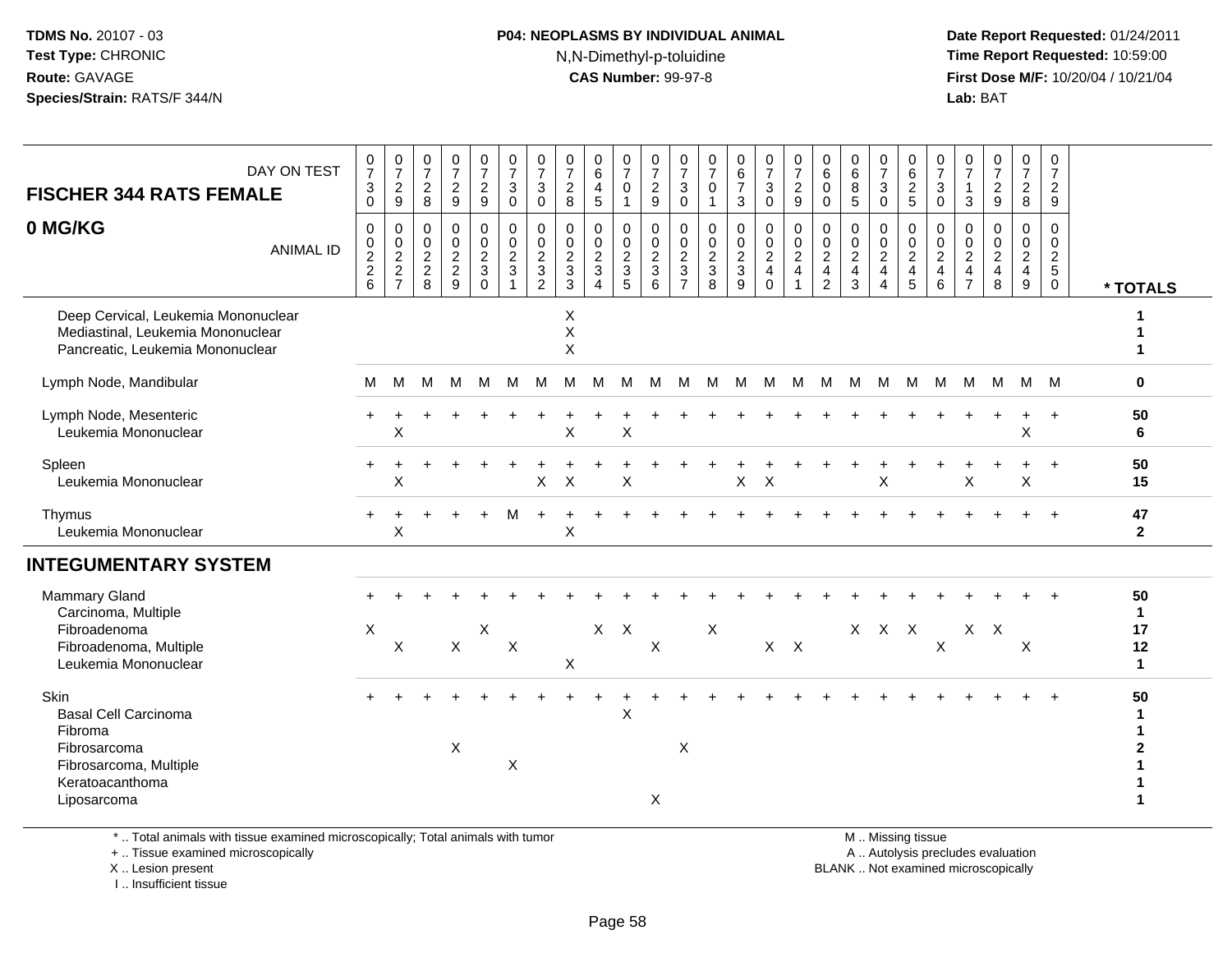# **P04: NEOPLASMS BY INDIVIDUAL ANIMAL**N,N-Dimethyl-p-toluidine

 **Date Report Requested:** 01/24/2011 **Time Report Requested:** 10:59:00 **First Dose M/F:** 10/20/04 / 10/21/04<br>**Lab:** BAT **Lab:** BAT

| DAY ON TEST<br><b>FISCHER 344 RATS FEMALE</b>                                                                         | $\frac{0}{7}$<br>$\mathbf{3}$<br>$\Omega$            | $\frac{0}{7}$<br>$\overline{2}$<br>$\boldsymbol{9}$       | $\frac{0}{7}$<br>$\frac{2}{8}$                      | $\frac{0}{7}$<br>$\overline{2}$<br>9                      | 0<br>$\overline{7}$<br>$\overline{2}$<br>9       | 0<br>$\overline{7}$<br>$\sqrt{3}$<br>$\Omega$                        | 0<br>$\overline{7}$<br>3<br>$\mathbf{0}$                                            | 0<br>$\overline{7}$<br>$\overline{2}$<br>8                      | $\begin{array}{c} 0 \\ 6 \end{array}$<br>4<br>5                            | $\begin{smallmatrix}0\\7\end{smallmatrix}$<br>$\mathbf 0$<br>1 | 0<br>$\overline{7}$<br>$\sqrt{2}$<br>9                      | $\mathbf 0$<br>$\overline{7}$<br>3<br>$\mathbf 0$ | $\frac{0}{7}$<br>$\mathbf 0$<br>$\mathbf{1}$                | 0<br>$\overline{6}$<br>$\overline{7}$<br>3 | $\frac{0}{7}$<br>$\mathbf{3}$<br>$\overline{0}$                                      | $\frac{0}{7}$<br>$\overline{2}$<br>9                                             | 0<br>6<br>$\mathbf 0$<br>$\mathbf 0$                                                      | $\mathbf 0$<br>$\overline{6}$<br>8<br>5                             | 0<br>$\overline{7}$<br>3<br>$\mathbf{0}$                           | 0<br>$\,6\,$<br>$\sqrt{2}$<br>5                        | 0<br>$\overline{7}$<br>3<br>$\Omega$         | 0<br>$\overline{7}$<br>$\mathbf{1}$<br>$\sqrt{3}$                                         | $\frac{0}{7}$<br>$\boldsymbol{2}$<br>$\overline{9}$    | 0<br>$\overline{7}$<br>$\frac{2}{8}$                                              | 0<br>$\overline{7}$<br>$\overline{2}$<br>9                                |                                         |
|-----------------------------------------------------------------------------------------------------------------------|------------------------------------------------------|-----------------------------------------------------------|-----------------------------------------------------|-----------------------------------------------------------|--------------------------------------------------|----------------------------------------------------------------------|-------------------------------------------------------------------------------------|-----------------------------------------------------------------|----------------------------------------------------------------------------|----------------------------------------------------------------|-------------------------------------------------------------|---------------------------------------------------|-------------------------------------------------------------|--------------------------------------------|--------------------------------------------------------------------------------------|----------------------------------------------------------------------------------|-------------------------------------------------------------------------------------------|---------------------------------------------------------------------|--------------------------------------------------------------------|--------------------------------------------------------|----------------------------------------------|-------------------------------------------------------------------------------------------|--------------------------------------------------------|-----------------------------------------------------------------------------------|---------------------------------------------------------------------------|-----------------------------------------|
| 0 MG/KG<br><b>ANIMAL ID</b>                                                                                           | 0<br>$\mathbf 0$<br>$\frac{2}{2}$<br>$6\phantom{1}6$ | $\mathbf 0$<br>$\mathbf 0$<br>$\sqrt{2}$<br>$\frac{2}{7}$ | 0<br>$\mathbf 0$<br>$\overline{2}$<br>$\frac{2}{8}$ | 0<br>$\mathbf 0$<br>$\overline{c}$<br>$\overline{2}$<br>9 | 0<br>$\overline{0}$<br>$\frac{2}{3}$<br>$\Omega$ | $\mathbf 0$<br>$\pmb{0}$<br>$\frac{2}{3}$<br>$\overline{\mathbf{1}}$ | 0<br>$\mathbf 0$<br>$\boldsymbol{2}$<br>$\ensuremath{\mathsf{3}}$<br>$\overline{2}$ | $\mathbf 0$<br>$\mathbf 0$<br>$\overline{2}$<br>$\sqrt{3}$<br>3 | $\mathbf 0$<br>$\mathbf 0$<br>$\overline{c}$<br>$\overline{3}$<br>$\Delta$ | $\mathbf 0$<br>$\mathbf 0$<br>$\frac{2}{3}$<br>$\overline{5}$  | $\mathbf 0$<br>$\mathbf 0$<br>$\sqrt{2}$<br>$\sqrt{3}$<br>6 | $\mathbf 0$<br>$\mathbf 0$<br>$rac{2}{3}$         | $\mathbf 0$<br>$\mathbf 0$<br>$\frac{2}{3}$<br>$\mathbf{8}$ | 0<br>0<br>$\frac{2}{3}$<br>$\overline{9}$  | 0<br>$\mathsf{O}\xspace$<br>$\overline{2}$<br>$\overline{\mathbf{4}}$<br>$\mathbf 0$ | $\mathbf 0$<br>$\mathbf 0$<br>$\overline{c}$<br>$\overline{4}$<br>$\overline{1}$ | $\mathbf 0$<br>$\mathbf 0$<br>$\overline{2}$<br>$\overline{\mathbf{4}}$<br>$\overline{2}$ | $\mathbf 0$<br>$\mathbf 0$<br>$\overline{2}$<br>$\overline{4}$<br>3 | 0<br>$\mathbf 0$<br>$\sqrt{2}$<br>$\overline{4}$<br>$\overline{4}$ | $\mathbf 0$<br>$\mathbf 0$<br>$\overline{c}$<br>4<br>5 | 0<br>$\mathbf 0$<br>$\overline{2}$<br>4<br>6 | $\mathbf 0$<br>$\mathbf 0$<br>$\overline{c}$<br>$\overline{\mathbf{4}}$<br>$\overline{7}$ | $\mathbf 0$<br>$\mathbf 0$<br>$\overline{2}$<br>4<br>8 | $\mathbf 0$<br>$\mathbf 0$<br>$\sqrt{2}$<br>$\begin{array}{c} 4 \\ 9 \end{array}$ | $\mathbf 0$<br>$\mathbf 0$<br>$\overline{2}$<br>$\sqrt{5}$<br>$\mathbf 0$ | * TOTALS                                |
| <b>MUSCULOSKELETAL SYSTEM</b>                                                                                         |                                                      |                                                           |                                                     |                                                           |                                                  |                                                                      |                                                                                     |                                                                 |                                                                            |                                                                |                                                             |                                                   |                                                             |                                            |                                                                                      |                                                                                  |                                                                                           |                                                                     |                                                                    |                                                        |                                              |                                                                                           |                                                        |                                                                                   |                                                                           |                                         |
| Bone                                                                                                                  | $+$                                                  |                                                           |                                                     |                                                           |                                                  |                                                                      |                                                                                     |                                                                 |                                                                            |                                                                |                                                             |                                                   |                                                             |                                            |                                                                                      |                                                                                  |                                                                                           |                                                                     |                                                                    |                                                        |                                              |                                                                                           |                                                        | $\ddot{}$                                                                         | $+$                                                                       | 50                                      |
| <b>NERVOUS SYSTEM</b>                                                                                                 |                                                      |                                                           |                                                     |                                                           |                                                  |                                                                      |                                                                                     |                                                                 |                                                                            |                                                                |                                                             |                                                   |                                                             |                                            |                                                                                      |                                                                                  |                                                                                           |                                                                     |                                                                    |                                                        |                                              |                                                                                           |                                                        |                                                                                   |                                                                           |                                         |
| <b>Brain</b><br>Leukemia Mononuclear                                                                                  |                                                      |                                                           |                                                     |                                                           |                                                  |                                                                      |                                                                                     |                                                                 |                                                                            |                                                                |                                                             |                                                   |                                                             |                                            |                                                                                      |                                                                                  |                                                                                           |                                                                     |                                                                    |                                                        |                                              |                                                                                           |                                                        |                                                                                   |                                                                           | 50<br>$\mathbf 1$                       |
| <b>RESPIRATORY SYSTEM</b>                                                                                             |                                                      |                                                           |                                                     |                                                           |                                                  |                                                                      |                                                                                     |                                                                 |                                                                            |                                                                |                                                             |                                                   |                                                             |                                            |                                                                                      |                                                                                  |                                                                                           |                                                                     |                                                                    |                                                        |                                              |                                                                                           |                                                        |                                                                                   |                                                                           |                                         |
| Lung<br>Alveolar/Bronchiolar Adenoma<br>Fibrosarcoma, Metastatic, Skin<br>Leukemia Mononuclear                        |                                                      | X                                                         |                                                     |                                                           |                                                  | X                                                                    |                                                                                     | $\sf X$                                                         |                                                                            | $\boldsymbol{\mathsf{X}}$                                      |                                                             |                                                   |                                                             | X                                          |                                                                                      |                                                                                  |                                                                                           |                                                                     |                                                                    |                                                        |                                              | X                                                                                         |                                                        |                                                                                   |                                                                           | 50<br>$\mathbf{1}$<br>$\mathbf{1}$<br>8 |
| Nose                                                                                                                  |                                                      |                                                           |                                                     |                                                           |                                                  |                                                                      |                                                                                     |                                                                 |                                                                            |                                                                |                                                             |                                                   |                                                             |                                            |                                                                                      |                                                                                  |                                                                                           |                                                                     |                                                                    |                                                        |                                              |                                                                                           |                                                        |                                                                                   |                                                                           | 50                                      |
| Trachea                                                                                                               | $+$                                                  |                                                           |                                                     |                                                           |                                                  |                                                                      |                                                                                     |                                                                 |                                                                            |                                                                |                                                             |                                                   |                                                             |                                            |                                                                                      |                                                                                  |                                                                                           |                                                                     |                                                                    |                                                        |                                              |                                                                                           |                                                        |                                                                                   | $\div$<br>$+$                                                             | 50                                      |
| <b>SPECIAL SENSES SYSTEM</b>                                                                                          |                                                      |                                                           |                                                     |                                                           |                                                  |                                                                      |                                                                                     |                                                                 |                                                                            |                                                                |                                                             |                                                   |                                                             |                                            |                                                                                      |                                                                                  |                                                                                           |                                                                     |                                                                    |                                                        |                                              |                                                                                           |                                                        |                                                                                   |                                                                           |                                         |
| Ear<br><b>Neural Crest Tumor</b>                                                                                      |                                                      |                                                           |                                                     |                                                           |                                                  |                                                                      |                                                                                     |                                                                 |                                                                            |                                                                |                                                             |                                                   |                                                             |                                            |                                                                                      |                                                                                  |                                                                                           |                                                                     |                                                                    |                                                        |                                              |                                                                                           |                                                        |                                                                                   |                                                                           | $\mathbf 1$<br>$\mathbf{1}$             |
| Eye<br>Melanoma Benign                                                                                                |                                                      |                                                           |                                                     |                                                           |                                                  |                                                                      |                                                                                     |                                                                 |                                                                            |                                                                |                                                             |                                                   |                                                             |                                            |                                                                                      |                                                                                  |                                                                                           |                                                                     |                                                                    |                                                        |                                              |                                                                                           |                                                        |                                                                                   |                                                                           | 50<br>$\mathbf 1$                       |
| Harderian Gland<br>Leukemia Mononuclear                                                                               |                                                      |                                                           |                                                     |                                                           |                                                  |                                                                      |                                                                                     |                                                                 |                                                                            |                                                                |                                                             |                                                   |                                                             |                                            |                                                                                      |                                                                                  |                                                                                           |                                                                     |                                                                    |                                                        |                                              |                                                                                           |                                                        |                                                                                   | $+$                                                                       | 50<br>$\mathbf 1$                       |
| *  Total animals with tissue examined microscopically; Total animals with tumor<br>+  Tissue examined microscopically |                                                      |                                                           |                                                     |                                                           |                                                  |                                                                      |                                                                                     |                                                                 |                                                                            |                                                                |                                                             |                                                   |                                                             |                                            |                                                                                      |                                                                                  |                                                                                           |                                                                     |                                                                    | M  Missing tissue                                      |                                              |                                                                                           | A  Autolysis precludes evaluation                      |                                                                                   |                                                                           |                                         |

X .. Lesion present

I .. Insufficient tissue

A .. Autolysis precludes evaluation

Lesion present BLANK .. Not examined microscopically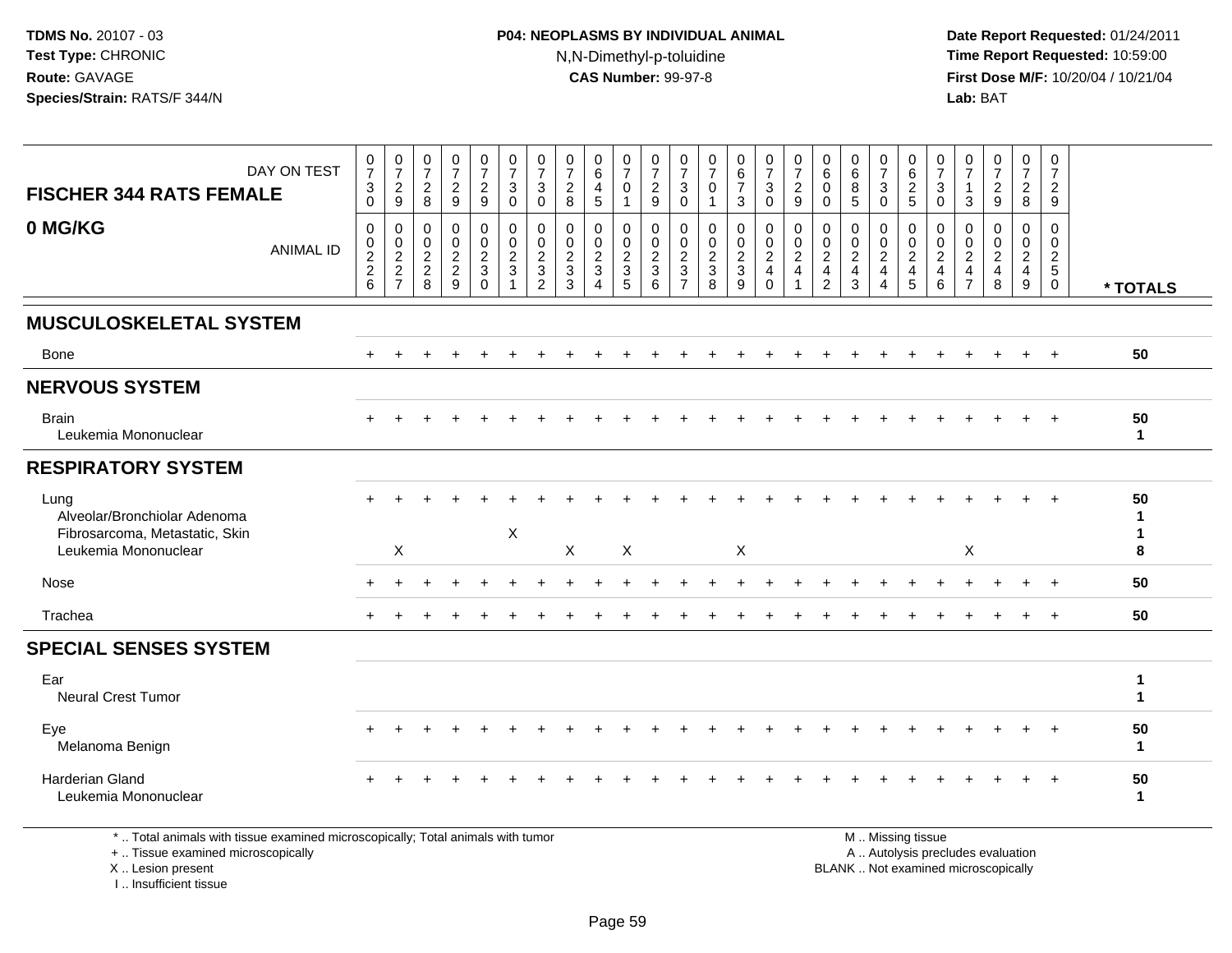### **P04: NEOPLASMS BY INDIVIDUAL ANIMAL**N,N-Dimethyl-p-toluidine

 **Date Report Requested:** 01/24/2011 **Time Report Requested:** 10:59:00 **First Dose M/F:** 10/20/04 / 10/21/04<br>**Lab:** BAT **Lab:** BAT

| <b>FISCHER 344 RATS FEMALE</b>                                                       | DAY ON TEST      | $\frac{0}{7}$<br>3                                             | $\frac{0}{7}$<br>$\mathbf{2}$<br>9 | $\overline{ }$<br>$\boldsymbol{2}$<br>8 | $\frac{0}{7}$<br>$\sqrt{2}$<br>$9\,$                | $\frac{0}{7}$<br>$\overline{c}$<br>9 | $\boldsymbol{0}$<br>$\overline{7}$<br>$\sqrt{3}$<br>$\mathbf 0$ | 3<br>$\Omega$                                    | $\overline{7}$<br>$\mathbf 2$<br>8    | $\mathbf 0$<br>6<br>4<br>5 | $\frac{0}{7}$<br>0           | $\frac{0}{7}$<br>$\boldsymbol{2}$<br>$\boldsymbol{9}$ | $\frac{0}{7}$<br>$\sqrt{3}$<br>$\Omega$             | $\frac{0}{7}$<br>$\mathbf 0$                        | 0<br>6<br>$\overline{7}$<br>3 | $\overline{7}$<br>$\mathbf{3}$<br>$\Omega$ | 0<br>$\overline{z}$<br>$\overline{c}$<br>9 | 6                                              | $\begin{matrix} 0 \\ 6 \end{matrix}$<br>$\bf 8$<br>5 | $\frac{0}{7}$<br>$\sqrt{3}$<br>$\mathbf 0$                                                      | 0<br>$\,6\,$<br>$\overline{c}$<br>5                          | 0<br>$\overline{7}$<br>3<br>$\Omega$                               | $\overline{ }$<br>3 | 0<br>$\overline{ }$<br>$\overline{c}$<br>9 | $\frac{0}{7}$<br>$\overline{c}$<br>8                                    | 0<br>$\overline{2}$<br>9                 |                    |
|--------------------------------------------------------------------------------------|------------------|----------------------------------------------------------------|------------------------------------|-----------------------------------------|-----------------------------------------------------|--------------------------------------|-----------------------------------------------------------------|--------------------------------------------------|---------------------------------------|----------------------------|------------------------------|-------------------------------------------------------|-----------------------------------------------------|-----------------------------------------------------|-------------------------------|--------------------------------------------|--------------------------------------------|------------------------------------------------|------------------------------------------------------|-------------------------------------------------------------------------------------------------|--------------------------------------------------------------|--------------------------------------------------------------------|---------------------|--------------------------------------------|-------------------------------------------------------------------------|------------------------------------------|--------------------|
| 0 MG/KG                                                                              | <b>ANIMAL ID</b> | 0<br>$\mathbf 0$<br>$\begin{array}{c} 2 \\ 2 \\ 6 \end{array}$ | 0<br>$\mathbf 0$<br>$\frac{2}{7}$  | $\boldsymbol{2}$<br>$\overline{c}$<br>8 | 0<br>$\pmb{0}$<br>$\frac{2}{2}$<br>$\boldsymbol{9}$ | 0<br>0<br>$\frac{2}{3}$<br>$\Omega$  | $\pmb{0}$<br>$\pmb{0}$<br>$\frac{2}{3}$                         | $\Omega$<br>2<br>$\ensuremath{\mathsf{3}}$<br>C. | $\boldsymbol{2}$<br>$\mathbf{3}$<br>3 | 0<br>0<br>$\frac{2}{3}$    | 0<br>0<br>$\frac{2}{3}$<br>5 | $\pmb{0}$<br>$\frac{2}{3}$<br>6                       | 0<br>$\mathbf 0$<br>$\frac{2}{3}$<br>$\overline{ }$ | $\begin{matrix} 0 \\ 0 \\ 2 \\ 3 \end{matrix}$<br>8 | 0<br>0<br>$\frac{2}{3}$<br>9  | $\pmb{0}$<br>$\frac{2}{4}$<br>$\Omega$     | 0<br>$\pmb{0}$<br>$\boldsymbol{2}$<br>4    | $\overline{\mathbf{c}}$<br>4<br>$\overline{2}$ | 0<br>$\pmb{0}$<br>$\frac{2}{4}$<br>3                 | $\begin{matrix} 0 \\ 0 \end{matrix}$<br>$\sqrt{2}$<br>$\overline{\mathbf{4}}$<br>$\overline{4}$ | $\mbox{O}$<br>$\overline{\mathbf{c}}$<br>$\overline{4}$<br>5 | 0<br>$\mathbf 0$<br>$\overline{\mathbf{c}}$<br>$\overline{4}$<br>6 | $\overline{ }$      | 0<br>0<br>$\overline{c}$<br>4<br>8         | 0<br>0<br>$\overline{c}$<br>$\overline{\mathbf{4}}$<br>$\boldsymbol{9}$ | 0<br>0<br>2<br>$\sqrt{5}$<br>$\mathbf 0$ | * TOTALS           |
| <b>URINARY SYSTEM</b>                                                                |                  |                                                                |                                    |                                         |                                                     |                                      |                                                                 |                                                  |                                       |                            |                              |                                                       |                                                     |                                                     |                               |                                            |                                            |                                                |                                                      |                                                                                                 |                                                              |                                                                    |                     |                                            |                                                                         |                                          |                    |
| Kidney<br>Leukemia Mononuclear                                                       |                  |                                                                | X                                  |                                         |                                                     |                                      |                                                                 |                                                  | X                                     |                            |                              |                                                       |                                                     |                                                     |                               |                                            |                                            |                                                |                                                      |                                                                                                 |                                                              |                                                                    | X                   |                                            | $+$                                                                     | $+$                                      | 50<br>5            |
| <b>Urinary Bladder</b><br>Leukemia Mononuclear<br>Transitional Epithelium, Papilloma |                  |                                                                | X                                  |                                         |                                                     |                                      |                                                                 |                                                  | X                                     |                            |                              |                                                       |                                                     |                                                     |                               |                                            |                                            |                                                |                                                      |                                                                                                 |                                                              |                                                                    |                     |                                            | $+$                                                                     | $+$                                      | 50<br>$\mathbf{2}$ |
| <b>SYSTEMIC LESIONS</b>                                                              |                  |                                                                |                                    |                                         |                                                     |                                      |                                                                 |                                                  |                                       |                            |                              |                                                       |                                                     |                                                     |                               |                                            |                                            |                                                |                                                      |                                                                                                 |                                                              |                                                                    |                     |                                            |                                                                         |                                          |                    |
| Multiple Organ<br>Leukemia Mononuclear                                               |                  |                                                                | X                                  |                                         |                                                     |                                      |                                                                 | X                                                | X                                     |                            | X                            |                                                       |                                                     |                                                     | X                             | X                                          |                                            |                                                |                                                      | X                                                                                               |                                                              |                                                                    | X                   |                                            | X                                                                       |                                          | 50<br>15           |

\* .. Total animals with tissue examined microscopically; Total animals with tumor

+ .. Tissue examined microscopically

X .. Lesion present

I .. Insufficient tissue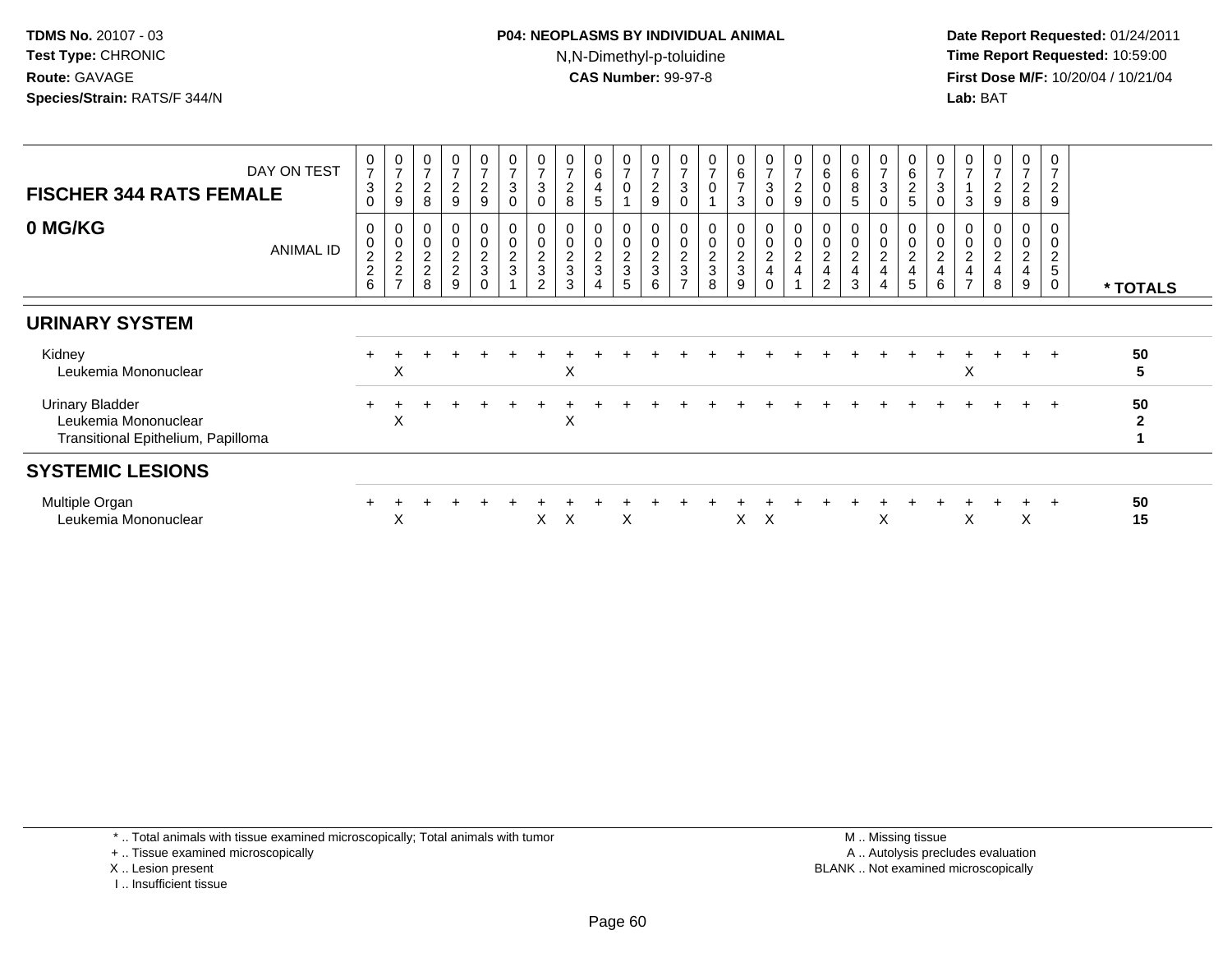# **P04: NEOPLASMS BY INDIVIDUAL ANIMAL**N,N-Dimethyl-p-toluidine

 **Date Report Requested:** 01/24/2011 **Time Report Requested:** 10:59:00 **First Dose M/F:** 10/20/04 / 10/21/04<br>**Lab:** BAT **Lab:** BAT

|                                                                                                                       |                  |                          |                                       |                                       |                                                      |                                                      |                                                |                                         |                                                  |                                                       |                                                                    |                                                                     |                                                                           |                                                |                                                                 |                                                       |                                                      |                                                             |                                              |                                            |                                   |                                                                      |                                                     |                                                                           |                                                             | 0                                                         |                   |
|-----------------------------------------------------------------------------------------------------------------------|------------------|--------------------------|---------------------------------------|---------------------------------------|------------------------------------------------------|------------------------------------------------------|------------------------------------------------|-----------------------------------------|--------------------------------------------------|-------------------------------------------------------|--------------------------------------------------------------------|---------------------------------------------------------------------|---------------------------------------------------------------------------|------------------------------------------------|-----------------------------------------------------------------|-------------------------------------------------------|------------------------------------------------------|-------------------------------------------------------------|----------------------------------------------|--------------------------------------------|-----------------------------------|----------------------------------------------------------------------|-----------------------------------------------------|---------------------------------------------------------------------------|-------------------------------------------------------------|-----------------------------------------------------------|-------------------|
|                                                                                                                       | DAY ON TEST      | $\frac{0}{7}$            | $\begin{array}{c} 0 \\ 7 \end{array}$ | $\begin{array}{c} 0 \\ 7 \end{array}$ | $\frac{0}{7}$                                        | $\begin{array}{c} 0 \\ 7 \end{array}$<br>$\mathsf 3$ | $\frac{0}{7}$<br>$\mathbf{3}$                  | $\frac{0}{7}$                           | $\frac{0}{7}$                                    | $\begin{array}{c} 0 \\ 7 \end{array}$<br>$\mathbf{1}$ | $\begin{array}{c} 0 \\ 7 \end{array}$<br>$\ensuremath{\mathsf{3}}$ | $\frac{0}{7}$                                                       | $\frac{0}{7}$                                                             | $\frac{0}{7}$<br>$\mathbf{3}$                  | $\frac{0}{7}$                                                   | $\begin{array}{c} 0 \\ 7 \end{array}$<br>$\mathbf{3}$ | $\frac{0}{7}$                                        | $\frac{0}{7}$                                               | $\begin{matrix} 0 \\ 7 \end{matrix}$         | $\begin{array}{c} 0 \\ 7 \end{array}$<br>3 | $\frac{0}{7}$                     | $\frac{0}{7}$<br>$\mathbf{3}$                                        | $\frac{0}{7}$                                       | $\begin{array}{c} 0 \\ 7 \end{array}$                                     | $\frac{0}{7}$<br>3                                          | $\overline{7}$<br>$\overline{2}$                          |                   |
| <b>FISCHER 344 RATS FEMALE</b>                                                                                        |                  | $\frac{2}{9}$            | $\frac{2}{9}$                         | $\frac{2}{9}$                         | $\frac{2}{9}$                                        | $\mathbf 0$                                          | $\mathbf 0$                                    | $\frac{2}{9}$                           | $\frac{2}{9}$                                    | 8                                                     | $\overline{0}$                                                     | $\frac{2}{9}$                                                       | $\frac{2}{8}$                                                             | $\mathsf 0$                                    | $\frac{2}{9}$                                                   | $\overline{0}$                                        | $^3_{\rm 0}$                                         | $\frac{2}{8}$                                               | $\frac{2}{9}$                                | $\mathbf{0}$                               | $\frac{2}{9}$                     | $\mathbf 0$                                                          | $\frac{2}{9}$                                       | $_{0}^{3}$                                                                | $\mathbf 0$                                                 | 9                                                         |                   |
| 6 MG/KG                                                                                                               | <b>ANIMAL ID</b> | $\,0\,$<br>$\frac{0}{2}$ | $\pmb{0}$<br>$0$<br>$2$<br>$5$<br>$2$ | 0<br>$\mathbf 0$<br>$\frac{2}{3}$     | $\pmb{0}$<br>$\frac{0}{2}$<br>$\boldsymbol{\Lambda}$ | 0<br>$\mathsf 0$<br>$\frac{2}{5}$                    | $\pmb{0}$<br>$\mathbf 0$<br>$\frac{2}{5}$<br>6 | $\pmb{0}$<br>$\pmb{0}$<br>$\frac{2}{5}$ | $\mathbf 0$<br>$\mathbf 0$<br>$\frac{2}{5}$<br>8 | $\mathbf 0$<br>$\pmb{0}$<br>$\frac{2}{5}$<br>9        | $\mathbf 0$<br>$\pmb{0}$<br>$\frac{2}{6}$<br>$\Omega$              | 0<br>$\mathbf 0$<br>$\sqrt{2}$<br>$6\phantom{1}6$<br>$\overline{1}$ | $\mathbf 0$<br>$\mathbf 0$<br>$\overline{c}$<br>$\,6\,$<br>$\overline{2}$ | $\mathbf 0$<br>$\pmb{0}$<br>$\frac{2}{6}$<br>3 | 0<br>$\mathbf 0$<br>$\overline{a}$<br>$\,6\,$<br>$\overline{4}$ | $\pmb{0}$<br>$0$<br>$6$<br>$5$                        | $\mathbf 0$<br>$\pmb{0}$<br>$\frac{2}{6}$<br>$\,6\,$ | 0<br>$\mathbf 0$<br>$\sqrt{2}$<br>$\,6\,$<br>$\overline{7}$ | $\pmb{0}$<br>$\pmb{0}$<br>$\frac{2}{6}$<br>8 | 0<br>$\mathbf 0$<br>$^{\,2}_{\,6}$<br>9    | 0<br>$\frac{0}{2}$<br>$\mathbf 0$ | 0<br>$\mathbf 0$<br>$\overline{c}$<br>$\overline{7}$<br>$\mathbf{1}$ | $\mathbf 0$<br>0<br>$\frac{2}{7}$<br>$\overline{2}$ | $\mathbf 0$<br>$\begin{array}{c} 0 \\ 2 \\ 7 \end{array}$<br>$\mathbf{3}$ | 0<br>$\mathsf{O}\xspace$<br>$\frac{2}{7}$<br>$\overline{4}$ | $\mathbf 0$<br>$\mathbf 0$<br>$\frac{2}{7}$<br>$\sqrt{5}$ | females<br>(cont) |
| <b>ALIMENTARY SYSTEM</b>                                                                                              |                  |                          |                                       |                                       |                                                      |                                                      |                                                |                                         |                                                  |                                                       |                                                                    |                                                                     |                                                                           |                                                |                                                                 |                                                       |                                                      |                                                             |                                              |                                            |                                   |                                                                      |                                                     |                                                                           |                                                             |                                                           |                   |
| Esophagus                                                                                                             |                  |                          |                                       |                                       |                                                      |                                                      |                                                |                                         |                                                  |                                                       |                                                                    |                                                                     |                                                                           |                                                |                                                                 |                                                       |                                                      |                                                             |                                              |                                            |                                   |                                                                      |                                                     |                                                                           |                                                             | $\overline{+}$                                            |                   |
| Intestine Large, Cecum                                                                                                |                  |                          |                                       |                                       |                                                      |                                                      |                                                |                                         |                                                  |                                                       |                                                                    |                                                                     |                                                                           |                                                |                                                                 |                                                       |                                                      |                                                             |                                              |                                            |                                   |                                                                      |                                                     |                                                                           |                                                             | $\ddot{}$                                                 |                   |
| Intestine Large, Colon                                                                                                |                  |                          |                                       |                                       |                                                      |                                                      |                                                |                                         |                                                  |                                                       |                                                                    |                                                                     |                                                                           |                                                |                                                                 |                                                       |                                                      |                                                             |                                              |                                            |                                   |                                                                      |                                                     |                                                                           |                                                             |                                                           |                   |
| Intestine Large, Rectum                                                                                               |                  |                          |                                       |                                       |                                                      |                                                      |                                                |                                         |                                                  |                                                       |                                                                    |                                                                     |                                                                           |                                                |                                                                 |                                                       |                                                      |                                                             |                                              |                                            |                                   |                                                                      |                                                     |                                                                           | $\ddot{}$                                                   | $+$                                                       |                   |
| Intestine Small, Duodenum                                                                                             |                  |                          |                                       |                                       |                                                      |                                                      |                                                |                                         |                                                  |                                                       |                                                                    |                                                                     |                                                                           |                                                |                                                                 |                                                       |                                                      |                                                             |                                              |                                            |                                   |                                                                      |                                                     |                                                                           |                                                             | $\overline{+}$                                            |                   |
| Intestine Small, Ileum                                                                                                |                  |                          |                                       |                                       |                                                      |                                                      |                                                |                                         |                                                  |                                                       |                                                                    |                                                                     |                                                                           |                                                |                                                                 |                                                       |                                                      |                                                             |                                              |                                            |                                   |                                                                      |                                                     |                                                                           |                                                             |                                                           |                   |
| Intestine Small, Jejunum                                                                                              |                  |                          |                                       |                                       |                                                      |                                                      |                                                |                                         |                                                  |                                                       |                                                                    |                                                                     |                                                                           |                                                |                                                                 |                                                       |                                                      |                                                             |                                              |                                            |                                   |                                                                      |                                                     |                                                                           | $\ddot{}$                                                   | $\overline{+}$                                            |                   |
| Liver<br>Hepatocellular Adenoma<br>Leukemia Mononuclear                                                               |                  | $\ddot{}$<br>$\times$    |                                       |                                       |                                                      |                                                      |                                                |                                         |                                                  |                                                       |                                                                    |                                                                     |                                                                           |                                                |                                                                 |                                                       |                                                      |                                                             |                                              |                                            |                                   |                                                                      |                                                     |                                                                           |                                                             |                                                           |                   |
| Mesentery                                                                                                             |                  |                          |                                       | $+$                                   | $\overline{+}$                                       |                                                      |                                                |                                         |                                                  |                                                       |                                                                    |                                                                     | $+$                                                                       |                                                |                                                                 |                                                       |                                                      |                                                             | $+$                                          |                                            |                                   |                                                                      | $\ddot{}$                                           |                                                                           |                                                             |                                                           |                   |
| Pancreas                                                                                                              |                  |                          |                                       |                                       |                                                      |                                                      |                                                |                                         |                                                  |                                                       |                                                                    |                                                                     |                                                                           |                                                |                                                                 |                                                       |                                                      |                                                             |                                              |                                            |                                   |                                                                      |                                                     |                                                                           |                                                             | $\overline{+}$                                            |                   |
| Salivary Glands                                                                                                       |                  |                          |                                       |                                       |                                                      |                                                      |                                                |                                         |                                                  |                                                       |                                                                    |                                                                     |                                                                           |                                                |                                                                 |                                                       |                                                      |                                                             |                                              |                                            |                                   |                                                                      |                                                     |                                                                           |                                                             | $\div$                                                    |                   |
| Stomach, Forestomach                                                                                                  |                  |                          |                                       |                                       |                                                      |                                                      |                                                |                                         |                                                  |                                                       |                                                                    |                                                                     |                                                                           |                                                |                                                                 |                                                       |                                                      |                                                             |                                              |                                            |                                   |                                                                      |                                                     |                                                                           |                                                             |                                                           |                   |
| Stomach, Glandular                                                                                                    |                  |                          |                                       |                                       |                                                      |                                                      |                                                |                                         |                                                  |                                                       |                                                                    |                                                                     |                                                                           |                                                |                                                                 |                                                       |                                                      |                                                             |                                              |                                            |                                   |                                                                      |                                                     |                                                                           | $\ddot{}$                                                   | $\overline{+}$                                            |                   |
| Tooth                                                                                                                 |                  |                          |                                       |                                       |                                                      |                                                      |                                                |                                         |                                                  |                                                       | $\ddot{}$                                                          |                                                                     |                                                                           |                                                |                                                                 |                                                       |                                                      |                                                             |                                              |                                            |                                   |                                                                      |                                                     |                                                                           |                                                             |                                                           |                   |
| *  Total animals with tissue examined microscopically; Total animals with tumor<br>+  Tissue examined microscopically |                  |                          |                                       |                                       |                                                      |                                                      |                                                |                                         |                                                  |                                                       |                                                                    |                                                                     |                                                                           |                                                |                                                                 |                                                       |                                                      |                                                             |                                              |                                            | M  Missing tissue                 |                                                                      |                                                     | A  Autolysis precludes evaluation                                         |                                                             |                                                           |                   |

X .. Lesion present

I .. Insufficient tissue

 A .. Autolysis precludes evaluationLesion present BLANK .. Not examined microscopically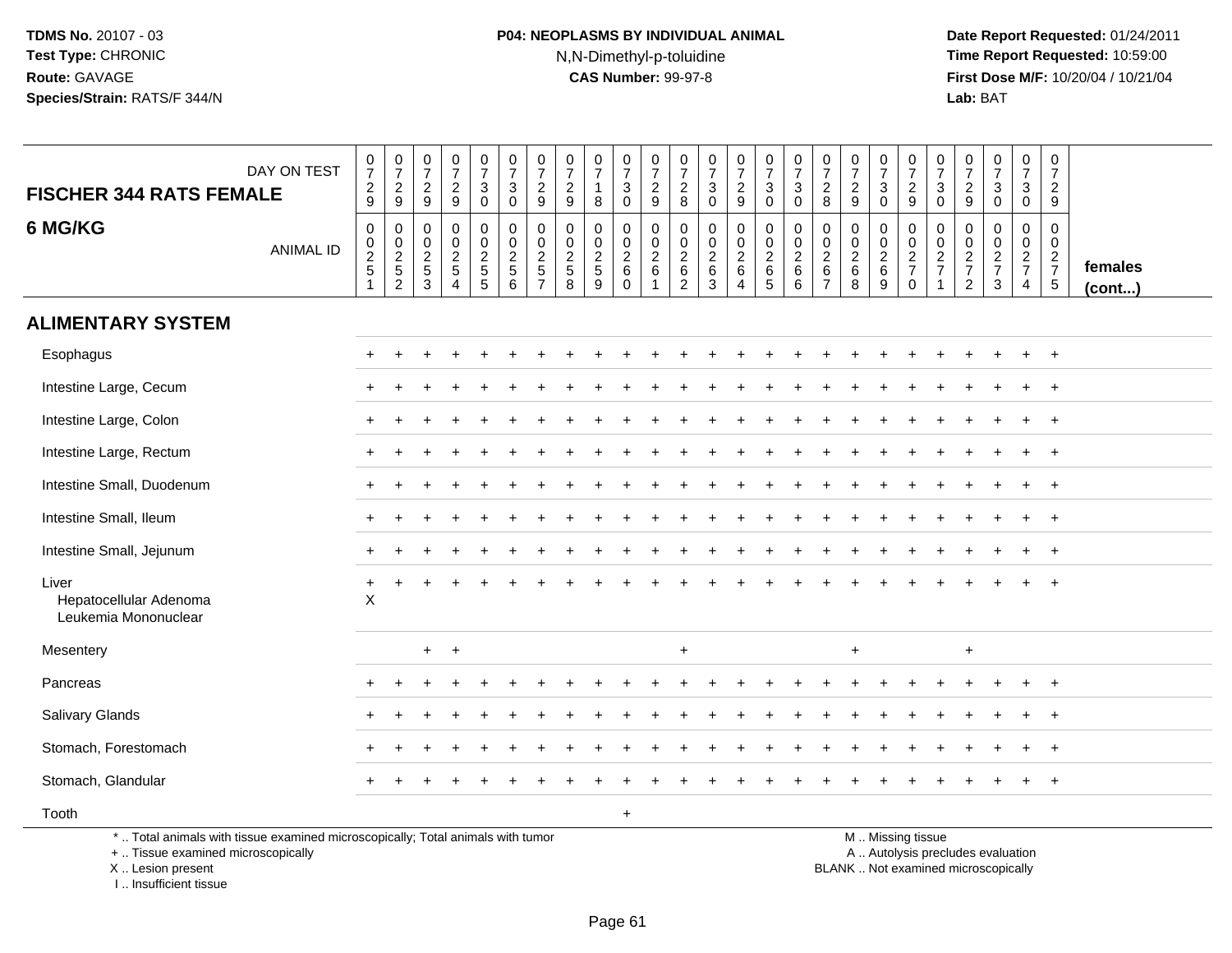**Date Report Requested:** 01/24/2011 **Time Report Requested:** 10:59:00 **First Dose M/F:** 10/20/04 / 10/21/04<br>**Lab:** BAT **Lab:** BAT

| <b>FISCHER 344 RATS FEMALE</b><br>6 MG/KG                           | DAY ON TEST<br><b>ANIMAL ID</b> | $\frac{0}{7}$<br>$\sqrt{2}$<br>9<br>$\mathbf 0$<br>$\pmb{0}$<br>$\overline{2}$<br>5<br>$\overline{1}$ | $\frac{0}{7}$<br>$\overline{c}$<br>$9\,$<br>$\mathbf 0$<br>$\mathbf 0$<br>$\sqrt{2}$<br>$\sqrt{5}$<br>$\overline{c}$ | $\begin{smallmatrix}0\\7\end{smallmatrix}$<br>$\overline{c}$<br>$\boldsymbol{9}$<br>0<br>$\pmb{0}$<br>$\overline{c}$<br>$5\phantom{.0}$<br>3 | $\frac{0}{7}$<br>$\overline{a}$<br>9<br>0<br>$\boldsymbol{0}$<br>$\overline{a}$<br>5<br>4 | $\frac{0}{7}$<br>$\mathbf{3}$<br>$\mathbf 0$<br>0<br>$\mathsf{O}\xspace$<br>$\frac{2}{5}$<br>5 | $\frac{0}{7}$<br>$\sqrt{3}$<br>$\mathbf 0$<br>$\pmb{0}$<br>$\frac{0}{2}$<br>6 | $\frac{0}{7}$<br>$\overline{2}$<br>$9\,$<br>0<br>$\boldsymbol{0}$<br>$\overline{2}$<br>$\,$ 5 $\,$<br>$\overline{7}$ | $\frac{0}{7}$<br>$\overline{2}$<br>9<br>0<br>$\pmb{0}$<br>$\overline{2}$<br>$\overline{5}$<br>8 | $\frac{0}{7}$<br>8<br>0<br>$\mathbf 0$<br>$\frac{2}{5}$<br>9 | $\frac{0}{7}$<br>$\mathbf{3}$<br>$\mathbf 0$<br>0<br>$_{2}^{\rm 0}$<br>$\,6\,$<br>$\Omega$ | $\frac{0}{7}$<br>$\overline{c}$<br>$\boldsymbol{9}$<br>0<br>$\begin{smallmatrix} 0\\2 \end{smallmatrix}$<br>$\,6$ | $\frac{0}{7}$<br>$\sqrt{2}$<br>8<br>0<br>$\pmb{0}$<br>$\overline{2}$<br>$6\phantom{a}$<br>2 | $\frac{0}{7}$<br>$\mathbf{3}$<br>$\mathbf 0$<br>0<br>$\boldsymbol{0}$<br>$\overline{2}$<br>$\,6\,$<br>3 | $\frac{0}{7}$<br>$\overline{c}$<br>$\boldsymbol{9}$<br>0<br>$\mathbf 0$<br>$\boldsymbol{2}$<br>$\,6\,$<br>4 | $\frac{0}{7}$<br>$\mathbf{3}$<br>$\mathbf 0$<br>$\mathbf 0$<br>$\mathbf 0$<br>$\frac{2}{6}$<br>5 | $\frac{0}{7}$<br>3<br>0<br>0<br>$\mathbf 0$<br>$\overline{c}$<br>6<br>6 | $\frac{0}{7}$<br>$\overline{c}$<br>$\bf 8$<br>0<br>$\pmb{0}$<br>$\boldsymbol{2}$<br>$\,6\,$<br>$\overline{7}$ | $\frac{0}{7}$<br>$\sqrt{2}$<br>$\boldsymbol{9}$<br>0<br>$\frac{0}{2}$<br>$\,6\,$<br>8 | $\frac{0}{7}$<br>$\sqrt{3}$<br>0<br>0<br>$\mathbf 0$<br>$\frac{2}{6}$<br>9 | $\frac{0}{7}$<br>$\overline{c}$<br>$9\,$<br>0<br>$\begin{array}{c} 0 \\ 2 \\ 7 \end{array}$<br>$\mathbf 0$ | $\frac{0}{7}$<br>3<br>$\mathbf 0$<br>0<br>0<br>$\overline{c}$<br>$\overline{7}$ | $\frac{0}{7}$<br>$\boldsymbol{2}$<br>$\boldsymbol{9}$<br>0<br>0<br>$\frac{2}{7}$<br>$\overline{2}$ | $\frac{0}{7}$<br>$\ensuremath{\mathsf{3}}$<br>$\mathbf 0$<br>0<br>$\pmb{0}$<br>$\frac{2}{7}$<br>3 | $\frac{0}{7}$<br>$\mathsf 3$<br>$\mathbf 0$<br>0<br>$\overline{0}$<br>$\frac{2}{7}$<br>$\overline{4}$ | $\mathbf 0$<br>$\overline{7}$<br>$\overline{c}$<br>9<br>0<br>$\overline{0}$<br>$\frac{2}{7}$<br>$\sqrt{5}$ | females<br>(cont) |
|---------------------------------------------------------------------|---------------------------------|-------------------------------------------------------------------------------------------------------|----------------------------------------------------------------------------------------------------------------------|----------------------------------------------------------------------------------------------------------------------------------------------|-------------------------------------------------------------------------------------------|------------------------------------------------------------------------------------------------|-------------------------------------------------------------------------------|----------------------------------------------------------------------------------------------------------------------|-------------------------------------------------------------------------------------------------|--------------------------------------------------------------|--------------------------------------------------------------------------------------------|-------------------------------------------------------------------------------------------------------------------|---------------------------------------------------------------------------------------------|---------------------------------------------------------------------------------------------------------|-------------------------------------------------------------------------------------------------------------|--------------------------------------------------------------------------------------------------|-------------------------------------------------------------------------|---------------------------------------------------------------------------------------------------------------|---------------------------------------------------------------------------------------|----------------------------------------------------------------------------|------------------------------------------------------------------------------------------------------------|---------------------------------------------------------------------------------|----------------------------------------------------------------------------------------------------|---------------------------------------------------------------------------------------------------|-------------------------------------------------------------------------------------------------------|------------------------------------------------------------------------------------------------------------|-------------------|
| <b>CARDIOVASCULAR SYSTEM</b>                                        |                                 |                                                                                                       |                                                                                                                      |                                                                                                                                              |                                                                                           |                                                                                                |                                                                               |                                                                                                                      |                                                                                                 |                                                              |                                                                                            |                                                                                                                   |                                                                                             |                                                                                                         |                                                                                                             |                                                                                                  |                                                                         |                                                                                                               |                                                                                       |                                                                            |                                                                                                            |                                                                                 |                                                                                                    |                                                                                                   |                                                                                                       |                                                                                                            |                   |
| <b>Blood Vessel</b>                                                 |                                 |                                                                                                       |                                                                                                                      |                                                                                                                                              |                                                                                           |                                                                                                |                                                                               |                                                                                                                      |                                                                                                 |                                                              |                                                                                            |                                                                                                                   |                                                                                             |                                                                                                         |                                                                                                             |                                                                                                  |                                                                         |                                                                                                               |                                                                                       |                                                                            |                                                                                                            |                                                                                 |                                                                                                    |                                                                                                   |                                                                                                       | $+$                                                                                                        |                   |
| Heart                                                               |                                 |                                                                                                       |                                                                                                                      |                                                                                                                                              |                                                                                           |                                                                                                |                                                                               |                                                                                                                      |                                                                                                 |                                                              |                                                                                            |                                                                                                                   |                                                                                             |                                                                                                         |                                                                                                             |                                                                                                  |                                                                         |                                                                                                               |                                                                                       |                                                                            |                                                                                                            |                                                                                 |                                                                                                    |                                                                                                   |                                                                                                       | $+$                                                                                                        |                   |
| <b>ENDOCRINE SYSTEM</b>                                             |                                 |                                                                                                       |                                                                                                                      |                                                                                                                                              |                                                                                           |                                                                                                |                                                                               |                                                                                                                      |                                                                                                 |                                                              |                                                                                            |                                                                                                                   |                                                                                             |                                                                                                         |                                                                                                             |                                                                                                  |                                                                         |                                                                                                               |                                                                                       |                                                                            |                                                                                                            |                                                                                 |                                                                                                    |                                                                                                   |                                                                                                       |                                                                                                            |                   |
| <b>Adrenal Cortex</b><br>Adenoma<br>Leukemia Mononuclear            |                                 |                                                                                                       |                                                                                                                      |                                                                                                                                              |                                                                                           |                                                                                                |                                                                               |                                                                                                                      |                                                                                                 |                                                              |                                                                                            |                                                                                                                   | X                                                                                           |                                                                                                         |                                                                                                             |                                                                                                  |                                                                         |                                                                                                               |                                                                                       |                                                                            |                                                                                                            |                                                                                 |                                                                                                    |                                                                                                   |                                                                                                       | $\div$                                                                                                     |                   |
| Adrenal Medulla<br>Pheochromocytoma Benign                          |                                 |                                                                                                       |                                                                                                                      |                                                                                                                                              |                                                                                           |                                                                                                |                                                                               |                                                                                                                      |                                                                                                 |                                                              |                                                                                            | $\pm$                                                                                                             | Χ                                                                                           |                                                                                                         |                                                                                                             |                                                                                                  |                                                                         | $\pm$                                                                                                         | $\overline{a}$<br>$\mathsf X$                                                         | $\pm$                                                                      |                                                                                                            |                                                                                 |                                                                                                    |                                                                                                   | $\pm$                                                                                                 | $^{+}$                                                                                                     |                   |
| Islets, Pancreatic                                                  |                                 |                                                                                                       |                                                                                                                      |                                                                                                                                              |                                                                                           |                                                                                                |                                                                               |                                                                                                                      |                                                                                                 |                                                              |                                                                                            |                                                                                                                   |                                                                                             |                                                                                                         |                                                                                                             |                                                                                                  |                                                                         |                                                                                                               |                                                                                       |                                                                            |                                                                                                            |                                                                                 |                                                                                                    |                                                                                                   | $\ddot{}$                                                                                             | $+$                                                                                                        |                   |
| Parathyroid Gland                                                   |                                 |                                                                                                       |                                                                                                                      |                                                                                                                                              |                                                                                           |                                                                                                |                                                                               |                                                                                                                      |                                                                                                 |                                                              |                                                                                            |                                                                                                                   |                                                                                             |                                                                                                         |                                                                                                             |                                                                                                  |                                                                         |                                                                                                               |                                                                                       |                                                                            |                                                                                                            |                                                                                 |                                                                                                    |                                                                                                   |                                                                                                       | $+$                                                                                                        |                   |
| <b>Pituitary Gland</b><br>Pars Distalis, Adenoma                    |                                 | X                                                                                                     |                                                                                                                      |                                                                                                                                              | X                                                                                         | $\boldsymbol{\mathsf{X}}$                                                                      |                                                                               | $\pmb{\times}$                                                                                                       |                                                                                                 | $\times$                                                     |                                                                                            |                                                                                                                   |                                                                                             | X                                                                                                       | $\times$                                                                                                    |                                                                                                  |                                                                         |                                                                                                               | X                                                                                     | $\times$                                                                   |                                                                                                            | X                                                                               | $X$ $X$                                                                                            |                                                                                                   |                                                                                                       | $+$                                                                                                        |                   |
| <b>Thyroid Gland</b><br>C-cell, Adenoma<br>Follicular Cell, Adenoma |                                 | $\overline{+}$<br>$\sf X$                                                                             |                                                                                                                      |                                                                                                                                              |                                                                                           |                                                                                                |                                                                               |                                                                                                                      |                                                                                                 |                                                              |                                                                                            | X                                                                                                                 |                                                                                             |                                                                                                         |                                                                                                             |                                                                                                  |                                                                         |                                                                                                               |                                                                                       |                                                                            |                                                                                                            |                                                                                 |                                                                                                    | $\pmb{\times}$                                                                                    | $+$                                                                                                   | $+$                                                                                                        |                   |

#### **GENERAL BODY SYSTEM**

NONE

#### **GENITAL SYSTEM**

\* .. Total animals with tissue examined microscopically; Total animals with tumor

+ .. Tissue examined microscopically

X .. Lesion present

I .. Insufficient tissue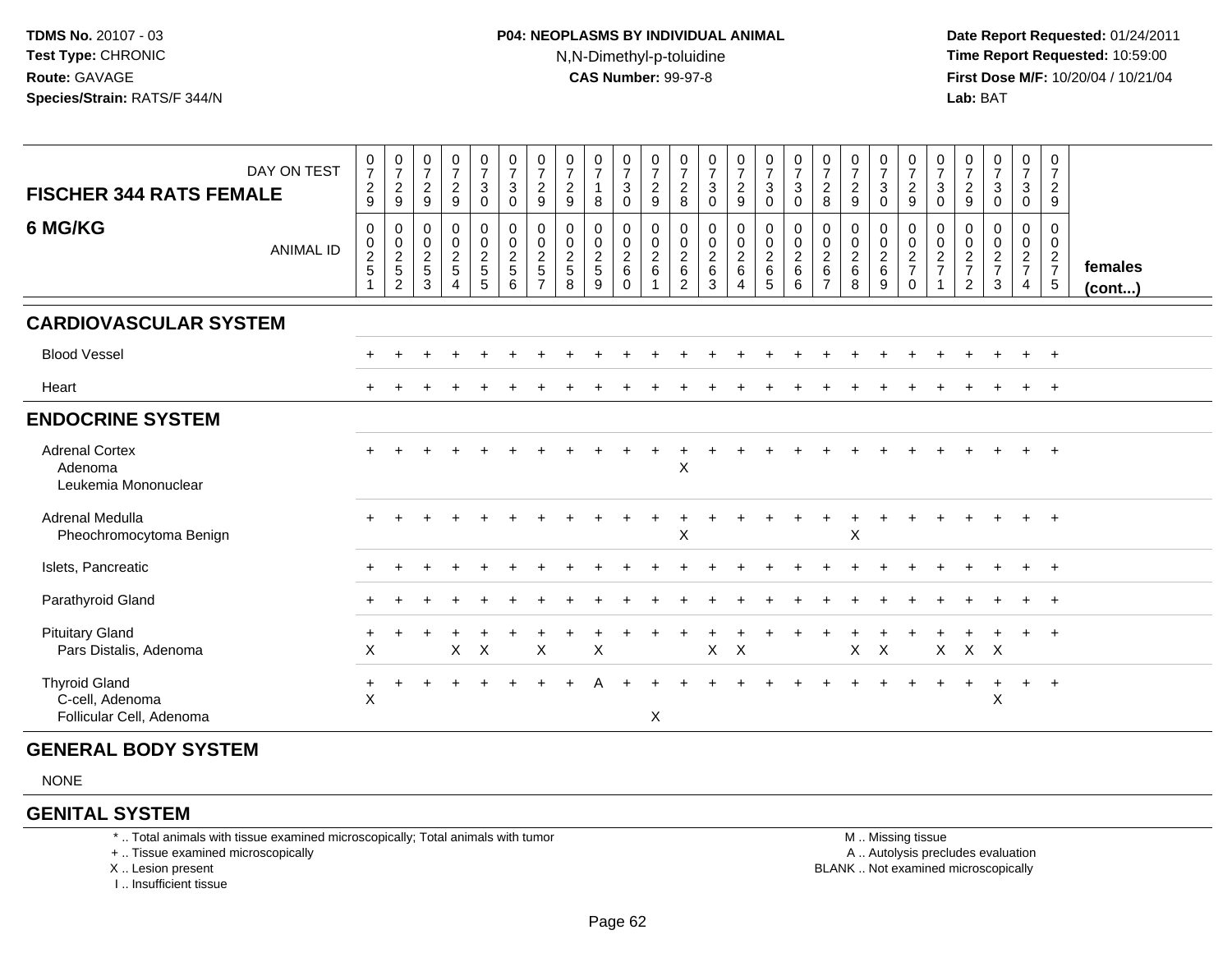I .. Insufficient tissue

# **P04: NEOPLASMS BY INDIVIDUAL ANIMAL**N,N-Dimethyl-p-toluidine

 **Date Report Requested:** 01/24/2011 **Time Report Requested:** 10:59:00 **First Dose M/F:** 10/20/04 / 10/21/04<br>**Lab:** BAT **Lab:** BAT

| <b>FISCHER 344 RATS FEMALE</b><br>6 MG/KG                                                                                                  | DAY ON TEST<br><b>ANIMAL ID</b> | $\frac{0}{7}$<br>$\frac{2}{9}$<br>$\pmb{0}$<br>$\begin{array}{c} 0 \\ 2 \\ 5 \end{array}$ | 0<br>$\overline{7}$<br>$\frac{2}{9}$<br>$\pmb{0}$<br>$\mathbf 0$<br>$\frac{2}{5}$ | $\begin{smallmatrix}0\\7\end{smallmatrix}$<br>$\frac{2}{9}$<br>$\mathbf 0$<br>$\boldsymbol{0}$<br>$rac{2}{3}$ | $\frac{0}{7}$<br>$\frac{2}{9}$<br>$\pmb{0}$<br>$\pmb{0}$<br>$\frac{2}{5}$ | $\frac{0}{7}$<br>$_{0}^{3}$<br>$\mathbf 0$<br>$\mathbf 0$<br>$rac{2}{5}$ | $\frac{0}{7}$<br>$\mathsf 3$<br>$\mathbf 0$<br>$\mathbf 0$<br>$\mathbf 0$<br>$\overline{2}$<br>$\overline{5}$ | $\frac{0}{7}$<br>$\overline{2}$<br>9<br>0<br>0<br>$\boldsymbol{2}$<br>$\sqrt{5}$ | $\frac{0}{7}$<br>$\frac{2}{9}$<br>$\mathbf 0$<br>$\pmb{0}$<br>$\frac{2}{5}$ | 0<br>$\overline{7}$<br>$\mathbf{1}$<br>8<br>0<br>0<br>$\frac{2}{5}$ | $\frac{0}{7}$<br>$\mathbf{3}$<br>$\overline{0}$<br>0<br>$\boldsymbol{0}$<br>$\frac{2}{6}$ | $\frac{0}{7}$<br>$\frac{2}{9}$<br>0<br>$\pmb{0}$<br>$\boldsymbol{2}$<br>$\,6\,$ | $\frac{0}{7}$<br>$_{\rm 8}^2$<br>0<br>$\boldsymbol{0}$<br>$\frac{2}{6}$ | $\frac{0}{7}$<br>$\sqrt{3}$<br>$\mathbf 0$<br>0<br>0<br>$\overline{2}$<br>$\,6\,$ | $\frac{0}{7}$<br>$\overline{2}$<br>$\boldsymbol{9}$<br>0<br>$\mathbf 0$<br>$\overline{2}$<br>$\,6\,$ | $\begin{array}{c} 0 \\ 7 \\ 3 \end{array}$<br>$\overline{0}$<br>0<br>$\frac{0}{2}$ | 0<br>$\overline{7}$<br>$\mathbf{3}$<br>$\mathbf 0$<br>0<br>$\mathbf 0$<br>$\overline{2}$<br>6 | 0<br>$\overline{7}$<br>$\frac{2}{8}$<br>0<br>0<br>$\boldsymbol{2}$<br>$\,6\,$ | $\frac{0}{7}$<br>$\frac{2}{9}$<br>$\mathbf 0$<br>$\pmb{0}$<br>$\frac{2}{6}$ | $\frac{0}{7}$<br>$\mathbf{3}$<br>$\ddot{\mathbf{0}}$<br>0<br>$\boldsymbol{0}$<br>$\frac{2}{6}$ | $\frac{0}{7}$<br>$\frac{2}{9}$<br>0<br>$\mathbf 0$<br>$\frac{2}{7}$ | $\frac{0}{7}$<br>$\mathbf{3}$<br>$\mathbf 0$<br>0<br>$\mathbf 0$<br>$\frac{2}{7}$ | $\frac{0}{7}$<br>$\frac{2}{9}$<br>0<br>$\pmb{0}$<br>$\frac{2}{7}$ | $\frac{0}{7}$<br>$\mathbf{3}$<br>$\bar{0}$<br>0<br>$\mathbf 0$<br>$\frac{2}{7}$ | $\pmb{0}$<br>$\overline{7}$<br>$\mathbf{3}$<br>$\mathbf 0$<br>0<br>$\mathbf 0$<br>$\frac{2}{7}$ | 0<br>$\overline{7}$<br>$\overline{2}$<br>$\boldsymbol{9}$<br>$\mathbf 0$<br>$\mathbf 0$<br>$\frac{2}{7}$ | females |
|--------------------------------------------------------------------------------------------------------------------------------------------|---------------------------------|-------------------------------------------------------------------------------------------|-----------------------------------------------------------------------------------|---------------------------------------------------------------------------------------------------------------|---------------------------------------------------------------------------|--------------------------------------------------------------------------|---------------------------------------------------------------------------------------------------------------|----------------------------------------------------------------------------------|-----------------------------------------------------------------------------|---------------------------------------------------------------------|-------------------------------------------------------------------------------------------|---------------------------------------------------------------------------------|-------------------------------------------------------------------------|-----------------------------------------------------------------------------------|------------------------------------------------------------------------------------------------------|------------------------------------------------------------------------------------|-----------------------------------------------------------------------------------------------|-------------------------------------------------------------------------------|-----------------------------------------------------------------------------|------------------------------------------------------------------------------------------------|---------------------------------------------------------------------|-----------------------------------------------------------------------------------|-------------------------------------------------------------------|---------------------------------------------------------------------------------|-------------------------------------------------------------------------------------------------|----------------------------------------------------------------------------------------------------------|---------|
|                                                                                                                                            |                                 | $\overline{1}$                                                                            | $\overline{c}$                                                                    |                                                                                                               | $\overline{4}$                                                            |                                                                          | 6                                                                                                             | $\overline{7}$                                                                   | 8                                                                           | 9                                                                   | 0                                                                                         |                                                                                 | $\overline{2}$                                                          | 3                                                                                 | $\overline{4}$                                                                                       | 5                                                                                  | 6                                                                                             | $\overline{7}$                                                                | 8                                                                           | $9\,$                                                                                          | $\mathbf 0$                                                         |                                                                                   | $\overline{2}$                                                    | 3                                                                               | 4                                                                                               | $\overline{5}$                                                                                           | (cont)  |
| <b>Clitoral Gland</b><br>Adenoma<br>Carcinoma                                                                                              |                                 |                                                                                           | $\ddot{}$<br>X                                                                    |                                                                                                               | $\ddot{}$                                                                 | $\ddot{}$<br>X                                                           |                                                                                                               |                                                                                  |                                                                             |                                                                     |                                                                                           |                                                                                 |                                                                         |                                                                                   |                                                                                                      |                                                                                    | $\ddot{}$                                                                                     |                                                                               |                                                                             |                                                                                                |                                                                     | ÷                                                                                 |                                                                   | $\ddot{}$                                                                       | $+$                                                                                             | $+$                                                                                                      |         |
| Ovary<br>Granulosa Cell Tumor Benign<br>Granulosa Cell Tumor Malignant                                                                     |                                 | +<br>$\times$                                                                             | $\div$                                                                            |                                                                                                               |                                                                           |                                                                          |                                                                                                               |                                                                                  |                                                                             |                                                                     |                                                                                           |                                                                                 |                                                                         |                                                                                   |                                                                                                      |                                                                                    |                                                                                               |                                                                               |                                                                             |                                                                                                |                                                                     |                                                                                   |                                                                   |                                                                                 |                                                                                                 | $\overline{1}$                                                                                           |         |
| Uterus<br>Adenocarcinoma<br>Polyp Stromal                                                                                                  |                                 |                                                                                           | $X$ $X$                                                                           |                                                                                                               | X                                                                         |                                                                          | X                                                                                                             |                                                                                  | $\mathsf X$                                                                 |                                                                     |                                                                                           |                                                                                 |                                                                         |                                                                                   |                                                                                                      | $\boldsymbol{\mathsf{X}}$                                                          |                                                                                               |                                                                               |                                                                             |                                                                                                |                                                                     |                                                                                   |                                                                   |                                                                                 |                                                                                                 | $+$                                                                                                      |         |
| Vagina<br>Polyp                                                                                                                            |                                 |                                                                                           |                                                                                   |                                                                                                               |                                                                           |                                                                          |                                                                                                               |                                                                                  |                                                                             |                                                                     |                                                                                           |                                                                                 |                                                                         |                                                                                   |                                                                                                      |                                                                                    |                                                                                               |                                                                               |                                                                             |                                                                                                |                                                                     |                                                                                   |                                                                   |                                                                                 |                                                                                                 |                                                                                                          |         |
| <b>HEMATOPOIETIC SYSTEM</b>                                                                                                                |                                 |                                                                                           |                                                                                   |                                                                                                               |                                                                           |                                                                          |                                                                                                               |                                                                                  |                                                                             |                                                                     |                                                                                           |                                                                                 |                                                                         |                                                                                   |                                                                                                      |                                                                                    |                                                                                               |                                                                               |                                                                             |                                                                                                |                                                                     |                                                                                   |                                                                   |                                                                                 |                                                                                                 |                                                                                                          |         |
| <b>Bone Marrow</b><br>Leukemia Mononuclear                                                                                                 |                                 |                                                                                           |                                                                                   |                                                                                                               |                                                                           |                                                                          |                                                                                                               |                                                                                  |                                                                             |                                                                     |                                                                                           |                                                                                 |                                                                         |                                                                                   |                                                                                                      |                                                                                    |                                                                                               |                                                                               |                                                                             |                                                                                                |                                                                     |                                                                                   |                                                                   |                                                                                 |                                                                                                 | $+$                                                                                                      |         |
| Lymph Node                                                                                                                                 |                                 |                                                                                           |                                                                                   |                                                                                                               |                                                                           |                                                                          |                                                                                                               |                                                                                  |                                                                             |                                                                     |                                                                                           |                                                                                 |                                                                         |                                                                                   |                                                                                                      |                                                                                    |                                                                                               |                                                                               |                                                                             |                                                                                                |                                                                     |                                                                                   |                                                                   |                                                                                 |                                                                                                 |                                                                                                          |         |
| Lymph Node, Mandibular                                                                                                                     |                                 | M                                                                                         | M                                                                                 | M                                                                                                             | M                                                                         | M                                                                        | M                                                                                                             | M                                                                                | M                                                                           | M                                                                   | M                                                                                         | M                                                                               | M                                                                       | М                                                                                 | M                                                                                                    | M                                                                                  | M                                                                                             | M                                                                             | M                                                                           | M                                                                                              | M                                                                   | M                                                                                 | M                                                                 | M                                                                               |                                                                                                 | M M                                                                                                      |         |
| Lymph Node, Mesenteric                                                                                                                     |                                 |                                                                                           |                                                                                   |                                                                                                               |                                                                           |                                                                          |                                                                                                               |                                                                                  |                                                                             |                                                                     |                                                                                           |                                                                                 |                                                                         |                                                                                   |                                                                                                      |                                                                                    |                                                                                               |                                                                               |                                                                             |                                                                                                |                                                                     |                                                                                   |                                                                   |                                                                                 |                                                                                                 |                                                                                                          |         |
| Spleen<br>Leukemia Mononuclear                                                                                                             |                                 |                                                                                           |                                                                                   |                                                                                                               |                                                                           |                                                                          |                                                                                                               |                                                                                  |                                                                             |                                                                     |                                                                                           |                                                                                 |                                                                         |                                                                                   |                                                                                                      |                                                                                    |                                                                                               |                                                                               |                                                                             |                                                                                                |                                                                     |                                                                                   |                                                                   |                                                                                 |                                                                                                 |                                                                                                          |         |
| Thymus                                                                                                                                     |                                 |                                                                                           |                                                                                   |                                                                                                               |                                                                           |                                                                          |                                                                                                               |                                                                                  |                                                                             |                                                                     |                                                                                           |                                                                                 |                                                                         |                                                                                   |                                                                                                      |                                                                                    |                                                                                               |                                                                               |                                                                             |                                                                                                |                                                                     |                                                                                   |                                                                   |                                                                                 | $+$                                                                                             | $+$                                                                                                      |         |
| *  Total animals with tissue examined microscopically; Total animals with tumor<br>+  Tissue examined microscopically<br>X  Lesion present |                                 |                                                                                           |                                                                                   |                                                                                                               |                                                                           |                                                                          |                                                                                                               |                                                                                  |                                                                             |                                                                     |                                                                                           |                                                                                 |                                                                         |                                                                                   |                                                                                                      |                                                                                    |                                                                                               |                                                                               |                                                                             |                                                                                                | M  Missing tissue                                                   |                                                                                   |                                                                   | A  Autolysis precludes evaluation<br>BLANK  Not examined microscopically        |                                                                                                 |                                                                                                          |         |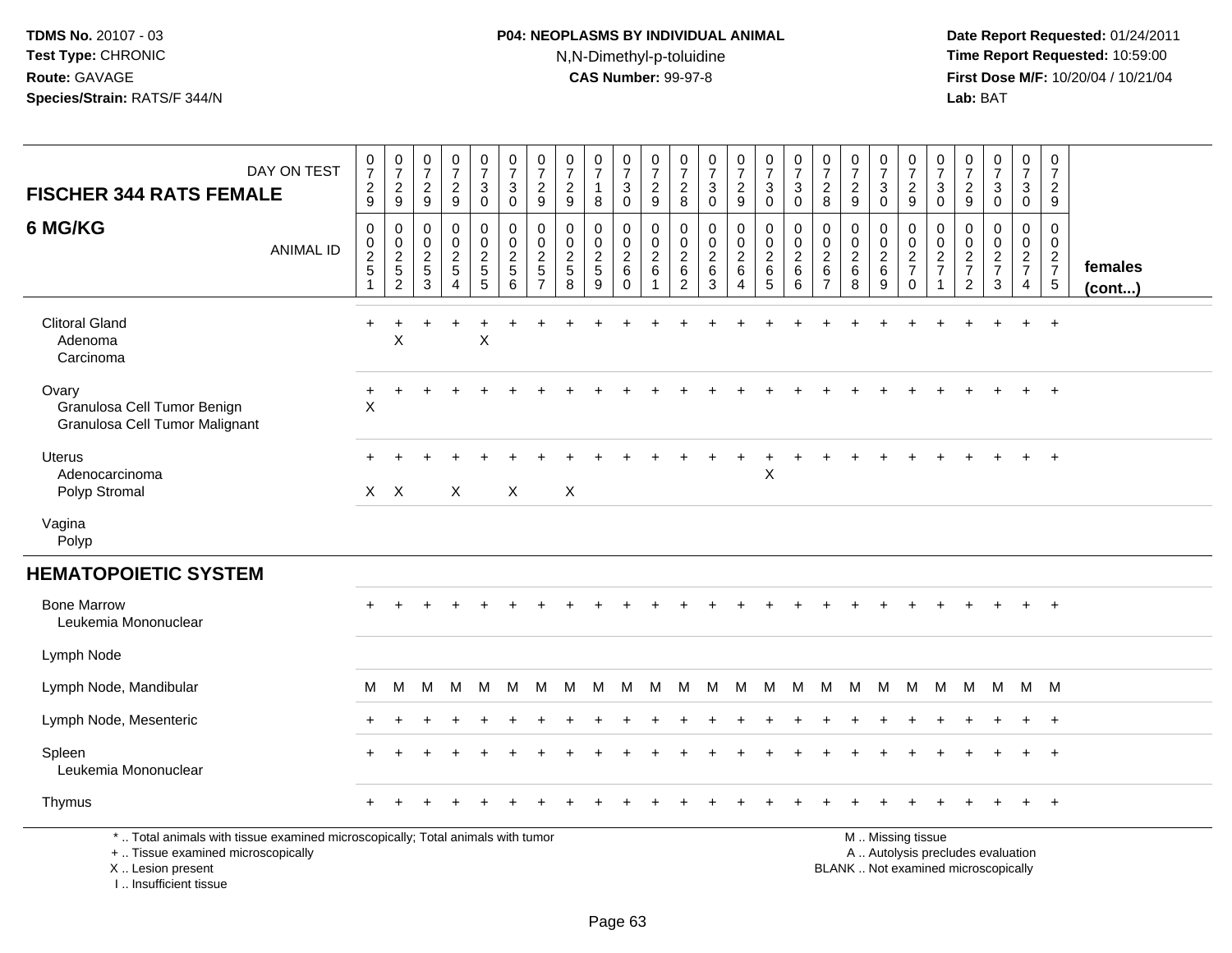### **P04: NEOPLASMS BY INDIVIDUAL ANIMAL**N,N-Dimethyl-p-toluidine

 **Date Report Requested:** 01/24/2011 **Time Report Requested:** 10:59:00 **First Dose M/F:** 10/20/04 / 10/21/04<br>**Lab:** BAT **Lab:** BAT

| <b>FISCHER 344 RATS FEMALE</b>                                                                        | DAY ON TEST      | $\frac{0}{7}$<br>$\frac{2}{9}$                 | $\frac{0}{7}$<br>$\overline{c}$<br>9                          | $\frac{0}{7}$<br>$\frac{2}{9}$                                    | $\frac{0}{7}$<br>$\overline{c}$<br>$\mathsf g$    | $\frac{0}{7}$<br>$\mathbf{3}$<br>$\mathbf 0$               | $\frac{0}{7}$<br>$\sqrt{3}$<br>$\mathbf 0$                        | 0<br>$\boldsymbol{7}$<br>$\overline{c}$<br>$\mathsf g$        | $\frac{0}{7}$<br>$\overline{2}$<br>9                        | $\frac{0}{7}$<br>$\mathbf{1}$<br>$\,8\,$ | 0<br>$\overline{7}$<br>$\sqrt{3}$<br>$\mathbf 0$                     | $\frac{0}{7}$<br>$\frac{2}{9}$                            | $\frac{0}{7}$<br>$_{\rm 8}^2$                            | $\frac{0}{7}$<br>$\mathbf{3}$<br>$\ddot{\mathbf{0}}$ | $\begin{smallmatrix}0\\7\end{smallmatrix}$<br>$\frac{2}{9}$ | $\frac{0}{7}$<br>$\sqrt{3}$<br>$\mathbf 0$            | $\frac{0}{7}$<br>3<br>$\mathbf 0$                            | $\frac{0}{7}$<br>$\frac{2}{8}$                                               | $\frac{0}{7}$<br>$\frac{2}{9}$                               | $\frac{0}{7}$<br>$\frac{3}{0}$         | 0<br>$\overline{7}$<br>$\frac{2}{9}$                       | $\frac{0}{7}$<br>3<br>$\mathbf 0$                          | $\frac{0}{7}$<br>$\frac{2}{9}$                                | $\frac{0}{7}$<br>$\mathbf{3}$<br>$\mathsf{O}\xspace$ | $\mathbf 0$<br>$\overline{7}$<br>3<br>$\overline{0}$             | 0<br>$\overline{7}$<br>$\overline{2}$<br>9                   |                         |
|-------------------------------------------------------------------------------------------------------|------------------|------------------------------------------------|---------------------------------------------------------------|-------------------------------------------------------------------|---------------------------------------------------|------------------------------------------------------------|-------------------------------------------------------------------|---------------------------------------------------------------|-------------------------------------------------------------|------------------------------------------|----------------------------------------------------------------------|-----------------------------------------------------------|----------------------------------------------------------|------------------------------------------------------|-------------------------------------------------------------|-------------------------------------------------------|--------------------------------------------------------------|------------------------------------------------------------------------------|--------------------------------------------------------------|----------------------------------------|------------------------------------------------------------|------------------------------------------------------------|---------------------------------------------------------------|------------------------------------------------------|------------------------------------------------------------------|--------------------------------------------------------------|-------------------------|
| 6 MG/KG                                                                                               | <b>ANIMAL ID</b> | $\mathbf 0$<br>$\frac{0}{2}$<br>$\overline{1}$ | $\mathbf 0$<br>$\mathbf 0$<br>$\frac{2}{5}$<br>$\overline{c}$ | $\mathbf 0$<br>$\mathbf 0$<br>$\boldsymbol{2}$<br>$\sqrt{5}$<br>3 | 0<br>$\mathbf 0$<br>$rac{2}{5}$<br>$\overline{4}$ | 0<br>$\mathbf 0$<br>$\overline{c}$<br>$5\phantom{.0}$<br>5 | $\pmb{0}$<br>$\mathsf{O}\xspace$<br>$\sqrt{2}$<br>$\sqrt{5}$<br>6 | $\mathbf 0$<br>$\mathbf 0$<br>$\frac{2}{5}$<br>$\overline{7}$ | $\mathbf 0$<br>$\mathbf 0$<br>$\sqrt{2}$<br>$\sqrt{5}$<br>8 | 0<br>$\mathbf 0$<br>$\frac{2}{5}$<br>9   | $\mathbf 0$<br>$\mathsf{O}\xspace$<br>$\sqrt{2}$<br>6<br>$\mathbf 0$ | $\mathbf 0$<br>$\mathsf{O}\xspace$<br>$\overline{c}$<br>6 | $\mathbf 0$<br>$\mathbf 0$<br>$\sqrt{2}$<br>$\,6\,$<br>2 | 0<br>$\mathbf 0$<br>$\sqrt{2}$<br>$\,6\,$<br>3       | 0<br>$\mathsf 0$<br>$\frac{2}{6}$<br>$\overline{4}$         | 0<br>$\mathbf 0$<br>$\overline{c}$<br>6<br>$\sqrt{5}$ | $\mathbf 0$<br>$\mathbf 0$<br>$\overline{c}$<br>$\,6\,$<br>6 | $\mathbf 0$<br>$\mathbf 0$<br>$\sqrt{2}$<br>$6\phantom{1}$<br>$\overline{7}$ | $\mathbf 0$<br>$\mathbf 0$<br>$\overline{2}$<br>$\,6\,$<br>8 | 0<br>$\mathbf 0$<br>$\frac{2}{6}$<br>9 | $\mathbf 0$<br>$\mathbf 0$<br>$\frac{2}{7}$<br>$\mathbf 0$ | $\mathbf 0$<br>$\mathbf 0$<br>$\sqrt{2}$<br>$\overline{7}$ | $\mathbf 0$<br>$\mathbf 0$<br>$\frac{2}{7}$<br>$\overline{2}$ | 0<br>$\mathbf 0$<br>$rac{2}{7}$<br>3                 | $\mathbf 0$<br>$\overline{0}$<br>$\frac{2}{7}$<br>$\overline{4}$ | $\mathbf 0$<br>$\overline{0}$<br>$\frac{2}{7}$<br>$\sqrt{5}$ | females<br>$($ cont $)$ |
| <b>INTEGUMENTARY SYSTEM</b>                                                                           |                  |                                                |                                                               |                                                                   |                                                   |                                                            |                                                                   |                                                               |                                                             |                                          |                                                                      |                                                           |                                                          |                                                      |                                                             |                                                       |                                                              |                                                                              |                                                              |                                        |                                                            |                                                            |                                                               |                                                      |                                                                  |                                                              |                         |
| <b>Mammary Gland</b><br>Carcinoma<br>Fibroadenoma<br>Fibroadenoma, Multiple                           |                  | X                                              |                                                               | $\mathsf X$                                                       | $\sf X$                                           |                                                            |                                                                   | $\mathsf X$                                                   | $\boldsymbol{\mathsf{X}}$                                   |                                          | $X$ $X$                                                              | X                                                         |                                                          |                                                      |                                                             | $\mathsf{X}$                                          | $\mathsf X$                                                  |                                                                              | X                                                            | $\mathsf X$                            |                                                            | $\sf X$                                                    |                                                               |                                                      |                                                                  | $\overline{+}$                                               |                         |
| Skin<br>Basal Cell Adenoma<br>Fibroma<br>Keratoacanthoma<br>Schwannoma Malignant<br>Trichoepithelioma |                  |                                                |                                                               |                                                                   |                                                   |                                                            |                                                                   | $\boldsymbol{\mathsf{X}}$                                     |                                                             |                                          | X                                                                    |                                                           |                                                          |                                                      |                                                             |                                                       |                                                              |                                                                              |                                                              |                                        | $\times$                                                   |                                                            |                                                               |                                                      |                                                                  | $+$<br>X                                                     |                         |
| <b>MUSCULOSKELETAL SYSTEM</b>                                                                         |                  |                                                |                                                               |                                                                   |                                                   |                                                            |                                                                   |                                                               |                                                             |                                          |                                                                      |                                                           |                                                          |                                                      |                                                             |                                                       |                                                              |                                                                              |                                                              |                                        |                                                            |                                                            |                                                               |                                                      |                                                                  |                                                              |                         |
| Bone                                                                                                  |                  |                                                |                                                               |                                                                   |                                                   |                                                            |                                                                   |                                                               |                                                             |                                          |                                                                      |                                                           |                                                          |                                                      |                                                             |                                                       |                                                              |                                                                              |                                                              |                                        |                                                            |                                                            |                                                               |                                                      | $+$                                                              | $+$                                                          |                         |
| <b>NERVOUS SYSTEM</b>                                                                                 |                  |                                                |                                                               |                                                                   |                                                   |                                                            |                                                                   |                                                               |                                                             |                                          |                                                                      |                                                           |                                                          |                                                      |                                                             |                                                       |                                                              |                                                                              |                                                              |                                        |                                                            |                                                            |                                                               |                                                      |                                                                  |                                                              |                         |
| <b>Brain</b>                                                                                          |                  | $+$                                            | $\ddot{}$                                                     |                                                                   |                                                   |                                                            |                                                                   |                                                               |                                                             |                                          |                                                                      |                                                           |                                                          |                                                      |                                                             |                                                       |                                                              |                                                                              |                                                              |                                        |                                                            |                                                            |                                                               | $\ddot{}$                                            | $+$                                                              | $+$                                                          |                         |
| <b>RESPIRATORY SYSTEM</b>                                                                             |                  |                                                |                                                               |                                                                   |                                                   |                                                            |                                                                   |                                                               |                                                             |                                          |                                                                      |                                                           |                                                          |                                                      |                                                             |                                                       |                                                              |                                                                              |                                                              |                                        |                                                            |                                                            |                                                               |                                                      |                                                                  |                                                              |                         |
| Lung<br>Leukemia Mononuclear                                                                          |                  |                                                |                                                               |                                                                   |                                                   |                                                            |                                                                   |                                                               |                                                             |                                          |                                                                      |                                                           |                                                          |                                                      |                                                             |                                                       |                                                              |                                                                              |                                                              |                                        |                                                            |                                                            |                                                               |                                                      | $+$                                                              | $+$                                                          |                         |
| Nose<br>Transitional Epithelium, Adenoma                                                              |                  |                                                |                                                               |                                                                   |                                                   |                                                            |                                                                   |                                                               |                                                             |                                          |                                                                      |                                                           | X                                                        |                                                      |                                                             |                                                       |                                                              |                                                                              |                                                              |                                        |                                                            |                                                            |                                                               |                                                      |                                                                  | $\ddot{}$                                                    |                         |
|                                                                                                       |                  |                                                |                                                               |                                                                   |                                                   |                                                            |                                                                   |                                                               |                                                             |                                          |                                                                      |                                                           |                                                          |                                                      |                                                             |                                                       |                                                              |                                                                              |                                                              |                                        |                                                            |                                                            |                                                               |                                                      |                                                                  |                                                              |                         |

\* .. Total animals with tissue examined microscopically; Total animals with tumor

+ .. Tissue examined microscopically

X .. Lesion present

I .. Insufficient tissue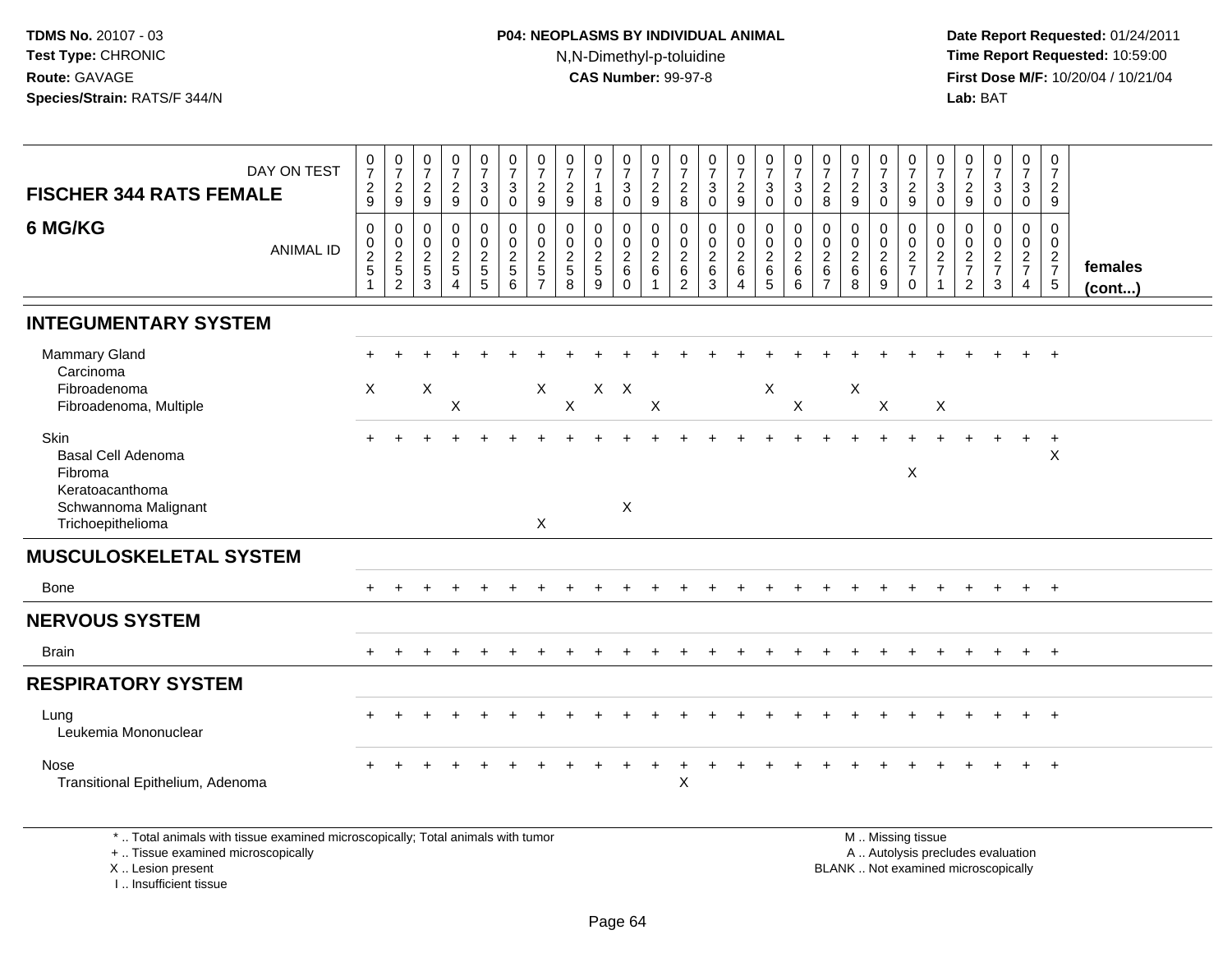### **P04: NEOPLASMS BY INDIVIDUAL ANIMAL**N,N-Dimethyl-p-toluidine

 **Date Report Requested:** 01/24/2011 **Time Report Requested:** 10:59:00 **First Dose M/F:** 10/20/04 / 10/21/04<br>**Lab:** BAT **Lab:** BAT

| DAY ON TEST<br><b>FISCHER 344 RATS FEMALE</b> | $\frac{0}{7}$<br>$\sqrt{2}$<br>9 | $\frac{0}{7}$<br>$\sqrt{2}$<br>9                    | $\mathbf 0$<br>$\overline{7}$<br>$\sqrt{2}$<br>9 | $\frac{0}{7}$<br>$\overline{c}$<br>9 | $\frac{0}{7}$<br>3<br>0      | 0<br>$\overline{7}$<br>$\sqrt{3}$<br>$\mathbf 0$ | 0<br>$\overline{7}$<br>$\sqrt{2}$<br>9            | 0<br>$\overline{7}$<br>$\boldsymbol{2}$<br>9        | 0<br>$\overline{7}$<br>8     | $\frac{0}{7}$<br>$\sqrt{3}$<br>0                      | 0<br>$\overline{7}$<br>$\sqrt{2}$<br>9             | 0<br>$\boldsymbol{7}$<br>$\boldsymbol{2}$<br>8 | $\pmb{0}$<br>$\boldsymbol{7}$<br>$\sqrt{3}$<br>0 | 0<br>$\overline{7}$<br>$\overline{a}$<br>9 | $\frac{0}{7}$<br>$\mathbf{3}$<br>0                | 0<br>$\overline{7}$<br>$\ensuremath{\mathsf{3}}$<br>0 | 0<br>$\overline{7}$<br>$\boldsymbol{2}$<br>8 | 0<br>$\overline{7}$<br>$\overline{2}$<br>9 | $\overline{0}$<br>$\overline{7}$<br>$\ensuremath{\mathsf{3}}$<br>$\mathbf 0$ | 0<br>$\overline{7}$<br>$\overline{c}$<br>9            | 0<br>$\overline{7}$<br>3<br>0   | 0<br>$\overline{7}$<br>$\boldsymbol{2}$<br>9      | $\frac{0}{7}$<br>$\sqrt{3}$<br>0                         | $\begin{smallmatrix}0\\7\end{smallmatrix}$<br>$\ensuremath{\mathsf{3}}$<br>$\mathbf 0$ | 0<br>$\overline{7}$<br>$\overline{2}$<br>9           |                         |
|-----------------------------------------------|----------------------------------|-----------------------------------------------------|--------------------------------------------------|--------------------------------------|------------------------------|--------------------------------------------------|---------------------------------------------------|-----------------------------------------------------|------------------------------|-------------------------------------------------------|----------------------------------------------------|------------------------------------------------|--------------------------------------------------|--------------------------------------------|---------------------------------------------------|-------------------------------------------------------|----------------------------------------------|--------------------------------------------|------------------------------------------------------------------------------|-------------------------------------------------------|---------------------------------|---------------------------------------------------|----------------------------------------------------------|----------------------------------------------------------------------------------------|------------------------------------------------------|-------------------------|
| 6 MG/KG<br><b>ANIMAL ID</b>                   | 0<br>$\pmb{0}$<br>$\frac{2}{5}$  | 0<br>$\mathbf 0$<br>$\frac{2}{5}$<br>$\overline{c}$ | 0<br>$\pmb{0}$<br>$rac{2}{5}$<br>3               | 0<br>$\pmb{0}$<br>$\frac{2}{5}$<br>4 | 0<br>0<br>$\frac{2}{5}$<br>5 | $\boldsymbol{0}$<br>$\frac{0}{2}$<br>$\,6\,$     | 0<br>$\pmb{0}$<br>$\frac{2}{5}$<br>$\overline{ }$ | 0<br>$\pmb{0}$<br>$\sqrt{2}$<br>$\overline{5}$<br>8 | 0<br>0<br>$\frac{2}{5}$<br>9 | 0<br>$\mathsf{O}\xspace$<br>$\frac{2}{6}$<br>$\Omega$ | 0<br>$\,0\,$<br>$\boldsymbol{2}$<br>$6\phantom{a}$ | 0<br>$\frac{0}{2}$<br>2                        | 0<br>$\frac{0}{2}$<br>$\mathbf{3}$               | 0<br>$\mathbf 0$<br>$\frac{2}{6}$<br>4     | 0<br>$\pmb{0}$<br>$\frac{2}{6}$<br>$\overline{5}$ | 0<br>$\frac{0}{2}$ 6<br>6                             | O<br>0<br>$\frac{2}{6}$                      | 0<br>$\pmb{0}$<br>$\frac{2}{6}$<br>8       | 0<br>$\pmb{0}$<br>$\frac{2}{6}$<br>9                                         | 0<br>$\boldsymbol{0}$<br>$\frac{2}{7}$<br>$\mathbf 0$ | 0<br>$\pmb{0}$<br>$\frac{2}{7}$ | 0<br>$\pmb{0}$<br>$\frac{2}{7}$<br>$\overline{2}$ | 0<br>0<br>$\overline{\mathbf{c}}$<br>$\overline{7}$<br>3 | $\mathbf 0$<br>$\mathsf{O}\xspace$<br>$rac{2}{7}$<br>$\overline{4}$                    | 0<br>$\mathbf 0$<br>$\frac{2}{7}$<br>$5\phantom{.0}$ | females<br>$($ cont $)$ |
| Trachea                                       |                                  |                                                     |                                                  |                                      |                              |                                                  |                                                   |                                                     |                              |                                                       |                                                    |                                                |                                                  |                                            |                                                   |                                                       |                                              |                                            |                                                                              |                                                       |                                 |                                                   |                                                          | $\ddot{}$                                                                              | $+$                                                  |                         |
| <b>SPECIAL SENSES SYSTEM</b>                  |                                  |                                                     |                                                  |                                      |                              |                                                  |                                                   |                                                     |                              |                                                       |                                                    |                                                |                                                  |                                            |                                                   |                                                       |                                              |                                            |                                                                              |                                                       |                                 |                                                   |                                                          |                                                                                        |                                                      |                         |
| Eye                                           |                                  |                                                     |                                                  |                                      |                              |                                                  |                                                   |                                                     |                              |                                                       |                                                    |                                                |                                                  |                                            |                                                   |                                                       |                                              |                                            |                                                                              |                                                       |                                 |                                                   |                                                          | $\pm$                                                                                  | $+$                                                  |                         |
| Harderian Gland                               |                                  |                                                     |                                                  |                                      |                              |                                                  |                                                   |                                                     |                              |                                                       |                                                    |                                                |                                                  |                                            |                                                   |                                                       |                                              |                                            |                                                                              |                                                       |                                 |                                                   |                                                          |                                                                                        | $+$                                                  |                         |
| <b>URINARY SYSTEM</b>                         |                                  |                                                     |                                                  |                                      |                              |                                                  |                                                   |                                                     |                              |                                                       |                                                    |                                                |                                                  |                                            |                                                   |                                                       |                                              |                                            |                                                                              |                                                       |                                 |                                                   |                                                          |                                                                                        |                                                      |                         |
| Kidney                                        |                                  |                                                     |                                                  |                                      |                              |                                                  |                                                   |                                                     |                              |                                                       |                                                    |                                                |                                                  |                                            |                                                   |                                                       |                                              |                                            |                                                                              |                                                       |                                 |                                                   |                                                          | $+$                                                                                    | $+$                                                  |                         |
| <b>Urinary Bladder</b>                        |                                  |                                                     |                                                  |                                      |                              |                                                  |                                                   |                                                     |                              |                                                       |                                                    |                                                |                                                  |                                            |                                                   |                                                       |                                              |                                            |                                                                              |                                                       |                                 |                                                   |                                                          | $+$                                                                                    | $+$                                                  |                         |
| <b>SYSTEMIC LESIONS</b>                       |                                  |                                                     |                                                  |                                      |                              |                                                  |                                                   |                                                     |                              |                                                       |                                                    |                                                |                                                  |                                            |                                                   |                                                       |                                              |                                            |                                                                              |                                                       |                                 |                                                   |                                                          |                                                                                        |                                                      |                         |
| Multiple Organ<br>Leukemia Mononuclear        |                                  |                                                     |                                                  |                                      |                              |                                                  |                                                   |                                                     |                              |                                                       |                                                    |                                                |                                                  |                                            |                                                   |                                                       |                                              |                                            |                                                                              |                                                       |                                 |                                                   |                                                          |                                                                                        | $+$                                                  |                         |

\* .. Total animals with tissue examined microscopically; Total animals with tumor

+ .. Tissue examined microscopically

X .. Lesion present

I .. Insufficient tissue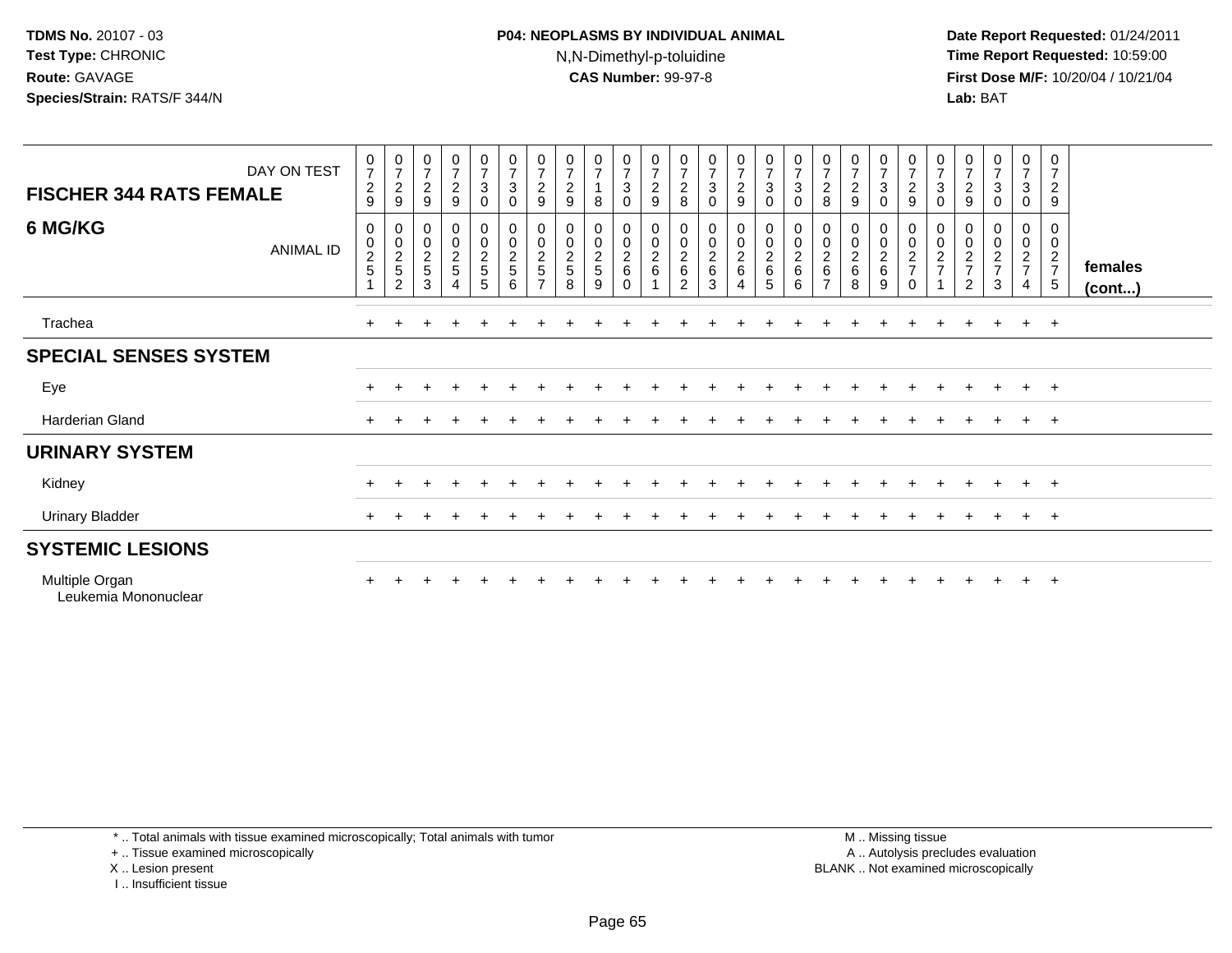# **P04: NEOPLASMS BY INDIVIDUAL ANIMAL**N,N-Dimethyl-p-toluidine

 **Date Report Requested:** 01/24/2011 **Time Report Requested:** 10:59:00 **First Dose M/F:** 10/20/04 / 10/21/04<br>**Lab:** BAT **Lab:** BAT

| <b>FISCHER 344 RATS FEMALE</b>                          | DAY ON TEST                                                                     | $\frac{0}{7}$<br>$_{0}^{3}$            | $\frac{0}{7}$<br>$\overline{c}$<br>$\mathsf g$                          | 0<br>$\overline{7}$<br>$\overline{2}$<br>$\bf 8$ | $\frac{0}{7}$<br>$\mathbf{3}$<br>$\mathbf 0$     | $\frac{0}{7}$<br>$\mathbf{3}$<br>$\mathsf{O}\xspace$                | $\frac{0}{7}$<br>$\overline{2}$<br>8                   | $\frac{0}{7}$<br>$\sqrt{3}$<br>$\mathbf 0$                              | 0<br>$\overline{6}$<br>$\mathbf{1}$<br>$\mathbf{1}$ | $\begin{smallmatrix} 0\\0 \end{smallmatrix}$<br>$\overline{3}$<br>$\overline{7}$ | $\begin{matrix} 0 \\ 6 \end{matrix}$<br>$\bf8$<br>$\overline{8}$ | $\frac{0}{7}$<br>$\mathbf{3}$<br>$\mathbf 0$             | 0<br>$\overline{7}$<br>$\overline{2}$<br>$\boldsymbol{9}$ | $\frac{0}{7}$<br>$\frac{2}{9}$                                 | $\frac{0}{7}$<br>$\mathbf{3}$<br>$\pmb{0}$ | $\begin{array}{c} 0 \\ 5 \\ 7 \end{array}$<br>4  | $\frac{0}{7}$<br>$\mathbf 0$<br>$\overline{1}$  | 0<br>$\overline{7}$<br>3<br>$\mathbf 0$                    | $\frac{0}{7}$<br>$\overline{2}$<br>9                                  | 0<br>$\overline{7}$<br>$\sqrt{3}$<br>$\mathbf 0$ | 0<br>$\overline{7}$<br>$\overline{2}$<br>8 | 0<br>$6\overline{6}$<br>$\overline{7}$ | 0<br>$\overline{7}$<br>3<br>$\mathbf 0$             | $\frac{0}{7}$<br>$\overline{c}$<br>$\boldsymbol{9}$                   | 0<br>$\overline{7}$<br>$\sqrt{3}$<br>$\pmb{0}$                            | 0<br>$5\phantom{.0}$<br>$\mathbf{1}$<br>6                               |                                   |
|---------------------------------------------------------|---------------------------------------------------------------------------------|----------------------------------------|-------------------------------------------------------------------------|--------------------------------------------------|--------------------------------------------------|---------------------------------------------------------------------|--------------------------------------------------------|-------------------------------------------------------------------------|-----------------------------------------------------|----------------------------------------------------------------------------------|------------------------------------------------------------------|----------------------------------------------------------|-----------------------------------------------------------|----------------------------------------------------------------|--------------------------------------------|--------------------------------------------------|-------------------------------------------------|------------------------------------------------------------|-----------------------------------------------------------------------|--------------------------------------------------|--------------------------------------------|----------------------------------------|-----------------------------------------------------|-----------------------------------------------------------------------|---------------------------------------------------------------------------|-------------------------------------------------------------------------|-----------------------------------|
| 6 MG/KG                                                 | <b>ANIMAL ID</b>                                                                | $\mathbf 0$<br>0<br>$\frac{2}{7}$<br>6 | $\,0\,$<br>$\begin{array}{c} 0 \\ 2 \\ 7 \end{array}$<br>$\overline{7}$ | $\mathbf 0$<br>0<br>$\frac{2}{7}$<br>8           | $\mathbf 0$<br>$\mathbf 0$<br>$\frac{2}{7}$<br>9 | $\mathbf 0$<br>$\mathbf 0$<br>$\overline{2}$<br>$\bf 8$<br>$\Omega$ | $\mathbf 0$<br>$\mathbf 0$<br>$\overline{2}$<br>8<br>1 | $\mathbf 0$<br>$\pmb{0}$<br>$\overline{2}$<br>$\bf 8$<br>$\overline{a}$ | 0<br>$\pmb{0}$<br>$\overline{2}$<br>$\bf 8$<br>3    | $\pmb{0}$<br>$\pmb{0}$<br>$\frac{2}{8}$<br>4                                     | $\boldsymbol{0}$<br>$\frac{0}{2}$<br>$\overline{5}$              | $\mathbf 0$<br>$\mathsf{O}\xspace$<br>$\frac{2}{8}$<br>6 | 0<br>$\mathbf 0$<br>$\overline{c}$<br>$\,8\,$<br>7        | $\mathbf 0$<br>$\begin{array}{c} 0 \\ 2 \\ 8 \end{array}$<br>8 | $\boldsymbol{0}$<br>$\frac{0}{2}$<br>9     | 0<br>$\overline{0}$<br>$\frac{2}{9}$<br>$\Omega$ | $\mathbf 0$<br>$\pmb{0}$<br>$\frac{2}{9}$<br>-1 | 0<br>0<br>$\sqrt{2}$<br>$\boldsymbol{9}$<br>$\overline{2}$ | $\mathbf 0$<br>$\mathbf 0$<br>$\overline{2}$<br>$\boldsymbol{9}$<br>3 | $\mathbf 0$<br>0<br>$\frac{2}{9}$<br>4           | $\mathbf 0$<br>0<br>$\frac{2}{9}$<br>5     | 0<br>$\frac{0}{2}$<br>6                | $\mathbf 0$<br>0<br>$\frac{2}{9}$<br>$\overline{7}$ | $\mathbf 0$<br>$\mathbf 0$<br>$\overline{2}$<br>$\boldsymbol{9}$<br>8 | $\mathbf 0$<br>$\mathbf 0$<br>$\overline{2}$<br>$\boldsymbol{9}$<br>$9\,$ | 0<br>$\mathbf 0$<br>$\mathbf{3}$<br>$\mathsf{O}\xspace$<br>$\mathbf{0}$ | * TOTALS                          |
| <b>ALIMENTARY SYSTEM</b>                                |                                                                                 |                                        |                                                                         |                                                  |                                                  |                                                                     |                                                        |                                                                         |                                                     |                                                                                  |                                                                  |                                                          |                                                           |                                                                |                                            |                                                  |                                                 |                                                            |                                                                       |                                                  |                                            |                                        |                                                     |                                                                       |                                                                           |                                                                         |                                   |
| Esophagus                                               |                                                                                 |                                        |                                                                         |                                                  |                                                  |                                                                     |                                                        |                                                                         |                                                     |                                                                                  |                                                                  |                                                          |                                                           |                                                                |                                            |                                                  |                                                 |                                                            |                                                                       |                                                  |                                            |                                        |                                                     |                                                                       |                                                                           |                                                                         | 50                                |
| Intestine Large, Cecum                                  |                                                                                 |                                        |                                                                         |                                                  |                                                  |                                                                     |                                                        |                                                                         |                                                     |                                                                                  |                                                                  |                                                          |                                                           |                                                                |                                            |                                                  |                                                 |                                                            |                                                                       |                                                  |                                            |                                        |                                                     |                                                                       |                                                                           | $\overline{1}$                                                          | 50                                |
| Intestine Large, Colon                                  |                                                                                 |                                        |                                                                         |                                                  |                                                  |                                                                     |                                                        |                                                                         |                                                     |                                                                                  |                                                                  |                                                          |                                                           |                                                                |                                            |                                                  |                                                 |                                                            |                                                                       |                                                  |                                            |                                        |                                                     |                                                                       |                                                                           |                                                                         | 50                                |
| Intestine Large, Rectum                                 |                                                                                 |                                        |                                                                         |                                                  |                                                  |                                                                     |                                                        |                                                                         |                                                     |                                                                                  |                                                                  |                                                          |                                                           |                                                                |                                            |                                                  |                                                 |                                                            |                                                                       |                                                  |                                            |                                        |                                                     |                                                                       |                                                                           |                                                                         | 50                                |
| Intestine Small, Duodenum                               |                                                                                 |                                        |                                                                         |                                                  |                                                  |                                                                     |                                                        |                                                                         |                                                     |                                                                                  |                                                                  |                                                          |                                                           |                                                                |                                            |                                                  |                                                 |                                                            |                                                                       |                                                  |                                            |                                        |                                                     |                                                                       | $\ddot{}$                                                                 | $\overline{+}$                                                          | 50                                |
| Intestine Small, Ileum                                  |                                                                                 | $+$                                    |                                                                         |                                                  |                                                  |                                                                     |                                                        |                                                                         |                                                     |                                                                                  |                                                                  |                                                          |                                                           |                                                                |                                            |                                                  |                                                 |                                                            |                                                                       |                                                  |                                            |                                        |                                                     |                                                                       |                                                                           | $\overline{1}$                                                          | 50                                |
| Intestine Small, Jejunum                                |                                                                                 | $\pm$                                  |                                                                         |                                                  |                                                  |                                                                     |                                                        |                                                                         |                                                     |                                                                                  |                                                                  |                                                          |                                                           |                                                                |                                            |                                                  |                                                 |                                                            |                                                                       |                                                  |                                            |                                        |                                                     |                                                                       |                                                                           |                                                                         | 50                                |
| Liver<br>Hepatocellular Adenoma<br>Leukemia Mononuclear |                                                                                 |                                        |                                                                         |                                                  |                                                  |                                                                     |                                                        |                                                                         |                                                     |                                                                                  |                                                                  |                                                          |                                                           |                                                                |                                            |                                                  |                                                 |                                                            |                                                                       |                                                  |                                            |                                        |                                                     |                                                                       |                                                                           | $\overline{+}$<br>X                                                     | 50<br>$\mathbf 1$<br>$\mathbf{1}$ |
| Mesentery                                               |                                                                                 | $+$                                    | $+$                                                                     |                                                  |                                                  |                                                                     | $\ddot{}$                                              |                                                                         |                                                     |                                                                                  |                                                                  |                                                          |                                                           |                                                                |                                            |                                                  |                                                 |                                                            |                                                                       |                                                  |                                            | $+$                                    |                                                     |                                                                       |                                                                           |                                                                         | 9                                 |
| Pancreas                                                |                                                                                 | ÷                                      |                                                                         |                                                  |                                                  |                                                                     |                                                        |                                                                         |                                                     |                                                                                  |                                                                  |                                                          |                                                           |                                                                |                                            |                                                  |                                                 |                                                            |                                                                       |                                                  |                                            |                                        |                                                     |                                                                       |                                                                           | $\overline{ }$                                                          | 50                                |
| Salivary Glands                                         |                                                                                 |                                        |                                                                         |                                                  |                                                  |                                                                     |                                                        |                                                                         |                                                     |                                                                                  |                                                                  |                                                          |                                                           |                                                                |                                            |                                                  |                                                 |                                                            |                                                                       |                                                  |                                            |                                        |                                                     |                                                                       |                                                                           |                                                                         | 50                                |
| Stomach, Forestomach                                    |                                                                                 |                                        |                                                                         |                                                  |                                                  |                                                                     |                                                        |                                                                         |                                                     |                                                                                  |                                                                  |                                                          |                                                           |                                                                |                                            |                                                  |                                                 |                                                            |                                                                       |                                                  |                                            |                                        |                                                     |                                                                       |                                                                           |                                                                         | 50                                |
| Stomach, Glandular                                      |                                                                                 |                                        |                                                                         |                                                  |                                                  |                                                                     |                                                        |                                                                         |                                                     |                                                                                  |                                                                  |                                                          |                                                           |                                                                |                                            |                                                  |                                                 |                                                            |                                                                       |                                                  |                                            |                                        |                                                     |                                                                       |                                                                           |                                                                         | 50                                |
| Tooth                                                   |                                                                                 |                                        |                                                                         |                                                  |                                                  |                                                                     |                                                        |                                                                         |                                                     |                                                                                  |                                                                  |                                                          |                                                           |                                                                |                                            |                                                  |                                                 |                                                            |                                                                       |                                                  |                                            |                                        |                                                     |                                                                       |                                                                           |                                                                         | $\mathbf{1}$                      |
|                                                         | *  Total animals with tissue examined microscopically; Total animals with tumor |                                        |                                                                         |                                                  |                                                  |                                                                     |                                                        |                                                                         |                                                     |                                                                                  |                                                                  |                                                          |                                                           |                                                                |                                            |                                                  |                                                 |                                                            |                                                                       |                                                  | M  Missing tissue                          |                                        |                                                     |                                                                       |                                                                           |                                                                         |                                   |

+ .. Tissue examined microscopically

X .. Lesion present

I .. Insufficient tissue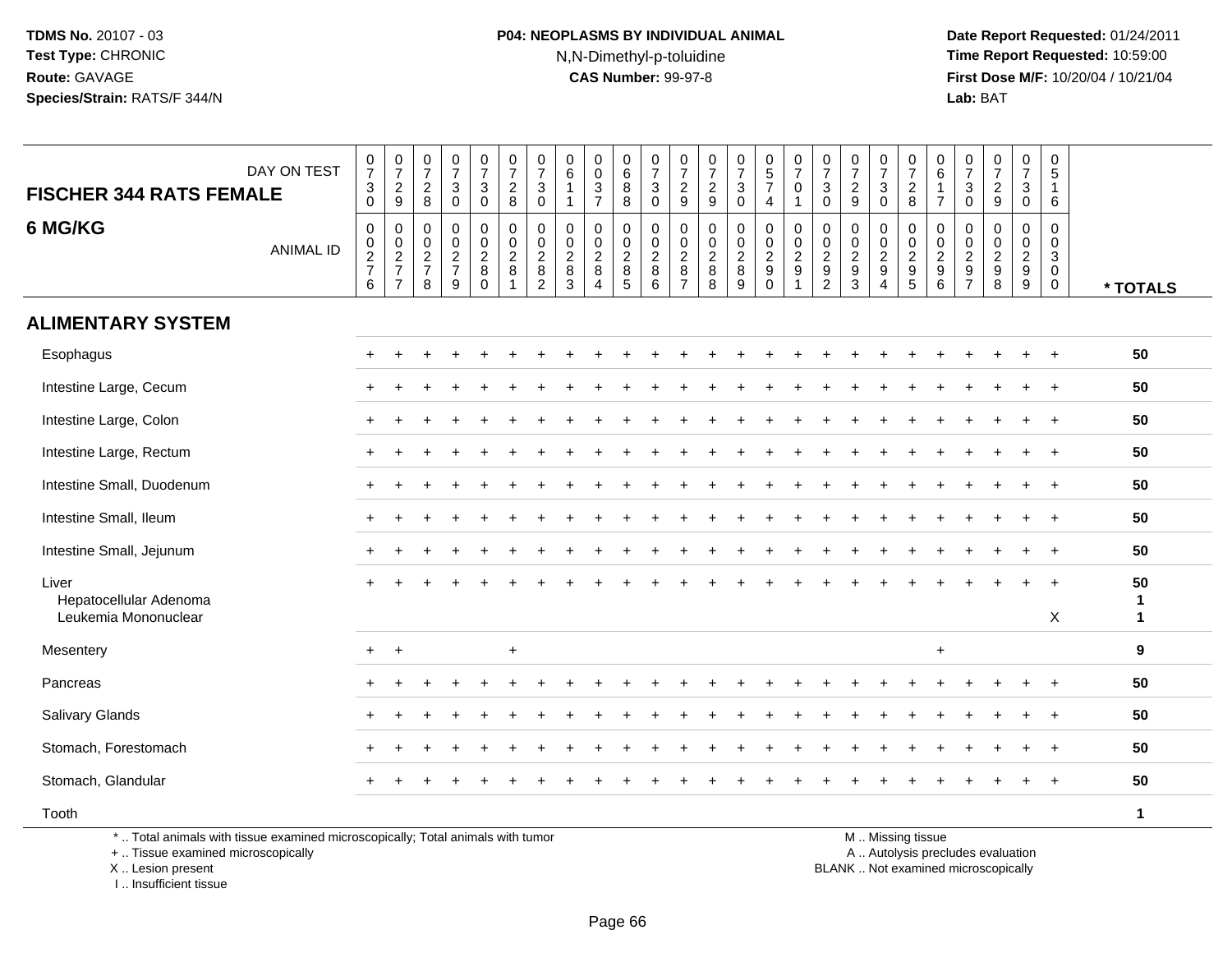### **P04: NEOPLASMS BY INDIVIDUAL ANIMAL**N,N-Dimethyl-p-toluidine

 **Date Report Requested:** 01/24/2011 **Time Report Requested:** 10:59:00 **First Dose M/F:** 10/20/04 / 10/21/04<br>**Lab:** BAT **Lab:** BAT

| DAY ON TEST<br><b>FISCHER 344 RATS FEMALE</b>                       | $\frac{0}{7}$<br>$\sqrt{3}$<br>$\mathbf 0$                     | $\frac{0}{7}$<br>$\overline{c}$<br>$9\,$                          | $\frac{0}{7}$<br>$\overline{c}$<br>8                  | $\frac{0}{7}$<br>$\sqrt{3}$<br>$\mathbf 0$                   | $\frac{0}{7}$<br>$\mathbf{3}$<br>$\mathbf 0$                        | $\frac{0}{7}$<br>$_{\rm 8}^2$                                         | $\frac{0}{7}$<br>$\mathfrak{S}$<br>0                      | 0<br>$\,6\,$                             | $\begin{smallmatrix} 0\\0 \end{smallmatrix}$<br>$\mathbf{3}$<br>$\overline{7}$ | $\begin{array}{c} 0 \\ 6 \end{array}$<br>$\,8\,$<br>8 | $\frac{0}{7}$<br>$\sqrt{3}$<br>$\mathbf 0$         | $\frac{0}{7}$<br>$\overline{c}$<br>9                           | $\frac{0}{7}$<br>$\overline{c}$<br>9                      | $\begin{array}{c} 0 \\ 7 \end{array}$<br>$\sqrt{3}$<br>$\pmb{0}$ | $\begin{array}{c} 0 \\ 5 \\ 7 \end{array}$<br>4          | $\frac{0}{7}$<br>$\pmb{0}$<br>1                                | $\frac{0}{7}$<br>$\mathbf{3}$<br>0                      | $\frac{0}{7}$<br>$\overline{c}$<br>$9\,$                                | $\frac{0}{7}$<br>$\mathbf{3}$<br>$\mathbf 0$                                     | $\frac{0}{7}$<br>$\sqrt{2}$<br>8     | $\begin{array}{c} 0 \\ 6 \end{array}$<br>$\mathbf{1}$<br>$\overline{7}$ | $\frac{0}{7}$<br>3<br>0                                   | $\frac{0}{7}$<br>$\boldsymbol{2}$<br>9           | $\frac{0}{7}$<br>$\mathbf{3}$<br>$\mathbf 0$ | 0<br>$\overline{5}$<br>$\mathbf{1}$<br>6             |                    |
|---------------------------------------------------------------------|----------------------------------------------------------------|-------------------------------------------------------------------|-------------------------------------------------------|--------------------------------------------------------------|---------------------------------------------------------------------|-----------------------------------------------------------------------|-----------------------------------------------------------|------------------------------------------|--------------------------------------------------------------------------------|-------------------------------------------------------|----------------------------------------------------|----------------------------------------------------------------|-----------------------------------------------------------|------------------------------------------------------------------|----------------------------------------------------------|----------------------------------------------------------------|---------------------------------------------------------|-------------------------------------------------------------------------|----------------------------------------------------------------------------------|--------------------------------------|-------------------------------------------------------------------------|-----------------------------------------------------------|--------------------------------------------------|----------------------------------------------|------------------------------------------------------|--------------------|
| 6 MG/KG<br><b>ANIMAL ID</b>                                         | $\mathbf 0$<br>$\begin{array}{c} 0 \\ 2 \\ 7 \end{array}$<br>6 | 0<br>$\begin{array}{c} 0 \\ 2 \\ 7 \end{array}$<br>$\overline{7}$ | 0<br>$\mathbf 0$<br>$\sqrt{2}$<br>$\overline{7}$<br>8 | 0<br>$\mathop{2}\limits^{\mathbb{O}}$<br>$\overline{7}$<br>9 | $\mathbf 0$<br>$\mathbf 0$<br>$\overline{2}$<br>$\bf 8$<br>$\Omega$ | $\mathbf 0$<br>$\begin{smallmatrix} 0\\2 \end{smallmatrix}$<br>$\bf8$ | 0<br>$\mathbf 0$<br>$\overline{c}$<br>8<br>$\overline{2}$ | 0<br>0<br>$\overline{c}$<br>$\bf 8$<br>3 | 0<br>$\begin{smallmatrix} 0\\2\\8 \end{smallmatrix}$<br>$\boldsymbol{\Lambda}$ | 0<br>0<br>$\sqrt{2}$<br>$\bf 8$<br>5                  | $\mathbf 0$<br>$\mathbf 0$<br>$\sqrt{2}$<br>8<br>6 | 0<br>$\boldsymbol{0}$<br>$\overline{c}$<br>8<br>$\overline{7}$ | 0<br>$\begin{smallmatrix} 0\\2\\8 \end{smallmatrix}$<br>8 | $\mathbf 0$<br>$\frac{0}{2}$<br>9                                | $\mathbf 0$<br>$\pmb{0}$<br>$\frac{2}{9}$<br>$\mathbf 0$ | $\mathbf 0$<br>$\pmb{0}$<br>$\overline{c}$<br>$\boldsymbol{9}$ | 0<br>$\mathbf 0$<br>$\sqrt{2}$<br>$\boldsymbol{9}$<br>2 | $\mathbf 0$<br>$\mathbf 0$<br>$\boldsymbol{2}$<br>$\boldsymbol{9}$<br>3 | 0<br>$\mathbf 0$<br>$\overline{c}$<br>$\boldsymbol{9}$<br>$\boldsymbol{\Lambda}$ | 0<br>$\boldsymbol{0}$<br>$rac{2}{9}$ | 0<br>$\mathbf 0$<br>$\sqrt{2}$<br>$\boldsymbol{9}$<br>6                 | 0<br>$\mathbf 0$<br>$\overline{c}$<br>9<br>$\overline{7}$ | 0<br>$^{\rm 0}_{\rm 2}$<br>$\boldsymbol{9}$<br>8 | 0<br>$\pmb{0}$<br>$\frac{2}{9}$<br>9         | $\mathbf{0}$<br>0<br>3<br>$\mathbf 0$<br>$\mathbf 0$ | * TOTALS           |
| <b>CARDIOVASCULAR SYSTEM</b>                                        |                                                                |                                                                   |                                                       |                                                              |                                                                     |                                                                       |                                                           |                                          |                                                                                |                                                       |                                                    |                                                                |                                                           |                                                                  |                                                          |                                                                |                                                         |                                                                         |                                                                                  |                                      |                                                                         |                                                           |                                                  |                                              |                                                      |                    |
| <b>Blood Vessel</b>                                                 |                                                                |                                                                   |                                                       |                                                              |                                                                     |                                                                       |                                                           |                                          |                                                                                |                                                       |                                                    |                                                                |                                                           |                                                                  |                                                          |                                                                |                                                         |                                                                         |                                                                                  |                                      |                                                                         |                                                           |                                                  |                                              |                                                      | 50                 |
| Heart                                                               |                                                                |                                                                   |                                                       |                                                              |                                                                     |                                                                       |                                                           |                                          |                                                                                |                                                       |                                                    |                                                                |                                                           |                                                                  |                                                          |                                                                |                                                         |                                                                         |                                                                                  |                                      |                                                                         |                                                           |                                                  |                                              |                                                      | 50                 |
| <b>ENDOCRINE SYSTEM</b>                                             |                                                                |                                                                   |                                                       |                                                              |                                                                     |                                                                       |                                                           |                                          |                                                                                |                                                       |                                                    |                                                                |                                                           |                                                                  |                                                          |                                                                |                                                         |                                                                         |                                                                                  |                                      |                                                                         |                                                           |                                                  |                                              |                                                      |                    |
| <b>Adrenal Cortex</b><br>Adenoma<br>Leukemia Mononuclear            |                                                                |                                                                   |                                                       |                                                              |                                                                     |                                                                       |                                                           |                                          |                                                                                |                                                       |                                                    |                                                                |                                                           |                                                                  |                                                          |                                                                | X                                                       |                                                                         |                                                                                  | X                                    |                                                                         |                                                           |                                                  |                                              | $\overline{1}$<br>X                                  | 50<br>3<br>1       |
| Adrenal Medulla<br>Pheochromocytoma Benign                          |                                                                |                                                                   |                                                       |                                                              |                                                                     |                                                                       |                                                           |                                          |                                                                                |                                                       |                                                    |                                                                |                                                           |                                                                  |                                                          |                                                                |                                                         |                                                                         |                                                                                  |                                      |                                                                         |                                                           |                                                  |                                              |                                                      | 50<br>$\mathbf{2}$ |
| Islets, Pancreatic                                                  |                                                                |                                                                   |                                                       |                                                              |                                                                     |                                                                       |                                                           |                                          |                                                                                |                                                       |                                                    |                                                                |                                                           |                                                                  |                                                          |                                                                |                                                         |                                                                         |                                                                                  |                                      |                                                                         |                                                           |                                                  |                                              | $+$                                                  | 50                 |
| Parathyroid Gland                                                   |                                                                |                                                                   |                                                       |                                                              |                                                                     |                                                                       |                                                           |                                          |                                                                                |                                                       |                                                    |                                                                |                                                           |                                                                  |                                                          |                                                                |                                                         |                                                                         |                                                                                  |                                      |                                                                         |                                                           |                                                  |                                              | $\overline{+}$                                       | 50                 |
| <b>Pituitary Gland</b><br>Pars Distalis, Adenoma                    | $\boldsymbol{\mathsf{X}}$                                      | $\times$                                                          |                                                       | X                                                            | $\times$                                                            |                                                                       |                                                           | X                                        |                                                                                | $\mathsf X$                                           | $\boldsymbol{\mathsf{X}}$                          | $\mathsf{X}$                                                   |                                                           | X                                                                | $\mathsf X$                                              | $\boldsymbol{X}$                                               | $\boldsymbol{\mathsf{X}}$                               | $\boldsymbol{\mathsf{X}}$                                               | X                                                                                | $\mathsf{X}$                         |                                                                         |                                                           | X                                                | $\mathsf{X}$                                 | $+$                                                  | 50<br>29           |
| <b>Thyroid Gland</b><br>C-cell, Adenoma<br>Follicular Cell, Adenoma | +<br>$\boldsymbol{\mathsf{X}}$                                 |                                                                   |                                                       |                                                              |                                                                     |                                                                       |                                                           |                                          |                                                                                |                                                       |                                                    |                                                                |                                                           |                                                                  |                                                          |                                                                |                                                         |                                                                         |                                                                                  |                                      |                                                                         |                                                           |                                                  | $+$                                          | A                                                    | 47<br>3<br>1       |

#### **GENERAL BODY SYSTEM**

NONE

#### **GENITAL SYSTEM**

\* .. Total animals with tissue examined microscopically; Total animals with tumor

+ .. Tissue examined microscopically

X .. Lesion present

I .. Insufficient tissue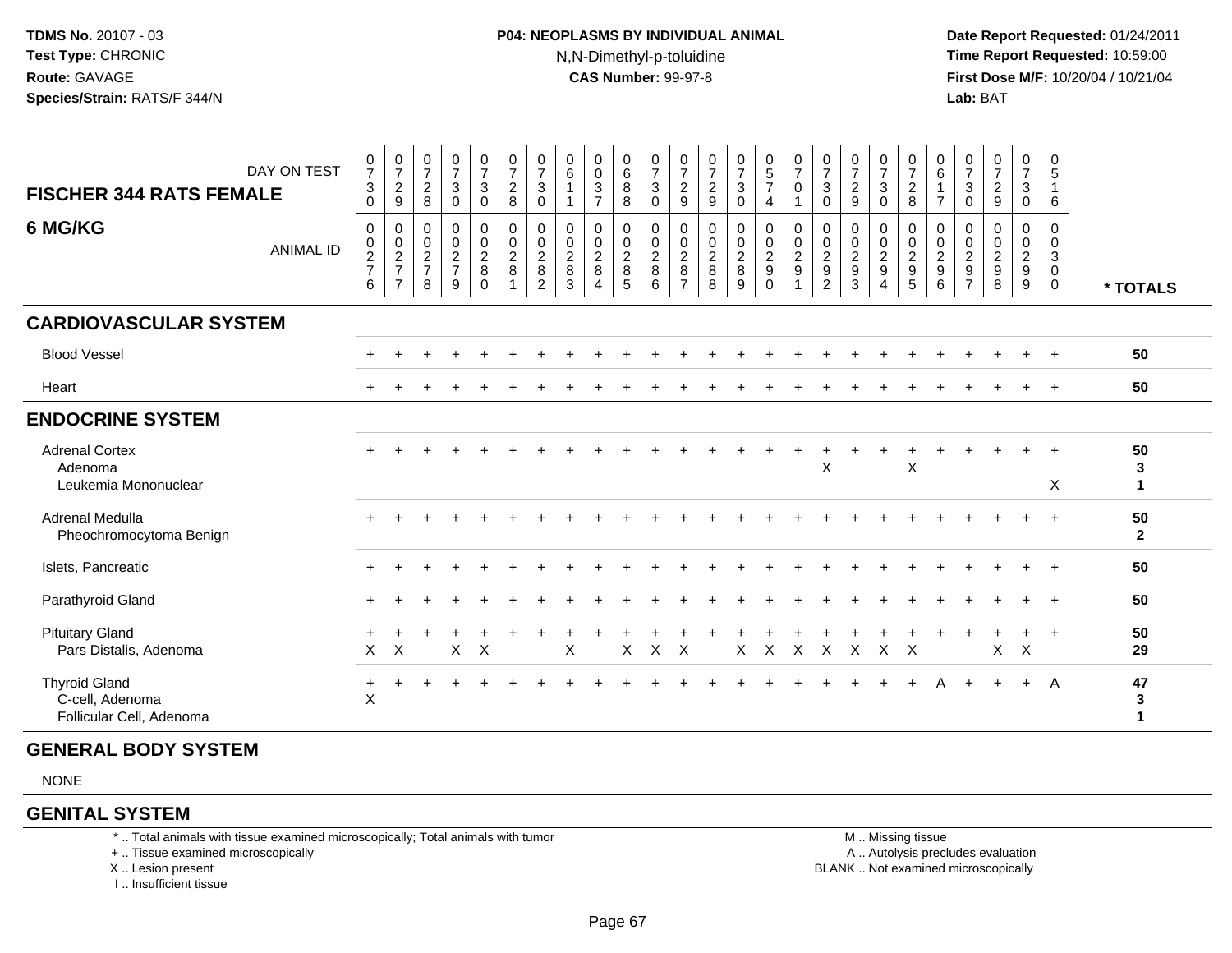# **P04: NEOPLASMS BY INDIVIDUAL ANIMAL**N,N-Dimethyl-p-toluidine

 **Date Report Requested:** 01/24/2011 **Time Report Requested:** 10:59:00 **First Dose M/F:** 10/20/04 / 10/21/04<br>**Lab:** BAT **Lab:** BAT

| <b>FISCHER 344 RATS FEMALE</b>                                                                                                            | DAY ON TEST      | $\frac{0}{7}$<br>$\ensuremath{\mathsf{3}}$<br>$\mathbf 0$ | $\frac{0}{7}$<br>$\overline{c}$<br>9   | 0<br>$\overline{7}$<br>$\overline{2}$<br>8                       | $\frac{0}{7}$<br>$\ensuremath{\mathsf{3}}$<br>$\mathbf 0$ | $\frac{0}{7}$<br>$\ensuremath{\mathsf{3}}$<br>$\mathbf 0$ | 0<br>$\overline{7}$<br>$\sqrt{2}$<br>8         | 0<br>$\overline{7}$<br>3<br>$\mathbf 0$                          | $\pmb{0}$<br>$6\phantom{a}$<br>$\mathbf{1}$<br>$\mathbf{1}$     | 0<br>$\bar{0}$<br>$\sqrt{3}$<br>$\overline{7}$             | $\begin{matrix} 0 \\ 6 \end{matrix}$<br>$\bf 8$<br>8           | $\frac{0}{7}$<br>$\ensuremath{\mathsf{3}}$<br>$\mathbf 0$ | $\frac{0}{7}$<br>$\frac{2}{9}$                                        | $\frac{0}{7}$<br>$\sqrt{2}$<br>9                       | $\frac{0}{7}$<br>$\ensuremath{\mathsf{3}}$<br>$\mathbf 0$    | $\begin{array}{c} 0 \\ 5 \end{array}$<br>$\overline{7}$<br>$\overline{4}$                | $\frac{0}{7}$<br>$\mathbf 0$<br>$\mathbf{1}$ | $\frac{0}{7}$<br>$\mathbf{3}$<br>$\mathbf 0$         | $\frac{0}{7}$<br>$\sqrt{2}$<br>9                                         | 0<br>$\overline{7}$<br>$\sqrt{3}$<br>$\mathbf 0$    | 0<br>$\overline{7}$<br>$\sqrt{2}$<br>8                                                        | 0<br>6<br>$\overline{7}$                         | 0<br>$\overline{7}$<br>$\mathbf{3}$<br>$\mathbf 0$                     | $\frac{0}{7}$<br>$\sqrt{2}$<br>$\boldsymbol{9}$                                    | 0<br>$\overline{7}$<br>$\mathsf 3$<br>$\mathbf 0$                        | 0<br>$\sqrt{5}$<br>$\mathbf{1}$<br>6 |                              |
|-------------------------------------------------------------------------------------------------------------------------------------------|------------------|-----------------------------------------------------------|----------------------------------------|------------------------------------------------------------------|-----------------------------------------------------------|-----------------------------------------------------------|------------------------------------------------|------------------------------------------------------------------|-----------------------------------------------------------------|------------------------------------------------------------|----------------------------------------------------------------|-----------------------------------------------------------|-----------------------------------------------------------------------|--------------------------------------------------------|--------------------------------------------------------------|------------------------------------------------------------------------------------------|----------------------------------------------|------------------------------------------------------|--------------------------------------------------------------------------|-----------------------------------------------------|-----------------------------------------------------------------------------------------------|--------------------------------------------------|------------------------------------------------------------------------|------------------------------------------------------------------------------------|--------------------------------------------------------------------------|--------------------------------------|------------------------------|
| 6 MG/KG                                                                                                                                   | <b>ANIMAL ID</b> | $\mathbf 0$<br>$\mathbf 0$<br>$\frac{2}{7}$<br>6          | 0<br>$\mathbf 0$<br>$\frac{2}{7}$<br>7 | $\mathbf 0$<br>$\Omega$<br>$\overline{c}$<br>$\overline{7}$<br>8 | $\mathbf 0$<br>$\pmb{0}$<br>$\frac{2}{7}$<br>9            | $\mathbf 0$<br>$\mathbf 0$<br>$\frac{2}{8}$<br>$\Omega$   | $\mathbf 0$<br>$\Omega$<br>$\overline{c}$<br>8 | $\mathbf 0$<br>$\Omega$<br>$\overline{c}$<br>8<br>$\overline{2}$ | $\mathbf 0$<br>$\mathbf 0$<br>$\overline{\mathbf{c}}$<br>8<br>3 | $\mathbf 0$<br>$\Omega$<br>$\overline{c}$<br>8<br>$\Delta$ | 0<br>$\mathbf 0$<br>$\begin{array}{c} 2 \\ 8 \\ 5 \end{array}$ | 0<br>$\Omega$<br>$_{\rm 8}^2$<br>6                        | $\mathbf 0$<br>$\mathbf 0$<br>$\boldsymbol{2}$<br>8<br>$\overline{7}$ | $\mathbf 0$<br>$\mathbf 0$<br>$\overline{c}$<br>8<br>8 | $\mathbf 0$<br>$\mathbf 0$<br>$\overline{c}$<br>$\bf 8$<br>9 | $\mathbf 0$<br>$\mathbf 0$<br>$\overline{\mathbf{c}}$<br>$\boldsymbol{9}$<br>$\mathbf 0$ | $\mathbf 0$<br>$\mathbf 0$<br>$\frac{2}{9}$  | 0<br>$\mathbf{0}$<br>$\frac{2}{9}$<br>$\overline{2}$ | $\mathbf 0$<br>$\mathbf 0$<br>$\begin{array}{c} 2 \\ 9 \\ 3 \end{array}$ | 0<br>$\mathbf 0$<br>$\frac{2}{9}$<br>$\overline{4}$ | $\mathbf 0$<br>$\Omega$<br>$\overline{c}$<br>$\boldsymbol{9}$<br>$\overline{5}$               | $\Omega$<br>$\Omega$<br>$\overline{c}$<br>9<br>6 | $\Omega$<br>$\Omega$<br>$\overline{\mathbf{c}}$<br>9<br>$\overline{7}$ | $\mathbf 0$<br>$\mathbf 0$<br>$\overline{c}$<br>$\boldsymbol{9}$<br>$\overline{8}$ | $\mathbf 0$<br>$\mathbf 0$<br>$\begin{array}{c} 2 \\ 9 \\ 9 \end{array}$ | 0<br>$\Omega$<br>3<br>0<br>0         | * TOTALS                     |
| <b>Clitoral Gland</b><br>Adenoma<br>Carcinoma                                                                                             |                  | $+$                                                       |                                        |                                                                  | X                                                         |                                                           | X                                              |                                                                  |                                                                 |                                                            |                                                                |                                                           |                                                                       |                                                        |                                                              |                                                                                          |                                              | X                                                    |                                                                          |                                                     |                                                                                               |                                                  |                                                                        |                                                                                    |                                                                          | $+$                                  | 49<br>3<br>$\mathbf{2}$      |
| Ovary<br>Granulosa Cell Tumor Benign<br>Granulosa Cell Tumor Malignant                                                                    |                  |                                                           |                                        | $\mathsf X$                                                      |                                                           |                                                           |                                                |                                                                  |                                                                 |                                                            |                                                                |                                                           |                                                                       |                                                        |                                                              |                                                                                          |                                              |                                                      |                                                                          |                                                     |                                                                                               |                                                  |                                                                        | $\mathsf X$                                                                        |                                                                          |                                      | 50<br>1<br>$\mathbf{2}$      |
| Uterus<br>Adenocarcinoma<br>Polyp Stromal                                                                                                 |                  |                                                           |                                        |                                                                  |                                                           |                                                           | $\boldsymbol{\mathsf{X}}$                      |                                                                  |                                                                 |                                                            |                                                                |                                                           |                                                                       | $\mathsf X$                                            |                                                              |                                                                                          |                                              | X                                                    |                                                                          |                                                     | $\boldsymbol{\mathsf{X}}$                                                                     |                                                  |                                                                        |                                                                                    |                                                                          | $\ddot{}$                            | 50<br>1<br>9                 |
| Vagina<br>Polyp                                                                                                                           |                  |                                                           |                                        |                                                                  |                                                           |                                                           |                                                | $\ddot{}$<br>$\times$                                            |                                                                 |                                                            |                                                                |                                                           |                                                                       |                                                        |                                                              |                                                                                          |                                              |                                                      |                                                                          |                                                     |                                                                                               |                                                  |                                                                        |                                                                                    |                                                                          |                                      | $\mathbf{1}$<br>$\mathbf{1}$ |
| <b>HEMATOPOIETIC SYSTEM</b>                                                                                                               |                  |                                                           |                                        |                                                                  |                                                           |                                                           |                                                |                                                                  |                                                                 |                                                            |                                                                |                                                           |                                                                       |                                                        |                                                              |                                                                                          |                                              |                                                      |                                                                          |                                                     |                                                                                               |                                                  |                                                                        |                                                                                    |                                                                          |                                      |                              |
| <b>Bone Marrow</b><br>Leukemia Mononuclear                                                                                                |                  |                                                           |                                        |                                                                  |                                                           |                                                           |                                                |                                                                  |                                                                 |                                                            |                                                                |                                                           |                                                                       |                                                        |                                                              |                                                                                          |                                              |                                                      |                                                                          |                                                     |                                                                                               |                                                  |                                                                        |                                                                                    | $\ddot{}$                                                                | $\overline{+}$<br>$\times$           | 50<br>$\mathbf{1}$           |
| Lymph Node                                                                                                                                |                  |                                                           |                                        |                                                                  |                                                           |                                                           |                                                |                                                                  |                                                                 |                                                            |                                                                |                                                           |                                                                       |                                                        |                                                              |                                                                                          |                                              |                                                      |                                                                          |                                                     |                                                                                               |                                                  |                                                                        | $\ddot{}$                                                                          |                                                                          |                                      | $\mathbf{1}$                 |
| Lymph Node, Mandibular                                                                                                                    |                  | M                                                         | M                                      | м                                                                | M                                                         | M                                                         | M                                              | М                                                                | M                                                               | M                                                          | M                                                              | М                                                         | М                                                                     | M                                                      | M                                                            | M                                                                                        | M                                            | M                                                    | M                                                                        | M                                                   | M                                                                                             | M                                                | M                                                                      | M                                                                                  | M                                                                        | M                                    | $\bf{0}$                     |
| Lymph Node, Mesenteric                                                                                                                    |                  |                                                           |                                        |                                                                  |                                                           |                                                           |                                                |                                                                  |                                                                 |                                                            |                                                                |                                                           |                                                                       |                                                        |                                                              |                                                                                          |                                              |                                                      |                                                                          |                                                     |                                                                                               |                                                  |                                                                        |                                                                                    |                                                                          | A                                    | 49                           |
| Spleen<br>Leukemia Mononuclear                                                                                                            |                  |                                                           |                                        |                                                                  |                                                           |                                                           |                                                |                                                                  |                                                                 |                                                            |                                                                |                                                           |                                                                       |                                                        |                                                              |                                                                                          |                                              |                                                      |                                                                          |                                                     |                                                                                               |                                                  | X                                                                      |                                                                                    |                                                                          | $\ddot{}$<br>X                       | 50<br>$\mathbf{2}$           |
| Thymus                                                                                                                                    |                  |                                                           |                                        |                                                                  |                                                           |                                                           |                                                |                                                                  |                                                                 |                                                            |                                                                |                                                           |                                                                       |                                                        |                                                              |                                                                                          |                                              |                                                      |                                                                          |                                                     |                                                                                               |                                                  |                                                                        |                                                                                    |                                                                          | $\ddot{}$                            | 50                           |
| *  Total animals with tissue examined microscopically; Total animals with tumor<br>+  Tissue examined microscopically<br>X Lesion present |                  |                                                           |                                        |                                                                  |                                                           |                                                           |                                                |                                                                  |                                                                 |                                                            |                                                                |                                                           |                                                                       |                                                        |                                                              |                                                                                          |                                              |                                                      |                                                                          |                                                     | M  Missing tissue<br>A  Autolysis precludes evaluation<br>BLANK  Not examined microscopically |                                                  |                                                                        |                                                                                    |                                                                          |                                      |                              |

I .. Insufficient tissue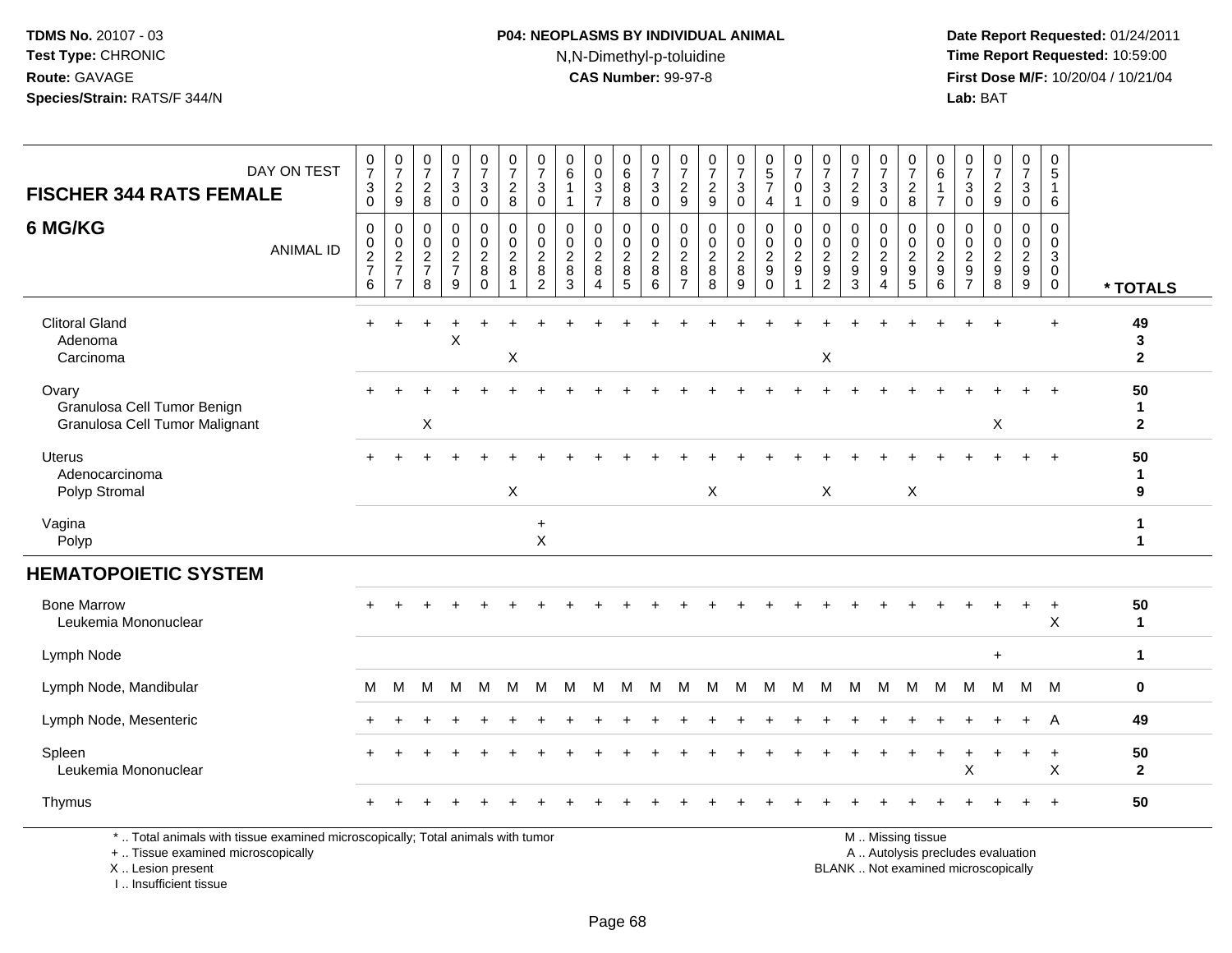### **P04: NEOPLASMS BY INDIVIDUAL ANIMAL**N,N-Dimethyl-p-toluidine

 **Date Report Requested:** 01/24/2011 **Time Report Requested:** 10:59:00 **First Dose M/F:** 10/20/04 / 10/21/04<br>**Lab:** BAT **Lab:** BAT

| DAY ON TEST<br><b>FISCHER 344 RATS FEMALE</b>                                                         | $\frac{0}{7}$<br>$\sqrt{3}$<br>$\Omega$                        | $\frac{0}{7}$<br>$\overline{2}$<br>9                      | $\frac{0}{7}$<br>$\overline{c}$<br>8                              | $\frac{0}{7}$<br>3<br>0      | $\frac{0}{7}$<br>$\ensuremath{\mathsf{3}}$<br>$\mathbf 0$              | $\frac{0}{7}$<br>$\sqrt{2}$<br>$\,8\,$             | 0<br>$\overline{7}$<br>$\mathbf{3}$<br>$\mathbf 0$                  | 0<br>6<br>$\mathbf{1}$                                 | 0<br>$\mathbf 0$<br>$\ensuremath{\mathsf{3}}$<br>$\overline{7}$ | $\begin{array}{c} 0 \\ 6 \end{array}$<br>$\bf 8$<br>$\,8\,$ | $\frac{0}{7}$<br>$\sqrt{3}$<br>$\mathbf 0$                   | $\frac{0}{7}$<br>$\boldsymbol{2}$<br>9                                         | $\frac{0}{7}$<br>$\sqrt{2}$<br>9                       | $\frac{0}{7}$<br>$\mathbf{3}$<br>$\mathbf 0$ | $\begin{array}{c} 0 \\ 5 \end{array}$<br>$\boldsymbol{7}$<br>4      | $\frac{0}{7}$<br>$\pmb{0}$<br>$\mathbf{1}$                     | 0<br>$\overline{7}$<br>$\mathbf{3}$<br>$\mathbf 0$                                 | $\frac{0}{7}$<br>$\overline{2}$<br>9         | $\frac{0}{7}$<br>$\sqrt{3}$<br>$\mathbf 0$        | $\frac{0}{7}$<br>$\overline{c}$<br>8                                    | 0<br>6<br>1<br>$\overline{7}$                | 0<br>$\overline{7}$<br>$\ensuremath{\mathsf{3}}$<br>$\pmb{0}$           | $\frac{0}{7}$<br>$\frac{2}{9}$                        | $\frac{0}{7}$<br>$\mathbf{3}$<br>$\mathbf 0$ | 0<br>$5\phantom{.0}$<br>1<br>$\,6\,$                          |                                |
|-------------------------------------------------------------------------------------------------------|----------------------------------------------------------------|-----------------------------------------------------------|-------------------------------------------------------------------|------------------------------|------------------------------------------------------------------------|----------------------------------------------------|---------------------------------------------------------------------|--------------------------------------------------------|-----------------------------------------------------------------|-------------------------------------------------------------|--------------------------------------------------------------|--------------------------------------------------------------------------------|--------------------------------------------------------|----------------------------------------------|---------------------------------------------------------------------|----------------------------------------------------------------|------------------------------------------------------------------------------------|----------------------------------------------|---------------------------------------------------|-------------------------------------------------------------------------|----------------------------------------------|-------------------------------------------------------------------------|-------------------------------------------------------|----------------------------------------------|---------------------------------------------------------------|--------------------------------|
| 6 MG/KG<br><b>ANIMAL ID</b>                                                                           | $\mathbf 0$<br>$\begin{array}{c} 0 \\ 2 \\ 7 \end{array}$<br>6 | $\pmb{0}$<br>$\pmb{0}$<br>$\frac{2}{7}$<br>$\overline{7}$ | $\mathbf 0$<br>$\pmb{0}$<br>$\overline{c}$<br>$\overline{7}$<br>8 | 0<br>0<br>$\frac{2}{7}$<br>9 | $\pmb{0}$<br>$\mathsf{O}\xspace$<br>$\overline{a}$<br>8<br>$\mathbf 0$ | $\pmb{0}$<br>$\pmb{0}$<br>$\overline{2}$<br>$\bf8$ | $\mathbf 0$<br>$\mathbf 0$<br>$\overline{2}$<br>8<br>$\overline{c}$ | $\mathbf 0$<br>$\mathbf 0$<br>$\overline{2}$<br>8<br>3 | 0<br>0<br>$\overline{2}$<br>8<br>4                              | 0<br>$\pmb{0}$<br>$\overline{c}$<br>$\,8\,$<br>$\sqrt{5}$   | $\mathbf 0$<br>$\pmb{0}$<br>$\sqrt{2}$<br>$\,8\,$<br>$\,6\,$ | $\mathbf 0$<br>$\boldsymbol{0}$<br>$\overline{c}$<br>$\,8\,$<br>$\overline{7}$ | $\mathbf 0$<br>$\pmb{0}$<br>$\sqrt{2}$<br>$\,8\,$<br>8 | 0<br>$\mathbf 0$<br>$\overline{2}$<br>8<br>9 | 0<br>$\pmb{0}$<br>$\overline{2}$<br>$\boldsymbol{9}$<br>$\mathbf 0$ | $\pmb{0}$<br>$\pmb{0}$<br>$\boldsymbol{2}$<br>$\boldsymbol{9}$ | $\mathbf 0$<br>$\mathbf 0$<br>$\overline{2}$<br>$\boldsymbol{9}$<br>$\overline{2}$ | $\mathbf 0$<br>0<br>$\overline{2}$<br>9<br>3 | 0<br>$\pmb{0}$<br>$\frac{2}{9}$<br>$\overline{4}$ | 0<br>$\pmb{0}$<br>$\overline{c}$<br>$\boldsymbol{9}$<br>$5\phantom{.0}$ | $\mathbf 0$<br>0<br>$\overline{2}$<br>9<br>6 | $\Omega$<br>0<br>$\boldsymbol{2}$<br>$\boldsymbol{9}$<br>$\overline{7}$ | $\mathbf 0$<br>$\mathbf 0$<br>$\frac{2}{9}$<br>$\bf8$ | 0<br>$\mathbf 0$<br>$\frac{2}{9}$<br>9       | $\mathbf 0$<br>$\mathbf 0$<br>3<br>$\mathbf 0$<br>$\mathbf 0$ | * TOTALS                       |
| <b>INTEGUMENTARY SYSTEM</b>                                                                           |                                                                |                                                           |                                                                   |                              |                                                                        |                                                    |                                                                     |                                                        |                                                                 |                                                             |                                                              |                                                                                |                                                        |                                              |                                                                     |                                                                |                                                                                    |                                              |                                                   |                                                                         |                                              |                                                                         |                                                       |                                              |                                                               |                                |
| <b>Mammary Gland</b><br>Carcinoma<br>Fibroadenoma<br>Fibroadenoma, Multiple                           | $\boldsymbol{\mathsf{X}}$                                      | X                                                         |                                                                   |                              | $X \times$                                                             |                                                    |                                                                     | X                                                      |                                                                 |                                                             | X X X                                                        |                                                                                |                                                        | X                                            |                                                                     |                                                                |                                                                                    | X                                            |                                                   | $X$ $X$                                                                 |                                              |                                                                         |                                                       | $X$ $X$                                      |                                                               | 50<br>$\mathbf{1}$<br>11<br>15 |
| Skin<br>Basal Cell Adenoma<br>Fibroma<br>Keratoacanthoma<br>Schwannoma Malignant<br>Trichoepithelioma |                                                                |                                                           | $\mathsf{X}$                                                      |                              |                                                                        |                                                    |                                                                     | $\boldsymbol{\mathsf{X}}$                              |                                                                 |                                                             |                                                              |                                                                                |                                                        |                                              | $\times$                                                            |                                                                |                                                                                    |                                              |                                                   |                                                                         |                                              |                                                                         | X                                                     | $+$                                          | $+$                                                           | 50<br>1<br>1                   |
| <b>MUSCULOSKELETAL SYSTEM</b>                                                                         |                                                                |                                                           |                                                                   |                              |                                                                        |                                                    |                                                                     |                                                        |                                                                 |                                                             |                                                              |                                                                                |                                                        |                                              |                                                                     |                                                                |                                                                                    |                                              |                                                   |                                                                         |                                              |                                                                         |                                                       |                                              |                                                               |                                |
| Bone                                                                                                  |                                                                |                                                           |                                                                   |                              |                                                                        |                                                    |                                                                     |                                                        |                                                                 |                                                             |                                                              |                                                                                |                                                        |                                              |                                                                     |                                                                |                                                                                    |                                              |                                                   |                                                                         |                                              |                                                                         |                                                       | $\ddot{}$                                    | $^{+}$                                                        | 50                             |
| <b>NERVOUS SYSTEM</b>                                                                                 |                                                                |                                                           |                                                                   |                              |                                                                        |                                                    |                                                                     |                                                        |                                                                 |                                                             |                                                              |                                                                                |                                                        |                                              |                                                                     |                                                                |                                                                                    |                                              |                                                   |                                                                         |                                              |                                                                         |                                                       |                                              |                                                               |                                |
| <b>Brain</b>                                                                                          |                                                                |                                                           |                                                                   |                              |                                                                        |                                                    |                                                                     |                                                        |                                                                 |                                                             |                                                              |                                                                                |                                                        |                                              |                                                                     |                                                                |                                                                                    |                                              |                                                   |                                                                         |                                              |                                                                         |                                                       | $\ddot{}$                                    | $+$                                                           | 50                             |
| <b>RESPIRATORY SYSTEM</b>                                                                             |                                                                |                                                           |                                                                   |                              |                                                                        |                                                    |                                                                     |                                                        |                                                                 |                                                             |                                                              |                                                                                |                                                        |                                              |                                                                     |                                                                |                                                                                    |                                              |                                                   |                                                                         |                                              |                                                                         |                                                       |                                              |                                                               |                                |
| Lung<br>Leukemia Mononuclear                                                                          |                                                                |                                                           |                                                                   |                              |                                                                        |                                                    |                                                                     |                                                        |                                                                 |                                                             |                                                              |                                                                                |                                                        |                                              |                                                                     |                                                                |                                                                                    |                                              |                                                   |                                                                         |                                              |                                                                         |                                                       | $\ddot{}$                                    | $+$<br>X                                                      | 50<br>$\mathbf{1}$             |
| Nose<br>Transitional Epithelium, Adenoma                                                              |                                                                |                                                           |                                                                   |                              |                                                                        |                                                    |                                                                     |                                                        |                                                                 |                                                             |                                                              |                                                                                |                                                        |                                              |                                                                     |                                                                |                                                                                    |                                              |                                                   |                                                                         |                                              |                                                                         |                                                       | $\ddot{}$                                    | A                                                             | 49<br>$\mathbf 1$              |

\* .. Total animals with tissue examined microscopically; Total animals with tumor

+ .. Tissue examined microscopically

X .. Lesion present

I .. Insufficient tissue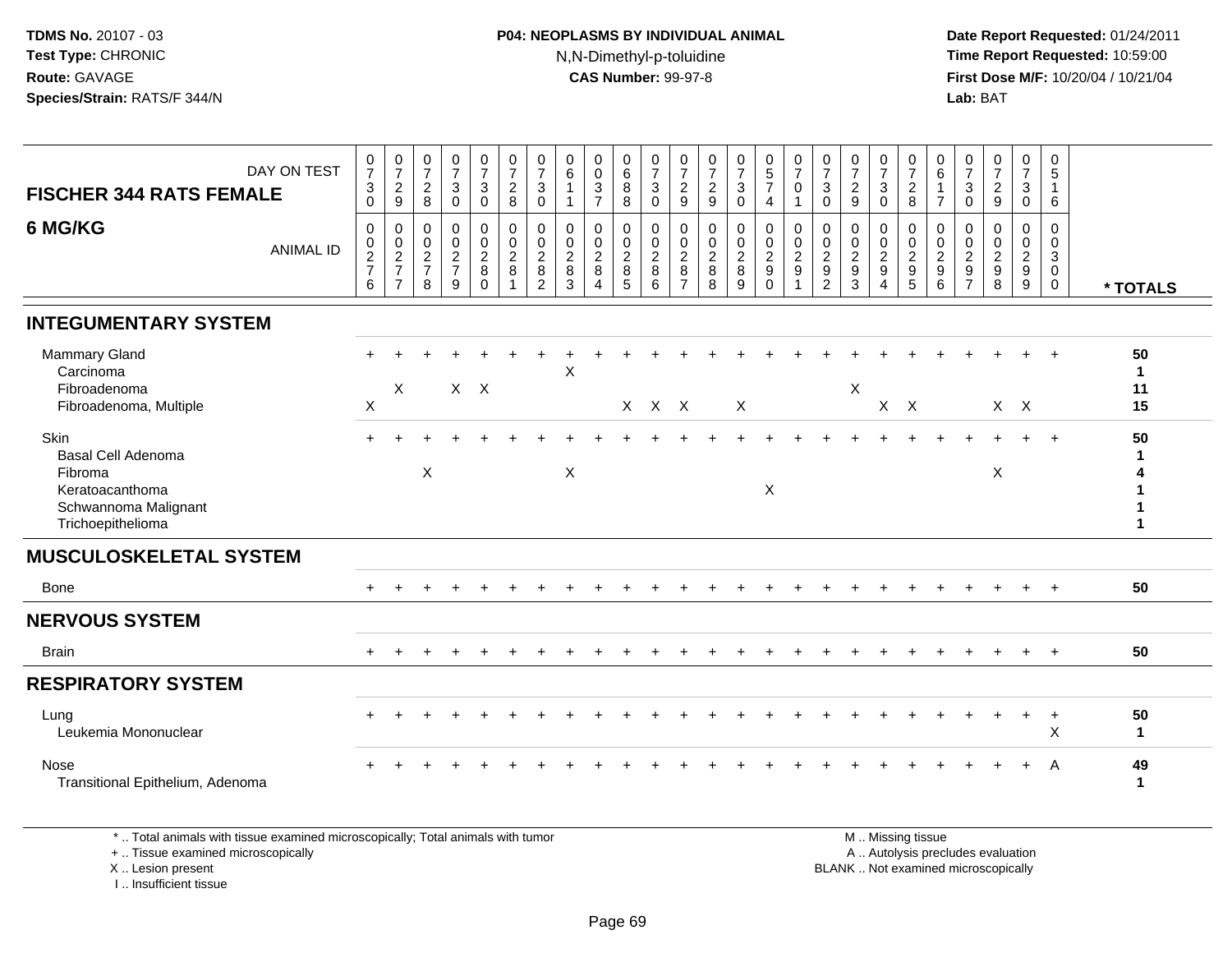### **P04: NEOPLASMS BY INDIVIDUAL ANIMAL**N,N-Dimethyl-p-toluidine

 **Date Report Requested:** 01/24/2011 **Time Report Requested:** 10:59:00 **First Dose M/F:** 10/20/04 / 10/21/04<br>**Lab:** BAT **Lab:** BAT

| DAY ON TEST                            | $\frac{0}{7}$             | $\frac{0}{7}$                                     | $\frac{0}{7}$                                        | $\frac{0}{7}$                                        | $\begin{smallmatrix}0\\7\end{smallmatrix}$                  | $\frac{0}{7}$                                   | 0<br>$\overline{7}$                                               | 0<br>6                        | 0<br>$\pmb{0}$                                       | $_{6}^{\rm 0}$                                            | $\frac{0}{7}$                                        | 0<br>$\overline{7}$                       | $\frac{0}{7}$                                   | $\frac{0}{7}$                                        | $\frac{0}{5}$                               | $\frac{0}{7}$              | $\frac{0}{7}$                                     | $\frac{0}{7}$                                                          | $\frac{0}{7}$                            | $\frac{0}{7}$                                             | 0<br>$\,6\,$                                         | $\frac{0}{7}$                                              | 0<br>$\overline{\mathbf{7}}$             | $\frac{0}{7}$                        | 0<br>5                               |                      |
|----------------------------------------|---------------------------|---------------------------------------------------|------------------------------------------------------|------------------------------------------------------|-------------------------------------------------------------|-------------------------------------------------|-------------------------------------------------------------------|-------------------------------|------------------------------------------------------|-----------------------------------------------------------|------------------------------------------------------|-------------------------------------------|-------------------------------------------------|------------------------------------------------------|---------------------------------------------|----------------------------|---------------------------------------------------|------------------------------------------------------------------------|------------------------------------------|-----------------------------------------------------------|------------------------------------------------------|------------------------------------------------------------|------------------------------------------|--------------------------------------|--------------------------------------|----------------------|
| <b>FISCHER 344 RATS FEMALE</b>         | $\sqrt{3}$<br>$\mathbf 0$ | $\boldsymbol{2}$<br>9                             | $\boldsymbol{2}$<br>8                                | $\sqrt{3}$<br>$\mathbf 0$                            | $\ensuremath{\mathsf{3}}$<br>$\mathbf 0$                    | $\overline{c}$<br>8                             | $\mathbf{3}$<br>0                                                 |                               | $\sqrt{3}$<br>$\overline{ }$                         | $\bf 8$<br>8                                              | $\mathbf{3}$<br>$\mathbf 0$                          | $\boldsymbol{2}$<br>9                     | $\overline{2}$<br>9                             | $\ensuremath{\mathsf{3}}$<br>0                       | $\overline{7}$<br>4                         | $\pmb{0}$                  | 3<br>$\mathbf 0$                                  | $\overline{c}$<br>9                                                    | $\ensuremath{\mathsf{3}}$<br>$\mathbf 0$ | $\overline{c}$<br>8                                       | $\overline{7}$                                       | $\ensuremath{\mathsf{3}}$<br>$\mathbf 0$                   | $\overline{c}$<br>9                      | $\sqrt{3}$<br>$\mathbf 0$            | 6                                    |                      |
| 6 MG/KG<br><b>ANIMAL ID</b>            | 0<br>$\frac{0}{2}$<br>6   | 0<br>$\pmb{0}$<br>$\frac{2}{7}$<br>$\overline{ }$ | 0<br>$\begin{array}{c} 0 \\ 2 \\ 7 \end{array}$<br>8 | 0<br>$\begin{array}{c} 0 \\ 2 \\ 7 \end{array}$<br>9 | $\begin{array}{c} 0 \\ 0 \\ 2 \\ 8 \end{array}$<br>$\Omega$ | $\begin{array}{c} 0 \\ 0 \\ 2 \\ 8 \end{array}$ | 0<br>0<br>$\begin{array}{c} 2 \\ 8 \end{array}$<br>$\overline{2}$ | 0<br>$\overline{2}$<br>8<br>3 | 0<br>$\begin{smallmatrix} 0\\2\\8 \end{smallmatrix}$ | 0<br>$\begin{smallmatrix} 0\\2\\8 \end{smallmatrix}$<br>5 | 0<br>$\begin{array}{c} 0 \\ 2 \\ 8 \end{array}$<br>6 | 0<br>0<br>$\frac{2}{8}$<br>$\overline{ }$ | $\begin{array}{c} 0 \\ 2 \\ 8 \end{array}$<br>8 | 0<br>$\begin{array}{c} 0 \\ 2 \\ 8 \end{array}$<br>9 | 0<br>$\pmb{0}$<br>$\frac{2}{9}$<br>$\Omega$ | $\pmb{0}$<br>$\frac{0}{2}$ | 0<br>0<br>$\boldsymbol{2}$<br>9<br>$\overline{2}$ | $\begin{smallmatrix} 0\\ 2 \end{smallmatrix}$<br>$\boldsymbol{9}$<br>3 | 0<br>$\frac{0}{2}$<br>$\overline{4}$     | 0<br>$\begin{smallmatrix} 0\\2\\9 \end{smallmatrix}$<br>5 | 0<br>$\begin{array}{c} 0 \\ 2 \\ 9 \end{array}$<br>6 | 0<br>0<br>$\sqrt{2}$<br>$\boldsymbol{9}$<br>$\overline{7}$ | 0<br>$\sqrt{2}$<br>$\boldsymbol{9}$<br>8 | 0<br>$\pmb{0}$<br>$\frac{2}{9}$<br>9 | 0<br>0<br>3<br>$\boldsymbol{0}$<br>0 | * TOTALS             |
| Trachea                                |                           |                                                   |                                                      |                                                      |                                                             |                                                 |                                                                   |                               |                                                      |                                                           |                                                      |                                           |                                                 |                                                      |                                             |                            |                                                   |                                                                        |                                          |                                                           |                                                      |                                                            |                                          | $\ddot{}$                            | $+$                                  | 50                   |
| <b>SPECIAL SENSES SYSTEM</b>           |                           |                                                   |                                                      |                                                      |                                                             |                                                 |                                                                   |                               |                                                      |                                                           |                                                      |                                           |                                                 |                                                      |                                             |                            |                                                   |                                                                        |                                          |                                                           |                                                      |                                                            |                                          |                                      |                                      |                      |
| Eye                                    |                           |                                                   |                                                      |                                                      |                                                             |                                                 |                                                                   |                               |                                                      |                                                           |                                                      |                                           |                                                 |                                                      |                                             |                            |                                                   |                                                                        |                                          |                                                           |                                                      |                                                            |                                          |                                      |                                      | 50                   |
| Harderian Gland                        |                           |                                                   |                                                      |                                                      |                                                             |                                                 |                                                                   |                               |                                                      |                                                           |                                                      |                                           |                                                 |                                                      |                                             |                            |                                                   |                                                                        |                                          |                                                           |                                                      |                                                            |                                          |                                      | $\div$                               | 50                   |
| <b>URINARY SYSTEM</b>                  |                           |                                                   |                                                      |                                                      |                                                             |                                                 |                                                                   |                               |                                                      |                                                           |                                                      |                                           |                                                 |                                                      |                                             |                            |                                                   |                                                                        |                                          |                                                           |                                                      |                                                            |                                          |                                      |                                      |                      |
| Kidney                                 |                           |                                                   |                                                      |                                                      |                                                             |                                                 |                                                                   |                               |                                                      |                                                           |                                                      |                                           |                                                 |                                                      |                                             |                            |                                                   |                                                                        |                                          |                                                           |                                                      |                                                            |                                          | $+$                                  | $+$                                  | 50                   |
| <b>Urinary Bladder</b>                 | $+$                       |                                                   |                                                      |                                                      |                                                             |                                                 |                                                                   |                               |                                                      |                                                           |                                                      |                                           |                                                 |                                                      |                                             |                            |                                                   |                                                                        |                                          |                                                           |                                                      |                                                            |                                          | $\ddot{}$                            | $^{+}$                               | 50                   |
| <b>SYSTEMIC LESIONS</b>                |                           |                                                   |                                                      |                                                      |                                                             |                                                 |                                                                   |                               |                                                      |                                                           |                                                      |                                           |                                                 |                                                      |                                             |                            |                                                   |                                                                        |                                          |                                                           |                                                      |                                                            |                                          |                                      |                                      |                      |
| Multiple Organ<br>Leukemia Mononuclear |                           |                                                   |                                                      |                                                      |                                                             |                                                 |                                                                   |                               |                                                      |                                                           |                                                      |                                           |                                                 |                                                      |                                             |                            |                                                   |                                                                        |                                          |                                                           |                                                      | X                                                          |                                          |                                      | $\ddot{}$<br>X                       | 50<br>$\overline{2}$ |

\* .. Total animals with tissue examined microscopically; Total animals with tumor

+ .. Tissue examined microscopically

X .. Lesion present

I .. Insufficient tissue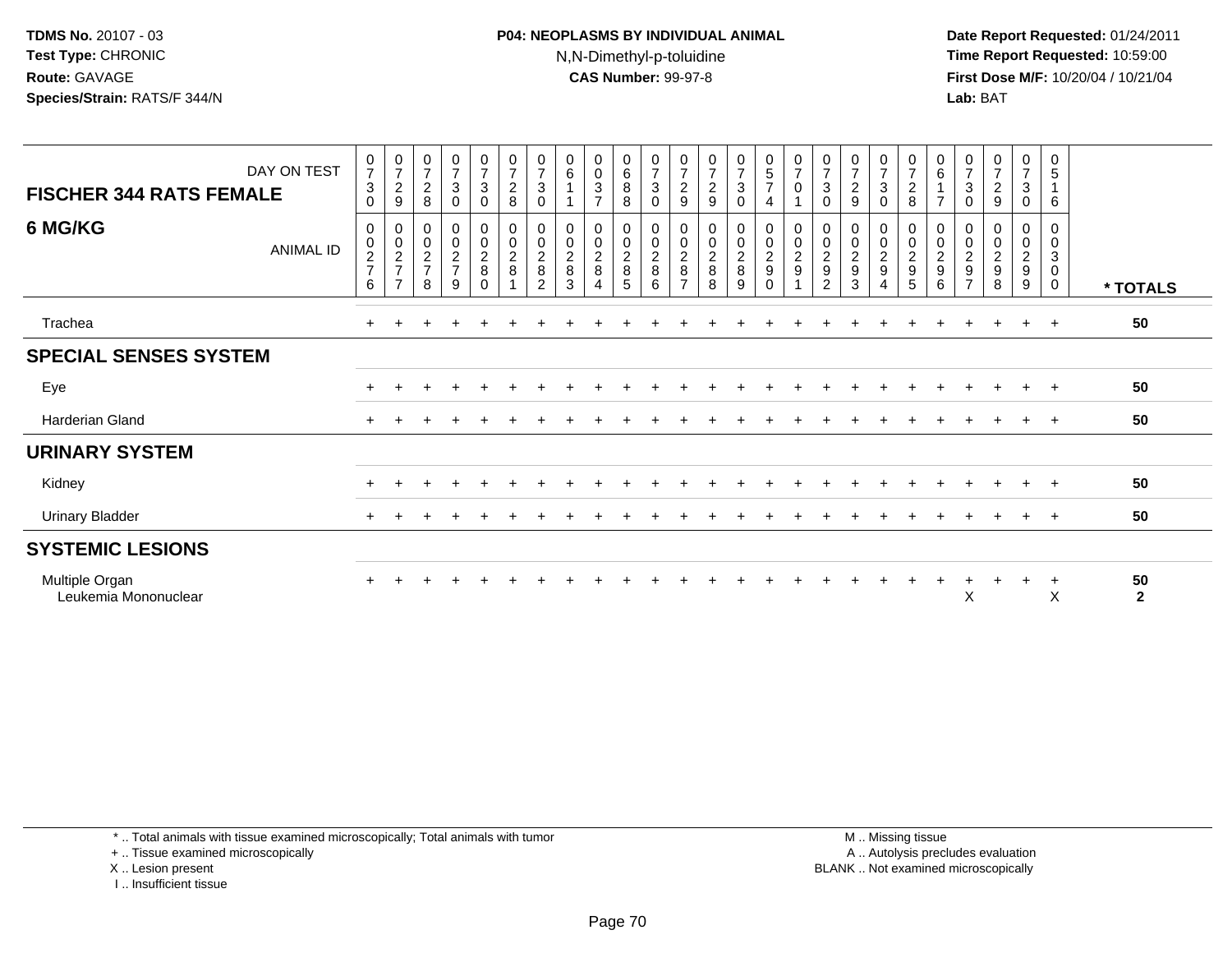### **P04: NEOPLASMS BY INDIVIDUAL ANIMAL**N,N-Dimethyl-p-toluidine

 **Date Report Requested:** 01/24/2011 **Time Report Requested:** 10:59:00 **First Dose M/F:** 10/20/04 / 10/21/04<br>**Lab:** BAT **Lab:** BAT

| <b>FISCHER 344 RATS FEMALE</b>                          | DAY ON TEST      | $\frac{0}{7}$<br>$\frac{2}{8}$                           | $\frac{0}{7}$<br>$\mathbf{1}$                                                                      | $\frac{0}{7}$<br>$\mathbf{3}$                            | $\begin{smallmatrix}0\\7\end{smallmatrix}$<br>$\frac{2}{8}$               | $\frac{0}{7}$<br>$\frac{2}{8}$                                                      | $\frac{0}{7}$<br>$\sqrt{3}$                                                               | $\frac{0}{7}$<br>3                                                     | $\frac{0}{7}$<br>$\mathbf{3}$                           | $_{6}^{\rm 0}$<br>$\overline{4}$                              | $\frac{0}{7}$<br>$\mathbf 0$                                  | $\frac{0}{7}$<br>$\frac{2}{8}$                         | $\frac{0}{7}$<br>$\sqrt{2}$                                            | 0<br>$\,6$<br>8                                                              | $\frac{0}{7}$<br>$\mathbf{3}$                                                   | $_{6}^{\rm 0}$<br>$\sqrt{5}$                                                             | $_{6}^{\rm 0}$<br>$\bf 8$                                               | $\frac{0}{7}$<br>$_{\rm 8}^2$                                    | $\frac{0}{7}$<br>$\sqrt{3}$                                                  | $\frac{0}{7}$<br>$\frac{2}{8}$                        | 0<br>6<br>$\ensuremath{\mathsf{3}}$                                                | $\frac{0}{7}$<br>$\mathbf{3}$                                                      | $\boldsymbol{0}$<br>$\,6$<br>$\mathbf{1}$ | $\frac{0}{7}$                                     | $\frac{0}{7}$<br>$\frac{2}{9}$                    | 0<br>6<br>$\sqrt{5}$                                                                    |                   |
|---------------------------------------------------------|------------------|----------------------------------------------------------|----------------------------------------------------------------------------------------------------|----------------------------------------------------------|---------------------------------------------------------------------------|-------------------------------------------------------------------------------------|-------------------------------------------------------------------------------------------|------------------------------------------------------------------------|---------------------------------------------------------|---------------------------------------------------------------|---------------------------------------------------------------|--------------------------------------------------------|------------------------------------------------------------------------|------------------------------------------------------------------------------|---------------------------------------------------------------------------------|------------------------------------------------------------------------------------------|-------------------------------------------------------------------------|------------------------------------------------------------------|------------------------------------------------------------------------------|-------------------------------------------------------|------------------------------------------------------------------------------------|------------------------------------------------------------------------------------|-------------------------------------------|---------------------------------------------------|---------------------------------------------------|-----------------------------------------------------------------------------------------|-------------------|
| 20 MG/KG                                                | <b>ANIMAL ID</b> | $\pmb{0}$<br>$_{3}^{\rm 0}$<br>$\pmb{0}$<br>$\mathbf{1}$ | $\mathbf 0$<br>$\mathbf 0$<br>$\mathsf{O}\xspace$<br>$\overline{3}$<br>$\pmb{0}$<br>$\overline{c}$ | $\mathsf 0$<br>0<br>0<br>$\mathbf{3}$<br>0<br>$\sqrt{3}$ | $\mathbf 0$<br>$\pmb{0}$<br>$\overline{3}$<br>$\pmb{0}$<br>$\overline{4}$ | $\boldsymbol{0}$<br>$\pmb{0}$<br>$\overline{3}$<br>$\begin{matrix}0\\5\end{matrix}$ | $\mathbf 0$<br>$\pmb{0}$<br>$\mathbf 0$<br>$\overline{3}$<br>$\pmb{0}$<br>$6\phantom{1}6$ | $\mathbf 0$<br>0<br>$\mathbf 0$<br>$\mathbf{3}$<br>0<br>$\overline{7}$ | $\pmb{0}$<br>0<br>$\mathbf 0$<br>$\mathbf{3}$<br>0<br>8 | $\,6\,$<br>0<br>$\pmb{0}$<br>$\overline{3}$<br>$\pmb{0}$<br>9 | $\sqrt{5}$<br>$\mathbf 0$<br>0<br>$\mathbf{3}$<br>$\mathbf 0$ | 0<br>$\,0\,$<br>$\overline{3}$<br>$\overline{1}$<br>-1 | $\boldsymbol{9}$<br>0<br>$\mathbf 0$<br>$\mathsf 3$<br>1<br>$\sqrt{2}$ | $\mathbf 0$<br>$\mathbf 0$<br>$\mathbf 0$<br>$\sqrt{3}$<br>1<br>$\mathbf{3}$ | $\mathsf 0$<br>0<br>$\pmb{0}$<br>$\mathbf{3}$<br>$\mathbf{1}$<br>$\overline{4}$ | $\boldsymbol{9}$<br>$\mathbf 0$<br>$\mathsf 0$<br>$\overline{3}$<br>1<br>$5\phantom{.0}$ | $\pmb{0}$<br>$\mathbf 0$<br>$\pmb{0}$<br>$\overline{3}$<br>1<br>$\,6\,$ | 0<br>$\pmb{0}$<br>$\mathbf{3}$<br>$\mathbf{1}$<br>$\overline{7}$ | $\mathbf 0$<br>$\mathbf 0$<br>$\mathbf 0$<br>$\sqrt{3}$<br>$\mathbf{1}$<br>8 | 0<br>$\pmb{0}$<br>$\overline{3}$<br>$\mathbf{1}$<br>9 | $\mathbf 0$<br>0<br>$\mathbf 0$<br>$\overline{3}$<br>$\overline{c}$<br>$\mathbf 0$ | $\pmb{0}$<br>0<br>0<br>$\ensuremath{\mathsf{3}}$<br>$\overline{c}$<br>$\mathbf{1}$ | $\mathbf{1}$<br>0<br>0<br>$\frac{3}{2}$   | $\overline{4}$<br>0<br>$\pmb{0}$<br>$\frac{3}{2}$ | 0<br>$\pmb{0}$<br>$\frac{3}{2}$<br>$\overline{4}$ | $9\,$<br>$\mathbf 0$<br>$\mathbf 0$<br>$\mathbf 3$<br>$\overline{2}$<br>$5\phantom{.0}$ | females<br>(cont) |
| <b>ALIMENTARY SYSTEM</b>                                |                  |                                                          |                                                                                                    |                                                          |                                                                           |                                                                                     |                                                                                           |                                                                        |                                                         |                                                               |                                                               |                                                        |                                                                        |                                                                              |                                                                                 |                                                                                          |                                                                         |                                                                  |                                                                              |                                                       |                                                                                    |                                                                                    |                                           |                                                   |                                                   |                                                                                         |                   |
| Esophagus                                               |                  |                                                          |                                                                                                    |                                                          |                                                                           |                                                                                     |                                                                                           |                                                                        |                                                         |                                                               |                                                               |                                                        |                                                                        |                                                                              |                                                                                 |                                                                                          |                                                                         |                                                                  |                                                                              |                                                       |                                                                                    |                                                                                    |                                           |                                                   |                                                   | $\overline{+}$                                                                          |                   |
| Intestine Large, Cecum                                  |                  | $+$                                                      |                                                                                                    |                                                          |                                                                           |                                                                                     |                                                                                           |                                                                        |                                                         |                                                               |                                                               |                                                        |                                                                        |                                                                              |                                                                                 |                                                                                          |                                                                         |                                                                  |                                                                              |                                                       |                                                                                    |                                                                                    |                                           |                                                   |                                                   | $^{+}$                                                                                  |                   |
| Intestine Large, Colon                                  |                  |                                                          |                                                                                                    |                                                          |                                                                           |                                                                                     |                                                                                           |                                                                        |                                                         |                                                               |                                                               |                                                        |                                                                        |                                                                              |                                                                                 |                                                                                          |                                                                         |                                                                  |                                                                              |                                                       |                                                                                    |                                                                                    |                                           |                                                   |                                                   | $\overline{+}$                                                                          |                   |
| Intestine Large, Rectum                                 |                  |                                                          |                                                                                                    |                                                          |                                                                           |                                                                                     |                                                                                           |                                                                        |                                                         |                                                               |                                                               |                                                        |                                                                        |                                                                              |                                                                                 |                                                                                          |                                                                         |                                                                  |                                                                              |                                                       |                                                                                    |                                                                                    |                                           |                                                   |                                                   | $+$                                                                                     |                   |
| Intestine Small, Duodenum                               |                  |                                                          |                                                                                                    |                                                          |                                                                           |                                                                                     |                                                                                           |                                                                        |                                                         |                                                               |                                                               |                                                        |                                                                        |                                                                              |                                                                                 |                                                                                          |                                                                         |                                                                  |                                                                              |                                                       |                                                                                    |                                                                                    |                                           |                                                   |                                                   | $+$                                                                                     |                   |
| Intestine Small, Ileum                                  |                  |                                                          |                                                                                                    |                                                          |                                                                           |                                                                                     |                                                                                           |                                                                        |                                                         |                                                               |                                                               |                                                        |                                                                        |                                                                              |                                                                                 |                                                                                          |                                                                         |                                                                  |                                                                              |                                                       |                                                                                    |                                                                                    |                                           |                                                   |                                                   | $+$                                                                                     |                   |
| Intestine Small, Jejunum                                |                  |                                                          |                                                                                                    |                                                          |                                                                           |                                                                                     |                                                                                           |                                                                        |                                                         |                                                               |                                                               |                                                        |                                                                        |                                                                              |                                                                                 |                                                                                          |                                                                         |                                                                  |                                                                              |                                                       |                                                                                    |                                                                                    |                                           |                                                   |                                                   | $+$                                                                                     |                   |
| Liver<br>Hepatocellular Adenoma<br>Leukemia Mononuclear |                  | $+$                                                      |                                                                                                    |                                                          |                                                                           | $\ddot{}$                                                                           | $+$                                                                                       | $\ddot{}$<br>X                                                         |                                                         |                                                               | X                                                             |                                                        |                                                                        |                                                                              |                                                                                 |                                                                                          |                                                                         |                                                                  |                                                                              |                                                       |                                                                                    |                                                                                    |                                           |                                                   |                                                   | $+$                                                                                     |                   |
| Mesentery                                               |                  |                                                          |                                                                                                    |                                                          |                                                                           |                                                                                     |                                                                                           | $\ddot{}$                                                              |                                                         |                                                               |                                                               |                                                        | $\ddot{}$                                                              |                                                                              |                                                                                 |                                                                                          | $+$                                                                     |                                                                  |                                                                              |                                                       |                                                                                    |                                                                                    |                                           |                                                   |                                                   |                                                                                         |                   |
| Pancreas                                                |                  |                                                          |                                                                                                    |                                                          |                                                                           |                                                                                     |                                                                                           |                                                                        |                                                         |                                                               |                                                               |                                                        |                                                                        |                                                                              |                                                                                 |                                                                                          |                                                                         |                                                                  |                                                                              |                                                       |                                                                                    |                                                                                    |                                           |                                                   |                                                   | $+$                                                                                     |                   |
| Salivary Glands                                         |                  |                                                          |                                                                                                    |                                                          |                                                                           |                                                                                     |                                                                                           |                                                                        |                                                         |                                                               |                                                               |                                                        |                                                                        |                                                                              |                                                                                 |                                                                                          |                                                                         |                                                                  |                                                                              |                                                       |                                                                                    |                                                                                    |                                           |                                                   |                                                   | $+$                                                                                     |                   |
| Stomach, Forestomach                                    |                  |                                                          |                                                                                                    |                                                          |                                                                           |                                                                                     |                                                                                           |                                                                        |                                                         |                                                               |                                                               |                                                        |                                                                        |                                                                              |                                                                                 |                                                                                          |                                                                         |                                                                  |                                                                              |                                                       |                                                                                    |                                                                                    |                                           |                                                   |                                                   | $+$                                                                                     |                   |
| Stomach, Glandular                                      |                  | $+$                                                      |                                                                                                    |                                                          |                                                                           |                                                                                     |                                                                                           |                                                                        |                                                         |                                                               |                                                               |                                                        |                                                                        |                                                                              |                                                                                 |                                                                                          |                                                                         |                                                                  |                                                                              |                                                       |                                                                                    |                                                                                    |                                           |                                                   | $\ddot{}$                                         | $+$                                                                                     |                   |
| CARRIOVAÇÕUL AR CVETEM                                  |                  |                                                          |                                                                                                    |                                                          |                                                                           |                                                                                     |                                                                                           |                                                                        |                                                         |                                                               |                                                               |                                                        |                                                                        |                                                                              |                                                                                 |                                                                                          |                                                                         |                                                                  |                                                                              |                                                       |                                                                                    |                                                                                    |                                           |                                                   |                                                   |                                                                                         |                   |

#### **CARDIOVASCULAR SYSTEM**

\* .. Total animals with tissue examined microscopically; Total animals with tumor

+ .. Tissue examined microscopically

X .. Lesion present

I .. Insufficient tissue

M .. Missing tissue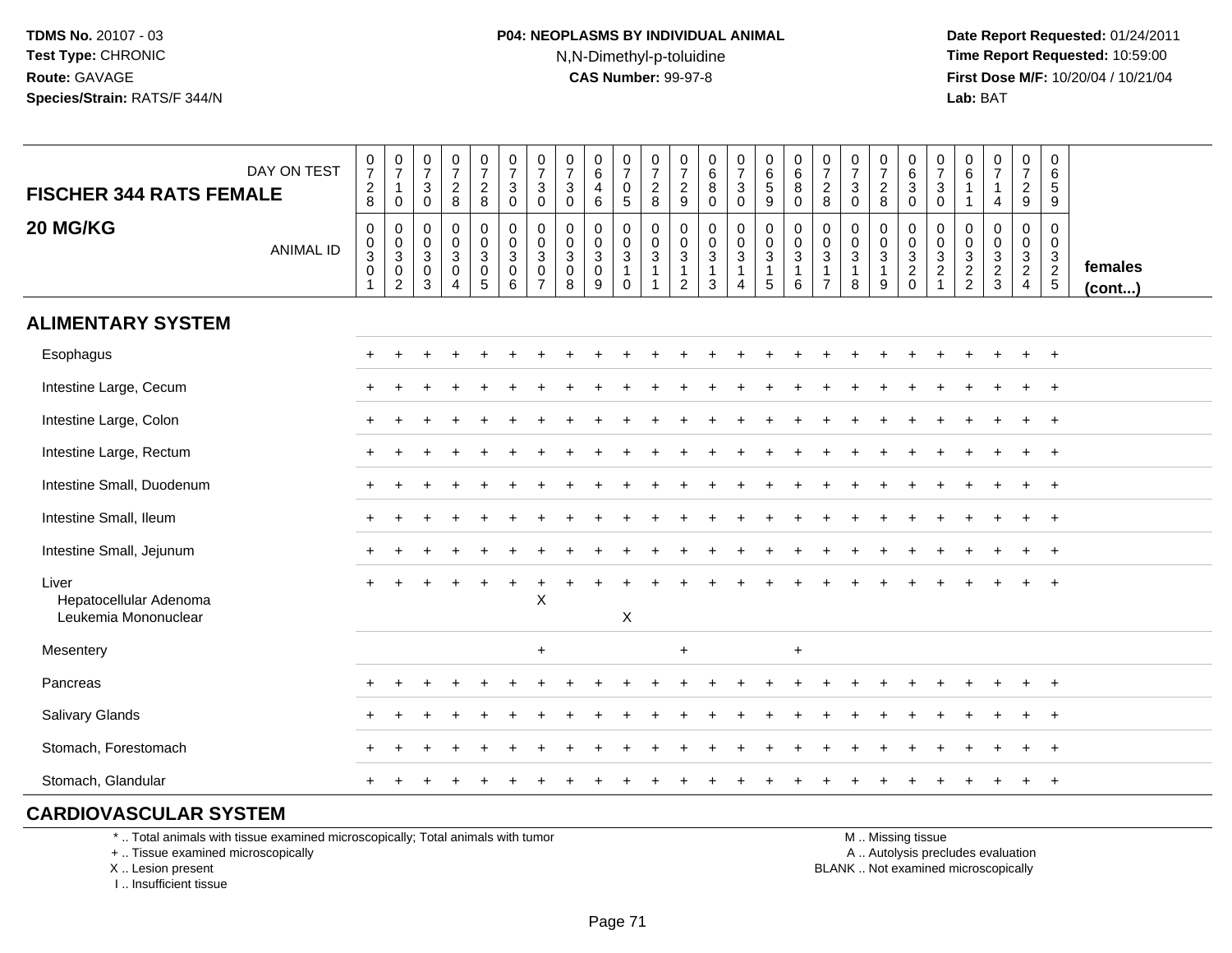#### **P04: NEOPLASMS BY INDIVIDUAL ANIMAL**N,N-Dimethyl-p-toluidine

 **Date Report Requested:** 01/24/2011 **Time Report Requested:** 10:59:00 **First Dose M/F:** 10/20/04 / 10/21/04<br>**Lab:** BAT **Lab:** BAT

| <b>FISCHER 344 RATS FEMALE</b><br>20 MG/KG                                                       | DAY ON TEST<br><b>ANIMAL ID</b> | $\frac{0}{7}$<br>$_{\rm 8}^2$<br>$\,0\,$<br>$_{3}^{\rm 0}$<br>$\mathbf 0$ | $\frac{0}{7}$<br>$\overline{1}$<br>$\mathbf 0$<br>$\mathbf 0$<br>$\frac{0}{3}$<br>$\pmb{0}$<br>$\overline{2}$ | $\frac{0}{7}$<br>$\mathbf{3}$<br>$\mathbf 0$<br>$\pmb{0}$<br>$\mathsf{O}\xspace$<br>$\overline{3}$<br>$\mathbf 0$<br>3 | $\frac{0}{7}$<br>$_{8}^2$<br>$\mathbf 0$<br>$\frac{0}{3}$<br>$\mathsf{O}\xspace$<br>$\Delta$ | $\frac{0}{7}$<br>$_{8}^{\rm 2}$<br>$\begin{smallmatrix}0\0\0\3\end{smallmatrix}$<br>$\frac{0}{5}$ | $\begin{array}{c} 0 \\ 7 \end{array}$<br>$\mathbf{3}$<br>$\mathbf 0$<br>$\mathbf 0$<br>$\ddot{\mathbf{0}}$<br>$\mathbf{3}$<br>$\pmb{0}$<br>6 | $\frac{0}{7}$<br>3<br>0<br>0<br>0<br>$\mathbf{3}$<br>0<br>$\overline{7}$ | $\frac{0}{7}$<br>$\mathbf{3}$<br>$\mathbf 0$<br>$\boldsymbol{0}$<br>$\frac{0}{3}$<br>$\mathbf 0$<br>8 | $\begin{array}{c} 0 \\ 6 \end{array}$<br>$\overline{4}$<br>$\,6\,$<br>0<br>$_{3}^{\rm 0}$<br>$\pmb{0}$<br>9 | $\frac{0}{7}$<br>$\mathsf 0$<br>$\overline{5}$<br>$\pmb{0}$<br>$\mathsf{O}\xspace$<br>$\sqrt{3}$<br>$\mathbf{1}$<br>$\mathbf 0$ | $\frac{0}{7}$<br>$_{8}^2$<br>0<br>$\frac{0}{3}$<br>$\mathbf{1}$ | $\frac{0}{7}$<br>$\frac{2}{9}$<br>$\boldsymbol{0}$<br>$\mathbf 0$<br>$\sqrt{3}$<br>$\overline{1}$<br>$\overline{2}$ | $\begin{array}{c} 0 \\ 6 \\ 8 \end{array}$<br>$\mathbf 0$<br>$\begin{smallmatrix}0\0\0\3\end{smallmatrix}$<br>$\mathbf{1}$<br>3 | $\frac{0}{7}$<br>$\ensuremath{\mathsf{3}}$<br>$\pmb{0}$<br>$\mathbf 0$<br>$\mathbf 0$<br>$\mathbf{3}$<br>$\mathbf{1}$<br>4 | $\begin{array}{c} 0 \\ 6 \end{array}$<br>$\overline{5}$<br>9<br>$\begin{smallmatrix}0\\0\\3\end{smallmatrix}$<br>$\mathbf{1}$<br>5 | $\begin{array}{c} 0 \\ 6 \end{array}$<br>8<br>0<br>0<br>$\mathbf 0$<br>$\mathbf{3}$<br>1<br>6 | $\frac{0}{7}$<br>$_{8}^2$<br>$\mathbf 0$<br>$\mathbf 0$<br>$\mathbf{3}$<br>$\mathbf{1}$<br>$\overline{7}$ | $\frac{0}{7}$<br>$\sqrt{3}$<br>$\mathbf 0$<br>0<br>$\mathbf 0$<br>$\sqrt{3}$<br>$\mathbf{1}$<br>8 | $\frac{0}{7}$<br>$_{\rm 8}^2$<br>0<br>$\mathsf{O}\xspace$<br>$\ensuremath{\mathsf{3}}$<br>$\overline{1}$<br>9 | $\begin{array}{c} 0 \\ 6 \end{array}$<br>$\sqrt{3}$<br>0<br>$\mathbf 0$<br>$_{3}^{\rm 0}$<br>$\sqrt{2}$<br>$\Omega$ | $\frac{0}{7}$<br>$\sqrt{3}$<br>$\mathbf 0$<br>0<br>$\mathbf 0$<br>$\mathbf{3}$<br>$\sqrt{2}$ | $\begin{array}{c} 0 \\ 6 \end{array}$<br>$\mathbf{1}$<br>$\mathbf{1}$<br>$\mathbf 0$<br>$\begin{array}{c} 0 \\ 3 \\ 2 \\ 2 \end{array}$ | $\frac{0}{7}$<br>$\mathbf{1}$<br>$\overline{4}$<br>$\mathbf 0$<br>$\frac{0}{3}$<br>$\frac{2}{3}$ | $\frac{0}{7}$<br>$\frac{2}{9}$<br>0<br>$\overline{0}$<br>$\mathbf{3}$<br>$\overline{2}$<br>$\overline{4}$ | 0<br>6<br>5<br>9<br>0<br>$\begin{array}{c} 0 \\ 3 \\ 2 \\ 5 \end{array}$ | females<br>$($ cont $)$ |
|--------------------------------------------------------------------------------------------------|---------------------------------|---------------------------------------------------------------------------|---------------------------------------------------------------------------------------------------------------|------------------------------------------------------------------------------------------------------------------------|----------------------------------------------------------------------------------------------|---------------------------------------------------------------------------------------------------|----------------------------------------------------------------------------------------------------------------------------------------------|--------------------------------------------------------------------------|-------------------------------------------------------------------------------------------------------|-------------------------------------------------------------------------------------------------------------|---------------------------------------------------------------------------------------------------------------------------------|-----------------------------------------------------------------|---------------------------------------------------------------------------------------------------------------------|---------------------------------------------------------------------------------------------------------------------------------|----------------------------------------------------------------------------------------------------------------------------|------------------------------------------------------------------------------------------------------------------------------------|-----------------------------------------------------------------------------------------------|-----------------------------------------------------------------------------------------------------------|---------------------------------------------------------------------------------------------------|---------------------------------------------------------------------------------------------------------------|---------------------------------------------------------------------------------------------------------------------|----------------------------------------------------------------------------------------------|-----------------------------------------------------------------------------------------------------------------------------------------|--------------------------------------------------------------------------------------------------|-----------------------------------------------------------------------------------------------------------|--------------------------------------------------------------------------|-------------------------|
| <b>Blood Vessel</b><br>Heart                                                                     |                                 |                                                                           |                                                                                                               |                                                                                                                        |                                                                                              |                                                                                                   |                                                                                                                                              |                                                                          |                                                                                                       |                                                                                                             |                                                                                                                                 |                                                                 |                                                                                                                     |                                                                                                                                 |                                                                                                                            |                                                                                                                                    |                                                                                               |                                                                                                           |                                                                                                   |                                                                                                               |                                                                                                                     |                                                                                              |                                                                                                                                         |                                                                                                  |                                                                                                           | $+$<br>$+$                                                               |                         |
| <b>ENDOCRINE SYSTEM</b>                                                                          |                                 |                                                                           |                                                                                                               |                                                                                                                        |                                                                                              |                                                                                                   |                                                                                                                                              |                                                                          |                                                                                                       |                                                                                                             |                                                                                                                                 |                                                                 |                                                                                                                     |                                                                                                                                 |                                                                                                                            |                                                                                                                                    |                                                                                               |                                                                                                           |                                                                                                   |                                                                                                               |                                                                                                                     |                                                                                              |                                                                                                                                         |                                                                                                  |                                                                                                           |                                                                          |                         |
| <b>Adrenal Cortex</b><br>Adenoma<br>Leukemia Mononuclear                                         |                                 |                                                                           |                                                                                                               |                                                                                                                        |                                                                                              |                                                                                                   |                                                                                                                                              |                                                                          |                                                                                                       |                                                                                                             | X                                                                                                                               |                                                                 |                                                                                                                     |                                                                                                                                 |                                                                                                                            |                                                                                                                                    |                                                                                               |                                                                                                           |                                                                                                   |                                                                                                               |                                                                                                                     |                                                                                              |                                                                                                                                         |                                                                                                  |                                                                                                           | $\overline{+}$                                                           |                         |
| Adrenal Medulla<br>Leukemia Mononuclear<br>Pheochromocytoma Benign<br>Pheochromocytoma Malignant |                                 |                                                                           |                                                                                                               |                                                                                                                        |                                                                                              |                                                                                                   |                                                                                                                                              |                                                                          |                                                                                                       |                                                                                                             | $\times$<br>$\boldsymbol{\mathsf{X}}$                                                                                           |                                                                 |                                                                                                                     |                                                                                                                                 |                                                                                                                            |                                                                                                                                    | $\pmb{\times}$                                                                                |                                                                                                           |                                                                                                   |                                                                                                               |                                                                                                                     |                                                                                              |                                                                                                                                         |                                                                                                  |                                                                                                           |                                                                          |                         |
| Islets, Pancreatic<br>Adenoma<br>Carcinoma                                                       |                                 |                                                                           |                                                                                                               | X                                                                                                                      |                                                                                              |                                                                                                   |                                                                                                                                              |                                                                          |                                                                                                       |                                                                                                             |                                                                                                                                 |                                                                 |                                                                                                                     |                                                                                                                                 | $\sf X$                                                                                                                    |                                                                                                                                    |                                                                                               |                                                                                                           |                                                                                                   |                                                                                                               |                                                                                                                     |                                                                                              |                                                                                                                                         |                                                                                                  |                                                                                                           | $\overline{+}$                                                           |                         |
| Parathyroid Gland                                                                                |                                 |                                                                           |                                                                                                               |                                                                                                                        |                                                                                              |                                                                                                   |                                                                                                                                              |                                                                          |                                                                                                       |                                                                                                             |                                                                                                                                 |                                                                 |                                                                                                                     |                                                                                                                                 |                                                                                                                            |                                                                                                                                    |                                                                                               |                                                                                                           |                                                                                                   |                                                                                                               |                                                                                                                     |                                                                                              |                                                                                                                                         |                                                                                                  |                                                                                                           | $+$                                                                      |                         |
| <b>Pituitary Gland</b><br>Pars Distalis, Adenoma                                                 |                                 | $\pm$                                                                     | X                                                                                                             |                                                                                                                        | X                                                                                            | $\boldsymbol{\mathsf{X}}$                                                                         | $\mathsf{X}$                                                                                                                                 |                                                                          | $\mathsf{X}$                                                                                          | $\mathsf{X}$                                                                                                | $\mathsf{X}$                                                                                                                    |                                                                 |                                                                                                                     | X X X                                                                                                                           |                                                                                                                            | $X$ $X$                                                                                                                            |                                                                                               |                                                                                                           | X                                                                                                 |                                                                                                               |                                                                                                                     |                                                                                              |                                                                                                                                         | $\ddot{}$<br>X                                                                                   | $+$                                                                                                       | $+$                                                                      |                         |
| <b>Thyroid Gland</b><br>C-cell, Adenoma<br>C-cell, Carcinoma<br>Follicular Cell, Adenoma         |                                 | $+$                                                                       | X                                                                                                             |                                                                                                                        |                                                                                              |                                                                                                   |                                                                                                                                              |                                                                          |                                                                                                       | $\boldsymbol{\mathsf{X}}$                                                                                   |                                                                                                                                 |                                                                 |                                                                                                                     | A                                                                                                                               | $\ddot{}$<br>$\pmb{\times}$<br>X                                                                                           | $\times$                                                                                                                           |                                                                                               |                                                                                                           |                                                                                                   |                                                                                                               |                                                                                                                     |                                                                                              |                                                                                                                                         |                                                                                                  |                                                                                                           |                                                                          |                         |

#### **GENERAL BODY SYSTEM**

\* .. Total animals with tissue examined microscopically; Total animals with tumor

+ .. Tissue examined microscopically

X .. Lesion present

I .. Insufficient tissue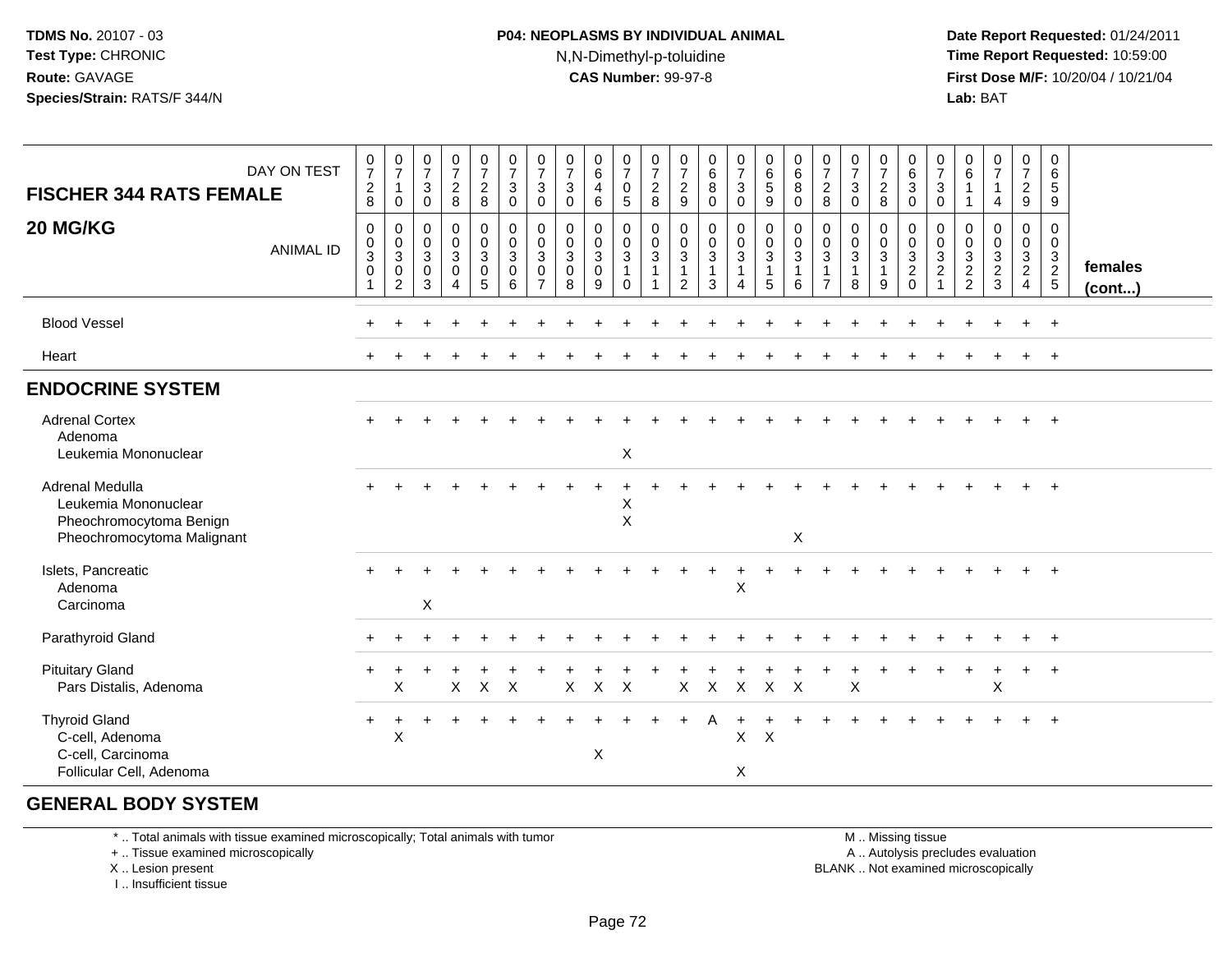# **P04: NEOPLASMS BY INDIVIDUAL ANIMAL**N,N-Dimethyl-p-toluidine

| DAY ON TEST<br><b>FISCHER 344 RATS FEMALE</b>                                                                                                                       | $\frac{0}{7}$<br>$\sqrt{2}$<br>$\, 8$                                     | $\frac{0}{7}$<br>$\mathbf{1}$<br>$\mathbf 0$                | $\frac{0}{7}$<br>$\mathbf{3}$<br>0 | $\frac{0}{7}$<br>$\sqrt{2}$<br>8                              | $\begin{smallmatrix}0\\7\end{smallmatrix}$<br>$\sqrt{2}$<br>8           | $\frac{0}{7}$<br>$\sqrt{3}$<br>$\mathbf 0$                 | $\begin{array}{c} 0 \\ 7 \end{array}$<br>$\mathbf{3}$<br>$\mathbf 0$ | $\begin{array}{c} 0 \\ 7 \end{array}$<br>$\mathfrak{S}$<br>$\mathbf 0$ | $0\over 6$<br>4<br>$\,6\,$                             | $\begin{array}{c} 0 \\ 7 \end{array}$<br>$\mathbf 0$<br>$\overline{5}$ | $\frac{0}{7}$<br>$\sqrt{2}$<br>8                | $\begin{smallmatrix}0\\7\end{smallmatrix}$<br>$\sqrt{2}$<br>$\boldsymbol{9}$ | $\pmb{0}$<br>$\,6\,$<br>8<br>$\mathbf 0$                        | $\begin{array}{c} 0 \\ 7 \end{array}$<br>$\ensuremath{\mathsf{3}}$<br>$\mathbf 0$ | $\pmb{0}$<br>6<br>$\overline{5}$<br>9                              | $_{6}^{\rm 0}$<br>$\overline{8}$<br>$\mathbf 0$ | $\frac{0}{7}$<br>$\sqrt{2}$<br>8                         | $\frac{0}{7}$<br>$\sqrt{3}$<br>$\mathbf 0$                      | $\begin{array}{c} 0 \\ 7 \end{array}$<br>$\sqrt{2}$<br>8        | 0<br>6<br>$\sqrt{3}$<br>$\mathbf 0$                                | 0<br>$\overline{7}$<br>$\mathbf{3}$<br>$\mathbf 0$                 | 0<br>6<br>$\mathbf{1}$<br>$\mathbf{1}$           | $\frac{0}{7}$<br>$\mathbf 1$<br>4                                        | $\begin{smallmatrix}0\\7\end{smallmatrix}$<br>$\overline{c}$<br>9 | $\mathbf 0$<br>6<br>5<br>9                                    |                   |
|---------------------------------------------------------------------------------------------------------------------------------------------------------------------|---------------------------------------------------------------------------|-------------------------------------------------------------|------------------------------------|---------------------------------------------------------------|-------------------------------------------------------------------------|------------------------------------------------------------|----------------------------------------------------------------------|------------------------------------------------------------------------|--------------------------------------------------------|------------------------------------------------------------------------|-------------------------------------------------|------------------------------------------------------------------------------|-----------------------------------------------------------------|-----------------------------------------------------------------------------------|--------------------------------------------------------------------|-------------------------------------------------|----------------------------------------------------------|-----------------------------------------------------------------|-----------------------------------------------------------------|--------------------------------------------------------------------|--------------------------------------------------------------------|--------------------------------------------------|--------------------------------------------------------------------------|-------------------------------------------------------------------|---------------------------------------------------------------|-------------------|
| 20 MG/KG<br><b>ANIMAL ID</b>                                                                                                                                        | $\mathbf 0$<br>$\pmb{0}$<br>$\overline{3}$<br>$\mathbf 0$<br>$\mathbf{1}$ | 0<br>$\pmb{0}$<br>$\sqrt{3}$<br>$\pmb{0}$<br>$\overline{c}$ | $\Omega$<br>0<br>3<br>0<br>3       | 0<br>$\pmb{0}$<br>$\sqrt{3}$<br>$\mathbf 0$<br>$\overline{4}$ | $\mathbf 0$<br>$\mathbf 0$<br>$\mathbf{3}$<br>$\mathsf 0$<br>$\sqrt{5}$ | $\mathbf 0$<br>$\mathbf 0$<br>$\sqrt{3}$<br>$\pmb{0}$<br>6 | $\mathbf 0$<br>$\mathbf 0$<br>3<br>0<br>$\overline{7}$               | $\mathbf 0$<br>$\mathbf 0$<br>$\mathbf{3}$<br>$\pmb{0}$<br>8           | 0<br>$\mathbf 0$<br>$\overline{3}$<br>$\mathbf 0$<br>9 | 0<br>$\mathbf 0$<br>$\mathbf{3}$<br>$\mathbf{1}$<br>$\mathbf 0$        | 0<br>$\pmb{0}$<br>$\overline{3}$<br>$\mathbf 1$ | $\mathbf 0$<br>$\mathbf 0$<br>$\mathbf{3}$<br>$\overline{1}$<br>2            | $\mathbf 0$<br>$\mathbf 0$<br>$\mathbf{3}$<br>$\mathbf{1}$<br>3 | 0<br>$\mathbf 0$<br>$\overline{3}$<br>$\mathbf{1}$<br>$\overline{4}$              | 0<br>$\mathbf 0$<br>$\mathbf{3}$<br>$\mathbf 1$<br>$5\phantom{.0}$ | 0<br>$\mathbf 0$<br>3<br>$\mathbf{1}$<br>6      | 0<br>0<br>$\mathbf{3}$<br>$\mathbf{1}$<br>$\overline{7}$ | $\mathbf 0$<br>$\pmb{0}$<br>$\overline{3}$<br>$\mathbf{1}$<br>8 | $\mathbf 0$<br>$\mathbf 0$<br>$\mathbf{3}$<br>$\mathbf{1}$<br>9 | $\mathbf{0}$<br>0<br>$\mathbf{3}$<br>$\overline{2}$<br>$\mathbf 0$ | 0<br>$\mathbf 0$<br>$\mathbf{3}$<br>$\overline{c}$<br>$\mathbf{1}$ | 0<br>$\mathbf 0$<br>$\mathsf 3$<br>$\frac{2}{2}$ | 0<br>$\mathbf 0$<br>3<br>$\overline{2}$<br>3                             | $\mathbf 0$<br>$\mathbf 0$<br>$\frac{3}{2}$<br>$\overline{4}$     | $\mathbf 0$<br>$\mathbf 0$<br>$\frac{3}{2}$<br>$\overline{5}$ | females<br>(cont) |
| <b>NONE</b>                                                                                                                                                         |                                                                           |                                                             |                                    |                                                               |                                                                         |                                                            |                                                                      |                                                                        |                                                        |                                                                        |                                                 |                                                                              |                                                                 |                                                                                   |                                                                    |                                                 |                                                          |                                                                 |                                                                 |                                                                    |                                                                    |                                                  |                                                                          |                                                                   |                                                               |                   |
| <b>GENITAL SYSTEM</b>                                                                                                                                               |                                                                           |                                                             |                                    |                                                               |                                                                         |                                                            |                                                                      |                                                                        |                                                        |                                                                        |                                                 |                                                                              |                                                                 |                                                                                   |                                                                    |                                                 |                                                          |                                                                 |                                                                 |                                                                    |                                                                    |                                                  |                                                                          |                                                                   |                                                               |                   |
| <b>Clitoral Gland</b><br>Adenoma<br>Adenoma, Multiple<br>Carcinoma                                                                                                  |                                                                           | X                                                           |                                    |                                                               |                                                                         | $\boldsymbol{\mathsf{X}}$                                  |                                                                      |                                                                        |                                                        |                                                                        |                                                 | X                                                                            |                                                                 |                                                                                   | $\times$                                                           |                                                 |                                                          |                                                                 |                                                                 |                                                                    | X                                                                  | X                                                |                                                                          |                                                                   | $\overline{1}$                                                |                   |
| Ovary                                                                                                                                                               |                                                                           |                                                             |                                    |                                                               |                                                                         |                                                            |                                                                      |                                                                        |                                                        |                                                                        |                                                 |                                                                              |                                                                 |                                                                                   |                                                                    |                                                 |                                                          |                                                                 |                                                                 |                                                                    |                                                                    |                                                  |                                                                          |                                                                   | $+$                                                           |                   |
| <b>Uterus</b><br>Adenoma<br>Polyp Stromal<br>Polyp Stromal, Multiple<br>Sarcoma Stromal                                                                             |                                                                           |                                                             |                                    |                                                               |                                                                         | $\boldsymbol{\mathsf{X}}$                                  |                                                                      |                                                                        |                                                        |                                                                        |                                                 |                                                                              |                                                                 |                                                                                   |                                                                    |                                                 |                                                          |                                                                 |                                                                 |                                                                    |                                                                    |                                                  | X                                                                        |                                                                   |                                                               |                   |
| <b>HEMATOPOIETIC SYSTEM</b>                                                                                                                                         |                                                                           |                                                             |                                    |                                                               |                                                                         |                                                            |                                                                      |                                                                        |                                                        |                                                                        |                                                 |                                                                              |                                                                 |                                                                                   |                                                                    |                                                 |                                                          |                                                                 |                                                                 |                                                                    |                                                                    |                                                  |                                                                          |                                                                   |                                                               |                   |
| <b>Bone Marrow</b>                                                                                                                                                  |                                                                           |                                                             |                                    |                                                               |                                                                         |                                                            |                                                                      |                                                                        |                                                        |                                                                        |                                                 |                                                                              |                                                                 |                                                                                   |                                                                    |                                                 |                                                          |                                                                 |                                                                 |                                                                    |                                                                    |                                                  |                                                                          |                                                                   | $+$                                                           |                   |
| Lymph Node<br>Deep Cervical, Sarcoma, Metastatic, Skin                                                                                                              |                                                                           |                                                             |                                    |                                                               |                                                                         |                                                            |                                                                      |                                                                        |                                                        |                                                                        |                                                 |                                                                              |                                                                 |                                                                                   |                                                                    |                                                 |                                                          |                                                                 |                                                                 |                                                                    |                                                                    |                                                  |                                                                          |                                                                   | $\ddot{}$<br>X                                                |                   |
| Lymph Node, Mandibular                                                                                                                                              | M                                                                         | M                                                           | M                                  | M                                                             | M                                                                       | м                                                          | M                                                                    | M                                                                      | M                                                      | M                                                                      | M M                                             |                                                                              | M                                                               | M                                                                                 | M                                                                  | M                                               | M                                                        | M                                                               | M                                                               | М                                                                  | M                                                                  | M                                                | M                                                                        | M M                                                               |                                                               |                   |
| Lymph Node, Mesenteric<br>Leukemia Mononuclear                                                                                                                      |                                                                           |                                                             |                                    |                                                               |                                                                         |                                                            |                                                                      |                                                                        |                                                        | $\mathsf X$                                                            |                                                 |                                                                              |                                                                 |                                                                                   |                                                                    |                                                 |                                                          |                                                                 |                                                                 |                                                                    |                                                                    |                                                  |                                                                          |                                                                   | $\overline{1}$                                                |                   |
| Spleen                                                                                                                                                              |                                                                           |                                                             |                                    |                                                               |                                                                         |                                                            |                                                                      |                                                                        |                                                        |                                                                        |                                                 |                                                                              |                                                                 |                                                                                   |                                                                    |                                                 |                                                          |                                                                 |                                                                 |                                                                    |                                                                    |                                                  |                                                                          |                                                                   | $+$                                                           |                   |
| *  Total animals with tissue examined microscopically; Total animals with tumor<br>+  Tissue examined microscopically<br>X  Lesion present<br>I Insufficient tissue |                                                                           |                                                             |                                    |                                                               |                                                                         |                                                            |                                                                      |                                                                        |                                                        |                                                                        |                                                 |                                                                              |                                                                 |                                                                                   |                                                                    |                                                 |                                                          |                                                                 |                                                                 | M  Missing tissue                                                  |                                                                    |                                                  | A  Autolysis precludes evaluation<br>BLANK  Not examined microscopically |                                                                   |                                                               |                   |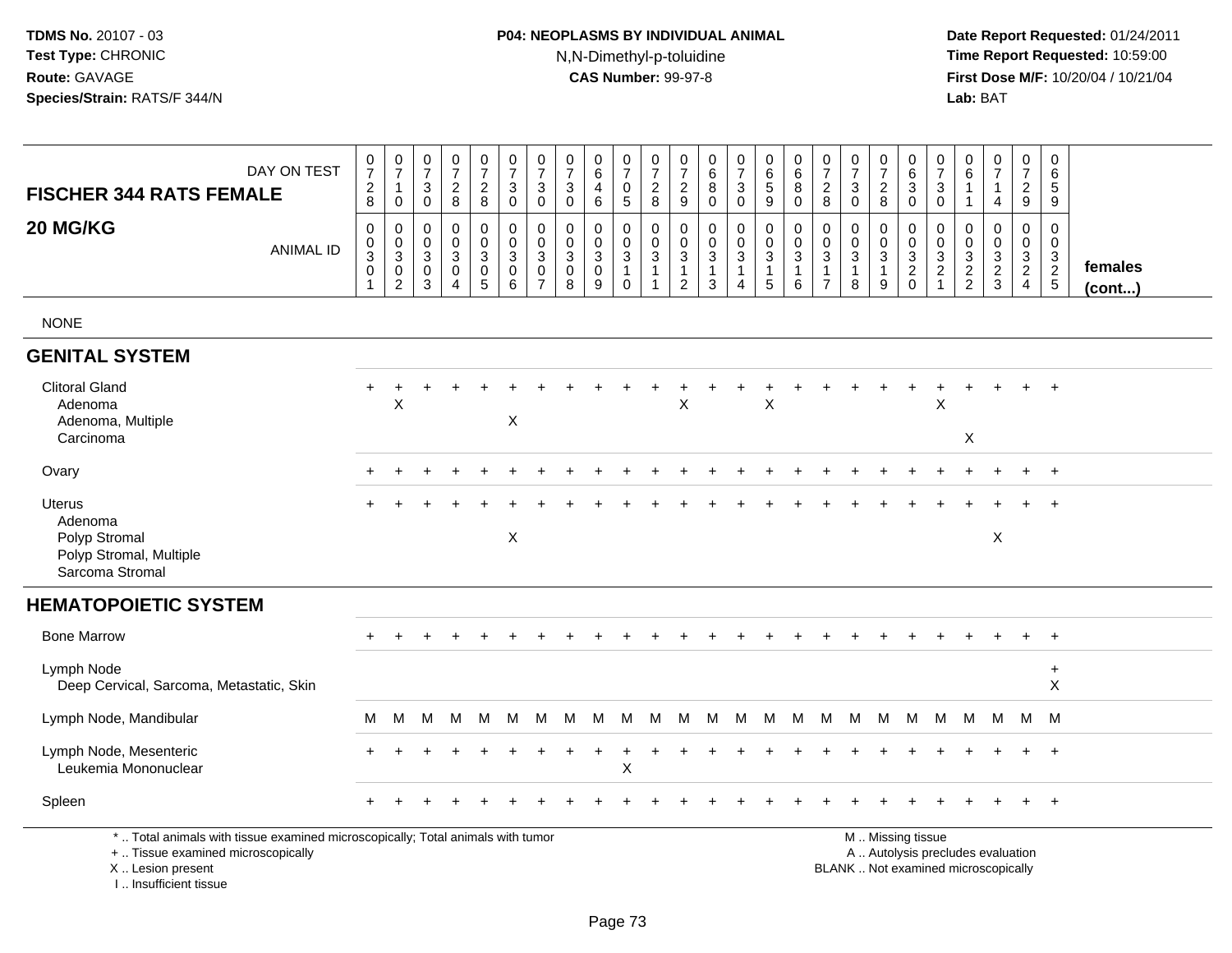# **P04: NEOPLASMS BY INDIVIDUAL ANIMAL**N,N-Dimethyl-p-toluidine

| <b>FISCHER 344 RATS FEMALE</b><br>20 MG/KG                                                                 | DAY ON TEST<br><b>ANIMAL ID</b>                                                 | $\frac{0}{7}$<br>$_{\rm 8}^2$<br>0<br>0<br>$\mathbf 3$ | $\frac{0}{7}$<br>$\mathbf{1}$<br>$\mathbf 0$<br>$\pmb{0}$<br>$\pmb{0}$<br>$\ensuremath{\mathsf{3}}$ | $\frac{0}{7}$<br>$\ensuremath{\mathsf{3}}$<br>$\mathbf 0$<br>$\mathbf 0$<br>0<br>$\mathsf 3$ | $\frac{0}{7}$<br>$\frac{2}{8}$<br>$\pmb{0}$<br>$\mathbf 0$<br>$\sqrt{3}$ | $\begin{smallmatrix}0\\7\end{smallmatrix}$<br>$\frac{2}{8}$<br>$\pmb{0}$<br>$\mathbf 0$<br>$\sqrt{3}$ | $\frac{0}{7}$<br>3<br>$\mathbf 0$<br>$\pmb{0}$<br>$\pmb{0}$<br>$\sqrt{3}$ | $\frac{0}{7}$<br>$\ensuremath{\mathsf{3}}$<br>$\mathbf 0$<br>$\pmb{0}$<br>$\pmb{0}$<br>$\ensuremath{\mathsf{3}}$ | $\frac{0}{7}$<br>$\sqrt{3}$<br>$\mathbf 0$<br>$\mathbf 0$<br>$\mathbf 0$<br>$\mathbf{3}$ | $\begin{array}{c} 0 \\ 6 \end{array}$<br>$\overline{\mathbf{4}}$<br>$6\phantom{1}$<br>$\mathbf 0$<br>$\pmb{0}$<br>$\ensuremath{\mathsf{3}}$ | $\frac{0}{7}$<br>$\mathbf 0$<br>$\overline{5}$<br>0<br>0<br>$\sqrt{3}$ | $\frac{0}{7}$<br>$_{\rm 8}^2$<br>$\pmb{0}$<br>$\pmb{0}$<br>$\overline{3}$ | $\pmb{0}$<br>$\overline{7}$<br>$\frac{2}{9}$<br>$\pmb{0}$<br>$\mathbf 0$<br>$\ensuremath{\mathsf{3}}$ | 0<br>$\,6\,$<br>$\bf 8$<br>$\pmb{0}$<br>$\mathbf 0$<br>$\mathbf 0$<br>$\sqrt{3}$ | $\frac{0}{7}$<br>$\mathbf{3}$<br>$\mathsf{O}\xspace$<br>$\pmb{0}$<br>$\mathsf{O}\xspace$<br>$\mathbf{3}$ | 0<br>$\,6\,$<br>$\frac{5}{9}$<br>0<br>$\ddot{\mathbf{0}}$<br>$\sqrt{3}$ | $\begin{array}{c} 0 \\ 6 \end{array}$<br>$\bf 8$<br>$\mathbf 0$<br>$\pmb{0}$<br>$\ddot{\mathbf{0}}$<br>$\sqrt{3}$ | $\frac{0}{7}$<br>$_{8}^2$<br>$\mathbf 0$<br>$\mathbf 0$<br>$\sqrt{3}$ | $\frac{0}{7}$<br>$\ensuremath{\mathsf{3}}$<br>$\overline{0}$<br>$\pmb{0}$<br>$\pmb{0}$<br>$\ensuremath{\mathsf{3}}$ | $\frac{0}{7}$<br>$\frac{2}{8}$<br>0<br>0<br>$\sqrt{3}$ | 0<br>$\,6\,$<br>$\ensuremath{\mathsf{3}}$<br>$\mathbf 0$<br>$\pmb{0}$<br>$\mathsf{O}\xspace$ | 0<br>$\overline{7}$<br>3<br>$\mathbf 0$<br>0<br>$\mathbf 0$<br>3 | 0<br>6<br>$\mathbf{1}$<br>$\mathbf{1}$<br>0<br>0 | $\frac{0}{7}$<br>$\mathbf{1}$<br>$\overline{4}$<br>$\pmb{0}$<br>$\mathbf 0$ | 0<br>$\overline{7}$<br>$\frac{2}{9}$<br>0<br>$\mathbf 0$<br>$\frac{3}{2}$ | $\boldsymbol{0}$<br>$\,6\,$<br>$\sqrt{5}$<br>9<br>$\mathbf 0$<br>$\boldsymbol{0}$ |                   |
|------------------------------------------------------------------------------------------------------------|---------------------------------------------------------------------------------|--------------------------------------------------------|-----------------------------------------------------------------------------------------------------|----------------------------------------------------------------------------------------------|--------------------------------------------------------------------------|-------------------------------------------------------------------------------------------------------|---------------------------------------------------------------------------|------------------------------------------------------------------------------------------------------------------|------------------------------------------------------------------------------------------|---------------------------------------------------------------------------------------------------------------------------------------------|------------------------------------------------------------------------|---------------------------------------------------------------------------|-------------------------------------------------------------------------------------------------------|----------------------------------------------------------------------------------|----------------------------------------------------------------------------------------------------------|-------------------------------------------------------------------------|-------------------------------------------------------------------------------------------------------------------|-----------------------------------------------------------------------|---------------------------------------------------------------------------------------------------------------------|--------------------------------------------------------|----------------------------------------------------------------------------------------------|------------------------------------------------------------------|--------------------------------------------------|-----------------------------------------------------------------------------|---------------------------------------------------------------------------|-----------------------------------------------------------------------------------|-------------------|
|                                                                                                            |                                                                                 | 0<br>$\overline{1}$                                    | $\pmb{0}$<br>$\overline{2}$                                                                         | $\mathbf 0$<br>3                                                                             | $\mathbf 0$<br>$\overline{4}$                                            | $\mathbf 0$<br>$\overline{5}$                                                                         | $\mathbf 0$<br>$6\phantom{1}6$                                            | 0<br>$\overline{7}$                                                                                              | 0<br>$\overline{8}$                                                                      | $\pmb{0}$<br>$\overline{9}$                                                                                                                 | $\overline{1}$<br>$\mathbf 0$                                          | $\mathbf{1}$<br>$\overline{1}$                                            | $\mathbf{1}$<br>$\overline{2}$                                                                        | $\mathbf{1}$<br>$\mathbf{3}$                                                     | $\mathbf{1}$<br>4                                                                                        | $\mathbf{1}$<br>$\overline{5}$                                          | $\mathbf{1}$<br>6                                                                                                 | $\mathbf 1$<br>$\overline{7}$                                         | $\mathbf{1}$<br>8                                                                                                   | $\mathbf{1}$<br>9                                      | $\frac{3}{2}$ <sub>0</sub>                                                                   | $\overline{c}$<br>$\mathbf{1}$                                   | $\frac{3}{2}$                                    | $\frac{3}{2}$                                                               | $\overline{4}$                                                            | $\frac{3}{2}$                                                                     | females<br>(cont) |
| Leukemia Mononuclear                                                                                       |                                                                                 |                                                        |                                                                                                     |                                                                                              |                                                                          |                                                                                                       |                                                                           |                                                                                                                  |                                                                                          |                                                                                                                                             | X                                                                      |                                                                           |                                                                                                       |                                                                                  |                                                                                                          |                                                                         |                                                                                                                   |                                                                       |                                                                                                                     |                                                        |                                                                                              |                                                                  |                                                  |                                                                             |                                                                           |                                                                                   |                   |
| Thymus<br>Thymoma Benign                                                                                   |                                                                                 |                                                        |                                                                                                     |                                                                                              |                                                                          |                                                                                                       | X                                                                         |                                                                                                                  |                                                                                          |                                                                                                                                             |                                                                        |                                                                           |                                                                                                       |                                                                                  |                                                                                                          |                                                                         |                                                                                                                   |                                                                       |                                                                                                                     |                                                        |                                                                                              |                                                                  |                                                  |                                                                             | $+$                                                                       | $+$                                                                               |                   |
| <b>INTEGUMENTARY SYSTEM</b>                                                                                |                                                                                 |                                                        |                                                                                                     |                                                                                              |                                                                          |                                                                                                       |                                                                           |                                                                                                                  |                                                                                          |                                                                                                                                             |                                                                        |                                                                           |                                                                                                       |                                                                                  |                                                                                                          |                                                                         |                                                                                                                   |                                                                       |                                                                                                                     |                                                        |                                                                                              |                                                                  |                                                  |                                                                             |                                                                           |                                                                                   |                   |
| Mammary Gland<br>Carcinoma                                                                                 |                                                                                 | $\ddot{}$<br>$\sf X$                                   |                                                                                                     |                                                                                              |                                                                          |                                                                                                       |                                                                           |                                                                                                                  |                                                                                          |                                                                                                                                             |                                                                        |                                                                           |                                                                                                       |                                                                                  |                                                                                                          | X                                                                       |                                                                                                                   |                                                                       |                                                                                                                     |                                                        |                                                                                              |                                                                  |                                                  |                                                                             | $\ddot{}$                                                                 | $+$                                                                               |                   |
| Fibroadenoma<br>Fibroadenoma, Multiple                                                                     |                                                                                 | X                                                      | $\mathsf{X}$                                                                                        | $\mathsf{X}$                                                                                 | $\mathsf{X}$                                                             | X                                                                                                     | $X$ $X$                                                                   |                                                                                                                  |                                                                                          | X                                                                                                                                           |                                                                        |                                                                           | X                                                                                                     | $\times$                                                                         |                                                                                                          |                                                                         | $X$ $X$                                                                                                           |                                                                       | X                                                                                                                   |                                                        |                                                                                              | X                                                                |                                                  |                                                                             |                                                                           | $X$ $X$                                                                           |                   |
| Skin<br><b>Basal Cell Carcinoma</b><br>Fibroma<br>Lipoma<br>Liposarcoma<br>Sarcoma<br>Schwannoma Malignant |                                                                                 | $+$                                                    | $\ddot{}$                                                                                           | +<br>$\mathsf X$                                                                             |                                                                          |                                                                                                       |                                                                           |                                                                                                                  |                                                                                          |                                                                                                                                             |                                                                        |                                                                           |                                                                                                       |                                                                                  |                                                                                                          |                                                                         |                                                                                                                   |                                                                       |                                                                                                                     |                                                        |                                                                                              |                                                                  |                                                  |                                                                             |                                                                           | $+$<br>X                                                                          |                   |
| <b>MUSCULOSKELETAL SYSTEM</b>                                                                              |                                                                                 |                                                        |                                                                                                     |                                                                                              |                                                                          |                                                                                                       |                                                                           |                                                                                                                  |                                                                                          |                                                                                                                                             |                                                                        |                                                                           |                                                                                                       |                                                                                  |                                                                                                          |                                                                         |                                                                                                                   |                                                                       |                                                                                                                     |                                                        |                                                                                              |                                                                  |                                                  |                                                                             |                                                                           |                                                                                   |                   |
| Bone                                                                                                       |                                                                                 |                                                        |                                                                                                     |                                                                                              |                                                                          |                                                                                                       |                                                                           |                                                                                                                  |                                                                                          |                                                                                                                                             |                                                                        |                                                                           |                                                                                                       |                                                                                  |                                                                                                          |                                                                         |                                                                                                                   |                                                                       |                                                                                                                     |                                                        |                                                                                              |                                                                  |                                                  |                                                                             | $+$                                                                       | $+$                                                                               |                   |
| <b>NERVOUS SYSTEM</b>                                                                                      |                                                                                 |                                                        |                                                                                                     |                                                                                              |                                                                          |                                                                                                       |                                                                           |                                                                                                                  |                                                                                          |                                                                                                                                             |                                                                        |                                                                           |                                                                                                       |                                                                                  |                                                                                                          |                                                                         |                                                                                                                   |                                                                       |                                                                                                                     |                                                        |                                                                                              |                                                                  |                                                  |                                                                             |                                                                           |                                                                                   |                   |
| Brain                                                                                                      |                                                                                 |                                                        |                                                                                                     |                                                                                              |                                                                          |                                                                                                       |                                                                           |                                                                                                                  |                                                                                          |                                                                                                                                             |                                                                        |                                                                           |                                                                                                       |                                                                                  |                                                                                                          |                                                                         |                                                                                                                   |                                                                       |                                                                                                                     |                                                        |                                                                                              |                                                                  |                                                  |                                                                             | $\ddot{}$                                                                 | $+$                                                                               |                   |
| Peripheral Nerve                                                                                           |                                                                                 |                                                        |                                                                                                     |                                                                                              |                                                                          |                                                                                                       |                                                                           |                                                                                                                  |                                                                                          |                                                                                                                                             |                                                                        |                                                                           |                                                                                                       |                                                                                  |                                                                                                          |                                                                         |                                                                                                                   |                                                                       |                                                                                                                     |                                                        | $\ddot{}$                                                                                    |                                                                  |                                                  |                                                                             |                                                                           |                                                                                   |                   |
| Spinal Cord                                                                                                |                                                                                 |                                                        |                                                                                                     |                                                                                              |                                                                          |                                                                                                       |                                                                           |                                                                                                                  |                                                                                          |                                                                                                                                             |                                                                        |                                                                           |                                                                                                       |                                                                                  |                                                                                                          |                                                                         |                                                                                                                   |                                                                       |                                                                                                                     |                                                        | $+$                                                                                          |                                                                  |                                                  |                                                                             |                                                                           |                                                                                   |                   |
| +  Tissue examined microscopically<br>X  Lesion present<br>I Insufficient tissue                           | *  Total animals with tissue examined microscopically; Total animals with tumor |                                                        |                                                                                                     |                                                                                              |                                                                          |                                                                                                       |                                                                           |                                                                                                                  |                                                                                          |                                                                                                                                             |                                                                        |                                                                           |                                                                                                       |                                                                                  |                                                                                                          |                                                                         |                                                                                                                   |                                                                       |                                                                                                                     |                                                        | M  Missing tissue                                                                            |                                                                  |                                                  | A  Autolysis precludes evaluation<br>BLANK  Not examined microscopically    |                                                                           |                                                                                   |                   |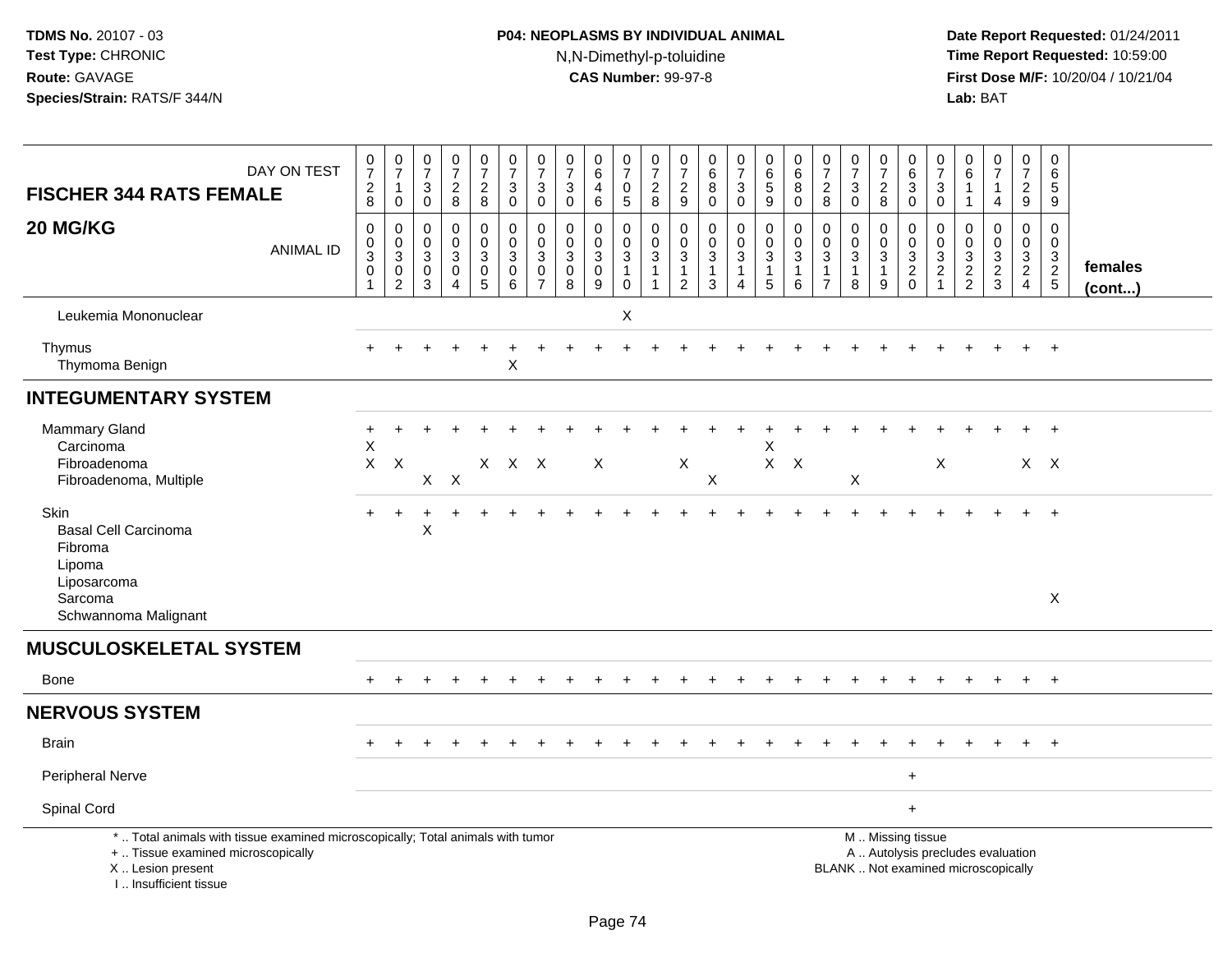## **P04: NEOPLASMS BY INDIVIDUAL ANIMAL**N,N-Dimethyl-p-toluidine

 **Date Report Requested:** 01/24/2011 **Time Report Requested:** 10:59:00 **First Dose M/F:** 10/20/04 / 10/21/04<br>**Lab:** BAT **Lab:** BAT

| DAY ON TEST<br><b>FISCHER 344 RATS FEMALE</b>             | $\frac{0}{7}$<br>$\overline{c}$<br>8                 | $\frac{0}{7}$<br>$\overline{1}$<br>$\mathbf 0$ | $\frac{0}{7}$<br>$\ensuremath{\mathsf{3}}$<br>$\Omega$         | $\frac{0}{7}$<br>$\overline{c}$<br>8      | $\frac{0}{7}$<br>$\overline{c}$<br>8                                   | $\frac{0}{7}$<br>$\ensuremath{\mathsf{3}}$<br>$\mathbf 0$             | $\frac{0}{7}$<br>$\mathbf{3}$<br>$\mathbf 0$                                | $\frac{0}{7}$<br>$\sqrt{3}$<br>$\mathbf{0}$            | $\begin{matrix} 0 \\ 6 \end{matrix}$<br>4<br>6                  | $\frac{0}{7}$<br>$\pmb{0}$<br>$5\phantom{.0}$                 | $\frac{0}{7}$<br>$\boldsymbol{2}$<br>8                          | $\frac{0}{7}$<br>$\overline{c}$<br>9                               | $\begin{array}{c} 0 \\ 6 \end{array}$<br>$\overline{8}$<br>$\mathbf 0$ | $\frac{0}{7}$<br>$\ensuremath{\mathsf{3}}$<br>$\mathbf 0$                    | $_6^0$<br>$\overline{5}$<br>9                                                         | $\begin{matrix} 0 \\ 6 \end{matrix}$<br>$\overline{8}$<br>0 | $\frac{0}{7}$<br>$\overline{c}$<br>8                             | $\frac{0}{7}$<br>$\ensuremath{\mathsf{3}}$<br>$\mathbf 0$ | $\frac{0}{7}$<br>$\sqrt{2}$<br>8                          | $\begin{matrix} 0 \\ 6 \end{matrix}$<br>$\mathbf{3}$<br>$\mathbf 0$ | $\frac{0}{7}$<br>3<br>$\mathbf 0$          | 0<br>$\,6\,$<br>1                 | $\frac{0}{7}$<br>$\overline{4}$ | $\frac{0}{7}$<br>$\frac{2}{9}$    | 0<br>6<br>$\sqrt{5}$<br>9         |                   |
|-----------------------------------------------------------|------------------------------------------------------|------------------------------------------------|----------------------------------------------------------------|-------------------------------------------|------------------------------------------------------------------------|-----------------------------------------------------------------------|-----------------------------------------------------------------------------|--------------------------------------------------------|-----------------------------------------------------------------|---------------------------------------------------------------|-----------------------------------------------------------------|--------------------------------------------------------------------|------------------------------------------------------------------------|------------------------------------------------------------------------------|---------------------------------------------------------------------------------------|-------------------------------------------------------------|------------------------------------------------------------------|-----------------------------------------------------------|-----------------------------------------------------------|---------------------------------------------------------------------|--------------------------------------------|-----------------------------------|---------------------------------|-----------------------------------|-----------------------------------|-------------------|
| 20 MG/KG<br><b>ANIMAL ID</b>                              | 0<br>$\mathsf{O}\xspace$<br>$\overline{3}$<br>0<br>1 | 0<br>$\mathbf 0$<br>$\sqrt{3}$<br>0<br>2       | $\mathbf 0$<br>$\mathbf 0$<br>$\mathbf{3}$<br>$\mathbf 0$<br>3 | 0<br>$\mathbf 0$<br>3<br>$\mathsf 0$<br>4 | $\pmb{0}$<br>$\mathsf{O}\xspace$<br>$\overline{3}$<br>$\mathbf 0$<br>5 | $\pmb{0}$<br>$\pmb{0}$<br>$\ensuremath{\mathsf{3}}$<br>$\pmb{0}$<br>6 | $\mathbf 0$<br>$\mathbf 0$<br>$\overline{3}$<br>$\pmb{0}$<br>$\overline{7}$ | 0<br>$\mathbf 0$<br>$\overline{3}$<br>$\mathbf 0$<br>8 | 0<br>$\mathbf 0$<br>$\ensuremath{\mathsf{3}}$<br>$\pmb{0}$<br>9 | $\begin{matrix} 0 \\ 0 \\ 3 \\ 1 \end{matrix}$<br>$\mathbf 0$ | 0<br>$\mathsf{O}\xspace$<br>$\overline{3}$<br>$\mathbf{1}$<br>1 | 0<br>$\mathbf 0$<br>$\sqrt{3}$<br>$\overline{1}$<br>$\overline{c}$ | $\pmb{0}$<br>$\frac{0}{3}$<br>$\mathbf{1}$<br>3                        | $\pmb{0}$<br>$\mathbf 0$<br>$\overline{3}$<br>$\mathbf{1}$<br>$\overline{4}$ | $\pmb{0}$<br>$\mathsf{O}\xspace$<br>$\overline{3}$<br>$\mathbf{1}$<br>$5\phantom{.0}$ | 0<br>$\mathsf 0$<br>3<br>$\mathbf{1}$<br>6                  | 0<br>$\pmb{0}$<br>$\sqrt{3}$<br>$\overline{1}$<br>$\overline{7}$ | 0<br>$_{3}^{\rm 0}$<br>$\mathbf{1}$<br>8                  | 0<br>$\mathbf 0$<br>$\overline{3}$<br>$\overline{1}$<br>9 | $\mathbf 0$<br>$\begin{array}{c} 0 \\ 3 \\ 2 \\ 0 \end{array}$      | 0<br>$\mathbf 0$<br>$_2^3$<br>$\mathbf{1}$ | 0<br>$\mathbf 0$<br>$\frac{3}{2}$ | 0<br>$\pmb{0}$<br>$\frac{3}{2}$ | 0<br>$\mathbf 0$<br>$\frac{3}{2}$ | 0<br>$\mathbf 0$<br>$\frac{3}{2}$ | females<br>(cont) |
| <b>RESPIRATORY SYSTEM</b>                                 |                                                      |                                                |                                                                |                                           |                                                                        |                                                                       |                                                                             |                                                        |                                                                 |                                                               |                                                                 |                                                                    |                                                                        |                                                                              |                                                                                       |                                                             |                                                                  |                                                           |                                                           |                                                                     |                                            |                                   |                                 |                                   |                                   |                   |
| Lung<br>Leukemia Mononuclear<br>Sarcoma, Metastatic, Skin |                                                      |                                                |                                                                |                                           |                                                                        |                                                                       |                                                                             |                                                        |                                                                 | $\sf X$                                                       |                                                                 |                                                                    |                                                                        |                                                                              |                                                                                       |                                                             |                                                                  |                                                           |                                                           |                                                                     |                                            |                                   |                                 |                                   | $+$<br>X                          |                   |
| Nose                                                      |                                                      |                                                |                                                                |                                           |                                                                        |                                                                       |                                                                             |                                                        |                                                                 |                                                               |                                                                 |                                                                    |                                                                        |                                                                              |                                                                                       |                                                             |                                                                  |                                                           |                                                           |                                                                     |                                            |                                   |                                 | $+$                               | $+$                               |                   |
| Trachea                                                   |                                                      |                                                |                                                                |                                           |                                                                        |                                                                       |                                                                             |                                                        |                                                                 |                                                               |                                                                 |                                                                    |                                                                        |                                                                              |                                                                                       |                                                             |                                                                  |                                                           |                                                           |                                                                     |                                            |                                   |                                 | $+$                               | $+$                               |                   |
| <b>SPECIAL SENSES SYSTEM</b>                              |                                                      |                                                |                                                                |                                           |                                                                        |                                                                       |                                                                             |                                                        |                                                                 |                                                               |                                                                 |                                                                    |                                                                        |                                                                              |                                                                                       |                                                             |                                                                  |                                                           |                                                           |                                                                     |                                            |                                   |                                 |                                   |                                   |                   |
| Eye                                                       |                                                      |                                                |                                                                |                                           |                                                                        |                                                                       |                                                                             |                                                        |                                                                 |                                                               |                                                                 |                                                                    |                                                                        |                                                                              |                                                                                       |                                                             |                                                                  |                                                           |                                                           |                                                                     |                                            |                                   |                                 | $+$                               | $+$                               |                   |
| <b>Harderian Gland</b>                                    |                                                      |                                                |                                                                |                                           |                                                                        |                                                                       |                                                                             |                                                        |                                                                 |                                                               |                                                                 |                                                                    |                                                                        |                                                                              |                                                                                       |                                                             |                                                                  |                                                           |                                                           |                                                                     |                                            |                                   |                                 | $+$                               | $+$                               |                   |
| <b>URINARY SYSTEM</b>                                     |                                                      |                                                |                                                                |                                           |                                                                        |                                                                       |                                                                             |                                                        |                                                                 |                                                               |                                                                 |                                                                    |                                                                        |                                                                              |                                                                                       |                                                             |                                                                  |                                                           |                                                           |                                                                     |                                            |                                   |                                 |                                   |                                   |                   |
| Kidney<br>Carcinoma<br>Lipoma                             | $+$                                                  | $\ddot{}$                                      | X                                                              |                                           |                                                                        |                                                                       |                                                                             |                                                        | X                                                               |                                                               |                                                                 |                                                                    |                                                                        |                                                                              |                                                                                       |                                                             |                                                                  |                                                           |                                                           |                                                                     |                                            |                                   |                                 | $+$                               | $+$                               |                   |
| <b>Urinary Bladder</b>                                    | $+$                                                  |                                                |                                                                |                                           |                                                                        |                                                                       |                                                                             |                                                        |                                                                 |                                                               |                                                                 |                                                                    |                                                                        |                                                                              |                                                                                       |                                                             |                                                                  |                                                           |                                                           |                                                                     |                                            | $\pm$                             | $+$                             |                                   | $+$ $+$                           |                   |
| <b>SYSTEMIC LESIONS</b>                                   |                                                      |                                                |                                                                |                                           |                                                                        |                                                                       |                                                                             |                                                        |                                                                 |                                                               |                                                                 |                                                                    |                                                                        |                                                                              |                                                                                       |                                                             |                                                                  |                                                           |                                                           |                                                                     |                                            |                                   |                                 |                                   |                                   |                   |
| Multiple Organ<br>Leukemia Mononuclear                    |                                                      |                                                |                                                                |                                           |                                                                        |                                                                       |                                                                             |                                                        |                                                                 | $\boldsymbol{\mathsf{X}}$                                     |                                                                 |                                                                    |                                                                        |                                                                              |                                                                                       |                                                             |                                                                  |                                                           |                                                           |                                                                     |                                            |                                   |                                 |                                   | $^{+}$                            |                   |

\* .. Total animals with tissue examined microscopically; Total animals with tumor

+ .. Tissue examined microscopically

X .. Lesion present

I .. Insufficient tissue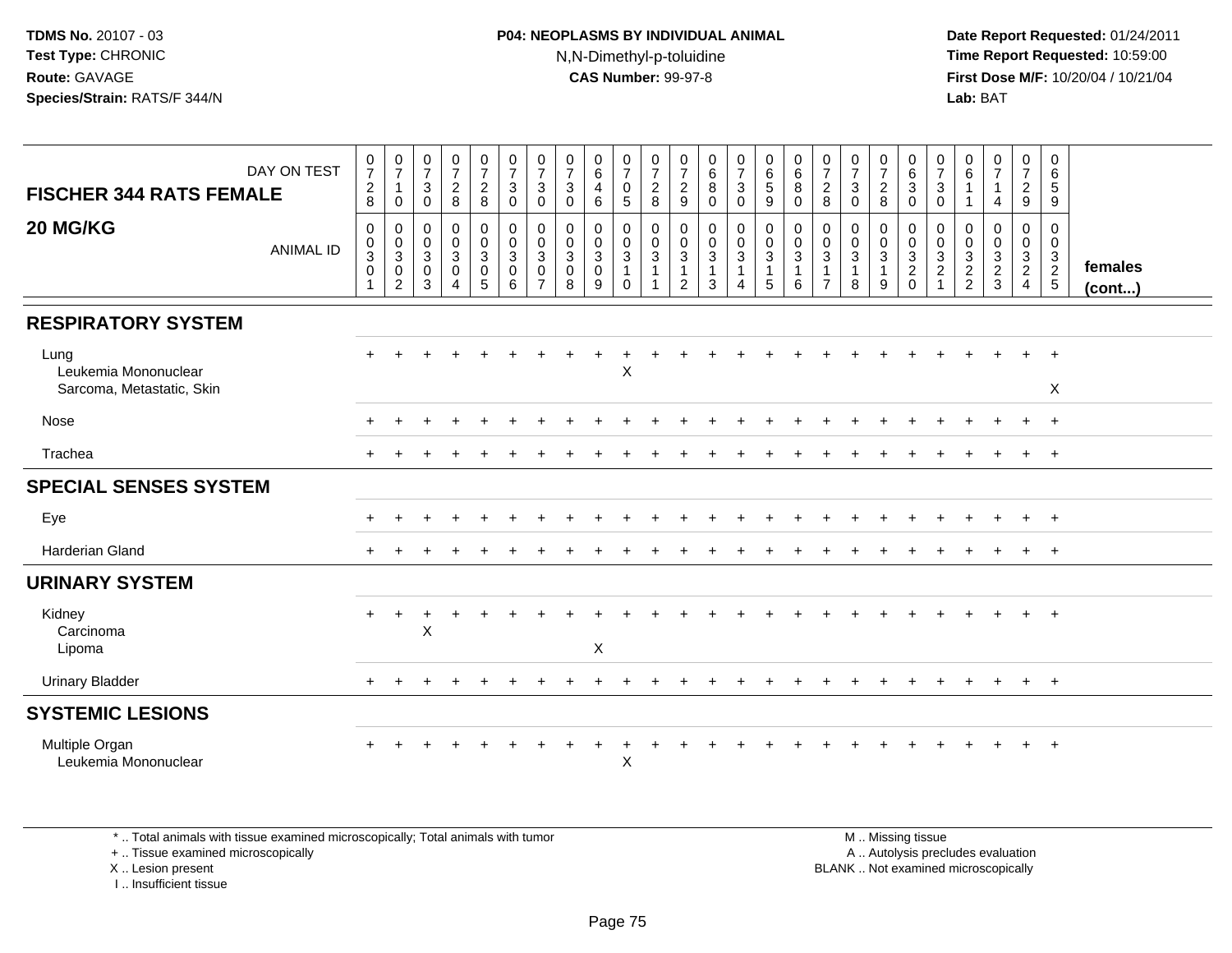## **P04: NEOPLASMS BY INDIVIDUAL ANIMAL**N,N-Dimethyl-p-toluidine

 **Date Report Requested:** 01/24/2011 **Time Report Requested:** 10:59:00 **First Dose M/F:** 10/20/04 / 10/21/04<br>**Lab:** BAT **Lab:** BAT

| <b>FISCHER 344 RATS FEMALE</b>                          | DAY ON TEST      | 0<br>$\overline{7}$<br>$\ensuremath{\mathsf{3}}$<br>$\mathsf{O}\xspace$ | $\frac{0}{7}$<br>$\frac{2}{9}$                      | 0<br>$\overline{7}$<br>$\boldsymbol{2}$<br>8 | $\begin{array}{c} 0 \\ 6 \end{array}$<br>$\frac{9}{7}$ | $\frac{0}{7}$<br>$\ensuremath{\mathsf{3}}$<br>$\mathsf{O}\xspace$ | $\frac{0}{7}$<br>$\pmb{0}$<br>$\boldsymbol{9}$                           | 0<br>$\overline{7}$<br>$\overline{\mathbf{c}}$<br>9                             | 0<br>$\overline{7}$<br>$\overline{2}$<br>9                                   | $\frac{0}{7}$<br>$\sqrt{2}$<br>8                             | 0<br>$\overline{7}$<br>$\ensuremath{\mathsf{3}}$<br>$\mathsf 0$ | 0<br>$\overline{7}$<br>$\frac{2}{9}$                | 0<br>$\overline{7}$<br>$\sqrt{2}$<br>$\boldsymbol{9}$ | $\frac{0}{7}$<br>$\frac{2}{8}$          | $\frac{0}{7}$<br>$\frac{2}{9}$                     | 0<br>$\overline{7}$<br>$\sqrt{3}$<br>$\mathsf{O}\xspace$                          | $\frac{0}{7}$<br>$\frac{2}{9}$                     | 0<br>$\overline{7}$<br>$\mathbf{3}$<br>$\mathbf 0$      | 0<br>$6\phantom{1}6$<br>$\mathbf{1}$<br>$\sqrt{3}$               | 0<br>$\overline{7}$<br>$_{\rm 8}^2$           | 0<br>$\,6\,$<br>$\mathbf 0$<br>$\overline{4}$                               | 0<br>$\overline{7}$<br>$\overline{7}$                                 | 0<br>$\,6\,$<br>$\overline{1}$<br>3                      | $\frac{0}{7}$<br>$\frac{2}{9}$                                             | 0<br>$\,6\,$<br>$\overline{7}$<br>3                       | 0<br>$\overline{7}$<br>3<br>$\mathbf 0$                         |                                            |
|---------------------------------------------------------|------------------|-------------------------------------------------------------------------|-----------------------------------------------------|----------------------------------------------|--------------------------------------------------------|-------------------------------------------------------------------|--------------------------------------------------------------------------|---------------------------------------------------------------------------------|------------------------------------------------------------------------------|--------------------------------------------------------------|-----------------------------------------------------------------|-----------------------------------------------------|-------------------------------------------------------|-----------------------------------------|----------------------------------------------------|-----------------------------------------------------------------------------------|----------------------------------------------------|---------------------------------------------------------|------------------------------------------------------------------|-----------------------------------------------|-----------------------------------------------------------------------------|-----------------------------------------------------------------------|----------------------------------------------------------|----------------------------------------------------------------------------|-----------------------------------------------------------|-----------------------------------------------------------------|--------------------------------------------|
| 20 MG/KG                                                | <b>ANIMAL ID</b> | $\pmb{0}$<br>$_{3}^{\rm 0}$<br>$\frac{2}{6}$                            | 0<br>$\mathbf 0$<br>$\overline{3}$<br>$\frac{2}{7}$ | 0<br>$\pmb{0}$<br>$\sqrt{3}$<br>$_{\rm 8}^2$ | $\mathbf 0$<br>$\frac{0}{2}$                           | 0<br>$\pmb{0}$<br>$\mathfrak{S}$<br>$\mathbf{3}$<br>$\Omega$      | $\pmb{0}$<br>$\pmb{0}$<br>$\mathbf{3}$<br>$\mathbf{3}$<br>$\overline{1}$ | 0<br>$\mathbf 0$<br>$\mathbf{3}$<br>$\ensuremath{\mathsf{3}}$<br>$\overline{2}$ | $\mathbf 0$<br>$\mathbf 0$<br>$\mathbf{3}$<br>$\ensuremath{\mathsf{3}}$<br>3 | 0<br>0<br>$\sqrt{3}$<br>$\sqrt{3}$<br>$\boldsymbol{\Lambda}$ | $\mathbf 0$<br>$\mathbf 0$<br>$\sqrt{3}$<br>$\overline{3}$<br>5 | 0<br>$\mathbf 0$<br>$\mathbf{3}$<br>$\sqrt{3}$<br>6 | 0<br>$\mathbf 0$<br>$\mathbf 3$<br>$\frac{3}{7}$      | $\pmb{0}$<br>$\pmb{0}$<br>$\frac{3}{8}$ | $\pmb{0}$<br>$_{3}^{\rm 0}$<br>$\overline{3}$<br>9 | 0<br>$\boldsymbol{0}$<br>$\overline{3}$<br>$\overline{\mathbf{4}}$<br>$\mathbf 0$ | 0<br>$\frac{0}{3}$<br>4<br>$\overline{\mathbf{1}}$ | 0<br>$\mathbf 0$<br>$\mathbf{3}$<br>4<br>$\overline{2}$ | $\mathbf 0$<br>$\mathbf 0$<br>$\mathbf 3$<br>$\overline{4}$<br>3 | 0<br>0<br>$\mathbf{3}$<br>4<br>$\overline{4}$ | 0<br>$\mathbf 0$<br>$\overline{3}$<br>$\begin{array}{c} 4 \\ 5 \end{array}$ | 0<br>$\pmb{0}$<br>$\sqrt{3}$<br>$\begin{array}{c} 4 \\ 6 \end{array}$ | $\mathbf 0$<br>$\pmb{0}$<br>$\mathsf 3$<br>$\frac{4}{7}$ | $\mathbf 0$<br>$\pmb{0}$<br>$\overline{3}$<br>$\overline{\mathbf{r}}$<br>8 | 0<br>$\mathbf 0$<br>$\mathbf{3}$<br>4<br>$\boldsymbol{9}$ | 0<br>$\pmb{0}$<br>$\mathbf{3}$<br>$\overline{5}$<br>$\mathbf 0$ | * TOTALS                                   |
| <b>ALIMENTARY SYSTEM</b>                                |                  |                                                                         |                                                     |                                              |                                                        |                                                                   |                                                                          |                                                                                 |                                                                              |                                                              |                                                                 |                                                     |                                                       |                                         |                                                    |                                                                                   |                                                    |                                                         |                                                                  |                                               |                                                                             |                                                                       |                                                          |                                                                            |                                                           |                                                                 |                                            |
| Esophagus                                               |                  |                                                                         |                                                     |                                              |                                                        |                                                                   |                                                                          |                                                                                 |                                                                              |                                                              |                                                                 |                                                     |                                                       |                                         |                                                    |                                                                                   |                                                    |                                                         |                                                                  |                                               |                                                                             |                                                                       |                                                          |                                                                            |                                                           |                                                                 | 50                                         |
| Intestine Large, Cecum                                  |                  |                                                                         |                                                     |                                              |                                                        |                                                                   |                                                                          |                                                                                 |                                                                              |                                                              |                                                                 |                                                     |                                                       |                                         |                                                    |                                                                                   |                                                    |                                                         |                                                                  |                                               |                                                                             |                                                                       |                                                          |                                                                            |                                                           |                                                                 | 50                                         |
| Intestine Large, Colon                                  |                  |                                                                         |                                                     |                                              |                                                        |                                                                   |                                                                          |                                                                                 |                                                                              |                                                              |                                                                 |                                                     |                                                       |                                         |                                                    |                                                                                   |                                                    |                                                         |                                                                  |                                               |                                                                             |                                                                       |                                                          |                                                                            |                                                           |                                                                 | 50                                         |
| Intestine Large, Rectum                                 |                  |                                                                         |                                                     |                                              |                                                        |                                                                   |                                                                          |                                                                                 |                                                                              |                                                              |                                                                 |                                                     |                                                       |                                         |                                                    |                                                                                   |                                                    |                                                         |                                                                  |                                               |                                                                             |                                                                       |                                                          |                                                                            |                                                           |                                                                 | 50                                         |
| Intestine Small, Duodenum                               |                  |                                                                         |                                                     |                                              |                                                        |                                                                   |                                                                          |                                                                                 |                                                                              |                                                              |                                                                 |                                                     |                                                       |                                         |                                                    |                                                                                   |                                                    |                                                         |                                                                  |                                               |                                                                             |                                                                       |                                                          |                                                                            |                                                           | $\div$                                                          | 50                                         |
| Intestine Small, Ileum                                  |                  |                                                                         |                                                     |                                              |                                                        |                                                                   |                                                                          |                                                                                 |                                                                              |                                                              |                                                                 |                                                     |                                                       |                                         |                                                    |                                                                                   |                                                    |                                                         |                                                                  |                                               |                                                                             |                                                                       |                                                          |                                                                            |                                                           | $\overline{+}$                                                  | 50                                         |
| Intestine Small, Jejunum                                |                  |                                                                         |                                                     |                                              |                                                        |                                                                   |                                                                          |                                                                                 |                                                                              |                                                              |                                                                 |                                                     |                                                       |                                         |                                                    |                                                                                   |                                                    |                                                         |                                                                  |                                               |                                                                             |                                                                       |                                                          |                                                                            |                                                           |                                                                 | 50                                         |
| Liver<br>Hepatocellular Adenoma<br>Leukemia Mononuclear |                  |                                                                         |                                                     |                                              |                                                        |                                                                   |                                                                          |                                                                                 |                                                                              |                                                              |                                                                 |                                                     |                                                       |                                         |                                                    |                                                                                   |                                                    |                                                         |                                                                  |                                               |                                                                             |                                                                       |                                                          |                                                                            |                                                           |                                                                 | 50<br>$\blacktriangleleft$<br>$\mathbf{1}$ |
| Mesentery                                               |                  | $\overline{+}$                                                          |                                                     |                                              |                                                        |                                                                   |                                                                          |                                                                                 |                                                                              |                                                              | $+$                                                             | $+$                                                 |                                                       |                                         |                                                    | $+$ $+$                                                                           |                                                    |                                                         |                                                                  |                                               |                                                                             | $\ddot{}$                                                             |                                                          |                                                                            |                                                           |                                                                 | 9                                          |
| Pancreas                                                |                  |                                                                         |                                                     |                                              |                                                        |                                                                   |                                                                          |                                                                                 |                                                                              |                                                              |                                                                 |                                                     |                                                       |                                         |                                                    |                                                                                   |                                                    |                                                         |                                                                  |                                               |                                                                             |                                                                       |                                                          |                                                                            |                                                           |                                                                 | 50                                         |
| <b>Salivary Glands</b>                                  |                  |                                                                         |                                                     |                                              |                                                        |                                                                   |                                                                          |                                                                                 |                                                                              |                                                              |                                                                 |                                                     |                                                       |                                         |                                                    |                                                                                   |                                                    |                                                         |                                                                  |                                               |                                                                             |                                                                       |                                                          |                                                                            |                                                           |                                                                 | 50                                         |
| Stomach, Forestomach                                    |                  |                                                                         |                                                     |                                              |                                                        |                                                                   |                                                                          |                                                                                 |                                                                              |                                                              |                                                                 |                                                     |                                                       |                                         |                                                    |                                                                                   |                                                    |                                                         |                                                                  |                                               |                                                                             |                                                                       |                                                          |                                                                            |                                                           | $\overline{ }$                                                  | 50                                         |
| Stomach, Glandular                                      |                  |                                                                         |                                                     |                                              |                                                        |                                                                   |                                                                          |                                                                                 |                                                                              |                                                              |                                                                 |                                                     |                                                       |                                         |                                                    |                                                                                   |                                                    |                                                         |                                                                  |                                               |                                                                             |                                                                       |                                                          |                                                                            |                                                           |                                                                 | 50                                         |
|                                                         |                  |                                                                         |                                                     |                                              |                                                        |                                                                   |                                                                          |                                                                                 |                                                                              |                                                              |                                                                 |                                                     |                                                       |                                         |                                                    |                                                                                   |                                                    |                                                         |                                                                  |                                               |                                                                             |                                                                       |                                                          |                                                                            |                                                           |                                                                 |                                            |

#### **CARDIOVASCULAR SYSTEM**

\* .. Total animals with tissue examined microscopically; Total animals with tumor

+ .. Tissue examined microscopically

X .. Lesion present

I .. Insufficient tissue

M .. Missing tissue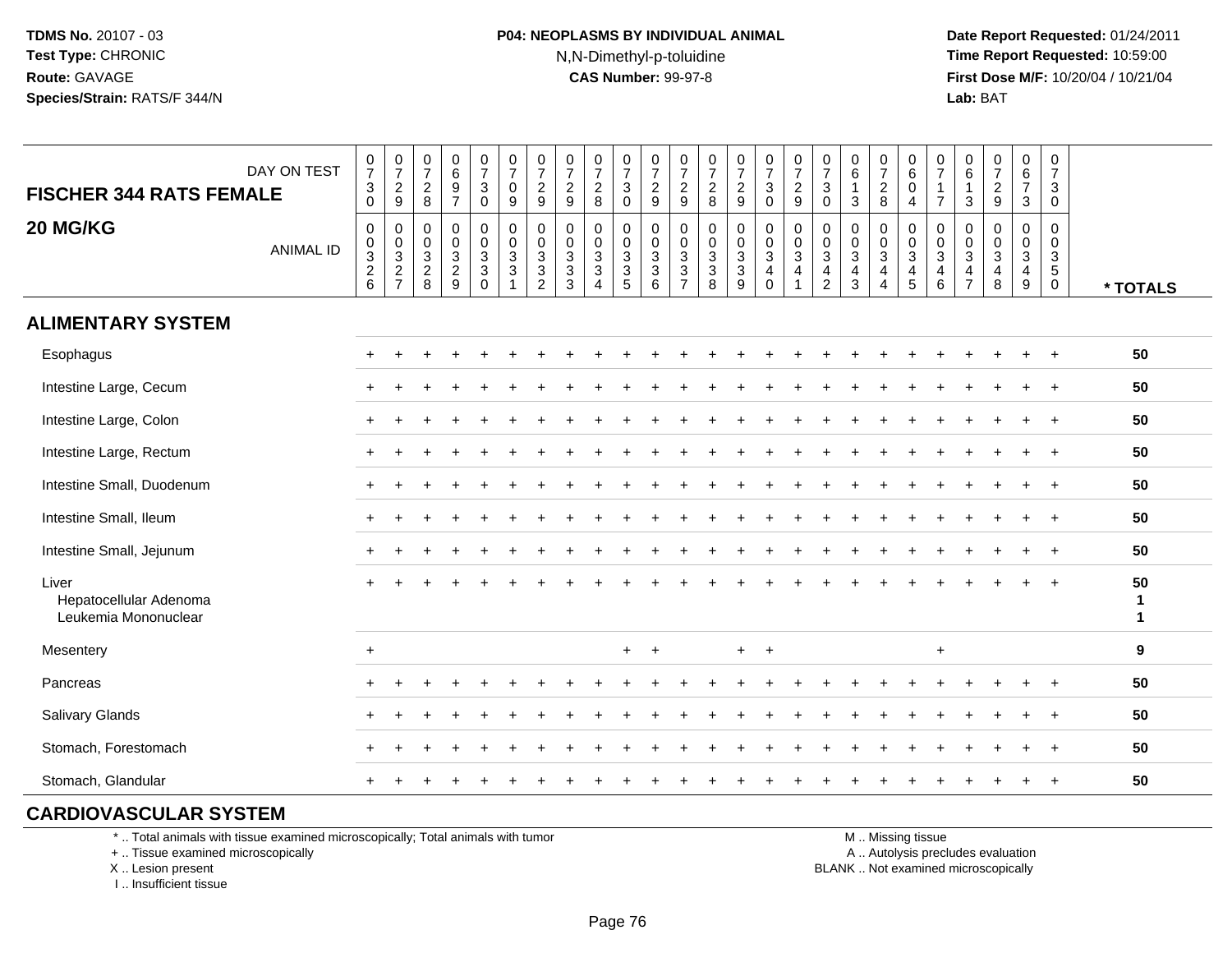## **P04: NEOPLASMS BY INDIVIDUAL ANIMAL**N,N-Dimethyl-p-toluidine

 **Date Report Requested:** 01/24/2011 **Time Report Requested:** 10:59:00 **First Dose M/F:** 10/20/04 / 10/21/04<br>**Lab:** BAT **Lab:** BAT

| <b>FISCHER 344 RATS FEMALE</b><br>20 MG/KG                                                       | DAY ON TEST<br><b>ANIMAL ID</b> | $\mathbf 0$<br>$\overline{7}$<br>$\sqrt{3}$<br>$\mathbf 0$<br>0<br>$\boldsymbol{0}$<br>$\sqrt{3}$<br>$\boldsymbol{2}$<br>6 | $\frac{0}{7}$<br>$\overline{c}$<br>9<br>0<br>$_{3}^{\rm 0}$<br>$\sqrt{2}$<br>$\overline{7}$ | $\frac{0}{7}$<br>$\overline{c}$<br>8<br>$\mathbf 0$<br>$\mathbf 0$<br>$\mathbf{3}$<br>$\overline{2}$<br>8 | 0<br>6<br>$\boldsymbol{9}$<br>$\overline{7}$<br>0<br>0<br>$\mathbf{3}$<br>$\overline{c}$<br>9 | $\frac{0}{7}$<br>$\mathbf{3}$<br>0<br>0<br>0<br>$\mathbf{3}$<br>$\mathbf{3}$<br>$\Omega$ | $\pmb{0}$<br>$\overline{7}$<br>$\pmb{0}$<br>9<br>$\pmb{0}$<br>$\pmb{0}$<br>$\mathfrak{Z}$<br>3 | $\frac{0}{7}$<br>$\sqrt{2}$<br>$\boldsymbol{9}$<br>0<br>$\mathbf 0$<br>$\sqrt{3}$<br>$\mathbf{3}$<br>$\overline{2}$ | $\frac{0}{7}$<br>$\sqrt{2}$<br>9<br>$\mathbf 0$<br>0<br>$\mathbf{3}$<br>3<br>3 | $\frac{0}{7}$<br>$\overline{c}$<br>8<br>0<br>$\mathbf 0$<br>3<br>3<br>4 | $\frac{0}{7}$<br>$\sqrt{3}$<br>0<br>0<br>$\mathbf 0$<br>$\frac{3}{3}$<br>5 | $\begin{smallmatrix}0\\7\end{smallmatrix}$<br>$\overline{c}$<br>$9\,$<br>0<br>$\mathbf 0$<br>$\mathbf{3}$<br>$\sqrt{3}$<br>6 | 0<br>$\overline{7}$<br>$\overline{c}$<br>9<br>0<br>$\mathbf 0$<br>3<br>3<br>$\overline{7}$ | $\frac{0}{7}$<br>$\overline{c}$<br>8<br>0<br>$\mathbf 0$<br>$\sqrt{3}$<br>$\mathbf{3}$<br>8 | $\frac{0}{7}$<br>$\overline{c}$<br>9<br>$\mathbf 0$<br>$\mathbf 0$<br>$\sqrt{3}$<br>$\mathbf{3}$<br>9 | 0<br>$\boldsymbol{7}$<br>$\mathbf{3}$<br>$\mathbf 0$<br>0<br>$\mathbf 0$<br>$\ensuremath{\mathsf{3}}$<br>$\overline{4}$<br>$\mathbf 0$ | $\frac{0}{7}$<br>$\overline{c}$<br>9<br>0<br>0<br>$\mathbf{3}$<br>4<br>1 | 0<br>$\overline{7}$<br>3<br>0<br>0<br>0<br>3<br>4<br>$\overline{2}$ | $\pmb{0}$<br>$\,6\,$<br>3<br>0<br>$\mathbf 0$<br>$\mathbf{3}$<br>$\overline{4}$<br>3 | 0<br>$\overline{7}$<br>$\overline{c}$<br>8<br>0<br>0<br>3<br>4<br>$\overline{4}$ | 0<br>$\,6\,$<br>$\mathbf 0$<br>4<br>$\mathbf 0$<br>$\mathbf 0$<br>$\sqrt{3}$<br>4<br>5 | 0<br>$\overline{7}$<br>$\mathbf{1}$<br>$\overline{7}$<br>0<br>0<br>3<br>4<br>$\,6$ | 0<br>6<br>$\mathbf{1}$<br>$\mathbf{3}$<br>0<br>0<br>$\sqrt{3}$<br>$\overline{4}$<br>$\overline{7}$ | $\frac{0}{7}$<br>$\sqrt{2}$<br>$\boldsymbol{9}$<br>$\mathbf 0$<br>0<br>$\mathfrak{S}$<br>$\overline{4}$<br>8 | 0<br>6<br>$\overline{7}$<br>$\mathbf{3}$<br>0<br>0<br>$\sqrt{3}$<br>$\overline{4}$<br>9 | 0<br>$\overline{7}$<br>3<br>$\mathbf 0$<br>$\mathbf 0$<br>$\mathbf 0$<br>$\ensuremath{\mathsf{3}}$<br>$5\phantom{.0}$<br>$\mathbf 0$ | * TOTALS                                |
|--------------------------------------------------------------------------------------------------|---------------------------------|----------------------------------------------------------------------------------------------------------------------------|---------------------------------------------------------------------------------------------|-----------------------------------------------------------------------------------------------------------|-----------------------------------------------------------------------------------------------|------------------------------------------------------------------------------------------|------------------------------------------------------------------------------------------------|---------------------------------------------------------------------------------------------------------------------|--------------------------------------------------------------------------------|-------------------------------------------------------------------------|----------------------------------------------------------------------------|------------------------------------------------------------------------------------------------------------------------------|--------------------------------------------------------------------------------------------|---------------------------------------------------------------------------------------------|-------------------------------------------------------------------------------------------------------|----------------------------------------------------------------------------------------------------------------------------------------|--------------------------------------------------------------------------|---------------------------------------------------------------------|--------------------------------------------------------------------------------------|----------------------------------------------------------------------------------|----------------------------------------------------------------------------------------|------------------------------------------------------------------------------------|----------------------------------------------------------------------------------------------------|--------------------------------------------------------------------------------------------------------------|-----------------------------------------------------------------------------------------|--------------------------------------------------------------------------------------------------------------------------------------|-----------------------------------------|
| <b>Blood Vessel</b>                                                                              |                                 |                                                                                                                            |                                                                                             |                                                                                                           |                                                                                               |                                                                                          |                                                                                                |                                                                                                                     |                                                                                |                                                                         |                                                                            |                                                                                                                              |                                                                                            |                                                                                             |                                                                                                       |                                                                                                                                        |                                                                          |                                                                     |                                                                                      |                                                                                  |                                                                                        |                                                                                    |                                                                                                    |                                                                                                              |                                                                                         | $\overline{+}$                                                                                                                       | 50                                      |
| Heart                                                                                            |                                 |                                                                                                                            |                                                                                             |                                                                                                           |                                                                                               |                                                                                          |                                                                                                |                                                                                                                     |                                                                                |                                                                         |                                                                            |                                                                                                                              |                                                                                            |                                                                                             |                                                                                                       |                                                                                                                                        |                                                                          |                                                                     |                                                                                      |                                                                                  |                                                                                        |                                                                                    |                                                                                                    |                                                                                                              |                                                                                         | $\ddot{}$                                                                                                                            | 50                                      |
| <b>ENDOCRINE SYSTEM</b>                                                                          |                                 |                                                                                                                            |                                                                                             |                                                                                                           |                                                                                               |                                                                                          |                                                                                                |                                                                                                                     |                                                                                |                                                                         |                                                                            |                                                                                                                              |                                                                                            |                                                                                             |                                                                                                       |                                                                                                                                        |                                                                          |                                                                     |                                                                                      |                                                                                  |                                                                                        |                                                                                    |                                                                                                    |                                                                                                              |                                                                                         |                                                                                                                                      |                                         |
| <b>Adrenal Cortex</b><br>Adenoma<br>Leukemia Mononuclear                                         |                                 |                                                                                                                            |                                                                                             |                                                                                                           |                                                                                               |                                                                                          |                                                                                                |                                                                                                                     |                                                                                |                                                                         |                                                                            |                                                                                                                              |                                                                                            |                                                                                             |                                                                                                       |                                                                                                                                        |                                                                          |                                                                     |                                                                                      |                                                                                  |                                                                                        |                                                                                    | X                                                                                                  |                                                                                                              | $\ddot{}$                                                                               | $+$                                                                                                                                  | 50<br>1<br>$\mathbf 1$                  |
| Adrenal Medulla<br>Leukemia Mononuclear<br>Pheochromocytoma Benign<br>Pheochromocytoma Malignant |                                 |                                                                                                                            |                                                                                             |                                                                                                           |                                                                                               |                                                                                          |                                                                                                |                                                                                                                     |                                                                                |                                                                         |                                                                            |                                                                                                                              |                                                                                            |                                                                                             |                                                                                                       |                                                                                                                                        |                                                                          |                                                                     |                                                                                      |                                                                                  |                                                                                        |                                                                                    |                                                                                                    |                                                                                                              |                                                                                         |                                                                                                                                      | 50<br>1<br>1                            |
| Islets, Pancreatic<br>Adenoma<br>Carcinoma                                                       |                                 |                                                                                                                            |                                                                                             |                                                                                                           |                                                                                               |                                                                                          |                                                                                                |                                                                                                                     |                                                                                |                                                                         |                                                                            |                                                                                                                              |                                                                                            |                                                                                             |                                                                                                       |                                                                                                                                        |                                                                          |                                                                     |                                                                                      |                                                                                  |                                                                                        |                                                                                    |                                                                                                    |                                                                                                              |                                                                                         |                                                                                                                                      | 50<br>1<br>$\mathbf{1}$                 |
| Parathyroid Gland                                                                                |                                 |                                                                                                                            |                                                                                             |                                                                                                           |                                                                                               |                                                                                          |                                                                                                |                                                                                                                     |                                                                                |                                                                         |                                                                            |                                                                                                                              |                                                                                            |                                                                                             |                                                                                                       |                                                                                                                                        |                                                                          |                                                                     |                                                                                      |                                                                                  |                                                                                        |                                                                                    |                                                                                                    |                                                                                                              |                                                                                         | $\overline{+}$                                                                                                                       | 50                                      |
| <b>Pituitary Gland</b><br>Pars Distalis, Adenoma                                                 |                                 |                                                                                                                            | X                                                                                           | $\mathsf{X}$                                                                                              | $\mathsf{X}$                                                                                  | $\mathsf{X}$                                                                             | $\mathsf{X}$                                                                                   |                                                                                                                     | $\mathsf{X}$                                                                   | $\mathsf{X}$                                                            | $\mathsf{X}$                                                               |                                                                                                                              | X                                                                                          |                                                                                             |                                                                                                       | $\mathsf X$                                                                                                                            |                                                                          | X                                                                   |                                                                                      |                                                                                  | $\mathsf{X}$                                                                           | $\mathsf{X}$                                                                       |                                                                                                    | X X X                                                                                                        |                                                                                         | $+$                                                                                                                                  | 50<br>30                                |
| <b>Thyroid Gland</b><br>C-cell, Adenoma<br>C-cell, Carcinoma<br>Follicular Cell, Adenoma         |                                 |                                                                                                                            |                                                                                             |                                                                                                           |                                                                                               | $+$                                                                                      | $\ddot{}$                                                                                      | $\ddot{}$<br>Χ                                                                                                      |                                                                                |                                                                         |                                                                            | $\ddot{}$<br>X                                                                                                               | ÷<br>Χ                                                                                     |                                                                                             |                                                                                                       |                                                                                                                                        |                                                                          |                                                                     |                                                                                      |                                                                                  |                                                                                        |                                                                                    |                                                                                                    |                                                                                                              | $+$                                                                                     | $+$                                                                                                                                  | 47<br>5<br>$\mathbf{1}$<br>$\mathbf{2}$ |

#### **GENERAL BODY SYSTEM**

\* .. Total animals with tissue examined microscopically; Total animals with tumor

+ .. Tissue examined microscopically

 Lesion present BLANK .. Not examined microscopicallyX .. Lesion present

I .. Insufficient tissue

 M .. Missing tissuey the contract of the contract of the contract of the contract of the contract of the contract of the contract of  $A$ . Autolysis precludes evaluation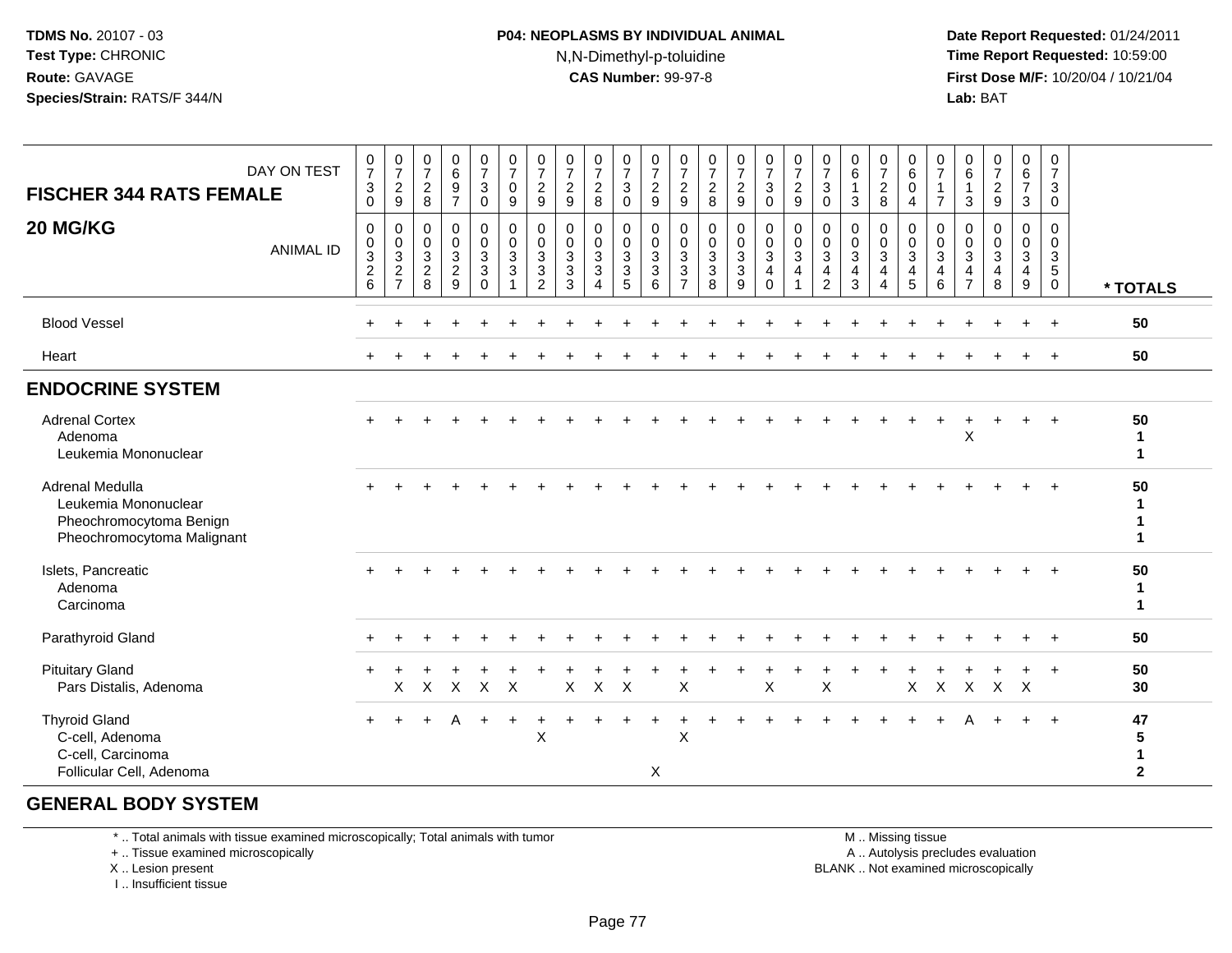# **P04: NEOPLASMS BY INDIVIDUAL ANIMAL**N,N-Dimethyl-p-toluidine

 **Date Report Requested:** 01/24/2011 **Time Report Requested:** 10:59:00 **First Dose M/F:** 10/20/04 / 10/21/04<br>**Lab:** BAT **Lab:** BAT

| DAY ON TEST<br><b>FISCHER 344 RATS FEMALE</b>                                                                                              | $\frac{0}{7}$<br>$\sqrt{3}$<br>$\overline{0}$                            | $\frac{0}{7}$<br>$\frac{2}{9}$                | 0<br>$\overline{7}$<br>$\frac{2}{8}$  | $\mathbf 0$<br>$\,6\,$<br>9<br>$\overline{7}$         | $\frac{0}{7}$<br>3<br>$\mathbf 0$          | $\frac{0}{7}$<br>$\mathsf 0$<br>9                                        | $\frac{0}{7}$<br>$\boldsymbol{2}$<br>$\overline{9}$                                   | $\frac{0}{7}$<br>$\frac{2}{9}$                              | $\frac{0}{7}$<br>$\overline{2}$<br>8                                    | $\begin{array}{c} 0 \\ 7 \end{array}$<br>$\ensuremath{\mathsf{3}}$<br>$\overline{0}$ | 0<br>$\overline{7}$<br>$\frac{2}{9}$   | 0<br>$\overline{7}$<br>$\frac{2}{9}$                                         | $\frac{0}{7}$<br>$\frac{2}{8}$         | $\begin{array}{c} 0 \\ 7 \end{array}$<br>$\frac{2}{9}$                       | $\begin{smallmatrix}0\\7\end{smallmatrix}$<br>$\mathbf{3}$<br>$\overline{0}$ | $\begin{array}{c} 0 \\ 7 \end{array}$<br>$\frac{2}{9}$             | $\frac{0}{7}$<br>3<br>$\mathbf 0$                        | $\begin{array}{c} 0 \\ 6 \end{array}$<br>$\mathbf{1}$<br>3                                | $\frac{0}{7}$<br>$\boldsymbol{2}$<br>$\overline{8}$ | $_{6}^{\rm 0}$<br>$\mathsf{O}\xspace$<br>4             | 0<br>$\overline{7}$<br>$\mathbf{1}$<br>$\overline{7}$                       | 0<br>$\,6\,$<br>$\overline{1}$<br>3                    | $\begin{array}{c} 0 \\ 7 \end{array}$<br>$\frac{2}{9}$                      | 0<br>$\frac{6}{7}$<br>3                     | $\pmb{0}$<br>$\overline{7}$<br>3<br>$\mathbf 0$                          |                                                        |
|--------------------------------------------------------------------------------------------------------------------------------------------|--------------------------------------------------------------------------|-----------------------------------------------|---------------------------------------|-------------------------------------------------------|--------------------------------------------|--------------------------------------------------------------------------|---------------------------------------------------------------------------------------|-------------------------------------------------------------|-------------------------------------------------------------------------|--------------------------------------------------------------------------------------|----------------------------------------|------------------------------------------------------------------------------|----------------------------------------|------------------------------------------------------------------------------|------------------------------------------------------------------------------|--------------------------------------------------------------------|----------------------------------------------------------|-------------------------------------------------------------------------------------------|-----------------------------------------------------|--------------------------------------------------------|-----------------------------------------------------------------------------|--------------------------------------------------------|-----------------------------------------------------------------------------|---------------------------------------------|--------------------------------------------------------------------------|--------------------------------------------------------|
| 20 MG/KG<br><b>ANIMAL ID</b>                                                                                                               | $\mathbf 0$<br>$\mathbf 0$<br>$\ensuremath{\mathsf{3}}$<br>$\frac{2}{6}$ | $\mathbf 0$<br>$\frac{0}{2}$<br>$\frac{3}{7}$ | 0<br>$\mathbf 0$<br>3<br>$_{\rm 8}^2$ | $\Omega$<br>$\mathbf 0$<br>3<br>$\boldsymbol{2}$<br>9 | 0<br>0<br>3<br>$\mathbf{3}$<br>$\mathbf 0$ | $\mathbf 0$<br>$\mathbf 0$<br>$\sqrt{3}$<br>$\mathbf{3}$<br>$\mathbf{1}$ | $\mathbf 0$<br>$\pmb{0}$<br>$\sqrt{3}$<br>$\ensuremath{\mathsf{3}}$<br>$\overline{c}$ | $\mathbf 0$<br>$\mathbf 0$<br>$\mathbf{3}$<br>$\frac{3}{3}$ | $\Omega$<br>$\mathbf 0$<br>$\mathbf{3}$<br>$\sqrt{3}$<br>$\overline{4}$ | 0<br>0<br>$\mathbf{3}$<br>$\sqrt{3}$<br>$\overline{5}$                               | 0<br>0<br>3<br>$\mathbf{3}$<br>$\,6\,$ | $\mathbf 0$<br>$\pmb{0}$<br>3<br>$\ensuremath{\mathsf{3}}$<br>$\overline{7}$ | $\mathbf 0$<br>0<br>3<br>$\frac{3}{8}$ | $\mathbf 0$<br>$\mathbf 0$<br>$\sqrt{3}$<br>$\overline{3}$<br>$\overline{9}$ | 0<br>$\mathsf 0$<br>$\mathbf{3}$<br>4<br>$\mathbf 0$                         | 0<br>$\mathsf 0$<br>$\mathbf{3}$<br>$\overline{4}$<br>$\mathbf{1}$ | 0<br>0<br>3<br>$\overline{\mathbf{4}}$<br>$\overline{c}$ | $\mathbf 0$<br>$\mathbf 0$<br>$\ensuremath{\mathsf{3}}$<br>$\overline{4}$<br>$\mathbf{3}$ | $\Omega$<br>$\mathbf 0$<br>3<br>4<br>$\overline{4}$ | 0<br>$\frac{0}{3}$<br>$\overline{4}$<br>$\overline{5}$ | $\mathbf{0}$<br>0<br>$\ensuremath{\mathsf{3}}$<br>$\overline{4}$<br>$\,6\,$ | $\Omega$<br>0<br>3<br>$\overline{4}$<br>$\overline{7}$ | $\Omega$<br>$\mathbf 0$<br>$\sqrt{3}$<br>$\overline{4}$<br>$\boldsymbol{8}$ | $\Omega$<br>0<br>3<br>4<br>$\boldsymbol{9}$ | $\mathbf 0$<br>$\pmb{0}$<br>$\mathsf 3$<br>$\overline{5}$<br>$\mathbf 0$ | * TOTALS                                               |
| <b>NONE</b>                                                                                                                                |                                                                          |                                               |                                       |                                                       |                                            |                                                                          |                                                                                       |                                                             |                                                                         |                                                                                      |                                        |                                                                              |                                        |                                                                              |                                                                              |                                                                    |                                                          |                                                                                           |                                                     |                                                        |                                                                             |                                                        |                                                                             |                                             |                                                                          |                                                        |
| <b>GENITAL SYSTEM</b>                                                                                                                      |                                                                          |                                               |                                       |                                                       |                                            |                                                                          |                                                                                       |                                                             |                                                                         |                                                                                      |                                        |                                                                              |                                        |                                                                              |                                                                              |                                                                    |                                                          |                                                                                           |                                                     |                                                        |                                                                             |                                                        |                                                                             |                                             |                                                                          |                                                        |
| <b>Clitoral Gland</b><br>Adenoma<br>Adenoma, Multiple<br>Carcinoma                                                                         |                                                                          |                                               | X                                     |                                                       |                                            |                                                                          | X                                                                                     | $\mathsf X$                                                 |                                                                         |                                                                                      |                                        |                                                                              |                                        |                                                                              |                                                                              |                                                                    |                                                          |                                                                                           |                                                     |                                                        | $\mathsf X$                                                                 |                                                        |                                                                             |                                             |                                                                          | 50<br>$\overline{7}$<br>$\mathbf{1}$<br>$\mathbf{2}$   |
| Ovary                                                                                                                                      |                                                                          |                                               |                                       |                                                       |                                            |                                                                          |                                                                                       |                                                             |                                                                         |                                                                                      |                                        |                                                                              |                                        |                                                                              |                                                                              |                                                                    |                                                          |                                                                                           |                                                     |                                                        |                                                                             |                                                        |                                                                             |                                             |                                                                          | 50                                                     |
| <b>Uterus</b><br>Adenoma<br>Polyp Stromal<br>Polyp Stromal, Multiple<br>Sarcoma Stromal                                                    |                                                                          |                                               |                                       |                                                       |                                            |                                                                          |                                                                                       | $\mathsf X$                                                 | X                                                                       |                                                                                      |                                        |                                                                              |                                        |                                                                              |                                                                              | X                                                                  |                                                          |                                                                                           |                                                     |                                                        |                                                                             |                                                        |                                                                             | $\ddot{}$                                   | $\ddot{}$<br>X                                                           | 50<br>$\mathbf 1$<br>$\mathbf{3}$<br>$\mathbf{1}$<br>1 |
| <b>HEMATOPOIETIC SYSTEM</b>                                                                                                                |                                                                          |                                               |                                       |                                                       |                                            |                                                                          |                                                                                       |                                                             |                                                                         |                                                                                      |                                        |                                                                              |                                        |                                                                              |                                                                              |                                                                    |                                                          |                                                                                           |                                                     |                                                        |                                                                             |                                                        |                                                                             |                                             |                                                                          |                                                        |
| <b>Bone Marrow</b>                                                                                                                         |                                                                          |                                               |                                       |                                                       |                                            |                                                                          |                                                                                       |                                                             |                                                                         |                                                                                      |                                        |                                                                              |                                        |                                                                              |                                                                              |                                                                    |                                                          |                                                                                           |                                                     |                                                        |                                                                             |                                                        |                                                                             |                                             |                                                                          | 50                                                     |
| Lymph Node<br>Deep Cervical, Sarcoma, Metastatic, Skin                                                                                     |                                                                          |                                               |                                       |                                                       |                                            |                                                                          |                                                                                       | $\ddot{}$                                                   |                                                                         |                                                                                      |                                        |                                                                              |                                        |                                                                              |                                                                              |                                                                    |                                                          |                                                                                           |                                                     |                                                        |                                                                             |                                                        |                                                                             |                                             |                                                                          | $\mathbf{2}$<br>$\mathbf{1}$                           |
| Lymph Node, Mandibular                                                                                                                     | м                                                                        | М                                             | М                                     | M                                                     | M                                          | M                                                                        | M                                                                                     | м                                                           | м                                                                       | M                                                                                    | M                                      | M                                                                            | M                                      | M                                                                            | M                                                                            | M                                                                  | M                                                        | M                                                                                         | M                                                   | M                                                      | M                                                                           | M                                                      | M                                                                           | M M                                         |                                                                          | $\mathbf 0$                                            |
| Lymph Node, Mesenteric<br>Leukemia Mononuclear                                                                                             |                                                                          |                                               |                                       |                                                       |                                            |                                                                          |                                                                                       |                                                             |                                                                         |                                                                                      |                                        |                                                                              |                                        |                                                                              |                                                                              |                                                                    |                                                          |                                                                                           |                                                     |                                                        |                                                                             |                                                        |                                                                             |                                             |                                                                          | 50<br>$\mathbf{1}$                                     |
| Spleen                                                                                                                                     |                                                                          |                                               |                                       |                                                       |                                            |                                                                          |                                                                                       |                                                             |                                                                         |                                                                                      |                                        |                                                                              |                                        |                                                                              |                                                                              |                                                                    |                                                          |                                                                                           |                                                     |                                                        |                                                                             |                                                        |                                                                             |                                             |                                                                          | 50                                                     |
| *  Total animals with tissue examined microscopically; Total animals with tumor<br>+  Tissue examined microscopically<br>X  Lesion present |                                                                          |                                               |                                       |                                                       |                                            |                                                                          |                                                                                       |                                                             |                                                                         |                                                                                      |                                        |                                                                              |                                        |                                                                              |                                                                              |                                                                    |                                                          | M  Missing tissue                                                                         |                                                     |                                                        |                                                                             |                                                        | A  Autolysis precludes evaluation<br>BLANK  Not examined microscopically    |                                             |                                                                          |                                                        |

I .. Insufficient tissue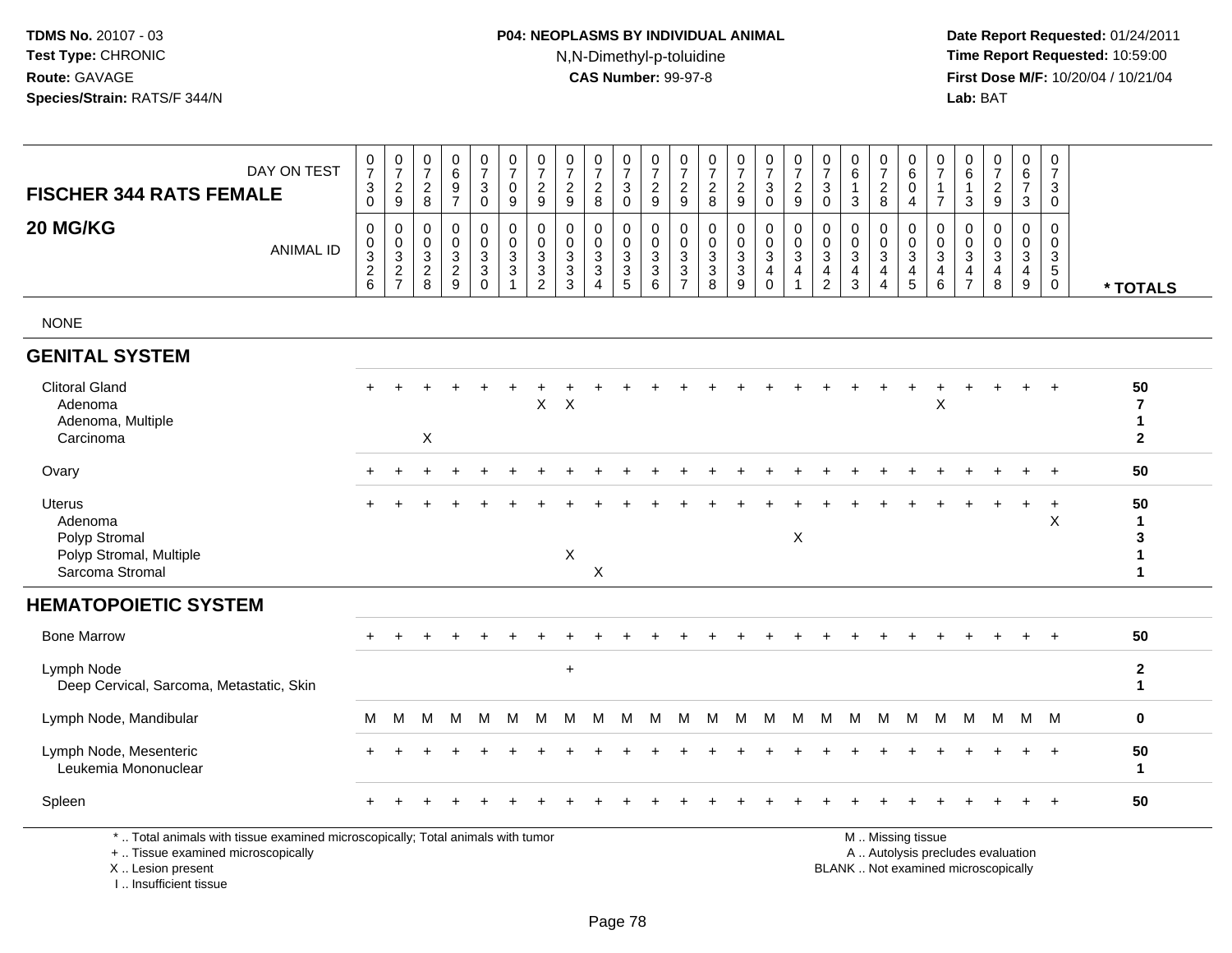# **P04: NEOPLASMS BY INDIVIDUAL ANIMAL**N,N-Dimethyl-p-toluidine

| <b>FISCHER 344 RATS FEMALE</b><br>20 MG/KG                                                                 | DAY ON TEST<br><b>ANIMAL ID</b>                                                 | $\frac{0}{7}$<br>$_0^3$<br>$\,0\,$<br>$\mathsf{O}$<br>$\mathbf{3}$ | $\begin{array}{c} 0 \\ 7 \end{array}$<br>$\frac{2}{9}$<br>$\pmb{0}$<br>$\mathbf 0$<br>$\ensuremath{\mathsf{3}}$ | 0<br>$\overline{7}$<br>$_{\rm 8}^2$<br>$\mathbf 0$<br>$\mathbf 0$<br>$\sqrt{3}$ | $\begin{array}{c} 0 \\ 6 \end{array}$<br>$\frac{9}{7}$<br>$\mathbf 0$<br>$\mathsf{O}\xspace$<br>$\frac{3}{2}$ | $\frac{0}{7}$<br>$\ensuremath{\mathsf{3}}$<br>$\mathbf 0$<br>0<br>0<br>$\sqrt{3}$<br>$\mathbf{3}$ | $\frac{0}{7}$<br>$\mathbf 0$<br>9<br>$\pmb{0}$<br>$\mathbf 0$<br>$\mathbf{3}$<br>$\mathbf{3}$ | $\frac{0}{7}$<br>$\overline{c}$<br>$\boldsymbol{9}$<br>0<br>$\mathbf 0$<br>3<br>3 | $\begin{smallmatrix}0\\7\end{smallmatrix}$<br>$\frac{2}{9}$<br>$\mathbf 0$<br>$\mathbf 0$<br>$\ensuremath{\mathsf{3}}$ | $\frac{0}{7}$<br>$_{\rm 8}^2$<br>$\mathbf 0$<br>$\Omega$<br>$\mathbf{3}$<br>3 | $\frac{0}{7}$<br>$_0^3$<br>0<br>$\pmb{0}$<br>$\frac{3}{3}$ | $\frac{0}{7}$<br>$\frac{2}{9}$<br>$\mathbf 0$<br>$\mathbf 0$<br>$\ensuremath{\mathsf{3}}$<br>$\ensuremath{\mathsf{3}}$ | $\frac{0}{7}$<br>$\frac{2}{9}$<br>$\boldsymbol{0}$<br>$\mathbf 0$<br>$\ensuremath{\mathsf{3}}$ | $\frac{0}{7}$<br>$\frac{2}{8}$<br>$\mathbf 0$<br>$\mathbf 0$<br>$\ensuremath{\mathsf{3}}$<br>$\sqrt{3}$ | $\frac{0}{7}$<br>$\frac{2}{9}$<br>$\pmb{0}$<br>$\mathsf 0$<br>$\frac{3}{3}$ | $\frac{0}{7}$<br>$\mathbf{3}$<br>$\mathbf 0$<br>$\pmb{0}$<br>$\mathbf 0$<br>$\ensuremath{\mathsf{3}}$<br>4 | $\frac{0}{7}$<br>$\frac{2}{9}$<br>$\pmb{0}$<br>$\pmb{0}$<br>$\mathbf{3}$<br>4 | 0<br>$\overline{7}$<br>$\ensuremath{\mathsf{3}}$<br>$\mathbf 0$<br>$\mathbf 0$<br>$\mathbf 0$<br>$\ensuremath{\mathsf{3}}$<br>$\overline{4}$ | $\pmb{0}$<br>$\,6\,$<br>$\mathbf{1}$<br>3<br>$\mathbf 0$<br>0<br>$\sqrt{3}$<br>4 | $\frac{0}{7}$<br>$_{\rm 8}^2$<br>$\mathbf 0$<br>$\mathbf 0$<br>$\mathbf{3}$<br>$\overline{4}$ | 0<br>$\,6\,$<br>$\mathbf 0$<br>$\overline{4}$<br>$\mathbf 0$<br>$\mathbf 0$<br>$\overline{3}$<br>$\overline{4}$ | $\mathbf 0$<br>$\overline{7}$<br>1<br>$\overline{7}$<br>$\mathbf 0$<br>$\Omega$<br>3<br>4 | 0<br>6<br>$\mathbf{1}$<br>$\mathbf{3}$<br>$\Omega$<br>$\Omega$<br>$\sqrt{3}$<br>$\overline{4}$ | $\frac{0}{7}$<br>$\frac{2}{9}$<br>$\mathbf 0$<br>$\mathbf 0$<br>$\mathbf{3}$<br>$\overline{4}$ | 0<br>$\,6\,$<br>$\boldsymbol{7}$<br>$\mathbf{3}$<br>0<br>$\mathbf 0$<br>$\mathbf{3}$<br>$\overline{4}$ | $\pmb{0}$<br>$\overline{7}$<br>$\mathbf{3}$<br>$\mathbf 0$<br>$\mathbf 0$<br>$\mathbf 0$<br>$\mathbf{3}$<br>5 |                                                     |
|------------------------------------------------------------------------------------------------------------|---------------------------------------------------------------------------------|--------------------------------------------------------------------|-----------------------------------------------------------------------------------------------------------------|---------------------------------------------------------------------------------|---------------------------------------------------------------------------------------------------------------|---------------------------------------------------------------------------------------------------|-----------------------------------------------------------------------------------------------|-----------------------------------------------------------------------------------|------------------------------------------------------------------------------------------------------------------------|-------------------------------------------------------------------------------|------------------------------------------------------------|------------------------------------------------------------------------------------------------------------------------|------------------------------------------------------------------------------------------------|---------------------------------------------------------------------------------------------------------|-----------------------------------------------------------------------------|------------------------------------------------------------------------------------------------------------|-------------------------------------------------------------------------------|----------------------------------------------------------------------------------------------------------------------------------------------|----------------------------------------------------------------------------------|-----------------------------------------------------------------------------------------------|-----------------------------------------------------------------------------------------------------------------|-------------------------------------------------------------------------------------------|------------------------------------------------------------------------------------------------|------------------------------------------------------------------------------------------------|--------------------------------------------------------------------------------------------------------|---------------------------------------------------------------------------------------------------------------|-----------------------------------------------------|
|                                                                                                            |                                                                                 | $\frac{2}{6}$                                                      | $\frac{2}{7}$                                                                                                   | $\frac{2}{8}$                                                                   |                                                                                                               | $\mathbf 0$                                                                                       | $\overline{1}$                                                                                | $\overline{2}$                                                                    | $\frac{3}{3}$                                                                                                          | $\overline{A}$                                                                |                                                            | $6\phantom{a}$                                                                                                         | $\frac{3}{7}$                                                                                  | 8                                                                                                       | $\overline{9}$                                                              | $\mathbf 0$                                                                                                | $\mathbf{1}$                                                                  | $\overline{2}$                                                                                                                               | 3                                                                                | $\overline{4}$                                                                                | $\overline{5}$                                                                                                  | $\,6\,$                                                                                   | $\overline{7}$                                                                                 | 8                                                                                              | $\boldsymbol{9}$                                                                                       | $\mathbf 0$                                                                                                   | * TOTALS                                            |
| Leukemia Mononuclear                                                                                       |                                                                                 |                                                                    |                                                                                                                 |                                                                                 |                                                                                                               |                                                                                                   |                                                                                               |                                                                                   |                                                                                                                        |                                                                               |                                                            |                                                                                                                        |                                                                                                |                                                                                                         |                                                                             |                                                                                                            |                                                                               |                                                                                                                                              |                                                                                  |                                                                                               |                                                                                                                 |                                                                                           |                                                                                                |                                                                                                |                                                                                                        |                                                                                                               | 1                                                   |
| Thymus<br>Thymoma Benign                                                                                   |                                                                                 |                                                                    |                                                                                                                 |                                                                                 |                                                                                                               |                                                                                                   |                                                                                               |                                                                                   |                                                                                                                        |                                                                               |                                                            |                                                                                                                        |                                                                                                |                                                                                                         |                                                                             |                                                                                                            |                                                                               |                                                                                                                                              |                                                                                  |                                                                                               |                                                                                                                 |                                                                                           |                                                                                                |                                                                                                |                                                                                                        | $+$                                                                                                           | 50<br>$\mathbf{1}$                                  |
| <b>INTEGUMENTARY SYSTEM</b>                                                                                |                                                                                 |                                                                    |                                                                                                                 |                                                                                 |                                                                                                               |                                                                                                   |                                                                                               |                                                                                   |                                                                                                                        |                                                                               |                                                            |                                                                                                                        |                                                                                                |                                                                                                         |                                                                             |                                                                                                            |                                                                               |                                                                                                                                              |                                                                                  |                                                                                               |                                                                                                                 |                                                                                           |                                                                                                |                                                                                                |                                                                                                        |                                                                                                               |                                                     |
| Mammary Gland<br>Carcinoma<br>Fibroadenoma<br>Fibroadenoma, Multiple                                       |                                                                                 | X                                                                  | X                                                                                                               | $\times$                                                                        |                                                                                                               |                                                                                                   | X                                                                                             |                                                                                   |                                                                                                                        |                                                                               | X                                                          |                                                                                                                        | X                                                                                              |                                                                                                         | X                                                                           |                                                                                                            |                                                                               |                                                                                                                                              |                                                                                  |                                                                                               |                                                                                                                 | $\boldsymbol{\mathsf{X}}$                                                                 |                                                                                                |                                                                                                | $\mathsf X$                                                                                            | X                                                                                                             | 50<br>$\mathbf{2}$<br>19<br>$\overline{\mathbf{r}}$ |
| Skin<br><b>Basal Cell Carcinoma</b><br>Fibroma<br>Lipoma<br>Liposarcoma<br>Sarcoma<br>Schwannoma Malignant |                                                                                 | $\boldsymbol{\mathsf{X}}$                                          | X                                                                                                               |                                                                                 |                                                                                                               |                                                                                                   |                                                                                               |                                                                                   |                                                                                                                        |                                                                               |                                                            |                                                                                                                        | X                                                                                              |                                                                                                         |                                                                             |                                                                                                            |                                                                               |                                                                                                                                              |                                                                                  |                                                                                               |                                                                                                                 |                                                                                           |                                                                                                |                                                                                                |                                                                                                        | $\overline{+}$<br>X                                                                                           | 50<br>1                                             |
| <b>MUSCULOSKELETAL SYSTEM</b>                                                                              |                                                                                 |                                                                    |                                                                                                                 |                                                                                 |                                                                                                               |                                                                                                   |                                                                                               |                                                                                   |                                                                                                                        |                                                                               |                                                            |                                                                                                                        |                                                                                                |                                                                                                         |                                                                             |                                                                                                            |                                                                               |                                                                                                                                              |                                                                                  |                                                                                               |                                                                                                                 |                                                                                           |                                                                                                |                                                                                                |                                                                                                        |                                                                                                               |                                                     |
| <b>Bone</b>                                                                                                |                                                                                 |                                                                    |                                                                                                                 |                                                                                 |                                                                                                               |                                                                                                   |                                                                                               |                                                                                   |                                                                                                                        |                                                                               |                                                            |                                                                                                                        |                                                                                                |                                                                                                         |                                                                             |                                                                                                            |                                                                               |                                                                                                                                              |                                                                                  |                                                                                               |                                                                                                                 |                                                                                           |                                                                                                |                                                                                                | $+$                                                                                                    | $+$                                                                                                           | 50                                                  |
| <b>NERVOUS SYSTEM</b>                                                                                      |                                                                                 |                                                                    |                                                                                                                 |                                                                                 |                                                                                                               |                                                                                                   |                                                                                               |                                                                                   |                                                                                                                        |                                                                               |                                                            |                                                                                                                        |                                                                                                |                                                                                                         |                                                                             |                                                                                                            |                                                                               |                                                                                                                                              |                                                                                  |                                                                                               |                                                                                                                 |                                                                                           |                                                                                                |                                                                                                |                                                                                                        |                                                                                                               |                                                     |
| <b>Brain</b>                                                                                               |                                                                                 |                                                                    |                                                                                                                 |                                                                                 |                                                                                                               |                                                                                                   |                                                                                               |                                                                                   |                                                                                                                        |                                                                               |                                                            |                                                                                                                        |                                                                                                |                                                                                                         |                                                                             |                                                                                                            |                                                                               |                                                                                                                                              |                                                                                  |                                                                                               |                                                                                                                 |                                                                                           |                                                                                                |                                                                                                |                                                                                                        | $\overline{+}$                                                                                                | 50                                                  |
| Peripheral Nerve                                                                                           |                                                                                 |                                                                    |                                                                                                                 |                                                                                 |                                                                                                               |                                                                                                   |                                                                                               |                                                                                   |                                                                                                                        |                                                                               |                                                            |                                                                                                                        |                                                                                                |                                                                                                         |                                                                             |                                                                                                            |                                                                               |                                                                                                                                              |                                                                                  |                                                                                               |                                                                                                                 |                                                                                           |                                                                                                |                                                                                                |                                                                                                        |                                                                                                               | $\mathbf{1}$                                        |
| Spinal Cord                                                                                                |                                                                                 |                                                                    |                                                                                                                 |                                                                                 |                                                                                                               |                                                                                                   |                                                                                               |                                                                                   |                                                                                                                        |                                                                               |                                                            |                                                                                                                        |                                                                                                |                                                                                                         |                                                                             |                                                                                                            |                                                                               |                                                                                                                                              |                                                                                  |                                                                                               |                                                                                                                 |                                                                                           |                                                                                                |                                                                                                |                                                                                                        |                                                                                                               | $\mathbf 1$                                         |
| +  Tissue examined microscopically<br>X  Lesion present<br>I Insufficient tissue                           | *  Total animals with tissue examined microscopically; Total animals with tumor |                                                                    |                                                                                                                 |                                                                                 |                                                                                                               |                                                                                                   |                                                                                               |                                                                                   |                                                                                                                        |                                                                               |                                                            |                                                                                                                        |                                                                                                |                                                                                                         |                                                                             |                                                                                                            |                                                                               |                                                                                                                                              |                                                                                  |                                                                                               | M  Missing tissue<br>A  Autolysis precludes evaluation<br>BLANK  Not examined microscopically                   |                                                                                           |                                                                                                |                                                                                                |                                                                                                        |                                                                                                               |                                                     |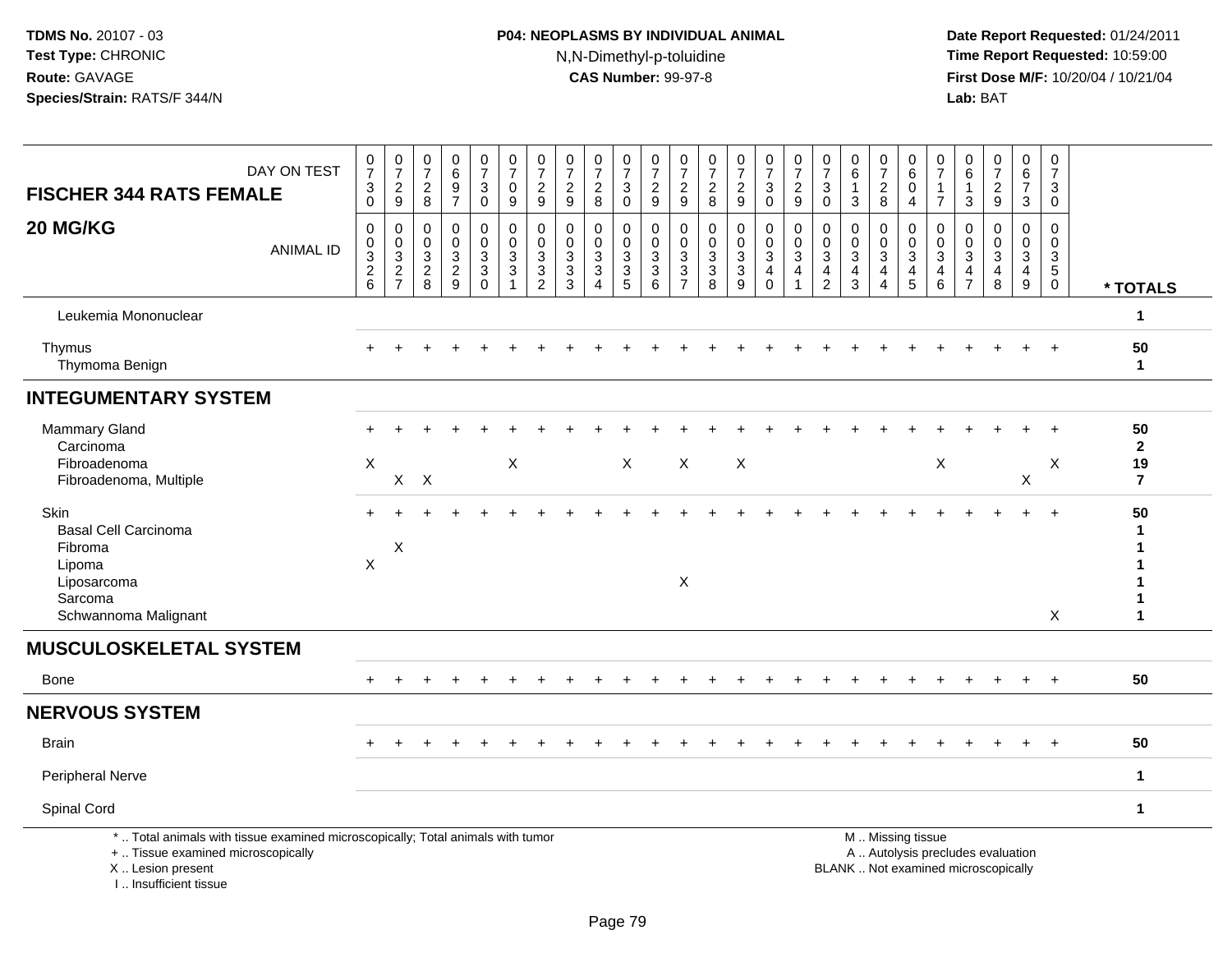**Date Report Requested:** 01/24/2011 **Time Report Requested:** 10:59:00 **First Dose M/F:** 10/20/04 / 10/21/04<br>**Lab:** BAT **Lab:** BAT

| DAY ON TEST<br><b>FISCHER 344 RATS FEMALE</b>             | $\frac{0}{7}$<br>$\ensuremath{\mathsf{3}}$<br>$\Omega$ | $\frac{0}{7}$<br>$\frac{2}{9}$                       | $\frac{0}{7}$<br>$\sqrt{2}$<br>8                                        | $\begin{matrix} 0 \\ 6 \end{matrix}$<br>$\boldsymbol{9}$<br>$\overline{7}$ | $\frac{0}{7}$<br>$\ensuremath{\mathsf{3}}$<br>$\mathbf 0$                                  | $\frac{0}{7}$<br>0<br>9                                                  | $\frac{0}{7}$<br>$\overline{c}$<br>9                         | $\frac{0}{7}$<br>$\boldsymbol{2}$<br>9              | $\frac{0}{7}$<br>$\boldsymbol{2}$<br>8                           | $\frac{0}{7}$<br>$\mathbf{3}$<br>$\Omega$                            | $\frac{0}{7}$<br>$\overline{c}$<br>9                               | $\frac{0}{7}$<br>$\boldsymbol{2}$<br>9                              | $\frac{0}{7}$<br>$\overline{c}$<br>8                         | $\frac{0}{7}$<br>$\sqrt{2}$<br>9                                                             | $\frac{0}{7}$<br>$\sqrt{3}$<br>$\Omega$                                               | $\frac{0}{7}$<br>$\overline{c}$<br>9 | $\frac{0}{7}$<br>$\ensuremath{\mathsf{3}}$<br>$\Omega$                                          | $\begin{matrix} 0 \\ 6 \end{matrix}$<br>1<br>3 | $\frac{0}{7}$<br>$\sqrt{2}$<br>8     | 0<br>$\,6\,$<br>0<br>$\overline{4}$                                                | $\frac{0}{7}$<br>$\overline{1}$<br>$\overline{7}$                           | $\begin{array}{c} 0 \\ 6 \end{array}$<br>$\mathbf{1}$<br>3       | $\frac{0}{7}$<br>$\overline{a}$<br>9        | $\begin{matrix} 0 \\ 6 \end{matrix}$<br>$\boldsymbol{7}$<br>3                    | 0<br>$\overline{7}$<br>3<br>$\mathbf 0$            |              |
|-----------------------------------------------------------|--------------------------------------------------------|------------------------------------------------------|-------------------------------------------------------------------------|----------------------------------------------------------------------------|--------------------------------------------------------------------------------------------|--------------------------------------------------------------------------|--------------------------------------------------------------|-----------------------------------------------------|------------------------------------------------------------------|----------------------------------------------------------------------|--------------------------------------------------------------------|---------------------------------------------------------------------|--------------------------------------------------------------|----------------------------------------------------------------------------------------------|---------------------------------------------------------------------------------------|--------------------------------------|-------------------------------------------------------------------------------------------------|------------------------------------------------|--------------------------------------|------------------------------------------------------------------------------------|-----------------------------------------------------------------------------|------------------------------------------------------------------|---------------------------------------------|----------------------------------------------------------------------------------|----------------------------------------------------|--------------|
| 20 MG/KG<br><b>ANIMAL ID</b>                              | 0<br>$\pmb{0}$<br>$\frac{3}{2}$ 6                      | 0<br>$\begin{array}{c} 0 \\ 3 \\ 2 \\ 7 \end{array}$ | $\mathbf 0$<br>$\mathbf 0$<br>$\ensuremath{\mathsf{3}}$<br>$^2_{\bf 8}$ | 0<br>$\mathbf 0$<br>3<br>$\overline{c}$<br>$\overline{9}$                  | $\begin{smallmatrix} 0\\0 \end{smallmatrix}$<br>$\overline{3}$<br>$\mathbf{3}$<br>$\Omega$ | $\pmb{0}$<br>$\mathbf 0$<br>$\sqrt{3}$<br>$\mathbf{3}$<br>$\overline{ }$ | 0<br>$\pmb{0}$<br>$\sqrt{3}$<br>$\sqrt{3}$<br>$\overline{2}$ | 0<br>$\mathbf 0$<br>$\frac{3}{3}$<br>$\overline{3}$ | 0<br>$\mathbf 0$<br>$\ensuremath{\mathsf{3}}$<br>$\sqrt{3}$<br>4 | 0<br>$\mathbf 0$<br>$\overline{3}$<br>$\mathbf{3}$<br>$\overline{5}$ | 0<br>$\mathbf 0$<br>$\ensuremath{\mathsf{3}}$<br>$\mathbf{3}$<br>6 | 0<br>0<br>$\ensuremath{\mathsf{3}}$<br>$\sqrt{3}$<br>$\overline{7}$ | 0<br>$\pmb{0}$<br>$\begin{array}{c} 3 \\ 3 \\ 8 \end{array}$ | 0<br>$\mathbf 0$<br>$\ensuremath{\mathsf{3}}$<br>$\ensuremath{\mathsf{3}}$<br>$\overline{9}$ | $\mathbf 0$<br>$\mathbf 0$<br>$\ensuremath{\mathsf{3}}$<br>$\overline{4}$<br>$\Omega$ | 0<br>$\mathbf 0$<br>3<br>4           | 0<br>$\boldsymbol{0}$<br>$\ensuremath{\mathsf{3}}$<br>$\overline{\mathbf{4}}$<br>$\overline{2}$ | 0<br>$\mathbf 0$<br>3<br>4<br>3                | 0<br>$\frac{0}{3}$<br>$\overline{4}$ | $\Omega$<br>$\pmb{0}$<br>$\ensuremath{\mathsf{3}}$<br>$\overline{4}$<br>$\sqrt{5}$ | $\mathbf 0$<br>0<br>$\sqrt{3}$<br>$\overline{\mathbf{4}}$<br>$6\phantom{a}$ | 0<br>$\pmb{0}$<br>$\sqrt{3}$<br>$\overline{4}$<br>$\overline{7}$ | 0<br>0<br>3<br>$\overline{\mathbf{4}}$<br>8 | 0<br>$\ddot{\mathbf{0}}$<br>$\overline{3}$<br>$\overline{4}$<br>$\boldsymbol{9}$ | 0<br>0<br>$\mathsf 3$<br>$\sqrt{5}$<br>$\mathbf 0$ | * TOTALS     |
| <b>RESPIRATORY SYSTEM</b>                                 |                                                        |                                                      |                                                                         |                                                                            |                                                                                            |                                                                          |                                                              |                                                     |                                                                  |                                                                      |                                                                    |                                                                     |                                                              |                                                                                              |                                                                                       |                                      |                                                                                                 |                                                |                                      |                                                                                    |                                                                             |                                                                  |                                             |                                                                                  |                                                    |              |
| Lung<br>Leukemia Mononuclear<br>Sarcoma, Metastatic, Skin |                                                        |                                                      |                                                                         |                                                                            |                                                                                            |                                                                          |                                                              |                                                     |                                                                  |                                                                      |                                                                    |                                                                     |                                                              |                                                                                              |                                                                                       |                                      |                                                                                                 |                                                |                                      |                                                                                    |                                                                             |                                                                  |                                             |                                                                                  | $\overline{ }$                                     | 50<br>1<br>1 |
| Nose                                                      |                                                        |                                                      |                                                                         |                                                                            |                                                                                            |                                                                          |                                                              |                                                     |                                                                  |                                                                      |                                                                    |                                                                     |                                                              |                                                                                              |                                                                                       |                                      |                                                                                                 |                                                |                                      |                                                                                    |                                                                             |                                                                  |                                             |                                                                                  |                                                    | 50           |
| Trachea                                                   |                                                        |                                                      |                                                                         |                                                                            |                                                                                            |                                                                          |                                                              |                                                     |                                                                  |                                                                      |                                                                    |                                                                     |                                                              |                                                                                              |                                                                                       |                                      |                                                                                                 |                                                |                                      |                                                                                    |                                                                             |                                                                  |                                             |                                                                                  | $+$                                                | 50           |
| <b>SPECIAL SENSES SYSTEM</b>                              |                                                        |                                                      |                                                                         |                                                                            |                                                                                            |                                                                          |                                                              |                                                     |                                                                  |                                                                      |                                                                    |                                                                     |                                                              |                                                                                              |                                                                                       |                                      |                                                                                                 |                                                |                                      |                                                                                    |                                                                             |                                                                  |                                             |                                                                                  |                                                    |              |
| Eye                                                       |                                                        |                                                      |                                                                         |                                                                            |                                                                                            |                                                                          |                                                              |                                                     |                                                                  |                                                                      |                                                                    |                                                                     |                                                              |                                                                                              |                                                                                       |                                      |                                                                                                 |                                                |                                      |                                                                                    |                                                                             |                                                                  |                                             |                                                                                  | $^{+}$                                             | 50           |
| <b>Harderian Gland</b>                                    |                                                        |                                                      |                                                                         |                                                                            |                                                                                            |                                                                          |                                                              |                                                     |                                                                  |                                                                      |                                                                    |                                                                     |                                                              |                                                                                              |                                                                                       |                                      |                                                                                                 |                                                |                                      |                                                                                    |                                                                             |                                                                  |                                             |                                                                                  | $+$                                                | 50           |
| <b>URINARY SYSTEM</b>                                     |                                                        |                                                      |                                                                         |                                                                            |                                                                                            |                                                                          |                                                              |                                                     |                                                                  |                                                                      |                                                                    |                                                                     |                                                              |                                                                                              |                                                                                       |                                      |                                                                                                 |                                                |                                      |                                                                                    |                                                                             |                                                                  |                                             |                                                                                  |                                                    |              |
| Kidney<br>Carcinoma<br>Lipoma                             |                                                        |                                                      |                                                                         |                                                                            |                                                                                            |                                                                          |                                                              |                                                     |                                                                  |                                                                      |                                                                    |                                                                     |                                                              |                                                                                              |                                                                                       |                                      |                                                                                                 |                                                |                                      |                                                                                    |                                                                             |                                                                  |                                             |                                                                                  |                                                    | 50<br>1<br>1 |
| <b>Urinary Bladder</b>                                    | $\ddot{}$                                              |                                                      |                                                                         |                                                                            |                                                                                            |                                                                          |                                                              |                                                     |                                                                  |                                                                      |                                                                    |                                                                     |                                                              |                                                                                              |                                                                                       |                                      |                                                                                                 |                                                |                                      |                                                                                    |                                                                             |                                                                  |                                             | $\pm$                                                                            | $+$                                                | 50           |
| <b>SYSTEMIC LESIONS</b>                                   |                                                        |                                                      |                                                                         |                                                                            |                                                                                            |                                                                          |                                                              |                                                     |                                                                  |                                                                      |                                                                    |                                                                     |                                                              |                                                                                              |                                                                                       |                                      |                                                                                                 |                                                |                                      |                                                                                    |                                                                             |                                                                  |                                             |                                                                                  |                                                    |              |
| Multiple Organ<br>Leukemia Mononuclear                    |                                                        |                                                      |                                                                         |                                                                            |                                                                                            |                                                                          |                                                              |                                                     |                                                                  |                                                                      |                                                                    |                                                                     |                                                              |                                                                                              |                                                                                       |                                      |                                                                                                 |                                                |                                      |                                                                                    |                                                                             |                                                                  |                                             |                                                                                  |                                                    | 50<br>1      |

\* .. Total animals with tissue examined microscopically; Total animals with tumor

+ .. Tissue examined microscopically

X .. Lesion present

I .. Insufficient tissue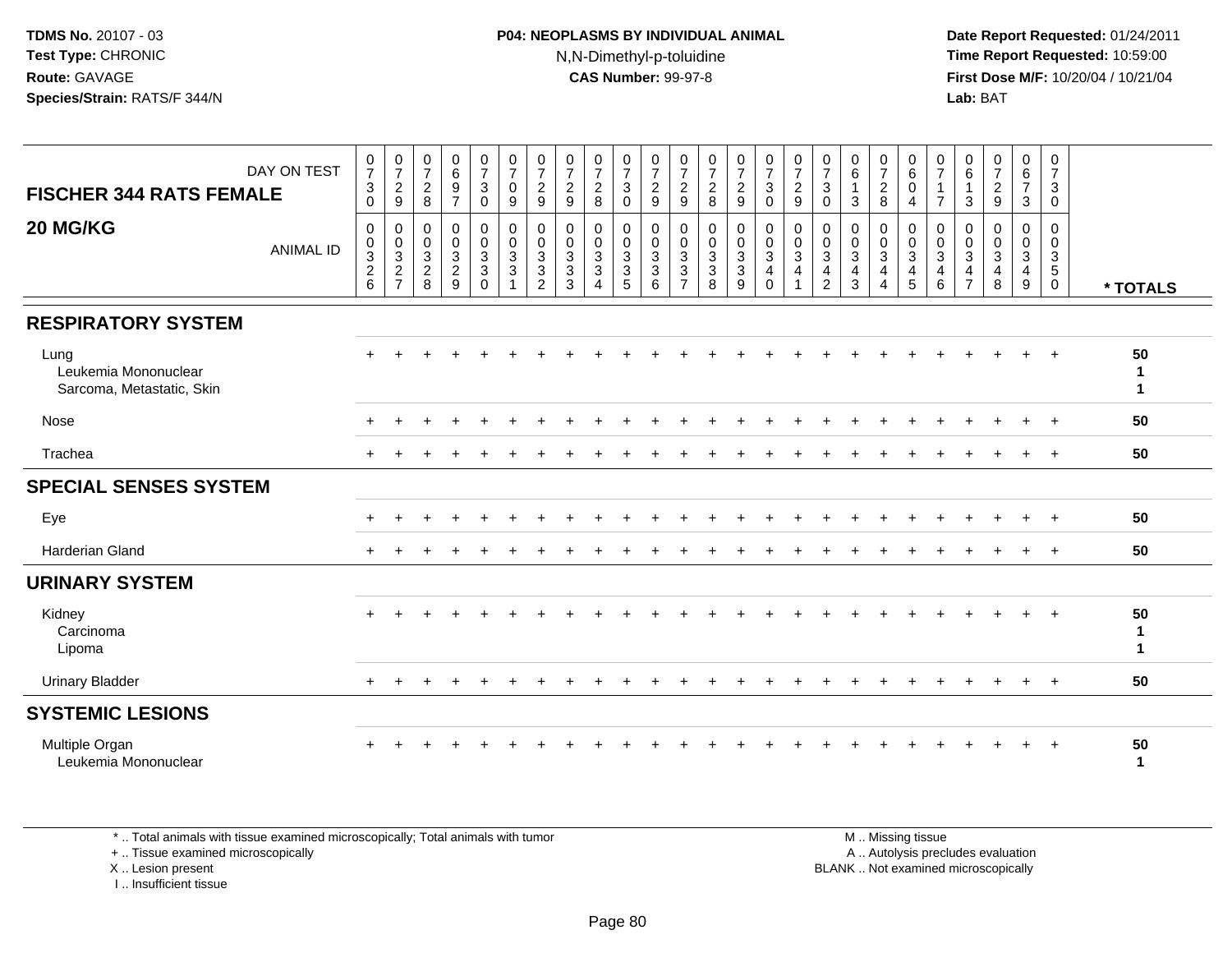# **P04: NEOPLASMS BY INDIVIDUAL ANIMAL**N,N-Dimethyl-p-toluidine

| DAY ON TEST<br><b>FISCHER 344 RATS FEMALE</b>                                                                                                                       | $\frac{0}{7}$<br>$\mathbf{1}$<br>$\overline{4}$                | $\begin{smallmatrix} 0\\7 \end{smallmatrix}$<br>$\overline{c}$<br>$\mathsf g$ | 0<br>$\overline{7}$<br>$\sqrt{2}$<br>9            | $\frac{0}{7}$<br>$\frac{2}{9}$                                        | $\begin{smallmatrix}0\\7\end{smallmatrix}$<br>$\frac{2}{8}$         | $\begin{array}{c} 0 \\ 7 \end{array}$<br>$\sqrt{2}$<br>8      | $\frac{0}{7}$<br>$\boldsymbol{2}$<br>$\boldsymbol{9}$            | $\frac{0}{7}$<br>$\ensuremath{\mathsf{3}}$<br>$\mathbf 0$ | $_6^0$<br>$\overline{9}$<br>$\overline{4}$    | $_{6}^{\rm 0}$<br>$\frac{8}{5}$                          | 0<br>$\overline{6}$<br>$\frac{8}{2}$                                           | $\begin{array}{c} 0 \\ 6 \end{array}$<br>$\bf 8$<br>$\overline{1}$ | $\begin{array}{c} 0 \\ 7 \end{array}$<br>$\overline{c}$<br>8 | $\frac{0}{7}$<br>$\ensuremath{\mathsf{3}}$<br>$\mathbf 0$     | $\frac{0}{7}$<br>$\frac{2}{9}$                                  | $\begin{array}{c} 0 \\ 5 \\ 3 \end{array}$<br>3                         | 0<br>$\overline{7}$<br>$\overline{2}$<br>$\boldsymbol{9}$ | $\begin{smallmatrix}0\3\8\end{smallmatrix}$<br>$\mathbf{1}$ | $\pmb{0}$<br>$\overline{4}$<br>$\overline{7}$<br>$\mathbf{1}$ | $\begin{array}{c} 0 \\ 7 \end{array}$<br>$\frac{2}{8}$                                        | 0<br>$\mathbf 0$<br>$\overline{4}$                                          | $\begin{array}{c} 0 \\ 5 \\ 4 \\ 2 \end{array}$                                  | $\frac{0}{7}$<br>$\frac{2}{9}$         | $\begin{smallmatrix}0\\7\end{smallmatrix}$<br>$\frac{2}{9}$ | $\begin{array}{c} 0 \\ 7 \end{array}$<br>$\sqrt{2}$<br>$\mathbf 0$ |                         |
|---------------------------------------------------------------------------------------------------------------------------------------------------------------------|----------------------------------------------------------------|-------------------------------------------------------------------------------|---------------------------------------------------|-----------------------------------------------------------------------|---------------------------------------------------------------------|---------------------------------------------------------------|------------------------------------------------------------------|-----------------------------------------------------------|-----------------------------------------------|----------------------------------------------------------|--------------------------------------------------------------------------------|--------------------------------------------------------------------|--------------------------------------------------------------|---------------------------------------------------------------|-----------------------------------------------------------------|-------------------------------------------------------------------------|-----------------------------------------------------------|-------------------------------------------------------------|---------------------------------------------------------------|-----------------------------------------------------------------------------------------------|-----------------------------------------------------------------------------|----------------------------------------------------------------------------------|----------------------------------------|-------------------------------------------------------------|--------------------------------------------------------------------|-------------------------|
| 60 MG/KG<br><b>ANIMAL ID</b>                                                                                                                                        | $\pmb{0}$<br>$\frac{0}{3}$<br>$\overline{5}$<br>$\overline{1}$ | $\mathbf 0$<br>$\frac{0}{3}$<br>$\frac{5}{2}$                                 | $\mathbf 0$<br>0<br>$\sqrt{3}$<br>$\sqrt{5}$<br>3 | $\mathbf 0$<br>$\mathsf{O}\xspace$<br>$\frac{3}{5}$<br>$\overline{A}$ | 0<br>$\mathbf 0$<br>$\sqrt{3}$<br>$\overline{5}$<br>$5\phantom{.0}$ | $\mathbf 0$<br>$\mathbf 0$<br>$\mathbf{3}$<br>$\sqrt{5}$<br>6 | $\mathbf 0$<br>$\mathbf 0$<br>3<br>$\,$ 5 $\,$<br>$\overline{7}$ | 0<br>$\mathbf 0$<br>$\sqrt{3}$<br>$\overline{5}$<br>8     | 0<br>$\mathsf{O}$<br>3<br>$\overline{5}$<br>9 | 0<br>$\pmb{0}$<br>$\overline{3}$<br>$\,6$<br>$\mathbf 0$ | 0<br>$\mathsf{O}\xspace$<br>$\overline{3}$<br>$6\phantom{a}$<br>$\overline{1}$ | 0<br>$\mathbf 0$<br>3<br>$\,6$<br>2                                | $\mathbf 0$<br>$\mathsf 0$<br>$\mathbf{3}$<br>6<br>3         | 0<br>$\mathbf 0$<br>$\mathbf{3}$<br>$\,6\,$<br>$\overline{4}$ | $\pmb{0}$<br>$\frac{0}{3}$<br>$6\phantom{a}$<br>$5\phantom{.0}$ | $\pmb{0}$<br>$\mathsf{O}\xspace$<br>$\mathbf{3}$<br>$6\phantom{a}$<br>6 | $\mathbf 0$<br>0<br>3<br>6<br>$\overline{7}$              | 0<br>$\mathbf 0$<br>$\sqrt{3}$<br>$6\phantom{a}$<br>8       | 0<br>$\mathbf 0$<br>$\mathbf{3}$<br>$\,6\,$<br>9              | $\mathbf 0$<br>$\mathsf{O}\xspace$<br>$\frac{3}{7}$<br>$\mathbf 0$                            | $\mathbf 0$<br>$\mathbf 0$<br>$\ensuremath{\mathsf{3}}$<br>$\boldsymbol{7}$ | $\mathbf 0$<br>$\mathbf 0$<br>$\overline{3}$<br>$\overline{7}$<br>$\overline{2}$ | 0<br>$\mathbf 0$<br>$\frac{3}{7}$<br>3 | 0<br>$\mathbf 0$<br>$\frac{3}{7}$<br>$\overline{4}$         | 0<br>$\mathbf 0$<br>$\frac{3}{7}$<br>$\,$ 5 $\,$                   | females<br>$($ cont $)$ |
| <b>ALIMENTARY SYSTEM</b>                                                                                                                                            |                                                                |                                                                               |                                                   |                                                                       |                                                                     |                                                               |                                                                  |                                                           |                                               |                                                          |                                                                                |                                                                    |                                                              |                                                               |                                                                 |                                                                         |                                                           |                                                             |                                                               |                                                                                               |                                                                             |                                                                                  |                                        |                                                             |                                                                    |                         |
| Esophagus                                                                                                                                                           |                                                                |                                                                               |                                                   |                                                                       |                                                                     |                                                               |                                                                  |                                                           |                                               |                                                          |                                                                                |                                                                    |                                                              |                                                               |                                                                 |                                                                         |                                                           |                                                             |                                                               |                                                                                               |                                                                             |                                                                                  |                                        |                                                             | $+$                                                                |                         |
| Intestine Large, Cecum                                                                                                                                              |                                                                |                                                                               |                                                   |                                                                       |                                                                     |                                                               |                                                                  |                                                           |                                               |                                                          |                                                                                |                                                                    |                                                              |                                                               |                                                                 |                                                                         |                                                           |                                                             |                                                               |                                                                                               |                                                                             |                                                                                  |                                        |                                                             | $\overline{+}$                                                     |                         |
| Intestine Large, Colon                                                                                                                                              |                                                                |                                                                               |                                                   |                                                                       |                                                                     |                                                               |                                                                  |                                                           |                                               |                                                          |                                                                                |                                                                    |                                                              |                                                               |                                                                 |                                                                         |                                                           |                                                             |                                                               |                                                                                               |                                                                             |                                                                                  |                                        |                                                             | $\overline{1}$                                                     |                         |
| Intestine Large, Rectum                                                                                                                                             |                                                                |                                                                               |                                                   |                                                                       |                                                                     |                                                               |                                                                  |                                                           |                                               |                                                          |                                                                                |                                                                    |                                                              |                                                               |                                                                 |                                                                         |                                                           |                                                             |                                                               |                                                                                               |                                                                             |                                                                                  |                                        |                                                             |                                                                    |                         |
| Intestine Small, Duodenum                                                                                                                                           |                                                                |                                                                               |                                                   |                                                                       |                                                                     |                                                               |                                                                  |                                                           |                                               |                                                          |                                                                                |                                                                    |                                                              |                                                               |                                                                 |                                                                         |                                                           |                                                             |                                                               |                                                                                               |                                                                             |                                                                                  |                                        |                                                             | $\overline{ }$                                                     |                         |
| Intestine Small, Ileum                                                                                                                                              |                                                                |                                                                               |                                                   |                                                                       |                                                                     |                                                               |                                                                  |                                                           |                                               |                                                          |                                                                                |                                                                    |                                                              |                                                               |                                                                 |                                                                         |                                                           |                                                             |                                                               |                                                                                               |                                                                             |                                                                                  |                                        |                                                             | $+$                                                                |                         |
| Intestine Small, Jejunum                                                                                                                                            |                                                                |                                                                               |                                                   |                                                                       |                                                                     |                                                               |                                                                  |                                                           |                                               |                                                          |                                                                                |                                                                    |                                                              |                                                               |                                                                 |                                                                         |                                                           |                                                             |                                                               |                                                                                               |                                                                             |                                                                                  |                                        |                                                             | $\overline{+}$                                                     |                         |
| Liver<br>Hepatocellular Adenoma<br>Hepatocellular Carcinoma<br>Hepatocellular Carcinoma, Multiple<br>Leukemia Mononuclear                                           |                                                                |                                                                               | X                                                 |                                                                       |                                                                     | $\sf X$                                                       |                                                                  |                                                           |                                               |                                                          |                                                                                |                                                                    |                                                              |                                                               |                                                                 |                                                                         |                                                           |                                                             |                                                               |                                                                                               |                                                                             |                                                                                  |                                        | X                                                           | $\overline{1}$<br>X                                                |                         |
| Mesentery                                                                                                                                                           |                                                                |                                                                               | $\ddot{}$                                         |                                                                       |                                                                     |                                                               |                                                                  |                                                           |                                               |                                                          |                                                                                |                                                                    |                                                              |                                                               |                                                                 |                                                                         |                                                           |                                                             |                                                               |                                                                                               |                                                                             |                                                                                  |                                        | $\ddot{}$                                                   |                                                                    |                         |
| Pancreas                                                                                                                                                            |                                                                |                                                                               |                                                   |                                                                       |                                                                     |                                                               |                                                                  |                                                           |                                               |                                                          |                                                                                |                                                                    |                                                              |                                                               |                                                                 |                                                                         |                                                           |                                                             |                                                               |                                                                                               |                                                                             |                                                                                  |                                        | $\ddot{}$                                                   | $^{+}$                                                             |                         |
| Salivary Glands                                                                                                                                                     |                                                                |                                                                               |                                                   |                                                                       |                                                                     |                                                               |                                                                  |                                                           |                                               |                                                          |                                                                                |                                                                    |                                                              |                                                               |                                                                 |                                                                         |                                                           |                                                             |                                                               |                                                                                               |                                                                             |                                                                                  |                                        |                                                             | $\overline{1}$                                                     |                         |
| Stomach, Forestomach                                                                                                                                                |                                                                |                                                                               |                                                   |                                                                       |                                                                     |                                                               |                                                                  |                                                           |                                               |                                                          |                                                                                |                                                                    |                                                              |                                                               |                                                                 |                                                                         |                                                           |                                                             |                                                               |                                                                                               |                                                                             |                                                                                  |                                        |                                                             |                                                                    |                         |
| Stomach, Glandular                                                                                                                                                  |                                                                |                                                                               |                                                   |                                                                       |                                                                     |                                                               |                                                                  |                                                           |                                               |                                                          |                                                                                |                                                                    |                                                              |                                                               |                                                                 |                                                                         |                                                           |                                                             |                                                               |                                                                                               |                                                                             |                                                                                  | $\ddot{}$                              | $\ddot{}$                                                   | $+$                                                                |                         |
| *  Total animals with tissue examined microscopically; Total animals with tumor<br>+  Tissue examined microscopically<br>X  Lesion present<br>I Insufficient tissue |                                                                |                                                                               |                                                   |                                                                       |                                                                     |                                                               |                                                                  |                                                           |                                               |                                                          |                                                                                |                                                                    |                                                              |                                                               |                                                                 |                                                                         |                                                           |                                                             |                                                               | M  Missing tissue<br>A  Autolysis precludes evaluation<br>BLANK  Not examined microscopically |                                                                             |                                                                                  |                                        |                                                             |                                                                    |                         |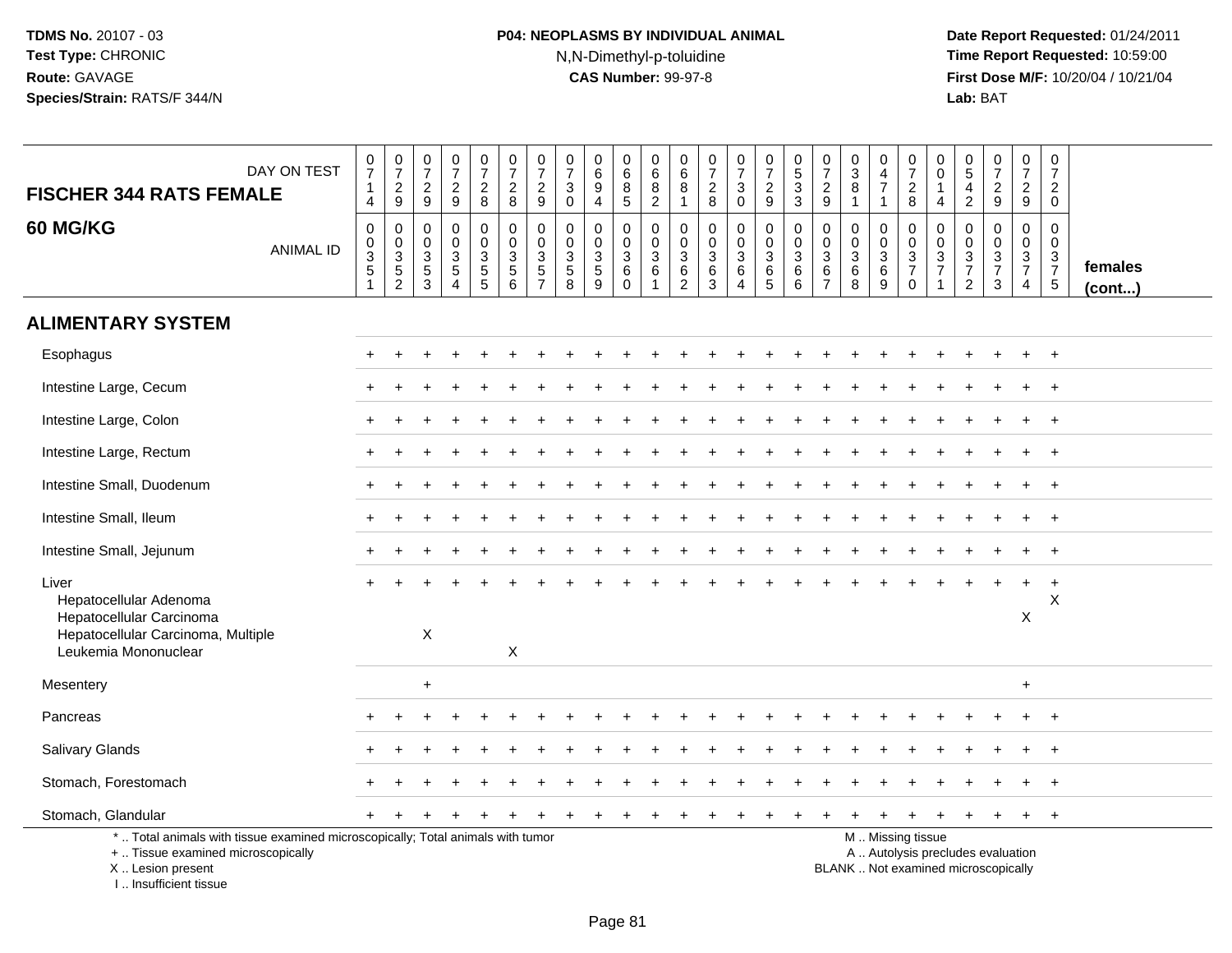## **P04: NEOPLASMS BY INDIVIDUAL ANIMAL**N,N-Dimethyl-p-toluidine

 **Date Report Requested:** 01/24/2011 **Time Report Requested:** 10:59:00 **First Dose M/F:** 10/20/04 / 10/21/04<br>**Lab:** BAT **Lab:** BAT

| DAY ON TEST<br><b>FISCHER 344 RATS FEMALE</b>                | $\frac{0}{7}$<br>$\mathbf{1}$<br>4        | $\begin{smallmatrix}0\\7\end{smallmatrix}$<br>$\sqrt{2}$<br>9 | 0<br>$\overline{7}$<br>$\overline{2}$<br>9                                  | 0<br>$\overline{7}$<br>$\overline{c}$<br>9              | $\frac{0}{7}$<br>$\overline{c}$<br>8                | $\begin{array}{c} 0 \\ 7 \end{array}$<br>$\overline{2}$<br>8                  | $\frac{0}{7}$<br>$\sqrt{2}$<br>9                                                    | $\begin{array}{c} 0 \\ 7 \end{array}$<br>$\mathbf{3}$<br>$\mathbf 0$ | $\pmb{0}$<br>6<br>9<br>$\overline{4}$                         | 0<br>$6\overline{6}$<br>8<br>5                        | 0<br>$6^{\circ}$<br>$\overline{8}$<br>$\overline{2}$ | $\pmb{0}$<br>$6\phantom{a}$<br>8<br>$\mathbf{1}$                              | 0<br>$\overline{7}$<br>$\overline{2}$<br>8              | $\frac{0}{7}$<br>$\mathsf 3$<br>$\mathbf 0$               | $\begin{array}{c} 0 \\ 7 \end{array}$<br>$\overline{2}$<br>9            | $\begin{array}{c} 0 \\ 5 \end{array}$<br>$\mathbf 3$<br>$\mathbf{3}$ | $\frac{0}{7}$<br>$\sqrt{2}$<br>9                                      | $_{3}^{\rm 0}$<br>8<br>$\mathbf{1}$            | $\begin{smallmatrix}0\\4\end{smallmatrix}$<br>$\overline{7}$ | $\begin{array}{c} 0 \\ 7 \end{array}$<br>$\sqrt{2}$<br>8 | $\mathbf 0$<br>$\mathsf 0$<br>$\mathbf{1}$<br>$\overline{4}$         | $\begin{array}{c} 0 \\ 5 \end{array}$<br>$\overline{4}$<br>$\overline{c}$         | $\frac{0}{7}$<br>$\overline{2}$<br>9                        | $\frac{0}{7}$<br>$\overline{2}$<br>9                             | 0<br>$\overline{7}$<br>$\overline{2}$<br>0     |                         |
|--------------------------------------------------------------|-------------------------------------------|---------------------------------------------------------------|-----------------------------------------------------------------------------|---------------------------------------------------------|-----------------------------------------------------|-------------------------------------------------------------------------------|-------------------------------------------------------------------------------------|----------------------------------------------------------------------|---------------------------------------------------------------|-------------------------------------------------------|------------------------------------------------------|-------------------------------------------------------------------------------|---------------------------------------------------------|-----------------------------------------------------------|-------------------------------------------------------------------------|----------------------------------------------------------------------|-----------------------------------------------------------------------|------------------------------------------------|--------------------------------------------------------------|----------------------------------------------------------|----------------------------------------------------------------------|-----------------------------------------------------------------------------------|-------------------------------------------------------------|------------------------------------------------------------------|------------------------------------------------|-------------------------|
| 60 MG/KG<br><b>ANIMAL ID</b>                                 | $\pmb{0}$<br>$_{3}^{\rm 0}$<br>$\sqrt{5}$ | $\pmb{0}$<br>$\frac{0}{3}$<br>$\overline{2}$                  | 0<br>$\mathbf 0$<br>$\ensuremath{\mathsf{3}}$<br>$\sqrt{5}$<br>$\mathbf{3}$ | 0<br>$\mathbf 0$<br>$\mathbf{3}$<br>5<br>$\overline{4}$ | 0<br>$\mathbf 0$<br>$\mathsf 3$<br>$\,$ 5 $\,$<br>5 | $\pmb{0}$<br>$\overline{0}$<br>$\overline{3}$<br>$\sqrt{5}$<br>$6\phantom{1}$ | $\pmb{0}$<br>$\pmb{0}$<br>$\ensuremath{\mathsf{3}}$<br>$\sqrt{5}$<br>$\overline{7}$ | $\mathbf 0$<br>$\pmb{0}$<br>$\overline{3}$<br>$\sqrt{5}$<br>8        | $\pmb{0}$<br>$\mathbf 0$<br>$\overline{3}$<br>$\sqrt{5}$<br>9 | 0<br>$\mathsf 0$<br>$\mathbf{3}$<br>$\,6$<br>$\Omega$ | $\,0\,$<br>$\frac{0}{3}$<br>6<br>$\mathbf{1}$        | $\pmb{0}$<br>$\mathsf{O}\xspace$<br>$\overline{3}$<br>$\,6$<br>$\overline{2}$ | 0<br>$\pmb{0}$<br>$\sqrt{3}$<br>$\,6\,$<br>$\mathbf{3}$ | $\mathsf 0$<br>$\frac{0}{3}$<br>$\,6\,$<br>$\overline{4}$ | 0<br>$\mathsf{O}\xspace$<br>$\overline{3}$<br>$\,6\,$<br>$\overline{5}$ | $\pmb{0}$<br>$\mathbf 0$<br>$\overline{3}$<br>$\,6\,$<br>$\,6\,$     | $\pmb{0}$<br>$\pmb{0}$<br>$\overline{3}$<br>$\,6\,$<br>$\overline{7}$ | 0<br>$\mathbf 0$<br>$\sqrt{3}$<br>$\,6\,$<br>8 | $\pmb{0}$<br>$\mathbf 0$<br>$\sqrt{3}$<br>$\,6\,$<br>9       | 0<br>$\mathsf 0$<br>$\frac{3}{7}$<br>$\mathbf 0$         | 0<br>$\mathbf 0$<br>$\overline{3}$<br>$\overline{7}$<br>$\mathbf{1}$ | 0<br>$\mathbf 0$<br>$\ensuremath{\mathsf{3}}$<br>$\overline{7}$<br>$\overline{c}$ | $\mathbf 0$<br>$\mathbf 0$<br>$\frac{3}{7}$<br>$\mathbf{3}$ | $\mathbf 0$<br>$\overline{0}$<br>$\frac{3}{7}$<br>$\overline{4}$ | 0<br>$\mathbf 0$<br>3<br>$\boldsymbol{7}$<br>5 | females<br>$($ cont $)$ |
| Neural Crest Tumor, Metastatic, Ear                          |                                           |                                                               |                                                                             |                                                         |                                                     | X                                                                             |                                                                                     |                                                                      |                                                               |                                                       |                                                      |                                                                               |                                                         |                                                           |                                                                         |                                                                      |                                                                       |                                                |                                                              |                                                          |                                                                      |                                                                                   |                                                             |                                                                  |                                                |                         |
| Tongue<br>Squamous Cell Carcinoma<br>Squamous Cell Papilloma |                                           |                                                               |                                                                             |                                                         |                                                     |                                                                               |                                                                                     |                                                                      |                                                               |                                                       |                                                      |                                                                               |                                                         |                                                           |                                                                         |                                                                      |                                                                       |                                                |                                                              |                                                          |                                                                      |                                                                                   |                                                             |                                                                  |                                                |                         |
| <b>CARDIOVASCULAR SYSTEM</b>                                 |                                           |                                                               |                                                                             |                                                         |                                                     |                                                                               |                                                                                     |                                                                      |                                                               |                                                       |                                                      |                                                                               |                                                         |                                                           |                                                                         |                                                                      |                                                                       |                                                |                                                              |                                                          |                                                                      |                                                                                   |                                                             |                                                                  |                                                |                         |
| <b>Blood Vessel</b>                                          |                                           |                                                               |                                                                             |                                                         |                                                     |                                                                               |                                                                                     |                                                                      |                                                               |                                                       |                                                      |                                                                               |                                                         |                                                           |                                                                         |                                                                      |                                                                       |                                                |                                                              |                                                          |                                                                      |                                                                                   |                                                             |                                                                  | $\overline{+}$                                 |                         |
| Heart                                                        |                                           |                                                               |                                                                             |                                                         |                                                     |                                                                               |                                                                                     |                                                                      |                                                               |                                                       |                                                      |                                                                               |                                                         |                                                           |                                                                         |                                                                      |                                                                       |                                                |                                                              |                                                          |                                                                      |                                                                                   |                                                             |                                                                  | $+$                                            |                         |
| <b>ENDOCRINE SYSTEM</b>                                      |                                           |                                                               |                                                                             |                                                         |                                                     |                                                                               |                                                                                     |                                                                      |                                                               |                                                       |                                                      |                                                                               |                                                         |                                                           |                                                                         |                                                                      |                                                                       |                                                |                                                              |                                                          |                                                                      |                                                                                   |                                                             |                                                                  |                                                |                         |
| <b>Adrenal Cortex</b><br>Adenoma<br>Leukemia Mononuclear     |                                           |                                                               |                                                                             |                                                         |                                                     | $\mathsf X$                                                                   |                                                                                     |                                                                      |                                                               |                                                       | X                                                    |                                                                               |                                                         |                                                           |                                                                         |                                                                      |                                                                       |                                                |                                                              |                                                          |                                                                      |                                                                                   |                                                             | $+$<br>X                                                         | $+$                                            |                         |
| Adrenal Medulla<br>Pheochromocytoma Benign                   | $+$                                       |                                                               |                                                                             |                                                         |                                                     |                                                                               |                                                                                     |                                                                      |                                                               |                                                       |                                                      | ÷                                                                             | X                                                       |                                                           |                                                                         |                                                                      |                                                                       |                                                |                                                              |                                                          |                                                                      |                                                                                   |                                                             | $\pm$                                                            | $+$                                            |                         |
| Islets, Pancreatic                                           |                                           |                                                               |                                                                             |                                                         |                                                     |                                                                               |                                                                                     |                                                                      |                                                               |                                                       |                                                      |                                                                               |                                                         |                                                           |                                                                         |                                                                      |                                                                       |                                                |                                                              |                                                          |                                                                      |                                                                                   |                                                             |                                                                  | $+$                                            |                         |
| Parathyroid Gland                                            |                                           |                                                               |                                                                             |                                                         |                                                     |                                                                               |                                                                                     |                                                                      |                                                               |                                                       |                                                      |                                                                               |                                                         |                                                           |                                                                         |                                                                      |                                                                       |                                                |                                                              |                                                          |                                                                      |                                                                                   |                                                             |                                                                  | $\div$                                         |                         |
| <b>Pituitary Gland</b><br>Pars Distalis, Adenoma             | $\ddot{}$<br>Χ                            |                                                               |                                                                             |                                                         |                                                     |                                                                               |                                                                                     | X                                                                    | X                                                             |                                                       | $\mathsf{X}$                                         | $\boldsymbol{\mathsf{X}}$                                                     |                                                         | $\mathsf{X}$                                              | $\boldsymbol{\mathsf{X}}$                                               |                                                                      | X                                                                     |                                                | $\mathsf{X}$                                                 | $\boldsymbol{\mathsf{X}}$                                |                                                                      |                                                                                   | X                                                           | $\ddot{}$                                                        | $\ddot{}$<br>X                                 |                         |
| <b>Thyroid Gland</b><br>C-cell, Adenoma                      | $\ddot{}$<br>X                            |                                                               |                                                                             |                                                         |                                                     |                                                                               |                                                                                     |                                                                      |                                                               |                                                       |                                                      |                                                                               |                                                         |                                                           |                                                                         |                                                                      |                                                                       |                                                |                                                              |                                                          |                                                                      |                                                                                   |                                                             | $\div$                                                           | $+$                                            |                         |

\* .. Total animals with tissue examined microscopically; Total animals with tumor

+ .. Tissue examined microscopically

X .. Lesion present

I .. Insufficient tissue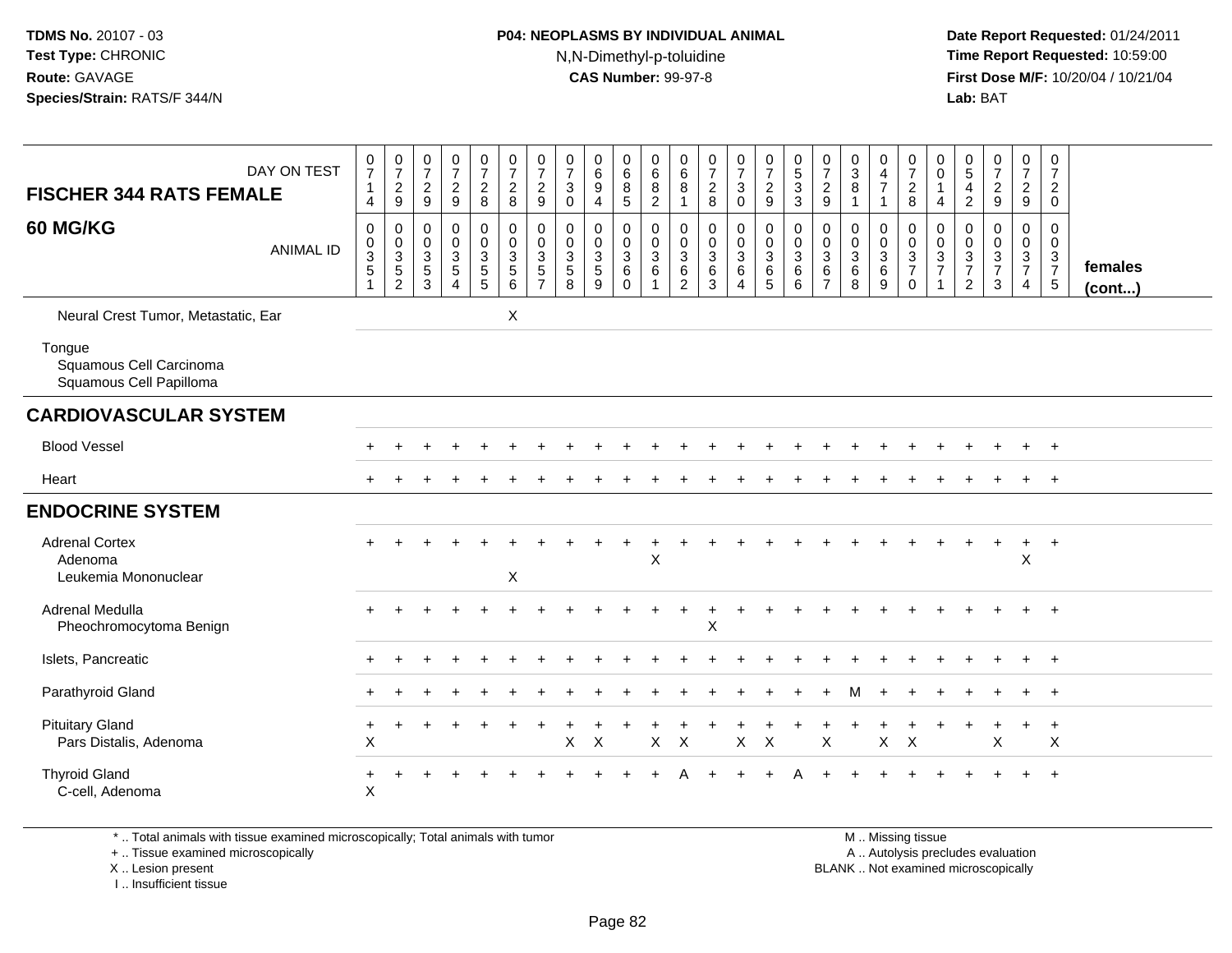## **P04: NEOPLASMS BY INDIVIDUAL ANIMAL**N,N-Dimethyl-p-toluidine

 **Date Report Requested:** 01/24/2011 **Time Report Requested:** 10:59:00 **First Dose M/F:** 10/20/04 / 10/21/04<br>**Lab:** BAT **Lab:** BAT

| DAY ON TEST<br><b>FISCHER 344 RATS FEMALE</b> | $\mathbf{0}$<br>$\rightarrow$<br>4              | U<br><u>_</u><br>9            | 0<br>9                                    | 0<br>9  | 0<br>ົ<br>∼<br>8       | U<br><u>_</u><br>8 | 0<br>9           | U<br>2<br>◡<br>ັບ          | 0<br>6<br>O<br>◡<br>4       | b | U<br>ь<br>0<br>c | 0<br><u>_</u><br>ö | 0<br>3<br>0           | 0<br>9                          | J | ν<br>a                                        | w<br>o                | 0                     | ◡<br>$\circ$ | U<br>v            |   | 0<br><u>.</u><br>9 | 0<br>ົ<br><u>_</u><br>0     |                         |
|-----------------------------------------------|-------------------------------------------------|-------------------------------|-------------------------------------------|---------|------------------------|--------------------|------------------|----------------------------|-----------------------------|---|------------------|--------------------|-----------------------|---------------------------------|---|-----------------------------------------------|-----------------------|-----------------------|--------------|-------------------|---|--------------------|-----------------------------|-------------------------|
| <b>60 MG/KG</b><br><b>ANIMAL ID</b>           | $\mathbf 0$<br>$\mathbf 0$<br>3<br>$\mathbf{p}$ | U<br>U<br>3<br>.5<br>$\Omega$ | υ<br>0<br>$\sim$<br>ບ<br>∽<br>ັ<br>ົ<br>ບ | -c<br>G | 0<br>0<br>3<br>b.<br>b | U<br>ີ<br>ა<br>6.  | 0<br>0<br>3<br>ა | ν<br>ν<br>ົ<br>◡<br>C<br>8 | 0<br>v<br>ີ<br>ັບ<br>G<br>a | O | ν<br>U<br>N<br>ь | 0<br>0<br>ت.<br>6  | 0<br>U<br>3<br>6<br>4 | 0<br>0<br>$\sim$<br>ບ<br>6<br>ັ |   | υ<br>v<br>۰J<br>$\overline{\phantom{0}}$<br>6 | υ<br>ν<br>ີ<br>6<br>8 | 0<br>0<br>3<br>6<br>9 | υ<br>ν<br>ບ  | 0<br>v<br>ົ<br>ັບ | 3 | 0<br>0<br>3<br>4   | 0<br>0<br>3<br>$\mathbf{p}$ | females<br>$($ cont $)$ |

#### **GENERAL BODY SYSTEM**

NONE

#### **GENITAL SYSTEM**Clitoral Gland $\alpha$  + <sup>+</sup> <sup>+</sup> <sup>+</sup> <sup>+</sup> <sup>+</sup> <sup>+</sup> <sup>+</sup> <sup>+</sup> <sup>+</sup> <sup>+</sup> <sup>+</sup> <sup>+</sup> <sup>+</sup> <sup>+</sup> <sup>+</sup> <sup>+</sup> <sup>+</sup> <sup>+</sup> <sup>+</sup> <sup>+</sup> <sup>+</sup> <sup>+</sup> <sup>+</sup> <sup>+</sup> Adenomaa X <sup>X</sup> **Ovary**  <sup>+</sup> <sup>+</sup> <sup>+</sup> <sup>+</sup> <sup>+</sup> <sup>+</sup> <sup>+</sup> <sup>+</sup> <sup>+</sup> <sup>+</sup> <sup>+</sup> <sup>+</sup> <sup>+</sup> <sup>+</sup> <sup>+</sup> <sup>+</sup> <sup>+</sup> <sup>+</sup> <sup>+</sup> <sup>+</sup> <sup>+</sup> <sup>+</sup> <sup>+</sup> <sup>+</sup> <sup>+</sup> Granulosa Cell Tumor Malignant XUterus $\sim$   $+$  <sup>+</sup> <sup>+</sup> <sup>+</sup> <sup>+</sup> <sup>+</sup> <sup>+</sup> <sup>+</sup> <sup>+</sup> <sup>+</sup> <sup>+</sup> <sup>+</sup> <sup>+</sup> <sup>+</sup> <sup>+</sup> <sup>+</sup> <sup>+</sup> <sup>+</sup> <sup>+</sup> <sup>+</sup> <sup>+</sup> <sup>+</sup> <sup>+</sup> <sup>+</sup> <sup>+</sup> Polyp Stromal $\mathsf{X}$  $X$  X  $X$  X X **HEMATOPOIETIC SYSTEM**Bone Marrow <sup>+</sup> <sup>+</sup> <sup>+</sup> <sup>+</sup> <sup>+</sup> <sup>+</sup> <sup>+</sup> <sup>+</sup> <sup>+</sup> <sup>+</sup> <sup>+</sup> <sup>+</sup> <sup>+</sup> <sup>+</sup> <sup>+</sup> <sup>+</sup> <sup>+</sup> <sup>+</sup> <sup>+</sup> <sup>+</sup> <sup>+</sup> <sup>+</sup> <sup>+</sup> <sup>+</sup> <sup>+</sup> Lymph Node <sup>+</sup>Mediastinal, Neural Crest Tumor, Metastatic,EarXLymph Node, Mandibularr M <sup>M</sup> <sup>M</sup> <sup>M</sup> <sup>M</sup> <sup>M</sup> <sup>M</sup> <sup>M</sup> <sup>M</sup> <sup>M</sup> <sup>M</sup> <sup>M</sup> <sup>M</sup> <sup>M</sup> <sup>M</sup> <sup>M</sup> <sup>M</sup> <sup>M</sup> <sup>M</sup> <sup>M</sup> <sup>M</sup> <sup>M</sup> <sup>M</sup> <sup>M</sup> <sup>M</sup> Lymph Node, Mesenteric

| <b>Bone Marrow</b>                                                                                                                                                  |     |   |   |   |   |                |   |   |   |   |   |   |   |   |   |                                     |     |                                                        |     |   |   |   |         | $\pm$   |  |
|---------------------------------------------------------------------------------------------------------------------------------------------------------------------|-----|---|---|---|---|----------------|---|---|---|---|---|---|---|---|---|-------------------------------------|-----|--------------------------------------------------------|-----|---|---|---|---------|---------|--|
| Lymph Node<br>Mediastinal, Neural Crest Tumor, Metastatic,<br>Ear                                                                                                   |     |   |   |   |   | $\ddot{}$<br>X |   |   |   |   |   |   |   |   |   |                                     |     |                                                        |     |   |   |   |         |         |  |
| Lymph Node, Mandibular                                                                                                                                              | м   | M | M | M | M |                | M | M | M | M | M | M | M | M | M | M                                   | M   | M                                                      | M   | M | M | M |         | м м     |  |
| Lymph Node, Mesenteric                                                                                                                                              |     |   |   |   |   |                |   |   |   |   |   |   |   |   |   |                                     |     |                                                        |     |   |   |   |         | $+$     |  |
| Spleen<br>Leukemia Mononuclear                                                                                                                                      |     |   |   |   |   | X              |   |   |   |   |   |   |   |   |   |                                     |     |                                                        |     |   |   |   | $+$ $-$ | $^{+}$  |  |
| Thymus                                                                                                                                                              | $+$ |   |   |   |   | м              |   |   |   |   |   |   |   |   |   |                                     | $+$ | м                                                      | $+$ |   |   |   |         | $+$ $+$ |  |
| *  Total animals with tissue examined microscopically; Total animals with tumor<br>+  Tissue examined microscopically<br>X  Lesion present<br>I Insufficient tissue |     |   |   |   |   |                |   |   |   |   |   |   |   |   |   | BLANK  Not examined microscopically |     | M  Missing tissue<br>A  Autolysis precludes evaluation |     |   |   |   |         |         |  |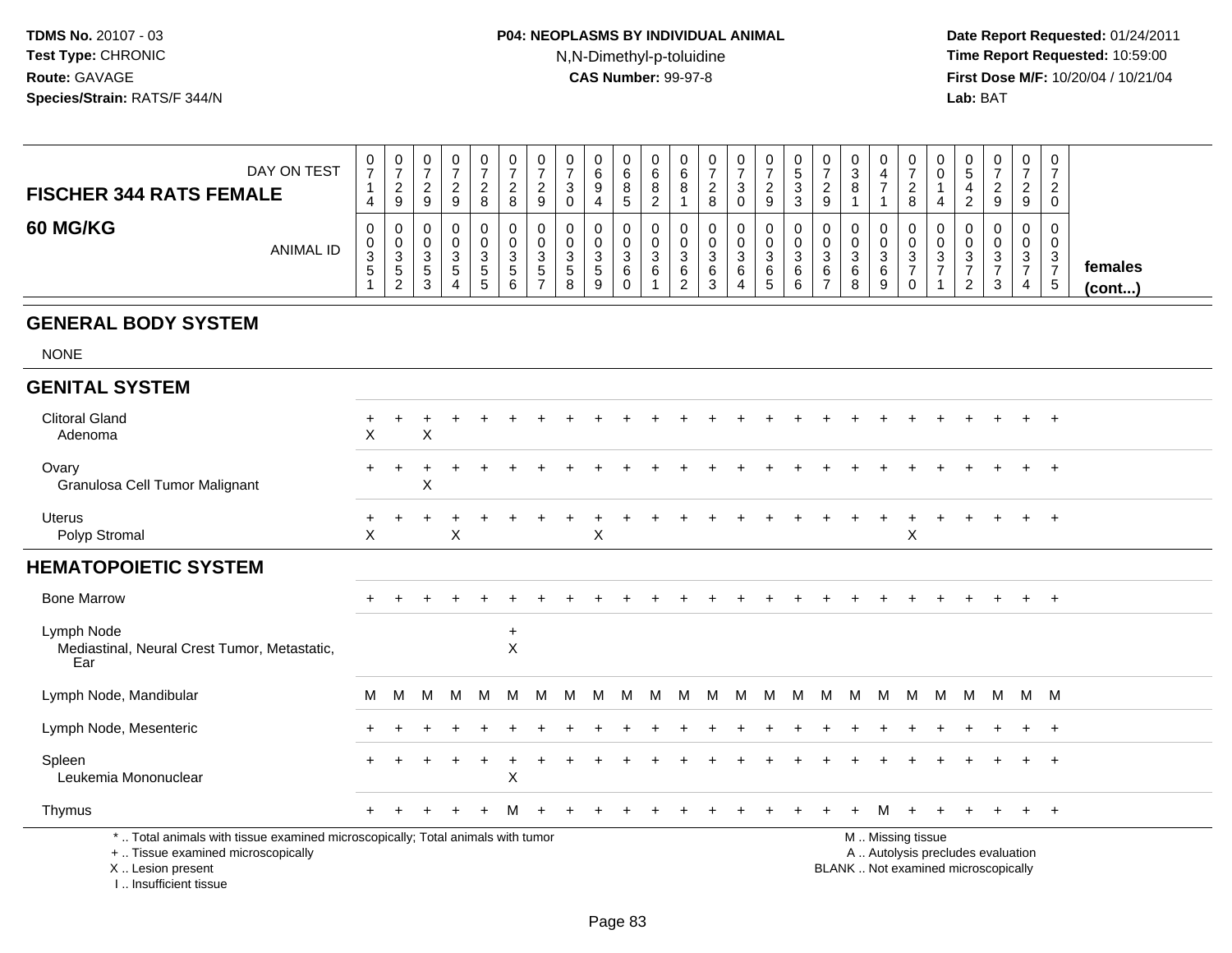# **P04: NEOPLASMS BY INDIVIDUAL ANIMAL**N,N-Dimethyl-p-toluidine

| DAY ON TEST<br><b>FISCHER 344 RATS FEMALE</b><br><b>60 MG/KG</b><br><b>ANIMAL ID</b>                                                                                  | $\begin{smallmatrix}0\\7\end{smallmatrix}$<br>$\mathbf{1}$<br>$\overline{4}$<br>$\pmb{0}$<br>$\mathbf 0$<br>$\overline{3}$<br>$\sqrt{5}$ | $\frac{0}{7}$<br>$\frac{2}{9}$<br>$\pmb{0}$<br>$\mathsf 0$<br>$\ensuremath{\mathsf{3}}$<br>$\sqrt{5}$ | $\frac{0}{7}$<br>$\overline{c}$<br>9<br>$\mathbf 0$<br>$\mathbf 0$<br>3<br>5 | $\frac{0}{7}$<br>$\frac{2}{9}$<br>$\mathbf 0$<br>$\mathbf 0$<br>$\mathbf{3}$<br>5 | $\frac{0}{7}$<br>$\frac{2}{8}$<br>$\pmb{0}$<br>$\mathbf 0$<br>$\frac{3}{5}$ | $\begin{array}{c} 0 \\ 7 \end{array}$<br>$\boldsymbol{2}$<br>8<br>$\pmb{0}$<br>$\pmb{0}$<br>$\sqrt{3}$<br>$\sqrt{5}$ | $\frac{0}{7}$<br>$\frac{2}{9}$<br>$\pmb{0}$<br>$\mathbf 0$<br>$rac{3}{5}$ | $\frac{0}{7}$<br>$\sqrt{3}$<br>$\mathbf 0$<br>$\mathbf 0$<br>$\mathbf 0$<br>$\frac{3}{5}$ | 0<br>$\,6$<br>$\boldsymbol{9}$<br>$\overline{4}$<br>0<br>$\mathbf 0$<br>$\frac{3}{5}$ | 0<br>6<br>$\begin{array}{c} 8 \\ 5 \end{array}$<br>$\boldsymbol{0}$<br>$\mathsf{O}\xspace$<br>$\ensuremath{\mathsf{3}}$<br>$\,6\,$ | 0<br>6<br>8<br>$\overline{2}$<br>0<br>$\Omega$<br>3<br>6 | 0<br>$\,6\,$<br>8<br>$\mathbf{1}$<br>$\pmb{0}$<br>$\mathbf 0$<br>$\ensuremath{\mathsf{3}}$<br>$\frac{6}{2}$ | $\frac{0}{7}$<br>$_{8}^{\rm 2}$<br>$\mathsf{O}\xspace$<br>$\ddot{\mathbf{0}}$<br>$\frac{3}{6}$ | $\frac{0}{7}$<br>$\mathbf{3}$<br>$\overline{0}$<br>$\mathbf 0$<br>$\mathbf 0$<br>$\frac{3}{6}$ | $\frac{0}{7}$<br>$\frac{2}{9}$<br>$\pmb{0}$<br>$\ddot{\mathbf{0}}$<br>$\overline{3}$<br>$\,6$ | $\begin{array}{c} 0 \\ 5 \end{array}$<br>$\ensuremath{\mathsf{3}}$<br>$\mathsf 3$<br>$\pmb{0}$<br>$\mathbf 0$<br>$\mathbf{3}$<br>6 | $\frac{0}{7}$<br>$\overline{c}$<br>9<br>0<br>$\mathbf 0$<br>$\mathfrak{Z}$<br>6 | $_{3}^{\rm 0}$<br>$\bf 8$<br>$\overline{1}$<br>0<br>$\mathbf 0$<br>$\sqrt{3}$<br>$6\phantom{a}$ | 0<br>$\overline{4}$<br>$\overline{7}$<br>$\overline{1}$<br>0<br>$\mathbf 0$<br>$\frac{3}{6}$ | $\frac{0}{7}$<br>$\frac{2}{8}$<br>$\boldsymbol{0}$<br>$\frac{0}{3}$                           | $\mathbf 0$<br>$\mathbf 0$<br>$\mathbf{1}$<br>$\overline{4}$<br>$\mathbf 0$<br>$\mathbf 0$<br>$\frac{3}{7}$ | 0<br>$\overline{5}$<br>4<br>$\overline{2}$<br>$\mathbf 0$<br>$\mathbf 0$<br>$\frac{3}{7}$ | $\frac{0}{7}$<br>$\frac{2}{9}$<br>0<br>$\mathbf 0$<br>$\frac{3}{7}$ | $\pmb{0}$<br>$\overline{7}$<br>$\frac{2}{9}$<br>$\pmb{0}$<br>$\mathbf 0$<br>$\frac{3}{7}$ | $\mathbf 0$<br>$\overline{7}$<br>$\overline{2}$<br>$\mathbf 0$<br>0<br>$\mathbf 0$<br>$\frac{3}{7}$ | females |
|-----------------------------------------------------------------------------------------------------------------------------------------------------------------------|------------------------------------------------------------------------------------------------------------------------------------------|-------------------------------------------------------------------------------------------------------|------------------------------------------------------------------------------|-----------------------------------------------------------------------------------|-----------------------------------------------------------------------------|----------------------------------------------------------------------------------------------------------------------|---------------------------------------------------------------------------|-------------------------------------------------------------------------------------------|---------------------------------------------------------------------------------------|------------------------------------------------------------------------------------------------------------------------------------|----------------------------------------------------------|-------------------------------------------------------------------------------------------------------------|------------------------------------------------------------------------------------------------|------------------------------------------------------------------------------------------------|-----------------------------------------------------------------------------------------------|------------------------------------------------------------------------------------------------------------------------------------|---------------------------------------------------------------------------------|-------------------------------------------------------------------------------------------------|----------------------------------------------------------------------------------------------|-----------------------------------------------------------------------------------------------|-------------------------------------------------------------------------------------------------------------|-------------------------------------------------------------------------------------------|---------------------------------------------------------------------|-------------------------------------------------------------------------------------------|-----------------------------------------------------------------------------------------------------|---------|
|                                                                                                                                                                       | 1                                                                                                                                        | $\overline{2}$                                                                                        | 3                                                                            | $\overline{4}$                                                                    | 5                                                                           | $6\phantom{1}$                                                                                                       |                                                                           | 8                                                                                         | 9                                                                                     | $\Omega$                                                                                                                           |                                                          |                                                                                                             | 3                                                                                              | $\overline{4}$                                                                                 | $5\phantom{1}$                                                                                | 6                                                                                                                                  | $\overline{7}$                                                                  | 8                                                                                               | 9                                                                                            | $\Omega$                                                                                      | 1                                                                                                           | $\overline{2}$                                                                            | 3                                                                   | $\overline{4}$                                                                            | $\overline{5}$                                                                                      | (cont)  |
| <b>INTEGUMENTARY SYSTEM</b>                                                                                                                                           |                                                                                                                                          |                                                                                                       |                                                                              |                                                                                   |                                                                             |                                                                                                                      |                                                                           |                                                                                           |                                                                                       |                                                                                                                                    |                                                          |                                                                                                             |                                                                                                |                                                                                                |                                                                                               |                                                                                                                                    |                                                                                 |                                                                                                 |                                                                                              |                                                                                               |                                                                                                             |                                                                                           |                                                                     |                                                                                           |                                                                                                     |         |
| <b>Mammary Gland</b><br>Fibroadenoma                                                                                                                                  |                                                                                                                                          | X                                                                                                     | X                                                                            | $\times$                                                                          |                                                                             | $\sf X$                                                                                                              |                                                                           | $\times$                                                                                  |                                                                                       |                                                                                                                                    |                                                          |                                                                                                             |                                                                                                |                                                                                                | X                                                                                             |                                                                                                                                    | X                                                                               |                                                                                                 |                                                                                              |                                                                                               |                                                                                                             |                                                                                           |                                                                     |                                                                                           | $+$                                                                                                 |         |
| Skin<br><b>Basal Cell Carcinoma</b><br>Keratoacanthoma<br>Sarcoma<br>Squamous Cell Papilloma                                                                          |                                                                                                                                          |                                                                                                       |                                                                              |                                                                                   |                                                                             |                                                                                                                      |                                                                           | X                                                                                         |                                                                                       |                                                                                                                                    |                                                          |                                                                                                             |                                                                                                | $\times$                                                                                       |                                                                                               |                                                                                                                                    |                                                                                 |                                                                                                 |                                                                                              |                                                                                               |                                                                                                             |                                                                                           |                                                                     |                                                                                           |                                                                                                     |         |
|                                                                                                                                                                       |                                                                                                                                          |                                                                                                       |                                                                              |                                                                                   |                                                                             |                                                                                                                      |                                                                           |                                                                                           |                                                                                       |                                                                                                                                    |                                                          |                                                                                                             |                                                                                                |                                                                                                |                                                                                               |                                                                                                                                    |                                                                                 |                                                                                                 |                                                                                              |                                                                                               |                                                                                                             |                                                                                           |                                                                     |                                                                                           |                                                                                                     |         |
| <b>MUSCULOSKELETAL SYSTEM</b>                                                                                                                                         |                                                                                                                                          |                                                                                                       |                                                                              |                                                                                   |                                                                             |                                                                                                                      |                                                                           |                                                                                           |                                                                                       |                                                                                                                                    |                                                          |                                                                                                             |                                                                                                |                                                                                                |                                                                                               |                                                                                                                                    |                                                                                 |                                                                                                 |                                                                                              |                                                                                               |                                                                                                             |                                                                                           |                                                                     |                                                                                           |                                                                                                     |         |
| <b>Bone</b><br>Chordoma<br>Osteosarcoma                                                                                                                               |                                                                                                                                          |                                                                                                       |                                                                              |                                                                                   |                                                                             |                                                                                                                      |                                                                           |                                                                                           |                                                                                       | $\sf X$                                                                                                                            |                                                          |                                                                                                             |                                                                                                |                                                                                                |                                                                                               |                                                                                                                                    |                                                                                 |                                                                                                 |                                                                                              |                                                                                               |                                                                                                             |                                                                                           |                                                                     |                                                                                           | $^{+}$                                                                                              |         |
| <b>NERVOUS SYSTEM</b>                                                                                                                                                 |                                                                                                                                          |                                                                                                       |                                                                              |                                                                                   |                                                                             |                                                                                                                      |                                                                           |                                                                                           |                                                                                       |                                                                                                                                    |                                                          |                                                                                                             |                                                                                                |                                                                                                |                                                                                               |                                                                                                                                    |                                                                                 |                                                                                                 |                                                                                              |                                                                                               |                                                                                                             |                                                                                           |                                                                     |                                                                                           |                                                                                                     |         |
| <b>Brain</b><br>Oligodendroglioma Malignant                                                                                                                           |                                                                                                                                          |                                                                                                       |                                                                              |                                                                                   |                                                                             |                                                                                                                      |                                                                           |                                                                                           |                                                                                       |                                                                                                                                    |                                                          |                                                                                                             |                                                                                                | +<br>$\boldsymbol{\mathsf{X}}$                                                                 |                                                                                               |                                                                                                                                    |                                                                                 |                                                                                                 |                                                                                              |                                                                                               |                                                                                                             |                                                                                           |                                                                     |                                                                                           | $\overline{+}$                                                                                      |         |
| <b>RESPIRATORY SYSTEM</b>                                                                                                                                             |                                                                                                                                          |                                                                                                       |                                                                              |                                                                                   |                                                                             |                                                                                                                      |                                                                           |                                                                                           |                                                                                       |                                                                                                                                    |                                                          |                                                                                                             |                                                                                                |                                                                                                |                                                                                               |                                                                                                                                    |                                                                                 |                                                                                                 |                                                                                              |                                                                                               |                                                                                                             |                                                                                           |                                                                     |                                                                                           |                                                                                                     |         |
| Lung<br>Alveolar/Bronchiolar Adenoma<br>Neural Crest Tumor, Metastatic, Ear<br>Osteosarcoma, Metastatic, Bone                                                         |                                                                                                                                          |                                                                                                       |                                                                              |                                                                                   |                                                                             | X                                                                                                                    |                                                                           |                                                                                           |                                                                                       |                                                                                                                                    |                                                          |                                                                                                             |                                                                                                |                                                                                                |                                                                                               |                                                                                                                                    |                                                                                 |                                                                                                 |                                                                                              |                                                                                               |                                                                                                             |                                                                                           |                                                                     |                                                                                           |                                                                                                     |         |
| Nose                                                                                                                                                                  |                                                                                                                                          |                                                                                                       |                                                                              |                                                                                   |                                                                             |                                                                                                                      |                                                                           |                                                                                           |                                                                                       |                                                                                                                                    |                                                          |                                                                                                             |                                                                                                |                                                                                                |                                                                                               |                                                                                                                                    |                                                                                 |                                                                                                 |                                                                                              |                                                                                               |                                                                                                             |                                                                                           |                                                                     | $+$                                                                                       | $+$                                                                                                 |         |
| *  Total animals with tissue examined microscopically; Total animals with tumor<br>+  Tissue examined microscopically<br>X  Lesion present<br>I., Insufficient tissue |                                                                                                                                          |                                                                                                       |                                                                              |                                                                                   |                                                                             |                                                                                                                      |                                                                           |                                                                                           |                                                                                       |                                                                                                                                    |                                                          |                                                                                                             |                                                                                                |                                                                                                |                                                                                               |                                                                                                                                    |                                                                                 |                                                                                                 |                                                                                              | M  Missing tissue<br>A  Autolysis precludes evaluation<br>BLANK  Not examined microscopically |                                                                                                             |                                                                                           |                                                                     |                                                                                           |                                                                                                     |         |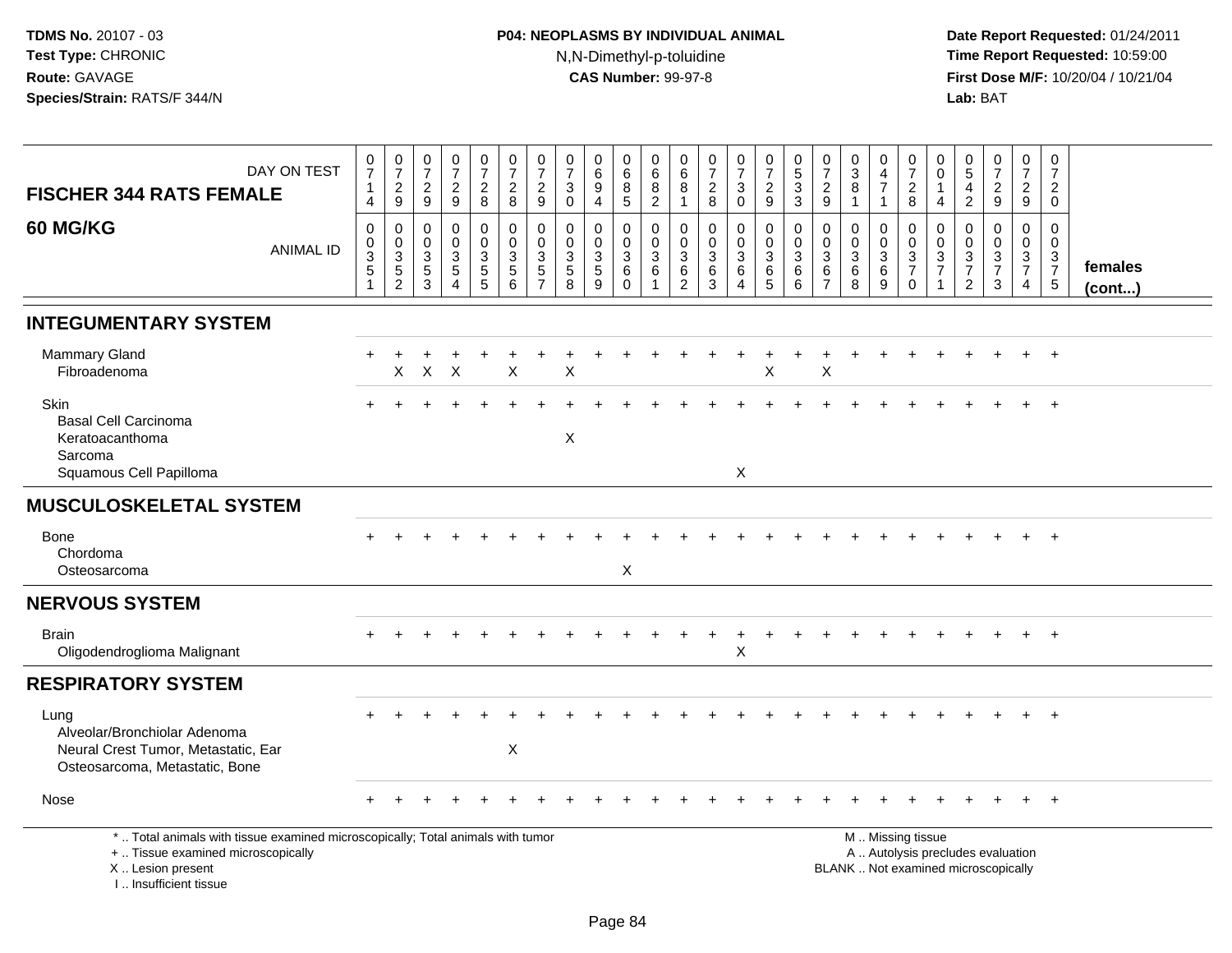## **P04: NEOPLASMS BY INDIVIDUAL ANIMAL**N,N-Dimethyl-p-toluidine

 **Date Report Requested:** 01/24/2011 **Time Report Requested:** 10:59:00 **First Dose M/F:** 10/20/04 / 10/21/04<br>**Lab:** BAT **Lab:** BAT

| <b>FISCHER 344 RATS FEMALE</b><br><b>60 MG/KG</b> | DAY ON TEST<br><b>ANIMAL ID</b> | $\frac{0}{7}$<br>$\mathbf{1}$<br>4<br>$\pmb{0}$<br>$_{3}^{\rm 0}$<br>$5\,$<br>1 | $\begin{array}{c} 0 \\ 7 \end{array}$<br>$\overline{c}$<br>$9\,$<br>$\pmb{0}$<br>$\mathbf 0$<br>$\frac{3}{5}$ | 0<br>$\overline{7}$<br>$\overline{2}$<br>$\boldsymbol{9}$<br>0<br>$\pmb{0}$<br>$\sqrt{3}$<br>$\,$ 5 $\,$<br>3 | $\frac{0}{7}$<br>$\sqrt{2}$<br>$9\,$<br>$\mathbf 0$<br>$\frac{0}{3}$<br>$\overline{4}$ | $\frac{0}{7}$<br>$\overline{c}$<br>8<br>0<br>$_{3}^{\rm 0}$<br>$\frac{5}{5}$ | $\frac{0}{7}$<br>$\sqrt{2}$<br>$\bf8$<br>$\pmb{0}$<br>$\pmb{0}$<br>$\sqrt{3}$<br>$\,$ 5 $\,$<br>6 | 0<br>$\overline{7}$<br>$\overline{c}$<br>9<br>0<br>$\boldsymbol{0}$<br>3<br>5<br>$\overline{ }$ | $\frac{0}{7}$<br>$\sqrt{3}$<br>$\Omega$<br>0<br>$\pmb{0}$<br>$\sqrt{3}$<br>5<br>8 | 0<br>$\overline{6}$<br>9<br>4<br>0<br>$\pmb{0}$<br>$\ensuremath{\mathsf{3}}$<br>$\sqrt{5}$<br>9 | 0<br>$6\overline{6}$<br>8<br>$\overline{5}$<br>0<br>$\mathbf 0$<br>$\sqrt{3}$<br>$\,6\,$<br>$\Omega$ | 0<br>$\overline{6}$<br>8<br>$\sqrt{2}$<br>$\begin{matrix}0\\0\\3\\6\end{matrix}$ | 0<br>$\,6\,$<br>$\,8\,$<br>$\mathbf{1}$<br>0<br>$\pmb{0}$<br>$\mathbf 3$<br>$\,6$<br>$\overline{2}$ | $\frac{0}{7}$<br>$\boldsymbol{2}$<br>8<br>0<br>$\pmb{0}$<br>$\sqrt{3}$<br>$\,6\,$<br>3 | $\frac{0}{7}$<br>$\mathbf{3}$<br>$\mathbf 0$<br>0<br>$\pmb{0}$<br>$\mathbf{3}$<br>6<br>$\overline{4}$ | $\frac{0}{7}$<br>$\overline{2}$<br>9<br>$\mathbf 0$<br>$\mathsf{O}\xspace$<br>$\mathbf{3}$<br>$\,6\,$<br>5 | $\begin{array}{c} 0 \\ 5 \end{array}$<br>$\sqrt{3}$<br>$\mathbf{3}$<br>$\pmb{0}$<br>$\pmb{0}$<br>$\ensuremath{\mathsf{3}}$<br>$\,6\,$<br>$6\phantom{1}$ | $\frac{0}{7}$<br>$\sqrt{2}$<br>$\boldsymbol{9}$<br>0<br>$\mathbf 0$<br>$\mathbf{3}$<br>$\,6\,$<br>$\overline{7}$ | 0<br>$\overline{3}$<br>$\, 8$<br>0<br>$\pmb{0}$<br>$\sqrt{3}$<br>$\,6$<br>8 | 0<br>$\frac{4}{7}$<br>$\mathbf{1}$<br>0<br>$\pmb{0}$<br>$\sqrt{3}$<br>$\,6\,$<br>9 | 0<br>$\overline{7}$<br>$\overline{c}$<br>8<br>0<br>$\mathbf 0$<br>$\mathbf{3}$<br>$\boldsymbol{7}$<br>$\Omega$ | 0<br>0<br>4<br>0<br>$\mathsf 0$<br>$\mathbf{3}$<br>$\overline{7}$ | 0<br>$\sqrt{5}$<br>$\overline{\mathbf{4}}$<br>$\overline{c}$<br>0<br>$\pmb{0}$<br>$\frac{3}{7}$<br>$\overline{2}$ | $\begin{array}{c} 0 \\ 7 \end{array}$<br>$\overline{a}$<br>$\boldsymbol{9}$<br>0<br>$\mathbf 0$<br>$\frac{3}{7}$<br>3 | $\frac{0}{7}$<br>$\frac{2}{9}$<br>$\mathbf 0$<br>$\frac{0}{3}$<br>$\overline{4}$ | 0<br>$\overline{7}$<br>$\overline{c}$<br>$\mathbf 0$<br>0<br>$\mathbf 0$<br>$\mathbf{3}$<br>$\boldsymbol{7}$<br>$5\phantom{.0}$ | females<br>$($ cont $)$ |
|---------------------------------------------------|---------------------------------|---------------------------------------------------------------------------------|---------------------------------------------------------------------------------------------------------------|---------------------------------------------------------------------------------------------------------------|----------------------------------------------------------------------------------------|------------------------------------------------------------------------------|---------------------------------------------------------------------------------------------------|-------------------------------------------------------------------------------------------------|-----------------------------------------------------------------------------------|-------------------------------------------------------------------------------------------------|------------------------------------------------------------------------------------------------------|----------------------------------------------------------------------------------|-----------------------------------------------------------------------------------------------------|----------------------------------------------------------------------------------------|-------------------------------------------------------------------------------------------------------|------------------------------------------------------------------------------------------------------------|---------------------------------------------------------------------------------------------------------------------------------------------------------|------------------------------------------------------------------------------------------------------------------|-----------------------------------------------------------------------------|------------------------------------------------------------------------------------|----------------------------------------------------------------------------------------------------------------|-------------------------------------------------------------------|-------------------------------------------------------------------------------------------------------------------|-----------------------------------------------------------------------------------------------------------------------|----------------------------------------------------------------------------------|---------------------------------------------------------------------------------------------------------------------------------|-------------------------|
| Transitional Epithelium, Adenoma                  |                                 |                                                                                 |                                                                                                               |                                                                                                               |                                                                                        |                                                                              |                                                                                                   |                                                                                                 |                                                                                   |                                                                                                 |                                                                                                      |                                                                                  |                                                                                                     |                                                                                        |                                                                                                       |                                                                                                            |                                                                                                                                                         |                                                                                                                  |                                                                             |                                                                                    |                                                                                                                |                                                                   |                                                                                                                   |                                                                                                                       |                                                                                  |                                                                                                                                 |                         |
| Trachea                                           |                                 |                                                                                 |                                                                                                               |                                                                                                               |                                                                                        |                                                                              |                                                                                                   |                                                                                                 |                                                                                   |                                                                                                 |                                                                                                      |                                                                                  |                                                                                                     |                                                                                        |                                                                                                       |                                                                                                            |                                                                                                                                                         |                                                                                                                  |                                                                             |                                                                                    |                                                                                                                |                                                                   |                                                                                                                   |                                                                                                                       | $\ddot{}$                                                                        | $+$                                                                                                                             |                         |
| <b>SPECIAL SENSES SYSTEM</b>                      |                                 |                                                                                 |                                                                                                               |                                                                                                               |                                                                                        |                                                                              |                                                                                                   |                                                                                                 |                                                                                   |                                                                                                 |                                                                                                      |                                                                                  |                                                                                                     |                                                                                        |                                                                                                       |                                                                                                            |                                                                                                                                                         |                                                                                                                  |                                                                             |                                                                                    |                                                                                                                |                                                                   |                                                                                                                   |                                                                                                                       |                                                                                  |                                                                                                                                 |                         |
| Ear<br><b>Neural Crest Tumor</b>                  |                                 |                                                                                 |                                                                                                               |                                                                                                               |                                                                                        |                                                                              | $+$<br>$\mathsf{X}$                                                                               |                                                                                                 |                                                                                   |                                                                                                 |                                                                                                      |                                                                                  |                                                                                                     |                                                                                        |                                                                                                       |                                                                                                            |                                                                                                                                                         |                                                                                                                  |                                                                             |                                                                                    |                                                                                                                |                                                                   |                                                                                                                   |                                                                                                                       |                                                                                  |                                                                                                                                 |                         |
| Eye                                               |                                 |                                                                                 |                                                                                                               |                                                                                                               |                                                                                        |                                                                              |                                                                                                   |                                                                                                 |                                                                                   |                                                                                                 |                                                                                                      |                                                                                  |                                                                                                     |                                                                                        |                                                                                                       |                                                                                                            |                                                                                                                                                         |                                                                                                                  |                                                                             |                                                                                    |                                                                                                                |                                                                   |                                                                                                                   |                                                                                                                       | $\pm$                                                                            | $+$                                                                                                                             |                         |
| <b>Harderian Gland</b>                            |                                 |                                                                                 |                                                                                                               |                                                                                                               |                                                                                        |                                                                              |                                                                                                   |                                                                                                 |                                                                                   |                                                                                                 |                                                                                                      |                                                                                  |                                                                                                     |                                                                                        |                                                                                                       |                                                                                                            |                                                                                                                                                         |                                                                                                                  |                                                                             |                                                                                    |                                                                                                                |                                                                   |                                                                                                                   |                                                                                                                       | $\ddot{}$                                                                        | $+$                                                                                                                             |                         |
| <b>Lacrimal Gland</b>                             |                                 |                                                                                 |                                                                                                               |                                                                                                               |                                                                                        |                                                                              |                                                                                                   | $\ddot{}$                                                                                       |                                                                                   |                                                                                                 |                                                                                                      |                                                                                  |                                                                                                     |                                                                                        |                                                                                                       |                                                                                                            |                                                                                                                                                         |                                                                                                                  |                                                                             |                                                                                    |                                                                                                                |                                                                   |                                                                                                                   |                                                                                                                       |                                                                                  |                                                                                                                                 |                         |
| <b>URINARY SYSTEM</b>                             |                                 |                                                                                 |                                                                                                               |                                                                                                               |                                                                                        |                                                                              |                                                                                                   |                                                                                                 |                                                                                   |                                                                                                 |                                                                                                      |                                                                                  |                                                                                                     |                                                                                        |                                                                                                       |                                                                                                            |                                                                                                                                                         |                                                                                                                  |                                                                             |                                                                                    |                                                                                                                |                                                                   |                                                                                                                   |                                                                                                                       |                                                                                  |                                                                                                                                 |                         |
| Kidney                                            |                                 |                                                                                 |                                                                                                               |                                                                                                               |                                                                                        |                                                                              |                                                                                                   |                                                                                                 |                                                                                   |                                                                                                 |                                                                                                      |                                                                                  |                                                                                                     |                                                                                        |                                                                                                       |                                                                                                            |                                                                                                                                                         |                                                                                                                  |                                                                             |                                                                                    |                                                                                                                |                                                                   |                                                                                                                   |                                                                                                                       | $\ddot{}$                                                                        | $+$                                                                                                                             |                         |
| <b>Urinary Bladder</b>                            |                                 |                                                                                 |                                                                                                               |                                                                                                               |                                                                                        |                                                                              |                                                                                                   |                                                                                                 |                                                                                   |                                                                                                 |                                                                                                      |                                                                                  |                                                                                                     |                                                                                        |                                                                                                       |                                                                                                            |                                                                                                                                                         |                                                                                                                  |                                                                             |                                                                                    |                                                                                                                |                                                                   |                                                                                                                   |                                                                                                                       | $\ddot{}$                                                                        | $+$                                                                                                                             |                         |
| <b>SYSTEMIC LESIONS</b>                           |                                 |                                                                                 |                                                                                                               |                                                                                                               |                                                                                        |                                                                              |                                                                                                   |                                                                                                 |                                                                                   |                                                                                                 |                                                                                                      |                                                                                  |                                                                                                     |                                                                                        |                                                                                                       |                                                                                                            |                                                                                                                                                         |                                                                                                                  |                                                                             |                                                                                    |                                                                                                                |                                                                   |                                                                                                                   |                                                                                                                       |                                                                                  |                                                                                                                                 |                         |
| Multiple Organ<br>Leukemia Mononuclear            |                                 |                                                                                 |                                                                                                               |                                                                                                               |                                                                                        |                                                                              | X                                                                                                 |                                                                                                 |                                                                                   |                                                                                                 |                                                                                                      |                                                                                  |                                                                                                     |                                                                                        |                                                                                                       |                                                                                                            |                                                                                                                                                         |                                                                                                                  |                                                                             |                                                                                    |                                                                                                                |                                                                   |                                                                                                                   |                                                                                                                       |                                                                                  | $+$                                                                                                                             |                         |

\* .. Total animals with tissue examined microscopically; Total animals with tumor

+ .. Tissue examined microscopically

X .. Lesion present

I .. Insufficient tissue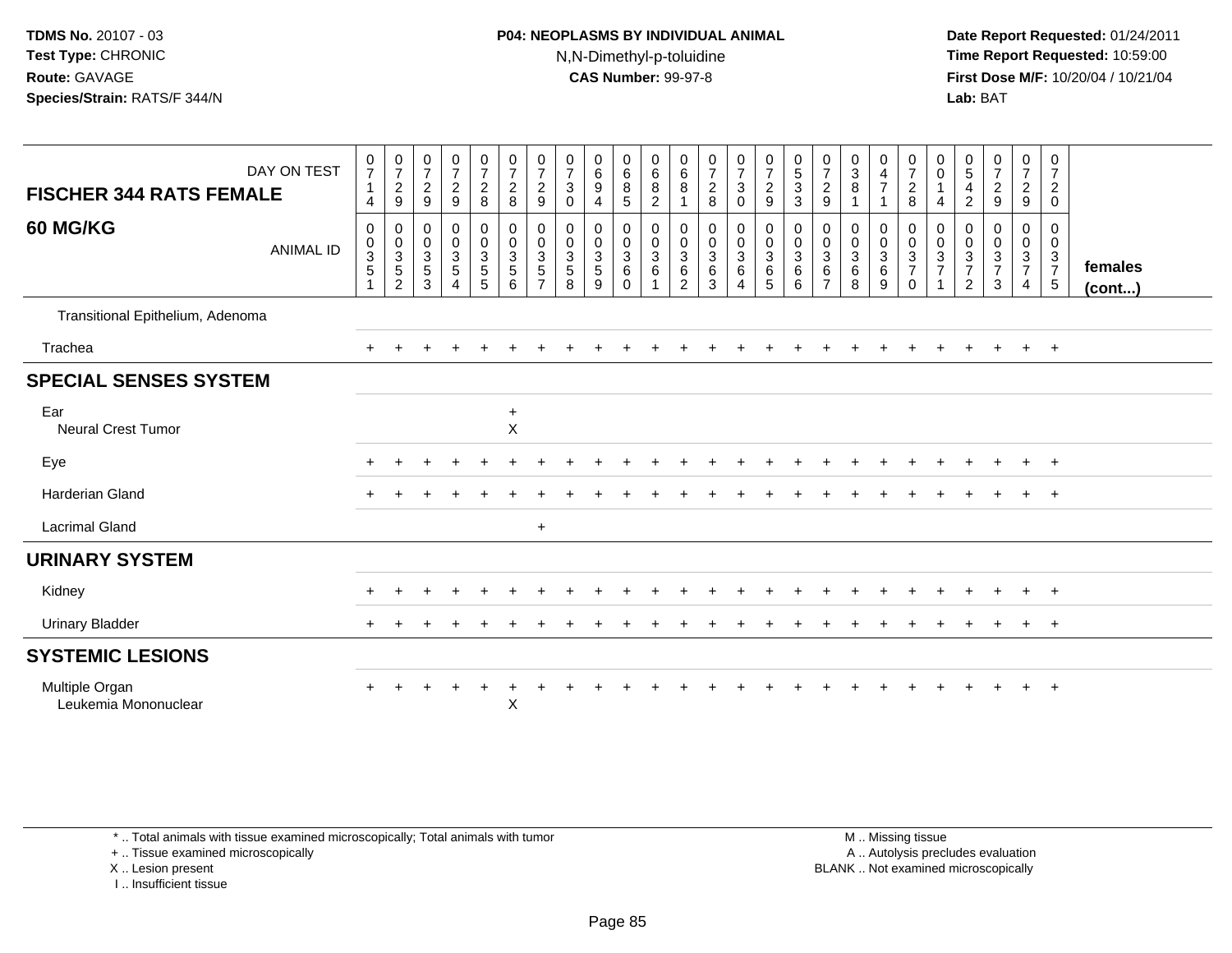# **P04: NEOPLASMS BY INDIVIDUAL ANIMAL**N,N-Dimethyl-p-toluidine

 **Date Report Requested:** 01/24/2011 **Time Report Requested:** 10:59:00 **First Dose M/F:** 10/20/04 / 10/21/04<br>**Lab:** BAT **Lab:** BAT

| DAY ON TEST<br><b>FISCHER 344 RATS FEMALE</b>                                                                                              | $\frac{0}{7}$<br>$\frac{2}{9}$                        | $_{3}^{\rm 0}$<br>$\, 8$<br>$\overline{4}$          | $\frac{0}{7}$<br>$\mathbf{3}$<br>$\mathbf 0$     | $\begin{array}{c} 0 \\ 6 \end{array}$<br>$\mathbf{1}$<br>$\mathbf 0$ | $\begin{smallmatrix}0\\7\end{smallmatrix}$<br>$\frac{2}{9}$    | 0<br>$\overline{4}$<br>$\,6\,$<br>8         | $\begin{array}{c} 0 \\ 5 \end{array}$<br>$\, 8$<br>3   | $\frac{0}{7}$<br>$\frac{2}{9}$                                                 | $\frac{0}{7}$<br>$\frac{2}{9}$                            | $\frac{0}{7}$<br>$\mathbf 0$<br>$\mathbf{1}$                   | 0<br>$6\phantom{a}$<br>$\frac{2}{5}$                              | $\mathbf 0$<br>$\overline{5}$<br>$\frac{4}{7}$         | $\begin{array}{c} 0 \\ 6 \end{array}$<br>$\overline{7}$<br>$\mathbf 0$ | $\begin{array}{c} 0 \\ 5 \end{array}$<br>$\frac{3}{7}$ | $\frac{0}{7}$<br>$\sqrt{3}$<br>$\mathbf 0$       | $\frac{0}{7}$<br>$\mathbf{3}$<br>$\mathbf 0$ | 0<br>$\overline{7}$<br>$\sqrt{2}$<br>8                      | $\boldsymbol{0}$<br>$\overline{7}$<br>-1<br>$\overline{4}$  | 0<br>$\overline{7}$<br>$\sqrt{2}$<br>8                    | 0<br>$\,6\,$<br>$\mathbf 0$<br>$\overline{7}$                            | 0<br>4<br>$\mathbf 5$<br>9                  | 0<br>$\overline{7}$<br>$\overline{c}$<br>$\mathbf 0$ | $\begin{array}{c} 0 \\ 6 \end{array}$<br>$\mathbf{1}$<br>$\overline{2}$  | 0<br>$\overline{7}$<br>$\mathbf 0$<br>6                     | 0<br>$\overline{7}$<br>$\overline{c}$<br>$\overline{1}$ |                                              |
|--------------------------------------------------------------------------------------------------------------------------------------------|-------------------------------------------------------|-----------------------------------------------------|--------------------------------------------------|----------------------------------------------------------------------|----------------------------------------------------------------|---------------------------------------------|--------------------------------------------------------|--------------------------------------------------------------------------------|-----------------------------------------------------------|----------------------------------------------------------------|-------------------------------------------------------------------|--------------------------------------------------------|------------------------------------------------------------------------|--------------------------------------------------------|--------------------------------------------------|----------------------------------------------|-------------------------------------------------------------|-------------------------------------------------------------|-----------------------------------------------------------|--------------------------------------------------------------------------|---------------------------------------------|------------------------------------------------------|--------------------------------------------------------------------------|-------------------------------------------------------------|---------------------------------------------------------|----------------------------------------------|
| 60 MG/KG<br><b>ANIMAL ID</b>                                                                                                               | $\mathbf 0$<br>$\boldsymbol{0}$<br>$\frac{3}{7}$<br>6 | 0<br>$\mathbf 0$<br>$\frac{3}{7}$<br>$\overline{7}$ | $\mathbf 0$<br>$\mathbf 0$<br>$\frac{3}{7}$<br>8 | $\mathbf 0$<br>$\pmb{0}$<br>$\frac{3}{7}$<br>9                       | 0<br>$\mathbf 0$<br>$\mathbf{3}$<br>$\overline{8}$<br>$\Omega$ | 0<br>$\mathbf 0$<br>$\mathbf{3}$<br>8<br>-1 | $\mathbf 0$<br>$\mathbf 0$<br>3<br>8<br>$\overline{2}$ | $\mathbf 0$<br>$\mathbf 0$<br>$\ensuremath{\mathsf{3}}$<br>$\overline{8}$<br>3 | 0<br>$\mathbf 0$<br>3<br>$\overline{8}$<br>$\overline{4}$ | 0<br>$\mathbf 0$<br>$\begin{array}{c} 3 \\ 8 \\ 5 \end{array}$ | 0<br>$\Omega$<br>$\mathbf{3}$<br>$\overline{8}$<br>$6\phantom{1}$ | 0<br>$\mathbf 0$<br>$\mathbf 3$<br>8<br>$\overline{7}$ | $\mathbf 0$<br>$\mathbf 0$<br>$\mathbf{3}$<br>$\overline{8}$<br>8      | 0<br>$\mathbf 0$<br>$\mathbf{3}$<br>8<br>9             | 0<br>$\mathbf 0$<br>$\frac{3}{9}$<br>$\mathbf 0$ | 0<br>$\mathsf{O}\xspace$<br>$_9^3$<br>1      | $\mathbf 0$<br>$\mathbf 0$<br>$\mathbf{3}$<br>$\frac{9}{2}$ | $\mathbf 0$<br>$\mathbf 0$<br>$\mathbf{3}$<br>$\frac{9}{3}$ | 0<br>$\mathbf 0$<br>3<br>$\overline{9}$<br>$\overline{4}$ | $\mathbf 0$<br>$\mathbf 0$<br>$\sqrt{3}$<br>$\overline{9}$<br>$\sqrt{5}$ | 0<br>$\Omega$<br>3<br>$\boldsymbol{9}$<br>6 | $\mathbf 0$<br>$\Omega$<br>3<br>$\frac{9}{7}$        | 0<br>$\mathbf 0$<br>$\sqrt{3}$<br>$\overline{9}$<br>8                    | $\mathbf 0$<br>$\mathbf 0$<br>$\mathbf{3}$<br>$\frac{9}{9}$ | 0<br>$\mathbf 0$<br>$\overline{4}$<br>0<br>$\mathbf 0$  | * TOTALS                                     |
| <b>ALIMENTARY SYSTEM</b>                                                                                                                   |                                                       |                                                     |                                                  |                                                                      |                                                                |                                             |                                                        |                                                                                |                                                           |                                                                |                                                                   |                                                        |                                                                        |                                                        |                                                  |                                              |                                                             |                                                             |                                                           |                                                                          |                                             |                                                      |                                                                          |                                                             |                                                         |                                              |
| Esophagus                                                                                                                                  |                                                       |                                                     |                                                  |                                                                      |                                                                |                                             |                                                        |                                                                                |                                                           |                                                                |                                                                   |                                                        |                                                                        |                                                        |                                                  |                                              |                                                             |                                                             |                                                           |                                                                          |                                             |                                                      |                                                                          | $+$                                                         | $+$                                                     | 50                                           |
| Intestine Large, Cecum                                                                                                                     |                                                       |                                                     |                                                  |                                                                      |                                                                |                                             |                                                        |                                                                                |                                                           |                                                                |                                                                   |                                                        |                                                                        |                                                        |                                                  |                                              |                                                             |                                                             |                                                           |                                                                          |                                             |                                                      |                                                                          |                                                             |                                                         | 50                                           |
| Intestine Large, Colon                                                                                                                     |                                                       |                                                     |                                                  |                                                                      |                                                                |                                             |                                                        |                                                                                |                                                           |                                                                |                                                                   |                                                        |                                                                        |                                                        |                                                  |                                              |                                                             |                                                             |                                                           |                                                                          |                                             |                                                      |                                                                          |                                                             | $\overline{1}$                                          | 50                                           |
| Intestine Large, Rectum                                                                                                                    |                                                       |                                                     |                                                  |                                                                      |                                                                |                                             |                                                        |                                                                                |                                                           |                                                                |                                                                   |                                                        |                                                                        |                                                        |                                                  |                                              |                                                             |                                                             |                                                           |                                                                          |                                             |                                                      |                                                                          |                                                             |                                                         | 50                                           |
| Intestine Small, Duodenum                                                                                                                  |                                                       |                                                     |                                                  |                                                                      |                                                                |                                             |                                                        |                                                                                |                                                           |                                                                |                                                                   |                                                        |                                                                        |                                                        |                                                  |                                              |                                                             |                                                             |                                                           |                                                                          |                                             |                                                      |                                                                          |                                                             |                                                         | 50                                           |
| Intestine Small, Ileum                                                                                                                     |                                                       |                                                     |                                                  |                                                                      |                                                                |                                             |                                                        |                                                                                |                                                           |                                                                |                                                                   |                                                        |                                                                        |                                                        |                                                  |                                              |                                                             |                                                             |                                                           |                                                                          |                                             |                                                      |                                                                          |                                                             | $^{+}$                                                  | 50                                           |
| Intestine Small, Jejunum                                                                                                                   |                                                       |                                                     |                                                  |                                                                      |                                                                |                                             |                                                        |                                                                                |                                                           |                                                                |                                                                   |                                                        |                                                                        |                                                        |                                                  |                                              |                                                             |                                                             |                                                           |                                                                          |                                             |                                                      |                                                                          |                                                             |                                                         | 50                                           |
| Liver<br>Hepatocellular Adenoma<br>Hepatocellular Carcinoma<br>Hepatocellular Carcinoma, Multiple<br>Leukemia Mononuclear                  |                                                       |                                                     | X                                                |                                                                      | X                                                              |                                             |                                                        |                                                                                | X                                                         |                                                                |                                                                   |                                                        |                                                                        |                                                        |                                                  |                                              | X                                                           |                                                             |                                                           |                                                                          |                                             |                                                      |                                                                          |                                                             | $\overline{+}$                                          | 49<br>3<br>$\mathbf{3}$<br>1<br>$\mathbf{1}$ |
| Mesentery                                                                                                                                  |                                                       |                                                     |                                                  |                                                                      |                                                                |                                             |                                                        |                                                                                |                                                           |                                                                |                                                                   |                                                        |                                                                        |                                                        | $\ddot{}$                                        |                                              |                                                             |                                                             |                                                           |                                                                          |                                             |                                                      |                                                                          |                                                             |                                                         | 3                                            |
| Pancreas                                                                                                                                   |                                                       |                                                     |                                                  |                                                                      |                                                                |                                             |                                                        |                                                                                |                                                           |                                                                |                                                                   |                                                        |                                                                        |                                                        |                                                  |                                              |                                                             |                                                             |                                                           |                                                                          |                                             |                                                      |                                                                          |                                                             |                                                         | 50                                           |
| Salivary Glands                                                                                                                            |                                                       | м                                                   | $\ddot{}$                                        | M                                                                    |                                                                |                                             |                                                        |                                                                                |                                                           |                                                                |                                                                   |                                                        |                                                                        |                                                        |                                                  |                                              |                                                             |                                                             |                                                           |                                                                          |                                             |                                                      |                                                                          |                                                             |                                                         | 48                                           |
| Stomach, Forestomach                                                                                                                       |                                                       |                                                     |                                                  |                                                                      |                                                                |                                             |                                                        |                                                                                |                                                           |                                                                |                                                                   |                                                        |                                                                        |                                                        |                                                  |                                              |                                                             |                                                             |                                                           |                                                                          |                                             |                                                      |                                                                          |                                                             |                                                         | 50                                           |
| Stomach, Glandular                                                                                                                         |                                                       |                                                     |                                                  |                                                                      |                                                                |                                             |                                                        |                                                                                |                                                           |                                                                |                                                                   |                                                        |                                                                        |                                                        |                                                  |                                              |                                                             |                                                             |                                                           |                                                                          |                                             |                                                      | $\pm$                                                                    | $+$                                                         | $+$                                                     | 50                                           |
| *  Total animals with tissue examined microscopically; Total animals with tumor<br>+  Tissue examined microscopically<br>X  Lesion present |                                                       |                                                     |                                                  |                                                                      |                                                                |                                             |                                                        |                                                                                |                                                           |                                                                |                                                                   |                                                        |                                                                        |                                                        |                                                  |                                              |                                                             |                                                             |                                                           | M  Missing tissue                                                        |                                             |                                                      | A  Autolysis precludes evaluation<br>BLANK  Not examined microscopically |                                                             |                                                         |                                              |

I .. Insufficient tissue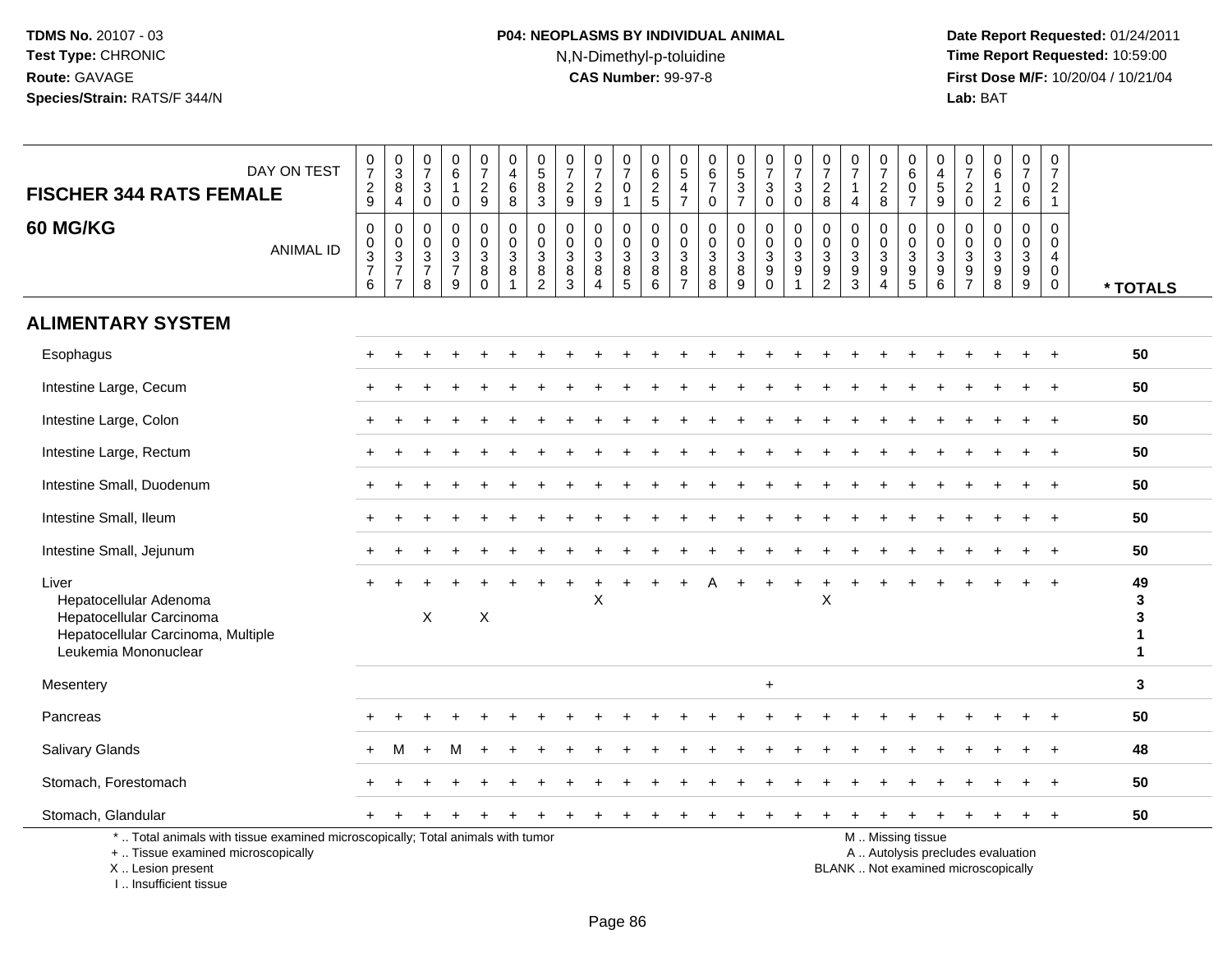## **P04: NEOPLASMS BY INDIVIDUAL ANIMAL**N,N-Dimethyl-p-toluidine

 **Date Report Requested:** 01/24/2011 **Time Report Requested:** 10:59:00 **First Dose M/F:** 10/20/04 / 10/21/04<br>**Lab:** BAT **Lab:** BAT

| DAY ON TEST<br><b>FISCHER 344 RATS FEMALE</b>                | $\frac{0}{7}$<br>$\boldsymbol{2}$<br>9                               | $\begin{array}{c} 0 \\ 3 \\ 8 \end{array}$<br>$\overline{4}$         | $\begin{smallmatrix}0\\7\end{smallmatrix}$<br>$\sqrt{3}$<br>$\mathbf 0$ | $\begin{array}{c} 0 \\ 6 \end{array}$<br>$\pmb{0}$                      | $\begin{array}{c} 0 \\ 7 \end{array}$<br>$\sqrt{2}$<br>$9\,$   | $\begin{smallmatrix}0\\4\end{smallmatrix}$<br>$\,6\,$<br>8            | $^{\rm 0}_{\rm 5}$<br>8<br>3    | $\frac{0}{7}$<br>$\mathbf 2$<br>9                  | $\frac{0}{7}$<br>$\overline{c}$<br>9                                                 | $\frac{0}{7}$<br>$\mathbf 0$                                         | 0625                                                     | $\mathbf 0$<br>$\overline{5}$<br>$\overline{4}$<br>$\overline{7}$ | $\mathbf 0$<br>6<br>$\overline{7}$<br>$\mathbf 0$    | $\begin{array}{c} 0 \\ 5 \\ 3 \end{array}$<br>$\overline{7}$ | $\begin{array}{c} 0 \\ 7 \end{array}$<br>$\mathbf{3}$<br>$\mathbf 0$ | $\frac{0}{7}$<br>$\mathsf 3$<br>$\mathbf 0$                | $\frac{0}{7}$<br>$\overline{2}$<br>8                              | $\begin{array}{c} 0 \\ 7 \end{array}$<br>$\mathbf{1}$<br>$\overline{4}$ | 0<br>$\overline{7}$<br>$\overline{c}$<br>8   | $_{6}^{\rm 0}$<br>$\ddot{\mathbf{0}}$<br>$\overline{7}$                      | $\,0\,$<br>$\overline{4}$<br>$\overline{5}$<br>9         | $\frac{0}{7}$<br>$\boldsymbol{2}$<br>$\mathbf 0$                       | $\begin{array}{c} 0 \\ 6 \end{array}$<br>$\mathbf{1}$<br>$\overline{2}$ | $\pmb{0}$<br>$\overline{7}$<br>$\mathbf 0$<br>$6\phantom{a}$ | $\pmb{0}$<br>$\boldsymbol{7}$<br>$\overline{2}$<br>$\mathbf{1}$  |                                   |
|--------------------------------------------------------------|----------------------------------------------------------------------|----------------------------------------------------------------------|-------------------------------------------------------------------------|-------------------------------------------------------------------------|----------------------------------------------------------------|-----------------------------------------------------------------------|---------------------------------|----------------------------------------------------|--------------------------------------------------------------------------------------|----------------------------------------------------------------------|----------------------------------------------------------|-------------------------------------------------------------------|------------------------------------------------------|--------------------------------------------------------------|----------------------------------------------------------------------|------------------------------------------------------------|-------------------------------------------------------------------|-------------------------------------------------------------------------|----------------------------------------------|------------------------------------------------------------------------------|----------------------------------------------------------|------------------------------------------------------------------------|-------------------------------------------------------------------------|--------------------------------------------------------------|------------------------------------------------------------------|-----------------------------------|
| 60 MG/KG<br><b>ANIMAL ID</b>                                 | $\mathbf 0$<br>0<br>$\ensuremath{\mathsf{3}}$<br>$\overline{7}$<br>6 | 0<br>$\mathbf 0$<br>$\mathbf{3}$<br>$\overline{7}$<br>$\overline{7}$ | 0<br>$\mathbf 0$<br>$\mathbf{3}$<br>$\overline{7}$<br>8                 | $\mathbf 0$<br>$\mathsf{O}\xspace$<br>$\sqrt{3}$<br>$\overline{7}$<br>9 | $\mathbf 0$<br>$\pmb{0}$<br>$\mathbf 3$<br>$\bf 8$<br>$\Omega$ | $\pmb{0}$<br>$\mathbf 0$<br>$\mathbf{3}$<br>$\,8\,$<br>$\overline{1}$ | 0<br>$\mathbf 0$<br>3<br>8<br>2 | $\mathbf 0$<br>$\mathbf 0$<br>$\sqrt{3}$<br>8<br>3 | $\mathbf 0$<br>$\mathsf{O}\xspace$<br>$\sqrt{3}$<br>$\overline{8}$<br>$\overline{4}$ | 0<br>$\mathbf 0$<br>$\mathbf{3}$<br>$\overline{8}$<br>$\overline{5}$ | $\mathbf 0$<br>$\mathbf 0$<br>$\sqrt{3}$<br>$\,8\,$<br>6 | $\mathbf 0$<br>$\mathbf 0$<br>$\mathbf{3}$<br>8<br>$\overline{7}$ | $\mathbf 0$<br>$\mathbf 0$<br>$\mathbf{3}$<br>8<br>8 | 0<br>$\mathbf 0$<br>$\mathbf{3}$<br>8<br>$\overline{9}$      | 0<br>$\mathbf 0$<br>$\mathbf{3}$<br>$\overline{9}$ 0                 | $\pmb{0}$<br>$\mathsf 0$<br>$\sqrt{3}$<br>$\boldsymbol{9}$ | $\mathbf 0$<br>$\mathbf 0$<br>$\mathbf{3}$<br>9<br>$\overline{2}$ | $\mathbf 0$<br>$\mathbf 0$<br>$\mathbf{3}$<br>$\boldsymbol{9}$<br>3     | 0<br>$\mathbf 0$<br>3<br>9<br>$\overline{4}$ | 0<br>$\mathsf{O}\xspace$<br>$\mathbf{3}$<br>$\overline{9}$<br>$\overline{5}$ | 0<br>$\mathbf 0$<br>$\mathsf 3$<br>$\boldsymbol{9}$<br>6 | 0<br>$\mathbf 0$<br>$\mathbf{3}$<br>$\boldsymbol{9}$<br>$\overline{7}$ | $\mathbf 0$<br>$\mathbf 0$<br>$\sqrt{3}$<br>$\boldsymbol{9}$<br>8       | $\mathbf 0$<br>$\mathbf 0$<br>$\mathsf 3$<br>$^9_9$          | $\mathbf 0$<br>$\mathbf 0$<br>$\overline{4}$<br>$\mathbf 0$<br>0 | * TOTALS                          |
| Neural Crest Tumor, Metastatic, Ear                          |                                                                      |                                                                      |                                                                         |                                                                         |                                                                |                                                                       |                                 |                                                    |                                                                                      |                                                                      |                                                          |                                                                   |                                                      |                                                              |                                                                      |                                                            |                                                                   |                                                                         |                                              |                                                                              |                                                          |                                                                        |                                                                         |                                                              |                                                                  | 1                                 |
| Tongue<br>Squamous Cell Carcinoma<br>Squamous Cell Papilloma | $+$<br>X                                                             |                                                                      |                                                                         |                                                                         |                                                                |                                                                       |                                 |                                                    |                                                                                      |                                                                      |                                                          |                                                                   |                                                      |                                                              |                                                                      |                                                            |                                                                   | $\ddot{}$<br>$\mathsf X$                                                |                                              |                                                                              |                                                          |                                                                        |                                                                         |                                                              |                                                                  | $\mathbf{2}$<br>1<br>1            |
| <b>CARDIOVASCULAR SYSTEM</b>                                 |                                                                      |                                                                      |                                                                         |                                                                         |                                                                |                                                                       |                                 |                                                    |                                                                                      |                                                                      |                                                          |                                                                   |                                                      |                                                              |                                                                      |                                                            |                                                                   |                                                                         |                                              |                                                                              |                                                          |                                                                        |                                                                         |                                                              |                                                                  |                                   |
| <b>Blood Vessel</b>                                          |                                                                      |                                                                      |                                                                         |                                                                         |                                                                |                                                                       |                                 |                                                    |                                                                                      |                                                                      |                                                          |                                                                   |                                                      |                                                              |                                                                      |                                                            |                                                                   |                                                                         |                                              |                                                                              |                                                          |                                                                        |                                                                         |                                                              |                                                                  | 50                                |
| Heart                                                        |                                                                      |                                                                      |                                                                         |                                                                         |                                                                |                                                                       |                                 |                                                    |                                                                                      |                                                                      |                                                          |                                                                   |                                                      |                                                              |                                                                      |                                                            |                                                                   |                                                                         |                                              |                                                                              |                                                          |                                                                        |                                                                         |                                                              |                                                                  | 50                                |
| <b>ENDOCRINE SYSTEM</b>                                      |                                                                      |                                                                      |                                                                         |                                                                         |                                                                |                                                                       |                                 |                                                    |                                                                                      |                                                                      |                                                          |                                                                   |                                                      |                                                              |                                                                      |                                                            |                                                                   |                                                                         |                                              |                                                                              |                                                          |                                                                        |                                                                         |                                                              |                                                                  |                                   |
| <b>Adrenal Cortex</b><br>Adenoma<br>Leukemia Mononuclear     |                                                                      |                                                                      |                                                                         |                                                                         |                                                                |                                                                       |                                 |                                                    |                                                                                      |                                                                      |                                                          |                                                                   |                                                      |                                                              |                                                                      |                                                            |                                                                   |                                                                         |                                              |                                                                              |                                                          |                                                                        |                                                                         |                                                              |                                                                  | 49<br>$\mathbf{2}$<br>$\mathbf 1$ |
| Adrenal Medulla<br>Pheochromocytoma Benign                   |                                                                      |                                                                      |                                                                         |                                                                         |                                                                |                                                                       |                                 |                                                    |                                                                                      |                                                                      |                                                          |                                                                   |                                                      |                                                              |                                                                      |                                                            |                                                                   |                                                                         |                                              |                                                                              |                                                          |                                                                        |                                                                         |                                                              |                                                                  | 49<br>$\mathbf{1}$                |
| Islets, Pancreatic                                           |                                                                      |                                                                      |                                                                         |                                                                         |                                                                |                                                                       |                                 |                                                    |                                                                                      |                                                                      |                                                          |                                                                   |                                                      |                                                              |                                                                      |                                                            |                                                                   |                                                                         |                                              |                                                                              |                                                          |                                                                        |                                                                         |                                                              |                                                                  | 50                                |
| Parathyroid Gland                                            | $+$                                                                  | М                                                                    |                                                                         |                                                                         | $+$                                                            | м                                                                     |                                 |                                                    |                                                                                      |                                                                      |                                                          |                                                                   |                                                      |                                                              |                                                                      |                                                            |                                                                   |                                                                         |                                              |                                                                              |                                                          |                                                                        |                                                                         |                                                              |                                                                  | 46                                |
| <b>Pituitary Gland</b><br>Pars Distalis, Adenoma             |                                                                      | $\ddot{}$                                                            | X                                                                       |                                                                         | X                                                              |                                                                       |                                 |                                                    |                                                                                      | $\sf X$                                                              |                                                          |                                                                   | X                                                    |                                                              | X                                                                    |                                                            |                                                                   |                                                                         | $\ddot{}$                                    | X                                                                            |                                                          |                                                                        | X                                                                       | $\ddot{}$                                                    | $\ddot{}$<br>$\times$                                            | 50<br>20                          |
| <b>Thyroid Gland</b><br>C-cell, Adenoma                      |                                                                      | м                                                                    |                                                                         |                                                                         |                                                                |                                                                       |                                 |                                                    |                                                                                      | X                                                                    |                                                          |                                                                   |                                                      |                                                              |                                                                      |                                                            |                                                                   |                                                                         |                                              |                                                                              |                                                          |                                                                        |                                                                         | $\div$                                                       | $+$                                                              | 45<br>$\mathbf{2}$                |

\* .. Total animals with tissue examined microscopically; Total animals with tumor

+ .. Tissue examined microscopically

X .. Lesion present

I .. Insufficient tissue

M .. Missing tissue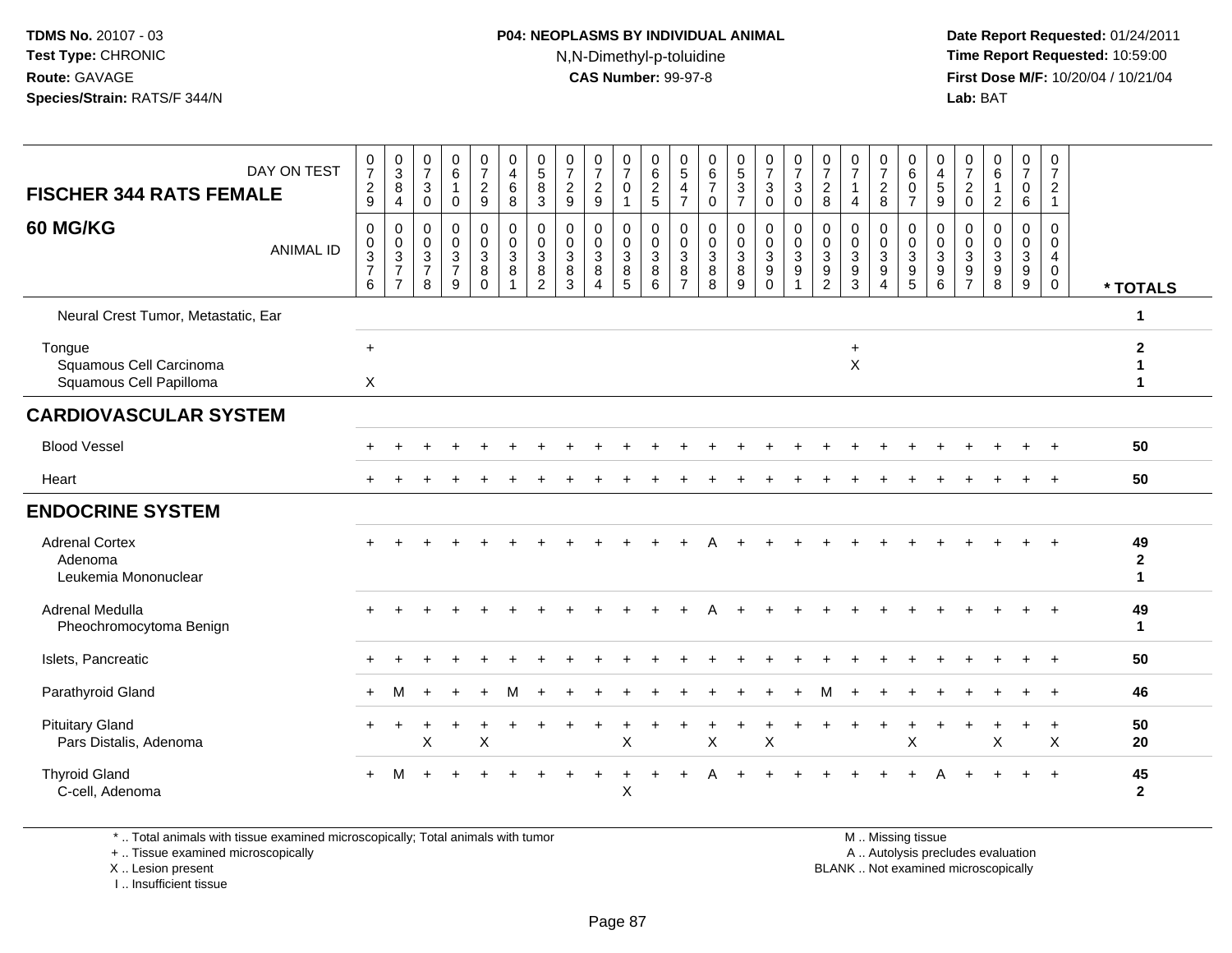# **P04: NEOPLASMS BY INDIVIDUAL ANIMAL**N,N-Dimethyl-p-toluidine

000000000000000000000000

 **Date Report Requested:** 01/24/2011 **Time Report Requested:** 10:59:00 **First Dose M/F:** 10/20/04 / 10/21/04<br>**Lab:** BAT **Lab:** BAT

| DAY ON TEST<br><b>FISCHER 344 RATS FEMALE</b>                                                                                              | U<br>$\overline{7}$<br>$\overline{c}$                                        | U<br>$\overline{3}$<br>8                                                                  | U<br>$\overline{7}$<br>3                                                            | U<br>6<br>$\mathbf{1}$                                                      | U<br>$\boldsymbol{7}$<br>2   | U<br>$\overline{\mathbf{4}}$<br>6         | U<br>$\overline{5}$<br>8                     | U<br>$\overline{7}$<br>$\overline{2}$       | U<br>$\overline{7}$<br>$\overline{2}$               | U<br>$\overline{7}$<br>0                     | U<br>$\,6$<br>$\overline{2}$                      | U<br>$\,$ 5 $\,$<br>4                               | U<br>6<br>$\overline{7}$                     | $\frac{0}{5}$<br>$\overline{3}$                   | U<br>$\overline{7}$<br>3                                          | U<br>$\boldsymbol{7}$<br>$\mathbf{3}$             | U<br>$\overline{7}$<br>$\overline{2}$     | υ<br>$\overline{7}$<br>$\mathbf{1}$                               | U<br>$\overline{7}$<br>$\overline{2}$               | υ<br>6<br>$\mathbf 0$                                          | U<br>4<br>$\overline{5}$                                       | U<br>$\overline{7}$<br>$\overline{2}$        | U<br>6<br>1                                                              | U<br>$\overline{7}$<br>0     | U<br>$\overline{7}$<br>$\overline{2}$                                   |                                     |
|--------------------------------------------------------------------------------------------------------------------------------------------|------------------------------------------------------------------------------|-------------------------------------------------------------------------------------------|-------------------------------------------------------------------------------------|-----------------------------------------------------------------------------|------------------------------|-------------------------------------------|----------------------------------------------|---------------------------------------------|-----------------------------------------------------|----------------------------------------------|---------------------------------------------------|-----------------------------------------------------|----------------------------------------------|---------------------------------------------------|-------------------------------------------------------------------|---------------------------------------------------|-------------------------------------------|-------------------------------------------------------------------|-----------------------------------------------------|----------------------------------------------------------------|----------------------------------------------------------------|----------------------------------------------|--------------------------------------------------------------------------|------------------------------|-------------------------------------------------------------------------|-------------------------------------|
|                                                                                                                                            | 9                                                                            | $\overline{4}$                                                                            | $\mathbf 0$                                                                         | 0                                                                           | $\boldsymbol{9}$             | 8                                         | 3                                            | $9\,$                                       | $9\,$                                               | $\mathbf{1}$                                 | $\sqrt{5}$                                        | $\overline{7}$                                      | 0                                            | $\overline{7}$                                    | $\mathbf 0$                                                       | $\mathbf 0$                                       | 8                                         | 4                                                                 | 8                                                   | $\overline{7}$                                                 | 9                                                              | 0                                            | $\boldsymbol{2}$                                                         | 6                            | $\mathbf{1}$                                                            |                                     |
| 60 MG/KG<br><b>ANIMAL ID</b>                                                                                                               | $\mathbf 0$<br>$\pmb{0}$<br>$\ensuremath{\mathsf{3}}$<br>$\overline{7}$<br>6 | $\mathbf 0$<br>$\pmb{0}$<br>$\ensuremath{\mathsf{3}}$<br>$\overline{7}$<br>$\overline{7}$ | $\mathbf 0$<br>$\boldsymbol{0}$<br>$\ensuremath{\mathsf{3}}$<br>$\overline{7}$<br>8 | $\Omega$<br>$\mathbf 0$<br>$\ensuremath{\mathsf{3}}$<br>$\overline{7}$<br>9 | 0<br>0<br>3<br>8<br>$\Omega$ | $\mathbf 0$<br>$\mathbf 0$<br>3<br>8<br>1 | 0<br>$\mathbf 0$<br>3<br>8<br>$\overline{2}$ | $\mathbf{0}$<br>0<br>3<br>8<br>$\mathbf{3}$ | $\Omega$<br>$\mathbf 0$<br>3<br>8<br>$\overline{4}$ | 0<br>0<br>$\mathsf 3$<br>8<br>$\overline{5}$ | $\Omega$<br>$\mathbf 0$<br>$\mathbf{3}$<br>8<br>6 | $\Omega$<br>$\mathbf 0$<br>3<br>8<br>$\overline{7}$ | $\Omega$<br>$\mathbf 0$<br>3<br>8<br>$\,8\,$ | $\mathbf 0$<br>$\mathsf{O}\xspace$<br>3<br>$^8_9$ | 0<br>$\mathbf 0$<br>$\ensuremath{\mathsf{3}}$<br>9<br>$\mathbf 0$ | $\Omega$<br>$\mathbf 0$<br>3<br>9<br>$\mathbf{1}$ | $\Omega$<br>0<br>3<br>9<br>$\overline{c}$ | $\mathbf 0$<br>$\mathbf 0$<br>$\mathbf{3}$<br>9<br>$\overline{3}$ | $\Omega$<br>$\mathbf 0$<br>3<br>9<br>$\overline{4}$ | 0<br>$\mathbf 0$<br>3<br>$\begin{array}{c} 9 \\ 5 \end{array}$ | $\Omega$<br>$\mathbf 0$<br>$\sqrt{3}$<br>$\boldsymbol{9}$<br>6 | 0<br>$\mathbf 0$<br>3<br>9<br>$\overline{7}$ | $\Omega$<br>$\mathbf 0$<br>3<br>9<br>8                                   | $\Omega$<br>0<br>3<br>9<br>9 | $\Omega$<br>$\mathbf 0$<br>$\overline{4}$<br>$\mathbf 0$<br>$\mathbf 0$ | * TOTALS                            |
| <b>GENERAL BODY SYSTEM</b>                                                                                                                 |                                                                              |                                                                                           |                                                                                     |                                                                             |                              |                                           |                                              |                                             |                                                     |                                              |                                                   |                                                     |                                              |                                                   |                                                                   |                                                   |                                           |                                                                   |                                                     |                                                                |                                                                |                                              |                                                                          |                              |                                                                         |                                     |
| <b>NONE</b>                                                                                                                                |                                                                              |                                                                                           |                                                                                     |                                                                             |                              |                                           |                                              |                                             |                                                     |                                              |                                                   |                                                     |                                              |                                                   |                                                                   |                                                   |                                           |                                                                   |                                                     |                                                                |                                                                |                                              |                                                                          |                              |                                                                         |                                     |
| <b>GENITAL SYSTEM</b>                                                                                                                      |                                                                              |                                                                                           |                                                                                     |                                                                             |                              |                                           |                                              |                                             |                                                     |                                              |                                                   |                                                     |                                              |                                                   |                                                                   |                                                   |                                           |                                                                   |                                                     |                                                                |                                                                |                                              |                                                                          |                              |                                                                         |                                     |
| <b>Clitoral Gland</b><br>Adenoma                                                                                                           |                                                                              |                                                                                           |                                                                                     |                                                                             |                              |                                           |                                              |                                             |                                                     |                                              |                                                   |                                                     |                                              |                                                   |                                                                   |                                                   |                                           |                                                                   |                                                     |                                                                |                                                                |                                              |                                                                          |                              |                                                                         | 50<br>$\mathbf{2}$                  |
| Ovary<br>Granulosa Cell Tumor Malignant                                                                                                    |                                                                              |                                                                                           |                                                                                     |                                                                             |                              |                                           |                                              |                                             |                                                     |                                              |                                                   |                                                     |                                              |                                                   |                                                                   |                                                   |                                           |                                                                   |                                                     |                                                                |                                                                |                                              |                                                                          |                              |                                                                         | 50<br>$\mathbf{1}$                  |
| <b>Uterus</b><br>Polyp Stromal                                                                                                             | $\ddot{}$<br>X                                                               |                                                                                           |                                                                                     |                                                                             |                              |                                           |                                              |                                             |                                                     | X                                            |                                                   |                                                     |                                              |                                                   |                                                                   |                                                   | Χ                                         |                                                                   |                                                     |                                                                |                                                                |                                              |                                                                          | $\ddot{}$<br>X               | $\ddot{}$                                                               | 50<br>8                             |
| <b>HEMATOPOIETIC SYSTEM</b>                                                                                                                |                                                                              |                                                                                           |                                                                                     |                                                                             |                              |                                           |                                              |                                             |                                                     |                                              |                                                   |                                                     |                                              |                                                   |                                                                   |                                                   |                                           |                                                                   |                                                     |                                                                |                                                                |                                              |                                                                          |                              |                                                                         |                                     |
| <b>Bone Marrow</b>                                                                                                                         |                                                                              |                                                                                           |                                                                                     |                                                                             |                              |                                           |                                              |                                             |                                                     |                                              |                                                   |                                                     |                                              |                                                   |                                                                   |                                                   |                                           |                                                                   |                                                     |                                                                |                                                                |                                              |                                                                          |                              |                                                                         | 50                                  |
| Lymph Node<br>Mediastinal, Neural Crest Tumor, Metastatic,<br>Ear                                                                          |                                                                              |                                                                                           |                                                                                     |                                                                             |                              |                                           |                                              |                                             |                                                     |                                              |                                                   |                                                     |                                              |                                                   |                                                                   |                                                   |                                           |                                                                   |                                                     |                                                                |                                                                |                                              |                                                                          |                              |                                                                         | $\mathbf 1$<br>$\blacktriangleleft$ |
| Lymph Node, Mandibular                                                                                                                     | M                                                                            | M                                                                                         | м                                                                                   | м                                                                           | M                            | M                                         | M                                            | M                                           | м                                                   | M                                            | M                                                 | M                                                   | M                                            | M                                                 | M                                                                 | M                                                 | M                                         | M                                                                 | M                                                   | M                                                              | M                                                              | M                                            | M                                                                        | M M                          |                                                                         | $\mathbf 0$                         |
| Lymph Node, Mesenteric                                                                                                                     |                                                                              |                                                                                           |                                                                                     |                                                                             |                              |                                           |                                              |                                             |                                                     |                                              |                                                   |                                                     |                                              |                                                   |                                                                   |                                                   |                                           |                                                                   |                                                     |                                                                |                                                                |                                              |                                                                          |                              | $\overline{+}$                                                          | 49                                  |
| Spleen<br>Leukemia Mononuclear                                                                                                             |                                                                              |                                                                                           |                                                                                     |                                                                             |                              |                                           |                                              |                                             |                                                     |                                              |                                                   |                                                     |                                              |                                                   |                                                                   |                                                   |                                           |                                                                   |                                                     |                                                                |                                                                |                                              |                                                                          | $\ddot{}$                    | $\ddot{}$                                                               | 50<br>-1                            |
| Thymus                                                                                                                                     |                                                                              |                                                                                           |                                                                                     |                                                                             |                              |                                           |                                              |                                             |                                                     |                                              |                                                   |                                                     |                                              |                                                   |                                                                   |                                                   |                                           |                                                                   |                                                     |                                                                |                                                                |                                              |                                                                          |                              | $\ddot{}$                                                               | 48                                  |
| *  Total animals with tissue examined microscopically; Total animals with tumor<br>+  Tissue examined microscopically<br>X  Lesion present |                                                                              |                                                                                           |                                                                                     |                                                                             |                              |                                           |                                              |                                             |                                                     |                                              |                                                   |                                                     |                                              |                                                   |                                                                   |                                                   |                                           |                                                                   |                                                     | M  Missing tissue                                              |                                                                |                                              | A  Autolysis precludes evaluation<br>BLANK  Not examined microscopically |                              |                                                                         |                                     |

I .. Insufficient tissue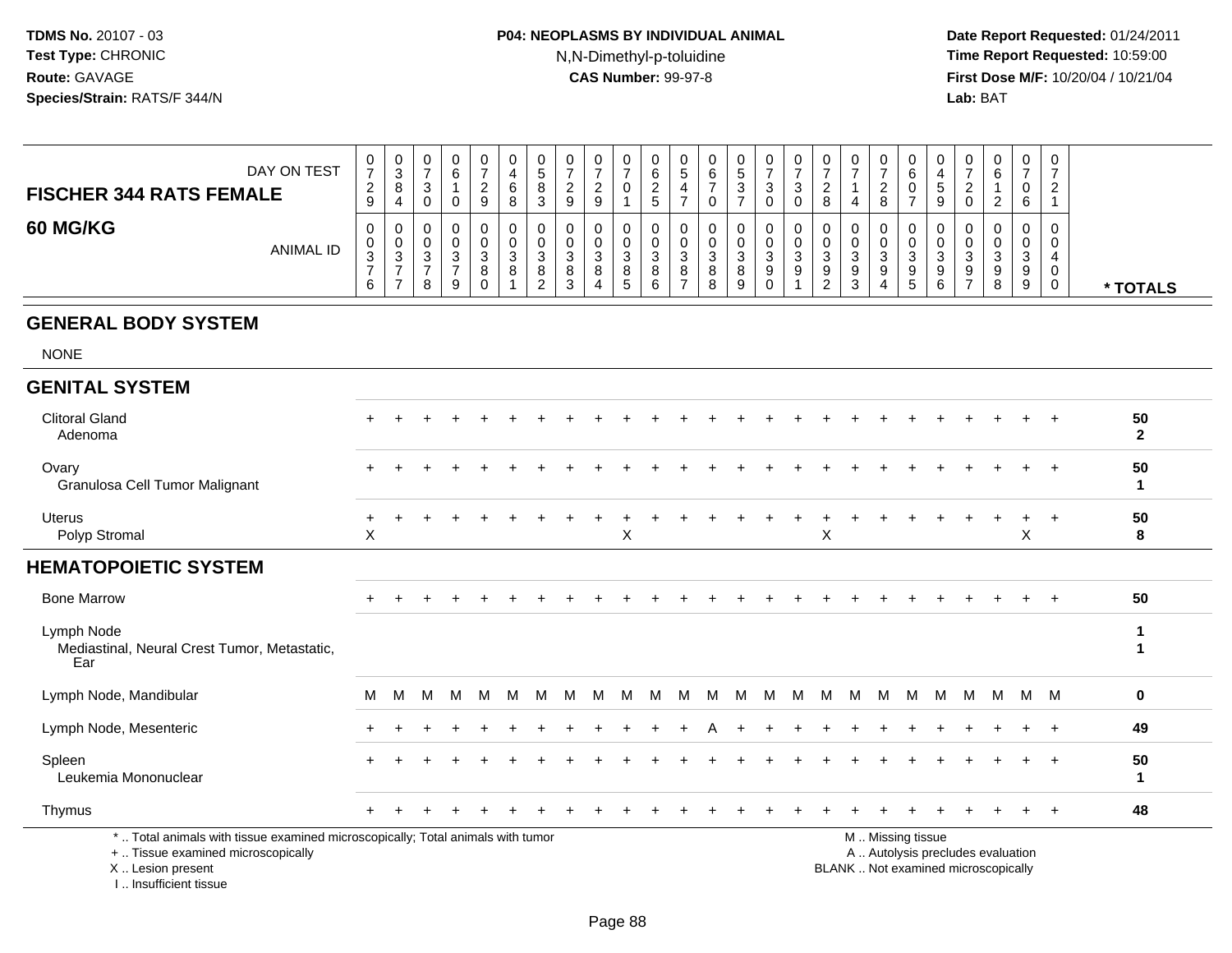# **P04: NEOPLASMS BY INDIVIDUAL ANIMAL**N,N-Dimethyl-p-toluidine

| DAY ON TEST<br><b>FISCHER 344 RATS FEMALE</b><br><b>60 MG/KG</b><br><b>ANIMAL ID</b>                                                                                | $\frac{0}{7}$<br>$\frac{2}{9}$<br>0<br>0<br>$\mathbf 3$<br>$\overline{7}$<br>6 | $_{3}^{\rm 0}$<br>$\bf 8$<br>$\overline{4}$<br>$\,0\,$<br>$\pmb{0}$<br>$\frac{3}{7}$<br>$\overline{7}$ | $\frac{0}{7}$<br>$\mathbf{3}$<br>$\mathbf 0$<br>$\mathbf 0$<br>0<br>$\ensuremath{\mathsf{3}}$<br>$\overline{7}$<br>8 | 0<br>$\,6\,$<br>$\mathbf{1}$<br>$\mathbf 0$<br>$\mathbf 0$<br>$\mathbf 0$<br>$\ensuremath{\mathsf{3}}$<br>$\overline{7}$<br>9 | $\frac{0}{7}$<br>$\frac{2}{9}$<br>$\mathbf 0$<br>$\mathbf 0$<br>3<br>8<br>$\Omega$ | $\pmb{0}$<br>$\overline{\mathbf{4}}$<br>$\,6$<br>8<br>$\pmb{0}$<br>$\boldsymbol{0}$<br>$\ensuremath{\mathsf{3}}$<br>8<br>$\mathbf{1}$ | $\begin{array}{c} 0 \\ 5 \end{array}$<br>8<br>$\overline{3}$<br>$\mathbf 0$<br>$\mathbf 0$<br>$\ensuremath{\mathsf{3}}$<br>8<br>$\overline{2}$ | 0<br>$\overline{7}$<br>$\overline{a}$<br>9<br>$\mathbf 0$<br>$\Omega$<br>3<br>8<br>3 | $\boldsymbol{0}$<br>$\overline{7}$<br>$\overline{c}$<br>$\overline{9}$<br>$\mathbf 0$<br>$\mathbf 0$<br>$\mathbf 3$<br>8<br>$\overline{4}$ | 0<br>$\overline{7}$<br>0<br>$\mathbf{1}$<br>0<br>0<br>$\sqrt{3}$<br>$\bf 8$<br>5 | 0<br>$\,6\,$<br>$\frac{2}{5}$<br>$\mathbf 0$<br>$\mathbf 0$<br>$\mathbf{3}$<br>8<br>6 | 0<br>$5\,$<br>4<br>$\overline{7}$<br>$\mathbf 0$<br>$\mathbf 0$<br>$\mathbf{3}$<br>8<br>$\overline{7}$ | 0<br>$\,6\,$<br>$\boldsymbol{7}$<br>$\mathbf 0$<br>$\boldsymbol{0}$<br>$\mathbf 0$<br>$\ensuremath{\mathsf{3}}$<br>8<br>$\overline{8}$ | $\begin{smallmatrix} 0\\5 \end{smallmatrix}$<br>$\frac{3}{7}$<br>$\mathbf 0$<br>$\mathsf{O}\xspace$<br>$\sqrt{3}$<br>$\bf 8$<br>9 | $\frac{0}{7}$<br>$\sqrt{3}$<br>$\overline{0}$<br>$\pmb{0}$<br>$\mathbf 0$<br>$\ensuremath{\mathsf{3}}$<br>9<br>$\mathbf 0$ | $\frac{0}{7}$<br>$\sqrt{3}$<br>$\mathbf 0$<br>$\pmb{0}$<br>$\pmb{0}$<br>$\mathbf{3}$<br>9<br>$\overline{1}$ | $\frac{0}{7}$<br>$\overline{c}$<br>8<br>$\mathbf 0$<br>$\mathbf 0$<br>3<br>9<br>$\overline{2}$ | 0<br>$\overline{7}$<br>1<br>$\overline{4}$<br>$\mathbf 0$<br>$\mathbf 0$<br>$\sqrt{3}$<br>9<br>3 | $\frac{0}{7}$<br>$\overline{c}$<br>8<br>$\mathbf 0$<br>$\mathbf 0$<br>$\sqrt{3}$<br>$\boldsymbol{9}$<br>$\overline{4}$ | 0<br>$6\phantom{1}$<br>$\mathbf 0$<br>$\overline{7}$<br>0<br>$\mathbf 0$<br>$\mathsf 3$<br>$\boldsymbol{9}$<br>$\overline{5}$ | $\mathbf 0$<br>$\overline{\mathbf{4}}$<br>$\frac{5}{9}$<br>$\mathbf 0$<br>$\mathbf 0$<br>$\sqrt{3}$<br>9<br>6 | 0<br>$\overline{7}$<br>$_{0}^{2}$<br>$\mathbf 0$<br>$\overline{0}$<br>3<br>$9\,$<br>$\overline{7}$ | 0<br>6<br>$\mathbf{1}$<br>$\overline{2}$<br>$\mathbf 0$<br>$\mathbf 0$<br>$\ensuremath{\mathsf{3}}$<br>9<br>8 | $\frac{0}{7}$<br>0<br>6<br>$\mathbf 0$<br>$\mathbf 0$<br>3<br>$9\,$<br>$\overline{9}$ | 0<br>$\overline{7}$<br>$\overline{2}$<br>$\mathbf{1}$<br>$\mathbf 0$<br>$\mathbf 0$<br>4<br>$\mathbf 0$<br>0 | * TOTALS                    |
|---------------------------------------------------------------------------------------------------------------------------------------------------------------------|--------------------------------------------------------------------------------|--------------------------------------------------------------------------------------------------------|----------------------------------------------------------------------------------------------------------------------|-------------------------------------------------------------------------------------------------------------------------------|------------------------------------------------------------------------------------|---------------------------------------------------------------------------------------------------------------------------------------|------------------------------------------------------------------------------------------------------------------------------------------------|--------------------------------------------------------------------------------------|--------------------------------------------------------------------------------------------------------------------------------------------|----------------------------------------------------------------------------------|---------------------------------------------------------------------------------------|--------------------------------------------------------------------------------------------------------|----------------------------------------------------------------------------------------------------------------------------------------|-----------------------------------------------------------------------------------------------------------------------------------|----------------------------------------------------------------------------------------------------------------------------|-------------------------------------------------------------------------------------------------------------|------------------------------------------------------------------------------------------------|--------------------------------------------------------------------------------------------------|------------------------------------------------------------------------------------------------------------------------|-------------------------------------------------------------------------------------------------------------------------------|---------------------------------------------------------------------------------------------------------------|----------------------------------------------------------------------------------------------------|---------------------------------------------------------------------------------------------------------------|---------------------------------------------------------------------------------------|--------------------------------------------------------------------------------------------------------------|-----------------------------|
| <b>INTEGUMENTARY SYSTEM</b>                                                                                                                                         |                                                                                |                                                                                                        |                                                                                                                      |                                                                                                                               |                                                                                    |                                                                                                                                       |                                                                                                                                                |                                                                                      |                                                                                                                                            |                                                                                  |                                                                                       |                                                                                                        |                                                                                                                                        |                                                                                                                                   |                                                                                                                            |                                                                                                             |                                                                                                |                                                                                                  |                                                                                                                        |                                                                                                                               |                                                                                                               |                                                                                                    |                                                                                                               |                                                                                       |                                                                                                              |                             |
| <b>Mammary Gland</b><br>Fibroadenoma                                                                                                                                |                                                                                | $\ddot{}$                                                                                              | X                                                                                                                    |                                                                                                                               | Χ                                                                                  |                                                                                                                                       |                                                                                                                                                |                                                                                      |                                                                                                                                            |                                                                                  |                                                                                       |                                                                                                        |                                                                                                                                        |                                                                                                                                   |                                                                                                                            |                                                                                                             |                                                                                                | Χ                                                                                                |                                                                                                                        |                                                                                                                               |                                                                                                               |                                                                                                    | X                                                                                                             | $\ddot{}$                                                                             | $\overline{+}$                                                                                               | 50<br>11                    |
| Skin<br><b>Basal Cell Carcinoma</b><br>Keratoacanthoma<br>Sarcoma<br>Squamous Cell Papilloma                                                                        |                                                                                |                                                                                                        |                                                                                                                      |                                                                                                                               | Χ                                                                                  |                                                                                                                                       | X                                                                                                                                              |                                                                                      |                                                                                                                                            |                                                                                  |                                                                                       |                                                                                                        |                                                                                                                                        |                                                                                                                                   |                                                                                                                            |                                                                                                             |                                                                                                |                                                                                                  |                                                                                                                        |                                                                                                                               |                                                                                                               |                                                                                                    |                                                                                                               |                                                                                       |                                                                                                              | 50<br>1<br>1<br>1<br>1      |
| <b>MUSCULOSKELETAL SYSTEM</b>                                                                                                                                       |                                                                                |                                                                                                        |                                                                                                                      |                                                                                                                               |                                                                                    |                                                                                                                                       |                                                                                                                                                |                                                                                      |                                                                                                                                            |                                                                                  |                                                                                       |                                                                                                        |                                                                                                                                        |                                                                                                                                   |                                                                                                                            |                                                                                                             |                                                                                                |                                                                                                  |                                                                                                                        |                                                                                                                               |                                                                                                               |                                                                                                    |                                                                                                               |                                                                                       |                                                                                                              |                             |
| <b>Bone</b><br>Chordoma<br>Osteosarcoma                                                                                                                             |                                                                                |                                                                                                        |                                                                                                                      |                                                                                                                               |                                                                                    | X                                                                                                                                     |                                                                                                                                                |                                                                                      |                                                                                                                                            |                                                                                  |                                                                                       | X                                                                                                      |                                                                                                                                        |                                                                                                                                   |                                                                                                                            |                                                                                                             |                                                                                                |                                                                                                  |                                                                                                                        |                                                                                                                               |                                                                                                               |                                                                                                    |                                                                                                               |                                                                                       |                                                                                                              | 50<br>1<br>$\mathbf{2}$     |
| <b>NERVOUS SYSTEM</b>                                                                                                                                               |                                                                                |                                                                                                        |                                                                                                                      |                                                                                                                               |                                                                                    |                                                                                                                                       |                                                                                                                                                |                                                                                      |                                                                                                                                            |                                                                                  |                                                                                       |                                                                                                        |                                                                                                                                        |                                                                                                                                   |                                                                                                                            |                                                                                                             |                                                                                                |                                                                                                  |                                                                                                                        |                                                                                                                               |                                                                                                               |                                                                                                    |                                                                                                               |                                                                                       |                                                                                                              |                             |
| <b>Brain</b><br>Oligodendroglioma Malignant                                                                                                                         |                                                                                |                                                                                                        |                                                                                                                      |                                                                                                                               |                                                                                    |                                                                                                                                       |                                                                                                                                                |                                                                                      |                                                                                                                                            |                                                                                  |                                                                                       |                                                                                                        |                                                                                                                                        |                                                                                                                                   |                                                                                                                            |                                                                                                             |                                                                                                |                                                                                                  |                                                                                                                        |                                                                                                                               |                                                                                                               |                                                                                                    |                                                                                                               |                                                                                       |                                                                                                              | 50<br>$\mathbf{1}$          |
| <b>RESPIRATORY SYSTEM</b>                                                                                                                                           |                                                                                |                                                                                                        |                                                                                                                      |                                                                                                                               |                                                                                    |                                                                                                                                       |                                                                                                                                                |                                                                                      |                                                                                                                                            |                                                                                  |                                                                                       |                                                                                                        |                                                                                                                                        |                                                                                                                                   |                                                                                                                            |                                                                                                             |                                                                                                |                                                                                                  |                                                                                                                        |                                                                                                                               |                                                                                                               |                                                                                                    |                                                                                                               |                                                                                       |                                                                                                              |                             |
| Lung<br>Alveolar/Bronchiolar Adenoma<br>Neural Crest Tumor, Metastatic, Ear<br>Osteosarcoma, Metastatic, Bone                                                       |                                                                                |                                                                                                        |                                                                                                                      |                                                                                                                               |                                                                                    | X                                                                                                                                     | X                                                                                                                                              |                                                                                      |                                                                                                                                            |                                                                                  |                                                                                       |                                                                                                        |                                                                                                                                        |                                                                                                                                   |                                                                                                                            |                                                                                                             |                                                                                                |                                                                                                  |                                                                                                                        |                                                                                                                               |                                                                                                               |                                                                                                    |                                                                                                               |                                                                                       |                                                                                                              | 50<br>$\mathbf 1$<br>1<br>1 |
| Nose                                                                                                                                                                |                                                                                |                                                                                                        |                                                                                                                      |                                                                                                                               |                                                                                    |                                                                                                                                       |                                                                                                                                                |                                                                                      |                                                                                                                                            |                                                                                  |                                                                                       |                                                                                                        |                                                                                                                                        |                                                                                                                                   |                                                                                                                            |                                                                                                             |                                                                                                |                                                                                                  |                                                                                                                        |                                                                                                                               |                                                                                                               |                                                                                                    |                                                                                                               |                                                                                       |                                                                                                              | 49                          |
| *  Total animals with tissue examined microscopically; Total animals with tumor<br>+  Tissue examined microscopically<br>X  Lesion present<br>I Insufficient tissue |                                                                                |                                                                                                        |                                                                                                                      |                                                                                                                               |                                                                                    |                                                                                                                                       |                                                                                                                                                |                                                                                      |                                                                                                                                            |                                                                                  |                                                                                       |                                                                                                        |                                                                                                                                        |                                                                                                                                   |                                                                                                                            |                                                                                                             |                                                                                                | BLANK  Not examined microscopically                                                              |                                                                                                                        | M  Missing tissue<br>A  Autolysis precludes evaluation                                                                        |                                                                                                               |                                                                                                    |                                                                                                               |                                                                                       |                                                                                                              |                             |